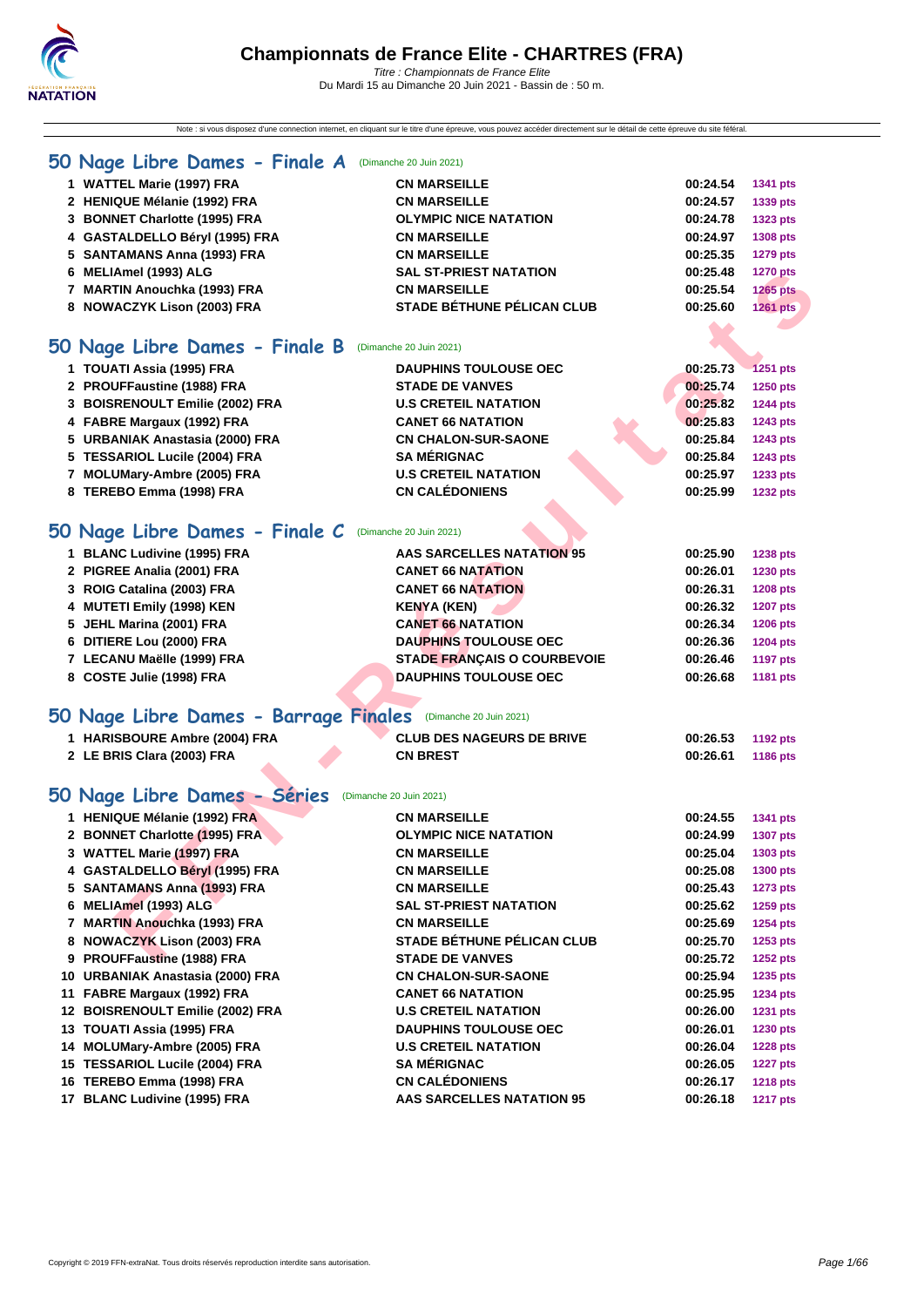| 50 Nage Libre Dames - Séries (suite)                                    |                                                   |                      |                      |  |  |  |  |
|-------------------------------------------------------------------------|---------------------------------------------------|----------------------|----------------------|--|--|--|--|
| 17 PIGREE Analia (2001) FRA                                             | <b>CANET 66 NATATION</b>                          | 00:26.18             | <b>1217 pts</b>      |  |  |  |  |
| 19 JEHL Marina (2001) FRA                                               | <b>CANET 66 NATATION</b>                          | 00:26.22             | <b>1215 pts</b>      |  |  |  |  |
| 20 ROIG Catalina (2003) FRA                                             | <b>CANET 66 NATATION</b>                          | 00:26.26             | <b>1212 pts</b>      |  |  |  |  |
| 21 MUTETI Emily (1998) KEN                                              | KENYA (KEN)                                       | 00:26.30             | 1209 pts             |  |  |  |  |
| 22 MOREL Emma (1996) FRA                                                | A ASEC NATATION SAINT-PAUL REUNION                | 00:26.32             | <b>1207 pts</b>      |  |  |  |  |
| 23 COSTE Julie (1998) FRA                                               | <b>DAUPHINS TOULOUSE OEC</b>                      | 00:26.47             | <b>1196 pts</b>      |  |  |  |  |
| 23 DITIERE Lou (2000) FRA                                               | <b>DAUPHINS TOULOUSE OEC</b>                      | 00:26.47             | 1196 pts             |  |  |  |  |
| 25 LECANU Maëlle (1999) FRA                                             | <b>STADE FRANÇAIS O COURBEVOIE</b>                | 00:26.51             | <b>1193 pts</b>      |  |  |  |  |
| 26 SAUDRAIS Svetlana (2004) FRA                                         | <b>AQUATIC CLUB BOURGES</b>                       | 00:26.52             | 1193 pts             |  |  |  |  |
| 27 HARISBOURE Ambre (2004) FRA                                          | <b>CLUB DES NAGEURS DE BRIVE</b>                  | 00:26.63             | 1185 pts             |  |  |  |  |
| 27 LE BRIS Clara (2003) FRA                                             | <b>CN BREST</b>                                   | 00:26.63             | 1185 pts             |  |  |  |  |
| 29 LOWE Vera (2000) NED                                                 | <b>LYON NATATION METROPOLE</b>                    | 00:26.73             | <b>1177 pts</b>      |  |  |  |  |
| 29 FROUIN Meghan (2001) FRA                                             | <b>STADE FRANÇAIS O COURBEVOIE</b>                | 00:26.73             | <b>1177 pts</b>      |  |  |  |  |
| 31 CACHOT Albane (2007) FRA                                             | <b>DAUPHINS TOULOUSE OEC</b>                      | 00:26.77             | <b>1174 pts</b>      |  |  |  |  |
| 32 BOUSQUIN Lena (1995) FRA                                             | <b>CN MARSEILLE</b>                               | 00:26.82             | <b>1171 pts</b>      |  |  |  |  |
| 33 ROSSI-BENE Giulia (2006) FRA                                         | <b>DAUPHINS D'ANNECY</b>                          | 00:26.83             | <b>1170 pts</b>      |  |  |  |  |
| 34 FERRON Berangere (2002) FRA                                          | <b>AQUATIC CLUB BOURGES</b>                       | 00:26.85             | <b>1169 pts</b>      |  |  |  |  |
| 35 DESBORDES Joana (2000) FRA                                           | <b>STADE FRANÇAIS O COURBEVOIE</b>                | 00:26.87             | <b>1167 pts</b>      |  |  |  |  |
| 36 SAVART Coralie (2004) FRA                                            | <b>DAUPHINS TOULOUSE OEC</b>                      | 00:26.89             | <b>1166 pts</b>      |  |  |  |  |
| 37 PINSOLLE Célia (2003) FRA                                            | <b>DAUPHINS TOULOUSE OEC</b>                      | 00:26.93             | 1163 pts             |  |  |  |  |
| 38 PREITER Emmy (2005) FRA                                              | <b>SN METZ</b>                                    | 00:26.97             | <b>1160 pts</b>      |  |  |  |  |
| 39 LETANG Maria-elena (1993) FRA                                        | <b>CLUB DES NAGEURS DE PARIS</b>                  | 00:26.98             | 1159 pts             |  |  |  |  |
| 40 VISTE Pauline (2000) FRA                                             | <b>AS MONACO NATATION</b>                         | 00:27.01             | <b>1157 pts</b>      |  |  |  |  |
| 41 HEIDEYER Mika (2000) FRA                                             | <b>CN ANTIBES</b>                                 | 00:27.04             | 1155 pts             |  |  |  |  |
| 42 RAYNERT Maud (1998) FRA                                              | <b>LYON NATATION METROPOLE</b>                    | 00:27.11             | <b>1150 pts</b>      |  |  |  |  |
| 43 OKADA Amy (1998) USA                                                 | LOUGHBOROUGH UNIVERSITY SWIMMING (GBR00:27.13     |                      | <b>1148 pts</b>      |  |  |  |  |
| 44 PRUVOT Mathilde (2005) FRA                                           | <b>AMIENS METROPOLE NAT.</b>                      | 00:27.15             | <b>1147 pts</b>      |  |  |  |  |
| 45 VASQUEZ Lucie (2004) FRA                                             | <b>ES MASSY NATATION</b>                          | 00:27.16             | <b>1146 pts</b>      |  |  |  |  |
| 46 ARLANDIS Anais (1997) FRA                                            | <b>AS MONACO NATATION</b>                         | 00:27.17             | <b>1146 pts</b>      |  |  |  |  |
| 47 PRÊTRE Ava (1996) FRA                                                | <b>MULHOUSE ON</b>                                | 00:27.18             | <b>1145 pts</b>      |  |  |  |  |
| 48 SINAPIN Elodie (2000) FRA                                            | LYON NATATION METROPOLE                           | 00:27.21             | <b>1143 pts</b>      |  |  |  |  |
| 48 BERTHELOT Lili-Rose (2004) FRA                                       | <b>AS ROANNE NATATION</b>                         | 00:27.21             | 1143 pts             |  |  |  |  |
| 50 CARA Axelle (1997) FRA                                               | <b>CN CANNES</b>                                  | 00:27.25             | <b>1140 pts</b>      |  |  |  |  |
| 51 LIALY Emma (2004) FRA                                                | <b>SPN POITIERS</b>                               | 00:27.28             | <b>1138 pts</b>      |  |  |  |  |
| 52 ROYER VIEL Léa (2001) FRA                                            | <b>ASPTT MONTPELLIER</b>                          | 00:27.30             | <b>1136 pts</b>      |  |  |  |  |
| 53 HITA Orlane (1999) FRA                                               | <b>CN BREST</b>                                   | 00:27.40             | <b>1129 pts</b>      |  |  |  |  |
| 54 DOHEN Elise (2003) FRA                                               | <b>DUNKERQUE NATATION</b>                         | 00:27.43             | <b>1127 pts</b>      |  |  |  |  |
| 55 RIVIERE Clara (2003) FRA                                             | <b>OLYMPIC NICE NATATION</b>                      | 00:27.47             | <b>1124 pts</b>      |  |  |  |  |
| 56 SGARAMELLA Clara (2001) FRA                                          | <b>DAUPHINS TOULOUSE OEC</b>                      | 00:27.48             | <b>1124 pts</b>      |  |  |  |  |
| 57 BOUQUEREL Blandine (2001) FRA                                        | <b>C VIKINGS DE ROUEN</b>                         | 00:27.53             | <b>1120 pts</b>      |  |  |  |  |
| 58 EL BARODI Imane (2001) MAR<br>59 HENRAS-MAROUAlix (2001) FRA         | <b>CN MELUN VAL DE SEINE</b>                      | 00:27.64             | <b>1112 pts</b>      |  |  |  |  |
|                                                                         | <b>MONTAUBAN NATATION</b>                         | 00:27.75             | 1104 pts<br>1103 pts |  |  |  |  |
| 60 LINDAUER Emma (2003) FRA<br>61 THIBULT Leonie (2007) FRA             | <b>ERSTEIN AQUATIC CLUB</b><br><b>ASPTT NANCY</b> | 00:27.77<br>00:27.87 |                      |  |  |  |  |
| $\frac{50m}{62}$ : 00:27.87 (00:27.87)<br>62 AVETAND Tabatha (2005) FRA |                                                   |                      | <b>1096 pts</b>      |  |  |  |  |
|                                                                         | <b>BEAUVAISIS AQUATIC CLUB</b>                    | 00:27.91             | 1093 pts             |  |  |  |  |
| 63 DIOP Oumy (2003) SEN                                                 | <b>GRENOBLE ALP'38</b>                            | 00:27.96             | 1090 pts             |  |  |  |  |
| 64 GALLEGO Solène (1995) FRA                                            | <b>CANET 66 NATATION</b>                          | 00:28.11             | 1079 pts             |  |  |  |  |
| 65 PELLETIER Alizée (2003) FRA                                          | <b>OLYMPIC NICE NATATION</b>                      | 00:28.69             | 1039 pts             |  |  |  |  |
| 66 CHAAR Dounia (2005) FRA                                              | <b>AUXERRE AQUATIC CLUB</b>                       | 00:28.91             | 1025 pts             |  |  |  |  |
| 67 BARREAU Laure (2002) FRA                                             | <b>ES MASSY NATATION</b>                          | 00:29.28             | <b>1000 pts</b>      |  |  |  |  |
| 68 MELIS Daphné (2006) FRA                                              | <b>ALLIANCE DIJON NATATION</b>                    | 00:29.86             | 961 pts              |  |  |  |  |
| --- HERTHE Alexe (2000) FRA                                             | <b>NANTES NATATION</b>                            | DNS dec              |                      |  |  |  |  |
|                                                                         |                                                   |                      |                      |  |  |  |  |

# **100 Nage Libre Dames - Séries** (Samedi 19 Juin 2021)

**WATTEL Marie (1997) FRA CN MARSEILLE 00:53.34 1352 pts** 50m : 00:25.46 (00:25.46) 100m : 00:53.34 (00:27.88)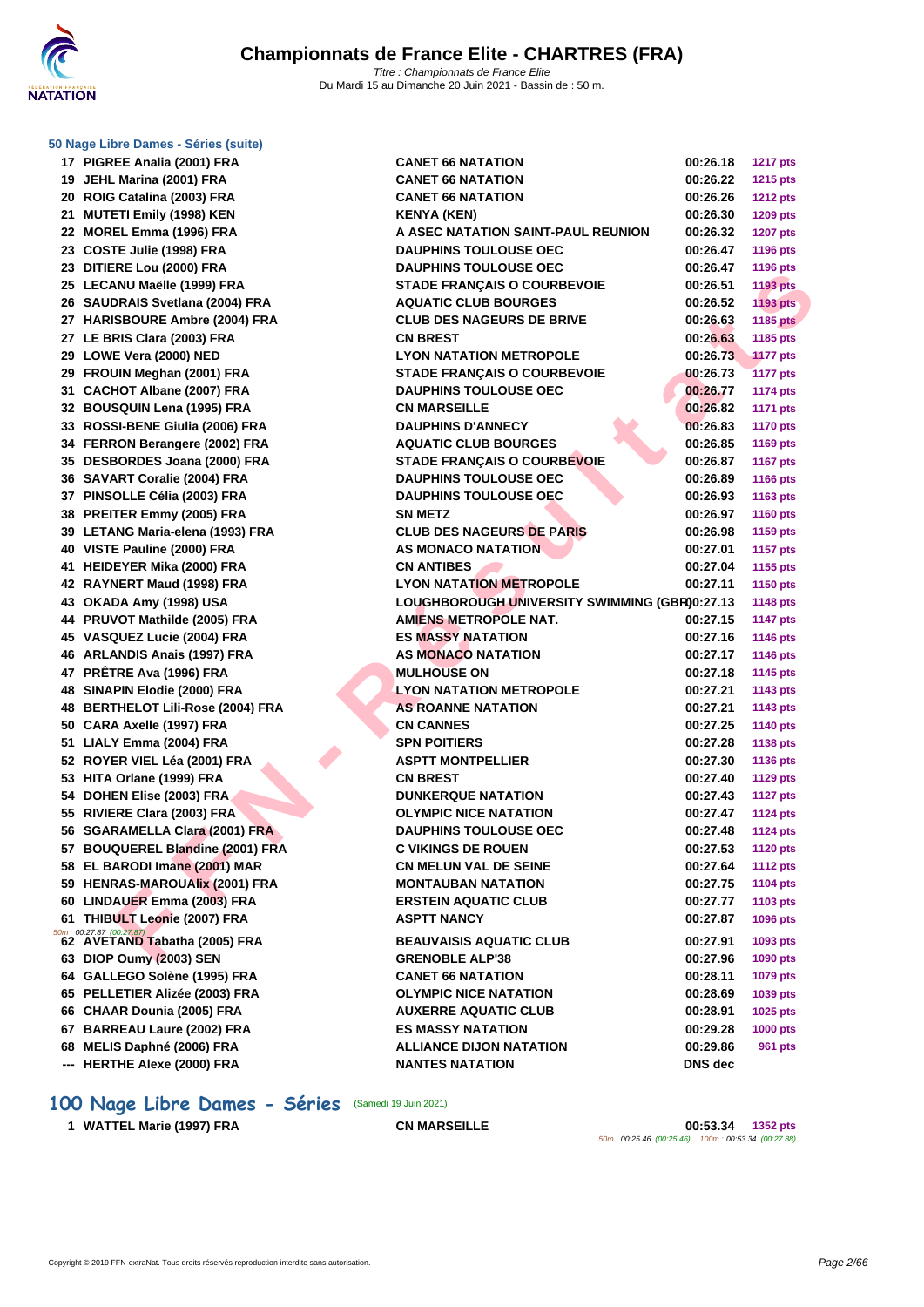

|    | 100 Nage Libre Dames - Séries (suite)<br>2 BONNET Charlotte (1995) FRA | <b>OLYMPIC NICE NATATION</b>      | 00:53.71<br><b>1338 pts</b>                                                         |
|----|------------------------------------------------------------------------|-----------------------------------|-------------------------------------------------------------------------------------|
|    |                                                                        |                                   | 50m: 00:25.79 (00:25.79) 100m: 00:53.71 (00:27.92)                                  |
|    | 3 GASTALDELLO Béryl (1995) FRA                                         | <b>CN MARSEILLE</b>               | 00:54.24<br><b>1318 pts</b><br>50m: 00:25.75 (00:25.75) 100m: 00:54.24 (00:28.49)   |
|    | 4 MARTIN Anouchka (1993) FRA                                           | <b>CN MARSEILLE</b>               | 00:54.95<br><b>1291 pts</b><br>50m: 00:26.24 (00:26.24) 100m: 00:54.95 (00:28.71)   |
|    | 4 FABRE Margaux (1992) FRA                                             | <b>CANET 66 NATATION</b>          | 00:54.95<br>1291 pts<br>50m: 00:26.46 (00:26.46) 100m: 00:54.95 (00:28.49)          |
|    | 6 TOUATI Assia (1995) FRA                                              | <b>DAUPHINS TOULOUSE OEC</b>      | 00:55.61<br><b>1266 pts</b><br>50m : 00:26.93 (00:26.93) 100m : 00:55.61 (00:28.68) |
|    | 7 NOWACZYK Lison (2003) FRA                                            | <b>STADE BÉTHUNE PÉLICAN CLUB</b> | 00:55.70<br><b>1263 pts</b>                                                         |
|    | 8 KOST Nina (1995) SUI                                                 | <b>SUISSE (SUI)</b>               | 50m : 00:26.39 (00:26.39) 100m : 00:55.70 (00:29.31)<br>00:55.77<br><b>1261 pts</b> |
|    | 9 CARNEZ Oceane (2002) FRA                                             | <b>STADE BÉTHUNE PÉLICAN CLUB</b> | 50m: 00:26.11 (00:26.11) 100m: 00:55.77 (00:29.66)<br>00:55.79<br><b>1260 pts</b>   |
|    | 10 TESSARIOL Lucile (2004) FRA                                         | <b>SA MÉRIGNAC</b>                | 50m: 00:27.08 (00:27.08) 100m: 00:55.79 (00:28.71)<br>00:56.03<br><b>1251 pts</b>   |
| 11 | JEHL Marina (2001) FRA                                                 | <b>CANET 66 NATATION</b>          | 50m: 00:27.11 (00:27.11) 100m: 00:56.03 (00:28.92)<br>00:56.25<br>1243 pts          |
|    | 12 BOISRENOULT Emilie (2002) FRA                                       | <b>U.S CRETEIL NATATION</b>       | 50m: 00:26.73 (00:26.73) 100m: 00:56.25 (00:29.52)<br>00:56.33<br>1240 pts          |
| 13 | CINI Mathilde (1994) FRA                                               | <b>VALENCE TRIATHLON</b>          | 50m: 00:26.95 (00:26.95) 100m: 00:56.33 (00:29.38)<br>00:56.36<br><b>1239 pts</b>   |
|    | 14 URBANIAK Anastasia (2000) FRA                                       | <b>CN CHALON-SUR-SAONE</b>        | 50m: 00:26.82 (00:26.82) 100m: 00:56.36 (00:29.54)<br>00:56.48<br><b>1234 pts</b>   |
| 15 | <b>MOLUMary-Ambre (2005) FRA</b>                                       | <b>U.S CRETEIL NATATION</b>       | 50m: 00:26.98 (00:26.98) 100m: 00:56.48 (00:29.50)<br>00:56.51<br>1233 pts          |
|    |                                                                        |                                   | 50m: 00:27.37 (00:27.37) 100m: 00:56.51 (00:29.14)                                  |
| 16 | VASQUEZ Lucie (2004) FRA                                               | <b>ES MASSY NATATION</b>          | 00:56.57<br><b>1231 pts</b><br>50m: 00:27.65 (00:27.65) 100m: 00:56.57 (00:28.92)   |
| 17 | ROSSI-BENE Giulia (2006) FRA                                           | <b>DAUPHINS D'ANNECY</b>          | 00:56.62<br>1229 pts<br>50m : 00:27.32 (00:27.32) 100m : 00:56.62 (00:29.30)        |
| 18 | <b>BOUSQUIN Lena (1995) FRA</b>                                        | <b>CN MARSEILLE</b>               | 00:56.75<br><b>1225 pts</b><br>50m: 00:26.90 (00:26.90) 100m: 00:56.75 (00:29.85)   |
| 18 | <b>PROUFFaustine (1988) FRA</b>                                        | <b>STADE DE VANVES</b>            | 00:56.75<br><b>1225 pts</b><br>50m: 00:26.87 (00:26.87) 100m: 00:56.75 (00:29.88)   |
| 20 | DITIERE Lou (2000) FRA                                                 | <b>DAUPHINS TOULOUSE OEC</b>      | 00:56.76<br><b>1224 pts</b><br>50m: 00:27.30 (00:27.30) 100m: 00:56.76 (00:29.46)   |
| 21 | <b>BLANC Ludivine (1995) FRA</b>                                       | <b>AAS SARCELLES NATATION 95</b>  | 00:57.07<br><b>1213 pts</b>                                                         |
|    | 22 MELIAmel (1993) ALG                                                 | <b>SAL ST-PRIEST NATATION</b>     | 50m: 00:27.05 (00:27.05) 100m: 00:57.07 (00:30.02)<br>00:57.09<br><b>1212 pts</b>   |
| 23 | <b>MOREL Alizée (1995) FRA</b>                                         | <b>CN ANTIBES</b>                 | 50m: 00:27.20 (00:27.20) 100m: 00:57.09 (00:29.89)<br>00:57.20<br><b>1208 pts</b>   |
|    | 24 COSTE Julie (1998) FRA                                              | <b>DAUPHINS TOULOUSE OEC</b>      | 50m: 00:27.70 (00:27.70) 100m: 00:57.20 (00:29.50)<br>00:57.26<br><b>1206 pts</b>   |
|    | 25 PRUVOT Mathilde (2005) FRA                                          | <b>AMIENS METROPOLE NAT.</b>      | 50m: 00:27.64 (00:27.64) 100m: 00:57.26 (00:29.62)<br>00:57.37<br><b>1202 pts</b>   |
|    | 26 HEIDEYER Mika (2000) FRA                                            | <b>CN ANTIBES</b>                 | 50m: 00:27.89 (00:27.89) 100m: 00:57.37 (00:29.48)<br>00:57.39<br><b>1201 pts</b>   |
|    | 27 SAUDRAIS Svetlana (2004) FRA                                        | <b>AQUATIC CLUB BOURGES</b>       | 50m: 00:27.82 (00:27.82) 100m: 00:57.39 (00:29.57)<br>00:57.42<br><b>1200 pts</b>   |
|    |                                                                        |                                   | 50m: 00:27.96 (00:27.96) 100m: 00:57.42 (00:29.46)                                  |
|    | 27 LE BRIS Clara (2003) FRA                                            | <b>CN BREST</b>                   | 00:57.42<br><b>1200 pts</b><br>50m: 00:27.85 (00:27.85) 100m: 00:57.42 (00:29.57)   |
| 29 | HITA Orlane (1999) FRA                                                 | <b>CN BREST</b>                   | 00:57.52<br>1197 pts<br>50m: 00:27.78 (00:27.78) 100m: 00:57.52 (00:29.74)          |
| 30 | PINSOLLE Célia (2003) FRA                                              | <b>DAUPHINS TOULOUSE OEC</b>      | 00:57.60<br>1194 pts<br>50m: 00:27.54 (00:27.54) 100m: 00:57.60 (00:30.06)          |
|    | 31 HARISBOURE Ambre (2004) FRA                                         | <b>CLUB DES NAGEURS DE BRIVE</b>  | 00:57.89<br>1183 pts<br>50m: 00:27.97 (00:27.97) 100m: 00:57.89 (00:29.92)          |
|    | 32 CACHOT Albane (2007) FRA                                            | <b>DAUPHINS TOULOUSE OEC</b>      | 00:57.93 1182 pts                                                                   |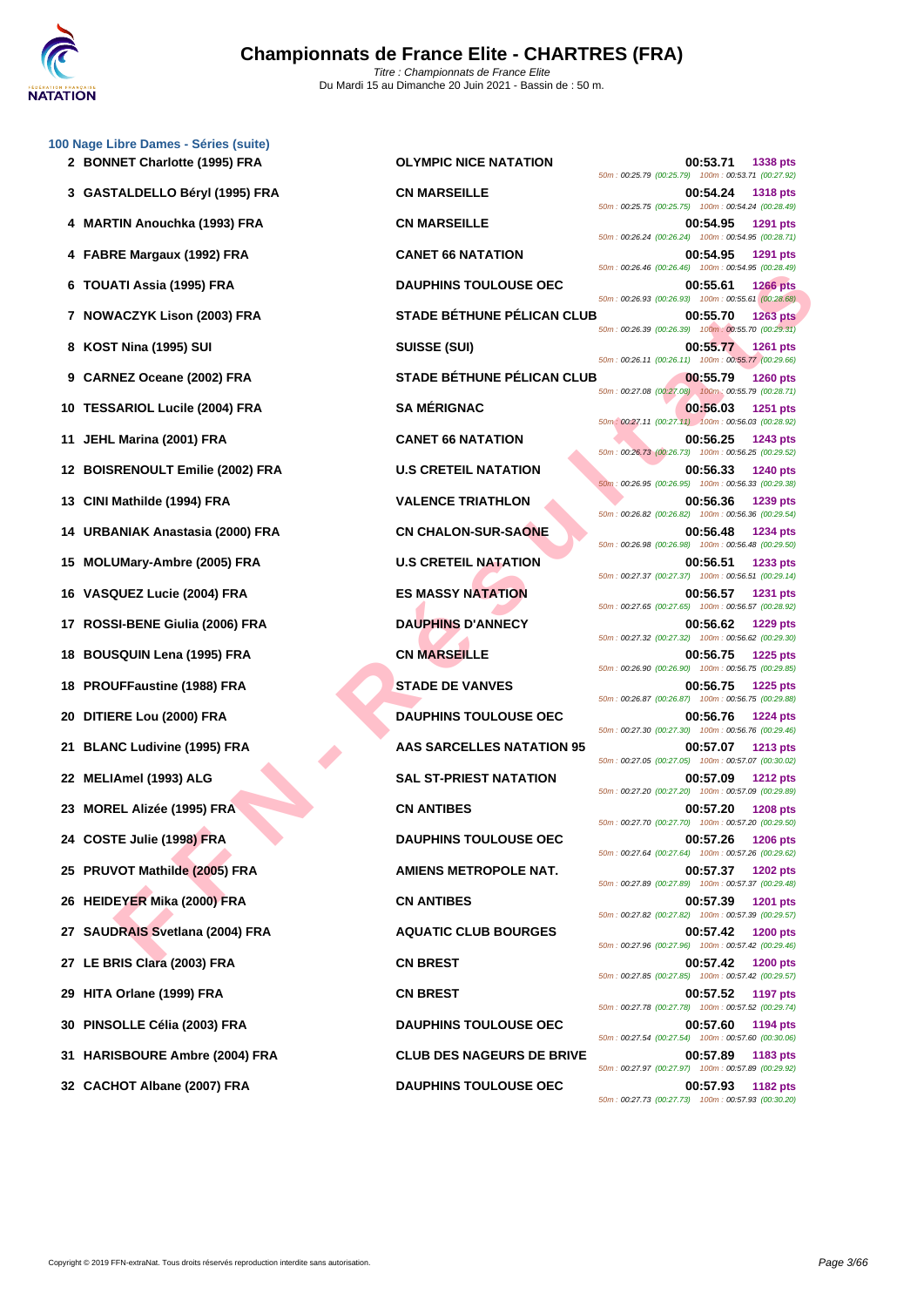|    | 100 Nage Libre Dames - Séries (suite)                           |                                                      |                                                                                        |
|----|-----------------------------------------------------------------|------------------------------------------------------|----------------------------------------------------------------------------------------|
|    | 33   TROMPETTE Melora (2005) FRA                                | <b>C.N OZOIR-LA-FERRIERE</b>                         | 00:57.94<br>1182 pts<br>50m: 00:27.80 (00:27.80) 100m: 00:57.94 (00:30.14)             |
|    | 34 LOWE Vera (2000) NED                                         | <b>LYON NATATION METROPOLE</b>                       | 00:57.98<br>1180 pts<br>50m: 00:28.44 (00:28.44) 100m: 00:57.98 (00:29.54)             |
| 35 | DESBORDES Joana (2000) FRA                                      | <b>STADE FRANÇAIS O COURBEVOIE</b>                   | 00:57.99<br><b>1180 pts</b><br>50m: 00:27.77 (00:27.77) 100m: 00:57.99 (00:30.22)      |
| 36 | <b>BOHER Mathilde (2003) FRA</b>                                | <b>CANET 66 NATATION</b>                             | 00:58.04<br><b>1178 pts</b><br>50m: 00:28.03 (00:28.03) 100m: 00:58.04 (00:30.01)      |
| 37 | <b>SGARAMELLA Clara (2001) FRA</b>                              | <b>DAUPHINS TOULOUSE OEC</b>                         | 00:58.06<br><b>1177 pts</b><br>50m: 00:27.91 (00:27.91) 100m: 00:58.06 (00:30.15)      |
| 38 | <b>SAVART Coralie (2004) FRA</b>                                | <b>DAUPHINS TOULOUSE OEC</b>                         | 00:58.18<br><b>1173 pts</b>                                                            |
| 39 | <b>RESSENCOURT Lilou (2003) FRA</b>                             | <b>OLYMPIC NICE NATATION</b>                         | 00:58.27<br><b>1170 pts</b><br>50m: 00:27.90 (00:27.90) 100m: 00:58.27 (00:30.37)      |
| 40 | <b>MUTETI Emily (1998) KEN</b>                                  | <b>KENYA (KEN)</b>                                   | 00:58.28<br>$1169$ pts<br>50m: 00:27.34 (00:27.34) 100m: 00:58.28 (00:30.94)           |
| 41 | VISTE Pauline (2000) FRA                                        | AS MONACO NATATION                                   | 00:58.30<br>1169 pts<br>50m: 00:28.43 (00:28.43) 100m: 00:58.30 (00:29.87)             |
|    | 42 PREITER Emmy (2005) FRA                                      | <b>SN METZ</b>                                       | 00:58.34<br><b>1167 pts</b>                                                            |
|    | 43 LETANG Maria-elena (1993) FRA                                | <b>CLUB DES NAGEURS DE PARIS</b>                     | 00:58.47<br>1163 pts                                                                   |
| 44 | <b>HUGUET Cassandre (2004) FRA</b>                              | <b>LILLE MÉTROPOLE NATATION</b>                      | 50m: 00:27.84 (00:27.84) 100m: 00:58.47 (00:30.63)<br>00:58.53<br><b>1161 pts</b>      |
| 45 | OKADA Amy (1998) USA                                            | LOUGHBOROUGH UNIVERSITY SWIMMING (GBR00:58.58        | 50m: 00:28.53 (00:28.53) 100m: 00:58.53 (00:30.00)<br>1159 pts                         |
| 46 | <b>BARTOLINI Mathilde (2003) FRA</b>                            | <b>CANET 66 NATATION</b>                             | 50m: 00:28.78 (00:28.78) 100m: 00:58.58 (00:29.80)<br>00:58.78<br>1152 pts             |
| 47 | LIALY Emma (2004) FRA                                           | <b>SPN POITIERS</b>                                  | 50m: 00:28.11 (00:28.11) 100m: 00:58.78 (00:30.67)<br>00:58.79<br>1151 pts             |
| 48 | CARA Axelle (1997) FRA                                          | <b>CN CANNES</b>                                     | 50m: 00:28.77 (00:28.77) 100m: 00:58.79 (00:30.02)<br>00:58.89<br>1148 pts             |
| 49 | LINDAUER Emma (2003) FRA                                        | <b>ERSTEIN AQUATIC CLUB</b>                          | 50m: 00:27.74 (00:27.74) 100m: 00:58.89 (00:31.15)<br>00:59.00<br>1144 pts             |
| 50 | FIOUX Lucie (2002) FRA                                          | <b>ASM CHAMALIERES NATATION</b>                      | 50m: 00:28.27 (00:28.27) 100m: 00:59.00 (00:30.73)<br>00:59.06<br>1142 pts             |
| 51 | <b>BURGY Manon (2005) FRA</b>                                   | <b>MULHOUSE ON</b>                                   | 50m: 00:28.59 (00:28.59) 100m: 00:59.06 (00:30.47)<br>00:59.22<br><b>1136 pts</b>      |
| 52 | ROIG Catalina (2003) FRA                                        | <b>CANET 66 NATATION</b>                             | 50m: 00:28.71 (00:28.71) 100m: 00:59.22 (00:30.51)<br>00:59.43<br>1129 pts             |
| 53 | BIGOT Edène (2006) FRA                                          | <b>EN TOURS</b>                                      | 50m: 00:28.79 (00:28.79) 100m: 00:59.43 (00:30.64)<br>00:59.84<br><b>1115 pts</b>      |
| 54 | SINAPIN Elodie (2000) FRA                                       | <b>LYON NATATION METROPOLE</b>                       | 50m: 00:28.91 (00:28.91) 100m: 00:59.84 (00:30.93)<br>00:59.94<br><b>1111 pts</b>      |
|    | 55 BARNIET Lou-Anne (2002) FRA                                  | <b>SAINT-RAPHAEL NATATION</b>                        | 50m: 00:29.01 (00:29.01) 100m: 00:59.94 (00:30.93)<br>01:00.32<br><b>1098 pts</b>      |
|    | 56 GARION Iris (2004) FRA                                       | <b>RACING CLUB DE FRANCE</b>                         | 50m: 00:29.28 (00:29.28) 100m: 01:00.32 (00:31.04)<br>01:00.86<br>1079 pts             |
| 57 | <b>MOUGENOT Clara (2004) FRA</b>                                | <b>CO SAINT-DIZIER NATATION</b>                      | 50m: 00:29.19 (00:29.19) 100m: 01:00.86 (00:31.67)<br>01:02.01<br>1040 pts             |
|    | <b>EGOROVA Anna (1998) RUS</b><br>--- RODRIGUEZ Maud (2003) FRA | <b>CS CLICHY 92</b><br><b>SAINT-RAPHAEL NATATION</b> | 50m: 00:38.17 (00:38.17) 100m: 01:02.01 (00:23.84)<br><b>DNS</b> dec<br><b>DNS</b> dec |
|    |                                                                 |                                                      |                                                                                        |
|    | 200 Nage Libre Dames - Finale A                                 | (Jeudi 17 Juin 2021)                                 |                                                                                        |
|    | 1 BONNET Charlotte (1995) FRA                                   | <b>OLYMPIC NICE NATATION</b>                         | 01:56.67<br>1345 pts                                                                   |

- **2 TOUATI Assia (1995) FRA DAUPHINS TOULOUSE OEC 01:59.70 1294 pts**
- **3 [EGOROVA Anna \(1998\) RUS](http://www.ffnatation.fr/webffn/resultats.php?idact=nat&go=epr&idcpt=70185&idepr=3) CS CLICHY 92 02:00.31 1284 pts**
- **4 TESSARIOL Lucile (2004) FRA**

| <b>OLYMPIC NICE NATATION</b> |                                                    |                           | 01:56.67 1345 pts                                                                                      |
|------------------------------|----------------------------------------------------|---------------------------|--------------------------------------------------------------------------------------------------------|
|                              | 50m: 00:27.27 (00:27.27) 100m: 00:56.99 (00:29.72) | 150m: 01:26.58 (00:29.59) | 200m: 01:56.67 (00:30.09)                                                                              |
| <b>DAUPHINS TOULOUSE OEC</b> |                                                    |                           | 01:59.70 1294 pts                                                                                      |
|                              |                                                    |                           | 50m: 00:27.76 (00:27.76) 100m: 00:58.23 (00:30.47) 150m: 01:28.84 (00:30.61) 200m: 01:59.70 (00:30.86) |
| <b>CS CLICHY 92</b>          |                                                    |                           | 02:00.31 1284 pts                                                                                      |
| 50m: 00:28.22 (00:28.22)     |                                                    |                           | 100m: 00:58.83 (00:30.61) 150m: 01:29.49 (00:30.66) 200m: 02:00.31 (00:30.82)                          |
| <b>SA MÉRIGNAC</b>           |                                                    |                           | 02:00.44<br><b>1282 pts</b>                                                                            |
| 50m: 00:27.94 (00:27.94)     | 100m: 00:58.10 (00:30.16)                          | 150m: 01:29.00 (00:30.90) | 200m: 02:00.44 (00:31.44)                                                                              |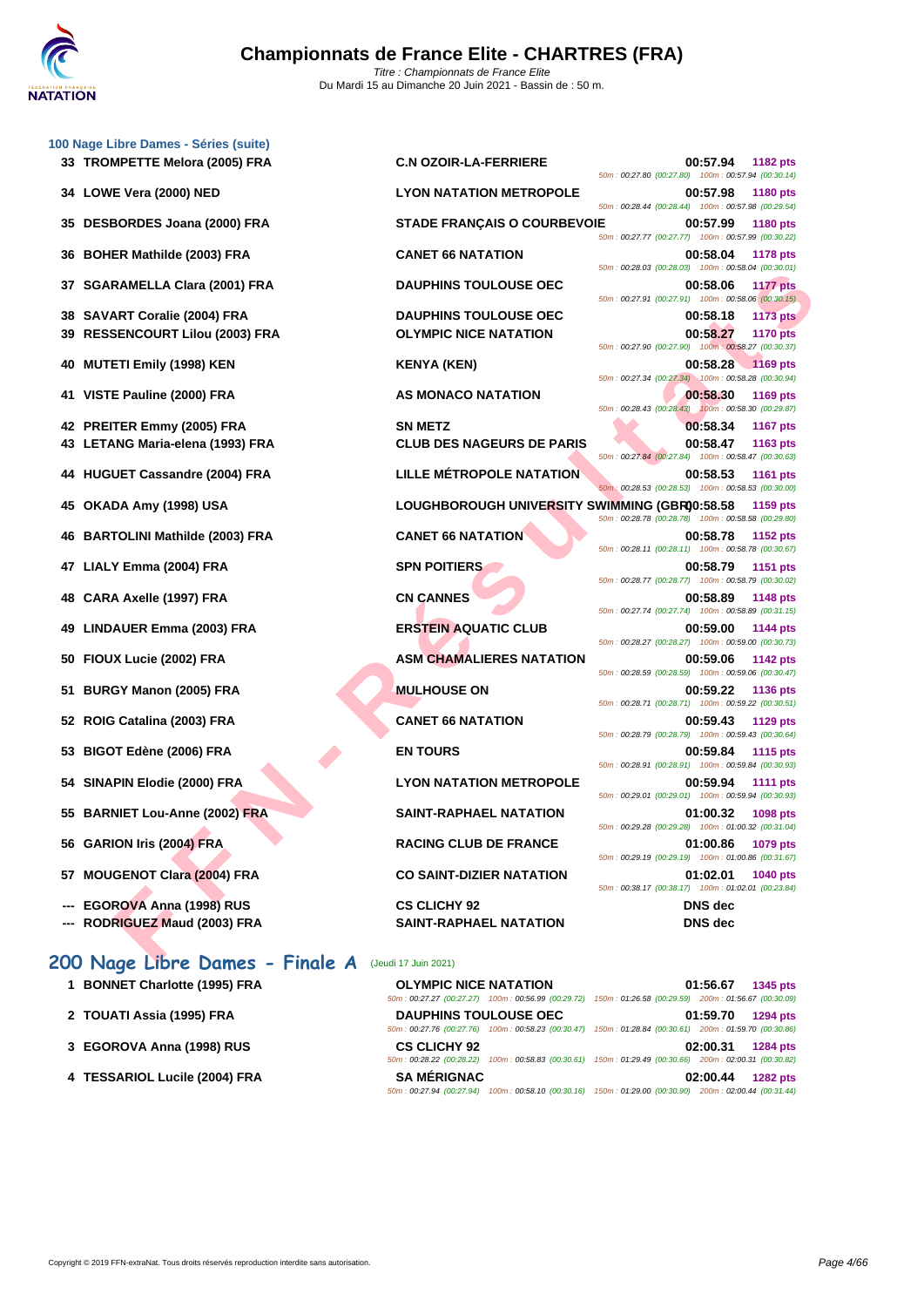| 200 Nage Libre Dames - Finale A (suite) |  |
|-----------------------------------------|--|
|-----------------------------------------|--|

- **5 FABRE Margaux (1992) FRA**
- **6** CARNEZ Oceane (2002) FRA
- **7 MOREL Alizée (1995) FRA**
- **8 HITA Orlane (1999) FRA**

### **200 Nage Libre Dames - Finale B** (Jeudi 17 Juin 2021)

- **1 HALL Candice (1997) GBR**
- 2 **DUHAMEL Cyrielle (2000) FRA**
- **3 DITIERE Lou (2000) FRA DAUPHINS TOULOUSE OEC 02:03.66 1229 pts**
- **4 HEIDEYER Mika (2000) FRA CN ANTIBES 02:03.88 1226 pts**
- **5** SGARAMELLA Clara (2001) FRA
- **6** COSTE Julie (1998) FRA
- **7 JEHL Marina (2001) FRA CANET 66 NATATION 02:04.40 1217 pts**
- **8 DESBORDES** Joana (2000) FRA

### **200 Nage Libre Dames - Finale C** (Jeudi 17 Juin 2021)

- **1 EGOROVA Valériya (2001) RUS**
- **2 ROSSI-BENE Giulia (2006) FRA**
- **3** LECLERCQ Valentine (2005) FRA
- **4 BOHER Mathilde (2003) FRA CANET 66 NATATION 02:04.40 1217 pts**
- **5 PODEVIN Anaïs (1997) FRA**
- **6 PINSOLLE Célia (2003) FRA**
- **7** LE BRIS Clara (2003) FRA
- **8 SAUDRAIS Svetlana (2004) FRA**

### **200 Nage Libre Dames - Séries** (Jeudi 17 Juin 2021)

- 
- **2 TOUATI Assia (1995) FRA**
- **3 EGOROVA Anna (1998) RUS CS CLICHY 92 02:00.39 1283 pts**
- **4 FABRE Margaux (1992) FRA CANET 66 NATATION 02:01.24 1269 pts**
- **5 HITA Orlane (1999) FRA**
- **6 TESSARIOL Lucile (2004) FRA**
- **7 MOREL Alizée (1995) FRA**
- **8 HALL Candice (1997) GBR**

| <b>CANET 66 NATATION</b> |                                                                               |                           |          | 02:00.82 1275 pts         |
|--------------------------|-------------------------------------------------------------------------------|---------------------------|----------|---------------------------|
|                          | 50m: 00:27.30 (00:27.30) 100m: 00:56.71 (00:29.41) 150m: 01:27.39 (00:30.68)  |                           |          | 200m: 02:00.82 (00:33.43) |
|                          | <b>STADE BÉTHUNE PÉLICAN CLUB</b>                                             |                           |          | 02:01.27 1268 pts         |
|                          | 50m: 00:28.06 (00:28.06) 100m: 00:58.42 (00:30.36) 150m: 01:29.29 (00:30.87)  |                           |          | 200m: 02:01.27 (00:31.98) |
| <b>CN ANTIBES</b>        |                                                                               |                           |          | 02:01.68 1261 pts         |
| 50m: 00:28.22 (00:28.22) | 100m: 00:59.26 (00:31.04) 150m: 01:30.69 (00:31.43) 200m: 02:01.68 (00:30.99) |                           |          |                           |
| <b>CN BREST</b>          |                                                                               |                           | 02:02.76 | <b>1244 pts</b>           |
| 50m: 00:28.64 (00:28.64) | 100m: 01:00.08 (00:31.44)                                                     | 150m: 01:30.89 (00:30.81) |          | 200m: 02:02.76 (00:31.87) |

|                              | LOUGHBOROUGH UNIVERSITY SWIMMING (GBR02:01.04<br>50m: 00:28.05 (00:28.05) 100m: 00:58.39 (00:30.34) 150m: 01:29.29 (00:30.90) 200m: 02:01.04 (00:31.75) |                                                     |          | <b>1272 pts</b>   |
|------------------------------|---------------------------------------------------------------------------------------------------------------------------------------------------------|-----------------------------------------------------|----------|-------------------|
|                              | <b>STADE BÉTHUNE PÉLICAN CLUB</b><br>50m: 00:28.53 (00:28.53) 100m: 00:59.33 (00:30.80)                                                                 | 150m: 01:31.51 (00:32.18) 200m: 02:03.25 (00:31.74) |          | 02:03.25 1236 pts |
| <b>DAUPHINS TOULOUSE OEC</b> | 50m: 00:28.22 (00:28.22) 100m: 00:58.68 (00:30.46)                                                                                                      | 150m: 01:30.89 (00:32.21) 200m: 02:03.66 (00:32.77) |          | 02:03.66 1229 pts |
| <b>CN ANTIBES</b>            | 50m: 00:28.70 (00:28.70) 100m: 00:59.94 (00:31.24)                                                                                                      | 150m: 01:31.97 (00:32.03) 200m: 02:03.88 (00:31.91) |          | 02:03.88 1226 pts |
| <b>DAUPHINS TOULOUSE OEC</b> | 50m: 00:29.31 (00:29.31) 100m: 01:00.70 (00:31.39)                                                                                                      | 150m: 01:32.31 (00:31.61) 200m: 02:04.10 (00:31.79) |          | 02:04.10 1222 pts |
| <b>DAUPHINS TOULOUSE OEC</b> | 50m: 00:29.18 (00:29.18) 100m: 01:00.44 (00:31.26)                                                                                                      | 150m: 01:32.19 (00:31.75) 200m: 02:04.26 (00:32.07) |          | 02:04.26 1220 pts |
| <b>CANET 66 NATATION</b>     | 50m: 00:28.63 (00:28.63) 100m: 00:59.59 (00:30.96)                                                                                                      | 150m: 01:31.59 (00:32.00) 200m: 02:04.40 (00:32.81) |          | 02:04.40 1217 pts |
|                              | <b>STADE FRANCAIS O COURBEVOIE</b>                                                                                                                      |                                                     | 02:04.55 | <b>1215 pts</b>   |

|                            | $10011. 00.20.04$ (00.20.04) $10011. 01.00.00$ (00.31.44) $10011. 01.30.03$ (00.30.01) |                                                                                                                                           |
|----------------------------|----------------------------------------------------------------------------------------|-------------------------------------------------------------------------------------------------------------------------------------------|
| ige Libre Dames - Finale B | (Jeudi 17 Juin 2021)                                                                   |                                                                                                                                           |
| L Candice (1997) GBR       | LOUGHBOROUGH UNIVERSITY SWIMMING (GBR02:01.04                                          | <b>1272 pts</b><br>50m : 00:28.05 (00:28.05) 100m : 00:58.39 (00:30.34) 150m : 01:29.29 (00:30.90) 200m : 02:01.04 (00:31.75)             |
| AMEL Cyrielle (2000) FRA   | <b>STADE BÉTHUNE PÉLICAN CLUB</b>                                                      | 02:03.25<br><b>1236 pts</b><br>50m: 00:28.53 (00:28.53) 100m: 00:59.33 (00:30.80) 150m: 01:31.51 (00:32.18) 200m: 02:03.25 (00:31.74)     |
| ERE Lou (2000) FRA         | <b>DAUPHINS TOULOUSE OEC</b>                                                           | 02:03.66<br><b>1229 pts</b><br>50m : 00:28.22 (00:28.22) 100m : 00:58.68 (00:30.46) 150m : 01:30.89 (00:32.21) 200m : 02:03.66 (00:32.77) |
| EYER Mika (2000) FRA       | <b>CN ANTIBES</b>                                                                      | 02:03.88<br><b>1226 pts</b><br>50m: 00:28.70 (00:28.70) 100m: 00:59.94 (00:31.24) 150m: 01:31.97 (00:32.03) 200m: 02:03.88 (00:31.91)     |
| RAMELLA Clara (2001) FRA   | <b>DAUPHINS TOULOUSE OEC</b><br>50m: 00:29.31 (00:29.31) 100m: 01:00.70 (00:31.39)     | 02:04.10<br><b>1222 pts</b><br>150m: 01:32.31 (00:31.61) 200m: 02:04.10 (00:31.79)                                                        |
| <b>TE Julie (1998) FRA</b> | <b>DAUPHINS TOULOUSE OEC</b><br>50m: 00:29.18 (00:29.18) 100m: 01:00.44 (00:31.26)     | 02:04.26<br><b>1220 pts</b><br>150m: 01:32.19 (00:31.75) 200m: 02:04.26 (00:32.07)                                                        |
| . Marina (2001) FRA        | <b>CANET 66 NATATION</b>                                                               | 02:04.40<br><b>1217 pts</b><br>50m : 00:28.63 (00:28.63) 100m : 00:59.59 (00:30.96) 150m : 01:31.59 (00:32.00) 200m : 02:04.40 (00:32.81) |
| BORDES Joana (2000) FRA    | <b>STADE FRANÇAIS O COURBEVOIE</b>                                                     | 02:04.55<br>1215 pts<br>50m : 00:28.85 (00:28.85) 100m : 01:00.03 (00:31.18) 150m : 01:32.10 (00:32.07) 200m : 02:04.55 (00:32.45)        |
| ige Libre Dames - Finale C | (Jeudi 17 Juin 2021)                                                                   |                                                                                                                                           |
| ROVA Valériya (2001) RUS   | <b>AAS SARCELLES NATATION 95</b>                                                       | 02:03.39<br>1234 pts<br>50m: 00:28.87 (00:28.87) 100m: 01:00.58 (00:31.71) 150m: 01:32.30 (00:31.72) 200m: 02:03.39 (00:31.09)            |
| SI-BENE Giulia (2006) FRA  | <b>DAUPHINS D'ANNECY</b>                                                               | 02:04.18<br>1221 pts<br>50m: 00:28.42 (00:28.42) 100m: 01:00.30 (00:31.88) 150m: 01:32.54 (00:32.24) 200m: 02:04.18 (00:31.64)            |
| LERCQ Valentine (2005) FRA | <b>NAT VILLEFRANCHE EN BEAUJOLAIS</b>                                                  | 02:04.25<br><b>1220 pts</b><br>60m : 00:29.82 (00:29.82) 100m : 01:01.11 (00:31.29) 150m : 01:32.91 (00:31.80) 200m : 02:04.25 (00:31.34) |
| ER Mathilde (2003) FRA     | <b>CANET 66 NATATION</b>                                                               | 02:04.40<br><b>1217 pts</b><br>50m : 00:29.73 (00:29.73) 100m : 01:01.50 (00:31.77) 150m : 01:33.55 (00:32.05) 200m : 02:04.40 (00:30.85) |
| EVIN Anaïs (1997) FRA      | <b>STADE CLERMONT NATATION</b>                                                         | 02:05.51<br><b>1200 pts</b><br>50m: 00:29.39 (00:29.39) 100m: 01:01.66 (00:32.27) 150m: 01:33.39 (00:31.73) 200m: 02:05.51 (00:32.12)     |
| OLLE Célia (2003) FRA      | <b>DAUPHINS TOULOUSE OEC</b>                                                           | 02:05.84<br>1194 pts<br>50m: 00:29.50 (00:29.50) 100m: 01:01.58 (00:32.08) 150m: 01:34.34 (00:32.76) 200m: 02:05.84 (00:31.50)            |
| RIS Clara (2003) FRA       | <b>CN BREST</b>                                                                        | 02:06.07<br>1191 pts<br>50m: 00:29.58 (00:29.58) 100m: 01:02.11 (00:32.53) 150m: 01:34.44 (00:32.33) 200m: 02:06.07 (00:31.63)            |
| DRAIS Svetlana (2004) FRA  | <b>AQUATIC CLUB BOURGES</b>                                                            | 02:07.38<br><b>1170 pts</b><br>50m: 00:29.97 (00:29.97) 100m: 01:02.08 (00:32.11) 150m: 01:34.68 (00:32.60) 200m: 02:07.38 (00:32.70)     |
| ige Libre Dames - Séries   | (Jeudi 17 Juin 2021)                                                                   |                                                                                                                                           |
| NET Charlotte (1995) FRA   | <b>OLYMPIC NICE NATATION</b>                                                           | 01:59.72<br>1294 pts<br>50m: 00:28.34 (00:28.34) 100m: 00:58.77 (00:30.43) 150m: 01:29.37 (00:30.60) 200m: 01:59.72 (00:30.35)            |
| ATI Assia (1995) FRA       | <b>DAUPHINS TOULOUSE OEC</b>                                                           | 02:00.20<br><b>1286 pts</b><br>50m: 00:28.11 (00:28.11) 100m: 00:58.51 (00:30.40) 150m: 01:29.55 (00:31.04) 200m: 02:00.20 (00:30.65)     |
| ROVA Anna (1998) RUS       | <b>CS CLICHY 92</b>                                                                    | 02:00.39<br>1283 pts<br>50m: 00:28.53 (00:28.53) 100m: 00:59.17 (00:30.64) 150m: 01:30.01 (00:30.84) 200m: 02:00.39 (00:30.38)            |

| 1 BONNET Charlotte (1995) FRA | <b>OLYMPIC NICE NATATION</b><br>50m: 00:28.34 (00:28.34) 100m: 00:58.77 (00:30.43) 150m: 01:29.37 (00:30.60) 200m: 01:59.72 (00:30.35) |                                                                                                        | 01:59.72 | <b>1294 pts</b> |
|-------------------------------|----------------------------------------------------------------------------------------------------------------------------------------|--------------------------------------------------------------------------------------------------------|----------|-----------------|
| 2 TOUATI Assia (1995) FRA     | <b>DAUPHINS TOULOUSE OEC</b><br>50m: 00:28.11 (00:28.11) 100m: 00:58.51 (00:30.40) 150m: 01:29.55 (00:31.04) 200m: 02:00.20 (00:30.65) |                                                                                                        | 02:00.20 | <b>1286 pts</b> |
| 3 EGOROVA Anna (1998) RUS     | <b>CS CLICHY 92</b><br>50m: 00:28.53 (00:28.53) 100m: 00:59.17 (00:30.64) 150m: 01:30.01 (00:30.84) 200m: 02:00.39 (00:30.38)          |                                                                                                        | 02:00.39 | 1283 pts        |
| 4 FABRE Margaux (1992) FRA    | <b>CANET 66 NATATION</b>                                                                                                               | 50m: 00:28.45 (00:28.45) 100m: 00:58.85 (00:30.40) 150m: 01:30.02 (00:31.17) 200m: 02:01.24 (00:31.22) | 02:01.24 | <b>1269 pts</b> |
| 5 HITA Orlane (1999) FRA      | <b>CN BREST</b><br>50m: 00:28.51 (00:28.51) 100m: 00:59.88 (00:31.37) 150m: 01:30.70 (00:30.82) 200m: 02:01.56 (00:30.86)              |                                                                                                        | 02:01.56 | <b>1263 pts</b> |
| 6 TESSARIOL Lucile (2004) FRA | <b>SA MÉRIGNAC</b><br>50m: 00:28.67 (00:28.67) 100m: 00:59.62 (00:30.95) 150m: 01:30.94 (00:31.32) 200m: 02:01.82 (00:30.88)           |                                                                                                        | 02:01.82 | 1259 pts        |
| 7 MOREL Alizée (1995) FRA     | <b>CN ANTIBES</b><br>50m: 00:28.12 (00:28.12) 100m: 00:59.14 (00:31.02) 150m: 01:30.78 (00:31.64) 200m: 02:01.87 (00:31.09)            |                                                                                                        | 02:01.87 | <b>1258 pts</b> |
| 8 HALL Candice (1997) GBR     | 50m: 00:28.33 (00:28.33) 100m: 00:59.46 (00:31.13) 150m: 01:30.53 (00:31.07) 200m: 02:02.02 (00:31.49)                                 | LOUGHBOROUGH UNIVERSITY SWIMMING (GBR02:02.02                                                          |          | <b>1256 pts</b> |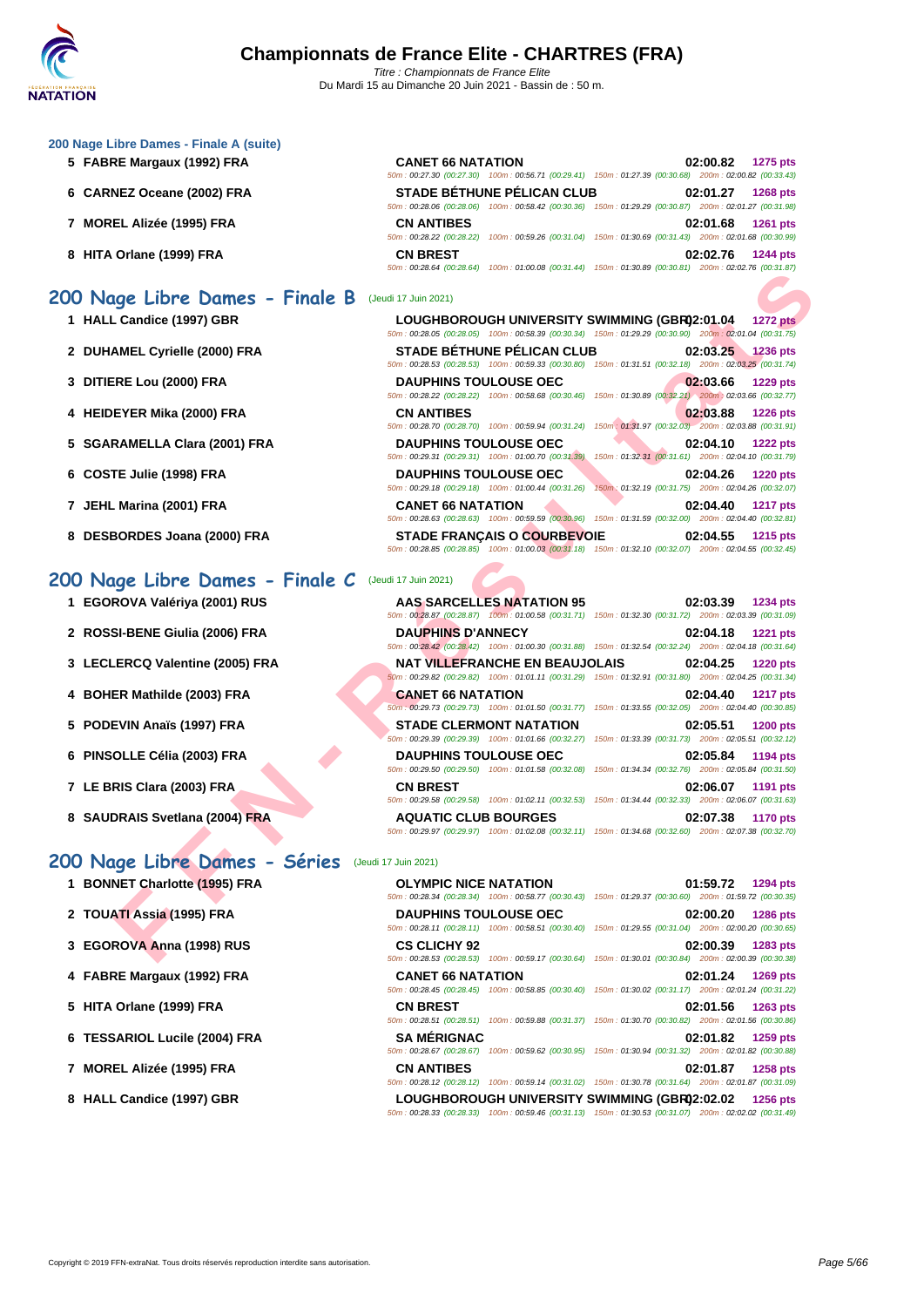**[200 Nage](http://www.ffnatation.fr/webffn/index.php) Libre Dames - Séries (suite)**

| DUHAMEL Cyrielle (2000) FRA<br>10          |
|--------------------------------------------|
| <b>HEIDEYER Mika (2000) FRA</b><br>11      |
| VASQUEZ Lucie (2004) FRA<br>12             |
| 13<br>DITIERE Lou (2000) FRA               |
| 14<br>DESBORDES Joana (2000) FRA           |
| EGOROVA Valériya (2001) RUS<br>15          |
| 16<br>COSTE Julie (1998) FRA               |
| JEHL Marina (2001) FRA<br>17               |
| <b>SGARAMELLA Clara (2001) FRA</b><br>18   |
| 19<br>ROSSI-BENE Giulia (2006) FRA         |
| LECLERCQ Valentine (2005) FRA<br>20        |
| 21<br>PODEVIN Anaïs (1997) FRA             |
| <b>HUGUET Cassandre (2004) FRA</b><br>22   |
| 23<br><b>BARTOLINI Mathilde (2003) FRA</b> |
| 24 SAUDRAIS Svetlana (2004) FRA            |
| PINSOLLE Célia (2003) FRA<br>25            |
| BOHER Mathilde (2003) FRA<br>26            |
| RODRIGUEZ Maud (2003) FRA<br>27            |
| LE BRIS Clara (2003) FRA<br>28             |
| <b>SAVART Coralie (2004) FRA</b><br>29     |
| MOREAU Sarah (2001) FRA<br>30              |
| BURGY Manon (2005) FRA<br>31               |
| FIOUX Lucie (2002) FRA<br>32               |
| 33 PRUVOT Mathilde (2005) FRA              |
| 34 LOWE Vera (2000) NED                    |
| 35 REYNA Alexa (2005) FRA                  |
| 36 SAXOD Candice (2001) FRA                |
| 37 LEDUCQ Annette (2004) FRA               |
| 38 CASSIGNOL Oceane (2000) FRA             |
| 39 JULIEN Camille (1997) FRA               |
|                                            |

| י וישטר שטוויטט פטוווטט שומות שטוויט<br>9 CARNEZ Oceane (2002) FRA | <b>STADE BETHUNE PELICAN CLUB</b><br>50m: 00:28.76 (00:28.76) 100m: 00:59.83 (00:31.07) 150m: 01:31.22 (00:31.39) 200m: 02:02.10 (00:30.88)                                                                                                          | 02:02.10<br>1255 pts                                                               |
|--------------------------------------------------------------------|------------------------------------------------------------------------------------------------------------------------------------------------------------------------------------------------------------------------------------------------------|------------------------------------------------------------------------------------|
| 10 DUHAMEL Cyrielle (2000) FRA                                     | <b>STADE BÉTHUNE PÉLICAN CLUB</b>                                                                                                                                                                                                                    | 02:02.46<br>1249 pts                                                               |
| 11 HEIDEYER Mika (2000) FRA                                        | 50m : 00:28.97 (00:28.97) 100m : 00:59.93 (00:30.96) 150m : 01:31.29 (00:31.36) 200m : 02:02.46 (00:31.17)<br><b>CN ANTIBES</b>                                                                                                                      | 02:03.71<br>1228 pts                                                               |
| 12 VASQUEZ Lucie (2004) FRA                                        | 50m: 00:28.44 (00:28.44) 100m: 00:59.40 (00:30.96) 150m: 01:31.32 (00:31.92) 200m: 02:03.71 (00:32.39)<br><b>ES MASSY NATATION</b>                                                                                                                   | 02:03.72<br><b>1228 pts</b>                                                        |
| 13 DITIERE Lou (2000) FRA                                          | 50m: 00:28.98 (00:28.98) 100m: 01:00.72 (00:31.74) 150m: 01:32.10 (00:31.38) 200m: 02:03.72 (00:31.62)<br><b>DAUPHINS TOULOUSE OEC</b><br>50m : 00:28.79 (00:28.79) 100m : 01:00.17 (00:31.38) 150m : 01:32.12 (00:31.95) 200m : 02:04.20 (00:32.08) | 02:04.20<br><b>1221 pts</b>                                                        |
| 14 DESBORDES Joana (2000) FRA                                      | <b>STADE FRANÇAIS O COURBEVOIE</b><br>50m: 00:29.76 (00:29.76) 100m: 01:01.13 (00:31.37) 150m: 01:32.24 (00:31.11) 200m: 02:04.35 (00:32.11)                                                                                                         | 02:04.35<br><b>1218 pts</b>                                                        |
| 15 EGOROVA Valériya (2001) RUS                                     | <b>AAS SARCELLES NATATION 95</b><br>50m: 00:29.36 (00:29.36) 100m: 01:01.66 (00:32.30)                                                                                                                                                               | 02:04.80<br><b>1211 pts</b><br>150m: 01:33.57 (00:31.91) 200m: 02:04.80 (00:31.23) |
| 16   COSTE Julie (1998) FRA                                        | <b>DAUPHINS TOULOUSE OEC</b><br>50m : 00:29.24 (00:29.24) 100m : 01:00.78 (00:31.54) 150m : 01:32.74 (00:31.96) 200m : 02:04.90 (00:32.16)                                                                                                           | 02:04.90<br>1209 pts                                                               |
| 17 JEHL Marina (2001) FRA                                          | <b>CANET 66 NATATION</b>                                                                                                                                                                                                                             | 02:04.98<br><b>1208 pts</b>                                                        |
| 18 SGARAMELLA Clara (2001) FRA                                     | 50m: 00:29.18 (00:29.18) 100m: 01:00.46 (00:31.28) 150m: 01:32.46 (00:32.00) 200m: 02:04.98 (00:32.52)<br><b>DAUPHINS TOULOUSE OEC</b><br>50m: 00:29.31 (00:29.31) 100m: 01:00.38 (00:31.07)                                                         | 02:05.00<br><b>1208 pts</b>                                                        |
| 19 ROSSI-BENE Giulia (2006) FRA                                    | <b>DAUPHINS D'ANNECY</b>                                                                                                                                                                                                                             | 150m: 01:32.52 (00:32.14) 200m: 02:05.00 (00:32.48)<br>02:05.07<br><b>1207 pts</b> |
| 20 LECLERCQ Valentine (2005) FRA                                   | 50m: 00:28.70 (00:28.70) 100m: 01:00.27 (00:31.57) 150m: 01:32.69 (00:32.42) 200m: 02:05.07 (00:32.38)<br>NAT VILLEFRANCHE EN BEAUJOLAIS                                                                                                             | 02:05.12<br><b>1206 pts</b>                                                        |
| 21 PODEVIN Anaïs (1997) FRA                                        | 50m: 00:29.58 (00:29.58) 100m: 01:00.81 (00:31.23) 150m: 01:33.02 (00:32.21) 200m: 02:05.12 (00:32.10)<br><b>STADE CLERMONT NATATION</b>                                                                                                             | 02:05.40<br><b>1201 pts</b>                                                        |
| 22 HUGUET Cassandre (2004) FRA                                     | 50m: 00:29.96 (00:29.96) 100m: 01:01:78 (00:31.82) 150m: 01:34.29 (00:32.51) 200m: 02:05.40 (00:31.11)<br><b>LILLE METROPOLE NATATION</b>                                                                                                            | 02:05.62<br>1198 pts                                                               |
| 23 BARTOLINI Mathilde (2003) FRA                                   | 50m: 00:29.27 (00:29.27) 100m: 01:01.10 (00:31.83) 150m: 01:33.39 (00:32.29) 200m: 02:05.62 (00:32.23)<br><b>CANET 66 NATATION</b>                                                                                                                   | 02:05.66<br><b>1197 pts</b>                                                        |
| 24   SAUDRAIS Svetlana (2004) FRA                                  | 50m : 00:28.84 (00:28.84) 100m : 01:00.66 (00:31.82) 150m : 01:33.22 (00:32.56) 200m : 02:05.66 (00:32.44)<br><b>AQUATIC CLUB BOURGES</b>                                                                                                            | 02:05.87<br>1194 pts                                                               |
| 25 PINSOLLE Célia (2003) FRA                                       | 50m: 00:29.21 (00:29.21) 100m: 01:00.91 (00:31.70) 150m: 01:33.25 (00:32.34) 200m: 02:05.87 (00:32.62)<br><b>DAUPHINS TOULOUSE OEC</b>                                                                                                               | 02:05.94<br>1193 pts                                                               |
| 26 BOHER Mathilde (2003) FRA                                       | 50m : 00:28.72 (00:28.72) 100m : 00:59.99 (00:31.27) 150m : 01:32.58 (00:32.59) 200m : 02:05.94 (00:33.36)<br><b>CANET 66 NATATION</b>                                                                                                               | 02:06.04<br>1191 pts                                                               |
| 27 RODRIGUEZ Maud (2003) FRA                                       | 50m: 00:29.80 (00:29.80) 100m: 01:02.05 (00:32.25) 150m: 01:34.77 (00:32.72) 200m: 02:06.04 (00:31.27)<br><b>SAINT-RAPHAEL NATATION</b>                                                                                                              | 02:06.13<br>1190 pts                                                               |
| 28 LE BRIS Clara (2003) FRA                                        | 50m: 00:29.86 (00:29.86) 100m: 01:01.61 (00:31.75) 150m: 01:33.59 (00:31.98) 200m: 02:06.13 (00:32.54)<br><b>CN BREST</b>                                                                                                                            | 02:06.32<br><b>1187 pts</b>                                                        |
| 29 SAVART Coralie (2004) FRA                                       | 50m: 00:29.62 (00:29.62) 100m: 01:01.17 (00:31.55) 150m: 01:33.67 (00:32.50) 200m: 02:06.32 (00:32.65)<br><b>DAUPHINS TOULOUSE OEC</b>                                                                                                               | 02:06.80<br><b>1179 pts</b>                                                        |
| 30 MOREAU Sarah (2001) FRA                                         | 50m: 00:28.99 (00:28.99) 100m: 01:00.82 (00:31.83) 150m: 01:33.35 (00:32.53) 200m: 02:06.80 (00:33.45)<br><b>EN TOURS</b>                                                                                                                            | 02:07.82<br>1163 pts                                                               |
| 31 BURGY Manon (2005) FRA                                          | 50m: 00:30.27 (00:30.27) 100m: 01:02.48 (00:32.21) 150m: 01:35.43 (00:32.95) 200m: 02:07.82 (00:32.39)<br><b>MULHOUSE ON</b>                                                                                                                         | 02:07.83<br>1163 pts                                                               |
| 32 FIOUX Lucie (2002) FRA                                          | 50m: 00:29.73 (00:29.73) 100m: 01:01.95 (00:32.22) 150m: 01:35.57 (00:33.62) 200m: 02:07.83 (00:32.26)<br><b>ASM CHAMALIERES NATATION</b>                                                                                                            | 02:08.21<br><b>1157 pts</b>                                                        |
| 33 PRUVOT Mathilde (2005) FRA                                      | 50m: 00:29.75 (00:29.75) 100m: 01:01.78 (00:32.03)<br>AMIENS METROPOLE NAT.                                                                                                                                                                          | 150m: 01:34.94 (00:33.16) 200m: 02:08.21 (00:33.27)<br>02:08.83<br>1147 pts        |
| 34 LOWE Vera (2000) NED                                            | 50m: 00:29.37 (00:29.37) 100m: 01:02.05 (00:32.68) 150m: 01:35.45 (00:33.40) 200m: 02:08.83 (00:33.38)<br><b>LYON NATATION METROPOLE</b>                                                                                                             | 02:08.85<br>1147 pts                                                               |
| 35 REYNA Alexa (2005) FRA                                          | 50m: 00:29.56 (00:29.56) 100m: 01:00.98 (00:31.42) 150m: 01:34.96 (00:33.98) 200m: 02:08.85 (00:33.89)<br><b>ES MASSY NATATION</b>                                                                                                                   | 02:09.21<br>1141 pts                                                               |
| 36   SAXOD Candice (2001) FRA                                      | 50m: 00:29.60 (00:29.60) 100m: 01:01.99 (00:32.39)<br><b>DAUPHINS D'ANNECY</b>                                                                                                                                                                       | 150m: 01:35.53 (00:33.54) 200m: 02:09.21 (00:33.68)<br>02:09.70<br>1134 pts        |
| 37 LEDUCQ Annette (2004) FRA                                       | 50m: 00:30.54 (00:30.54) 100m: 01:02.90 (00:32.36) 150m: 01:36.26 (00:33.36) 200m: 02:09.70 (00:33.44)<br><b>DAUPHINS TOULOUSE OEC</b>                                                                                                               | 02:10.03<br>1129 pts                                                               |
| 38 CASSIGNOL Oceane (2000) FRA                                     | 50m: 00:30.60 (00:30.60) 100m: 01:03.74 (00:33.14) 150m: 01:37.28 (00:33.54) 200m: 02:10.03 (00:32.75)<br><b>MONTPELLIER METROPOLE NATATION</b>                                                                                                      | 02:10.05<br><b>1128 pts</b>                                                        |
| 39 JULIEN Camille (1997) FRA                                       | 50m : 00:36.00 (00:36.00) 100m : 01:16.74 (00:40.74) 150m : 01:58.42 (00:41.68) 200m : 02:10.05 (00:11.63)<br><b>CN CANNES</b>                                                                                                                       | 02:10.30<br><b>1124 pts</b>                                                        |
|                                                                    | 50m : 00:29.98 (00:29.98) 100m : 01:03.08 (00:33.10) 150m : 01:36.44 (00:33.36) 200m : 02:10.30 (00:33.86)                                                                                                                                           |                                                                                    |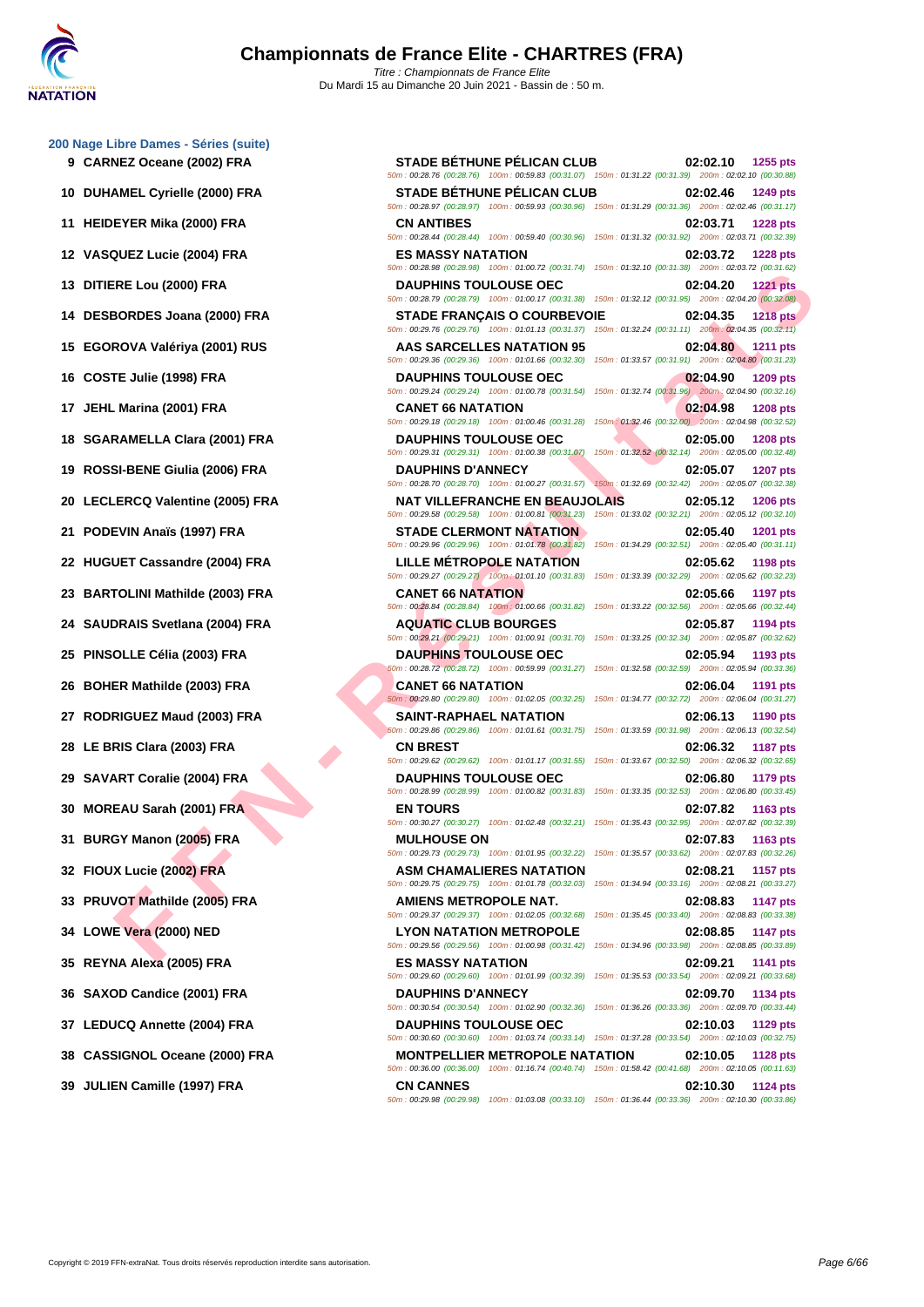| 200 Nage Libre Dames - Séries (suite)                     |                                                                                                                                                                                                                                                                                                                                                   |                                                                                                                                    |
|-----------------------------------------------------------|---------------------------------------------------------------------------------------------------------------------------------------------------------------------------------------------------------------------------------------------------------------------------------------------------------------------------------------------------|------------------------------------------------------------------------------------------------------------------------------------|
| 40 BLANC Ludivine (1995) FRA                              | AAS SARCELLES NATATION 95<br>50m: 00:29.57 (00:29.57) 100m: 01:02.12 (00:32.55) 150m: 01:36.11 (00:33.99) 200m: 02:10.56 (00:34.45)                                                                                                                                                                                                               | 02:10.56<br><b>1120 pts</b>                                                                                                        |
| 41 MARCHAL Léa (1999) FRA                                 | <b>ALLIANCE NATATION BESANCON</b><br>50m: 00:31.04 (00:31.04) 100m: 01:05.12 (00:34.08) 150m: 01:39.53 (00:34.41) 200m: 02:11.98 (00:32.45)                                                                                                                                                                                                       | 02:11.98<br>1099 pts                                                                                                               |
| 42 HUET Helvina (2002) FRA                                | <b>AC HYÈRES</b><br>50m: 00:30.19 (00:30.19) 100m: 01:03.78 (00:33.59) 150m: 01:39.41 (00:35.63) 200m: 02:14.92 (00:35.51)                                                                                                                                                                                                                        | 02:14.92<br>1054 pts                                                                                                               |
| DUPONT Zia (2002) FRA<br>43                               | <b>CHOLET NATATION</b><br>50m : 00:30.40 (00:30.40) 100m : 01:04.95 (00:34.55) 150m : 01:40.74 (00:35.79) 200m : 02:16.03 (00:35.29)                                                                                                                                                                                                              | 02:16.03<br>1038 pts                                                                                                               |
| 44 PROUFFaustine (1988) FRA                               | <b>STADE DE VANVES</b><br>50m: 00:27.01 (00:27.01) 100m: 00:56.27 (00:29.26) 150m: 01:42.02 (00:45.75) 200m: 02:24.06 (00:42.04)                                                                                                                                                                                                                  | 02:24.06<br><b>922 pts</b>                                                                                                         |
| JOUISSE Caroline (1994) FRA<br>--- CARA Axelle (1997) FRA | <b>AQUATIC CLUB BOURGES</b><br><b>CN CANNES</b>                                                                                                                                                                                                                                                                                                   | <b>DNS</b> dec<br><b>DNS</b> dec                                                                                                   |
| 400 Nage Libre Dames - Finale A                           | (Mercredi 16 Juin 2021)                                                                                                                                                                                                                                                                                                                           |                                                                                                                                    |
| 1 EGOROVA Anna (1998) RUS                                 | <b>CS CLICHY 92</b><br>$\frac{50m}{200m}, \frac{00.28.95}{00.28.95}, \frac{00.28.95}{00.31.79}, \frac{100m}{000m}, \frac{01.00.27}{000.31.77}, \frac{(00.31.32)}{000m}, \frac{101.31.72}{000.31.64}, \frac{(00.31.45)}{0000m}, \frac{200m}{0000m}, \frac{02.31.79}{0000m}, \frac{02.000m}{0000m}, \frac{02.000m}{0000m}, \frac{02$                | 04:09.49<br><b>1315 pts</b>                                                                                                        |
| 2 LESAFFRE Fantine (1994) FRA                             | <b>CN ANTIBES</b><br>50m: 00:29.14 (00:29.14) 100m: 01:00.74 (00:31.60)<br>250m: 02:36.92 (00:32.06) 300m: 03:09.52 (00:32.60)                                                                                                                                                                                                                    | 04:15.35<br>1267 pts<br>150m: 01:32.55 (00:31.81) 200m: 02:04.86 (00:32.31)<br>350m: 03:42.34 (00:32.82) 400m: 04:15.35 (00:33.01) |
| 3 KUNTZMANN Marie (1999) FRA                              | <b>DAUPHINS TOULOUSE OEC</b><br>50m: 00:30.31 (00:30.31) 100m: 01:02.77 (00:32.46)<br>250m: 02:41.69 (00:33.01) 300m: 03:15.13 (00:33.44)                                                                                                                                                                                                         | 04:18.16<br>1245 pts<br>150m: 01:35.57 (00:32.80) 200m: 02:08.68 (00:33.11)<br>350m: 03:47.49 (00:32.36) 400m: 04:18.16 (00:30.67) |
| 4 LECLERCQ Valentine (2005) FRA                           | <b>NAT VILLEFRANCHE EN BEAUJOLAIS</b><br>50m: 00:29.84 (00:29.84) 100m: 01:02.06 (00:32.22) 150m: 01:34.47 (00:32.41) 200m: 02:07.17 (00:32.70)                                                                                                                                                                                                   | 04:18.80<br><b>1240 pts</b>                                                                                                        |
| 5 DOHEN Elise (2003) FRA                                  | 250m: 02:39.98 (00:32.81) 300m: 03:13.29 (00:33.31) 350m: 03:46.30 (00:33.01) 400m: 04:18.80 (00:32.50)<br><b>DUNKERQUE NATATION</b><br>50m : 00:29.61 (00:29.61) 100m : 01:01.62 (00:32.01) 150m : 01:34.16 (00:32.54) 200m : 02:07.29 (00:33.13)                                                                                                | 04:19.23<br><b>1236 pts</b>                                                                                                        |
| 6 MARCHAL Léa (1999) FRA                                  | 250m: 02:40.08 (00:32.79) 300m: 03:13.73 (00:33.65) 350m: 03:46.98 (00:33.25) 400m: 04:19.23 (00:32.25)<br><b>ALLIANCE NATATION BESANCON</b><br>50m : 00:30.61 (00:30.61) 100m : 01:03.13 (00:32.52) 150m : 01:36.36 (00:33.23) 200m : 02:09.55 (00:33.19)                                                                                        | 04:21.74<br><b>1216 pts</b>                                                                                                        |
| 7 BOHER Mathilde (2003) FRA                               | 250m: 02:43.04 (00:33.49) 300m: 03:16.37 (00:33.33)<br><b>CANET 66 NATATION</b><br>50m: 00:29.84 (00:29.84) 100m: 01:02.43 (00:32.59) 150m: 01:35.22 (00:32.79) 200m: 02:08.40 (00:33.18)                                                                                                                                                         | 350m: 03:50.09 (00:33.72) 400m: 04:21.74 (00:31.65)<br>04:22.55<br><b>1210 pts</b>                                                 |
| 8 CATTEAU Madelon (2003) FRA                              | 250m: 02:41.70 (00:33.30) 300m: 03:15.32 (00:33.62)<br><b>DAUPHINS TOULOUSE OEC</b><br>50m: 00:30.66 (00:30.66) 100m: 01:03.97 (00:33.31) 150m: 01:37.55 (00:33.58) 200m: 02:11.47 (00:33.92)<br>250m : 02:45.36 (00:33.89) 300m : 03:19.65 (00:34.29) 350m : 03:53.75 (00:34.10) 400m : 04:26.26 (00:32.51)                                      | 350m: 03:49.21 (00:33.89) 400m: 04:22.55 (00:33.34)<br>04:26.26<br><b>1180 pts</b>                                                 |
| 400 Nage Libre Dames - Finale B                           | (Mercredi 16 Juin 2021)                                                                                                                                                                                                                                                                                                                           |                                                                                                                                    |
| 1 REYNA Alexa (2005) FRA                                  | <b>ES MASSY NATATION</b><br>50m: 00:29.88 (00:29.88) 100m: 01:01.85 (00:31.97) 150m: 01:34.48 (00:32.63) 200m: 02:07.76 (00:33.28)<br>250m: 02:41.21 (00:33.45) 300m: 03:14.70 (00:33.49) 350m: 03:48.41 (00:33.71) 400m: 04:21.97 (00:33.56)                                                                                                     | 04:21.97<br><b>1214 pts</b>                                                                                                        |
| 2 DESBORDES Joana (2000) FRA                              | <b>STADE FRANÇAIS O COURBEVOIE</b><br>50m: 00:30.93 (00:30.93) 100m: 01:04.05 (00:33.12) 150m: 01:37.13 (00:33.08) 200m: 02:10.23 (00:33.10)                                                                                                                                                                                                      | 04:22.96<br><b>1206 pts</b>                                                                                                        |
| 3 FIOUX Lucie (2002) FRA                                  | 250m: 02:43.10 (00:32.87) 300m: 03:16.09 (00:32.99) 350m: 03:49.35 (00:33.26) 400m: 04:22.96 (00:33.61)<br>ASM CHAMALIERES NATATION<br>50m: 00:30.90 (00:30.90) 100m: 01:03.91 (00:33.01) 150m: 01:37.62 (00:33.71) 200m: 02:10.55 (00:32.93)                                                                                                     | 1195 pts<br>04:24.45                                                                                                               |
| 4 CABON Lean (2002) FRA                                   | 250m: 02:44.14 (00:33.59) 300m: 03:17.83 (00:33.69) 350m: 03:51.42 (00:33.59) 400m: 04:24.45 (00:33.03)<br><b>CN BREST</b><br>50m: 00:30.86 (00:30.86) 100m: 01:04.32 (00:33.46)                                                                                                                                                                  | 04:25.14<br>1189 pts<br>150m: 01:37.69 (00:33.37) 200m: 02:11.67 (00:33.98)                                                        |
| 5 BURGY Manon (2005) FRA                                  | 250m: 02:45.61 (00:33.94) 300m: 03:19.55 (00:33.94)<br><b>MULHOUSE ON</b><br>50m: 00:30.41 (00:30.41) 100m: 01:03.22 (00:32.81) 150m: 01:36.35 (00:33.13) 200m: 02:10.51 (00:34.16)                                                                                                                                                               | 350m: 03:53.00 (00:33.45) 400m: 04:25.14 (00:32.14)<br>04:25.33<br>1188 pts                                                        |
| 6 JOUISSE Caroline (1994) FRA                             | 250m: 02:44.25 (00:33.74) 300m: 03:18.69 (00:34.44) 350m: 03:52.92 (00:34.23) 400m: 04:25.33 (00:32.41)<br><b>AQUATIC CLUB BOURGES</b><br>50m: 00:30.99 (00:30.99) 100m: 01:04.72 (00:33.73) 150m: 01:38.22 (00:33.50) 200m: 02:11.99 (00:33.77)                                                                                                  | 04:26.16<br>1181 pts                                                                                                               |
| 7 ARLANDIS Anais (1997) FRA                               | 250m: 02:45.87 (00:33.88) 300m: 03:20.01 (00:34.14) 350m: 03:53.81 (00:33.80) 400m: 04:26.16 (00:32.35)<br>AS MONACO NATATION<br>50m: 00:30.43 (00:30.43) 100m: 01:04.08 (00:33.65) 150m: 01:37.70 (00:33.62) 200m: 02:11.86 (00:34.16)                                                                                                           | 04:26.48<br>1179 pts                                                                                                               |
| 8 GELFMANN Soizic (2001) FRA                              | 250m: 02:45.80 (00:33.94) 300m: 03:19.90 (00:34.10) 350m: 03:53.88 (00:33.98) 400m: 04:26.48 (00:32.60)<br><b>CN ANTIBES</b><br>50m: 00:31.71 (00:31.71) 100m: 01:05.32 (00:33.61) 150m: 01:38.75 (00:33.43) 200m: 02:12.86 (00:34.11)<br>250m: 02:46.79 (00:33.93) 300m: 03:21.01 (00:34.22) 350m: 03:55.37 (00:34.36) 400m: 04:28.15 (00:32.78) | 04:28.15<br>1166 pts                                                                                                               |
| 400 Nage Libre Dames - Finale C                           | (Mercredi 16 Juin 2021)                                                                                                                                                                                                                                                                                                                           |                                                                                                                                    |
| 1 AMBRASS Lilou (2002) FRA                                | <b>FS MASSY NATATION</b>                                                                                                                                                                                                                                                                                                                          | $04.28.89$ 1160 pts                                                                                                                |

1 AMBRASS Lilou (2002) FRA ES MASSY NATATION<br>50m : 00:31.837 | 10:03.833 | 150m : 01:38.67 (00:31.83) | 160 m; 01:38.67 (00:33.83) | 160 m; 03:383 | 160m :<br>250m : 02:34.789 | 00:34.62) | 300m : 03:22.67 (00:34.79) | 300m :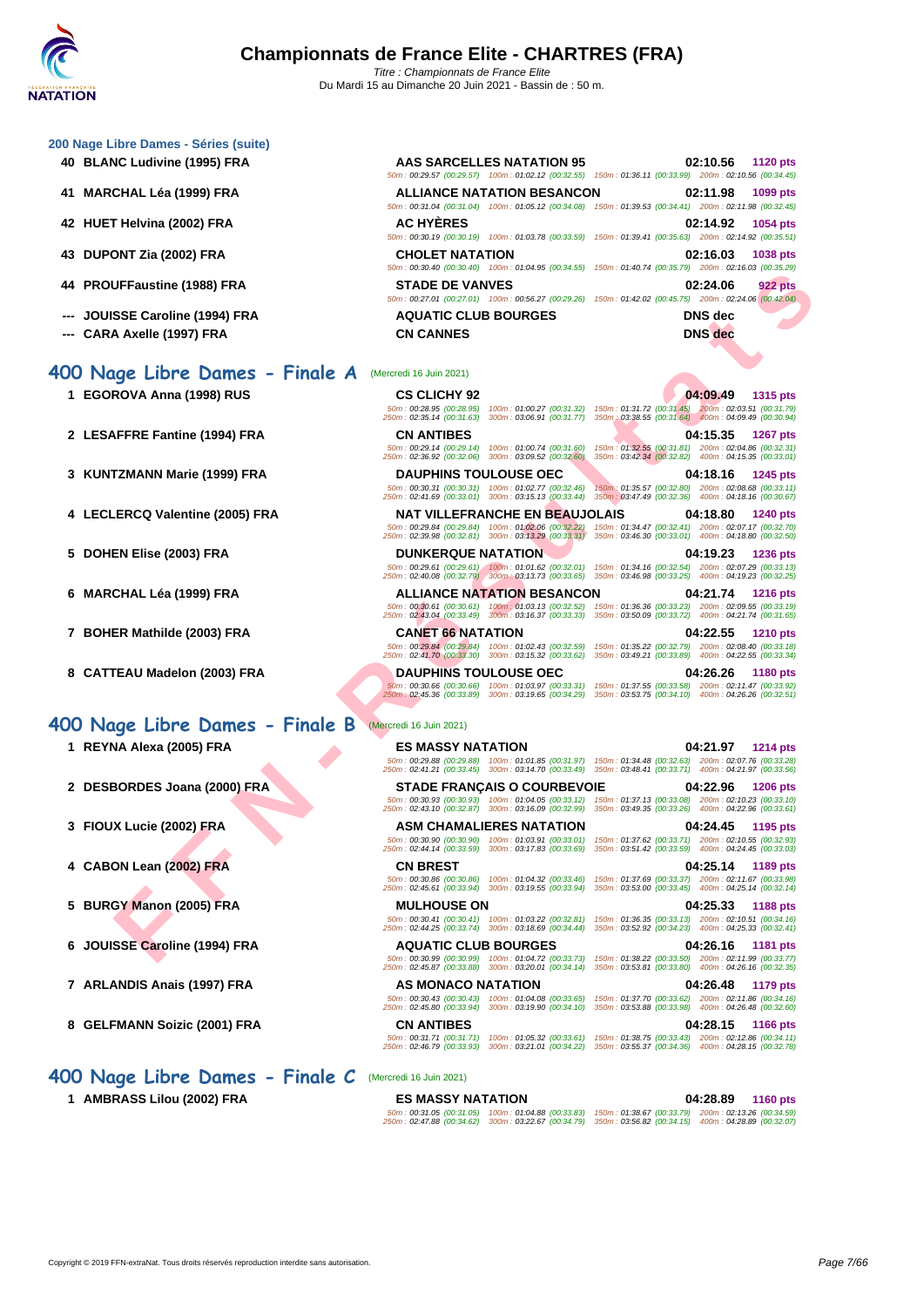**FELLY AREAIS (300) FRANCISCO (300) FRANCISCO (300) FRANCISCO (300) FRANCISCO (300) FRANCISCO (300) FRANCISCO (300) FRANCISCO (300) FRANCISCO (300) FRANCISCO (300) FRANCISCO (300) FRANCISCO (300) FRANCISCO (300) FRANCISCO [400 Nage](http://www.ffnatation.fr/webffn/index.php) Libre Dames - Finale C (suite) 2 DORNIC Morgane (1998) FRA CN BREST 04:28.98 1159 pts** 50m : 00:31.97 (00:31.97) 100m : 01:06.00 (00:34.03) 150m : 01:39.62 (00:33.62) 200m : 02:13.87 (00:34.25) 250m : 02:48.11 (00:34.24) 300m : 03:22.55 (00:34.44) 350m : 03:56.62 (00:34.07) 400m : 04:28.98 (00:32.36) **3 HUET Helvina (2002) FRA AC HYÈRES 04:33.56 1124 pts** 50m : 00:31.03 (00:31.03) 100m : 01:04.98 (00:33.95) 150m : 01:39.12 (00:34.14) 200m : 02:13.87 (00:34.75) 250m : 02:48.82 (00:34.95) 300m : 03:24.20 (00:35.38) 350m : 03:59.16 (00:34.96) 400m : 04:33.56 (00:34.40) **4 HEURTAUX Celia (2000) FRA MONTPELLIER METROPOLE NATATION 04:35.21 1111 pts** 50m : 00:32.48 (00:32.48) 100m : 01:06.84 (00:34.36) 150m : 01:41.29 (00:34.45) 200m : 02:15.96 (00:34.67) 250m : 02:51.12 (00:35.16) 300m : 03:26.09 (00:34.97) 350m : 04:01.24 (00:35.15) 400m : 04:35.21 (00:33.97) **5 BOUTEILLY Alexia (2001) FRA AC HYÈRES 04:44.13 1045 pts** 50m : 00:32.57 (00:32.57) 100m : 01:07.53 (00:34.96) 150m : 01:42.36 (00:34.83) 200m : 02:18.32 (00:35.96) 250m : 02:54.18 (00:35.86) 300m : 03:30.58 (00:36.40) 350m : 04:07.46 (00:36.88) 400m : 04:44.13 (00:36.67) **400 Nage Libre Dames - Séries** (Mercredi 16 Juin 2021) **1 EGOROVA Anna (1998) RUS CS CLICHY 92 04:12.25 1293 pts** 50m : 00:28.86 (00:28.86) 100m : 01:00.71 (00:31.85) 150m : 01:32.78 (00:32.07) 200m : 02:04.99 (00:32.21) 250m : 02:36.91 (00:31.92) 300m : 03:09.03 (00:32.12) 350m : 03:41.01 (00:31.98) 400m : 04:12.25 (00:31.24) **2 LECLERCQ Valentine (2005) FRA NAT VILLEFRANCHE EN BEAUJOLAIS 04:18.09 1245 pts** 50m : 00:30.26 (00:30.26) 100m : 01:02.50 (00:32.24) 150m : 01:35.16 (00:32.66) 200m : 02:08.25 (00:33.09) 250m : 02:40.76 (00:32.51) 300m : 03:13.46 (00:32.70) 350m : 03:46.21 (00:32.75) 400m : 04:18.09 (00:31.88) **3 DOHEN Elise (2003) FRA DUNKERQUE NATATION 04:19.56 1233 pts** 50m : 00:29.96 (00:29.96) 100m : 01:02.22 (00:32.26) 150m : 01:35.18 (00:32.96) 200m : 02:08.41 (00:33.23) 250m : 02:41.28 (00:32.87) 300m : 03:14.45 (00:33.17) 350m : 03:47.30 (00:32.85) 400m : 04:19.56 (00:32.26) **4 LESAFFRE Fantine (1994) FRA CN ANTIBES 04:20.50 1226 pts** 50m : 00:29.85 (00:29.85) 100m : 01:02.24 (00:32.39) 150m : 01:34.83 (00:32.59) 200m : 02:08.10 (00:33.27) 250m : 02:40.98 (00:32.88) 300m : 03:14.44 (00:33.46) 350m : 03:47.91 (00:33.47) 400m : 04:20.50 (00:32.59) **5 BOHER Mathilde (2003) FRA CANET 66 NATATION 04:20.82 1223 pts** 50m : 00:30.48 (00:30.48) 100m : 01:03.68 (00:33.20) 150m : 01:36.92 (00:33.24) 200m : 02:10.57 (00:33.65) 250m : 02:43.35 (00:32.78) 300m : 03:16.48 (00:33.13) 350m : 03:49.18 (00:32.70) 400m : 04:20.82 (00:31.64) **6 CATTEAU Madelon (2003) FRA DAUPHINS TOULOUSE OEC 04:21.83 1215 pts** 50m : 00:31.57 (00:31.57) 100m : 01:05.31 (00:33.74) 150m : 01:37.82 (00:32.51) 200m : 02:11.06 (00:33.24) 250m : 02:43.42 (00:32.36) 300m : 03:16.89 (00:33.47) 350m : 03:49.65 (00:32.76) 400m : 04:21.83 (00:32.18) **7 MARCHAL Léa (1999) FRA ALLIANCE NATATION BESANCON 04:21.85 1215 pts** 50m : 00:30.37 (00:30.37) 100m : 01:03.91 (00:33.54) 150m : 01:37.04 (00:33.13) 200m : 02:11.43 (00:34.39) 250m : 02:44.11 (00:32.68) 300m : 03:17.38 (00:33.27) 350m : 03:50.03 (00:32.65) 400m : 04:21.85 (00:31.82) **8 KUNTZMANN Marie (1999) FRA DAUPHINS TOULOUSE OEC 04:22.24 1212 pts** 50m : 00:30.48 (00:30.48) 100m : 01:03.11 (00:32.63) 150m : 01:35.66 (00:32.55) 200m : 02:09.27 (00:33.61) 250m : 02:42.44 (00:33.17) 300m : 03:16.15 (00:33.71) 350m : 03:50.08 (00:33.93) 400m : 04:22.24 (00:32.16) **9 DESBORDES Joana (2000) FRA STADE FRANÇAIS O COURBEVOIE 04:24.25 1196 pts** 50m : 00:31.04 (00:31.04) 100m : 01:03.98 (00:32.94) 150m : 01:37.23 (00:33.25) 200m : 02:10.48 (00:33.25) 250m : 02:43.67 (00:33.19) 300m : 03:17.11 (00:33.44) 350m : 03:50.66 (00:33.55) 400m : 04:24.25 (00:33.59) **10 REYNA Alexa (2005) FRA ES MASSY NATATION 04:24.36 1195 pts** 50m : 00:30.40 (00:30.40) 100m : 01:02.73 (00:32.33) 150m : 01:35.99 (00:33.26) 200m : 02:09.51 (00:33.52) 250m : 02:43.28 (00:33.77) 300m : 03:17.24 (00:33.96) 350m : 03:50.96 (00:33.72) 400m : 04:24.36 (00:33.40) **11 FIOUX Lucie (2002) FRA ASM CHAMALIERES NATATION 04:24.40 1195 pts** 50m : 00:30.74 (00:30.74) 100m : 01:03.59 (00:32.85) 150m : 01:36.90 (00:33.31) 200m : 02:10.69 (00:33.79) 250m : 02:43.62 (00:32.93) 300m : 03:17.15 (00:33.53) 350m : 03:50.84 (00:33.69) 400m : 04:24.40 (00:33.56) **12 BURGY Manon (2005) FRA MULHOUSE ON 04:24.73 1192 pts** 50m : 00:30.41 (00:30.41) 100m : 01:02.94 (00:32.53) 150m : 01:36.22 (00:33.28) 200m : 02:10.00 (00:33.78) 250m : 02:43.90 (00:33.90) 300m : 03:17.96 (00:34.06) 350m : 03:52.23 (00:34.27) 400m : 04:24.73 (00:32.50) **13 ARLANDIS Anais (1997) FRA AS MONACO NATATION 04:26.18 1181 pts** 50m : 00:30.62 (00:30.62) 100m : 01:03.72 (00:33.10) 150m : 01:37.41 (00:33.69) 200m : 02:11.21 (00:33.80) 250m : 02:44.89 (00:33.68) 300m : 03:18.97 (00:34.08) 350m : 03:53.07 (00:34.10) 400m : 04:26.18 (00:33.11) **14 CABON Lean (2002) FRA CN BREST 04:27.86 1168 pts** 50m : 00:31.35 (00:31.35) 100m : 01:05.15 (00:33.80) 150m : 01:39.16 (00:34.01) 200m : 02:13.53 (00:34.37) 250m : 02:47.62 (00:34.09) 300m : 03:21.67 (00:34.05) 350m : 03:54.79 (00:33.12) 400m : 04:27.86 (00:33.07) **15 JOUISSE Caroline (1994) FRA AQUATIC CLUB BOURGES 04:28.64 1162 pts** 50m : 00:31.45 (00:31.45) 100m : 01:04.69 (00:33.24) 150m : 01:38.25 (00:33.56) 200m : 02:12.29 (00:34.04) 250m : 02:46.21 (00:33.92) 300m : 03:20.69 (00:34.48) 350m : 03:55.06 (00:34.37) 400m : 04:28.64 (00:33.58) **16 GELFMANN Soizic (2001) FRA CN ANTIBES 04:30.73 1146 pts** 50m : 00:31.19 (00:31.19) 100m : 01:04.67 (00:33.48) 150m : 01:38.65 (00:33.98) 200m : 02:12.70 (00:34.05) 250m : 02:46.99 (00:34.29) 300m : 03:21.29 (00:34.30) 350m : 03:56.30 (00:35.01) 400m : 04:30.73 (00:34.43) **17 DORNIC Morgane (1998) FRA CN BREST 04:31.53 1140 pts** 50m : 00:31.85 (00:31.85) 100m : 01:05.68 (00:33.83) 150m : 01:39.92 (00:34.24) 200m : 02:14.48 (00:34.56) 250m : 02:48.95 (00:34.47) 300m : 03:23.65 (00:34.70) 350m : 03:58.08 (00:34.43) 400m : 04:31.53 (00:33.45) **18 AMBRASS Lilou (2002) FRA ES MASSY NATATION 04:32.23 1134 pts** 50m : 00:31.17 (00:31.17) 100m : 01:04.81 (00:33.64) 150m : 01:38.90 (00:34.09) 200m : 02:13.09 (00:34.19) 250m : 02:47.83 (00:34.74) 300m : 03:22.61 (00:34.78) 350m : 03:57.93 (00:35.32) 400m : 04:32.23 (00:34.30) **19 BOUTEILLY Alexia (2001) FRA AC HYÈRES 04:34.83 1114 pts** 50m : 00:32.17 (00:32.17) 100m : 01:06.40 (00:34.23) 150m : 01:41.09 (00:34.69) 200m : 02:15.87 (00:34.78) 250m : 02:50.66 (00:34.79) 300m : 03:25.28 (00:34.62) 350m : 04:00.32 (00:35.04) 400m : 04:34.83 (00:34.51)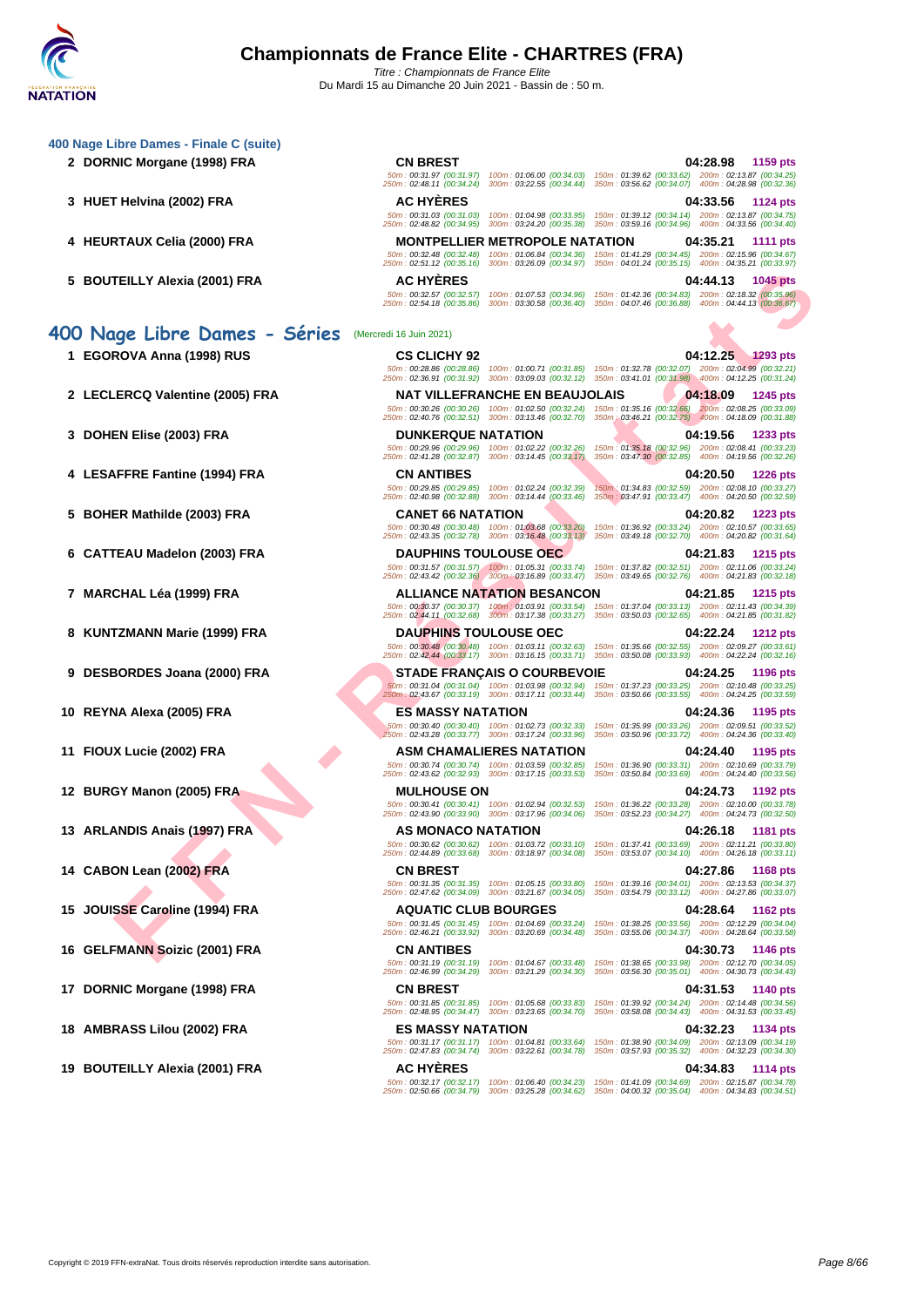| 400 Nage Libre Dames - Séries (suite)                                                                                                                                                                                                                                                                                                                                                                                                                                        |                                                                                                                                                                                                |                                                                                                                                                                                                                                           |                                                        |
|------------------------------------------------------------------------------------------------------------------------------------------------------------------------------------------------------------------------------------------------------------------------------------------------------------------------------------------------------------------------------------------------------------------------------------------------------------------------------|------------------------------------------------------------------------------------------------------------------------------------------------------------------------------------------------|-------------------------------------------------------------------------------------------------------------------------------------------------------------------------------------------------------------------------------------------|--------------------------------------------------------|
| 20 HUET Helvina (2002) FRA                                                                                                                                                                                                                                                                                                                                                                                                                                                   | <b>AC HYERES</b>                                                                                                                                                                               | 04:36.86<br>1099 pts<br>50m: 00:30.97 (00:30.97) 100m: 01:04.47 (00:33.50) 150m: 01:39.13 (00:34.66) 200m: 02:14.27 (00:35.14)<br>250m: 02:49.89 (00:35.62) 300m: 03:25.68 (00:35.79) 350m: 04:01.64 (00:35.96) 400m: 04:36.86 (00:35.22) |                                                        |
| 21 HEURTAUX Celia (2000) FRA                                                                                                                                                                                                                                                                                                                                                                                                                                                 | <b>MONTPELLIER METROPOLE NATATION</b><br>250m: 02:52.79 (00:35.69) 300m: 03:28.02 (00:35.23)                                                                                                   | 04:37.43<br>1095 pts<br>50m: 00:32.20 (00:32.20) 100m: 01:06.47 (00:34.27) 150m: 01:41.70 (00:35.23) 200m: 02:17.10 (00:35.40)<br>350m: 04:03.51 (00:35.49) 400m: 04:37.43 (00:33.92)                                                     |                                                        |
| 22 CALVO Emma (2004) FRA                                                                                                                                                                                                                                                                                                                                                                                                                                                     | SAINT-RAPHAEL NATATION<br>50m: 00:31.66 (00:31.66) 100m: 01:05.71 (00:34.05)<br>250m: 02:50.98 (00:35.23) 300m: 03:26.97 (00:35.99)                                                            | 04:38.30<br><b>1088 pts</b><br>150m: 01:40.28 (00:34.57) 200m: 02:15.75 (00:35.47)<br>350m: 04:02.65 (00:35.68) 400m: 04:38.30 (00:35.65)                                                                                                 |                                                        |
| --- HERLEM Mathilde (2005) FRA                                                                                                                                                                                                                                                                                                                                                                                                                                               | <b>DUNKERQUE NATATION</b>                                                                                                                                                                      | DNS dec                                                                                                                                                                                                                                   |                                                        |
| --- BARNIET Lou-Anne (2002) FRA                                                                                                                                                                                                                                                                                                                                                                                                                                              | <b>SAINT-RAPHAEL NATATION</b>                                                                                                                                                                  | <b>DNS</b> dec                                                                                                                                                                                                                            |                                                        |
| --- GRANGEON-DE VILLELE Lara (1991) FRA                                                                                                                                                                                                                                                                                                                                                                                                                                      | AAS SARCELLES NATATION 95                                                                                                                                                                      | DNS dec                                                                                                                                                                                                                                   |                                                        |
| --- POU Lisa (1999) FRA                                                                                                                                                                                                                                                                                                                                                                                                                                                      | AS MONACO NATATION                                                                                                                                                                             | <b>DNS</b> dec                                                                                                                                                                                                                            |                                                        |
| 800 Nage Libre Dames - Finale A                                                                                                                                                                                                                                                                                                                                                                                                                                              | (Samedi 19 Juin 2021)                                                                                                                                                                          |                                                                                                                                                                                                                                           |                                                        |
| 1 EGOROVA Anna (1998) RUS<br>50m: 00:29.39 (00:29.39) 100m: 01:01.58 (00:32.19) 150m: 01:33.83 (00:32.25) 200m: 02:06.16 (00:32.33) 250m: 02:38.89 (00:32.73) 300m: 03:11.33 (00:32.44) 350m: 03:43.90 (00:32.57) 400m: 04:16.47 (00:32.57)                                                                                                                                                                                                                                  | <b>CS CLICHY 92</b>                                                                                                                                                                            | 08:34.78<br>1303 pts                                                                                                                                                                                                                      |                                                        |
| 450m: 04:49.00 (00:32.53) 500m: 05:21.48 (00:32.48) 550m: 05:53.92 (00:32.44) 600m: 06:26.38 (00:32.46) 650m: 06:58.84 (00:32.46) 700m 07:31.39 (00:32.55) 750m: 08:03.39 (00:32.00) 800m: 08:34.78 (00:31.39)                                                                                                                                                                                                                                                               |                                                                                                                                                                                                |                                                                                                                                                                                                                                           |                                                        |
| 2 FURST Adeline (1994) FRA<br>50m: 00:30.76 (00:30.76) 100m: 01:03.12 (00:32.36) 150m: 01:35.91 (00:32.79) 200m: 02:08.57 (00:32.66) 250m: 02:41.34 (00:32.77)<br>450m: 04:52.97 (00:32.53) 500m: 05:25.66 (00:32.69)                                                                                                                                                                                                                                                        | <b>DAUPHINS TOULOUSE OEC</b><br>550m: 05:58.02 (00:32.36) 600m: 06:30.59 (00:32.57) 650m: 07:02.91 (00:32.32)                                                                                  | 08:38.60<br><b>1287 pts</b><br>300m: 03:14.41 (00:33.07) 350m: 03:47.51 (00:33.10) 400m: 04:20.44 (00:32.93)<br>700m: 07:35.42 (00:32.51) 750m: 08:07.34 (00:31.92) 800m: 08:38.60 (00:31.26)                                             |                                                        |
| 3 MULLER Aurélie (1990) FRA                                                                                                                                                                                                                                                                                                                                                                                                                                                  | <b>CN SARREGUEMINES</b>                                                                                                                                                                        | 08:43.48<br><b>1267 pts</b>                                                                                                                                                                                                               |                                                        |
| 50m: 00:30.18 (00:30.18) 100m: 01:02.57 (00:32.39) 150m: 01:35.09 (00:32.52) 200m: 02:08.09 (00:33.00) 250m: 02:40.89 (00:32.80)<br>450m: 04:53.35 (00:33.06) 500m: 05:26.21 (00:32.86)                                                                                                                                                                                                                                                                                      | 550m: 05:59.25 (00:33.04) 600m: 06:32.11 (00:32.86) 650m: 07:05.01 (00:32.90)                                                                                                                  | 300m; 03:14.12 (00:33.23) 350m: 03:47.07 (00:32.95) 400m: 04:20.29 (00:33.22)<br>700m: 07:38.21 (00:33.20) 750m: 08:11.13 (00:32.92) 800m: 08:43.48 (00:32.35)                                                                            |                                                        |
| 4 GRANGEON-DE VILLELE Lara (1991) FRA<br>50m: 00:29.95 (00:29.95) 100m: 01:02.39 (00:32.44) 150m: 01:35.08 (00:32.69) 200m: 02:08.14 (00:33.06) 250m: 02:41.58 (00:33.44)<br>450m: 04:55.49 (00:33.31) 500m: 05:28.88 (00:33.39) 550m: 06:02.57 (00:33.69) 600m: 06:35.92 (00:33.35) 650m: 07:08.92 (00:33.00)                                                                                                                                                               | <b>AAS SARCELLES NATATION 95</b>                                                                                                                                                               | 08:45.66<br>1259 pts<br>300m: 03:15.30 (00:33.72) 350m: 03:48.62 (00:33.32) 400m: 04:22.18 (00:33.56)<br>700m: 07:42.26 (00:33.34) 750m: 08:14.94 (00:32.68) 800m: 08:45.66 (00:30.72)                                                    |                                                        |
| 5 RODRIGUEZ Maud (2003) FRA                                                                                                                                                                                                                                                                                                                                                                                                                                                  | <b>SAINT-RAPHAEL NATATION</b>                                                                                                                                                                  | 08:45.85<br><b>1258 pts</b>                                                                                                                                                                                                               |                                                        |
| 50m : 00:30.47 (00:30.47) 100m : 01:03.00 (00:32.53) 150m : 01:35.88 (00:32.88) 200m : 02:08.68 (00:32.80) 250m : 02:42.00 (00:33.32)<br>450m: 04:54.87 (00:33.15) 500m: 05:27.96 (00:33.09)                                                                                                                                                                                                                                                                                 | 550m: 06:00.92 (00:32.96) 600m: 06:34.18 (00:33.26) 650m: 07:07.48 (00:33.30)                                                                                                                  | 300m: 03:15.30 (00:33.30) 350m: 03:48.55 (00:33.25) 400m: 04:21.72 (00:33.17)<br>700m: 07:40.90 (00:33.42) 750m: 08:14.23 (00:33.33) 800m: 08:45.85 (00:31.62)                                                                            |                                                        |
| 6 KUNTZMANN Marie (1999) FRA<br>50m: 00:30.74 (00:30.74) 100m: 01:03.82 (00:33.08)<br>450m: 04:57.94 (00:33.23) 500m: 05:31.34 (00:33.40)                                                                                                                                                                                                                                                                                                                                    | <b>DAUPHINS TOULOUSE OEC</b><br>150m: 01:37.25 (00:33.43) 200m: 02:11.18 (00:33.93) 250m: 02:44.65 (00:33.47)<br>550m: 06:04.56 (00:33.22) 600m: 06:37.96 (00:33.40) 650m: 07:11.55 (00:33.59) | 08:50.22<br>1240 pts<br>300m: 03:18.06 (00:33.41) 350m: 03:51.17 (00:33.11) 400m: 04:24.71 (00:33.54)<br>700m: 07:45.53 (00:33.98) 750m: 08:19.32 (00:33.79) 800m: 08:50.22 (00:30.90)                                                    |                                                        |
| 7 POU Lisa (1999) FRA                                                                                                                                                                                                                                                                                                                                                                                                                                                        | AS MONACO NATATION                                                                                                                                                                             | 08:50.68<br><b>1238 pts</b>                                                                                                                                                                                                               |                                                        |
| 50m: 00:30.81 (00:30.81) 100m: 01:04.06 (00:33.25) 150m: 01:37.42 (00:33.36) 200m: 02:11.27 (00:33.85) 250m: 02:44.68 (00:33.41) 300m: 03:18.04 (00:33.36) 350m: 03:51.79 (00:33.75)<br>450m: 04:58.70 (00:33.14) 500m: 05:32.10 (00:33.40) 550m: 06:05.37 (00:33.27)                                                                                                                                                                                                        |                                                                                                                                                                                                | 600m: 06:39.04 (00:33.67) 650m: 07:12.11 (00:33.07) 700m: 07:45.43 (00:33.32) 750m: 08:18.11 (00:32.68)                                                                                                                                   | 400m: 04:25.56 (00:33.77)<br>800m: 08:50.68 (00:32.57) |
| 8 LECLERCQ Valentine (2005) FRA<br>50m: 00:30.95 (00:30.95) 100m: 01:03.43 (00:32.48) 150m: 01:36.48 (00:33.05) 200m: 02:09.50 (00:33.02) 250m: 02:43.03 (00:33.53) 300m: 03:16.28 (00:33.25) 350m: 03:50.32 (00:34.04) 400m: 04:23.96 (00:33.64)<br>450m : 04:58.01 (00:34.05) 500m : 05:31.96 (00:33.95) 550m : 06:05.81 (00:33.85) 600m : 06:39.95 (00:34.14) 650m : 07:14.07 (00:34.12) 700m : 07:48.36 (00:34.29) 750m : 08:22.10 (00:33.74) 800m : 08:56.08 (00:33.98) | <b>NAT VILLEFRANCHE EN BEAUJOLAIS</b>                                                                                                                                                          | 08:56.08<br><b>1217 pts</b>                                                                                                                                                                                                               |                                                        |
| 800 Nage Libre Dames - Séries (Vendredi 18 Juin 2021)                                                                                                                                                                                                                                                                                                                                                                                                                        |                                                                                                                                                                                                |                                                                                                                                                                                                                                           |                                                        |
| 1 EGOROVA Anna (1998) RUS                                                                                                                                                                                                                                                                                                                                                                                                                                                    | <b>CS CLICHY 92</b>                                                                                                                                                                            | 08:41.51<br><b>1275 pts</b>                                                                                                                                                                                                               |                                                        |
| 50m: 00:29.67 (00:29.67) 100m: 01:02.33 (00:32.66) 150m: 01:34.98 (00:32.65) 200m: 02:07.81 (00:32.83) 250m: 02:40.65 (00:32.84) 300m: 03:13.47 (00:32.82) 350m: 03:46.49 (00:32.02) 400m: 04:19.32 (00:32.83)<br>450m : 04:52.25 (00:32.33) 500m : 05:25.26 (00:33.01) 550m : 05:58.01 (00:32.75) 600m : 06:30.82 (00:32.81) 650m : 07:03.72 (00:32.20) 700m : 07:03.68 (00:32.86) 750m : 08:09.33 (00:32.75) 800m : 08:41.51 (00:32.18)                                    |                                                                                                                                                                                                |                                                                                                                                                                                                                                           |                                                        |
| 2 FURST Adeline (1994) FRA                                                                                                                                                                                                                                                                                                                                                                                                                                                   | <b>DAUPHINS TOULOUSE OEC</b>                                                                                                                                                                   | 08:44.89<br><b>1262 pts</b>                                                                                                                                                                                                               |                                                        |
| 50m: 00:31.20 (00:31.20) 100m: 01:03.75 (00:32.55) 150m: 01:06.87 (00:33.12) 200m: 02:09.93 (00:33.06) 250m: 02:42.92 (00:32.99) 300m: 03:15.66 (00:32.74) 350m: 03:48.78 (00:32.12) 400m: 04:21.66 (00:32.88)<br>450m : 04:54.79 (00:33.13) 500m : 05:27.56 (00:32.77) 550m : 06:00.78 (00:33.22) 600m : 06:33.56 (00:32.78) 650m : 07:06.93 (00:33.37) 700m : 07:39.96 (00:33.03) 750m : 08:13.11 (00:33.15) 800m : 08:44.89 (00:31.78)                                    |                                                                                                                                                                                                |                                                                                                                                                                                                                                           |                                                        |
| 3 RODRIGUEZ Maud (2003) FRA                                                                                                                                                                                                                                                                                                                                                                                                                                                  | <b>SAINT-RAPHAEL NATATION</b>                                                                                                                                                                  | 08:47.79<br><b>1250 pts</b>                                                                                                                                                                                                               |                                                        |
| 50m: 00:31.00 (00:31.00) 100m: 01:04.42 (00:33.42) 150m: 01:37.32 (00:32.90) 200m: 02:10.74 (00:33.42) 250m: 02:43.28 (00:32.54)<br>450m: 04:56.24 (00:32.50) 500m: 05:29:44 (00:33.20) 550m: 06:01.90 (00:32.46) 600m: 06:35.41 (00:33.51) 650m: 07:08.35 (00:32.94)                                                                                                                                                                                                        |                                                                                                                                                                                                | 300m: 03:16.71 (00:33.43) 350m: 03:49.89 (00:33.18) 400m: 04:23.74 (00:33.85)<br>700m: 07:42.23 (00:33.88) 750m: 08:14.63 (00:32.40) 800m: 08:47.79 (00:33.16)                                                                            |                                                        |
| 4 MULLER Aurélie (1990) FRA<br>50m: 00:30.24 (00:30.24) 100m: 01:03.03 (00:32.79) 150m: 01:05.38 (00:33.35) 200m: 02:09.80 (00:33.42) 250m: 02:43.75 (00:33.95) 300m: 03:17.53 (00:33.78) 350m: 03:50.70 (00:33.17) 400m: 04:23.54 (00:32.84)                                                                                                                                                                                                                                | <b>CN SARREGUEMINES</b>                                                                                                                                                                        | 08:49.31<br>1244 pts                                                                                                                                                                                                                      |                                                        |
| 450m: 04:56.68 (00:33.14) 500m: 05:29.70 (00:33.02) 550m: 06:03.10 (00:33.40) 600m: 06:36.49 (00:33.39) 650m: 07:10.08 (00:33.59)                                                                                                                                                                                                                                                                                                                                            |                                                                                                                                                                                                | 700m: 07:43.35 (00:33.27) 750m: 08:16.82 (00:33.47) 800m: 08:49.31 (00:32.49)                                                                                                                                                             |                                                        |
| 5 GRANGEON-DE VILLELE Lara (1991) FRA<br>50m: 00:30.19 (00:30.19) 100m: 01:03.04 (00:32.85) 150m: 01:35.98 (00:32.94) 200m: 02:09.36 (00:33.38) 250m: 02:42.84 (00:33.48)<br>450m: 04:57.25 (00:33.51) 500m: 05:31.16 (00:33.91) 550m: 06:05.28 (00:34.12) 600m: 06:38.99 (00:33.71) 650m: 07:12.07 (00:33.08)                                                                                                                                                               | AAS SARCELLES NATATION 95                                                                                                                                                                      | 08:51.43<br>1235 pts<br>300m: 03:16.58 (00:33.74) 350m: 03:50.16 (00:33.58) 400m: 04:23.74 (00:33.58)<br>700m: 07:45.57 (00:33.50) 750m: 08:18.93 (00:33.36)                                                                              | 800m: 08:51.43 (00:32.50)                              |
| 6 LECLERCQ Valentine (2005) FRA<br>50m: 00:30.88 (00:30.88) 100m: 01:04.17 (00:33.29) 150m: 01:37.50 (00:33.33) 200m: 02:11.00 (00:33.50) 250m: 02:44.15 (00:33.15) 300m: 03:18.13 (00:33.98) 350m: 03:51.65 (00:33.52) 400m: 04:25.94 (00:34.29)                                                                                                                                                                                                                            | <b>NAT VILLEFRANCHE EN BEAUJOLAIS</b>                                                                                                                                                          | 08:54.85<br><b>1222 pts</b>                                                                                                                                                                                                               |                                                        |
| 450m : 04:59.50 (00:33.56) 500m : 05:33.25 (00:33.75) 550m : 06:07.28 (00:34.03) 600m : 06:41.22 (00:33.94) 650m : 07:14.86 (00:33.64) 700m : 07:48.61 (00:33.75) 750m : 08:22.45 (00:33.84) 800m : 08:54.85 (00:32.40)                                                                                                                                                                                                                                                      |                                                                                                                                                                                                |                                                                                                                                                                                                                                           |                                                        |
| 7 POU Lisa (1999) FRA<br>50m: 00:31.65 (00:31.65) 100m: 01:05.67 (00:34.02) 150m: 01:39.54 (00:33.87) 200m: 02:13.70 (00:34.16) 250m: 02:47.40 (00:33.70) 300m: 03:21.52 (00:34.12) 350m: 03:55.16 (00:33.64) 400m: 04:28.96 (00:33.80)<br>450m : 05:02.21 (00:33.25) 500m : 05:35.68 (00:33.47) 550m : 06:09.27 (00:33.59) 600m : 06:43.17 (00:33.90) 650m : 07:16.55 (00:33.38) 700m : 07:50.64 (00:34.09) 750m : 08:23.70 (00:33.06) 800m : 08:56.39 (00:32.69)           | AS MONACO NATATION                                                                                                                                                                             | 08:56.39<br><b>1216 pts</b>                                                                                                                                                                                                               |                                                        |
| 8 KUNTZMANN Marie (1999) FRA                                                                                                                                                                                                                                                                                                                                                                                                                                                 | <b>DAUPHINS TOULOUSE OEC</b>                                                                                                                                                                   | 08:57.87<br><b>1210 pts</b>                                                                                                                                                                                                               |                                                        |
| 50m: 00:31.08 (00:31.08) 100m: 01:04.48 (00:33.40) 150m: 01:38.15 (00:33.67) 200m: 02:11.99 (00:33.84) 250m: 02:46.06 (00:34.07) 300m: 03:20.07 (00:34.01) 350m: 03:53.85 (00:33.78) 400m: 04:27.91 (00:34.06)<br>450m: 05:01.80 (00:33.89) 500m: 05:35.61 (00:33.81) 550m: 06:09.75 (00:34.14) 600m: 06:44.00 (00:34.25) 650m: 07:18.13 (00:34.13)                                                                                                                          |                                                                                                                                                                                                | 700m: 07:52.41 (00:34.28) 750m: 08:26.53 (00:34.12) 800m: 08:57.87 (00:31.34)                                                                                                                                                             |                                                        |
| 9 BARNIET Lou-Anne (2002) FRA<br>50m: 00:30.75 (00:30.75) 100m: 01:03.80 (00:33.05) 150m: 01:37.24 (00:33.44) 200m: 02:10.80 (00:33.56) 250m: 02:44.80 (00:34.00) 300m: 03:18.95 (00:34.15) 350m: 03:53.26 (00:34.31) 400m: 04:27.45 (00:34.19)                                                                                                                                                                                                                              | <b>SAINT-RAPHAEL NATATION</b>                                                                                                                                                                  | 08:59.25<br>1204 pts                                                                                                                                                                                                                      |                                                        |
| 450m: 05:01.52 (00:34.07) 500m: 05:35.90 (00:34.38) 550m: 06:09.99 (00:34.09) 600m: 06:44.13 (00:34.14) 650m: 07:18.23 (00:34.10)                                                                                                                                                                                                                                                                                                                                            |                                                                                                                                                                                                | 700m: 07:52.23 (00:34.00) 750m: 08:26.08 (00:33.85) 800m: 08:59.25 (00:33.17)                                                                                                                                                             |                                                        |
| 10 CATTEAU Madelon (2003) FRA<br>50m: 00:31.52 (00:31.52) 100m: 01:05.31 (00:33.79) 150m: 01:38.91 (00:33.60) 200m: 02:12.75 (00:33.84) 250m: 02:46.27 (00:33.52) 300m: 03:20.60 (00:34.33) 350m: 03:54.71 (00:34.11) 400m: 04:29.14 (00:34.43)                                                                                                                                                                                                                              | <b>DAUPHINS TOULOUSE OEC</b>                                                                                                                                                                   | 09:01.36<br>1196 pts                                                                                                                                                                                                                      |                                                        |
| 450m: 05:03.04 (00:33.90) 500m: 05:37.58 (00:34.54) 550m: 06:11.86 (00:34.28) 600m: 06:46.49 (00:34.63) 650m: 07:20.68 (00:34.19)                                                                                                                                                                                                                                                                                                                                            |                                                                                                                                                                                                | 700m: 07:55.56 (00:34.88) 750m: 08:29.28 (00:33.72) 800m: 09:01.36 (00:32.08)                                                                                                                                                             |                                                        |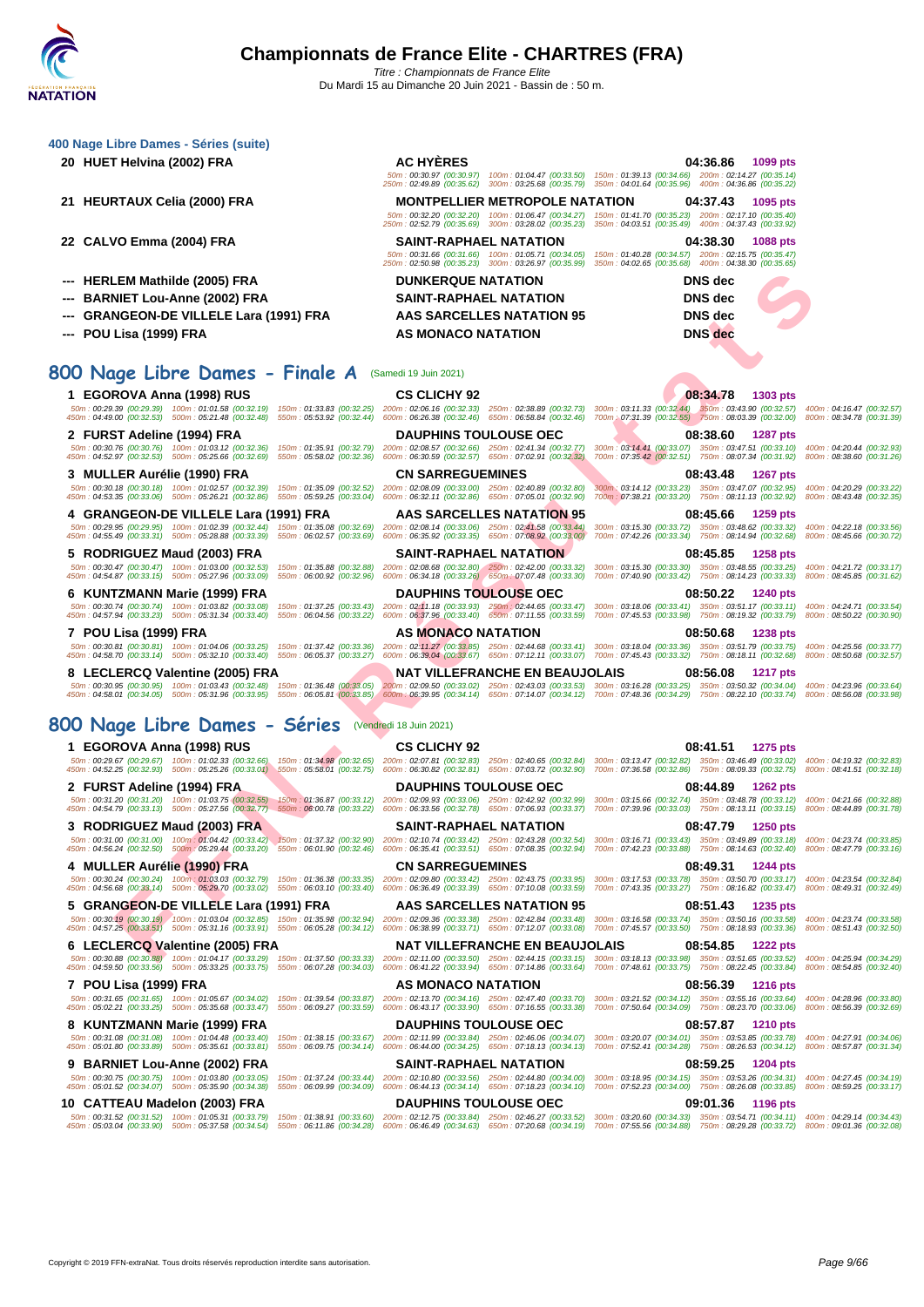

| 11 MARCHAL Léa (1999) FRA                                                                                                                                              | <b>ALLIANCE NATATION BESANCON</b>                                                                                                                                                                                                                                                                                                                                                                                                                                                                                                                                                                                   | 09:01.73 1194 pts                                                                         |
|------------------------------------------------------------------------------------------------------------------------------------------------------------------------|---------------------------------------------------------------------------------------------------------------------------------------------------------------------------------------------------------------------------------------------------------------------------------------------------------------------------------------------------------------------------------------------------------------------------------------------------------------------------------------------------------------------------------------------------------------------------------------------------------------------|-------------------------------------------------------------------------------------------|
|                                                                                                                                                                        | 50m: 00:31.22 (00:31.22) 100m: 01:05.21 (00:33.99) 150m: 01:38.48 (00:33.27) 200m: 02:12.88 (00:34.40) 250m: 02:46.41 (00:33.53) 300m: 03:20.98 (00:34.57) 350m: 03:54.78 (00:33.80) 400m: 04:29.66 (00:34.88)<br>450m : 05:03.61 (00:33.95) 500m : 05:38.45 (00:34.84) 550m : 06:12.61 (00:34.16) 600m : 06:47.41 (00:34.80) 650m : 07:21.38 (00:33.97) 700m : 07:55.81 (00:34.43) 750m : 08:29.22 (00:33.41) 800m : 09:01.73 (00:32.51)                                                                                                                                                                           |                                                                                           |
| 12 DOHEN Elise (2003) FRA                                                                                                                                              | <b>DUNKERQUE NATATION</b><br>09:04.34                                                                                                                                                                                                                                                                                                                                                                                                                                                                                                                                                                               | 1184 pts                                                                                  |
|                                                                                                                                                                        | 50m: 00:30.51 (00:30.51) 100m: 01:04.20 (00:33.69) 150m: 01:37.40 (00:33.20) 200m: 02:11.65 (00:34.25) 250m: 02:45.26 (00:33.61) 300m: 03:19.38 (00:34.12) 350m: 03:53.47 (00:34.09) 400m: 04:27.76 (00:34.29)<br>450m : 05:01.64 (00:33.88) 500m : 05:36.26 (00:34.62) 550m : 06:10.78 (00:34.52) 600m : 06:45.75 (00:34.97) 650m : 07:20.23 (00:34.48) 700m : 07:55.61 (00:35.38) 750m : 08:30.10 (00:34.49) 800m : 09:04.34 (00:34.24)                                                                                                                                                                           |                                                                                           |
| 13 FOIX Candice (2006) FRA                                                                                                                                             | <b>SAINT-RAPHAEL NATATION</b><br>09:09.47                                                                                                                                                                                                                                                                                                                                                                                                                                                                                                                                                                           | 1164 pts                                                                                  |
| 50m: 00:31.31 (00:31.31) 100m: 01:05.31 (00:34.00) 150m: 01:39.53 (00:34.22) 200m: 02:14.16 (00:34.63) 250m: 02:48.82 (00:34.66)                                       | 300m: 03:23.36 (00:34.54) 350m: 03:58.15 (00:34.79)                                                                                                                                                                                                                                                                                                                                                                                                                                                                                                                                                                 | 400m: 04:32.83 (00:34.68)                                                                 |
| 450m: 05:07.39 (00:34.56) 500m: 05:42.41 (00:35.02) 550m: 06:17.22 (00:34.81)                                                                                          | 600m: 06:52.01 (00:34.79) 650m: 07:26.80 (00:34.79)<br>700m: 08:01.70 (00:34.90) 750m: 08:36.49 (00:34.79)                                                                                                                                                                                                                                                                                                                                                                                                                                                                                                          | 800m: 09:09.47 (00:32.98)                                                                 |
| 14 HOULLIER Elise (2000) FRA<br>50m: 00:32.56 (00:32.56) 100m: 01:06.65 (00:34.09) 150m: 01:40.50 (00:33.85) 200m: 02:14.38 (00:33.88) 250m: 02:48.29 (00:33.91)       | <b>C VIKINGS DE ROUEN</b><br>09:09.85                                                                                                                                                                                                                                                                                                                                                                                                                                                                                                                                                                               | 1163 pts<br>300m: 03:22.49 (00:34.20) 350m: 03:56.46 (00:33.97) 400m: 04:31.06 (00:34.60) |
| 450m: 05:06.01 (00:34.95) 500m: 05:41.45 (00:35.44) 550m: 06:16.56 (00:35.11) 600m: 06:52.47 (00:35.91) 650m: 07:27.45 (00:34.98)                                      |                                                                                                                                                                                                                                                                                                                                                                                                                                                                                                                                                                                                                     | 700m: 08:03.03 (00:35.58) 750m: 08:37.45 (00:34.42) 800m: 09:09.85 (00:32.40)             |
| 15 HORTER Liberty-Belle (2005) FRA<br>50m: 00:31.85 (00:31.85) 100m: 01:05.93 (00:34.08) 150m: 01:40.69 (00:34.76) 200m: 02:15.66 (00:34.97) 250m: 02:50.72 (00:35.06) | <b>MULHOUSE ON</b><br>09:10.13                                                                                                                                                                                                                                                                                                                                                                                                                                                                                                                                                                                      | 1162 pts<br>300m: 03:25.76 (00:35.04) 350m: 04:00.74 (00:34.98) 400m: 04:35.94 (00:35.20) |
| 450m : 05:10.79 (00:34.85) 500m : 05:45.76 (00:34.97) 550m : 06:20.60 (00:34.84) 600m : 06:55.34 (00:34.74) 650m : 07:30.00 (00:34.66)                                 |                                                                                                                                                                                                                                                                                                                                                                                                                                                                                                                                                                                                                     | 700m: 08:04.31 (00:34.31) 750m: 08:37.73 (00:33.42) 800m: 09:10.13 (00:32.40)             |
| 16 JOUISSE Caroline (1994) FRA                                                                                                                                         | <b>AQUATIC CLUB BOURGES</b>                                                                                                                                                                                                                                                                                                                                                                                                                                                                                                                                                                                         | 09:10.20 1161 pts                                                                         |
| 450m: 05:06.97 (00:34.45) 500m: 05:41.60 (00:34.63)                                                                                                                    | 50m: 00:31.71 (00:31.71) 100m: 01:05.99 (00:34.28) 150m: 01:40.12 (00:34.13) 200m: 02:14.41 (00:34.29) 250m: 02:48.82 (00:34.41) 300m: 03:23.12 (00:34.30) 350m: 03:57.85 (00:34.73)<br>550m: 06:16.45 (00:34.85) 600m: 06:51.04 (00:34.59) 650m: 07:26.05 (00:35.01) 700m: 08:01.01 (00:34.96) 750m: 08:36.31 (00:35.30) 800m: 09:10.20 (00:33.89)                                                                                                                                                                                                                                                                 | 400m: 04:32.52 (00:34.67)                                                                 |
| 17 HERLEM Mathilde (2005) FRA                                                                                                                                          | <b>DUNKERQUE NATATION</b><br>09:11.57                                                                                                                                                                                                                                                                                                                                                                                                                                                                                                                                                                               | 1156 pts                                                                                  |
| 450m : 05:08.66 (00:34.71) 500m : 05:44.01 (00:35.35) 550m : 06:18.99 (00:34.98) 600m : 06:53.97 (00:34.98) 650m : 07:28.59 (00:34.62)                                 |                                                                                                                                                                                                                                                                                                                                                                                                                                                                                                                                                                                                                     |                                                                                           |
| 18 REYNA Alexa (2005) FRA                                                                                                                                              | <b>ES MASSY NATATION</b><br>09:11.79                                                                                                                                                                                                                                                                                                                                                                                                                                                                                                                                                                                | 1155 pts                                                                                  |
|                                                                                                                                                                        | 50m: 00:31.22 (00:31.22) 100m: 01:05.07 (00:33.85) 150m: 01:38.94 (00:33.87) 200m: 02:12.89 (00:33.95) 250m: 02:46.77 (00:33.88) 300m: 03:20.86 (00:34.09) 350m: 03:55.24 (00:34.38) 400m: 04:30.03 (00:34.79)                                                                                                                                                                                                                                                                                                                                                                                                      |                                                                                           |
| 450m: 05:04.78 (00:34.75) 500m: 05:40.04 (00:35.26)                                                                                                                    | 550m : 06:15.17 (00:35.13) 600m : 06:50.62 (00:35.45) 650m : 07:25.89 (00:35.27) 700m : 08:01.25 (00:35.36) 750m : 08:36.55 (00:35.30) 800m : 09:11.79 (00:35.24)<br><b>CN BREST</b><br>09:17.93                                                                                                                                                                                                                                                                                                                                                                                                                    |                                                                                           |
| 19 DORNIC Morgane (1998) FRA                                                                                                                                           | 50m: 00:32.57 (00:32.57) 100m: 01:07:32 (00:34.75) 150m: 01:42.01 (00:34.69) 200m: 02:17.10 (00:35.09) 250m: 02:52.20 (00:35.10) 300m: 03:27.33 (00:35.13) 350m: 04:02.35 (00:35.02) 400m: 04:37.89 (00:35.54)                                                                                                                                                                                                                                                                                                                                                                                                      | <b>1131 pts</b>                                                                           |
| 450m: 05:12.94 (00:35.05) 500m: 05:48.14 (00:35.20)                                                                                                                    | 550m: 06:23.34 (00:35.20) 600m: 06:58.62 (00:35.28) 650m: 07:33.79 (00:35.17) 700m: 08:08.83 (00:35.04) 750m: 08:43.85 (00:35.02) 800m: 09:17.93 (00:34.08)                                                                                                                                                                                                                                                                                                                                                                                                                                                         |                                                                                           |
| 20 DESBORDES Joana (2000) FRA<br>50m: 00:31.40 (00:31.40) 100m: 01:05.46 (00:34.06)                                                                                    | <b>STADE FRANÇAIS O COURBEVOIE</b><br>09:18.33<br>150m: 01:39.93 (00:34.47) 200m: 02:14.52 (00:34.59) 250m: 02:49.40 (00:34.88)<br>300m: 03:24.16 (00:34.76) 350m: 03:59.04 (00:34.88)                                                                                                                                                                                                                                                                                                                                                                                                                              | <b>1130 pts</b><br>400m: 04:34.16 (00:35.12)                                              |
| 450m: 05:09.49 (00:35.33) 500m: 05:44.70 (00:35.21)                                                                                                                    | 550m: 06:20.13 (00:35.43) 600m: 06:55.64 (00:35.51) 650m: 07:31.27 (00:35.63) 700m: 08:07.01 (00:35.74) 750m: 08:42.74 (00:35.73)                                                                                                                                                                                                                                                                                                                                                                                                                                                                                   | 800m: 09:18.33 (00:35.59)                                                                 |
| 21 FIOUX Lucie (2002) FRA                                                                                                                                              | <b>ASM CHAMALIERES NATATION</b><br>09:21.03                                                                                                                                                                                                                                                                                                                                                                                                                                                                                                                                                                         | <b>1120 pts</b>                                                                           |
| 450m: 05:08.81 (00:35.10) 500m: 05:44.37 (00:35.56)<br>550m: 06:20.41 (00:36.04)                                                                                       | 50m: 00:31.44 (00:31.44) 100m: 01:05.53 (00:34.09) 150m: 01:39.92 (00:34.39) 200m: 02:14.40 (00:34.48) 250m: 02:48.52 (00:34.12) 300m: 03:23.53 (00:35.01) 350m: 03:58.54 (00:35.01) 400m: 04:33.71 (00:35.17)<br>$600m$ : 06:56.51 $(00.36.10)$ 650 $m$ : 07:32.68 $(00.36.17)$ 700 $m$ : 08:08.77 $(00.36.09)$ 750 $m$ : 08:45.24 $(00.36.47)$                                                                                                                                                                                                                                                                    | 800m: 09:21.03 (00:35.79)                                                                 |
| 22 AMBRASS Lilou (2002) FRA                                                                                                                                            | <b>ES MASSY NATATION</b><br>09:24.69                                                                                                                                                                                                                                                                                                                                                                                                                                                                                                                                                                                | <b>1106 pts</b>                                                                           |
| 50m: 00:32.51 (00:32.51) 100m: 01:07.39 (00:34.88)<br>150m: 01:42.62 (00:35.23)<br>450m: 05:17.88 (00:35.80) 500m: 05:54.12 (00:36.24)<br>550m: 06:29.49 (00:35.37)    | 200m: 02:18.37 (00:35.75) 250m: 02:53.91 (00:35.54) 300m: 03:30.10 (00:36.19) 350m: 04:05.48 (00:35.38)<br>600m: 07:05.54 (00:36.05) 650m: 07:41.86 (00:36.32) 700m: 08:17.22 (00:35.36) 750m: 08:52.23 (00:35.01) 800m: 09:24.69 (00:32.46)                                                                                                                                                                                                                                                                                                                                                                        | 400m: 04:42.08 (00:36.60)                                                                 |
|                                                                                                                                                                        |                                                                                                                                                                                                                                                                                                                                                                                                                                                                                                                                                                                                                     |                                                                                           |
|                                                                                                                                                                        | <b>MONTPELLIER METROPOLE NATATION</b><br>09:24.85                                                                                                                                                                                                                                                                                                                                                                                                                                                                                                                                                                   | 1105 pts                                                                                  |
| 23 HEURTAUX Celia (2000) FRA<br>50m: 00:32.49 (00:32.49) 100m: 01:07.78 (00:35.29) 150m: 01:43.17 (00:35.39)                                                           | 200m: 02:18.79 (00:35.62) 250m: 02:54.34 (00:35.55) 300m: 03:30.12 (00:35.78) 350m: 04:05.91 (00:35.79) 400m: 04:41.73 (00:35.82)                                                                                                                                                                                                                                                                                                                                                                                                                                                                                   |                                                                                           |
| 450m: 05:17.23 (00:35.50) 500m: 05:52.87 (00:35.64) 550m: 06:28.67 (00:35.80)                                                                                          | 600m: 07:04.65 (00:35.98) 650m: 07:40.39 (00:35.74) 700m: 08:15.81 (00:35.42) 750m: 08:51.18 (00:35.37) 800m: 09:24.85 (00:33.67)                                                                                                                                                                                                                                                                                                                                                                                                                                                                                   |                                                                                           |
| 24 ANDERSON Rachel (2002) GBR<br>50m: 00:31.06 (00:31.06) 100m: 01:05.33 (00:34.27) 150m: 01:40.68 (00:35.35)                                                          | LOUGHBOROUGH UNIVERSITY SWIMMING (GBR09:36.82<br>200m: 02:20.91 (00:40.23) 250m: 02:56.79 (00:35.88) 300m: 03:33.39 (00:36.60) 350m: 04:09.35 (00:35.96) 400m: 04:45.65 (00:36.30)                                                                                                                                                                                                                                                                                                                                                                                                                                  | 1060 pts                                                                                  |
|                                                                                                                                                                        | 450m : 05:22.08 (00:36.43) 500m : 05:58.75 (00:36.87) 550m : 06:35.28 (00:36.53) 600m : 07:11.67 (00:36.39) 650m : 07:48.24 (00:36.57) 700m : 08:24.69 (00:36.45) 750m : 09:00.96 (00:36.27) 800m : 09:36.82 (00:35.86)                                                                                                                                                                                                                                                                                                                                                                                             |                                                                                           |
| --- CABON Lean (2002) FRA                                                                                                                                              | <b>CN BREST</b><br><b>DNS</b> dec                                                                                                                                                                                                                                                                                                                                                                                                                                                                                                                                                                                   |                                                                                           |
| --- HUET Helvina (2002) FRA                                                                                                                                            | <b>AC HYERES</b><br><b>DNS</b> dec                                                                                                                                                                                                                                                                                                                                                                                                                                                                                                                                                                                  |                                                                                           |
| --- CASSIGNOL Oceane (2000) FRA                                                                                                                                        | <b>MONTPELLIER METROPOLE NATATION</b><br><b>DNS</b>                                                                                                                                                                                                                                                                                                                                                                                                                                                                                                                                                                 |                                                                                           |
|                                                                                                                                                                        |                                                                                                                                                                                                                                                                                                                                                                                                                                                                                                                                                                                                                     |                                                                                           |
| 1500 Nage Libre Dames - Finale A                                                                                                                                       | (Mercredi 16 Juin 2021)                                                                                                                                                                                                                                                                                                                                                                                                                                                                                                                                                                                             |                                                                                           |
| 1 MULLER Aurélie (1990) FRA                                                                                                                                            | <b>CN SARREGUEMINES</b><br>16:22.66                                                                                                                                                                                                                                                                                                                                                                                                                                                                                                                                                                                 | <b>1330 pts</b>                                                                           |
|                                                                                                                                                                        | 50m: 00:30.28 (00:30.28) 100m: 01:02.89 (00:32.61) 150m: 01:35.80 (00:32.91) 200m: 02:08.40 (00:32.60) 250m: 02:41.07 (00:32.67) 300m: 03:13.55 (00:32.88) 350m: 03:46.23 (00:32.68) 400m: 04:18.76 (00:32.53)<br>450m : 04:51.58 (00:32.82) 500m : 05:24.13 (00:32.55) 550m : 05:57.06 (00:32.93) 600m : 06:29.91 (00:32.85) 650m : 07:02.87 (00:32.96) 700m : 07:05.89 (00:33.92) 750m : 08:09.05 (00:33.16) 800m : 08:41.83 (00:32.78)                                                                                                                                                                           |                                                                                           |
|                                                                                                                                                                        | 850m : 09:14.93 (00:33.10) 900m : 09:47.63 (00:32.70) 950m : 10:20.95 (00:33.32) 1000m : 10:53.70 (00:32.75) 1050m : 11:26.96 (00:33.26) 1100m : 11:59.93 (00:32.97) 1150m : 12:33.09 (00:33.16) 1200m : 13:06.19 (00:33.10)<br>1250m: 13:39.44 (00:33.25) 1300m: 14:12.48 (00:33.04) 1350m: 14:45.65 (00:33.17) 1400m: 15:18.41 (00:32.76) 1450m: 15:51.29 (00:32.88) 1500m: 16:22.66 (00:31.37)                                                                                                                                                                                                                   |                                                                                           |
| 2 FURST Adeline (1994) FRA                                                                                                                                             | <b>DAUPHINS TOULOUSE OEC</b><br>16:32.69                                                                                                                                                                                                                                                                                                                                                                                                                                                                                                                                                                            | <b>1308 pts</b>                                                                           |
|                                                                                                                                                                        | 50m: 00:31.12 (00:31.12) 100m: 01:03.91 (00:32.79) 150m: 01:36.90 (00:32.99) 200m: 02:09.80 (00:32.90) 250m: 02:42.77 (00:32.97) 300m: 03:15.92 (00:33.15) 350m: 03:48.94 (00:33.02) 400m: 04:21.95 (00:33.01)<br>450m: 04:54.82 (00:32.87) 500m: 05:27.82 (00:33.00) 550m: 06:00.44 (00:32.62) 600m: 06:33.25 (00:32.81) 650m: 07:06.18 (00:32.83) 700m: 07:39.30 (00:33.12) 750m: 08:12.61 (00:33.31) 800m: 08:45.44 (00:32.83)                                                                                                                                                                                   |                                                                                           |
|                                                                                                                                                                        | 850m: 09:18.60 (00:33.16) 900m: 09:51.93 (00:33.33) 950m: 10:25.28 (00:33.35) 1000m: 10:58.65 (00:33.37) 1050m: 11:31.82 (00:33.17) 1100m: 12:05.25 (00:33.43) 1150m: 12:38.51 (00:33.26) 1200m: 13:11.94 (00:33.43)<br>1250m: 13:45.71 (00:33.77) 1300m: 14:19.40 (00:33.69) 1350m: 14:53.26 (00:33.86) 1400m: 15:26.92 (00:33.66) 1450m: 16:00.51 (00:33.59) 1500m: 16:32.69 (00:32.69)                                                                                                                                                                                                                           |                                                                                           |
| 3 GRANGEON-DE VILLELE Lara (1991) FRA                                                                                                                                  | AAS SARCELLES NATATION 95<br>16:34.24                                                                                                                                                                                                                                                                                                                                                                                                                                                                                                                                                                               | 1305 pts                                                                                  |
|                                                                                                                                                                        | 50m: 00:30.35 (00:30.35) 100m: 01:03.32 (00:32.97) 150m: 01:36.25 (00:32.93) 200m: 02:09.24 (00:32.99) 250m: 02:42.28 (00:33.04) 300m: 03:15.76 (00:33.48) 350m: 03:49.12 (00:33.36) 400m: 04:22.86 (00:33.74)                                                                                                                                                                                                                                                                                                                                                                                                      |                                                                                           |
|                                                                                                                                                                        | 450m : 04:55.98 (00:33.12) 500m : 05:29.00 (00:33.02) 550m : 06:01.93 (00:32.93) 600m : 06:35.26 (00:33.33) 650m : 07:08.16 (00:32.90) 700m : 07:41.44 (00:32.8) 750m : 08:14.36 (00:32.92) 800m : 08:47.54 (00:33.18)<br>850m: 09:20.66 (00:33.12) 900m: 09:54.09 (00:33.43) 950m: 10:27.42 (00:33.33) 1000m: 11:01.09 (00:33.67) 1050m: 11:34.38 (00:33.29) 1100m: 12:08.02 (00:33.64) 1150m: 12:41.41 (00:33.39) 1200m: 13:14.90 (00:33.49)<br>1250m: 13:48.13 (00:33.23) 1300m: 14:21.92 (00:33.79) 1350m: 14:55.09 (00:33.17) 1400m: 15:28.79 (00:33.70) 1450m: 16:01.89 (00:33.10) 1500m: 16:34.24 (00:32.35) |                                                                                           |
| 4 KUNTZMANN Marie (1999) FRA                                                                                                                                           | <b>DAUPHINS TOULOUSE OEC</b><br>16:46.53                                                                                                                                                                                                                                                                                                                                                                                                                                                                                                                                                                            | 1279 pts                                                                                  |
| 50m: 00:30.94 (00:30.94) 100m: 01:04.41 (00:33.47)                                                                                                                     | 150m: 01:38.15 (00:33.74) 200m: 02:12.14 (00:33.99) 250m: 02:46.06 (00:33.92) 300m: 03:19.94 (00:33.88) 350m: 03:53.86 (00:33.92) 400m: 04:27.97 (00:34.11)                                                                                                                                                                                                                                                                                                                                                                                                                                                         |                                                                                           |
| 450m: 05:01.85 (00:33.88) 500m: 05:35.54 (00:33.69)<br>850m: 09:30.68 (00:33.70) 900m: 10:04.27 (00:33.59)                                                             | 550m: 06:09.05 (00:33.51) 600m: 06:42.64 (00:33.59) 650m: 07:16.21 (00:33.57)<br>950m: 10:37.99 (00:33.72) 1000m: 11:11.54 (00:33.55) 1050m: 11:44.79 (00:33.25) 1100m: 12:18.16 (00:33.37) 1150m: 12:51.68 (00:33.52) 1200m: 13:25.23 (00:33.55)                                                                                                                                                                                                                                                                                                                                                                   | 700m: 07:49.63 (00:33.42) 750m: 08:23.15 (00:33.52) 800m: 08:56.98 (00:33.83)             |
|                                                                                                                                                                        | 1250m: 13:58.83 (00:33.60) 1300m: 14:32.29 (00:33.46) 1350m: 15:05.98 (00:33.69) 1400m: 15:40.03 (00:34.05) 1450m: 16:13.81 (00:33.78) 1500m: 16:46.53 (00:32.72)                                                                                                                                                                                                                                                                                                                                                                                                                                                   |                                                                                           |
| 5 POU Lisa (1999) FRA                                                                                                                                                  | AS MONACO NATATION<br>16:50.22<br>50m: 00:31.18 (00:31.18) 100m: 01:04.63 (00:33.45) 150m: 01:38.04 (00:33.41) 200m: 02:11.80 (00:33.76) 250m: 02:45.63 (00:33.83) 300m: 03:19.42 (00:33.79) 350m: 03:53.09 (00:33.67) 400m: 04:26.97 (00:33.88)                                                                                                                                                                                                                                                                                                                                                                    | 1271 pts                                                                                  |
| 450m: 05:00.65 (00:33.68) 500m: 05:34.57 (00:33.92)<br>850m: 09:30.79 (00:33.76) 900m: 10:04.61 (00:33.82)                                                             | 550m: 06:08.22 (00:33.65) 600m: 06:42.09 (00:33.87) 650m: 07:15.84 (00:33.75) 700m: 07:49.70 (00:33.86) 750m: 08:23.32 (00:33.62) 800m: 08:57.03 (00:33.71)<br>950m: 10:38.40 (00:33.79) 1000m: 11:12.22 (00:33.82) 1050m: 11:45.86 (00:33.64) 1100m: 12:19.54 (00:33.68) 1150m: 12:53.46 (00:33.92) 1200m: 13:27.45 (00:33.99)<br>1250m: 14:01.29 (00:33.84) 1300m: 14:35.32 (00:34.03) 1350m: 15:09.29 (00:33.97) 1400m: 15:43.17 (00:33.88) 1450m: 16:17.02 (00:33.85) 1500m: 16:50.22 (00:33.20)                                                                                                                |                                                                                           |

|  | 6 CATTEAU Madelon (2003) FRA | <b>DAUPHINS TOULOUSE OEC</b> |                                                                                                                                                                                                              | 17:01.18 1249 pts |                                                                                                                                                                                                                 |
|--|------------------------------|------------------------------|--------------------------------------------------------------------------------------------------------------------------------------------------------------------------------------------------------------|-------------------|-----------------------------------------------------------------------------------------------------------------------------------------------------------------------------------------------------------------|
|  |                              |                              |                                                                                                                                                                                                              |                   | 50m:00:31.75 (00:31.75) 100m:01:05.39 (00:33.64) 150m:01:38.79 (00:33.40) 200m:02:12.87 (00:34.08) 250m:02:46.76 (00:33.89) 300m:03:20.82 (00:34.06) 350m:03:54.76 (00:33.94) 400m:04:28.56 (00:33.80)          |
|  |                              |                              |                                                                                                                                                                                                              |                   | 450m: 05:02.62 (00:34.06) 500m: 05:36.81 (00:34.19) 550m: 06:10.13 (00:33.32) 600m: 06:44.34 (00:34.21) 650m: 07:18.37 (00:34.03) 700m: 07:52.62 (00:34.25) 750m: 08:26.80 (00:34.18) 800m: 09:01.37 (00:34.57) |
|  |                              |                              | 850m:09:35.63 (00:34.26) 900m:10:10.10 (00:34.47) 950m:10:44.42 (00:34.32) 1000m:11:19.16 (00:34.74) 1050m:11:53.41 (00:34.25) 1100m:12:27.84 (00:34.43) 1150m:13:02.01 (00:34.17) 1200m:13:36.58 (00:34.57) |                   |                                                                                                                                                                                                                 |
|  |                              |                              | 1250m: 14:10.89 (00:34.31) 1300m: 14:45.33 (00:34.44) 1350m: 15:19.54 (00:34.21) 1400m: 15:54.38 (00:34.84) 1450m: 16:28.21 (00:33.83) 1500m: 17:01.18 (00:32.97)                                            |                   |                                                                                                                                                                                                                 |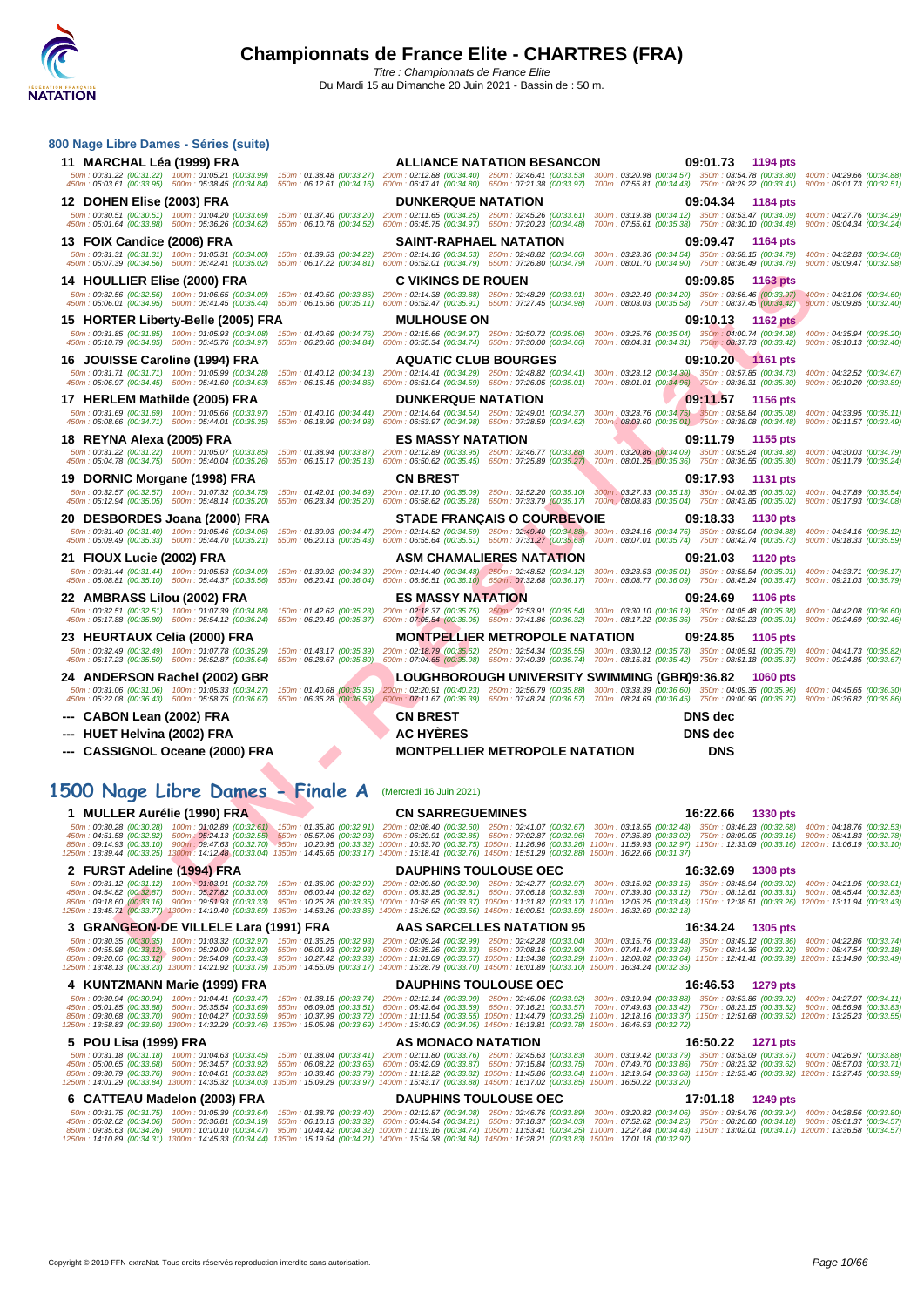#### **[1500 Nag](http://www.ffnatation.fr/webffn/index.php)e Libre Dames - Finale A (suite)**

| 7 BARNIET Lou-Anne (2002) FRA                                                                                                                                                                                                                                                                                                                                                                  | SAINT-RAPHAEL NATATION                                                                                      | 17:12.57 1225 pts                                                                                                                                                                                                                                                                                                                                                                                                                                                                                                                                                                                                                                                         |
|------------------------------------------------------------------------------------------------------------------------------------------------------------------------------------------------------------------------------------------------------------------------------------------------------------------------------------------------------------------------------------------------|-------------------------------------------------------------------------------------------------------------|---------------------------------------------------------------------------------------------------------------------------------------------------------------------------------------------------------------------------------------------------------------------------------------------------------------------------------------------------------------------------------------------------------------------------------------------------------------------------------------------------------------------------------------------------------------------------------------------------------------------------------------------------------------------------|
| 50m: 00:30.68 (00:30.68) 100m: 01:03.88 (00:33.20)<br>450m: 05:02.13 (00:34.34) 500m: 05:36.72 (00:34.59)<br>1250m : 14:18.70 (00:35.10) 1300m : 14:53.55 (00:34.85) 1350m : 15:28.48 (00:34.93) 1400m : 16:03.66 (00:35.18) 1450m : 16:38.38 (00:34.72) 1500m : 17:12.57 (00:34.19)                                                                                                           |                                                                                                             | 150m: 01:37.49 (00:33.61) 200m: 02:11.39 (00:33.90) 250m: 02:45.39 (00:34.00) 300m: 03:19.48 (00:34.09) 350m: 03:53.65 (00:34.17) 400m: 04:27.79 (00:34.14)<br>550m: 06:11.56 (00:34.84) 600m: 06:46.25 (00:34.69) 650m: 07:20.80 (00:34.55) 700m: 07:55.37 (00:34.57) 750m: 08:30.17 (00:34.80) 800m: 09:04.75 (00:34.86)<br>850m : 09:39.42 (00:34.67) 900m : 10:14.25 (00:34.83) 950m : 10:49.14 (00:34.89) 1000m : 11:24.02 (00:34.88) 1050m : 11:59.02 (00:35.00) 1100m : 12:33.89 (00:34.87) 1150m : 13:08.80 (00:34.91) 1200m : 13:43.60 (00:34.80)                                                                                                                |
| 8 HORTER Liberty-Belle (2005) FRA                                                                                                                                                                                                                                                                                                                                                              | <b>MULHOUSE ON</b>                                                                                          | 17:19.06 1212 pts                                                                                                                                                                                                                                                                                                                                                                                                                                                                                                                                                                                                                                                         |
| 1250m: 14:26.43 (00:34.96) 1300m: 15:01.38 (00:34.95) 1350m: 15:36.15 (00:34.77) 1400m: 16:11.25 (00:35.10) 1450m: 16:45.79 (00:34.54) 1500m: 17:19.06 (00:33.27)                                                                                                                                                                                                                              |                                                                                                             | 850m : 09:46.65 (00:35.62) 900m : 10:21.10 (00:34.45) 950m : 10:56.43 (00:35.33) 1000m : 11:31.59 (00:35.16) 1050m : 12:06.44 (00:34.85) 1100m : 12:41.32 (00:34.88) 1150m : 13:16.33 (00:35.01) 1200m : 13:51.47 (00:35.14)                                                                                                                                                                                                                                                                                                                                                                                                                                              |
| 1500 Nage Libre Dames - Séries Mardi 15 Juin 2021)                                                                                                                                                                                                                                                                                                                                             |                                                                                                             |                                                                                                                                                                                                                                                                                                                                                                                                                                                                                                                                                                                                                                                                           |
| 1 GRANGEON-DE VILLELE Lara (1991) FRA                                                                                                                                                                                                                                                                                                                                                          | AAS SARCELLES NATATION 95                                                                                   | 16:37.03 1299 pts                                                                                                                                                                                                                                                                                                                                                                                                                                                                                                                                                                                                                                                         |
| 1250m: 13:53.01 (00:33.25) 1300m: 14:26.35 (00:33.34) 1350m: 14:59.48 (00:33.13) 1400m: 15:32.66 (00:33.18) 1450m: 16:05.40 (00:32.74) 1500m: 16:37.03 (00:31.63)                                                                                                                                                                                                                              |                                                                                                             | 50m: 00:30.93 (00:30.93) 100m: 01:03.67 (00:32.74) 150m: 01:36.94 (00:33.27) 200m: 02:10.00 (00:33.06) 250m: 02:43.32 (00:33.32) 300m: 03:16.40 (00:33.08) 350m: 03:49.56 (00:33.16) 400m: 04:22.72 (00:33.16)<br>450m : 04:56.42 (00:33.70) 500m : 05:29.68 (00:33.26) 550m : 06:02.74 (00:33.06) 600m : 06:36.10 (00:33.36) 650m : 07:09.49 (00:33.39) 700m : 07:43.23 (00:33.74) 750m : 08:16.74 (00:33.51) 800m : 08:50.39 (00:33.65)<br>850m : 09:24.04 (00:33.65) 900m : 09:58.02 (00:33.96) 950m : 10:31.71 (00:33.69) 1000m : 11:05.63 (00:33.92) 1050m : 11:39.30 (00:33.67) 1100m : 12:13.04 (00:33.74) 1150m : 12:46.22 (00:33.19) 12:00 : 13:19.76 (00:33.54) |
| 2 FURST Adeline (1994) FRA                                                                                                                                                                                                                                                                                                                                                                     | <b>DAUPHINS TOULOUSE OEC</b>                                                                                | 16:37.48 1298 pts                                                                                                                                                                                                                                                                                                                                                                                                                                                                                                                                                                                                                                                         |
| 1250m: 13:50.92 (00:33.56) 1300m: 14:24.51 (00:33.59) 1350m: 14:58.45 (00:33.94) 1400m: 15:32.25 (00:33.80) 1450m: 16:05.25 (00:33.00) 1500m: 16:07.48 (00:32.23)                                                                                                                                                                                                                              |                                                                                                             | 50m: 00:31.16 (00:31.16) 100m: 01:04.24 (00:33.08) 150m: 01:37.30 (00:33.06) 200m: 02:10.39 (00:33.09) 250m: 02:43.53 (00:33.14) 300m: 03:16.68 (00:33.15) 350m: 03:49.68 (00:33.00) 400m: 04:23.00 (00:33.32)<br>450m : 04:56.26 (00:33.26) 500m : 05:29.75 (00:33.49) 550m : 06:03.19 (00:33.44) 600m : 06:36.66 (00:33.47) 650m : 07:09.95 (00:33.29) 700m : 07:43.14 (00:33.19) 750m : 08:16.59 (00:33.45) 800m : 08:49.61 (00:33.02)<br>850m: 09:23.15 (00:33.54) 900m: 09:56.51 (00:33.36) 950m: 10:29.92 (00:33.41) 1000m: 11:03.31 (00:33.39) 1050m: 11:36.96 (00:33.65) 1100m: 12:10.34 (00:33.38) 1150m: 12:43.87 (00:33.53) 1200m: 13:17.36 (00:33.49)         |
| 3 MULLER Aurélie (1990) FRA                                                                                                                                                                                                                                                                                                                                                                    | <b>CN SARREGUEMINES</b>                                                                                     | <b>16:41.36</b> 1290 pts                                                                                                                                                                                                                                                                                                                                                                                                                                                                                                                                                                                                                                                  |
| 1250m: 13:54.53 (00:34.12) 1300m: 14:27.93 (00:33.40) 1350m: 15:01.34 (00:33.41) 1400m: 15:34.96 (00:33.62) 1450m: 16:08.53 (00:33.57) 1500m: 16:41.36 (00:32.83)                                                                                                                                                                                                                              |                                                                                                             | 50m: 00:30.18 (00:30.18) 100m: 01:02.76 (00:32.58) 150m: 01:35.72 (00:32.96) 200m: 02:08.74 (00:33.02) 250m: 02:42.06 (00:33.32) 300m 03:15.11 (00:33.05) 350m: 03:48.62 (00:33.51) 400m: 04:22.28 (00:33.66)<br>450m : 04:56.25 (00:33.97) 500m : 05:29.82 (00:33.57) 550m : 06:03.54 (00:33.72) 600m : 06:36.97 (00:33.43) 650m : 07:10.80 (00:33.83) 700m : 07:44.32 (00:33.52) 750m : 08:17.99 (00:33.67) 800m : 08:51.38 (00:33.39)<br>850m: 09:25.19 (00:33.81) 900m: 09:58.81 (00:33.62) 950m: 10:33.02 (00:34.21) 1000m: 11:06.39 (00:33.37) 1050m: 11:39.83 (00:33.44) 1100m: 12:13.19 (00:33.36) 1150m: 12:46.96 (00:33.77) 1200m: 13:20.41 (00:33.45)          |
| 4 POU Lisa (1999) FRA                                                                                                                                                                                                                                                                                                                                                                          | <b>AS MONACO NATATION</b>                                                                                   | 16:47.72 1277 pts                                                                                                                                                                                                                                                                                                                                                                                                                                                                                                                                                                                                                                                         |
| 1250m: 13:59.57 (00:33.70) 1300m: 14:33.03 (00:33.46) 1350m: 15:06.97 (00:33.94) 1400m: 15:40.95 (00:33.98) 1450m: 16:14.74 (00:33.79) 1500m: 16:47.72 (00:32.78)                                                                                                                                                                                                                              |                                                                                                             | 50m : 00:31.29 (00:31.29) 100m : 01:04.45 (00:33.16) 150m : 01:37.44 (00:32.99) 200m : 02:10.80 (00:33.36) 250m : 02:44.06 (00:32.26) 300m : 03:17.44 (00:33.38) 350m : 03:50.82 (00:33.38) 400m : 04:24.25 (00:33.43)<br>450m: 04:57.86 (00:33.61) 500m: 05:31.50 (00:33.64) 550m: 06:05.76 (00:34.26) 600m: 06:39.25 (00:33.49) 650m: 07:13.12 (00:33.87) 700m: 07:46.72 (00:33.60) 750m: 08:20.57 (00:33.85) 800m: 08:54.43 (00:33.86)<br>850m: 09:28.98 (00:34.55) 900m: 10:02.57 (00:33.59) 950m: 10:36.33 (00:33.76) 1000m: 11:10.06 (00:33.73) 1050m: 11:44.03 (00:33.97) 1100m: 12:17.76 (00:33.73) 1150m: 12:51.85 (00:34.09) 1200m: 13:25.87 (00:34.02)         |
| 5 EGOROVA Anna (1998) RUS                                                                                                                                                                                                                                                                                                                                                                      | <b>CS CLICHY 92</b>                                                                                         | 16:56.24 1259 pts                                                                                                                                                                                                                                                                                                                                                                                                                                                                                                                                                                                                                                                         |
| 450m: 04:53.89 (00:33.11) 500m: 05:27.02 (00:33.13)<br>850m: 09:22.37 (00:33.68) 900m: 09:56.80 (00:34.43)<br>1250m : 14:00.82 (00:34.96) 1300m : 14:36.38 (00:35.56) 1350m : 15:11.57 (00:35.19) 1400m : 15:46.71 (00:35.14) 1450m : 16:21.89 (00:35.18) 1500m : 16:56.24 (00:34.35)                                                                                                          |                                                                                                             | 50m: 00:29.95 (00:29.95) 100m: 01:02.55 (00:32.60) 150m: 01:05.22 (00:32.67) 200m: 02:08.11 (00:32.89) 250m: 02:41.22 (00:33.11) 300m: 03:14.32 (00:33.10) 350m: 03:47.59 (00:33.27) 400m: 04:20.78 (00:33.19)<br>550m : 06:00.01 (00:32.99) 600m : 06:33.78 (00:33.77) 650m : 07:06.99 (00:33.21) 700m : 07:40.51 (00:33.52) 750m : 08:14.42 (00:33.91) 800m : 08:48.69 (00:3427)<br>950m: 10:30.66 (00:33.86) 1000m: 11:05.20 (00:34.54) 1050m: 11:40.00 (00:34.80) 1100m: 12:15.58 (00:35.58) 1150m: 12:50.48 (00:34.90) 1200m: 13:25.86 (00:33.89)                                                                                                                    |
| 6 BARNIET Lou-Anne (2002) FRA                                                                                                                                                                                                                                                                                                                                                                  | SAINT-RAPHAEL NATATION                                                                                      | 16:57.16 1257 pts                                                                                                                                                                                                                                                                                                                                                                                                                                                                                                                                                                                                                                                         |
| 50m: 00:31.37 (00:31.37) 100m: 01:04.68 (00:33.31)<br>150m: 01:38.06 (00:33.38)<br>450m: 04:59.54 (00:33.69) 500m: 05:33.21 (00:33.67)<br>850m: 09:30.38 (00:34.02) 900m: 10:04.32 (00:33.94)<br>1250m: 14:05.25 (00:34.50) 1300m: 14:39.56 (00:34.31) 1350m: 15:14.41 (00:34.85) 1400m: 15:48.86 (00:34.45) 1450m: 16:23.26 (00:34.40) 1500m: 16:57.16 (00:33.90)                             |                                                                                                             | 200m: 02:11.61 (00:33.55) 250m: 02:45.22 (00:33.61) 300m: 03:18.61 (00:33.39) 350m: 03:52.17 (00:33.56) 400m: 04:25.85 (00:33.68)<br>550m : 06:06.96 (00:33.75) 600m : 06:40.68 (00:33.72) 650m : 07:14.47 (00:33.79) 700m : 07:48.34 (00:33.87) 750m : 08:22.36 (00:34.02) 800m : 08:56.36 (00:34.00) 950m : 08:56.36 (00:34.00) 950m : 08:56.36 (00:34.00) 950m :                                                                                                                                                                                                                                                                                                       |
| 7 CATTEAU Madelon (2003) FRA                                                                                                                                                                                                                                                                                                                                                                   | <b>DAUPHINS TOULOUSE OEC</b>                                                                                | 17:02.73 1245 pts                                                                                                                                                                                                                                                                                                                                                                                                                                                                                                                                                                                                                                                         |
| 50m: 00:31.69 (00:31.69) 100m: 01:05.56 (00:33.87)<br>450m: 05:02.98 (00:34.09) 500m: 05:37.39 (00:34.41)<br>850m: 09:36.47 (00:34.24) 900m: 10:11.08 (00:34.61)<br>1250m: 14:12.16 (00:34.58) 1300m: 14:47.04 (00:34.88)                                                                                                                                                                      | 1350m: 15:21.33 (00:34.29) 1400m: 15:56.11 (00:34.78) 1450m: 16:30.15 (00:34.04) 1500m: 17:02.73 (00:32.58) | 150m: 01:39.10 (00:33.54) 200m: 02:12.98 (00:33.88) 250m: 02:46.30 (00:33.32) 300m: 03:20.60 (00:34.30) 350m: 03:54.74 (00:34.14) 400m: 04:28.89 (00:34.15)<br>550m: 06:10.90 (00:33.51) 600m: 06:45.29 (00:34.39) 650m: 07:19.45 (00:34.16) 700m: 07:53.72 (00:34.27) 750m: 08:27.94 (00:34.22) 800m: 09:02.23 (00:34.29)<br>950m: 10:45.48 (00:34.40) 1000m: 11:19.98 (00:34.50) 1050m: 11:54.18 (00:34.20) 1100m: 12:28.83 (00:34.65) 1150m: 13:03.17 (00:34.34) 1200m: 13:37.58 (00:34.41)                                                                                                                                                                            |
| 8 KUNTZMANN Marie (1999) FRA                                                                                                                                                                                                                                                                                                                                                                   | <b>DAUPHINS TOULOUSE OEC</b>                                                                                | 17:08.10 1234 pts                                                                                                                                                                                                                                                                                                                                                                                                                                                                                                                                                                                                                                                         |
| 50m: 00:31.57 (00:31.57) 100m: 01:05.37 (00:33.80)<br>450m: 05:05.52 (00:34.21) 500m: 05:39.62 (00:34.10)<br>850m: 09:39.51 (00:34.42) 900m: 10:14.08 (00:34.57)<br>1250m: 14:16.75 (00:34.83) 1300m: 14:51.85 (00:35.10) 1350m: 15:26.92 (00:35.07) 1400m: 16:01.81 (00:34.89) 1450m: 16:35.94 (00:34.13) 1500m: 17:08.10 (00:32.16)                                                          |                                                                                                             | 150m: 01:39.44 (00:34.07) 200m: 02:13.65 (00:34.21) 250m: 02:47.99 (00:34.34) 300m: 03:22.48 (00:34.49) 350m: 03:56.80 (00:34.32) 400m: 04:31.31 (00:34.51)<br>550m : 06:13.46 (00:33.84) 600m : 06:47.53 (00:34.07) 650m : 07:21.73 (00:34.20) 700m : 07:56.20 (00:34.47) 750m : 08:30.50 (00:34.30) 800m : 09:05.09 (00:34.59)<br>950m : 10:48.73 (00:34.65) 1000m : 11:23.49 (00:34.76) 1050m : 11:57.89 (00:34.40) 1100m : 12:32.37 (00:34.46) 1150m : 13:06.99 (00:34.62) 1200m : 13:41.92 (00:34.63)                                                                                                                                                                |
| 9 CALVO Emma (2004) FRA                                                                                                                                                                                                                                                                                                                                                                        | SAINT-RAPHAEL NATATION                                                                                      | 17:15.74 1219 pts                                                                                                                                                                                                                                                                                                                                                                                                                                                                                                                                                                                                                                                         |
| 850m: 09:41.04 (00:34.65) 900m: 10:15.87 (00:34.83) 950m: 10:50.79 (00:34.92)<br>1250m: 14:21.43 (00:35.37) 1300m: 14:56.65 (00:35.22) 1350m: 15:31.90 (00:35.25) 1400m: 16:07.13 (00:35.23) 1450m: 16:41.99 (00:34.86) 1500m: 17:15.74 (00:33.75)                                                                                                                                             |                                                                                                             | 50m: 00:31.54 (00:31.54) 100m: 01:04.84 (00:33.30) 150m: 01:38.41 (00:33.57) 200m: 02:12.50 (00:34.09) 250m: 02:46.68 (00:34.18) 300m: 03:20.97 (00:34.29) 350m: 03:55.23 (00:34.26) 400m: 04:29.77 (00:34.54)<br>450m : 05:04.19 (00:34.42) 500m : 05:38.58 (00:34.39) 550m : 06:13.16 (00:34.58) 600m : 06:47.68 (00:34.52) 650m : 07:22.31 (00:34.63) 700m : 07:56.87 (00:34.56) 750m : 08:31.52 (00:34.55) 800m : 09:06.39 (00:34.87)<br>1000m: 11:25.69 (00:34.90) 1050m: 12:00.61 (00:34.92) 1100m: 12:35.67 (00:35.06) 1150m: 13:10.92 (00:35.25) 1200m: 13:46.06 (00:35.14)                                                                                       |
| 10 HORTER Liberty-Belle (2005) FRA                                                                                                                                                                                                                                                                                                                                                             | <b>MULHOUSE ON</b>                                                                                          | 17:24.75 1200 pts                                                                                                                                                                                                                                                                                                                                                                                                                                                                                                                                                                                                                                                         |
| 50m: 00:32.42 (00:32.42) 100m: 01:06.88 (00:34.46) 150m: 01:41.92 (00:35.04)<br>450m: 05:12.97 (00:35.35) 500m: 05:47.56 (00:34.59)<br>550m: 06:22.56 (00:35.00)<br>850m : 09:50.77 (00:34.91) 900m : 10:25.59 (00:34.82)<br>1250m: 14:31.16 (00:35.00) 1300m: 15:06.14 (00:34.98) 1350m: 15:41.09 (00:34.95) 1400m: 16:16.29 (00:35.20) 1450m: 16:50.70 (00:34.41) 1500m: 17:24.75 (00:34.05) |                                                                                                             | 200m: 02:16.88 (00:34.96) 250m: 02:52.06 (00:35.18) 300m: 03:27.26 (00:35.20) 350m: 04:02.50 (00:35.24) 400m: 04:37.62 (00:35.12)<br>600m: 06:57.24 (00:34.68) 650m: 07:32.24 (00:35.00) 700m: 08:06.83 (00:34.59) 750m: 08:41.52 (00:34.69) 800m: 09:15.86 (00:34.34)<br>950m: 11:00.53 (00:34.94) 1000m: 11:35.45 (00:34.92) 1050m: 12:10.58 (00:35.13) 1100m: 12:45.31 (00:34.73) 1150m: 13:20.64 (00:35.33) 1200m: 13:56.16 (00:352)                                                                                                                                                                                                                                  |
| 11 JOUISSE Caroline (1994) FRA                                                                                                                                                                                                                                                                                                                                                                 | <b>AQUATIC CLUB BOURGES</b>                                                                                 | 17:30.75 1188 pts                                                                                                                                                                                                                                                                                                                                                                                                                                                                                                                                                                                                                                                         |
| 50m: 00:32.40 (00:32.40) 100m: 01:07.07 (00:34.67)<br>150m: 01:41.82 (00:34.75)<br>450m: 05:12.58 (00:35.02) 500m: 05:47.56 (00:34.98)<br>850m: 09:52.90 (00:35.37) 900m: 10:27.93 (00:35.03)<br>1250m: 14:35.17 (00:35.53) 1300m: 15:10.41 (00:35.24) 1350m: 15:45.74 (00:35.33) 1400m: 16:20.99 (00:35.25) 1450m: 16:66.32 (00:35.33) 1500m: 17:30.75 (00:34.43)                             |                                                                                                             | 200m: 02:16.99 (00:35.17) 250m: 02:52.09 (00:35.10) 300m: 03:27.16 (00:35.07) 350m: 04:02.39 (00:35.23) 400m: 04:37.56 (00:35.17)<br>550m: 06:22.44 (00:34.88) 600m: 06:57.43 (00:34.99) 650m: 07:32.43 (00:35.00) 700m: 08:07.77 (00:35.34) 750m: 08:42.40 (00:34.63) 800m: 09:17.53 (00:35.13)<br>950m: 11:03.45 (00:35.52) 1000m: 11:38.69 (00:35.24) 1050m: 12:13.86 (00:35.17) 1100m: 12:48.90 (00:35.04) 1150m: 13:24.01 (00:35.11) 1200m: 13:59.64 (00:35.63)                                                                                                                                                                                                      |
| 12 HOULLIER Elise (2000) FRA                                                                                                                                                                                                                                                                                                                                                                   | <b>C VIKINGS DE ROUEN</b>                                                                                   | 17:35.30 1179 pts                                                                                                                                                                                                                                                                                                                                                                                                                                                                                                                                                                                                                                                         |
| $F = 0$ $\cdots$ $0.04740$ $(0.002707)$                                                                                                                                                                                                                                                                                                                                                        | $27.00.00$ (00.05 (0) $700$ 00.00.15                                                                        | 50m: 00:31.48 (00:31.48) 100m: 01:04.57 (00:33.09) 150m: 01:38.47 (00:33.90) 200m: 02:12.71 (00:34.24) 250m: 02:47.15 (00:34.44) 300m: 03:21.89 (00:34.74) 350m: 03:56.72 (00:34.83) 400m: 04:31.54 (00:34.82)                                                                                                                                                                                                                                                                                                                                                                                                                                                            |

| 3 MULLER Aurélie (1990) FRA | <b>CN SARREGUEMINES</b>                                                                                                                                                                                        | 16.41.36 1290 pts |
|-----------------------------|----------------------------------------------------------------------------------------------------------------------------------------------------------------------------------------------------------------|-------------------|
|                             | 50m: 00:30.18 (00:30.18) 100m: 01:02.76 (00:32.58) 150m: 01:35.72 (00:32.96) 200m: 02:08.74 (00:33.02) 250m: 02:42.06 (00:33.32) 300m: 03:15.11 (00:33.05) 350m: 03:48.62 (00:33.51) 400m: 04:22.28 (00:33.66) |                   |
|                             | 450m:04:56.25 (00:33.97) 500m:05:29.82 (00:33.57) 550m:06:03.54 (00:33.72) 600m:06:36.97 (00:33.43) 650m:07:10.80 (00:33.83) 700m:07:44.32 (00:33.52) 750m:08:17.99 (00:33.67) 800m:08:51.38 (00:33.39)        |                   |
|                             | 850m:09:25.19 (00:33.81) 900m:09:58.81 (00:33.62) 950m:10:33.02 (00:34.21) 1000m:11:06.39 (00:33.37) 1050m:11:39.83 (00:33.44) 1100m:12:13.19 (00:33.36) 1150m:12:46.96 (00:33.77) 1200m:13:20.41 (00:33.45)   |                   |
|                             | 1250m: 13:54.53 (00:34.12) 1300m: 14:27.93 (00:33.40) 1350m: 15:01.34 (00:33.41) 1400m: 15:34.96 (00:33.62) 1450m: 16:08.53 (00:33.57) 1500m: 16:41.36 (00:32.83)                                              |                   |
| 4 POU Lisa (1999) FRA       | AS MONACO NATATION                                                                                                                                                                                             | 16:47.72 1277 pts |

| 5 EGOROVA Anna (1998) RUS                                                                                                                                                                                              |  | <b>CS CLICHY 92</b> |  | 16:56.24 | <b>1259 pts</b> |  |
|------------------------------------------------------------------------------------------------------------------------------------------------------------------------------------------------------------------------|--|---------------------|--|----------|-----------------|--|
| 1250m: 13:59.57 (00:33.70) 1300m: 14:33.03 (00:33.46) 1350m: 15:06.97 (00:33.94) 1400m: 15:40.95 (00:33.98) 1450m: 16:14.74 (00:33.79) 1500m: 16:47.72 (00:32.98)                                                      |  |                     |  |          |                 |  |
| 850m:09:28.98 (00:34.55) 900m:10:02.57 (00:33.59) 950m:10:36.33 (00:33.76) 1000m:11:10.06 (00:33.73) 1050m:11:44.03 (00:33.97) 1100m:12:17.76 (00:33.73) 1150m:12:51.85 (00:34.09) 1200m:13:25.87 (00:34.02)           |  |                     |  |          |                 |  |
| 450m: 04:57.86 (00:33.61) 500m: 05:31.50 (00:33.64) 550m: 06:05.76 (00:34.26) 600m: 06:39.25 (00:33.49) 650m: 07:13.12 (00:33.87) 700m: 07:46.72 (00:33.60) 750m: 08:20.57 (00:33.85) 800m: 08:54.43 (00:33.86)        |  |                     |  |          |                 |  |
| 50m : 00:31.29 (00:31.29) 100m : 01:04.45 (00:33.16) 150m : 01:37.44 (00:32.99) 200m : 02:10.80 (00:33.36) 250m : 02:44.06 (00:33.26) 300m : 03:17.44 (00:33.38) 350m : 03:50.82 (00:33.38) 400m : 04:24.25 (00:33.43) |  |                     |  |          |                 |  |

|                                                                                                                                                                   |  |  |  | 50m: 00:29.95 (00:29.95) 100m: 01:02.55 (00:32.60) 150m: 01:35.22 (00:32.67) 200m: 02:08.11 (00:32.89) 250m: 02:41.22 (00:33.11) 300m: 03:14.32 (00:33.10) 350m: 03:47.59 (00:33.27) 400m: 04:20.78 (00:33.19)       |
|-------------------------------------------------------------------------------------------------------------------------------------------------------------------|--|--|--|----------------------------------------------------------------------------------------------------------------------------------------------------------------------------------------------------------------------|
|                                                                                                                                                                   |  |  |  | 450m: 04:53.89 (00:33.11) 500m: 05:27.02 (00:33.13) 550m: 06:00.01 (00:32.99) 600m: 06:33.78 (00:33.77) 650m: 07:06.99 (00:33.21) 700m: 07:40.51 (00:33.52) 750m: 08:14.42 (00:33.91) 800m: 08:48.69 (00:34.27)      |
|                                                                                                                                                                   |  |  |  | 850m; 09:22.37 (00:33.68) 900m; 09:56.80 (00:34.43) 950m; 10:30.66 (00:33.86) 1000m; 11:05.20 (00:34.54) 1050m; 11:40.00 (00:34.80) 1100m; 12:15.58 (00:35.58) 1150m; 12:50.48 (00:34.90) 1200m; 13:25.86 (00:35.38) |
| 1250m: 14:00.82 (00:34.96) 1300m: 14:36.38 (00:35.56) 1350m: 15:11.57 (00:35.19) 1400m: 15:46.71 (00:35.14) 1450m: 16:21.89 (00:35.18) 1500m: 16:56.24 (00:34.35) |  |  |  |                                                                                                                                                                                                                      |

#### **6 BARNIET Lou-Anne (2002) FRA SAINT-RAPHAEL NATATION 16:57.16 1257 pts**

|                              |                                                                                                                                                                   | 50m : 00:31.37 (00:31.37) 100m : 01:04.68 (00:33.31) 150m : 01:38.06 (00:33.38) 200m : 02:11.61 (00:33.55) 250m : 02:45.22 (00:33.61) 300m : 03:18.61 (00:33.39) 350m : 03:52.17 (00:33.56) 400m : 04:25.85 (00:33.68) |
|------------------------------|-------------------------------------------------------------------------------------------------------------------------------------------------------------------|------------------------------------------------------------------------------------------------------------------------------------------------------------------------------------------------------------------------|
|                              |                                                                                                                                                                   | 450m:04:59.54 (00:33.69) 500m:05:33.21 (00:33.67) 550m:06:08.96 (00:33.75) 600m:06:40.68 (00:33.72) 650m:07:14.47 (00:33.79) 700m:07:48.34 (00:33.87) 750m:08:22.36 (00:34.02) 800m:08:56.36 (00:34.00)                |
|                              |                                                                                                                                                                   | 850m: 09:30.38 (00:34.02) 900m: 10:04.32 (00:33.94) 950m: 10:38.59 (00:34.27) 1000m: 11:12.87 (00:34.28) 1050m: 11:47.19 (00:34.32) 1100m: 12:21.40 (00:34.21) 1150m: 12:56.05 (00:34.65) 1200m: 13:30.75 (00:34.70)   |
|                              | 1250m: 14:05.25 (00:34.50) 1300m: 14:39.56 (00:34.31) 1350m: 15:14.41 (00:34.85) 1400m: 15:48.86 (00:34.45) 1450m: 16:23.26 (00:34.40) 1500m: 16:57.16 (00:33.90) |                                                                                                                                                                                                                        |
|                              |                                                                                                                                                                   |                                                                                                                                                                                                                        |
| 7 CATTEAU Madelon (2003) FRA | <b>DAUPHINS TOULOUSE OEC</b>                                                                                                                                      | 17:02.73 1245 pts                                                                                                                                                                                                      |

|                              |  |                                                                                                                                                                                                                      | 50m: 00:31.69 (00:31.69) 100m: 01:05.56 (00:33.87) 150m: 01:39.10 (00:33.54) 200m: 02:12.98 (00:33.88) 250m: 02:46.30 (00:33.32) 300m: 03:20.60 (00:34.30) 350m: 03:54.74 (00:34.14) 400m: 04:28.89 (00:34.15) |                   |  |
|------------------------------|--|----------------------------------------------------------------------------------------------------------------------------------------------------------------------------------------------------------------------|----------------------------------------------------------------------------------------------------------------------------------------------------------------------------------------------------------------|-------------------|--|
|                              |  | 450m: 05:02.98 (00:34.09) 500m: 05:37.39 (00:34.41) 550m: 06:10.90 (00:33.51) 600m: 06:45.29 (00:34.39) 650m: 07:19.45 (00:34.16) 700m: 07:53.72 (00:34.27) 750m: 08:27.94 (00:34.22) 800m: 09:02.23 (00:34.29)      |                                                                                                                                                                                                                |                   |  |
|                              |  | 850m; 09:36.47 (00:34.24) 900m; 10:11.08 (00:34.61) 950m; 10:45.48 (00:34.40) 1000m; 11:19.98 (00:34.50) 1050m; 11:54.18 (00:34.20) 1100m; 12:28.83 (00:34.65) 1150m; 13:03.17 (00:34.34) 1200m; 13:37.58 (00:34.41) |                                                                                                                                                                                                                |                   |  |
|                              |  | 1250m: 14:12.16 (00:34.58) 1300m: 14:47.04 (00:34.88) 1350m: 15:21.33 (00:34.29) 1400m: 15:56.11 (00:34.78) 1450m: 16:30.15 (00:34.04) 1500m: 17:02.73 (00:32.58)                                                    |                                                                                                                                                                                                                |                   |  |
|                              |  |                                                                                                                                                                                                                      |                                                                                                                                                                                                                |                   |  |
| 8 KUNTZMANN Marie (1999) FRA |  | <b>DAUPHINS TOULOUSE OEC</b>                                                                                                                                                                                         |                                                                                                                                                                                                                | 17:08.10 1234 pts |  |
|                              |  |                                                                                                                                                                                                                      |                                                                                                                                                                                                                |                   |  |
|                              |  | 50m: 00:31.57 (00:31.57) 100m: 01:05.37 (00:33.80) 150m: 01:39.44 (00:34.07) 200m: 02:13.65 (00:34.21) 250m: 02:47.99 (00:34.34) 300m: 03:22.48 (00:34.49) 350m: 03:56.80 (00:34.32) 400m: 04:31.31 (00:34.51)       |                                                                                                                                                                                                                |                   |  |
|                              |  | 450m: 05:05.52 (00:34.21) 500m: 05:39.62 (00:34.10) 550m: 06:13.46 (00:33.84) 600m: 06:47.53 (00:34.07) 650m: 07:21.73 (00:34.20) 700m: 07:56.20 (00:34.47) 750m: 08:30.50 (00:34.30) 800m: 09:05.09 (00:34.59)      |                                                                                                                                                                                                                |                   |  |
|                              |  | 850m:09:39.51 (00:34.42) 900m:10:14.08 (00:34.57) 950m:10:48.73 (00:34.65) 1000m:11:23.49 (00:34.76) 1050m:11:57.89 (00:34.40) 1100m:12:32.37 (00:34.48) 1150m:13:06.99 (00:34.62) 1200m:13:41.92 (00:34.93)         |                                                                                                                                                                                                                |                   |  |

#### **9 CALVO Emma (2004) FRA SAINT-RAPHAEL NATATION 17:15.74 1219 pts**

| $3$ ORLY O LIMING (2007) I IVA | <u>UAINENALIALEIMAIAINN</u>                                                                                                                                       | $11.13.17$ $12.000$                                                                                                                                                                                                  |
|--------------------------------|-------------------------------------------------------------------------------------------------------------------------------------------------------------------|----------------------------------------------------------------------------------------------------------------------------------------------------------------------------------------------------------------------|
|                                |                                                                                                                                                                   | 50m: 00:31.54 (00:31.54) 100m: 01:04.84 (00:33.30) 150m: 01:38.41 (00:33.57) 200m: 02:12.50 (00:34.09) 250m: 02:46.68 (00:34.18) 300m: 03:20.97 (00:34.29) 350m: 03:55.23 (00:34.26) 400m: 04:29.77 (00:34.54)       |
|                                |                                                                                                                                                                   | 450m: 05:04.19 (00:34.42) 500m: 05:38.58 (00:34.39) 550m: 06:13.16 (00:34.58) 600m: 06:47.68 (00:34.52) 650m: 07:22.31 (00:34.63) 700m: 07:56.87 (00:34.56) 750m: 08:31.52 (00:34.65) 800m: 09:06.39 (00:34.87)      |
|                                |                                                                                                                                                                   | 850m; 09:41.04 (00:34.65) 900m; 10:15.87 (00:34.83) 950m; 10:50.79 (00:34.92) 1000m; 11:25.69 (00:34.90) 1050m; 12:00.61 (00:34.92) 1100m; 12:35.67 (00:35.06) 1150m; 13:10.92 (00:35.25) 1200m; 13:46.06 (00:35.14) |
|                                | 1250m: 14:21.43 (00:35.37) 1300m: 14:56.65 (00:35.22) 1350m: 15:31.90 (00:35.25) 1400m: 16:07.13 (00:35.23) 1450m: 16:41.99 (00:34.86) 1500m: 17:15.74 (00:33.75) |                                                                                                                                                                                                                      |

| 10 HORTER Liberty-Belle (2005) FRA                                                                                                                                                                                      | <b>MULHOUSE ON</b>          | 17:24.75 1200 pts |
|-------------------------------------------------------------------------------------------------------------------------------------------------------------------------------------------------------------------------|-----------------------------|-------------------|
|                                                                                                                                                                                                                         |                             |                   |
| 50m; 00:32.42 (00:32.42) 100m; 01:06.88 (00:34.46) 150m; 01:41.92 (00:35.04) 200m; 02:16.88 (00:34.96) 250m; 02:52.06 (00:35.18) 300m; 03:27.26 (00:35.20) 350m; 04:02.50 (00:35.24) 400m; 04:37.62 (00:35.24)          |                             |                   |
| 450m : 05:12.97 (00:35.35) 500m : 05:47.56 (00:34.59) 550m : 06:22.56 (00:35.00) 600m : 06:57.24 (00:34.68) 650m : 07:32.24 (00:35.00) 700m : 08:06.83 (00:34.59) 750m : 08:41.52 (00:34.69) 800m : 09:15.86 (00:34.34) |                             |                   |
| 850m:09:50.77 (00:34.91) 900m:10:25.59 (00:34.82) 950m:11:00.53 (00:34.94) 1000m:11:35.45 (00:34.92) 1050m:12:10.58 (00:35.13) 1100m:12:45.31 (00:34.73) 1150m:13:20.64 (00:35.33) 1200m:13:56.16 (00:35.52)            |                             |                   |
| 1250m: 14:31.16 (00:35.00) 1300m: 15:06.14 (00:34.98) 1350m: 15:41.09 (00:34.95) 1400m: 16:16.29 (00:35.20) 1450m: 16:50.70 (00:34.41) 1500m: 17:24.75 (00:34.05)                                                       |                             |                   |
|                                                                                                                                                                                                                         |                             |                   |
| 11 JOUISSE Caroline (1994) FRA                                                                                                                                                                                          | <b>AQUATIC CLUB BOURGES</b> | 17:30.75 1188 pts |
| - 50 - 00:00 10 (00:00 10) 100 - 01:07.07 (00:01.07) 150 - 01:11:00 (00:01.75) 00:40:00 (00:05 17) 050 - 00:00 00 (00:05 10) 00:05 00 (00:05 07) 050 - 01:00 00 (00:05 00) 100 - 01:07 50 (00:05 17)                    |                             |                   |

# $\begin{array}{cccccccc} 50m: 00:32.40 & (00:32.40) & 100m: 01:07.07 & (00:34.67) & 150m: 01:41.82 & (00:34.75) & 200m: 02:16.99 & (00:35.17) & 250m: 02:52.09 & (00:35.10) & 300m: 03:27.16 & (00:35.07) & 350m: 04:02.39 & (00:35.23) & 400m: 04:37.56 & (00:35.1$

### **12 HOULLIER Elise (2000) FRA C VIKINGS DE ROUEN 17:35.30 1179 pts**

| $12.1000$ $12.10000$ $12000$ , $11.11$                                                                                                                            |  |  |                                                                                                                                                                                                                                |  |
|-------------------------------------------------------------------------------------------------------------------------------------------------------------------|--|--|--------------------------------------------------------------------------------------------------------------------------------------------------------------------------------------------------------------------------------|--|
|                                                                                                                                                                   |  |  | 50m:00:31.48 (00:31.48) 100m:01:04.57 (00:33.09) 150m:01:38.47 (00:33.90) 200m:02:12.71 (00:34.24) 250m:02:47.15 (00:34.44) 300m:03:21.89 (00:34.74) 350m:03:56.72 (00:34.83) 400m:04:31.54 (00:34.82)                         |  |
|                                                                                                                                                                   |  |  | 450m: 05:06.69 (00:35.15) 500m: 05:41.75 (00:35.06) 550m: 06:17.12 (00:35.37) 600m: 06:52.58 (00:35.46) 650m: 07:28.06 (00:35.48) 700m: 08:03.45 (00:35.39) 750m: 08:03.42 (00:35.6) 800m: 09:03.56) 800m: 09:14.78 (00:35.66) |  |
|                                                                                                                                                                   |  |  | 850m: 09:50.36 (00:35.58) 900m: 10:26.11 (00:35.75) 950m: 11:01.88 (00:35.77) 1000m: 11:37.77 (00:35.89) 1050m: 12:13.65 (00:35.88) 1100m: 12:49.82 (00:36.17) 1150m: 13:25.89 (00:36.07) 1200m: 14:01.75 (00:35.86)           |  |
| 1250m: 14:37.43 (00:35.68) 1300m: 15:13.73 (00:36.30) 1350m: 15:49.28 (00:35.55) 1400m: 16:24.81 (00:35.53) 1450m: 17:00.51 (00:35.70) 1500m: 17:35.30 (00:34.79) |  |  |                                                                                                                                                                                                                                |  |

#### **13 FOIX Candice (2006) FRA SAINT-RAPHAEL NATATION 17:36.63 1176 pts**

|                                                                                                                                                                   |  |  |  | 50m: 00:32.42 (00:32.42) 100m: 01:07.21 (00:34.79) 150m: 01:42.56 (00:35.35) 200m: 02:17.94 (00:35.38) 250m: 02:52.96 (00:35.02) 300m: 03:28.07 (00:35.11) 350m: 04:02.99 (00:34.92) 400m: 04:07.98 (00:34.99)       |
|-------------------------------------------------------------------------------------------------------------------------------------------------------------------|--|--|--|----------------------------------------------------------------------------------------------------------------------------------------------------------------------------------------------------------------------|
|                                                                                                                                                                   |  |  |  | 450m: 05:13.02 (00:35.04) 500m: 05:48.13 (00:35.11) 550m: 06:23.14 (00:35.01) 600m: 06:58.48 (00:35.34) 650m: 07:33.77 (00:35.29) 700m: 08:09.26 (00:35.49) 750m: 08:44.50 (00:35.24) 800m: 09:19.64 (00:35.14)      |
|                                                                                                                                                                   |  |  |  | 850m: 09:54.80 (00:35.16) 900m: 10:30.26 (00:35.46) 950m: 11:05.43 (00:35.17) 1000m: 11:40.97 (00:35.54) 1050m: 12:16.45 (00:35.48) 1100m: 12:52.29 (00:35.84) 1150m: 13:27.93 (00:35.64) 1200m: 14:00.01 (00:36.08) |
| 1250m: 14:39.76 (00:35.75) 1300m: 15:15.89 (00:36.13) 1350m: 15:51.21 (00:35.32) 1400m: 16:27.14 (00:35.93) 1450m: 17:02.49 (00:35.35) 1500m: 17:36.63 (00:34.14) |  |  |  |                                                                                                                                                                                                                      |

#### **14 REYNA Alexa (2005) FRA ES MASSY NATATION 17:39.41 1171 pts**

| $\cdots$ $\cdots$ $\cdots$ $\cdots$                                                                                                                               |                                                                                                                                                                                                                        | ---------------------- |  |  |
|-------------------------------------------------------------------------------------------------------------------------------------------------------------------|------------------------------------------------------------------------------------------------------------------------------------------------------------------------------------------------------------------------|------------------------|--|--|
|                                                                                                                                                                   | 50m : 00:31.19 (00:31.19) 100m : 01:04.39 (00:33.20) 150m : 01:38.11 (00:33.72) 200m : 02:12.22 (00:34.11) 250m : 02:46.60 (00:34.38) 300m : 03:21.41 (00:34.81) 350m : 03:56.43 (00:35.02) 400m : 04:31.52 (00:35.09) |                        |  |  |
|                                                                                                                                                                   | 450m; 05:06.62 (00:35.10) 500m; 05:41.95 (00:35.33) 550m; 06:17.71 (00:35.76) 600m; 06:53.52 (00:35.81) 650m; 07:29.58 (00:36.06) 700m; 08:05.56 (00:35.98) 750m; 08:41.30 (00:35.74) 800m; 08:16.42 (00:35.12)        |                        |  |  |
|                                                                                                                                                                   | 850m: 09:52.62 (00:36.20) 900m: 10:28.51 (00:35.89) 950m: 11:04.38 (00:35.87) 1000m: 11:40.43 (00:36.05) 1050m: 12:16.60 (00:36.17) 1100m: 12:52.83 (00:36.23) 1150m: 13:28.63 (00:35.80) 1200m: 14:04.62 (00:35.89)   |                        |  |  |
| 1250m: 14:40.48 (00:35.86) 1300m: 15:16.42 (00:35.94) 1350m: 15:51.95 (00:35.53) 1400m: 16:27.89 (00:35.94) 1450m: 17:03.95 (00:36.06) 1500m: 17:39.41 (00:35.46) |                                                                                                                                                                                                                        |                        |  |  |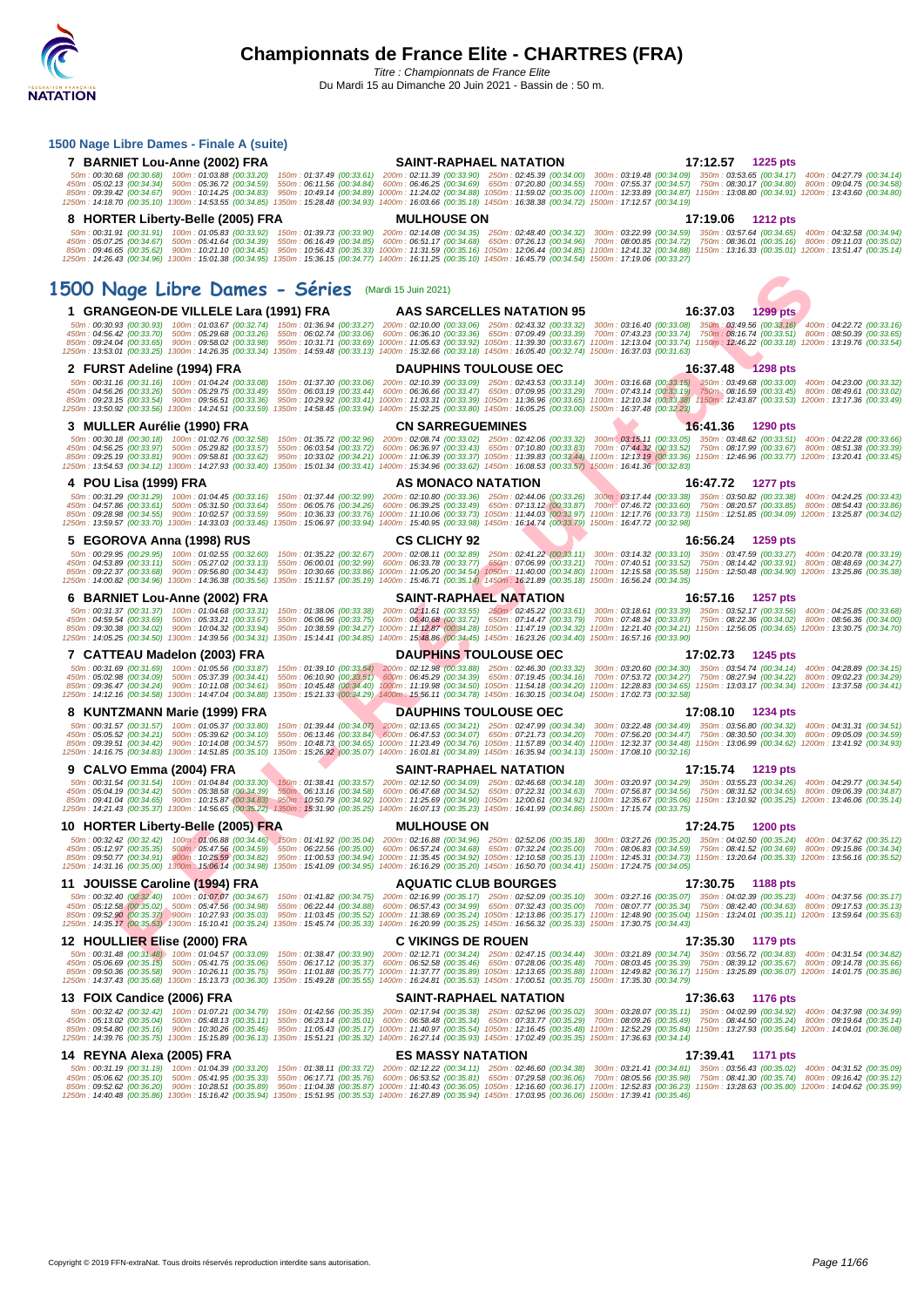#### **[1500 Nag](http://www.ffnatation.fr/webffn/index.php)e Libre Dames - Séries (suite)**

| 50m: 00:31.75 (00:31.75) 100m: 01:06.13 (00:34.38)<br>350m: 04:02.36 (00:35.24)<br>150m: 01:40.94 (00:34.81)<br>200m: 02:16.44 (00:35.50)<br>250m: 02:51.80 (00:35.36)<br>300m: 03:27.12 (00:35.32)<br>450m: 05:13.24 (00:35.45) 500m: 05:48.49 (00:35.25)<br>550m: 06:23.85 (00:35.36)<br>600m: 06:58.77 (00:34.92) 650m: 07:34.09 (00:35.32)<br>700m: 08:09.55 (00:35.46)<br>750m: 08:45.18 (00:35.63)<br>850m: 09:56.34 (00:35.67) 900m: 10:32.41 (00:36.07)<br>950m: 11:08.32 (00:35.91) 1000m: 11:44.21 (00:35.89) 1050m: 12:20.32 (00:36.11) 1100m: 12:56.66 (00:36.34) 1150m: 13:32.68 (00:36.02) 1200m: 14:09.04 (00:36.36)<br>1250m: 14:45.48 (00:36.44) 1300m: 15:21.81 (00:36.33)<br>1350m: 15:58.33 (00:36.52) 1400m: 16:34.85 (00:36.52) 1450m: 17:11.04 (00:36.19) 1500m: 17:46.97 (00:35.93)<br><b>DUNKERQUE NATATION</b><br>16 HERLEM Mathilde (2005) FRA<br>17:52.95<br>1144 pts<br>50m: 00:31.79 (00:31.79) 100m: 01:05.86 (00:34.07)<br>150m: 01:40.30 (00:34.44)<br>200m: 02:15.18 (00:34.88) 250m: 02:49.83 (00:34.65)<br>300m: 03:24.81 (00:34.98) 350m: 03:59.60 (00:34.79) 400m: 04:35.05 (00:35.45)<br>450m: 05:10.23 (00:35.18) 500m: 05:45.94 (00:35.71)<br>550m: 06:21.43 (00:35.49)<br>600m: 06:57.29 (00:35.86) 650m: 07:32.87 (00:35.58)<br>700m: 08:09.28 (00:36.41)<br>750m: 08:45.15 (00:35.87) 800m: 09:21.93 (00:36.78)<br>850m: 09:58.37 (00:36.44)<br>900m: 10:35.24 (00:36.87)<br>950m: 11:11.95 (00:36.71)<br>1000m: 11:48.54 (00:36.59) 1050m: 12:25.30 (00:36.76)<br>1100m: 13:02.05 (00:36.75)<br>1150m: 13:38.67 (00:36.62) 1200m: 14:15.48 (00:36.81)<br>1250m: 14:51.98 (00:36.50) 1300m: 15:28.98 (00:37.00)<br>1350m: 16:05.28 (00:36.30)<br>1400m: 16:41.86 (00:36.58) 1450m: 17:17.82 (00:35.96) 1500m: 17:52.95 (00:35.13)<br>17 ZOCCARATO Laura (2002) FRA<br>STADE CLERMONT NATATION<br>18:28.81<br><b>1074 pts</b><br>50m: 00:32.12 (00:32.12)<br>100m: 01:07.66 (00:35.54)<br>200m: 02:20.71 (00:36.85) 250m: 02:57.89 (00:37.18)<br>350m: 04:11.48 (00:36.72)<br>150m: 01:43.86 (00:36.20)<br>300m: 03:34.76 (00:36.87)<br>450m: 05:25.61 (00:36.95)<br>500m: 06:02.85 (00:37.24)<br>550m: 06:40.04 (00:37.19)<br>600m: 07:17.27 (00:37.23) 650m: 07:54.85 (00:37.58)<br>700m: 08:32.09 (00:37.24)<br>750m: 09:09.14 (00:37.05) 800m: 09:46.34 (00:37.20)<br>850m: 10:23.79 (00:37.45) 900m: 11:01.24 (00:37.45)<br>950m: 11:38.66 (00:37.42)<br>1000m: 12:16.25 (00:37.59) 1050m: 12:53.54 (00:37.29) 1100m: 13:31.20 (00:37.66)<br>1150m: 14:08.25 (00:37.05) 1200m: 14:46.12 (00:37.87)<br>1250m: 15:23.35 (00:37.23) 1300m: 16:00.62 (00:37.27)<br>1350m: 16:38.12 (00:37.50) 1400m: 17:15.48 (00:37.36) 1450m: 17:52.59 (00:37.11) 1500m: 18:28.81 (00:36.22)<br><b>DNS</b> dec<br>--- LECLERCQ Valentine (2005) FRA<br><b>NAT VILLEFRANCHE EN BEAUJOLAIS</b><br>50 Dos Dames - Finale A<br>(Vendredi 18 Juin 2021)<br>1 PIGREE Analia (2001) FRA<br>00:27.59<br>1328 pts RF<br><b>CANET 66 NATATION</b><br>2 MOLUMary-Ambre (2005) FRA<br><b>U.S CRETEIL NATATION</b><br>00:27.76<br>1317 pts MPF17<br>00:28.48<br>KOST Nina (1995) SUI<br><b>SUISSE (SUI)</b><br><b>1275 pts</b><br>3<br>CINI Mathilde (1994) FRA<br><b>VALENCE TRIATHLON</b><br>00:29.02<br>1243 pts<br>4<br>00:29.13<br><b>HERTHE Alexe (2000) FRA</b><br><b>NANTES NATATION</b><br><b>1237 pts</b><br>5<br><b>CANET 66 NATATION</b><br>00:29.29<br><b>MAHIEU Pauline (1999) FRA</b><br><b>1228 pts</b><br>6<br><b>STADE FRANÇAIS O COURBEVOIE</b><br>00:29.48<br>7 LECANU Maëlle (1999) FRA<br><b>1217 pts</b><br><b>CN CALÉDONIENS</b><br><b>DNS</b> dec<br>TEREBO Emma (1998) FRA<br>50 Dos Dames - Finale B<br>(Vendredi 18 Juin 2021)<br>1 PODEVIN Anaïs (1997) FRA<br><b>STADE CLERMONT NATATION</b><br>00:29.49<br><b>1216 pts</b><br><b>C.N OZOIR-LA-FERRIERE</b><br>00:29.70<br><b>TROMPETTE Melora (2005) FRA</b><br>1204 pts<br>2<br><b>STADE BETHUNE PELICAN CLUB</b><br>3 COUSSON Bertille (2002) FRA<br>00:29.89<br>1194 pts<br>A ASEC NATATION SAINT-PAUL REUNION<br>00:29.91<br><b>MOREL Emma (1996) FRA</b><br>1193 pts<br>4<br><b>AAS SARCELLES NATATION 95</b><br>00:29.96<br>5 EGOROVA Valériya (2001) RUS<br>1190 pts<br>6 LAITHIER Eva (2001) FRA<br><b>BLANC-MESNIL S.N</b><br>00:30.00<br><b>1187 pts</b><br>7 LEFEBVRE Louise (2003) FRA<br><b>OLYMPIC NICE NATATION</b><br>00:30.09<br>1182 pts<br>7 GUITON Lou-Anne (2003) FRA<br><b>ALLIANCE DIJON NATATION</b><br>00:30.09<br>1182 pts<br>50 Dos Dames - Finale C<br>(Vendredi 18 Juin 2021)<br>1 BOURSE Claire (1998) FRA<br><b>CN BREST</b><br>00:30.20<br><b>1176 pts</b><br>2 DONVAL Eléane (2004) FRA<br><b>ANGERS NATATION</b><br>00:30.27<br><b>1172 pts</b> | 400m: 04:37.79 (00:35.43)<br>800m: 09:20.67 (00:35.49)<br>400m: 04:48.66 (00:37.18) |
|-----------------------------------------------------------------------------------------------------------------------------------------------------------------------------------------------------------------------------------------------------------------------------------------------------------------------------------------------------------------------------------------------------------------------------------------------------------------------------------------------------------------------------------------------------------------------------------------------------------------------------------------------------------------------------------------------------------------------------------------------------------------------------------------------------------------------------------------------------------------------------------------------------------------------------------------------------------------------------------------------------------------------------------------------------------------------------------------------------------------------------------------------------------------------------------------------------------------------------------------------------------------------------------------------------------------------------------------------------------------------------------------------------------------------------------------------------------------------------------------------------------------------------------------------------------------------------------------------------------------------------------------------------------------------------------------------------------------------------------------------------------------------------------------------------------------------------------------------------------------------------------------------------------------------------------------------------------------------------------------------------------------------------------------------------------------------------------------------------------------------------------------------------------------------------------------------------------------------------------------------------------------------------------------------------------------------------------------------------------------------------------------------------------------------------------------------------------------------------------------------------------------------------------------------------------------------------------------------------------------------------------------------------------------------------------------------------------------------------------------------------------------------------------------------------------------------------------------------------------------------------------------------------------------------------------------------------------------------------------------------------------------------------------------------------------------------------------------------------------------------------------------------------------------------------------------------------------------------------------------------------------------------------------------------------------------------------------------------------------------------------------------------------------------------------------------------------------------------------------------------------------------------------------------------------------------------------------------------------------------------------------------------------------------------------------------------------------------------------------------------------------------------------------------------------------------------------------------------------------------------------------------------------------------------------------------------------------------------------------------------------------------------------------------------------------------------------------------------------------------------------------------------------------------------------------------------------------------------------------------------------------------------------------------------------------------------------------------------------------------------------------------------------------------------------------------------------------------------------------------------------------------------------------------------------------------------------------------------------------------------------------------------------------------------------------|-------------------------------------------------------------------------------------|
|                                                                                                                                                                                                                                                                                                                                                                                                                                                                                                                                                                                                                                                                                                                                                                                                                                                                                                                                                                                                                                                                                                                                                                                                                                                                                                                                                                                                                                                                                                                                                                                                                                                                                                                                                                                                                                                                                                                                                                                                                                                                                                                                                                                                                                                                                                                                                                                                                                                                                                                                                                                                                                                                                                                                                                                                                                                                                                                                                                                                                                                                                                                                                                                                                                                                                                                                                                                                                                                                                                                                                                                                                                                                                                                                                                                                                                                                                                                                                                                                                                                                                                                                                                                                                                                                                                                                                                                                                                                                                                                                                                                                                                                                                   |                                                                                     |
|                                                                                                                                                                                                                                                                                                                                                                                                                                                                                                                                                                                                                                                                                                                                                                                                                                                                                                                                                                                                                                                                                                                                                                                                                                                                                                                                                                                                                                                                                                                                                                                                                                                                                                                                                                                                                                                                                                                                                                                                                                                                                                                                                                                                                                                                                                                                                                                                                                                                                                                                                                                                                                                                                                                                                                                                                                                                                                                                                                                                                                                                                                                                                                                                                                                                                                                                                                                                                                                                                                                                                                                                                                                                                                                                                                                                                                                                                                                                                                                                                                                                                                                                                                                                                                                                                                                                                                                                                                                                                                                                                                                                                                                                                   |                                                                                     |
|                                                                                                                                                                                                                                                                                                                                                                                                                                                                                                                                                                                                                                                                                                                                                                                                                                                                                                                                                                                                                                                                                                                                                                                                                                                                                                                                                                                                                                                                                                                                                                                                                                                                                                                                                                                                                                                                                                                                                                                                                                                                                                                                                                                                                                                                                                                                                                                                                                                                                                                                                                                                                                                                                                                                                                                                                                                                                                                                                                                                                                                                                                                                                                                                                                                                                                                                                                                                                                                                                                                                                                                                                                                                                                                                                                                                                                                                                                                                                                                                                                                                                                                                                                                                                                                                                                                                                                                                                                                                                                                                                                                                                                                                                   |                                                                                     |
|                                                                                                                                                                                                                                                                                                                                                                                                                                                                                                                                                                                                                                                                                                                                                                                                                                                                                                                                                                                                                                                                                                                                                                                                                                                                                                                                                                                                                                                                                                                                                                                                                                                                                                                                                                                                                                                                                                                                                                                                                                                                                                                                                                                                                                                                                                                                                                                                                                                                                                                                                                                                                                                                                                                                                                                                                                                                                                                                                                                                                                                                                                                                                                                                                                                                                                                                                                                                                                                                                                                                                                                                                                                                                                                                                                                                                                                                                                                                                                                                                                                                                                                                                                                                                                                                                                                                                                                                                                                                                                                                                                                                                                                                                   |                                                                                     |
|                                                                                                                                                                                                                                                                                                                                                                                                                                                                                                                                                                                                                                                                                                                                                                                                                                                                                                                                                                                                                                                                                                                                                                                                                                                                                                                                                                                                                                                                                                                                                                                                                                                                                                                                                                                                                                                                                                                                                                                                                                                                                                                                                                                                                                                                                                                                                                                                                                                                                                                                                                                                                                                                                                                                                                                                                                                                                                                                                                                                                                                                                                                                                                                                                                                                                                                                                                                                                                                                                                                                                                                                                                                                                                                                                                                                                                                                                                                                                                                                                                                                                                                                                                                                                                                                                                                                                                                                                                                                                                                                                                                                                                                                                   |                                                                                     |
|                                                                                                                                                                                                                                                                                                                                                                                                                                                                                                                                                                                                                                                                                                                                                                                                                                                                                                                                                                                                                                                                                                                                                                                                                                                                                                                                                                                                                                                                                                                                                                                                                                                                                                                                                                                                                                                                                                                                                                                                                                                                                                                                                                                                                                                                                                                                                                                                                                                                                                                                                                                                                                                                                                                                                                                                                                                                                                                                                                                                                                                                                                                                                                                                                                                                                                                                                                                                                                                                                                                                                                                                                                                                                                                                                                                                                                                                                                                                                                                                                                                                                                                                                                                                                                                                                                                                                                                                                                                                                                                                                                                                                                                                                   |                                                                                     |
|                                                                                                                                                                                                                                                                                                                                                                                                                                                                                                                                                                                                                                                                                                                                                                                                                                                                                                                                                                                                                                                                                                                                                                                                                                                                                                                                                                                                                                                                                                                                                                                                                                                                                                                                                                                                                                                                                                                                                                                                                                                                                                                                                                                                                                                                                                                                                                                                                                                                                                                                                                                                                                                                                                                                                                                                                                                                                                                                                                                                                                                                                                                                                                                                                                                                                                                                                                                                                                                                                                                                                                                                                                                                                                                                                                                                                                                                                                                                                                                                                                                                                                                                                                                                                                                                                                                                                                                                                                                                                                                                                                                                                                                                                   |                                                                                     |
|                                                                                                                                                                                                                                                                                                                                                                                                                                                                                                                                                                                                                                                                                                                                                                                                                                                                                                                                                                                                                                                                                                                                                                                                                                                                                                                                                                                                                                                                                                                                                                                                                                                                                                                                                                                                                                                                                                                                                                                                                                                                                                                                                                                                                                                                                                                                                                                                                                                                                                                                                                                                                                                                                                                                                                                                                                                                                                                                                                                                                                                                                                                                                                                                                                                                                                                                                                                                                                                                                                                                                                                                                                                                                                                                                                                                                                                                                                                                                                                                                                                                                                                                                                                                                                                                                                                                                                                                                                                                                                                                                                                                                                                                                   |                                                                                     |
|                                                                                                                                                                                                                                                                                                                                                                                                                                                                                                                                                                                                                                                                                                                                                                                                                                                                                                                                                                                                                                                                                                                                                                                                                                                                                                                                                                                                                                                                                                                                                                                                                                                                                                                                                                                                                                                                                                                                                                                                                                                                                                                                                                                                                                                                                                                                                                                                                                                                                                                                                                                                                                                                                                                                                                                                                                                                                                                                                                                                                                                                                                                                                                                                                                                                                                                                                                                                                                                                                                                                                                                                                                                                                                                                                                                                                                                                                                                                                                                                                                                                                                                                                                                                                                                                                                                                                                                                                                                                                                                                                                                                                                                                                   |                                                                                     |
|                                                                                                                                                                                                                                                                                                                                                                                                                                                                                                                                                                                                                                                                                                                                                                                                                                                                                                                                                                                                                                                                                                                                                                                                                                                                                                                                                                                                                                                                                                                                                                                                                                                                                                                                                                                                                                                                                                                                                                                                                                                                                                                                                                                                                                                                                                                                                                                                                                                                                                                                                                                                                                                                                                                                                                                                                                                                                                                                                                                                                                                                                                                                                                                                                                                                                                                                                                                                                                                                                                                                                                                                                                                                                                                                                                                                                                                                                                                                                                                                                                                                                                                                                                                                                                                                                                                                                                                                                                                                                                                                                                                                                                                                                   |                                                                                     |
|                                                                                                                                                                                                                                                                                                                                                                                                                                                                                                                                                                                                                                                                                                                                                                                                                                                                                                                                                                                                                                                                                                                                                                                                                                                                                                                                                                                                                                                                                                                                                                                                                                                                                                                                                                                                                                                                                                                                                                                                                                                                                                                                                                                                                                                                                                                                                                                                                                                                                                                                                                                                                                                                                                                                                                                                                                                                                                                                                                                                                                                                                                                                                                                                                                                                                                                                                                                                                                                                                                                                                                                                                                                                                                                                                                                                                                                                                                                                                                                                                                                                                                                                                                                                                                                                                                                                                                                                                                                                                                                                                                                                                                                                                   |                                                                                     |
|                                                                                                                                                                                                                                                                                                                                                                                                                                                                                                                                                                                                                                                                                                                                                                                                                                                                                                                                                                                                                                                                                                                                                                                                                                                                                                                                                                                                                                                                                                                                                                                                                                                                                                                                                                                                                                                                                                                                                                                                                                                                                                                                                                                                                                                                                                                                                                                                                                                                                                                                                                                                                                                                                                                                                                                                                                                                                                                                                                                                                                                                                                                                                                                                                                                                                                                                                                                                                                                                                                                                                                                                                                                                                                                                                                                                                                                                                                                                                                                                                                                                                                                                                                                                                                                                                                                                                                                                                                                                                                                                                                                                                                                                                   |                                                                                     |
|                                                                                                                                                                                                                                                                                                                                                                                                                                                                                                                                                                                                                                                                                                                                                                                                                                                                                                                                                                                                                                                                                                                                                                                                                                                                                                                                                                                                                                                                                                                                                                                                                                                                                                                                                                                                                                                                                                                                                                                                                                                                                                                                                                                                                                                                                                                                                                                                                                                                                                                                                                                                                                                                                                                                                                                                                                                                                                                                                                                                                                                                                                                                                                                                                                                                                                                                                                                                                                                                                                                                                                                                                                                                                                                                                                                                                                                                                                                                                                                                                                                                                                                                                                                                                                                                                                                                                                                                                                                                                                                                                                                                                                                                                   |                                                                                     |
|                                                                                                                                                                                                                                                                                                                                                                                                                                                                                                                                                                                                                                                                                                                                                                                                                                                                                                                                                                                                                                                                                                                                                                                                                                                                                                                                                                                                                                                                                                                                                                                                                                                                                                                                                                                                                                                                                                                                                                                                                                                                                                                                                                                                                                                                                                                                                                                                                                                                                                                                                                                                                                                                                                                                                                                                                                                                                                                                                                                                                                                                                                                                                                                                                                                                                                                                                                                                                                                                                                                                                                                                                                                                                                                                                                                                                                                                                                                                                                                                                                                                                                                                                                                                                                                                                                                                                                                                                                                                                                                                                                                                                                                                                   |                                                                                     |
|                                                                                                                                                                                                                                                                                                                                                                                                                                                                                                                                                                                                                                                                                                                                                                                                                                                                                                                                                                                                                                                                                                                                                                                                                                                                                                                                                                                                                                                                                                                                                                                                                                                                                                                                                                                                                                                                                                                                                                                                                                                                                                                                                                                                                                                                                                                                                                                                                                                                                                                                                                                                                                                                                                                                                                                                                                                                                                                                                                                                                                                                                                                                                                                                                                                                                                                                                                                                                                                                                                                                                                                                                                                                                                                                                                                                                                                                                                                                                                                                                                                                                                                                                                                                                                                                                                                                                                                                                                                                                                                                                                                                                                                                                   |                                                                                     |
|                                                                                                                                                                                                                                                                                                                                                                                                                                                                                                                                                                                                                                                                                                                                                                                                                                                                                                                                                                                                                                                                                                                                                                                                                                                                                                                                                                                                                                                                                                                                                                                                                                                                                                                                                                                                                                                                                                                                                                                                                                                                                                                                                                                                                                                                                                                                                                                                                                                                                                                                                                                                                                                                                                                                                                                                                                                                                                                                                                                                                                                                                                                                                                                                                                                                                                                                                                                                                                                                                                                                                                                                                                                                                                                                                                                                                                                                                                                                                                                                                                                                                                                                                                                                                                                                                                                                                                                                                                                                                                                                                                                                                                                                                   |                                                                                     |
|                                                                                                                                                                                                                                                                                                                                                                                                                                                                                                                                                                                                                                                                                                                                                                                                                                                                                                                                                                                                                                                                                                                                                                                                                                                                                                                                                                                                                                                                                                                                                                                                                                                                                                                                                                                                                                                                                                                                                                                                                                                                                                                                                                                                                                                                                                                                                                                                                                                                                                                                                                                                                                                                                                                                                                                                                                                                                                                                                                                                                                                                                                                                                                                                                                                                                                                                                                                                                                                                                                                                                                                                                                                                                                                                                                                                                                                                                                                                                                                                                                                                                                                                                                                                                                                                                                                                                                                                                                                                                                                                                                                                                                                                                   |                                                                                     |
|                                                                                                                                                                                                                                                                                                                                                                                                                                                                                                                                                                                                                                                                                                                                                                                                                                                                                                                                                                                                                                                                                                                                                                                                                                                                                                                                                                                                                                                                                                                                                                                                                                                                                                                                                                                                                                                                                                                                                                                                                                                                                                                                                                                                                                                                                                                                                                                                                                                                                                                                                                                                                                                                                                                                                                                                                                                                                                                                                                                                                                                                                                                                                                                                                                                                                                                                                                                                                                                                                                                                                                                                                                                                                                                                                                                                                                                                                                                                                                                                                                                                                                                                                                                                                                                                                                                                                                                                                                                                                                                                                                                                                                                                                   |                                                                                     |
|                                                                                                                                                                                                                                                                                                                                                                                                                                                                                                                                                                                                                                                                                                                                                                                                                                                                                                                                                                                                                                                                                                                                                                                                                                                                                                                                                                                                                                                                                                                                                                                                                                                                                                                                                                                                                                                                                                                                                                                                                                                                                                                                                                                                                                                                                                                                                                                                                                                                                                                                                                                                                                                                                                                                                                                                                                                                                                                                                                                                                                                                                                                                                                                                                                                                                                                                                                                                                                                                                                                                                                                                                                                                                                                                                                                                                                                                                                                                                                                                                                                                                                                                                                                                                                                                                                                                                                                                                                                                                                                                                                                                                                                                                   |                                                                                     |
|                                                                                                                                                                                                                                                                                                                                                                                                                                                                                                                                                                                                                                                                                                                                                                                                                                                                                                                                                                                                                                                                                                                                                                                                                                                                                                                                                                                                                                                                                                                                                                                                                                                                                                                                                                                                                                                                                                                                                                                                                                                                                                                                                                                                                                                                                                                                                                                                                                                                                                                                                                                                                                                                                                                                                                                                                                                                                                                                                                                                                                                                                                                                                                                                                                                                                                                                                                                                                                                                                                                                                                                                                                                                                                                                                                                                                                                                                                                                                                                                                                                                                                                                                                                                                                                                                                                                                                                                                                                                                                                                                                                                                                                                                   |                                                                                     |
|                                                                                                                                                                                                                                                                                                                                                                                                                                                                                                                                                                                                                                                                                                                                                                                                                                                                                                                                                                                                                                                                                                                                                                                                                                                                                                                                                                                                                                                                                                                                                                                                                                                                                                                                                                                                                                                                                                                                                                                                                                                                                                                                                                                                                                                                                                                                                                                                                                                                                                                                                                                                                                                                                                                                                                                                                                                                                                                                                                                                                                                                                                                                                                                                                                                                                                                                                                                                                                                                                                                                                                                                                                                                                                                                                                                                                                                                                                                                                                                                                                                                                                                                                                                                                                                                                                                                                                                                                                                                                                                                                                                                                                                                                   |                                                                                     |
|                                                                                                                                                                                                                                                                                                                                                                                                                                                                                                                                                                                                                                                                                                                                                                                                                                                                                                                                                                                                                                                                                                                                                                                                                                                                                                                                                                                                                                                                                                                                                                                                                                                                                                                                                                                                                                                                                                                                                                                                                                                                                                                                                                                                                                                                                                                                                                                                                                                                                                                                                                                                                                                                                                                                                                                                                                                                                                                                                                                                                                                                                                                                                                                                                                                                                                                                                                                                                                                                                                                                                                                                                                                                                                                                                                                                                                                                                                                                                                                                                                                                                                                                                                                                                                                                                                                                                                                                                                                                                                                                                                                                                                                                                   |                                                                                     |
|                                                                                                                                                                                                                                                                                                                                                                                                                                                                                                                                                                                                                                                                                                                                                                                                                                                                                                                                                                                                                                                                                                                                                                                                                                                                                                                                                                                                                                                                                                                                                                                                                                                                                                                                                                                                                                                                                                                                                                                                                                                                                                                                                                                                                                                                                                                                                                                                                                                                                                                                                                                                                                                                                                                                                                                                                                                                                                                                                                                                                                                                                                                                                                                                                                                                                                                                                                                                                                                                                                                                                                                                                                                                                                                                                                                                                                                                                                                                                                                                                                                                                                                                                                                                                                                                                                                                                                                                                                                                                                                                                                                                                                                                                   |                                                                                     |
|                                                                                                                                                                                                                                                                                                                                                                                                                                                                                                                                                                                                                                                                                                                                                                                                                                                                                                                                                                                                                                                                                                                                                                                                                                                                                                                                                                                                                                                                                                                                                                                                                                                                                                                                                                                                                                                                                                                                                                                                                                                                                                                                                                                                                                                                                                                                                                                                                                                                                                                                                                                                                                                                                                                                                                                                                                                                                                                                                                                                                                                                                                                                                                                                                                                                                                                                                                                                                                                                                                                                                                                                                                                                                                                                                                                                                                                                                                                                                                                                                                                                                                                                                                                                                                                                                                                                                                                                                                                                                                                                                                                                                                                                                   |                                                                                     |
|                                                                                                                                                                                                                                                                                                                                                                                                                                                                                                                                                                                                                                                                                                                                                                                                                                                                                                                                                                                                                                                                                                                                                                                                                                                                                                                                                                                                                                                                                                                                                                                                                                                                                                                                                                                                                                                                                                                                                                                                                                                                                                                                                                                                                                                                                                                                                                                                                                                                                                                                                                                                                                                                                                                                                                                                                                                                                                                                                                                                                                                                                                                                                                                                                                                                                                                                                                                                                                                                                                                                                                                                                                                                                                                                                                                                                                                                                                                                                                                                                                                                                                                                                                                                                                                                                                                                                                                                                                                                                                                                                                                                                                                                                   |                                                                                     |
|                                                                                                                                                                                                                                                                                                                                                                                                                                                                                                                                                                                                                                                                                                                                                                                                                                                                                                                                                                                                                                                                                                                                                                                                                                                                                                                                                                                                                                                                                                                                                                                                                                                                                                                                                                                                                                                                                                                                                                                                                                                                                                                                                                                                                                                                                                                                                                                                                                                                                                                                                                                                                                                                                                                                                                                                                                                                                                                                                                                                                                                                                                                                                                                                                                                                                                                                                                                                                                                                                                                                                                                                                                                                                                                                                                                                                                                                                                                                                                                                                                                                                                                                                                                                                                                                                                                                                                                                                                                                                                                                                                                                                                                                                   |                                                                                     |
|                                                                                                                                                                                                                                                                                                                                                                                                                                                                                                                                                                                                                                                                                                                                                                                                                                                                                                                                                                                                                                                                                                                                                                                                                                                                                                                                                                                                                                                                                                                                                                                                                                                                                                                                                                                                                                                                                                                                                                                                                                                                                                                                                                                                                                                                                                                                                                                                                                                                                                                                                                                                                                                                                                                                                                                                                                                                                                                                                                                                                                                                                                                                                                                                                                                                                                                                                                                                                                                                                                                                                                                                                                                                                                                                                                                                                                                                                                                                                                                                                                                                                                                                                                                                                                                                                                                                                                                                                                                                                                                                                                                                                                                                                   |                                                                                     |
| 00:30.34<br><b>FROUIN Meghan (2001) FRA</b><br><b>STADE FRANÇAIS O COURBEVOIE</b><br>1168 pts<br>3.                                                                                                                                                                                                                                                                                                                                                                                                                                                                                                                                                                                                                                                                                                                                                                                                                                                                                                                                                                                                                                                                                                                                                                                                                                                                                                                                                                                                                                                                                                                                                                                                                                                                                                                                                                                                                                                                                                                                                                                                                                                                                                                                                                                                                                                                                                                                                                                                                                                                                                                                                                                                                                                                                                                                                                                                                                                                                                                                                                                                                                                                                                                                                                                                                                                                                                                                                                                                                                                                                                                                                                                                                                                                                                                                                                                                                                                                                                                                                                                                                                                                                                                                                                                                                                                                                                                                                                                                                                                                                                                                                                               |                                                                                     |
| <b>MOREUIL NATATION</b><br>00:30.45<br>ALLART Lucine (2007) FRA<br>4<br><b>1162 pts</b>                                                                                                                                                                                                                                                                                                                                                                                                                                                                                                                                                                                                                                                                                                                                                                                                                                                                                                                                                                                                                                                                                                                                                                                                                                                                                                                                                                                                                                                                                                                                                                                                                                                                                                                                                                                                                                                                                                                                                                                                                                                                                                                                                                                                                                                                                                                                                                                                                                                                                                                                                                                                                                                                                                                                                                                                                                                                                                                                                                                                                                                                                                                                                                                                                                                                                                                                                                                                                                                                                                                                                                                                                                                                                                                                                                                                                                                                                                                                                                                                                                                                                                                                                                                                                                                                                                                                                                                                                                                                                                                                                                                           |                                                                                     |
| CARA Axelle (1997) FRA<br><b>CN CANNES</b><br>00:30.45<br><b>1162 pts</b><br>4                                                                                                                                                                                                                                                                                                                                                                                                                                                                                                                                                                                                                                                                                                                                                                                                                                                                                                                                                                                                                                                                                                                                                                                                                                                                                                                                                                                                                                                                                                                                                                                                                                                                                                                                                                                                                                                                                                                                                                                                                                                                                                                                                                                                                                                                                                                                                                                                                                                                                                                                                                                                                                                                                                                                                                                                                                                                                                                                                                                                                                                                                                                                                                                                                                                                                                                                                                                                                                                                                                                                                                                                                                                                                                                                                                                                                                                                                                                                                                                                                                                                                                                                                                                                                                                                                                                                                                                                                                                                                                                                                                                                    |                                                                                     |
| <b>CUCUMEL Romy (2001) FRA</b><br><b>CLAMART NATATION 92</b><br>00:30.47<br><b>1161 pts</b><br>6                                                                                                                                                                                                                                                                                                                                                                                                                                                                                                                                                                                                                                                                                                                                                                                                                                                                                                                                                                                                                                                                                                                                                                                                                                                                                                                                                                                                                                                                                                                                                                                                                                                                                                                                                                                                                                                                                                                                                                                                                                                                                                                                                                                                                                                                                                                                                                                                                                                                                                                                                                                                                                                                                                                                                                                                                                                                                                                                                                                                                                                                                                                                                                                                                                                                                                                                                                                                                                                                                                                                                                                                                                                                                                                                                                                                                                                                                                                                                                                                                                                                                                                                                                                                                                                                                                                                                                                                                                                                                                                                                                                  |                                                                                     |
| 7 GARION Iris (2004) FRA<br>00:30.53<br><b>RACING CLUB DE FRANCE</b><br>1158 pts                                                                                                                                                                                                                                                                                                                                                                                                                                                                                                                                                                                                                                                                                                                                                                                                                                                                                                                                                                                                                                                                                                                                                                                                                                                                                                                                                                                                                                                                                                                                                                                                                                                                                                                                                                                                                                                                                                                                                                                                                                                                                                                                                                                                                                                                                                                                                                                                                                                                                                                                                                                                                                                                                                                                                                                                                                                                                                                                                                                                                                                                                                                                                                                                                                                                                                                                                                                                                                                                                                                                                                                                                                                                                                                                                                                                                                                                                                                                                                                                                                                                                                                                                                                                                                                                                                                                                                                                                                                                                                                                                                                                  |                                                                                     |
| 8 PREITER Emmy (2005) FRA<br><b>SN METZ</b><br>00:30.64<br>1152 pts                                                                                                                                                                                                                                                                                                                                                                                                                                                                                                                                                                                                                                                                                                                                                                                                                                                                                                                                                                                                                                                                                                                                                                                                                                                                                                                                                                                                                                                                                                                                                                                                                                                                                                                                                                                                                                                                                                                                                                                                                                                                                                                                                                                                                                                                                                                                                                                                                                                                                                                                                                                                                                                                                                                                                                                                                                                                                                                                                                                                                                                                                                                                                                                                                                                                                                                                                                                                                                                                                                                                                                                                                                                                                                                                                                                                                                                                                                                                                                                                                                                                                                                                                                                                                                                                                                                                                                                                                                                                                                                                                                                                               |                                                                                     |
|                                                                                                                                                                                                                                                                                                                                                                                                                                                                                                                                                                                                                                                                                                                                                                                                                                                                                                                                                                                                                                                                                                                                                                                                                                                                                                                                                                                                                                                                                                                                                                                                                                                                                                                                                                                                                                                                                                                                                                                                                                                                                                                                                                                                                                                                                                                                                                                                                                                                                                                                                                                                                                                                                                                                                                                                                                                                                                                                                                                                                                                                                                                                                                                                                                                                                                                                                                                                                                                                                                                                                                                                                                                                                                                                                                                                                                                                                                                                                                                                                                                                                                                                                                                                                                                                                                                                                                                                                                                                                                                                                                                                                                                                                   |                                                                                     |
| 50 Dos Dames - Séries<br>(Vendredi 18 Juin 2021)                                                                                                                                                                                                                                                                                                                                                                                                                                                                                                                                                                                                                                                                                                                                                                                                                                                                                                                                                                                                                                                                                                                                                                                                                                                                                                                                                                                                                                                                                                                                                                                                                                                                                                                                                                                                                                                                                                                                                                                                                                                                                                                                                                                                                                                                                                                                                                                                                                                                                                                                                                                                                                                                                                                                                                                                                                                                                                                                                                                                                                                                                                                                                                                                                                                                                                                                                                                                                                                                                                                                                                                                                                                                                                                                                                                                                                                                                                                                                                                                                                                                                                                                                                                                                                                                                                                                                                                                                                                                                                                                                                                                                                  |                                                                                     |
| 1 PIGREE Analia (2001) FRA<br><b>CANET 66 NATATION</b><br>00:27.81<br>1314 pts RF                                                                                                                                                                                                                                                                                                                                                                                                                                                                                                                                                                                                                                                                                                                                                                                                                                                                                                                                                                                                                                                                                                                                                                                                                                                                                                                                                                                                                                                                                                                                                                                                                                                                                                                                                                                                                                                                                                                                                                                                                                                                                                                                                                                                                                                                                                                                                                                                                                                                                                                                                                                                                                                                                                                                                                                                                                                                                                                                                                                                                                                                                                                                                                                                                                                                                                                                                                                                                                                                                                                                                                                                                                                                                                                                                                                                                                                                                                                                                                                                                                                                                                                                                                                                                                                                                                                                                                                                                                                                                                                                                                                                 |                                                                                     |

| 2 TROMPETTE Melora (2005) FRA | <b>C.N OZOIR-LA-FERRIERE</b>       | 00:29.70 | <b>1204 pts</b> |
|-------------------------------|------------------------------------|----------|-----------------|
| 3 COUSSON Bertille (2002) FRA | <b>STADE BÉTHUNE PÉLICAN CLUB</b>  | 00:29.89 | 1194 pts        |
| 4 MOREL Emma (1996) FRA       | A ASEC NATATION SAINT-PAUL REUNION | 00:29.91 | 1193 pts        |
| 5 EGOROVA Valériya (2001) RUS | <b>AAS SARCELLES NATATION 95</b>   | 00:29.96 | 1190 pts        |
| 6 LAITHIER Eva (2001) FRA     | <b>BLANC-MESNIL S.N</b>            | 00:30.00 | <b>1187 pts</b> |
| 7 LEFEBVRE Louise (2003) FRA  | <b>OLYMPIC NICE NATATION</b>       | 00:30.09 | 1182 pts        |
| 7 GUITON Lou-Anne (2003) FRA  | <b>ALLIANCE DIJON NATATION</b>     | 00:30.09 | 1182 pts        |
|                               |                                    |          |                 |

## **50 Dos Dames - Finale C** (Vendredi 18 Juin 2021)

| 1 BOURSE Claire (1998) FRA | <b>CN BREST</b>                    | 00:30.20 | 1176 pts        |
|----------------------------|------------------------------------|----------|-----------------|
| 2 DONVAL Eléane (2004) FRA | <b>ANGERS NATATION</b>             | 00:30.27 | <b>1172 pts</b> |
| 3 FROUIN Meghan (2001) FRA | <b>STADE FRANCAIS O COURBEVOIE</b> | 00:30.34 | 1168 pts        |
| 4 ALLART Lucine (2007) FRA | <b>MOREUIL NATATION</b>            | 00:30.45 | 1162 pts        |
| 4 CARA Axelle (1997) FRA   | <b>CN CANNES</b>                   | 00:30.45 | 1162 pts        |
| 6 CUCUMEL Romy (2001) FRA  | <b>CLAMART NATATION 92</b>         | 00:30.47 | 1161 pts        |
| 7 GARION Iris (2004) FRA   | <b>RACING CLUB DE FRANCE</b>       | 00:30.53 | 1158 pts        |
| 8 PREITER Emmy (2005) FRA  | <b>SN METZ</b>                     | 00:30.64 | 1152 pts        |

# **50 Dos Dames - Séries** (Vendredi 18 Juin 2021)

| 1 PIGREE Analia (2001) FRA    | <b>CANET 66 NATATION</b>           | 00:27.81 | 1314 pts $RF$   |  |
|-------------------------------|------------------------------------|----------|-----------------|--|
| 2 MOLUMary-Ambre (2005) FRA   | <b>U.S CRETEIL NATATION</b>        | 00:27.87 | 1311 pts MPF17  |  |
| 3 KOST Nina (1995) SUI        | <b>SUISSE (SUI)</b>                | 00:28.36 | <b>1282 pts</b> |  |
| 4 CINI Mathilde (1994) FRA    | <b>VALENCE TRIATHLON</b>           | 00:28.99 | <b>1245 pts</b> |  |
| 5 MAHIEU Pauline (1999) FRA   | <b>CANET 66 NATATION</b>           | 00:29.03 | 1243 pts        |  |
| 6 HERTHE Alexe (2000) FRA     | <b>NANTES NATATION</b>             | 00:29.43 | <b>1220 pts</b> |  |
| 7 LECANU Maëlle (1999) FRA    | <b>STADE FRANCAIS O COURBEVOIE</b> | 00:29.48 | <b>1217 pts</b> |  |
| 8 TEREBO Emma (1998) FRA      | <b>CN CALÉDONIENS</b>              | 00:29.57 | <b>1212 pts</b> |  |
| 9 TROMPETTE Melora (2005) FRA | <b>C.N OZOIR-LA-FERRIERE</b>       | 00:29.61 | <b>1210 pts</b> |  |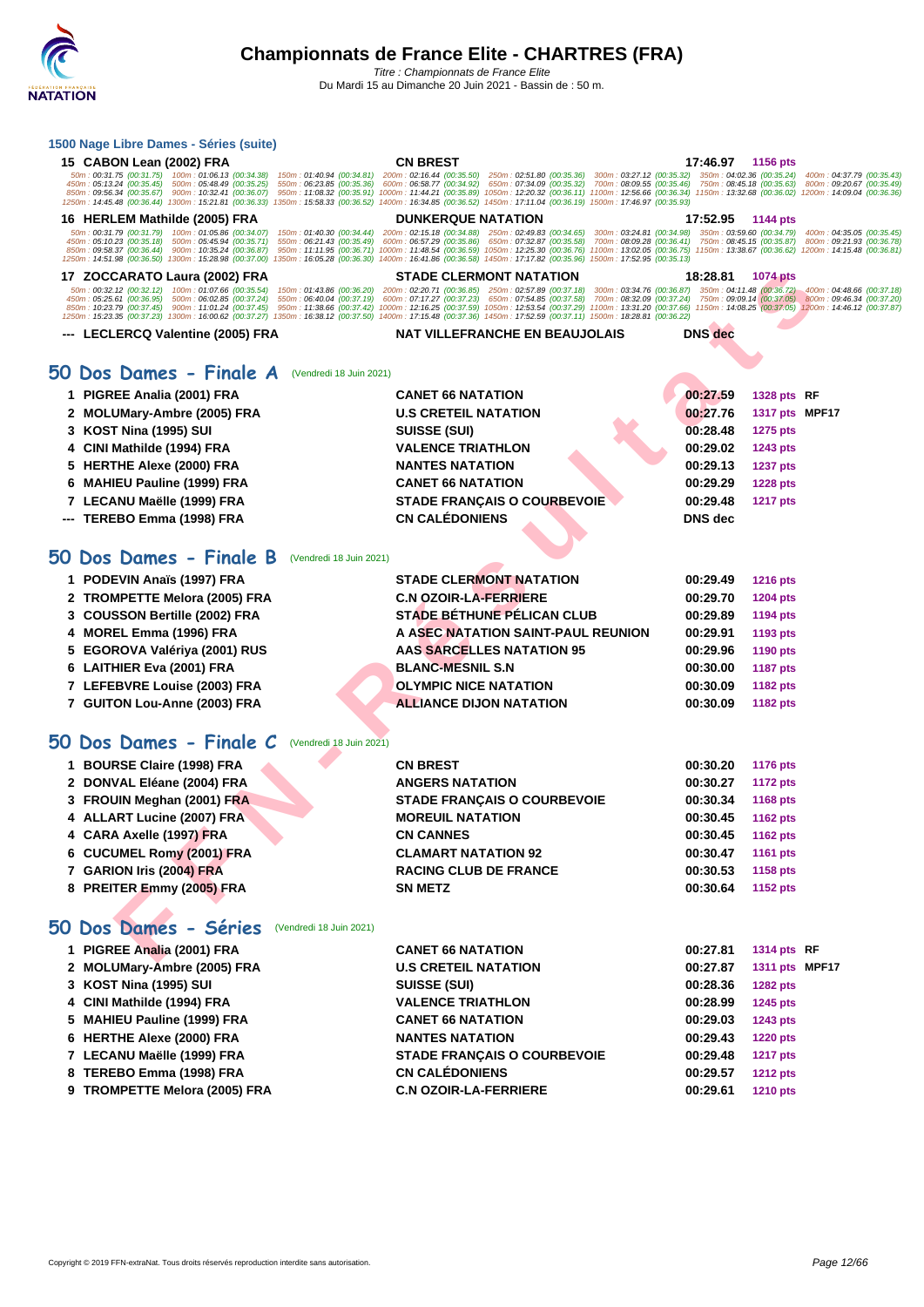

#### **[50 Dos D](http://www.ffnatation.fr/webffn/index.php)ames - Séries (suite)**

| 10 | <b>LAITHIER Eva (2001) FRA</b>                             |
|----|------------------------------------------------------------|
| 11 | EGOROVA Valériya (2001) RUS                                |
|    | 12 COUSSON Bertille (2002) FRA                             |
|    | 13 MOREL Emma (1996) FRA                                   |
|    | 14 LEFEBVRE Louise (2003) FRA                              |
|    | 15 GUITON Lou-Anne (2003) FRA                              |
|    | 15 PODEVIN Anaïs (1997) FRA                                |
|    | 17 ALLART Lucine (2007) FRA                                |
|    | 18 FROUIN Meghan (2001) FRA                                |
|    | 19 CUCUMEL Romy (2001) FRA                                 |
|    | 20 DONVAL Eléane (2004) FRA                                |
|    | 21 BOURSE Claire (1998) FRA                                |
|    | 22 GARION Iris (2004) FRA                                  |
|    | 23 CARA Axelle (1997) FRA                                  |
| 23 | 50m: 00:30.33 (00:30.33)<br><b>PREITER Emmy (2005) FRA</b> |
|    | 25 ROYER VIEL Léa (2001) FRA                               |
|    | 26 AUBIN Eleanore (2006) FRA                               |
|    | 27 JULIEN Camille (1997) FRA                               |
|    | 28 MOREAU Kaxandra (2006) FRA                              |
|    | 29 CARLOS-BROC Zoé (2006) FRA                              |
|    | 30 VIACAVA Giulia (2006) ITA                               |
| 31 | <b>NEMBRINI Lisa (2000) FRA</b>                            |
|    | 32 DIOP Oumy (2003) SEN                                    |
|    | 32 NICOLO Nayla (2005) FRA                                 |
|    | 34 GAUTIER Klervi (2002) FRA                               |
|    | 35 HARISBOURE Ambre (2004) FRA                             |
|    | 36 BOUTIN Julie (1998) FRA                                 |
|    | 37 BIGOT Edène (2006) FRA                                  |
| 38 | <b>MALLET Lola (2002) FRA</b>                              |
|    | 38 LETANG Maria-elena (1993) FRA                           |
|    | 40 BARBOUCInès (2001) FRA                                  |
| 41 | PIERRON Marie (2001) FRA                                   |
|    | 42 NAFFAMarie (2000) FRA                                   |
|    | 43 GUIRADO Lou (2002) FRA                                  |
|    | 44 VISTE Pauline (2000) FRA                                |
|    | 45 SIRLONGE Eva (2002) FRA                                 |
| 46 | <b>URBANIAK Anastasia (2000) FRA</b>                       |

| <b>AAS SARCELLES NATATION 95</b><br>00:29.93<br>1191 pts<br><b>STADE BÉTHUNE PÉLICAN CLUB</b><br>00:29.96<br>1190 pts<br>A ASEC NATATION SAINT-PAUL REUNION<br>00:29.97<br>1189 pts<br>00:30.02<br>1186 pts<br>00:30.04<br>1185 pts<br>00:30.04<br>1185 pts<br>00:30.19<br><b>1177 pts</b><br><b>STADE FRANÇAIS O COURBEVOIE</b><br>00:30.20<br><b>1176 pts</b><br>00:30.22<br><b>1175 pts</b><br>00:30.24<br><b>1174 pts</b><br>00:30.26<br><b>1173 pts</b><br>00:30.31<br><b>1170 pts</b><br>00:30.33<br>1169 pts<br>00:30.33<br>1169 pts<br>00:30.35<br>1168 pts<br>00:30.36<br><b>1167 pts</b><br>00:30.43<br>1163 pts<br><b>STADE BÉTHUNE PÉLICAN CLUB</b><br>00:30.46<br><b>1162 pts</b> |
|------------------------------------------------------------------------------------------------------------------------------------------------------------------------------------------------------------------------------------------------------------------------------------------------------------------------------------------------------------------------------------------------------------------------------------------------------------------------------------------------------------------------------------------------------------------------------------------------------------------------------------------------------------------------------------------------|
|                                                                                                                                                                                                                                                                                                                                                                                                                                                                                                                                                                                                                                                                                                |
|                                                                                                                                                                                                                                                                                                                                                                                                                                                                                                                                                                                                                                                                                                |
|                                                                                                                                                                                                                                                                                                                                                                                                                                                                                                                                                                                                                                                                                                |
|                                                                                                                                                                                                                                                                                                                                                                                                                                                                                                                                                                                                                                                                                                |
|                                                                                                                                                                                                                                                                                                                                                                                                                                                                                                                                                                                                                                                                                                |
|                                                                                                                                                                                                                                                                                                                                                                                                                                                                                                                                                                                                                                                                                                |
|                                                                                                                                                                                                                                                                                                                                                                                                                                                                                                                                                                                                                                                                                                |
|                                                                                                                                                                                                                                                                                                                                                                                                                                                                                                                                                                                                                                                                                                |
|                                                                                                                                                                                                                                                                                                                                                                                                                                                                                                                                                                                                                                                                                                |
|                                                                                                                                                                                                                                                                                                                                                                                                                                                                                                                                                                                                                                                                                                |
|                                                                                                                                                                                                                                                                                                                                                                                                                                                                                                                                                                                                                                                                                                |
|                                                                                                                                                                                                                                                                                                                                                                                                                                                                                                                                                                                                                                                                                                |
|                                                                                                                                                                                                                                                                                                                                                                                                                                                                                                                                                                                                                                                                                                |
|                                                                                                                                                                                                                                                                                                                                                                                                                                                                                                                                                                                                                                                                                                |
|                                                                                                                                                                                                                                                                                                                                                                                                                                                                                                                                                                                                                                                                                                |
|                                                                                                                                                                                                                                                                                                                                                                                                                                                                                                                                                                                                                                                                                                |
|                                                                                                                                                                                                                                                                                                                                                                                                                                                                                                                                                                                                                                                                                                |
|                                                                                                                                                                                                                                                                                                                                                                                                                                                                                                                                                                                                                                                                                                |
| <b>MORSANG ESSONNE NATATION</b><br>00:30.50<br>1159 pts                                                                                                                                                                                                                                                                                                                                                                                                                                                                                                                                                                                                                                        |
| 00:30.51<br>1159 pts                                                                                                                                                                                                                                                                                                                                                                                                                                                                                                                                                                                                                                                                           |
| <b>DAUPHINS LES PENNES-MIRABEAU</b><br>00:30.56<br>1156 pts                                                                                                                                                                                                                                                                                                                                                                                                                                                                                                                                                                                                                                    |
| 00:30.58<br>1155 pts                                                                                                                                                                                                                                                                                                                                                                                                                                                                                                                                                                                                                                                                           |
| 00:30.58<br>1155 pts                                                                                                                                                                                                                                                                                                                                                                                                                                                                                                                                                                                                                                                                           |
| 00:30.69<br>1149 pts                                                                                                                                                                                                                                                                                                                                                                                                                                                                                                                                                                                                                                                                           |
| <b>CLUB DES NAGEURS DE BRIVE</b><br>00:30.72<br><b>1147 pts</b>                                                                                                                                                                                                                                                                                                                                                                                                                                                                                                                                                                                                                                |
| 00:30.74<br>1146 pts                                                                                                                                                                                                                                                                                                                                                                                                                                                                                                                                                                                                                                                                           |
| 00:30.82<br><b>1142 pts</b>                                                                                                                                                                                                                                                                                                                                                                                                                                                                                                                                                                                                                                                                    |
| <b>ASM CHAMALIERES NATATION</b><br>00:30.91<br><b>1137 pts</b>                                                                                                                                                                                                                                                                                                                                                                                                                                                                                                                                                                                                                                 |
| <b>CLUB DES NAGEURS DE PARIS</b><br>00:30.91<br><b>1137 pts</b>                                                                                                                                                                                                                                                                                                                                                                                                                                                                                                                                                                                                                                |
| 00:31.29<br><b>1116 pts</b>                                                                                                                                                                                                                                                                                                                                                                                                                                                                                                                                                                                                                                                                    |
| 00:31.30<br><b>1115 pts</b>                                                                                                                                                                                                                                                                                                                                                                                                                                                                                                                                                                                                                                                                    |
| 00:31.34<br><b>1113 pts</b>                                                                                                                                                                                                                                                                                                                                                                                                                                                                                                                                                                                                                                                                    |
| 00:31.38<br><b>1111 pts</b>                                                                                                                                                                                                                                                                                                                                                                                                                                                                                                                                                                                                                                                                    |
| 00:31.52<br>1103 pts                                                                                                                                                                                                                                                                                                                                                                                                                                                                                                                                                                                                                                                                           |
| 00:32.43<br>1054 pts                                                                                                                                                                                                                                                                                                                                                                                                                                                                                                                                                                                                                                                                           |
| 00:32.44<br>1053 pts                                                                                                                                                                                                                                                                                                                                                                                                                                                                                                                                                                                                                                                                           |
|                                                                                                                                                                                                                                                                                                                                                                                                                                                                                                                                                                                                                                                                                                |
|                                                                                                                                                                                                                                                                                                                                                                                                                                                                                                                                                                                                                                                                                                |
| LOUGHBOROUGH UNIVERSITY SWIMMING (GBR01:00.25<br>1293 pts<br>50m: 00:29.19 (00:29.19) 100m: 01:00.25 (00:31.06)                                                                                                                                                                                                                                                                                                                                                                                                                                                                                                                                                                                |
| 01:00.39<br><b>1289 pts</b>                                                                                                                                                                                                                                                                                                                                                                                                                                                                                                                                                                                                                                                                    |
| 50m: 00:28.77 (00:28.77) 100m: 01:00.39 (00:31.62)                                                                                                                                                                                                                                                                                                                                                                                                                                                                                                                                                                                                                                             |
| 01:00.50<br><b>1286 pts</b><br>50m: 00:29.67 (00:29.67) 100m: 01:00.50 (00:30.83)                                                                                                                                                                                                                                                                                                                                                                                                                                                                                                                                                                                                              |
| 01:01.47<br><b>1258 pts</b>                                                                                                                                                                                                                                                                                                                                                                                                                                                                                                                                                                                                                                                                    |
|                                                                                                                                                                                                                                                                                                                                                                                                                                                                                                                                                                                                                                                                                                |

# 100 Dos Dames - Finale A (Mercredi 16 Juin 2021)

#### **HANSSON Louise (1996) SWE LOUGHBOROUGH UNIVERSITY SWIMMING (GBR)01:00.25 1293 pts** 50m : 00:29.19 (00:29.19) 100m : 01:00.25 (00:31.06)

|                                |                                | 00 00.20.10 (00.20.10) 100 01.00.20 (00.01.00)     |          |                 |
|--------------------------------|--------------------------------|----------------------------------------------------|----------|-----------------|
| 2 GASTALDELLO Béryl (1995) FRA | <b>CN MARSEILLE</b>            |                                                    | 01:00.39 | 1289 pts        |
|                                |                                | 50m: 00:28.77 (00:28.77) 100m: 01:00.39 (00:31.62) |          |                 |
| 3 PIGREE Analia (2001) FRA     | <b>CANET 66 NATATION</b>       |                                                    | 01:00.50 | <b>1286 pts</b> |
|                                |                                | 50m: 00:29.67 (00:29.67) 100m: 01:00.50 (00:30.83) |          |                 |
| 4 MOLUMary-Ambre (2005) FRA    | <b>U.S CRETEIL NATATION</b>    |                                                    | 01:01.47 | <b>1258 pts</b> |
|                                |                                | 50m: 00:29.50 (00:29.50) 100m: 01:01.47 (00:31.97) |          |                 |
| 5 CINI Mathilde (1994) FRA     | <b>VALENCE TRIATHLON</b>       |                                                    | 01:02.16 | 1239 pts        |
|                                |                                | 50m: 00:29.70 (00:29.70) 100m: 01:02.16 (00:32.46) |          |                 |
| 6 MAHIEU Pauline (1999) FRA    | <b>CANET 66 NATATION</b>       |                                                    | 01:02.47 | <b>1230 pts</b> |
|                                |                                | 50m: 00:30.14 (00:30.14) 100m: 01:02.47 (00:32.33) |          |                 |
| 7 TEREBO Emma (1998) FRA       | <b>CN CALÉDONIENS</b>          |                                                    | 01:02.49 | <b>1229 pts</b> |
|                                |                                | 50m: 00:29.80 (00:29.80) 100m: 01:02.49 (00:32.69) |          |                 |
| 7 PODEVIN Anaïs (1997) FRA     | <b>STADE CLERMONT NATATION</b> |                                                    | 01:02.49 | <b>1229 pts</b> |
|                                |                                | 50m: 00:30.35 (00:30.35) 100m: 01:02.49 (00:32.14) |          |                 |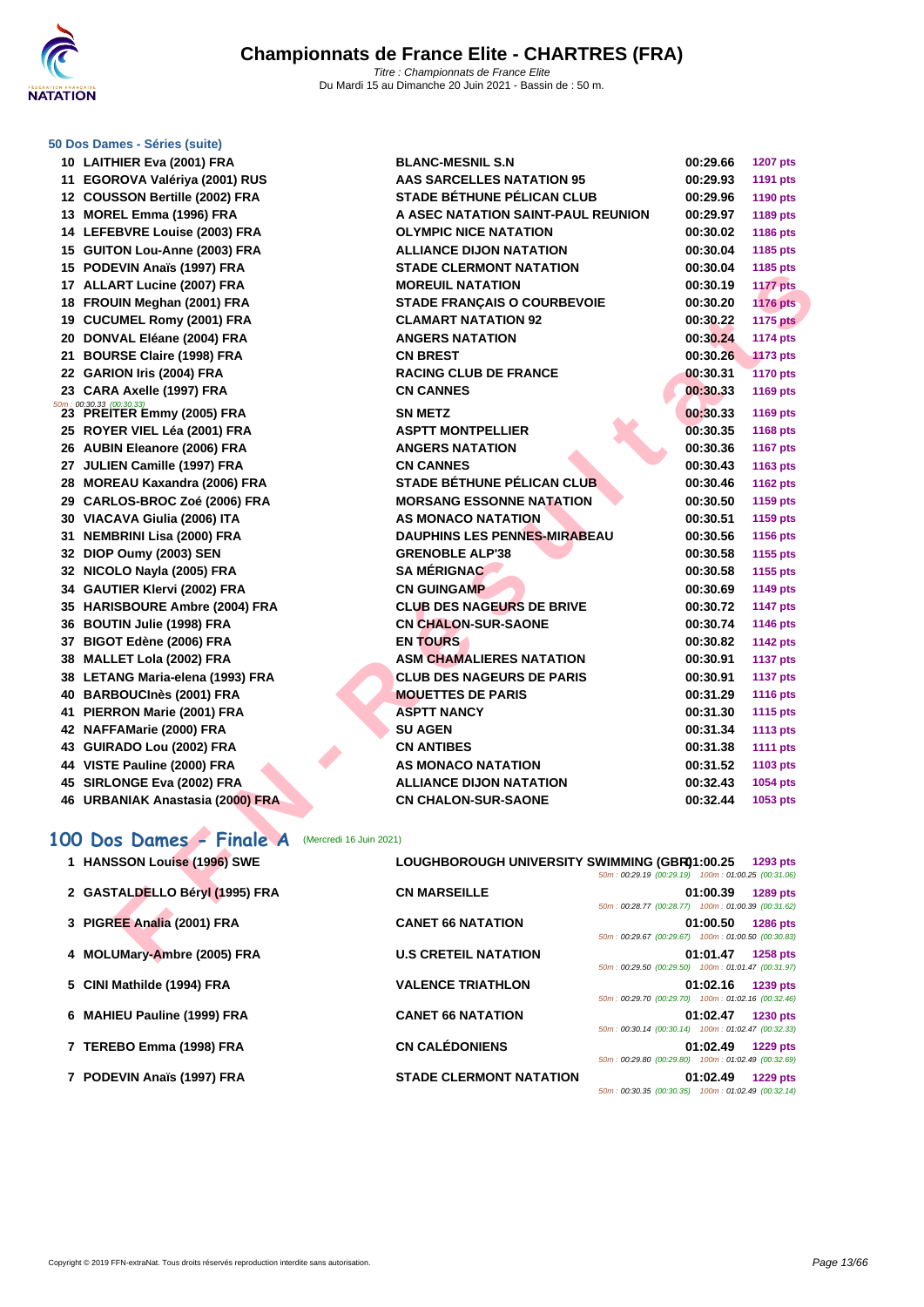### **[100 D](http://www.ffnatation.fr/webffn/index.php)os Dames - Finale B** (Mercredi 16 Juin 2021)

| 1 KOST Nina (1995) SUI                             | <b>SUISSE (SUI)</b>                           | 01:01.08<br>1269 pts<br>50m: 00:28.96 (00:28.96) 100m: 01:01.08 (00:32.12)        |               |
|----------------------------------------------------|-----------------------------------------------|-----------------------------------------------------------------------------------|---------------|
| 2 COUSSON Bertille (2002) FRA                      | <b>STADE BÉTHUNE PÉLICAN CLUB</b>             | 01:03.12<br><b>1212 pts</b><br>50m: 00:30.59 (00:30.59) 100m: 01:03.12 (00:32.53) |               |
| 3 TROMPETTE Melora (2005) FRA                      | <b>C.N OZOIR-LA-FERRIERE</b>                  | 01:03.95<br>1189 pts<br>50m: 00:30.98 (00:30.98) 100m: 01:03.95 (00:32.97)        |               |
| 4 LEFEBVRE Louise (2003) FRA                       | <b>OLYMPIC NICE NATATION</b>                  | <b>1186 pts</b><br>01:04.06<br>50m: 00:31.29 (00:31.29) 100m: 01:04.06 (00:32.77) |               |
| 5 CARLOS-BROC Zoé (2006) FRA                       | <b>MORSANG ESSONNE NATATION</b>               | 01:04.36<br><b>1177 pts</b><br>50m: 00:31.29 (00:31.29) 100m: 01:04.36 (00:33.07) |               |
| 6 GUITON Lou-Anne (2003) FRA                       | <b>ALLIANCE DIJON NATATION</b>                | 01:04.49<br><b>1174 pts</b><br>50m: 00:31.55 (00:31.55) 100m: 01:04.49 (00:32.94) |               |
| 7 BOURSE Claire (1998) FRA                         | <b>CN BREST</b>                               | 01:04.73<br><b>1167 pts</b><br>50m: 00:31.99 (00:31.99) 100m: 01:04.73 (00:32.74) |               |
| 8 LAITHIER Eva (2001) FRA                          | <b>BLANC-MESNIL S.N</b>                       | 01:05.08<br>1158 pts<br>50m: 00:31.38 (00:31.38) 100m: 01:05.08 (00:33.70)        |               |
| 00 Dos Dames - Finale C<br>(Mercredi 16 Juin 2021) |                                               |                                                                                   |               |
| 1 EGOROVA Valériya (2001) RUS                      | <b>AAS SARCELLES NATATION 95</b>              | 01:02.45<br><b>1231 pts</b><br>50m: 00:30.28 (00:30.28) 100m: 01:02.45 (00:32.17) |               |
| 2 ALLART Lucine (2007) FRA                         | <b>MOREUIL NATATION</b>                       | 01:04.87<br>1163 pts<br>50m: 00:31.43 (00:31.43) 100m: 01:04.87 (00:33.44)        |               |
| 3 AUBIN Eleanore (2006) FRA                        | <b>ANGERS NATATION</b>                        | 01:05.25<br>1153 pts<br>50m: 00:31.62 (00:31.62) 100m: 01:05.25 (00:33.63)        |               |
| 4 CACHOT Albane (2007) FRA                         | <b>DAUPHINS TOULOUSE OEC</b>                  | 01:05.40<br>1149 pts<br>50m: 00:31.53 (00:31.53) 100m: 01:05.40 (00:33.87)        |               |
| 5 TREGOAT Angeline (2002) FRA                      | <b>C PAUL-BERT RENNES</b>                     | 01:05.50<br>1146 pts<br>50m: 00:31.78 (00:31.78) 100m: 01:05.50 (00:33.72)        |               |
| 6 MOREAU Kaxandra (2006) FRA                       | <b>STADE BÉTHUNE PÉLICAN CLUB</b>             | 01:05.69<br>1141 pts<br>50m: 00:31.79 (00:31.79) 100m: 01:05.69 (00:33.90)        |               |
| 7 DONVAL Eléane (2004) FRA                         | <b>ANGERS NATATION</b>                        | 01:05.82<br>1138 pts<br>50m: 00:31.54 (00:31.54) 100m: 01:05.82 (00:34.28)        |               |
| 8 CARA Axelle (1997) FRA                           | <b>CN CANNES</b>                              | 01:05.83<br><b>1137 pts</b><br>50m: 00:31.36 (00:31.36) 100m: 01:05.83 (00:34.47) |               |
| 00 Dos Dames - Séries<br>(Mercredi 16 Juin 2021)   |                                               |                                                                                   |               |
| 1 HANSSON Louise (1996) SWE                        | LOUGHBOROUGH UNIVERSITY SWIMMING (GBR01:00.21 | 1294 pts                                                                          |               |
| 2 MOLUMary-Ambre (2005) FRA                        | <b>U.S CRETEIL NATATION</b>                   | 01:01.17<br>50m: 00:29.40 (00:29.40) 100m: 01:01.17 (00:31.77)                    | 1267 pts MPF1 |
| 3 GASTALDELLO Béryl (1995) FRA                     | <b>CN MARSEILLE</b>                           | 01:01.33<br><b>1262 pts</b><br>50m: 00:29.21 (00:29.21) 100m: 01:01.33 (00:32.12) |               |
| 4 PIGREE Analia (2001) FRA                         | <b>CANET 66 NATATION</b>                      | 01:01.59<br>1255 pts<br>50m: 00:29.45 (00:29.45) 100m: 01:01.59 (00:32.14)        |               |
| 5 KOST Nina (1995) SUI                             | <b>SUISSE (SUI)</b>                           | 01:01.73<br><b>1251 pts</b><br>50m: 00:29.44 (00:29.44) 100m: 01:01.73 (00:32.29) |               |
| 6 CINI Mathilde (1994) FRA                         | <b>VALENCE TRIATHLON</b>                      | 1250 pts<br>01:01.77<br>50m: 00:29.79 (00:29.79) 100m: 01:01.77 (00:31.98)        |               |
| 7 EGOROVA Valériya (2001) RUS                      | AAS SARCELLES NATATION 95                     | 01:02.17<br><b>1238 pts</b><br>50m: 00:30.32 (00:30.32) 100m: 01:02.17 (00:31.85) |               |
| 8 TEREBO Emma (1998) FRA                           | <b>CN CALÉDONIENS</b>                         | 01:02.35<br>1233 pts<br>50m: 00:29.63 (00:29.63) 100m: 01:02.35 (00:32.72)        |               |
|                                                    |                                               |                                                                                   |               |

### **100 Dos Dames - Finale C** (Mercredi 16 Juin 2021)

- **1 EGOROVA Valériya (2001) RUS AAS SARCELLES NATATION 95 01:02.45 1231 pts**
- 
- 
- 
- 
- 
- 
- 

### **100 Dos Dames - Séries** (Mercredi 16 Juin 2021)

- 
- 
- 
- 
- 
- 
- 
- 
- 
- 
- 
- 
- 

| 1 HANSSON Louise (1996) SWE    | LOUGHBOROUGH UNIVERSITY SWIMMING (GBR01:00.21 |                                                    |                     | 1294 pts        |  |
|--------------------------------|-----------------------------------------------|----------------------------------------------------|---------------------|-----------------|--|
| 2 MOLUMary-Ambre (2005) FRA    | <b>U.S CRETEIL NATATION</b>                   | 50m: 00:29.40 (00:29.40) 100m: 01:01.17 (00:31.77) | 01:01.17            | 1267 pts MPF17  |  |
| 3 GASTALDELLO Béryl (1995) FRA | <b>CN MARSEILLE</b>                           | 50m: 00:29.21 (00:29.21) 100m: 01:01.33 (00:32.12) | $01:01.33$ 1262 pts |                 |  |
| 4 PIGREE Analia (2001) FRA     | <b>CANET 66 NATATION</b>                      | 50m: 00:29.45 (00:29.45) 100m: 01:01.59 (00:32.14) | 01:01.59 1255 pts   |                 |  |
| 5 KOST Nina (1995) SUI         | <b>SUISSE (SUI)</b>                           | 50m: 00:29.44 (00:29.44) 100m: 01:01.73 (00:32.29) | 01:01.73            | 1251 pts        |  |
| 6 CINI Mathilde (1994) FRA     | <b>VALENCE TRIATHLON</b>                      | 50m: 00:29.79 (00:29.79) 100m: 01:01.77 (00:31.98) | 01:01.77            | 1250 pts        |  |
| 7 EGOROVA Valériya (2001) RUS  | <b>AAS SARCELLES NATATION 95</b>              | 50m: 00:30.32 (00:30.32) 100m: 01:02.17 (00:31.85) | 01:02.17            | <b>1238 pts</b> |  |
| 8 TEREBO Emma (1998) FRA       | <b>CN CALÉDONIENS</b>                         | 50m: 00:29.63 (00:29.63) 100m: 01:02.35 (00:32.72) | 01:02.35            | 1233 pts        |  |
| 9 MAHIEU Pauline (1999) FRA    | <b>CANET 66 NATATION</b>                      | 50m: 00:29.98 (00:29.98) 100m: 01:02.69 (00:32.71) | 01:02.69            | <b>1224 pts</b> |  |
| 10 PODEVIN Anaïs (1997) FRA    | <b>STADE CLERMONT NATATION</b>                | 50m: 00:36.24 (00:36.24) 100m: 01:02.71 (00:26.47) | 01:02.71            | <b>1223 pts</b> |  |
| 11 BORER Fanny (1996) SUI      | <b>MULHOUSE ON</b>                            | 50m: 00:31.14 (00:31.14) 100m: 01:02.90 (00:31.76) | 01:02.90            | <b>1218 pts</b> |  |
| 12 COUSSON Bertille (2002) FRA | <b>STADE BÉTHUNE PÉLICAN CLUB</b>             | 50m: 00:30.75 (00:30.75) 100m: 01:03.65 (00:32.90) | 01:03.65            | <b>1197 pts</b> |  |
| 13 GUITON Lou-Anne (2003) FRA  | <b>ALLIANCE DIJON NATATION</b>                |                                                    | 01:03.71            | 1195 pts        |  |

50m : 00:31.49 (00:31.49) 100m : 01:03.71 (00:32.22)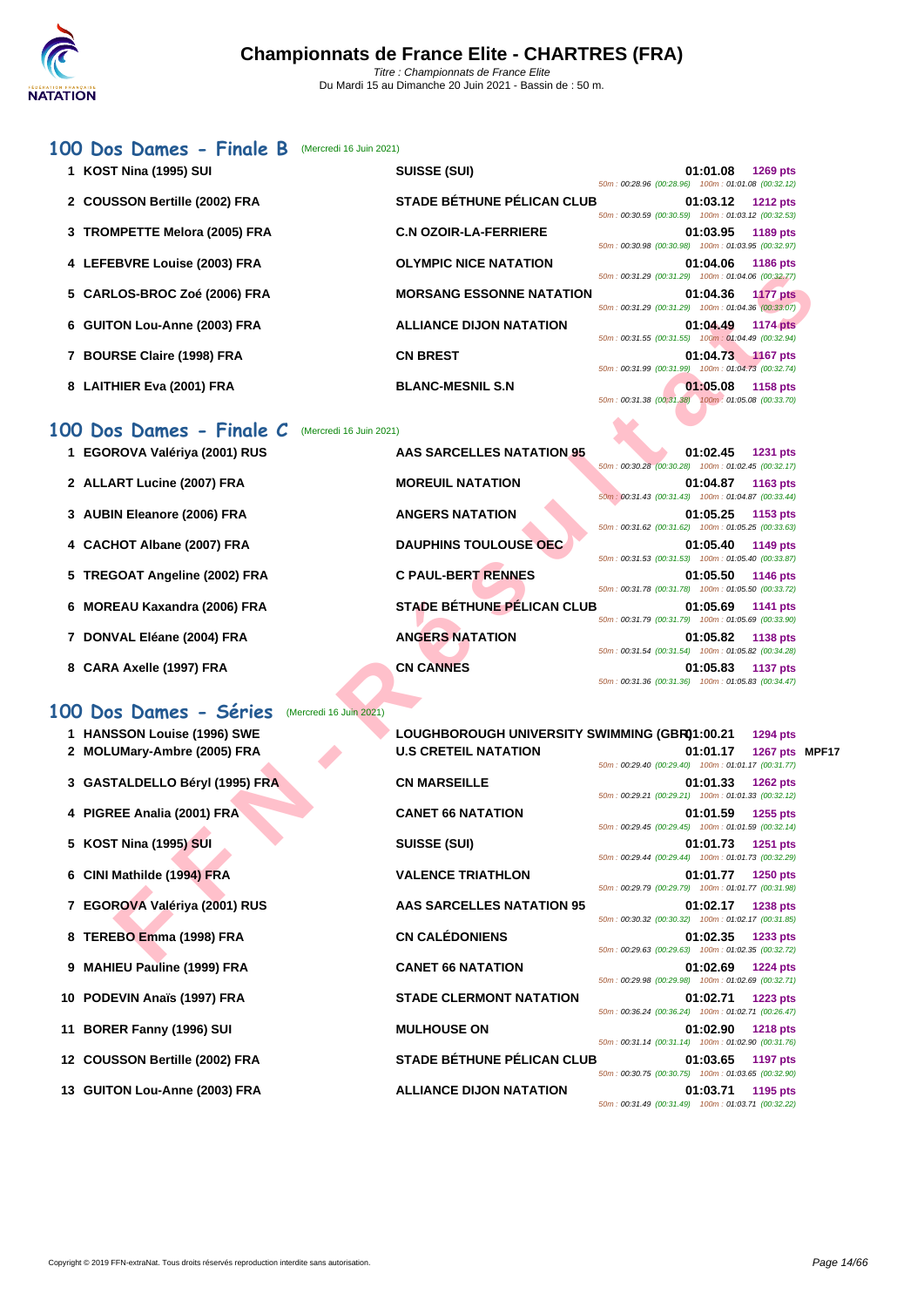

**[100 Dos D](http://www.ffnatation.fr/webffn/index.php)ames - Séries (suite)**

| <b>OLYMPIC NICE NATATION</b><br>01:03.98<br><b>1188 pts</b><br>50m: 00:30.92 (00:30.92) 100m: 01:03.98 (00:33.06)          |
|----------------------------------------------------------------------------------------------------------------------------|
| <b>STADE BÉTHUNE PÉLICAN CLUB</b><br>01:04.23<br>1181 pts<br>50m: 00:30.38 (00:30.38) 100m: 01:04.23 (00:33.85)            |
| LOUGHBOROUGH UNIVERSITY SWIMMING (GBR01:04.52<br>1173 pts<br>50m: 00:31.44 (00:31.44) 100m: 01:04.52 (00:33.08)            |
| <b>C.N OZOIR-LA-FERRIERE</b><br>01:04.53<br>1173 pts<br>50m: 00:31.05 (00:31.05) 100m: 01:04.53 (00:33.48)                 |
| <b>CN BREST</b><br>01:04.53<br><b>1173 pts</b><br>50m: 00:31.39 (00:31.39) 100m: 01:04.53 (00:33.14)                       |
| <b>MORSANG ESSONNE NATATION</b><br>01:04.54<br><b>1173 pts</b><br>50m: 00:31.08 (00:31.08) 100m: 01:04.54 (00:33.46)       |
| <b>BLANC-MESNIL S.N</b><br>01:04.72 1168 pts<br>50m: 00:31.11 (00:31.11) 100m: 01:04.72 (00:33.61)                         |
| <b>STADE BÉTHUNE PÉLICAN CLUB</b><br>01:04.81<br>1165 pts<br>50m: 00:31.58 (00:31.58) 100m: 01:04.81 (00:33.23)            |
| <b>ANGERS NATATION</b><br>01:05.07<br><b>1158 pts</b><br>50m: 00:31.22 (00:31.22) 100m: 01:05.07 (00:33.85)                |
| <b>STADE FRANÇAIS O COURBEVOIE</b><br>01:05.09<br><b>1157 pts</b><br>50m: 00:31.18 (00:31.18) 100m: 01:05.09 (00:33.91)    |
| <b>C PAUL-BERT RENNES</b><br>01:05.31<br>1151 pts<br>50m: 00:31.64 (00:31.64) 100m: 01:05.31 (00:33.67)                    |
| <b>ANGERS NATATION</b><br>01:05.39<br>1149 pts<br>50m: 00:31.49 (00:31.49) 100m: 01:05.39 (00:33.90)                       |
| <b>MOREUIL NATATION</b><br>01:05.62<br>1143 pts<br>50m: 00:31.52 (00:31.52) 100m: 01:05.62 (00:34.10)                      |
| <b>CN CANNES</b><br>01:05.65<br>1142 pts<br>50m: 00:31.62 (00:31.62) 100m: 01:05.65 (00:34.03)                             |
| <b>DAUPHINS TOULOUSE OEC</b><br>01:05.81<br>1138 pts<br>50m: 00:31.68 (00:31.68) 100m: 01:05.81 (00:34.13)                 |
| <b>DAUPHINS LES PENNES-MIRABEAU</b><br>01:05.83<br><b>1137 pts</b><br>50m: 00:31.65 (00:31.65) 100m: 01:05.83 (00:34.18)   |
| <b>STADE CLERMONT NATATION</b><br>01:05.94<br>1134 pts<br>50m: 00:31.91 (00:31.91) 100m: 01:05.94 (00:34.03)               |
| <b>MOUETTES DE PARIS</b><br>01:06.10<br>1130 pts<br>50m: 00:31.71 (00:31.71) 100m: 01:06.10 (00:34.39)                     |
| <b>CN GUINGAMP</b><br>01:06.30<br>1125 pts<br>50m: 00:32.52 (00:32.52) 100m: 01:06.30 (00:33.78)                           |
| AS MONACO NATATION<br>01:06.34<br>1124 pts<br>50m: 00:32.28 (00:32.28) 100m: 01:06.34 (00:34.06)                           |
| <b>NAT VILLEFRANCHE EN BEAUJOLAIS</b><br>01:06.48<br><b>1120 pts</b><br>50m: 00:32.39 (00:32.39) 100m: 01:06.48 (00:34.09) |
| <b>SA MÉRIGNAC</b><br>01:06.86<br><b>1110 pts</b><br>50m: 00:31.48 (00:31.48) 100m: 01:06.86 (00:35.38)                    |
| <b>EN TOURS</b><br>01:06.91<br><b>1108 pts</b><br>50m: 00:31.97 (00:31.97) 100m: 01:06.91 (00:34.94)                       |
| <b>STADE FRANÇAIS O COURBEVOIE</b><br>01:07.01<br>1106 pts<br>50m: 00:32.55 (00:32.55) 100m: 01:07.01 (00:34.46)           |
| <b>ES MASSY NATATION</b><br>01:07.06<br><b>1104 pts</b><br>50m: 00:38.10 (00:38.10) 100m: 01:07.06 (00:28.96)              |
| <b>CN CANNES</b><br>01:07.19<br><b>1101 pts</b><br>50m: 00:32.28 (00:32.28) 100m: 01:07.19 (00:34.91)                      |
| <b>GRENOBLE ALP'38</b><br>01:07.69<br><b>1088 pts</b><br>50m: 00:32.86 (00:32.86) 100m: 01:07.69 (00:34.83)                |
| <b>MONTPELLIER METROPOLE NATATION</b><br>01:07.84<br>1084 pts<br>50m: 00:32.60 (00:32.60) 100m: 01:07.84 (00:35.24)        |
| <b>SU AGEN</b><br>01:09.21<br>1048 pts<br>50m: 00:32.95 (00:32.95) 100m: 01:09.21 (00:36.26)                               |
|                                                                                                                            |

**200 Dos Dames - Finale A** (Dimanche 20 Juin 2021)

**1 LESAFFRE Fantine (1994) FRA CN ANTIBES 02:12.84 1248 pts**

50m : 00:31.57 (00:31.57) 100m : 01:05.11 (00:33.54) 150m : 01:38.93 (00:33.82) 200m : 02:12.84 (00:33.91)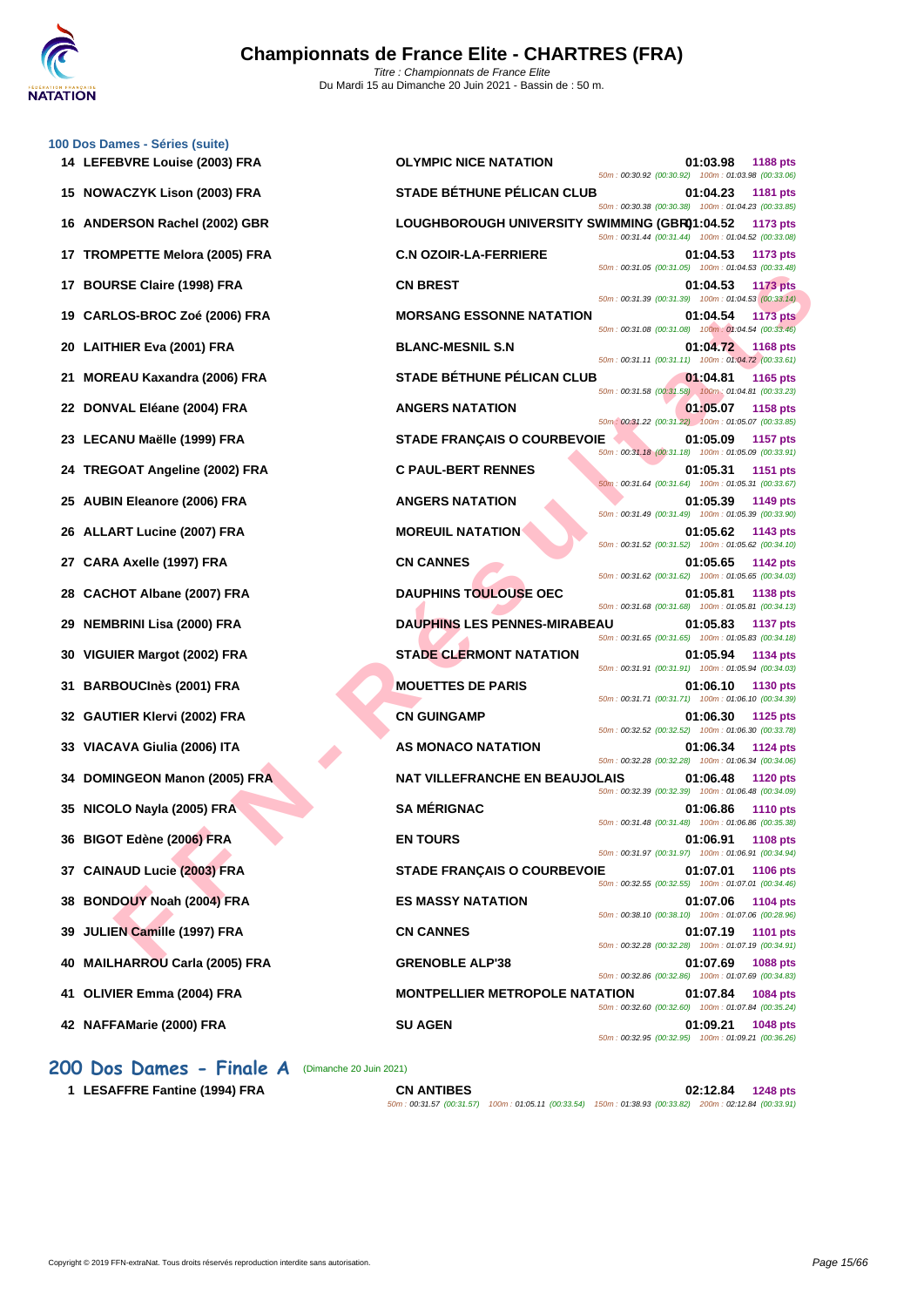#### **[200 Dos D](http://www.ffnatation.fr/webffn/index.php)ames - Finale A (suite)**

- **2 BORER Fanny (1996) SUI** 
	- **3** DUHAMEL Cyrielle (2000) FRA
	- **4 PODEVIN Anaïs (1997) FRA**
	- **5 BOURSE Claire (1998) FRA**
	- **6** COUSSON Bertille (2002) FRA
	- **7 GUITON Lou-Anne (2003) FRA**
	- **8 MAHIEU Pauline (1999) FRA**

#### **200 Dos Dames - Finale B** (Dimanche 20 Juin 2021)

- **1 EGOROVA Valériya (2001) RUS**
- **2 NICOLO Nayla (2005) FRA**
- **3** LEFEBVRE Louise (2003) FRA
- **4 POU Lisa (1999) FRA**
- **5 CARLOS-BROC Zoé (2006) FRA**
- **6 DOMINGEON Manon (2005) FRA**
- **7 BONDOUY Noah (2004) FRA**
- **8 FAVE Anna (2000) FRA**

#### **200 Dos Dames - Finale C** (Dimanche 20 Juin 2021)

- **1 ANDERSON Rachel (2002) GBR**
- **2 TROMPETTE Melora (2005) FRA**
- **3 GARION Iris (2004) FRA RACING CLUB DE FRANCE 02:22.33 1116 pts**
- **4 MEGHEZ Mathilde (2003) FRA**
- **5 VIGUIER Margot (2002) FRA**
- **6 TREGOAT Angeline (2002) FRA**
- **7 GAUTIER Klervi (2002) FRA**
- **8 CAINAUD Lucie (2003) FRA**

#### **200 Dos Dames - Séries** (Dimanche 20 Juin 2021)

|  |  |  | 1 LESAFFRE Fantine (1994) FRA |  |  |
|--|--|--|-------------------------------|--|--|
|--|--|--|-------------------------------|--|--|

- 2 **DUHAMEL Cyrielle (2000) FRA**
- **3 [BORER Fanny \(1996\) SUI](http://www.ffnatation.fr/webffn/resultats.php?idact=nat&go=epr&idcpt=70185&idepr=13)**
- **4** COUSSON Bertille (2002) FRA
- **5 EGOROVA Valériya (2001) RUS**

| <b>MULHOUSE ON</b>             |                                                                                                                                          |                                                     |          | 02:13.10 1244 pts |
|--------------------------------|------------------------------------------------------------------------------------------------------------------------------------------|-----------------------------------------------------|----------|-------------------|
|                                | 50m: 00:31.77 (00:31.77) 100m: 01:05.15 (00:33.38) 150m: 01:39.51 (00:34.36) 200m: 02:13.10 (00:33.59)                                   |                                                     |          |                   |
|                                | <b>STADE BÉTHUNE PÉLICAN CLUB</b>                                                                                                        |                                                     |          | 02:13.60 1237 pts |
|                                | 50m: 00:31.92 (00:31.92) 100m: 01:05.89 (00:33.97) 150m: 01:40.16 (00:34.27) 200m: 02:13.60 (00:33.44)                                   |                                                     |          |                   |
|                                | <b>STADE CLERMONT NATATION</b><br>50m: 00:30.81 (00:30.81) 100m: 01:04.65 (00:33.84) 150m: 01:39.21 (00:34.56) 200m: 02:14.45 (00:35.24) |                                                     |          | 02:14.45 1225 pts |
| <b>CN BREST</b>                | 50m: 00:32.54 (00:32.54) 100m: 01:07.42 (00:34.88) 150m: 01:41.99 (00:34.57) 200m: 02:15.62 (00:33.63)                                   |                                                     |          | 02:15.62 1209 pts |
|                                | <b>STADE BÉTHUNE PÉLICAN CLUB</b>                                                                                                        |                                                     |          | 02:16.19 1201 pts |
|                                | 50m: 00:31.35 (00:31.35) 100m: 01:05.71 (00:34.36) 150m: 01:40.79 (00:35.08) 200m: 02:16.19 (00:35.40)                                   |                                                     |          |                   |
| <b>ALLIANCE DIJON NATATION</b> |                                                                                                                                          |                                                     | 02:16.45 | <b>1197 pts</b>   |
|                                | 50m: 00:32.33 (00:32.33) 100m: 01:06.91 (00:34.58)                                                                                       | 150m: 01:42.00 (00:35.09) 200m: 02:16.45 (00:34.45) |          |                   |
| <b>CANET 66 NATATION</b>       |                                                                                                                                          |                                                     | 02:19.57 | 1154 pts          |
|                                | 50m: 00:31.57 (00:31.57) 100m: 01:06.69 (00:35.12) 150m: 01:43.09 (00:36.40) 200m: 02:19.57 (00:36.48)                                   |                                                     |          |                   |

|                                 | UU.JZ.JT (UU.JZ.JT) TUUMI. UT.UT.HZ (UU.JH.UU) TUUMI. UT.HT.JJ (UU.JH.JT)                                                                               |                                                                                    |
|---------------------------------|---------------------------------------------------------------------------------------------------------------------------------------------------------|------------------------------------------------------------------------------------|
| SSON Bertille (2002) FRA        | <b>STADE BÉTHUNE PÉLICAN CLUB</b><br>50m: 00:31.35 (00:31.35) 100m: 01:05.71 (00:34.36) 150m: 01:40.79 (00:35.08) 200m: 02:16.19 (00:35.40)             | 02:16.19<br><b>1201 pts</b>                                                        |
| <b>ON Lou-Anne (2003) FRA</b>   | <b>ALLIANCE DIJON NATATION</b><br>50m : 00:32.33 (00:32.33) 100m : 01:06.91 (00:34.58) 150m : 01:42.00 (00:35.09) 200m : 02:16.45 (00:34.45)            | 02:16.45<br><b>1197 pts</b>                                                        |
| IEU Pauline (1999) FRA          | <b>CANET 66 NATATION</b><br>50m: 00:31.57 (00:31.57) 100m: 01:06.69 (00:35.12) 150m: 01:43.09 (00:36.40) 200m: 02:19.57 (00:36.48)                      | 02:19.57<br>1154 pts                                                               |
| s Dames - Finale B              | (Dimanche 20 Juin 2021)                                                                                                                                 |                                                                                    |
| ROVA Valériya (2001) RUS        | <b>AAS SARCELLES NATATION 95</b><br>50m: 00:31.71 (00:31.71) 100m: 01:05.97 (00:34.26) 150m: 01:41.16 (00:35.19) 200m: 02:16.50 (00:35.34)              | 02:16.50<br>1196 pts                                                               |
| )LO Nayla (2005) FRA            | <b>SA MÉRIGNAC</b><br>50m: 00:32.27 (00:32.27) 100m: 01:06.80 (00:34.53)                                                                                | 02:17.82<br><b>1178 pts</b><br>150m: 01:42.22 (00:35.42) 200m: 02:17.82 (00:35.60) |
| <b>EBVRE Louise (2003) FRA</b>  | <b>OLYMPIC NICE NATATION</b><br>50m: 00:31.99 (00:31.99) 100m: 01:06.87 (00:34.88)                                                                      | 02:17.91<br>1177 pts<br>150m: 01:42.52 (00:35.65) 200m: 02:17.91 (00:35.39)        |
| Lisa (1999) FRA                 | AS MONACO NATATION<br>50m : 00:32.88 (00:32.88) 100m : 01:08.17 (00:35.29) 150m : 01:43.12 (00:34.95) 200m : 02:18.05 (00:34.93)                        | 02:18.05<br>1175 pts                                                               |
| LOS-BROC Zoé (2006) FRA         | <b>MORSANG ESSONNE NATATION</b><br>50m : 00:32.25 (00:32.25) 100m : 01:08.06 (00:35.81) 150m : 01:44.35 (00:36.29) 200m : 02:20.02 (00:35.67)           | 02:20.02<br>1148 pts                                                               |
| <b>INGEON Manon (2005) FRA</b>  | <b>NAT VILLEFRANCHE EN BEAUJOLAIS</b><br>50m: 00:33.33 (00:33.33) 100m: 01:09.15 (00:35.82) 150m: 01:45.67 (00:36.52) 200m: 02:22.00 (00:36.33)         | 02:22.00<br>1121 pts                                                               |
| DOUY Noah (2004) FRA            | <b>ES MASSY NATATION</b><br>50m: 00:33.06 (00:33.06) 100m: 01:09.04 (00:35.98) 150m: 01:45.62 (00:36.58) 200m: 02:22.27 (00:36.65)                      | 02:22.27<br><b>1117 pts</b>                                                        |
| E Anna (2000) FRA               | <b>CN BREST</b><br>50m: 00:33,58 (00:33.58) 100m: 01:09.42 (00:35.84) 150m: 01:45.98 (00:36.56) 200m: 02:22.34 (00:36.36)                               | 02:22.34<br><b>1116 pts</b>                                                        |
| s Dames - Finale C              | (Dimanche 20 Juin 2021)                                                                                                                                 |                                                                                    |
| ERSON Rachel (2002) GBR         | LOUGHBOROUGH UNIVERSITY SWIMMING (GBR02:14.66<br>50m; 00:31.82 (00:31.82) 100m: 01:06.37 (00:34.55) 150m: 01:40.83 (00:34.46) 200m: 02:14.66 (00:33.83) | <b>1222 pts</b>                                                                    |
| <b>MPETTE Melora (2005) FRA</b> | <b>C.N OZOIR-LA-FERRIERE</b><br>50m: 00:33.94 (00:33.94) 100m: 01:10.49 (00:36.55) 150m: 01:46.67 (00:36.18) 200m: 02:21.41 (00:34.74)                  | 02:21.41<br>1129 pts                                                               |
| ION Iris (2004) FRA             | <b>RACING CLUB DE FRANCE</b><br>50m : 00:32.79 (00:32.79) 100m : 01:08.88 (00:36.09) 150m : 01:46.27 (00:37.39) 200m : 02:22.33 (00:36.06)              | 02:22.33<br><b>1116 pts</b>                                                        |
| HEZ Mathilde (2003) FRA         | <b>SN METZ</b><br>50m: 00:33.95 (00:33.95) 100m: 01:10.13 (00:36.18) 150m: 01:46.83 (00:36.70) 200m: 02:23.21 (00:36.38)                                | 02:23.21<br>1105 pts                                                               |
| <b>IER Margot (2002) FRA</b>    | <b>STADE CLERMONT NATATION</b><br>50m : 00:33.09 (00:33.09) 100m : 01:09.79 (00:36.70) 150m : 01:46.86 (00:37.07) 200m : 02:23.55 (00:36.69)            | 02:23.55<br><b>1100 pts</b>                                                        |
| <b>GOAT Angeline (2002) FRA</b> | <b>C PAUL-BERT RENNES</b><br>50m: 00:33.58 (00:33.58) 100m: 01:10.35 (00:36.77) 150m: 01:47.33 (00:36.98) 200m: 02:24.00 (00:36.67)                     | 02:24.00<br>1094 pts                                                               |
| TIER Klervi (2002) FRA          | <b>CN GUINGAMP</b><br>50m : 00:34.04 (00:34.04) 100m : 01:10.42 (00:36.38) 150m : 01:47.12 (00:36.70) 200m : 02:24.69 (00:37.57)                        | 02:24.69<br>1085 pts                                                               |
| IAUD Lucie (2003) FRA           | <b>STADE FRANCAIS O COURBEVOIE</b>                                                                                                                      | 02:25.77<br>1071 pts                                                               |

|                              | LOUGHBOROUGH UNIVERSITY SWIMMING (GBR02:14.66 1222 pts                                                     |  |                   |
|------------------------------|------------------------------------------------------------------------------------------------------------|--|-------------------|
|                              | 50m: 00:31.82 (00:31.82) 100m: 01:06.37 (00:34.55) 150m: 01:40.83 (00:34.46) 200m: 02:14.66 (00:33.83)     |  |                   |
| <b>C.N OZOIR-LA-FERRIERE</b> |                                                                                                            |  | 02:21.41 1129 pts |
|                              | 50m: 00:33.94 (00:33.94) 100m: 01:10.49 (00:36.55) 150m: 01:46.67 (00:36.18) 200m: 02:21.41 (00:34.74)     |  |                   |
| <b>RACING CLUB DE FRANCE</b> |                                                                                                            |  | 02:22.33 1116 pts |
|                              | 50m: 00:32.79 (00:32.79) 100m: 01:08.88 (00:36.09) 150m: 01:46.27 (00:37.39) 200m: 02:22.33 (00:36.06)     |  |                   |
| <b>SN METZ</b>               |                                                                                                            |  | 02:23.21 1105 pts |
|                              | 50m: 00:33.95 (00:33.95) 100m: 01:10.13 (00:36.18) 150m: 01:46.83 (00:36.70) 200m: 02:23.21 (00:36.38)     |  |                   |
|                              | <b>STADE CLERMONT NATATION</b>                                                                             |  | 02:23.55 1100 pts |
|                              | 50m: 00:33.09 (00:33.09) 100m: 01:09.79 (00:36.70) 150m: 01:46.86 (00:37.07) 200m: 02:23.55 (00:36.69)     |  |                   |
| <b>C PAUL-BERT RENNES</b>    |                                                                                                            |  | 02:24.00 1094 pts |
|                              | 50m: 00:33.58 (00:33.58) 100m: 01:10.35 (00:36.77) 150m: 01:47.33 (00:36.98) 200m: 02:24.00 (00:36.67)     |  |                   |
| <b>CN GUINGAMP</b>           |                                                                                                            |  | 02:24.69 1085 pts |
|                              | 50m: 00:34.04 (00:34.04) 100m: 01:10.42 (00:36.38) 150m: 01:47.12 (00:36.70) 200m: 02:24.69 (00:37.57)     |  |                   |
|                              | <b>STADE FRANCAIS O COURBEVOIE</b>                                                                         |  | 02:25.77 1071 pts |
|                              | 50m : 00:34.28 (00:34.28) 100m : 01:11.40 (00:37.12) 150m : 01:48.68 (00:37.28) 200m : 02:25.77 (00:37.09) |  |                   |

| 1 LESAFFRE Fantine (1994) FRA | <b>CN ANTIBES</b>                 | 02:14.93<br><b>1218 pts</b>                                                                            |
|-------------------------------|-----------------------------------|--------------------------------------------------------------------------------------------------------|
|                               |                                   | 50m: 00:31.71 (00:31.71) 100m: 01:05.67 (00:33.96) 150m: 01:40.38 (00:34.71) 200m: 02:14.93 (00:34.55) |
| 2 DUHAMEL Cyrielle (2000) FRA | <b>STADE BÉTHUNE PÉLICAN CLUB</b> | 02:15.03<br><b>1217 pts</b>                                                                            |
|                               |                                   | 50m; 00:31.92 (00:31.92) 100m; 01:05.70 (00:33.78) 150m; 01:40.68 (00:34.98) 200m; 02:15.03 (00:34.35) |
| 3 BORER Fanny (1996) SUI      | <b>MULHOUSE ON</b>                | 02:15.13<br><b>1216 pts</b>                                                                            |
|                               |                                   | 50m; 00:32.38 (00:32.38) 100m; 01:06.82 (00:34.44) 150m; 01:41.47 (00:34.65) 200m; 02:15.13 (00:33.66) |
| 4 COUSSON Bertille (2002) FRA | <b>STADE BÉTHUNE PÉLICAN CLUB</b> | 02:15.65<br><b>1208 pts</b>                                                                            |
|                               |                                   | 50m: 00:31.49 (00:31.49) 100m: 01:05.30 (00:33.81) 150m: 01:40.06 (00:34.76) 200m: 02:15.65 (00:35.59) |
| 5 EGOROVA Valériya (2001) RUS | <b>AAS SARCELLES NATATION 95</b>  | 02:16.07<br><b>1202 pts</b>                                                                            |
|                               |                                   | 50m: 00:32.31 (00:32.31) 100m: 01:07.11 (00:34.80) 150m: 01:42.01 (00:34.90) 200m: 02:16.07 (00:34.06) |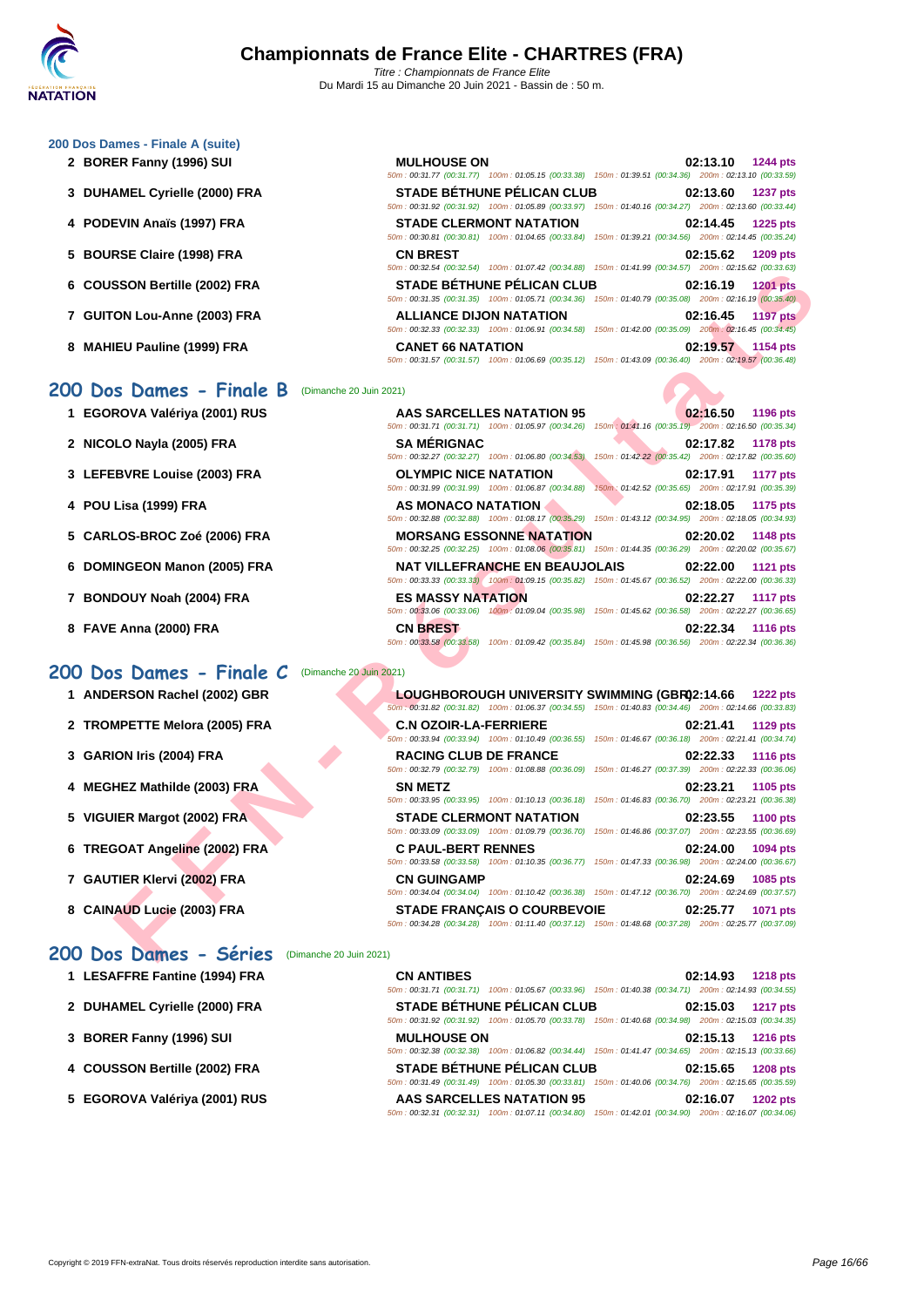#### **[200 Dos D](http://www.ffnatation.fr/webffn/index.php)ames - Séries (suite)**

- 
- 
- 
- 
- 
- 
- 
- 
- 
- 
- 
- 
- 
- 
- 
- 
- 
- 
- 
- 
- 
- 
- 
- 
- 
- 
- 
- 
- 
- 
- 

**F F N - R é s u l t a t s 6 ANDERSON Rachel (2002) GBR LOUGHBOROUGH UNIVERSITY SWIMMING (GBR)02:16.36 1198 pts** 50m : 00:32.47 (00:32.47) 100m : 01:07.68 (00:35.21) 150m : 01:42.57 (00:34.89) 200m : 02:16.36 (00:33.79) **7 PODEVIN Anaïs (1997) FRA STADE CLERMONT NATATION 02:16.43 1197 pts** 50m : 00:32.08 (00:32.08) 100m : 01:06.95 (00:34.87) 150m : 01:41.82 (00:34.87) 200m : 02:16.43 (00:34.61) **8 GUITON Lou-Anne (2003) FRA ALLIANCE DIJON NATATION 02:17.10 1188 pts** 50m : 00:32.57 (00:32.57) 100m : 01:07.17 (00:34.60) 150m : 01:42.51 (00:35.34) 200m : 02:17.10 (00:34.59) **9 HALL Candice (1997) GBR LOUGHBOROUGH UNIVERSITY SWIMMING (GBR)02:17.32 1185 pts** 50m : 00:32.38 (00:32.38) 100m : 01:07.26 (00:34.88) 150m : 01:42.20 (00:34.94) 200m : 02:17.32 (00:35.12) **10 MAHIEU Pauline (1999) FRA CANET 66 NATATION 02:17.93 1177 pts** 50m : 00:31.96 (00:31.96) 100m : 01:06.55 (00:34.59) 150m : 01:41.94 (00:35.39) 200m : 02:17.93 (00:35.99) **11 BOURSE Claire (1998) FRA CN BREST 02:17.96 1176 pts** 50m : 00:31.54 (00:31.54) 100m : 01:05.34 (00:33.80) 150m : 01:41.00 (00:35.66) 200m : 02:17.96 (00:36.96) **12 POU Lisa (1999) FRA AS MONACO NATATION 02:18.76 1165 pts** 50m : 00:33.51 (00:33.51) 100m : 01:09.13 (00:35.62) 150m : 01:44.09 (00:34.96) 200m : 02:18.76 (00:34.67) **13 NICOLO Nayla (2005) FRA SA MÉRIGNAC 02:19.26 1158 pts** 50m : 00:32.83 (00:32.83) 100m : 01:07.89 (00:35.06) 150m : 01:43.72 (00:35.83) 200m : 02:19.26 (00:35.54) **14 LEFEBVRE Louise (2003) FRA OLYMPIC NICE NATATION 02:20.30 1144 pts** 50m : 00:31.96 (00:31.96) 100m : 01:07.03 (00:35.07) 150m : 01:43.77 (00:36.74) 200m : 02:20.30 (00:36.53) **15 CARLOS-BROC Zoé (2006) FRA MORSANG ESSONNE NATATION 02:20.44 1142 pts** 50m : 00:31.68 (00:31.68) 100m : 01:06.62 (00:34.94) 150m : 01:43.04 (00:36.42) 200m : 02:20.44 (00:37.40) **16 DOMINGEON Manon (2005) FRA NAT VILLEFRANCHE EN BEAUJOLAIS 02:20.73 1138 pts** 50m : 00:33.55 (00:33.55) 100m : 01:09.07 (00:35.52) 150m : 01:44.85 (00:35.78) 200m : 02:20.73 (00:35.88) **17 FAVE Anna (2000) FRA CN BREST 02:21.67 1125 pts** 50m : 00:34.07 (00:34.07) 100m : 01:09.18 (00:35.11) 150m : 01:45.73 (00:36.55) 200m : 02:21.67 (00:35.94) **18 BONDOUY Noah (2004) FRA ES MASSY NATATION 02:22.51 1114 pts** 50m : 00:33.05 (00:33.05) 100m : 01:08.80 (00:35.75) 150m : 01:45.76 (00:36.96) 200m : 02:22.51 (00:36.75) **19 TREGOAT Angeline (2002) FRA C PAUL-BERT RENNES 02:23.27 1104 pts** 50m : 00:32.91 (00:32.91) 100m : 01:08.93 (00:36.02) 150m : 01:45.58 (00:36.65) 200m : 02:23.27 (00:37.69) **20 RESSENCOURT Lilou (2003) FRA OLYMPIC NICE NATATION 02:23.47 1101 pts** 50m : 00:33.05 (00:33.05) 100m : 01:09.14 (00:36.09) 150m : 01:46.38 (00:37.24) 200m : 02:23.47 (00:37.09) **21 GARION Iris (2004) FRA RACING CLUB DE FRANCE 02:23.81 1097 pts** 50m : 00:32.38 (00:32.38) 100m : 01:08.18 (00:35.80) 150m : 01:45.92 (00:37.74) 200m : 02:23.81 (00:37.89) **22 TROMPETTE Melora (2005) FRA C.N OZOIR-LA-FERRIERE 02:23.86 1096 pts** 50m : 00:32.60 (00:32.60) 100m : 01:08.17 (00:35.57) 150m : 01:45.89 (00:37.72) 200m : 02:23.86 (00:37.97) **23 VIGUIER Margot (2002) FRA STADE CLERMONT NATATION 02:23.92 1095 pts** 50m : 00:33.56 (00:33.56) 100m : 01:09.61 (00:36.05) 150m : 01:47.08 (00:37.47) 200m : 02:23.92 (00:36.84) **24 GAUTIER Klervi (2002) FRA CN GUINGAMP 02:24.82 1083 pts** 50m : 00:34.27 (00:34.27) 100m : 01:10.47 (00:36.20) 150m : 01:47.49 (00:37.02) 200m : 02:24.82 (00:37.33) **25 VIACAVA Giulia (2006) ITA AS MONACO NATATION 02:25.10 1079 pts** 50m : 00:33.17 (00:33.17) 100m : 01:09.55 (00:36.38) 150m : 01:46.97 (00:37.42) 200m : 02:25.10 (00:38.13) **26 CAINAUD Lucie (2003) FRA STADE FRANÇAIS O COURBEVOIE 02:25.34 1076 pts** 50m : 00:33.77 (00:33.77) 100m : 01:09.75 (00:35.98) 150m : 01:46.97 (00:37.22) 200m : 02:25.34 (00:38.37) **27 MEGHEZ Mathilde (2003) FRA SN METZ 02:25.55 1073 pts** 50m : 00:34.21 (00:34.21) 100m : 01:11.15 (00:36.94) 150m : 01:48.50 (00:37.35) 200m : 02:25.55 (00:37.05) **28 MALLET Lola (2002) FRA ASM CHAMALIERES NATATION 02:26.05 1067 pts** 50m : 00:32.79 (00:32.79) 100m : 01:09.40 (00:36.61) 150m : 01:47.82 (00:38.42) 200m : 02:26.05 (00:38.23) **29 LECLERCQ Valentine (2005) FRA NAT VILLEFRANCHE EN BEAUJOLAIS 02:26.43 1062 pts** 50m : 00:34.85 (00:34.85) 100m : 01:11.79 (00:36.94) 150m : 01:49.23 (00:37.44) 200m : 02:26.43 (00:37.20) **30 MOREAU Kaxandra (2006) FRA STADE BÉTHUNE PÉLICAN CLUB 02:26.69 1058 pts** 50m : 00:34.19 (00:34.19) 100m : 01:11.64 (00:37.45) 150m : 01:49.29 (00:37.65) 200m : 02:26.69 (00:37.40) **31 DONVAL Eléane (2004) FRA ANGERS NATATION 02:26.89 1056 pts** 50m : 00:37.59 (00:37.59) 100m : 01:19.64 (00:42.05) 150m : 02:02.18 (00:42.54) 200m : 02:26.89 (00:24.71) **32 LAITHIER Eva (2001) FRA BLANC-MESNIL S.N 02:27.05 1054 pts** 50m : 00:33.34 (00:33.34) 100m : 01:10.52 (00:37.18) 150m : 01:48.99 (00:38.47) 200m : 02:27.05 (00:38.06) **33 SIRLONGE Eva (2002) FRA ALLIANCE DIJON NATATION 02:27.52 1048 pts** 50m : 00:35.20 (00:35.20) 100m : 01:11.82 (00:36.62) 150m : 01:49.51 (00:37.69) 200m : 02:27.52 (00:38.01) **34 PIERRON Marie (2001) FRA ASPTT NANCY 02:27.79 1044 pts** 50m : 00:33.53 (00:33.53) 100m : 01:10.22 (00:36.69) 150m : 01:48.79 (00:38.57) 200m : 02:27.79 (00:39.00) **35 LEFEBVRE Oriane (2004) FRA STADE BÉTHUNE PÉLICAN CLUB 02:28.03 1041 pts** 50m : 00:33.28 (00:33.28) 100m : 01:10.24 (00:36.96) 150m : 01:48.94 (00:38.70) 200m : 02:28.03 (00:39.09) **36 MAILHARROU Carla (2005) FRA GRENOBLE ALP'38 02:28.20 1039 pts** 50m : 00:34.15 (00:34.15) 100m : 01:11.52 (00:37.37) 150m : 01:49.57 (00:38.05) 200m : 02:28.20 (00:38.63)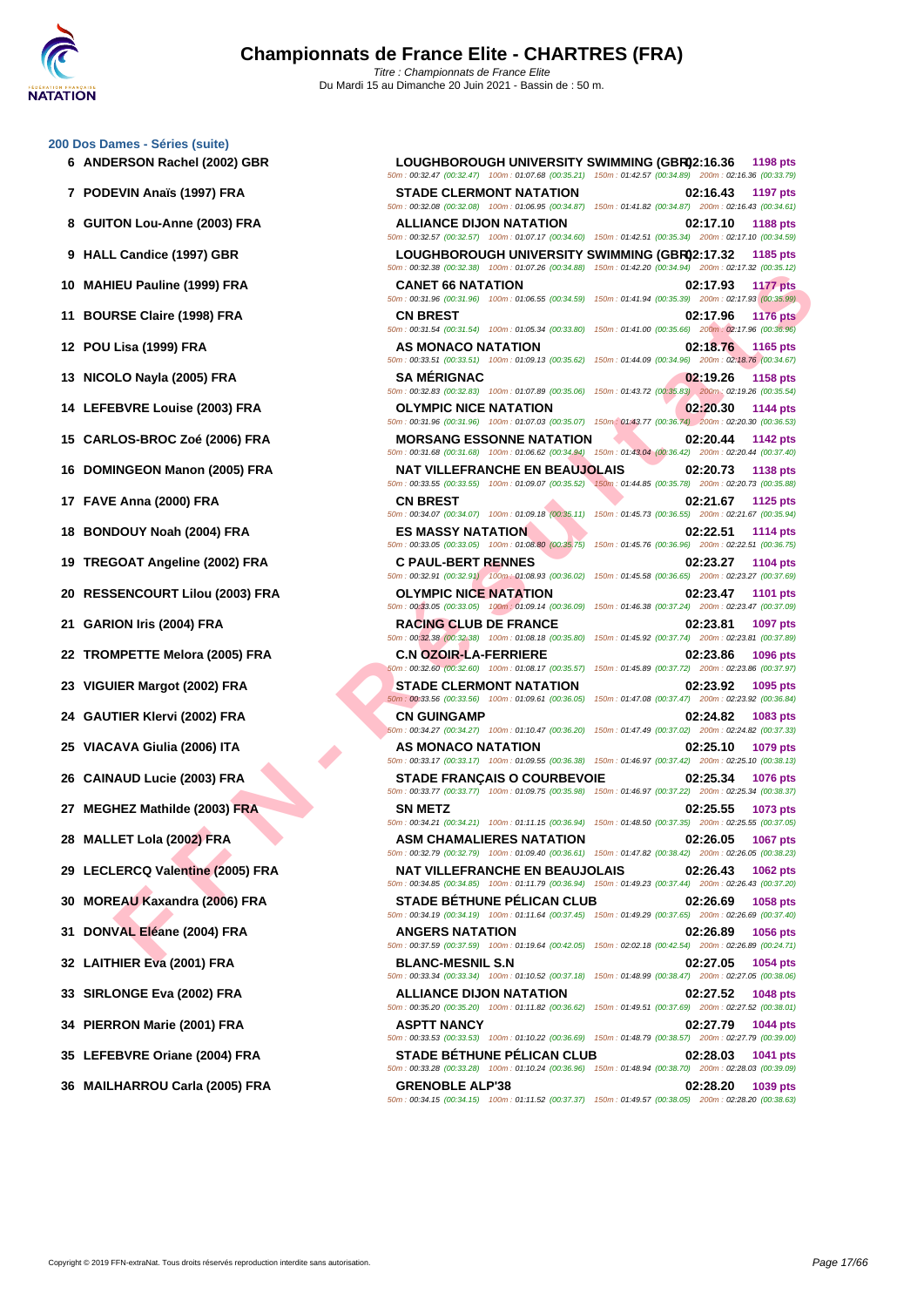#### **[200 Dos D](http://www.ffnatation.fr/webffn/index.php)ames - Séries (suite)**

| 37 BOUTELOUP Camille (2004) FRA         | AQUA GRIMPE MILLAU GRANDS CAUSSES                                                                      | 02:30.25<br><b>1012 pts</b> |
|-----------------------------------------|--------------------------------------------------------------------------------------------------------|-----------------------------|
|                                         | 50m: 00:34.11 (00:34.11) 100m: 01:11.52 (00:37.41) 150m: 01:50.68 (00:39.16) 200m: 02:30.25 (00:39.57) |                             |
| --- GRANGEON-DE VILLELE Lara (1991) FRA | AAS SARCELLES NATATION 95                                                                              | <b>DNS</b>                  |

### **50 Brasse Dames - Finale A** (Jeudi 17 Juin 2021)

| 1 DEBERGHES Fanny (1994) FRA    | AAS SARCELLES NATATION 95          | 00:31.80 | <b>1273 pts</b> |
|---------------------------------|------------------------------------|----------|-----------------|
| 2 DELMAS Justine (2005) FRA     | <b>CNO ST-GERMAIN-EN-LAYE</b>      | 00:32.17 | <b>1252 pts</b> |
| 3 DEVALUEZ Auréane (1994) FRA   | <b>GRENOBLE ALP'38</b>             | 00:32.24 | <b>1248 pts</b> |
| 4 GALLEGO Solène (1995) FRA     | <b>CANET 66 NATATION</b>           | 00:32.30 | <b>1244 pts</b> |
| 5 FROUIN Meghan (2001) FRA      | <b>STADE FRANCAIS O COURBEVOIE</b> | 00:32.32 | <b>1243 pts</b> |
| 6 BRAUN Chloé (2004) FRA        | <b>DAUPHINS TOULOUSE OEC</b>       | 00:32.68 | <b>1223 pts</b> |
| 7 URBANIAK Anastasia (2000) FRA | <b>CN CHALON-SUR-SAONE</b>         | 00:32.78 | <b>1218 pts</b> |
| 8 BOISRENOULT Emilie (2002) FRA | <b>U.S CRETEIL NATATION</b>        | 00:33.13 | 1198 pts        |

### **50 Brasse Dames - Finale B** (Jeudi 17 Juin 2021)

| 1 LEBLOND Tiphaine (1996) FRA    | <b>U.S CRETEIL NATATION</b>      | 00:32.85 | <b>1214 pts</b> |
|----------------------------------|----------------------------------|----------|-----------------|
| 2 CUCUMEL Romy (2001) FRA        | <b>CLAMART NATATION 92</b>       | 00:33.07 | <b>1202 pts</b> |
| 3 CHAAR Dounia (2005) FRA        | <b>AUXERRE AQUATIC CLUB</b>      | 00:33.09 | 1201 pts        |
| 4 BLANCHETIERE Adèle (1999) FRA  | <b>AS MONACO NATATION</b>        | 00:33.25 | 1192 pts        |
| 5 BARREAU Laure (2002) FRA       | <b>ES MASSY NATATION</b>         | 00:33.31 | 1189 pts        |
| 6 RAYNERT Maud (1998) FRA        | <b>LYON NATATION METROPOLE</b>   | 00:33.34 | <b>1187 pts</b> |
| 7 GREGET Manon (2002) FRA        | <b>ASPTT MONTPELLIER</b>         | 00:33.50 | 1178 pts        |
| 8 HANICQUE Mélissande (2000) FRA | <b>ALLIANCE ORLEANS NATATION</b> | 00:33.52 | <b>1177 pts</b> |
|                                  |                                  |          |                 |

# **50 Brasse Dames - Finale C** (Jeudi 17 Juin 2021)

| 1 BAUMSTARK Lilou (2003) FRA | <b>CHASSIEU NATATION</b>       | 00:33.46 | <b>1180 pts</b> |
|------------------------------|--------------------------------|----------|-----------------|
| 2 EL BARODI Imane (2001) MAR | <b>CN MELUN VAL DE SEINE</b>   | 00:33.47 | <b>1180 pts</b> |
| 3 MALLET Camille (2001) FRA  | <b>ASPTT MONTPELLIER</b>       | 00:33.60 | 1173 pts        |
| 4 CHUFFART Claire (2004) FRA | <b>CN ANTIBES</b>              | 00:33.61 | <b>1172 pts</b> |
| 5 FOURNIER Ambre (2004) FRA  | <b>DAUPHINS TOULOUSE OEC</b>   | 00:33.63 | 1171 pts        |
| 6 FRADIER Camille (2001) FRA | <b>STADE CLERMONT NATATION</b> | 00:33.89 | 1157 pts        |
| 7 GUEZENEC Maéva (2002) FRA  | <b>CN BREST</b>                | 00:34.00 | 1151 pts        |
| 8 JULIA Mélanie (2002) FRA   | <b>NEPTUNE CLUB DE FRANCE</b>  | 00:34.13 | <b>1144 pts</b> |
|                              |                                |          |                 |

### **50 Brasse Dames - Séries** (Jeudi 17 Juin 2021)

| 2 DELMAS Justine (2005) FRA                                      | <b>CNO ST-GERMAIN-EN-LAYE</b>      | 00:32.17 | 1252 pts                           |
|------------------------------------------------------------------|------------------------------------|----------|------------------------------------|
| 3 DEVALUEZ Auréane (1994) FRA                                    | <b>GRENOBLE ALP'38</b>             | 00:32.24 | <b>1248 pts</b>                    |
| 4 GALLEGO Solène (1995) FRA                                      | <b>CANET 66 NATATION</b>           | 00:32.30 | <b>1244 pts</b>                    |
| 5 FROUIN Meghan (2001) FRA                                       | <b>STADE FRANÇAIS O COURBEVOIE</b> | 00:32.32 | <b>1243 pts</b>                    |
| 6 BRAUN Chloé (2004) FRA                                         | <b>DAUPHINS TOULOUSE OEC</b>       | 00:32.68 | <b>1223 pts</b>                    |
| 7 URBANIAK Anastasia (2000) FRA                                  | <b>CN CHALON-SUR-SAONE</b>         | 00:32.78 | <b>1218 pts</b>                    |
| 8 BOISRENOULT Emilie (2002) FRA                                  | <b>U.S CRETEIL NATATION</b>        | 00:33.13 | <b>1198 pts</b>                    |
|                                                                  |                                    |          |                                    |
| 50 Brasse Dames - Finale B<br>(Jeudi 17 Juin 2021)               |                                    |          |                                    |
| 1 LEBLOND Tiphaine (1996) FRA                                    | <b>U.S CRETEIL NATATION</b>        | 00:32.85 | <b>1214 pts</b>                    |
| 2 CUCUMEL Romy (2001) FRA                                        | <b>CLAMART NATATION 92</b>         | 00:33.07 | <b>1202 pts</b>                    |
| 3 CHAAR Dounia (2005) FRA                                        | <b>AUXERRE AQUATIC CLUB</b>        | 00:33.09 | <b>1201 pts</b>                    |
| 4 BLANCHETIERE Adèle (1999) FRA                                  | <b>AS MONACO NATATION</b>          | 00:33.25 | <b>1192 pts</b>                    |
| 5 BARREAU Laure (2002) FRA                                       | <b>ES MASSY NATATION</b>           | 00:33.31 | 1189 pts                           |
| 6 RAYNERT Maud (1998) FRA                                        | <b>LYON NATATION METROPOLE</b>     | 00:33.34 | <b>1187 pts</b>                    |
| 7 GREGET Manon (2002) FRA                                        | <b>ASPTT MONTPELLIER</b>           | 00:33.50 | <b>1178 pts</b>                    |
| 8 HANICQUE Mélissande (2000) FRA                                 | <b>ALLIANCE ORLEANS NATATION</b>   | 00:33.52 | <b>1177 pts</b>                    |
|                                                                  |                                    |          |                                    |
| 50 Brasse Dames - Finale C<br>(Jeudi 17 Juin 2021)               |                                    |          |                                    |
|                                                                  | <b>CHASSIEU NATATION</b>           | 00:33.46 |                                    |
| 1 BAUMSTARK Lilou (2003) FRA<br>2 EL BARODI Imane (2001) MAR     | <b>CN MELUN VAL DE SEINE</b>       | 00:33.47 | 1180 pts                           |
| 3 MALLET Camille (2001) FRA                                      | <b>ASPTT MONTPELLIER</b>           | 00:33.60 | <b>1180 pts</b>                    |
|                                                                  | <b>CN ANTIBES</b>                  | 00:33.61 | <b>1173 pts</b><br><b>1172 pts</b> |
| 4 CHUFFART Claire (2004) FRA                                     |                                    |          | <b>1171 pts</b>                    |
| 5 FOURNIER Ambre (2004) FRA                                      | <b>DAUPHINS TOULOUSE OEC</b>       | 00:33.63 |                                    |
| 6 FRADIER Camille (2001) FRA                                     | <b>STADE CLERMONT NATATION</b>     | 00:33.89 | <b>1157 pts</b>                    |
| 7 GUEZENEC Maéva (2002) FRA                                      | <b>CN BREST</b>                    | 00:34.00 | 1151 pts                           |
| 8 JULIA Mélanie (2002) FRA                                       | <b>NEPTUNE CLUB DE FRANCE</b>      | 00:34.13 | 1144 pts                           |
|                                                                  |                                    |          |                                    |
| 50 Brasse Dames - Séries<br>(Jeudi 17 Juin 2021)                 |                                    |          |                                    |
| 1 DELMAS Justine (2005) FRA                                      | <b>CNO ST-GERMAIN-EN-LAYE</b>      | 00:32.17 | <b>1252 pts</b>                    |
| 2 FROUIN Meghan (2001) FRA                                       | <b>STADE FRANÇAIS O COURBEVOIE</b> | 00:32.27 | <b>1246 pts</b>                    |
| 50m; 00:32.27 (00:32.27)<br>3 GALLEGO Solène (1995) FRA          | <b>CANET 66 NATATION</b>           | 00:32.34 | <b>1242 pts</b>                    |
| 4 DEBERGHES Fanny (1994) FRA                                     | <b>AAS SARCELLES NATATION 95</b>   | 00:32.36 | <b>1241 pts</b>                    |
| $\frac{50m}{5}$ $\frac{00.32.36}{\text{BRAUN}}$ Chloé (2004) FRA | <b>DAUPHINS TOULOUSE OEC</b>       | 00:32.48 | 1234 pts                           |
| 6 DEVALUEZ Auréane (1994) FRA                                    | <b>GRENOBLE ALP'38</b>             | 00:32.65 | <b>1225 pts</b>                    |
| 7 URBANIAK Anastasia (2000) FRA                                  | <b>CN CHALON-SUR-SAONE</b>         | 00:32.78 | <b>1218 pts</b>                    |
| 8 BOISRENOULT Emilie (2002) FRA                                  | <b>U.S CRETEIL NATATION</b>        | 00:32.79 | <b>1217 pts</b>                    |
| 9 BLANCHETIERE Adèle (1999) FRA                                  | <b>AS MONACO NATATION</b>          | 00:32.82 | 1215 pts                           |
| 10 LEBLOND Tiphaine (1996) FRA                                   | <b>U.S CRETEIL NATATION</b>        | 00:33.03 | <b>1204 pts</b>                    |
| 11 BARREAU Laure (2002) FRA                                      | <b>ES MASSY NATATION</b>           | 00:33.11 | <b>1200 pts</b>                    |
| 12 GREGET Manon (2002) FRA                                       | <b>ASPTT MONTPELLIER</b>           | 00:33.43 | 1182 pts                           |
| 13 HANICQUE Mélissande (2000) FRA                                | <b>ALLIANCE ORLEANS NATATION</b>   | 00:33.49 | <b>1179 pts</b>                    |
| 14 CUCUMEL Romy (2001) FRA                                       | <b>CLAMART NATATION 92</b>         | 00:33.52 | <b>1177 pts</b>                    |
| 15 RAYNERT Maud (1998) FRA                                       | <b>LYON NATATION METROPOLE</b>     | 00:33.55 | 1175 pts                           |
| 16 CHAAR Dounia (2005) FRA                                       | <b>AUXERRE AQUATIC CLUB</b>        | 00:33.56 | 1175 pts                           |
| 17 BAUMSTARK Lilou (2003) FRA                                    | <b>CHASSIEU NATATION</b>           | 00:33.62 | <b>1172 pts</b>                    |
| 50m: 00:33.62 (00:33.62)                                         |                                    |          |                                    |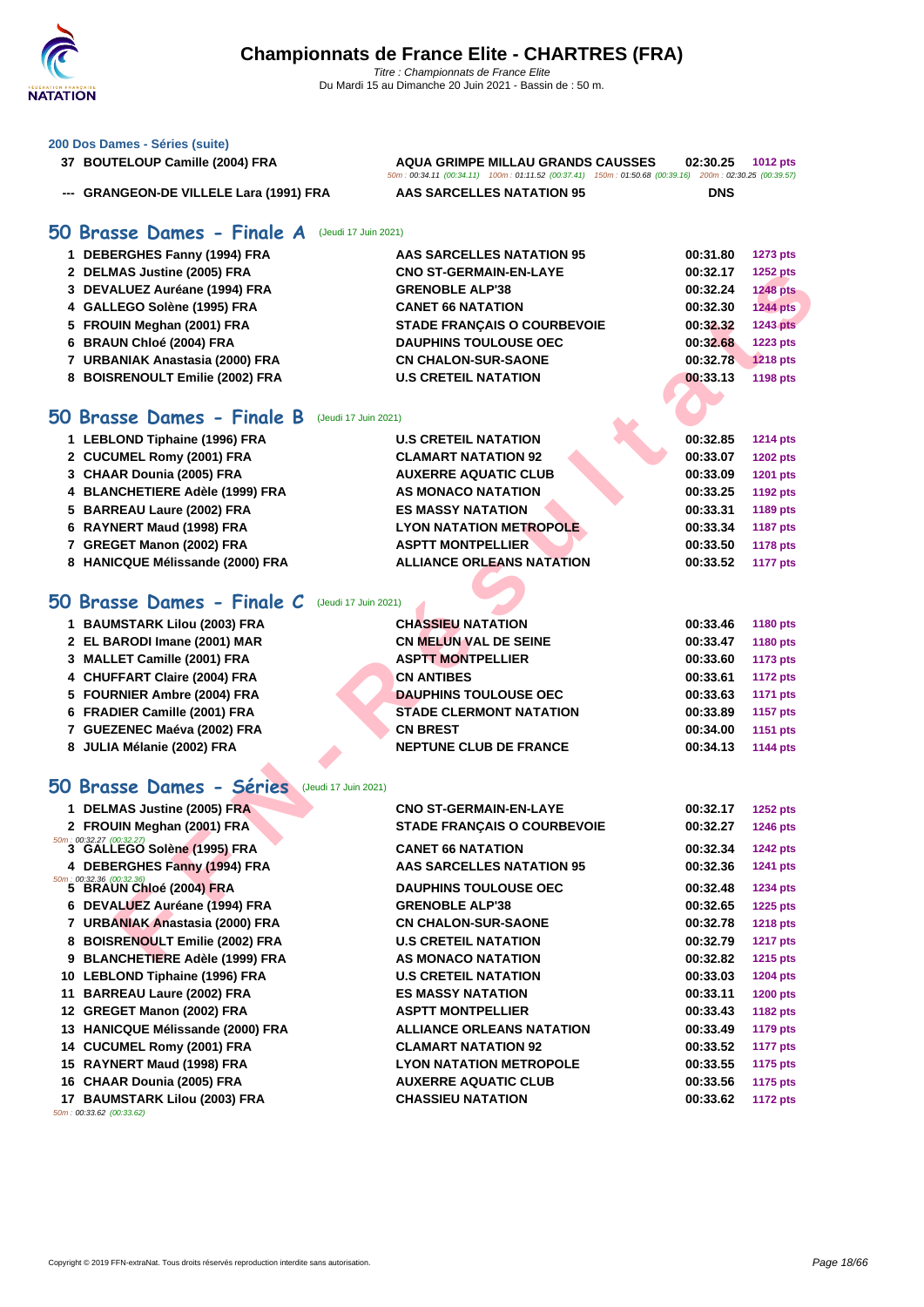

|    | 50 Brasse Dames - Séries (suite)                                 |                                |          |                 |
|----|------------------------------------------------------------------|--------------------------------|----------|-----------------|
|    | 18 GIRAUDEAU Melina (2003) FRA                                   | <b>BIARRITZ OLYMPIQUE</b>      | 00:33.67 | 1169 pts        |
|    | 19 MALLET Camille (2001) FRA                                     | <b>ASPTT MONTPELLIER</b>       | 00:33.70 | <b>1167 pts</b> |
|    | 20 FRADIER Camille (2001) FRA                                    | <b>STADE CLERMONT NATATION</b> | 00:33.74 | 1165 pts        |
|    | 21 EL BARODI Imane (2001) MAR                                    | <b>CN MELUN VAL DE SEINE</b>   | 00:33.75 | 1165 pts        |
|    | $\frac{50m}{22}$ $\frac{60.33.75}{22}$ FOURNIER Ambre (2004) FRA | <b>DAUPHINS TOULOUSE OEC</b>   | 00:33.76 | <b>1164 pts</b> |
|    | 23 GUEZENEC Maéva (2002) FRA                                     | <b>CN BREST</b>                | 00:33.83 | 1160 pts        |
|    | 24 CHUFFART Claire (2004) FRA                                    | <b>CN ANTIBES</b>              | 00:33.85 | 1159 pts        |
|    | 25 MARTINKOVA Tereza (1992) CZE                                  | <b>CN FOURMIES</b>             | 00:33.91 | <b>1156 pts</b> |
|    | 26 LIALY Emma (2004) FRA                                         | <b>SPN POITIERS</b>            | 00:34.09 | <b>1146 pts</b> |
| 27 | JULIA Mélanie (2002) FRA                                         | <b>NEPTUNE CLUB DE FRANCE</b>  | 00:34.13 | <b>1144 pts</b> |
| 28 | <b>GIRARDET Lilou (2004) FRA</b>                                 | <b>C.N DU FLORIVAL</b>         | 00:34.30 | 1135 pts        |
| 29 | <b>ARLANDIS Anais (1997) FRA</b>                                 | AS MONACO NATATION             | 00:34.31 | <b>1135 pts</b> |
| 30 | FIEMathilde (2001) FRA                                           | <b>CLAMART NATATION 92</b>     | 00:35.29 | 1083 pts        |
|    | 31 SASSELLI Lola (2005) FRA                                      | <b>CN ANTIBES</b>              | 00:35.32 | 1081 pts        |
|    | 32 ONOLFO Emma (2002) FRA                                        | AS MONACO NATATION<br><b>A</b> | 00:35.68 | 1063 pts        |

#### **100 Brasse Dames - Finale A** (Mercredi 16 Juin 2021)

| 24 CHUFFART Claire (2004) FRA                         | <b>CN ANTIBES</b>                  | 00:33.85<br>1159 pts                                                              |
|-------------------------------------------------------|------------------------------------|-----------------------------------------------------------------------------------|
| 25 MARTINKOVA Tereza (1992) CZE                       | <b>CN FOURMIES</b>                 | 00:33.91<br><b>1156 pts</b>                                                       |
| 26 LIALY Emma (2004) FRA                              | <b>SPN POITIERS</b>                | 00:34.09<br><b>1146 pts</b>                                                       |
| 27 JULIA Mélanie (2002) FRA                           | <b>NEPTUNE CLUB DE FRANCE</b>      | 00:34.13<br><b>1144 pts</b>                                                       |
| 28 GIRARDET Lilou (2004) FRA                          | <b>C.N DU FLORIVAL</b>             | 00:34.30<br>1135 pts                                                              |
| 29 ARLANDIS Anais (1997) FRA                          | AS MONACO NATATION                 | 00:34.31<br><b>1135 pts</b>                                                       |
| 30 FIEMathilde (2001) FRA                             | <b>CLAMART NATATION 92</b>         | 00:35.29<br>1083 pts                                                              |
| 31 SASSELLI Lola (2005) FRA                           | <b>CN ANTIBES</b>                  | 00:35.32<br>1081 pts                                                              |
| 32 ONOLFO Emma (2002) FRA                             | AS MONACO NATATION                 | 00:35.68<br>1063 pts                                                              |
|                                                       |                                    |                                                                                   |
| 00 Brasse Dames - Finale A<br>(Mercredi 16 Juin 2021) |                                    |                                                                                   |
| 1 DEBERGHES Fanny (1994) FRA                          | AAS SARCELLES NATATION 95          | 01:08.76<br>1283 pts                                                              |
|                                                       |                                    | 50m: 00:31.90 (00:31.90) 100m: 01:08.76 (00:36.86)                                |
| 2 DELMAS Justine (2005) FRA                           | <b>CNO ST-GERMAIN-EN-LAYE</b>      | 01:09.42<br><b>1267 pts</b>                                                       |
|                                                       |                                    | 50m: 00:32.79 (00:32.79) 100m: 01:09.42 (00:36.63)                                |
| 3 BRAUN Chloé (2004) FRA                              | <b>DAUPHINS TOULOUSE OEC</b>       | 01:10.55<br>1239 pts<br>50m: 00:32.85 (00:32.85) 100m: 01:10.55 (00:37.70)        |
| 4 BLANCHETIERE Adèle (1999) FRA                       | AS MONACO NATATION                 | 01:10.61<br>1238 pts                                                              |
|                                                       |                                    | 50m: 00:33.29 (00:33.29) 100m: 01:10.61 (00:37.32)                                |
| 5 DEVALUEZ Auréane (1994) FRA                         | <b>GRENOBLE ALP'38</b>             | 01:11.12<br><b>1225 pts</b>                                                       |
|                                                       |                                    | 50m: 00:33.37 (00:33.37) 100m: 01:11.12 (00:37.75)                                |
| 6 GALLEGO Solène (1995) FRA                           | <b>CANET 66 NATATION</b>           | 01:11.29<br><b>1221 pts</b><br>50m: 00:33.13 (00:33.13) 100m: 01:11.29 (00:38.16) |
| 7 BARREAU Laure (2002) FRA                            | <b>ES MASSY NATATION</b>           | 01:11.36<br><b>1219 pts</b>                                                       |
|                                                       |                                    | 50m: 00:33.79 (00:33.79) 100m: 01:11.36 (00:37.57)                                |
| 8 CUCUMEL Romy (2001) FRA                             | <b>CLAMART NATATION 92</b>         | 01:11.69<br><b>1211 pts</b>                                                       |
|                                                       |                                    | 50m: 00:34.01 (00:34.01) 100m: 01:11.69 (00:37.68)                                |
| 00 Brasse Dames - Finale B<br>(Mercredi 16 Juin 2021) |                                    |                                                                                   |
|                                                       | <b>BIARRITZ OLYMPIQUE</b>          |                                                                                   |
| 1 GIRAUDEAU Melina (2003) FRA                         |                                    | 01:11.68<br><b>1212 pts</b><br>50m: 00:34.01 (00:34.01) 100m: 01:11.68 (00:37.67) |
| 2 MALLET Camille (2001) FRA                           | <b>ASPTT MONTPELLIER</b>           | 01:11.80<br><b>1209 pts</b>                                                       |
|                                                       |                                    | 50m: 00:33.65 (00:33.65) 100m: 01:11.80 (00:38.15)                                |
| 3 CHAAR Dounia (2005) FRA                             | <b>AUXERRE AQUATIC CLUB</b>        | 01:11.81<br><b>1209 pts</b>                                                       |
|                                                       |                                    | 50m: 00:33.94 (00:33.94) 100m: 01:11.81 (00:37.87)                                |
| 4 FROUIN Meghan (2001) FRA                            | <b>STADE FRANÇAIS O COURBEVOIE</b> | 01:12.30<br>1197 pts<br>50m: 00:33.65 (00:33.65) 100m: 01:12.30 (00:38.65)        |
| 5 RAYNERT Maud (1998) FRA                             | <b>LYON NATATION METROPOLE</b>     | 01:12.47<br>1193 pts                                                              |
|                                                       |                                    | 50m: 00:34.06 (00:34.06) 100m: 01:12.47 (00:38.41)                                |
| 6 HERMEL Lou (2005) FRA                               | <b>AMIENS METROPOLE NAT.</b>       | 01:12.56<br>1191 pts                                                              |
|                                                       |                                    | 50m: 00:33.92 (00:33.92) 100m: 01:12.56 (00:38.64)                                |
| 7 LEBLOND Tiphaine (1996) FRA                         | <b>U.S CRETEIL NATATION</b>        | 01:12.87<br>1183 pts<br>50m: 00:33.47 (00:33.47) 100m: 01:12.87 (00:39.40)        |
|                                                       |                                    |                                                                                   |

### **100 Brasse Dames - Finale B** (Mercredi 16 Juin 2021)

| 1 GIRAUDEAU Melina (2003) FRA | <b>BIARRITZ OLYMPIQUE</b>          | <b>1212 pts</b><br>01:11.68                                                       |
|-------------------------------|------------------------------------|-----------------------------------------------------------------------------------|
| 2 MALLET Camille (2001) FRA   | <b>ASPTT MONTPELLIER</b>           | 50m: 00:34.01 (00:34.01) 100m: 01:11.68 (00:37.67)<br>01:11.80<br><b>1209 pts</b> |
| 3 CHAAR Dounia (2005) FRA     | <b>AUXERRE AQUATIC CLUB</b>        | 50m: 00:33.65 (00:33.65) 100m: 01:11.80 (00:38.15)<br>01:11.81<br><b>1209 pts</b> |
|                               |                                    | 50m: 00:33.94 (00:33.94) 100m: 01:11.81 (00:37.87)                                |
| 4 FROUIN Meghan (2001) FRA    | <b>STADE FRANCAIS O COURBEVOIE</b> | 01:12.30<br><b>1197 pts</b><br>50m: 00:33.65 (00:33.65) 100m: 01:12.30 (00:38.65) |
| 5 RAYNERT Maud (1998) FRA     | <b>LYON NATATION METROPOLE</b>     | 01:12.47<br>1193 pts<br>50m: 00:34.06 (00:34.06) 100m: 01:12.47 (00:38.41)        |
| 6 HERMEL Lou (2005) FRA       | AMIENS METROPOLE NAT.              | 01:12.56<br><b>1191 pts</b><br>50m: 00:33.92 (00:33.92) 100m: 01:12.56 (00:38.64) |
| 7 LEBLOND Tiphaine (1996) FRA | <b>U.S CRETEIL NATATION</b>        | 01:12.87<br>1183 pts<br>50m: 00:33.47 (00:33.47) 100m: 01:12.87 (00:39.40)        |
| 8 GUEZENEC Maéva (2002) FRA   | <b>CN BREST</b>                    | 01:13.57<br><b>1167 pts</b><br>50m: 00:34.43 (00:34.43) 100m: 01:13.57 (00:39.14) |

### **100 Brasse Dames - Finale C** (Mercredi 16 Juin 2021)

| 1 BAUMSTARK Lilou (2003) FRA     | <b>CHASSIEU NATATION</b>         |                                                    | 01:11.47 | <b>1217 pts</b> |
|----------------------------------|----------------------------------|----------------------------------------------------|----------|-----------------|
|                                  |                                  | 50m: 00:33.79 (00:33.79) 100m: 01:11.47 (00:37.68) |          |                 |
| 2 HANICQUE Mélissande (2000) FRA | <b>ALLIANCE ORLEANS NATATION</b> |                                                    | 01:12.19 | 1199 pts        |
|                                  |                                  | 50m: 00:33.69 (00:33.69) 100m: 01:12.19 (00:38.50) |          |                 |
| 3 CHUFFART Claire (2004) FRA     | <b>CN ANTIBES</b>                |                                                    | 01:12.69 | <b>1187 pts</b> |
|                                  |                                  | 50m: 00:34.24 (00:34.24) 100m: 01:12.69 (00:38.45) |          |                 |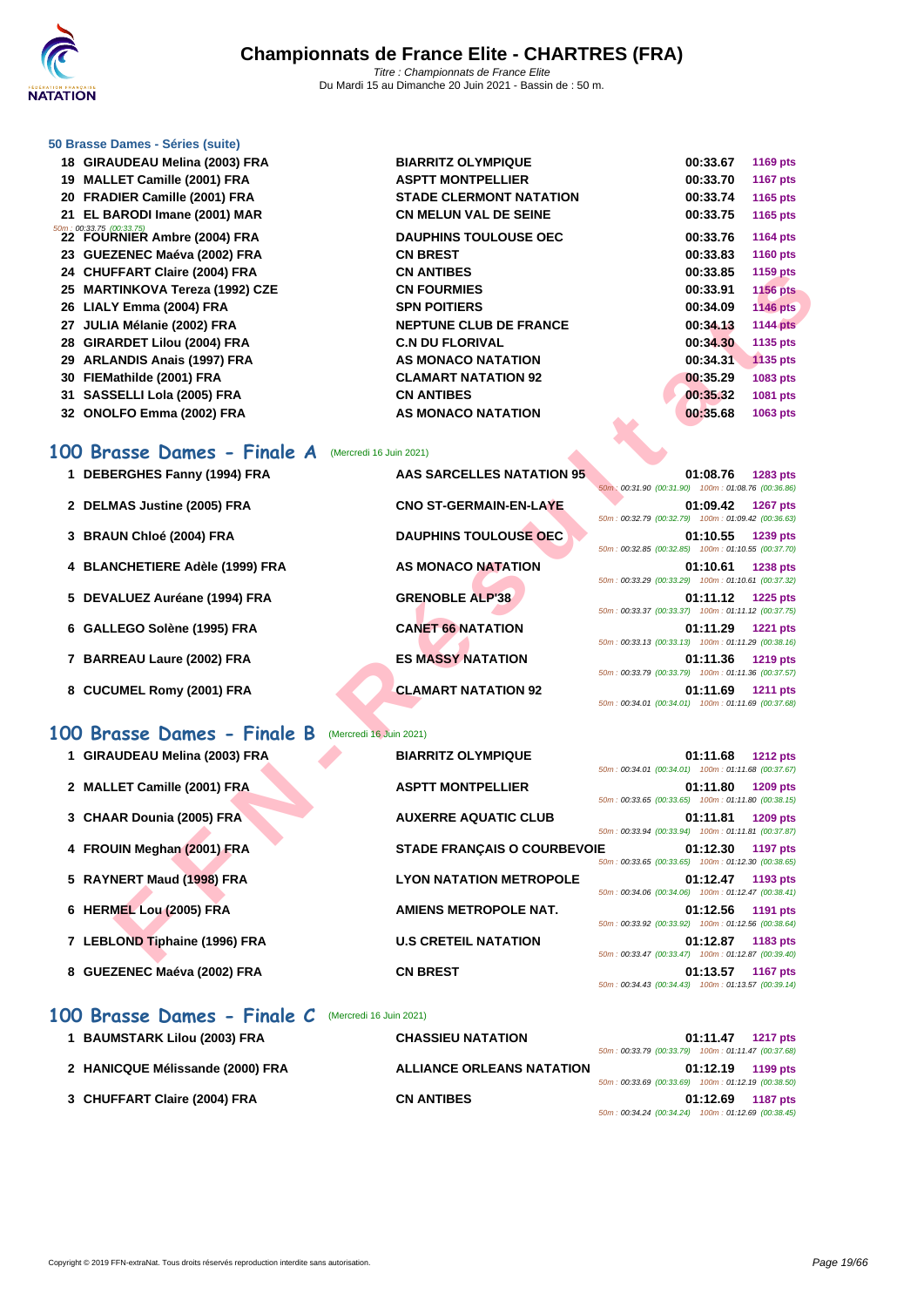

| 100 Brasse Dames - Finale C (suite)<br>4 VASQUEZ Lucie (2004) FRA | <b>ES MASSY NATATION</b>           | 01:12.94<br><b>1181 pts</b>                                                                                                      |
|-------------------------------------------------------------------|------------------------------------|----------------------------------------------------------------------------------------------------------------------------------|
| 5 PEREZ Emma (2003) FRA                                           | <b>DAUPHINS TOULOUSE OEC</b>       | 50m: 00:34.16 (00:34.16) 100m: 01:12.94 (00:38.78)<br>01:13.24<br><b>1174 pts</b>                                                |
| 6 FRADIER Camille (2001) FRA                                      | <b>STADE CLERMONT NATATION</b>     | 50m: 00:34.66 (00:34.66) 100m: 01:13.24 (00:38.58)<br>01:13.67<br>1164 pts<br>50m: 00:34.32 (00:34.32) 100m: 01:13.67 (00:39.35) |
| 7 MALLET Lola (2002) FRA                                          | <b>ASM CHAMALIERES NATATION</b>    | 01:13.84<br><b>1160 pts</b><br>50m: 00:34.81 (00:34.81) 100m: 01:13.84 (00:39.03)                                                |
| 8 SASSELLI Lola (2005) FRA                                        | <b>CN ANTIBES</b>                  | 01:13.90<br><b>1159 pts</b><br>50m: 00:34.68 (00:34.68) 100m: 01:13.90 (00:39.22)                                                |
| 100 Brasse Dames - Barrage Finales                                | (Mercredi 16 Juin 2021)            |                                                                                                                                  |
| 1 GUEZENEC Maéva (2002) FRA                                       | <b>CN BREST</b>                    | 01:13.40<br>1171 pts<br>50m: 00:35.16 (00:35.16) 100m: 01:13.40 (00:38.24)                                                       |
| 2 FRADIER Camille (2001) FRA                                      | <b>STADE CLERMONT NATATION</b>     | 01:14.15<br>1153 pts<br>50m: 00:34.78 (00:34.78) 100m: 01:14.15 (00:39.37)                                                       |
| 100 Brasse Dames - Séries<br>(Mercredi 16 Juin 2021)              |                                    |                                                                                                                                  |
| 1 DEBERGHES Fanny (1994) FRA                                      | AAS SARCELLES NATATION 95          | 01:09.61<br><b>1262 pts</b><br>50m: 00:32.49 (00:32.49) 100m: 01:09.61 (00:37.12)                                                |
| 2 DELMAS Justine (2005) FRA                                       | <b>CNO ST-GERMAIN-EN-LAYE</b>      | 01:09.98<br>1253 pts<br>50m: 00:32.57 (00:32.57) 100m: 01:09.98 (00:37.41)                                                       |
| 3 BRAUN Chloé (2004) FRA                                          | <b>DAUPHINS TOULOUSE OEC</b>       | 01:10.56<br><b>1239 pts</b><br>50m: 00:33.09 (00:33.09) 100m: 01:10.56 (00:37.47)                                                |
| 4 BLANCHETIERE Adèle (1999) FRA                                   | <b>AS MONACO NATATION</b>          | 01:11.06<br><b>1227 pts</b><br>50m: 00:33.26 (00:33.26) 100m: 01:11.06 (00:37.80)                                                |
| <b>BARREAU Laure (2002) FRA</b><br>5                              | <b>ES MASSY NATATION</b>           | 01:11.24<br><b>1222 pts</b><br>50m: 00:33.82 (00:33.82) 100m: 01:11.24 (00:37.42)                                                |
| 6 DEVALUEZ Auréane (1994) FRA                                     | <b>GRENOBLE ALP'38</b>             | 01:11.29<br><b>1221 pts</b><br>50m: 00:33.18 (00:33.18) 100m: 01:11.29 (00:38.11)                                                |
| 7 CUCUMEL Romy (2001) FRA                                         | <b>CLAMART NATATION 92</b>         | 01:11.32<br>1220 pts<br>50m: 00:33.85 (00:33.85) 100m: 01:11.32 (00:37.47)                                                       |
| GALLEGO Solène (1995) FRA<br>8                                    | <b>CANET 66 NATATION</b>           | 01:11.69<br><b>1211 pts</b><br>50m: 00:33.29 (00:33.29) 100m: 01:11.69 (00:38.40)                                                |
| 9 MALLET Camille (2001) FRA                                       | <b>ASPTT MONTPELLIER</b>           | 01:11.84<br><b>1208 pts</b><br>50m: 00:34.42 (00:34.42) 100m: 01:11.84 (00:37.42)                                                |
| 10 HERMEL Lou (2005) FRA                                          | <b>AMIENS METROPOLE NAT.</b>       | 01:11.98<br><b>1205 pts</b><br>50m: 00:33.85 (00:33.85) 100m: 01:11.98 (00:38.13)                                                |
| 11 CHAAR Dounia (2005) FRA                                        | <b>AUXERRE AQUATIC CLUB</b>        | 01:12.17<br><b>1200 pts</b><br>50m: 00:34.08 (00:34.08) 100m: 01:12.17 (00:38.09)                                                |
| 12 RAYNERT Maud (1998) FRA                                        | <b>LYON NATATION METROPOLE</b>     | 01:12.33<br>1196 pts<br>50m: 00:34.08 (00:34.08) 100m: 01:12.33 (00:38.25)                                                       |
| 13 GIRAUDEAU Melina (2003) FRA                                    | <b>BIARRITZ OLYMPIQUE</b>          | 01:12.62<br>1189 pts<br>50m: 00:33.62 (00:33.62) 100m: 01:12.62 (00:39.00)                                                       |
| 14 FROUIN Meghan (2001) FRA                                       | <b>STADE FRANÇAIS O COURBEVOIE</b> | 01:12.71<br>1187 pts<br>50m: 00:33.47 (00:33.47) 100m: 01:12.71 (00:39.24)                                                       |
| 15 LEBLOND Tiphaine (1996) FRA                                    | <b>U.S CRETEIL NATATION</b>        | 01:12.74<br>1186 pts<br>50m: 00:33.17 (00:33.17) 100m: 01:12.74 (00:39.57)                                                       |
| 16 FRADIER Camille (2001) FRA                                     | <b>STADE CLERMONT NATATION</b>     | 01:12.85<br>1184 pts<br>50m: 00:33.97 (00:33.97) 100m: 01:12.85 (00:38.88)                                                       |
| 16 GUEZENEC Maéva (2002) FRA                                      | <b>CN BREST</b>                    | 01:12.85<br>1184 pts<br>50m: 00:34.54 (00:34.54) 100m: 01:12.85 (00:38.31)                                                       |

**18 VASQUEZ Lucie (2004) FRA ES MASSY NATATION 01:13.17 1176 pts**

**19 CHUFFART Claire (2004) FRA CN ANTIBES 01:13.44 1170 pts**

50m : 00:34.54 (00:34.54) 100m : 01:13.44 (00:38.90) **20 HANICQUE Mélissande (2000) FRA ALLIANCE ORLEANS NATATION 01:13.64 1165 pts** 50m : 00:34.51 (00:34.51) 100m : 01:13.64 (00:39.13) **21 PEREZ Emma (2003) FRA DAUPHINS TOULOUSE OEC 01:13.80 1161 pts** 50m : 00:34.76 (00:34.76) 100m : 01:13.80 (00:39.04) **22 BAUMSTARK Lilou (2003) FRA CHASSIEU NATATION 01:13.89 1159 pts** 50m : 00:33.96 (00:33.96) 100m : 01:13.89 (00:39.93)

50m : 00:34.67 (00:34.67) 100m : 01:13.17 (00:38.50)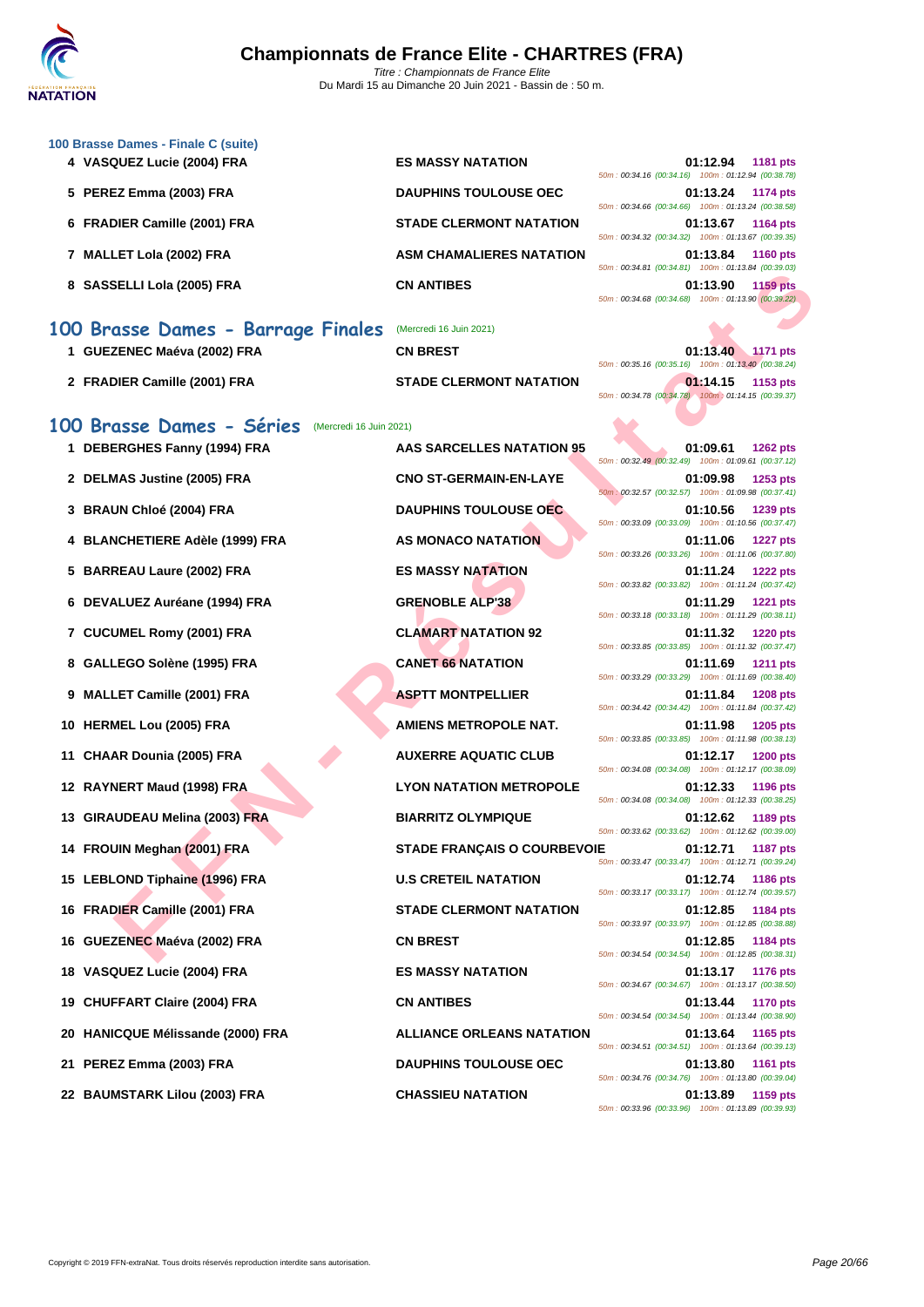

|    | 100 Brasse Dames - Séries (suite)                    |                                                                                                                                                                                                                                                          |                                                                                                                                       |
|----|------------------------------------------------------|----------------------------------------------------------------------------------------------------------------------------------------------------------------------------------------------------------------------------------------------------------|---------------------------------------------------------------------------------------------------------------------------------------|
|    | 23 MALLET Lola (2002) FRA                            | <b>ASM CHAMALIERES NATATION</b>                                                                                                                                                                                                                          | 01:14.14<br>1153 pts<br>50m: 00:35.11 (00:35.11) 100m: 01:14.14 (00:39.03)                                                            |
|    | 24 SASSELLI Lola (2005) FRA                          | <b>CN ANTIBES</b>                                                                                                                                                                                                                                        | 01:14.41<br><b>1147 pts</b><br>50m: 00:35.04 (00:35.04) 100m: 01:14.41 (00:39.37)                                                     |
| 25 | DUPONT Zia (2002) FRA                                | <b>CHOLET NATATION</b>                                                                                                                                                                                                                                   | 01:14.79<br>1138 pts<br>50m: 00:34.83 (00:34.83) 100m: 01:14.79 (00:39.96)                                                            |
| 26 | JULIA Mélanie (2002) FRA                             | <b>NEPTUNE CLUB DE FRANCE</b>                                                                                                                                                                                                                            | 01:14.85<br><b>1136 pts</b>                                                                                                           |
|    | 27 ATGER Anais (2005) FRA                            | <b>CN CÉVENNES ALÈS</b>                                                                                                                                                                                                                                  | 50m: 00:34.72 (00:34.72) 100m: 01:14.85 (00:40.13)<br>01:14.91<br><b>1135 pts</b>                                                     |
| 28 | PEDERGNANA Estelle (2001) FRA                        | <b>GRENOBLE ALP'38</b>                                                                                                                                                                                                                                   | 50m: 00:35.35 (00:35.35) 100m: 01:14.91 (00:39.56)<br>01:15.44<br><b>1123 pts</b>                                                     |
| 29 | <b>DESBORDES Mila (2003) FRA</b>                     | <b>STADE FRANÇAIS O COURBEVOIE</b>                                                                                                                                                                                                                       | 50m: 00:35.56 (00:35.56) 100m: 01:15.44 (00:39.88)<br>01:15.58 1119 pts                                                               |
| 30 | SOULARD Louann (2003) FRA                            | <b>CN BREST</b>                                                                                                                                                                                                                                          | 50m: 00:35.31 (00:35.31) 100m: 01:15.58 (00:40.27)<br>01:15.76<br><b>1115 pts</b>                                                     |
| 31 | GIRARDET Lilou (2004) FRA                            | <b>C.N DU FLORIVAL</b>                                                                                                                                                                                                                                   | 50m: 00:35.57 (00:35.57) 100m: 01:15.76 (00:40.19)<br>01:16.14<br><b>1106 pts</b>                                                     |
| 31 | <b>ONOLFO Emma (2002) FRA</b>                        | <b>AS MONACO NATATION</b>                                                                                                                                                                                                                                | 50m: 00:35.82 (00:35.82) 100m: 01:16.14 (00:40.32)<br>01:16.14<br><b>1106 pts</b>                                                     |
|    |                                                      | <b>CN CÉVENNES ALÈS</b>                                                                                                                                                                                                                                  | 50m: 00:37.30 (00:37.30) 100m: 01:16.14 (00:38.84)                                                                                    |
| 33 | <b>MICHELIS Eloïse (2002) FRA</b>                    |                                                                                                                                                                                                                                                          | 01:16.17<br>1106 pts<br>50m: 00:35.10 (00:35.10) 100m: 01:16.17 (00:41.07)                                                            |
| 34 | <b>FOURNIER Ambre (2004) FRA</b>                     | <b>DAUPHINS TOULOUSE OEC</b>                                                                                                                                                                                                                             | 01:16.18<br>1105 pts<br>50m: 00:34.37 (00:34.37) 100m: 01:16.18 (00:41.81)                                                            |
| 35 | ANGLADE Raphaëlle (2002) FRA                         | <b>DAUPHINS TOULOUSE OEC</b>                                                                                                                                                                                                                             | 01:16.22<br>1105 pts<br>50m: 00:35.48 (00:35.48) 100m: 01:16.22 (00:40.74)                                                            |
| 36 | <b>MAGNIER Adele (2004) FRA</b>                      | <b>STADE BÉTHUNE PÉLICAN CLUB</b>                                                                                                                                                                                                                        | 01:16.47<br>1099 pts<br>50m: 00:35.27 (00:35.27) 100m: 01:16.47 (00:41.20)                                                            |
|    | 37 HUMBERT Juliette (2003) FRA                       | <b>CNO ST-GERMAIN-EN-LAYE</b>                                                                                                                                                                                                                            | 01:17.66<br><b>1072 pts</b><br>50m: 00:36.91 (00:36.91) 100m: 01:17.66 (00:40.75)                                                     |
|    | 200 Brasse Dames - Finale A<br>(Samedi 19 Juin 2021) |                                                                                                                                                                                                                                                          |                                                                                                                                       |
|    | 1 LESAFFRE Fantine (1994) FRA                        | <b>CN ANTIBES</b>                                                                                                                                                                                                                                        | 02:27.27<br><b>1288 pts</b>                                                                                                           |
|    | 2 DAUBA Camille (1997) FRA                           | 50m: 00:33.55 (00:33.55) 100m: 01:11.15 (00:37.60) 150m: 01:48.74 (00:37.59) 200m: 02:27.27 (00:38.53)<br><b>CN SARREGUEMINES</b>                                                                                                                        | 02:27.99<br>1279 pts                                                                                                                  |
|    |                                                      | 50m: 00:34.10 (00:34.10) 100m: 01:11.28 (00:37.18) 150m: 01:49.40 (00:38.12) 200m: 02:27.99 (00:38.59)                                                                                                                                                   |                                                                                                                                       |
|    | 3 DELMAS Justine (2005) FRA                          | <b>CNO ST-GERMAIN-EN-LAYE</b><br>50m: 00:33.49 (00:33.49) 100m: 01:11.09 (00:37.60)                                                                                                                                                                      | 02:28.31<br><b>1275 pts</b><br>150m: 01:49.20 (00:38.11) 200m: 02:28.31 (00:39.11)                                                    |
|    | 3 DEBERGHES Fanny (1994) FRA                         | <b>AAS SARCELLES NATATION 95</b><br>50m: 00:33.19 (00:33.19) 100m: 01:10.20 (00:37.01)                                                                                                                                                                   | 02:28.31<br>1275 pts<br>150m: 01:48.47 (00:38.27) 200m: 02:28.31 (00:39.84)                                                           |
|    | 5 BRAUN Chloé (2004) FRA                             | <b>DAUPHINS TOULOUSE OEC</b>                                                                                                                                                                                                                             | 02:32.12<br><b>1228 pts</b><br>50m: 00:34.81 (00:34.81) 100m: 01:13.69 (00:38.88) 150m: 01:53.11 (00:39.42) 200m: 02:32.12 (00:39.01) |
|    | 6 BARREAU Laure (2002) FRA                           | <b>ES MASSY NATATION</b><br>50m: 00:34.97 (00:34.97) 100m: 01:13.93 (00:38.96) 150m: 01:52.97 (00:39.04) 200m: 02:32.14 (00:39.17)                                                                                                                       | 02:32.14<br><b>1228 pts</b>                                                                                                           |
|    | 7 CUCUMEL Romy (2001) FRA                            | <b>CLAMART NATATION 92</b>                                                                                                                                                                                                                               | 02:32.36<br><b>1225 pts</b>                                                                                                           |
|    | 8 HERMEL Lou (2005) FRA                              | 50m : 00:34.40 (00:34.40) 100m : 01:12.62 (00:38.22) 150m : 01:51.65 (00:39.03) 200m : 02:32.36 (00:40.71)<br><b>AMIENS METROPOLE NAT.</b><br>50m : 00:34.46 (00:34.46) 100m : 01:13.59 (00:39.13) 150m : 01:54.00 (00:40.41) 200m : 02:35.98 (00:41.98) | 02:35.98<br>1181 pts                                                                                                                  |
|    | 200 Brasse Dames - Finale B<br>(Samedi 19 Juin 2021) |                                                                                                                                                                                                                                                          |                                                                                                                                       |
|    | 1 GIRAUDEAU Melina (2003) FRA                        | <b>BIARRITZ OLYMPIQUE</b>                                                                                                                                                                                                                                | 02:34.44<br><b>1200 pts</b>                                                                                                           |
|    |                                                      | 50m : 00:34.66 (00:34.66) 100m : 01:14.38 (00:39.72) 150m : 01:54.05 (00:39.67) 200m : 02:34.44 (00:40.39)                                                                                                                                               |                                                                                                                                       |

#### **200 Brasse Dames - Finale A** (Samedi 19 Juin 2021)

- 
- 
- 
- 
- 
- 
- 
- 

## **1 LESAFFRE Fantine (1994) FRA CN ANTIBES 02:27.27 1288 pts 2 DAUBA Camille (1997) FRA CN SARREGUEMINES 02:27.99 1279 pts 3 DELMAS Justine (2005) FRA CNO ST-GERMAIN-EN-LAYE 02:28.31 1275 pts 3 DEBERGHES Fanny (1994) FRA AAS SARCELLES NATATION 95 02:28.31 1275 pts 5 BRAUN Chloé (2004) FRA DAUPHINS TOULOUSE OEC 02:32.12 1228 pts 6 BARREAU Laure (2002) FRA ES MASSY NATATION 02:32.14 1228 pts** 50m : 00:34.97 (00:34.97) 100m : 01:13.93 (00:38.96) 150m : 01:52.97 (00:39.04) 200m : 02:32.14 (00:39.17) **7 CUCUMEL Romy (2001) FRA CLAMART NATATION 92 02:32.36 1225 pts 8 HERMEL Lou (2005) FRA AMIENS METROPOLE NAT. 02:35.98 1181 pts** 50m : 00:34.46 (00:34.46) 100m : 01:13.59 (00:39.13) 150m : 01:54.00 (00:40.41) 200m : 02:35.98 (00:41.98)

# $: 01:16.18 (00:41.81)$  $\frac{1}{10}$ : 01:16.22 (00:40.74) n : 01:16.47 (00:41.20) 50m : 00:36.91 (00:36.91) 100m : 01:17.66 (00:40.75) 50m : 00:33.55 (00:33.55) 100m : 01:11.15 (00:37.60) 150m : 01:48.74 (00:37.59) 200m : 02:27.27 (00:38.53) 50m : 00:34.10 (00:34.10) 100m : 01:11.28 (00:37.18) 150m : 01:49.40 (00:38.12) 200m : 02:27.99 (00:38.59) 50m : 00:33.49 (00:33.49) 100m : 01:11.09 (00:37.60) 150m : 01:49.20 (00:38.11) 200m : 02:28.31 (00:39.11) 50m : 00:33.19 (00:33.19) 100m : 01:10.20 (00:37.01) 150m : 01:48.47 (00:38.27) 200m : 02:28.31 (00:39.84) 50m : 00:34.81 (00:34.81) 100m : 01:13.69 (00:38.88) 150m : 01:53.11 (00:39.42) 200m : 02:32.12 (00:39.01) 50m : 00:34.40 (00:34.40) 100m : 01:12.62 (00:38.22) 150m : 01:51.65 (00:39.03) 200m : 02:32.36 (00:40.71)

- **1 GIRAUDEAU Melina (2003) FRA BIARRITZ OLYMPIQUE 02:34.44 1200 pts**
- 
- **3 [BLANCHETIERE Adèle \(1999\) FRA](http://www.ffnatation.fr/webffn/resultats.php?idact=nat&go=epr&idcpt=70185&idepr=23) AS MONACO NATATION 02:35.23 1190 pts**
- 
- 
- 

50m : 00:34.66 (00:34.66) 100m : 01:14.38 (00:39.72) 150m : 01:54.05 (00:39.67) 200m : 02:34.44 (00:40.39) **2 LENOIR Melanie (2006) FRA CN MELUN VAL DE SEINE 02:35.09 1192 pts** 50m : 00:35.58 (00:35.58) 100m : 01:14.70 (00:39.12) 150m : 01:54.76 (00:40.06) 200m : 02:35.09 (00:40.33) 50m : 00:34.53 (00:34.53) 100m : 01:14.28 (00:39.75) 150m : 01:54.53 (00:40.25) 200m : 02:35.23 (00:40.70) **4 DUPONT Zia (2002) FRA CHOLET NATATION 02:36.02 1181 pts** 50m : 00:35.51 (00:35.51) 100m : 01:15.59 (00:40.08) 150m : 01:56.38 (00:40.79) 200m : 02:36.02 (00:39.64) **5 PEREZ Emma (2003) FRA DAUPHINS TOULOUSE OEC 02:36.62 1173 pts** 50m : 00:35.13 (00:35.13) 100m : 01:14.92 (00:39.79) 150m : 01:55.87 (00:40.95) 200m : 02:36.62 (00:40.75) **6 CHAAR Dounia (2005) FRA AUXERRE AQUATIC CLUB 02:36.78 1171 pts** 50m : 00:35.09 (00:35.09) 100m : 01:14.97 (00:39.88) 150m : 01:56.06 (00:41.09) 200m : 02:36.78 (00:40.72)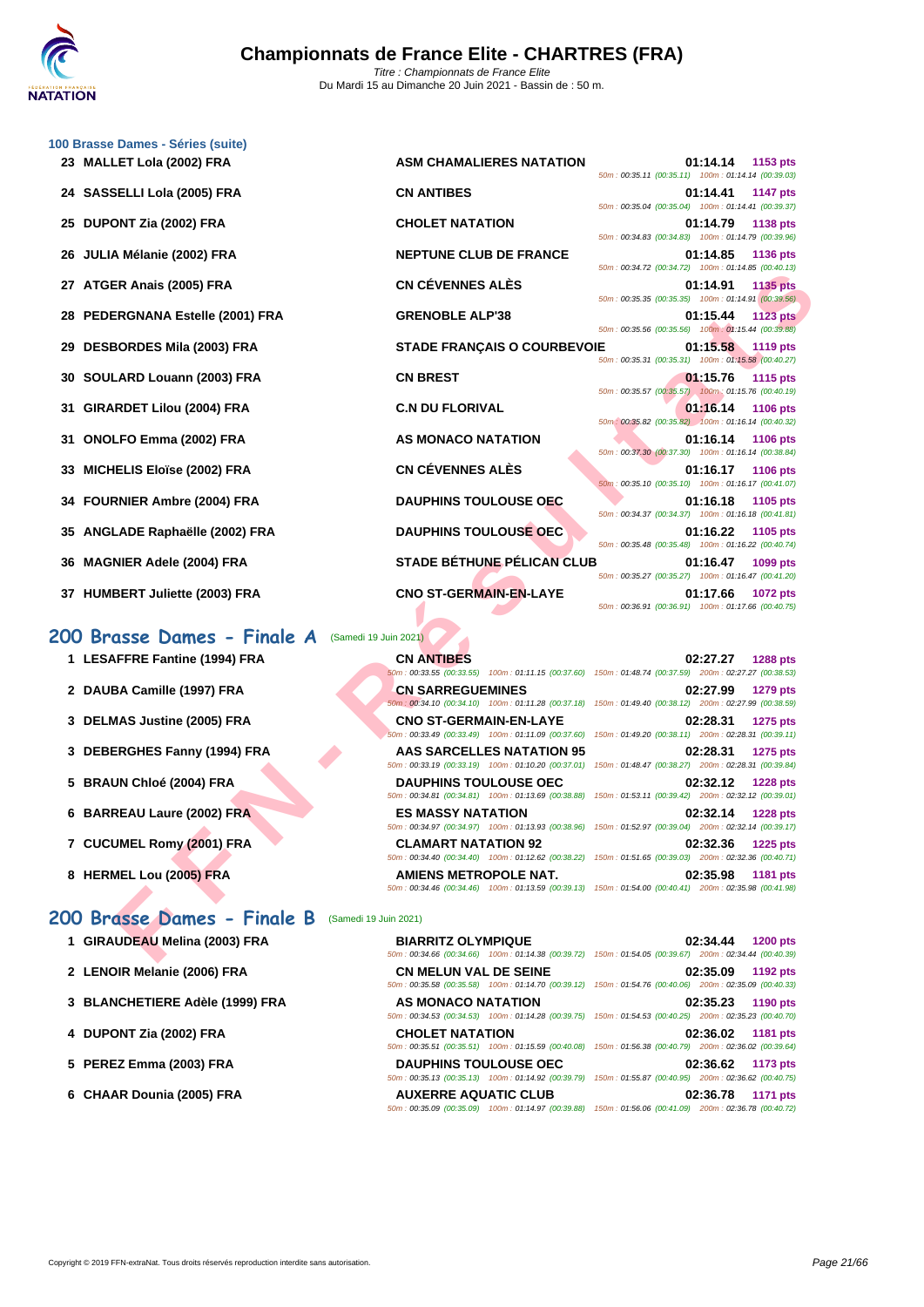50m : 00:35.18 (00:35.18) 100m : 01:15.60 (00:40.42) 150m : 01:56.51 (00:40.91) 200m : 02:38.46 (00:41.95)

50m : 00:36.03 (00:36.03) 100m : 01:16.29 (00:40.26) 150m : 01:57.29 (00:41.00) 200m : 02:38.80 (00:41.51)

50m : 00:35.23 (00:35.23) 100m : 01:15.01 (00:39.78) 150m : 01:56.72 (00:41.71) 200m : 02:38.18 (00:41.46)

### **[200 Brass](http://www.ffnatation.fr/webffn/index.php)e Dames - Finale B (suite)**

- **MALLET Camille (2001) FRA ASPTT MONTPELLIER 02:38.46 1151 pts**
- **PEDERGNANA Estelle (2001) FRA GRENOBLE ALP'38 02:38.80 1147 pts**

### **200 Brasse Dames - Finale C** (Samedi 19 Juin 2021)

- **HANICQUE Mélissande (2000) FRA ALLIANCE ORLEANS NATATION 02:38.18 1155 pts**
- **MELIS Daphné (2006) FRA ALLIANCE DIJON NATATION 02:38.94 1146 pts**
- **SASSELLI Lola (2005) FRA CN ANTIBES 02:39.16 1143 pts**
- **GUEZENEC Maéva (2002) FRA CN BREST 02:39.64 1137 pts**
- **MAGNIER Adele (2004) FRA STADE BÉTHUNE PÉLICAN CLUB 02:40.30 1130 pts**
- **ROVIROLA Manon (1998) FRA ROGNAC NATATION 02:40.35 1129 pts**
- **HUMBERT Juliette (2003) FRA CNO ST-GERMAIN-EN-LAYE 02:42.05 1109 pts**
- **PELLETIER Alizée (2003) FRA OLYMPIC NICE NATATION 02:44.75 1078 pts**

### **50 Papillon Dames - Finale A** (Samedi 19 Juin 2021)

|                                                         | 50m: 00:35.23 (00:35.23) 100m: 01:15.01 (00:39.78) 150m: 01:56.72 (00:41.71) 200m: 02:38.18 (00:41.46)                                          |                |                 |  |
|---------------------------------------------------------|-------------------------------------------------------------------------------------------------------------------------------------------------|----------------|-----------------|--|
| 2 MELIS Daphné (2006) FRA                               | <b>ALLIANCE DIJON NATATION</b>                                                                                                                  | 02:38.94       | <b>1146 pts</b> |  |
|                                                         | 50m: 00:36.12 (00:36.12) 100m: 01:16.28 (00:40.16) 150m: 01:57.51 (00:41.23) 200m: 02:38.94 (00:41.43)                                          |                |                 |  |
| 3 SASSELLI Lola (2005) FRA                              | <b>CN ANTIBES</b><br>50m : 00:36.23 (00:36.23) 100m : 01:16.83 (00:40.60) 150m : 01:58.72 (00:41.89) 200m : 02:39.16 (00:40.44)                 | 02:39.16       | <b>1143 pts</b> |  |
| 4 GUEZENEC Maéva (2002) FRA                             | <b>CN BREST</b>                                                                                                                                 | 02:39.64       | <b>1137 pts</b> |  |
|                                                         | 50m: 00:36.44 (00:36.44) 100m: 01:17.87 (00:41.43) 150m: 01:58.35 (00:40.48) 200m: 02:39.64 (00:41.29)                                          |                |                 |  |
| 5 MAGNIER Adele (2004) FRA                              | <b>STADE BÉTHUNE PÉLICAN CLUB</b><br>50m : 00:36.95 (00:36.95) 100m : 01:17.52 (00:40.57) 150m : 01:58.33 (00:40.81) 200m : 02:40.30 (00:41.97) | 02:40.30       | 1130 pts        |  |
| 6 ROVIROLA Manon (1998) FRA                             | <b>ROGNAC NATATION</b>                                                                                                                          | 02:40.35       | 1129 pts        |  |
|                                                         | 50m: 00:36.27 (00:36.27) 100m: 01:17.00 (00:40.73) 150m: 01:58.27 (00:41.27) 200m: 02:40.35 (00:42.08)                                          |                |                 |  |
| 7 HUMBERT Juliette (2003) FRA                           | <b>CNO ST-GERMAIN-EN-LAYE</b><br>50m: 00:37.02 (00:37.02) 100m: 01:18.39 (00:41.37)<br>150m: 01:59.84 (00:41.45) 200m: 02:42.05 (00:42.21)      | 02:42.05       | 1109 pts        |  |
| 8 PELLETIER Alizée (2003) FRA                           | <b>OLYMPIC NICE NATATION</b>                                                                                                                    | 02:44.75       | 1078 pts        |  |
|                                                         | 50m: 00:35.92 (00:35.92) 100m: 01:17.10 (00:41.18) 150m: 02:00.17 (00:43.07) 200m: 02:44.75 (00:44.58)                                          |                |                 |  |
|                                                         |                                                                                                                                                 |                |                 |  |
| 50 Papillon Dames - Finale A<br>(Samedi 19 Juin 2021)   |                                                                                                                                                 |                |                 |  |
| 1 HENIQUE Mélanie (1992) FRA                            | <b>CN MARSEILLE</b>                                                                                                                             | 00:25.17       | 1405 pts RF     |  |
| 2 PIGREE Analia (2001) FRA                              | <b>CANET 66 NATATION</b>                                                                                                                        | 00:26.68       | 1300 pts        |  |
| 3 DELMAS Lucie (2005) FRA                               | <b>CNO ST-GERMAIN-EN-LAYE</b>                                                                                                                   | 00:26.96       | 1281 pts        |  |
| 4 MOREL Emma (1996) FRA                                 | A ASEC NATATION SAINT-PAUL REUNION                                                                                                              | 00:27.01       | <b>1278 pts</b> |  |
| 5 BOISRENOULT Emilie (2002) FRA                         | <b>U.S CRETEIL NATATION</b>                                                                                                                     | 00:27.39       | <b>1252 pts</b> |  |
| 6 ARLANDIS Anais (1997) FRA                             | <b>AS MONACO NATATION</b>                                                                                                                       | 00:27.49       | 1245 pts        |  |
| 7 GUIRADO Lou (2002) FRA                                | <b>CN ANTIBES</b>                                                                                                                               | 00:27.50       | <b>1245 pts</b> |  |
| 8 HEIDEYER Mika (2000) FRA                              | <b>CN ANTIBES</b>                                                                                                                               | 00:27.59       | 1239 pts        |  |
| 9 MEUTER Adelaide (2003) FRA                            | <b>CNO ST-GERMAIN-EN-LAYE</b>                                                                                                                   | 00:27.73       | <b>1229 pts</b> |  |
| --- BOUSQUIN Lena (1995) FRA                            | <b>CN MARSEILLE</b>                                                                                                                             | <b>DNS</b> dec |                 |  |
|                                                         |                                                                                                                                                 |                |                 |  |
| 50 Papillon Dames - Finale B<br>(Samedi 19 Juin 2021)   |                                                                                                                                                 |                |                 |  |
| 1 BERTHELOT Lili-Rose (2004) FRA                        | <b>AS ROANNE NATATION</b>                                                                                                                       | 00:27.71       | 1231 pts        |  |
| 2 PRÊTRE Ava (1996) FRA                                 | <b>MULHOUSE ON</b>                                                                                                                              | 00:27.85       | <b>1221 pts</b> |  |
| 3 OLIVIER Emma (2004) FRA                               | <b>MONTPELLIER METROPOLE NATATION</b>                                                                                                           | 00:27.89       | <b>1219 pts</b> |  |
| 4 AUBIN Eleanore (2006) FRA                             | <b>ANGERS NATATION</b>                                                                                                                          | 00:28.00       | <b>1211 pts</b> |  |
| 5 FAVE Anna (2000) FRA                                  | <b>CN BREST</b>                                                                                                                                 | 00:28.01       | <b>1211 pts</b> |  |
| 6 BOUQUEREL Blandine (2001) FRA                         | <b>C VIKINGS DE ROUEN</b>                                                                                                                       | 00:28.04       | 1209 pts        |  |
| 7 DIOP Oumy (2003) SEN                                  | <b>GRENOBLE ALP'38</b>                                                                                                                          | 00:28.09       | <b>1206 pts</b> |  |
| 8 LETANG Maria-elena (1993) FRA                         | <b>CLUB DES NAGEURS DE PARIS</b>                                                                                                                | 00:28.18       | <b>1200 pts</b> |  |
| 9 LECANU Maëlle (1999) FRA                              | <b>STADE FRANÇAIS O COURBEVOIE</b>                                                                                                              | 00:28.28       | 1193 pts        |  |
| 10 LEDUCQ Annette (2004) FRA                            | <b>DAUPHINS TOULOUSE OEC</b>                                                                                                                    | 00:28.30       | 1192 pts        |  |
|                                                         |                                                                                                                                                 |                |                 |  |
| $50$ Panillon Dames - Finale C $($ Samedi 19 Juin 2021) |                                                                                                                                                 |                |                 |  |

### **50 Papillon Dames - Finale B** (Samedi 19 Juin 2021)

| 1 BERTHELOT Lili-Rose (2004) FRA | AS ROANNE NATATION                    | 00:27.71 | 1231 pts        |
|----------------------------------|---------------------------------------|----------|-----------------|
| 2 PRÊTRE Ava (1996) FRA          | <b>MULHOUSE ON</b>                    | 00:27.85 | <b>1221 pts</b> |
| 3 OLIVIER Emma (2004) FRA        | <b>MONTPELLIER METROPOLE NATATION</b> | 00:27.89 | <b>1219 pts</b> |
| 4 AUBIN Eleanore (2006) FRA      | <b>ANGERS NATATION</b>                | 00:28.00 | <b>1211 pts</b> |
| 5 FAVE Anna (2000) FRA           | <b>CN BREST</b>                       | 00:28.01 | <b>1211 pts</b> |
| 6 BOUQUEREL Blandine (2001) FRA  | <b>C VIKINGS DE ROUEN</b>             | 00:28.04 | <b>1209 pts</b> |
| 7 DIOP Oumy (2003) SEN           | <b>GRENOBLE ALP'38</b>                | 00:28.09 | <b>1206 pts</b> |
| 8 LETANG Maria-elena (1993) FRA  | <b>CLUB DES NAGEURS DE PARIS</b>      | 00:28.18 | <b>1200 pts</b> |
| 9 LECANU Maëlle (1999) FRA       | <b>STADE FRANCAIS O COURBEVOIE</b>    | 00:28.28 | 1193 pts        |
| 10 LEDUCQ Annette (2004) FRA     | <b>DAUPHINS TOULOUSE OEC</b>          | 00:28.30 | 1192 pts        |
|                                  |                                       |          |                 |

### **50 Papillon Dames - Finale C** (Samedi 19 Juin 2021)

| 1 MURE Manon (2003) FRA          | <b>ST-ETIENNE NATATION</b>                    | 00:28.17 | <b>1200 pts</b> |
|----------------------------------|-----------------------------------------------|----------|-----------------|
| 2 CARLOS-BROC Zoé (2006) FRA     | <b>MORSANG ESSONNE NATATION</b>               | 00:28.27 | 1194 pts        |
| 3 OKADA Amy (1998) USA           | LOUGHBOROUGH UNIVERSITY SWIMMING (GBR00:28.29 |          | 1192 pts        |
| 4 AVETAND Tabatha (2005) FRA     | <b>BEAUVAISIS AQUATIC CLUB</b>                | 00:28.39 | 1186 pts        |
| 5 ANSART Laly (2003) FRA         | DENAIN NAT. PORTE DU HAINAUT                  | 00:28.50 | 1179 pts        |
| 6 SINAPIN Elodie (2000) FRA      | <b>LYON NATATION METROPOLE</b>                | 00:28.55 | 1175 pts        |
| 7 OUALID GIRARD Sarah (2000) FRA | <b>CN MELUN VAL DE SEINE</b>                  | 00:28.58 | <b>1174 pts</b> |
| 8 NAFFAMarie (2000) FRA          | <b>SU AGEN</b>                                | 00:28.63 | <b>1170 pts</b> |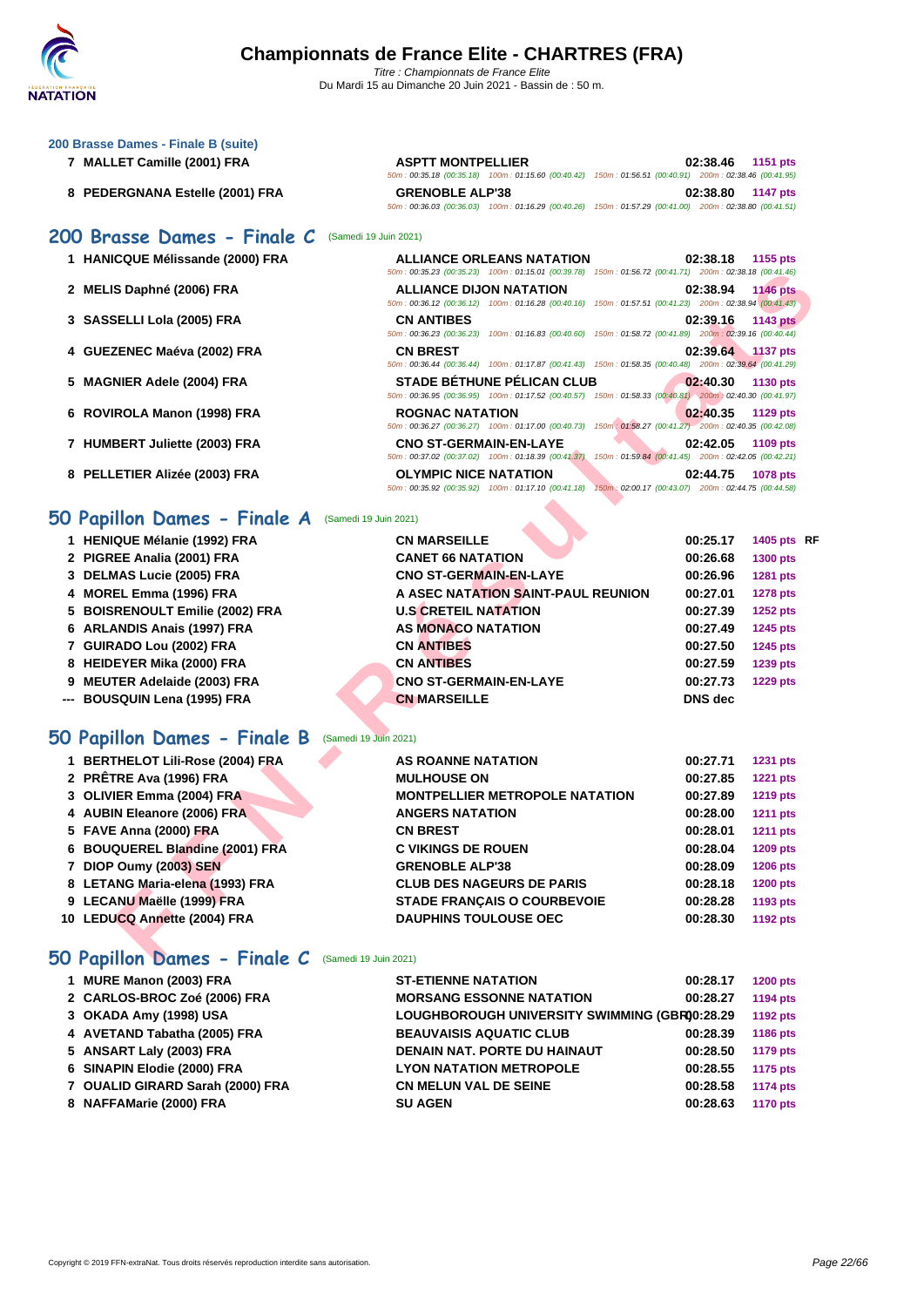

| 50 Papillon Dames - Finale C (suite) |                              |          |                 |
|--------------------------------------|------------------------------|----------|-----------------|
| 9 ANGLADE Raphaëlle (2002) FRA       | <b>DAUPHINS TOULOUSE OEC</b> | 00:28.69 | <b>1166 pts</b> |
| --- SAVART Coralie (2004) FRA        | <b>DAUPHINS TOULOUSE OEC</b> | DNS dec  |                 |

## **100 Papillon Dames - Finale A** (Mardi 15 Juin 2021)

| 1 HANSSON Louise (1996) SWE    | LOUGHBOROUGH UNIVERSITY SWIMMING (GBR00:57.05<br>1375 pts<br>50m: 00:26.72 (00:26.72) 100m: 00:57.05 (00:30.33)    |
|--------------------------------|--------------------------------------------------------------------------------------------------------------------|
| 2 WATTEL Marie (1997) FRA      | <b>CN MARSEILLE</b><br>00:57.37<br>1365 pts<br>50m: 00:26.42 (00:26.42) 100m: 00:57.37 (00:30.95)                  |
| 3 GASTALDELLO Béryl (1995) FRA | <b>CN MARSEILLE</b><br>00:58.33<br>$1336$ pts<br>50m: 00:27.02 (00:27.02) 100m: 00:58.33 (00:31.31)                |
| 4 BONNET Charlotte (1995) FRA  | <b>OLYMPIC NICE NATATION</b><br>00:58.63<br><b>1326 pts</b><br>50m: 00:27.31 (00:27.31) 100m: 00:58.63 (00:31.32)  |
| 5 DELMAS Lucie (2005) FRA      | <b>CNO ST-GERMAIN-EN-LAYE</b><br>$01:00.06$ 1283 pts<br>50m: 00:27.73 (00:27.73) 100m: 01:00.06 (00:32.33)         |
| 6 HEIDEYER Mika (2000) FRA     | <b>CN ANTIBES</b><br>01:00.43<br><b>1272 pts</b><br>50m: 00:28.37 (00:28.37) 100m: 01:00.43 (00:32.06)             |
| 7 MOREL Emma (1996) FRA        | A ASEC NATATION SAINT-PAUL REUNION<br>01:00.59<br>1268 pts<br>50m : 00:27.92 (00:27.92) 100m : 01:00.59 (00:32.67) |
| 8 GUIRADO Lou (2002) FRA       | <b>CN ANTIBES</b><br>01:01.61<br><b>1238 pts</b><br>50m: 00:28.49 (00:28.49) 100m: 01:01.61 (00:33.12)             |
| 00 Papillon Dames - Finale B   | (Mardi 15 Juin 2021)                                                                                               |
|                                |                                                                                                                    |

## **100 Papillon Dames - Finale B** (Mardi 15 Juin 2021)

| 2 WATTEL Marie (1997) FRA        | CN MARSEILLE<br>00:57.37<br>1365 pts<br>50m: 00:26.42 (00:26.42) 100m: 00:57.37 (00:30.95)                                                                                     |
|----------------------------------|--------------------------------------------------------------------------------------------------------------------------------------------------------------------------------|
| 3 GASTALDELLO Béryl (1995) FRA   | <b>CN MARSEILLE</b><br>00:58.33<br>1336 pts<br>50m: 00:27.02 (00:27.02) 100m: 00:58.33 (00:31.31)                                                                              |
| 4 BONNET Charlotte (1995) FRA    | <b>OLYMPIC NICE NATATION</b><br>00:58.63<br><b>1326 pts</b><br>50m: 00:27.31 (00:27.31) 100m: 00:58.63 (00:31.32)                                                              |
| 5 DELMAS Lucie (2005) FRA        | <b>CNO ST-GERMAIN-EN-LAYE</b><br>01:00.06<br>1283 pts<br>50m: 00:27.73 (00:27.73) 100m: 01:00.06 (00:32.33)                                                                    |
| 6 HEIDEYER Mika (2000) FRA       | <b>CN ANTIBES</b><br>01:00.43<br><b>1272 pts</b>                                                                                                                               |
| 7 MOREL Emma (1996) FRA          | 50m: 00:28.37 (00:28.37) 100m: 01:00.43 (00:32.06)<br>A ASEC NATATION SAINT-PAUL REUNION<br>01:00.59<br><b>1268 pts</b>                                                        |
| 8 GUIRADO Lou (2002) FRA         | 50m : 00:27.92 (00:27.92) 100m : 01:00.59 (00:32.67)<br><b>CN ANTIBES</b><br>01:01.61<br><b>1238 pts</b><br>50m: 00:28.49 (00:28.49) 100m: 01:01.61 (00:33.12)                 |
| 100 Papillon Dames - Finale B    | (Mardi 15 Juin 2021)                                                                                                                                                           |
| 1 ARLANDIS Anais (1997) FRA      | AS MONACO NATATION<br>01:01.09<br>1253 pts<br>50m: 00:28.33 (00:28.33) 100m: 01:01.09 (00:32.76)                                                                               |
| 2 FAVE Anna (2000) FRA           | <b>CN BREST</b><br>01:01.41<br>1243 pts<br>50m: 00:29.01 (00:29.01) 100m: 01:01.41 (00:32.40)                                                                                  |
| 3 MARCHAND Juliette (2001) FRA   | <b>CN ANTIBES</b><br>01:01.42<br><b>1243 pts</b><br>50m: 00:29.31 (00:29.31) 100m: 01:01.42 (00:32.11)                                                                         |
| 4 AVETAND Tabatha (2005) FRA     | <b>BEAUVAISIS AQUATIC CLUB</b><br>01:01.53<br><b>1240 pts</b><br>50m: 00:28.41 (00:28.41) 100m: 01:01.53 (00:33.12)                                                            |
| 5 MEUTER Adelaide (2003) FRA     | <b>CNO ST-GERMAIN-EN-LAYE</b><br>01:01.77<br>1233 pts                                                                                                                          |
| 6 ANSART Laly (2003) FRA         | 50m: 00:29.39 (00:29.39) 100m: 01:01.77 (00:32.38)<br><b>DENAIN NAT. PORTE DU HAINAUT</b><br>01:01.79<br><b>1232 pts</b><br>50m: 00:28.73 (00:28.73) 100m: 01:01.79 (00:33.06) |
| 7 BOISRENOULT Emilie (2002) FRA  | <b>U.S CRETEIL NATATION</b><br>01:02.10<br><b>1223 pts</b><br>50m: 00:28.62 (00:28.62) 100m: 01:02.10 (00:33.48)                                                               |
| 8 MURE Manon (2003) FRA          | <b>ST-ETIENNE NATATION</b><br>01:02.43<br><b>1214 pts</b><br>50m: 00:29.30 (00:29.30) 100m: 01:02.43 (00:33.13)                                                                |
| 100 Papillon Dames - Finale C    | (Mardi 15 Juin 2021)                                                                                                                                                           |
| 1 BERTHELOT Lili-Rose (2004) FRA | <b>AS ROANNE NATATION</b><br>01:01.43<br>1243 pts<br>50m: 00:28.68 (00:28.68) 100m: 01:01.43 (00:32.75)                                                                        |
| 2 LEDUCQ Annette (2004) FRA      | <b>DAUPHINS TOULOUSE OEC</b><br>01:02.02<br><b>1226 pts</b><br>50m: 00:28.69 (00:28.69) 100m: 01:02.02 (00:33.33)                                                              |
| 3 JEHL Marina (2001) FRA         | <b>CANET 66 NATATION</b><br>01:02.13<br><b>1222 pts</b>                                                                                                                        |
| 4 SAVART Coralie (2004) FRA      | 50m: 00:29.16 (00:29.16) 100m: 01:02.13 (00:32.97)<br><b>DAUPHINS TOULOUSE OEC</b><br>01:02.21<br><b>1220 pts</b>                                                              |
| 5 PRUVOT Mathilde (2005) FRA     | 50m: 00:28.80 (00:28.80) 100m: 01:02.21 (00:33.41)<br>AMIENS METROPOLE NAT.<br>01:02.63<br><b>1208 pts</b>                                                                     |
| 6 OLIVIER Emma (2004) FRA        | 50m: 00:29.05 (00:29.05) 100m: 01:02.63 (00:33.58)<br><b>MONTPELLIER METROPOLE NATATION</b><br>01:02.65<br><b>1207 pts</b>                                                     |

### **100 Papillon Dames - Finale C** (Mardi 15 Juin 2021)

| 1 BERTHELOT Lili-Rose (2004) FRA | <b>AS ROANNE NATATION</b><br>01:01.43<br><b>1243 pts</b>                                                                                                                |
|----------------------------------|-------------------------------------------------------------------------------------------------------------------------------------------------------------------------|
| 2 LEDUCQ Annette (2004) FRA      | 50m: 00:28.68 (00:28.68) 100m: 01:01.43 (00:32.75)<br><b>DAUPHINS TOULOUSE OEC</b><br>01:02.02<br><b>1226 pts</b><br>50m: 00:28.69 (00:28.69) 100m: 01:02.02 (00:33.33) |
| 3 JEHL Marina (2001) FRA         | <b>CANET 66 NATATION</b><br>01:02.13<br><b>1222 pts</b><br>50m: 00:29.16 (00:29.16) 100m: 01:02.13 (00:32.97)                                                           |
| 4 SAVART Coralie (2004) FRA      | <b>DAUPHINS TOULOUSE OEC</b><br>01:02.21<br><b>1220 pts</b><br>50m: 00:28.80 (00:28.80) 100m: 01:02.21 (00:33.41)                                                       |
| 5 PRUVOT Mathilde (2005) FRA     | AMIENS METROPOLE NAT.<br>01:02.63<br><b>1208 pts</b><br>50m: 00:29.05 (00:29.05) 100m: 01:02.63 (00:33.58)                                                              |
| 6 OLIVIER Emma (2004) FRA        | <b>MONTPELLIER METROPOLE NATATION</b><br>01:02.65<br><b>1207 pts</b><br>50m: 00:29.04 (00:29.04) 100m: 01:02.65 (00:33.61)                                              |
| 7 BORER Fanny (1996) SUI         | <b>MULHOUSE ON</b><br>01:02.76<br><b>1204 pts</b><br>50m: 00:29.62 (00:29.62) 100m: 01:02.76 (00:33.14)                                                                 |
| 8 BOUQUEREL Blandine (2001) FRA  | <b>C VIKINGS DE ROUEN</b><br>01:04.05<br><b>1167 pts</b><br>50m: 00:29.30 (00:29.30) 100m: 01:04.05 (00:34.75)                                                          |

### **100 Papillon Dames - Séries** (Mardi 15 Juin 2021)

**1 HANSSON Louise (1996) SWE LOUGHBOROUGH UNIVERSITY SWIMMING (GBR)00:57.61 1358 pts** 50m : 00:26.63 (00:26.63) 100m : 00:57.61 (00:30.98)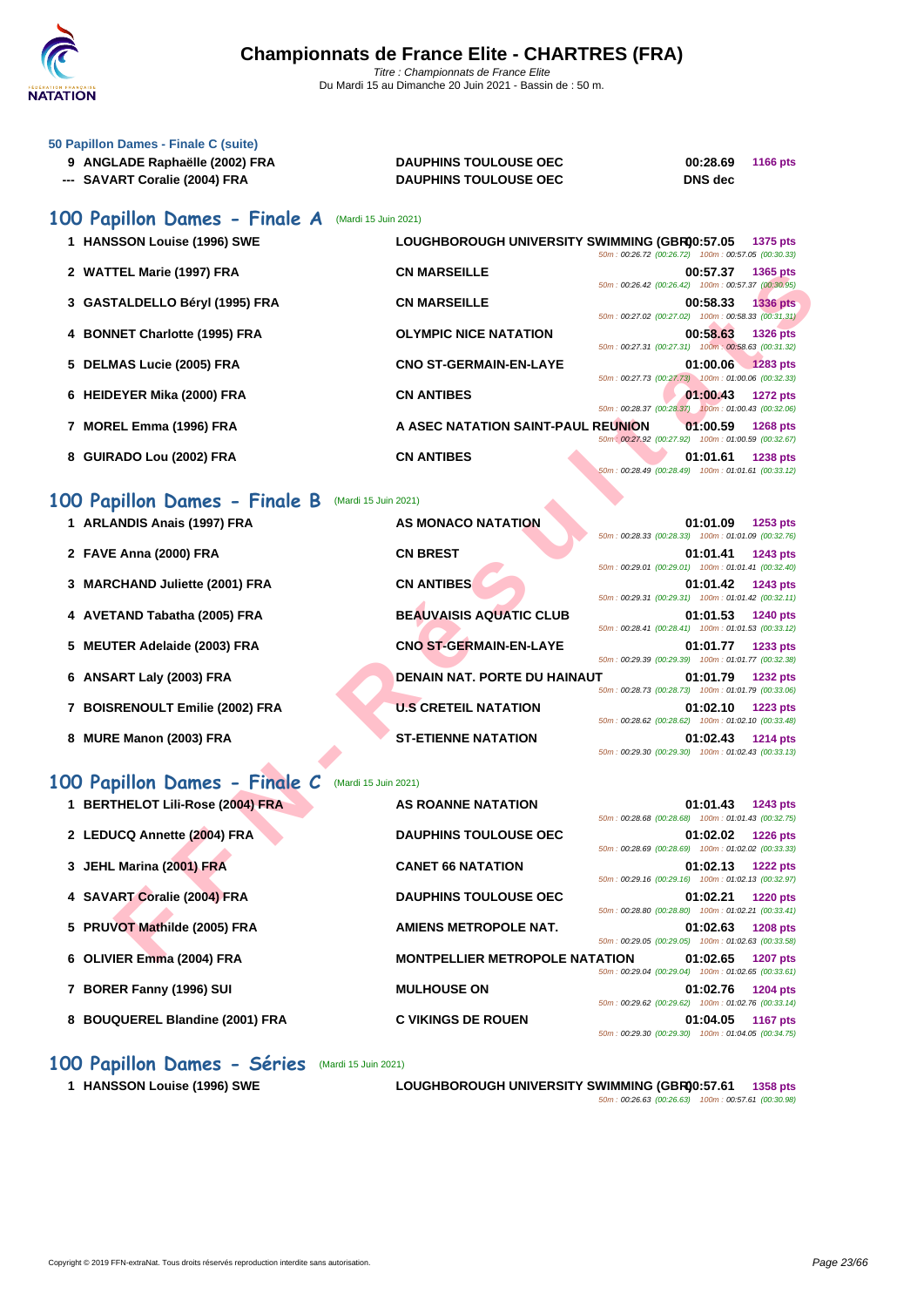

|     | 100 Papillon Dames - Séries (suite)<br>2 WATTEL Marie (1997) FRA | <b>CN MARSEILLE</b>                   | 00:57.88<br>1349 pts                                                              |
|-----|------------------------------------------------------------------|---------------------------------------|-----------------------------------------------------------------------------------|
|     | 3 GASTALDELLO Béryl (1995) FRA                                   | <b>CN MARSEILLE</b>                   | 50m: 00:26.87 (00:26.87) 100m: 00:57.88 (00:31.01)<br>00:59.46<br><b>1301 pts</b> |
|     |                                                                  |                                       | 50m: 00:27.42 (00:27.42) 100m: 00:59.46 (00:32.04)                                |
|     | 4 BONNET Charlotte (1995) FRA                                    | <b>OLYMPIC NICE NATATION</b>          | 00:59.63<br><b>1296 pts</b><br>50m: 00:27.51 (00:27.51) 100m: 00:59.63 (00:32.12) |
|     | 5 DELMAS Lucie (2005) FRA                                        | <b>CNO ST-GERMAIN-EN-LAYE</b>         | 01:00.29<br><b>1277 pts</b><br>50m: 00:27.57 (00:27.57) 100m: 01:00.29 (00:32.72) |
| 6   | MOREL Emma (1996) FRA                                            | A ASEC NATATION SAINT-PAUL REUNION    | 01:01.15<br><b>1251 pts</b><br>50m: 00:28.36 (00:28.36) 100m: 01:01.15 (00:32.79) |
|     | 7 GUIRADO Lou (2002) FRA                                         | <b>CN ANTIBES</b>                     | <b>1245 pts</b><br>01:01.36<br>50m: 00:28.44 (00:28.44) 100m: 01:01.36 (00:32.92) |
|     | 8 HEIDEYER Mika (2000) FRA                                       | <b>CN ANTIBES</b>                     | 01:01.40<br><b>1244 pts</b><br>50m: 00:28.31 (00:28.31) 100m: 01:01.40 (00:33.09) |
|     | 9 AVETAND Tabatha (2005) FRA                                     | <b>BEAUVAISIS AQUATIC CLUB</b>        | 01:01.55<br>1239 pts<br>50m: 00:28.86 (00:28.86) 100m: 01:01.55 (00:32.69)        |
|     | 10 FAVE Anna (2000) FRA                                          | <b>CN BREST</b>                       | 01:01.58<br><b>1238 pts</b><br>50m: 00:29.53 (00:29.53) 100m: 01:01.58 (00:32.05) |
| 11  | <b>MARCHAND Juliette (2001) FRA</b>                              | <b>CN ANTIBES</b>                     | 01:01.78<br>1233 pts                                                              |
|     | 12 ANSART Laly (2003) FRA                                        | <b>DENAIN NAT. PORTE DU HAINAUT</b>   | 50m: 00:29.29 (00:29.29) 100m: 01:01.78 (00:32.49)<br>01:01.79<br><b>1232 pts</b> |
| 13  | ARLANDIS Anais (1997) FRA                                        | AS MONACO NATATION                    | 50m: 00:28.82 (00:28.82) 100m: 01:01.79 (00:32.97)<br>01:01.82<br><b>1231 pts</b> |
| 14  | TOUATI Assia (1995) FRA                                          | <b>DAUPHINS TOULOUSE OEC</b>          | 50m: 00:28.54 (00:28.54) 100m: 01:01.82 (00:33.28)<br>01:01.97<br><b>1227 pts</b> |
| 15  | <b>MEUTER Adelaide (2003) FRA</b>                                | <b>CNO ST-GERMAIN-EN-LAYE</b>         | 50m: 00:28.72 (00:28.72) 100m: 01:01.97 (00:33.25)<br>01:01.99<br><b>1226 pts</b> |
| 16  | <b>BOISRENOULT Emilie (2002) FRA</b>                             | <b>U.S CRETEIL NATATION</b>           | 50m: 00:28.91 (00:28.91) 100m: 01:01.99 (00:33.08)<br>01:02.30<br><b>1217 pts</b> |
| 17  | MURE Manon (2003) FRA                                            | <b>ST-ETIENNE NATATION</b>            | 50m: 00:28.23 (00:28.23) 100m: 01:02.30 (00:34.07)<br>01:02.33<br><b>1217 pts</b> |
| 18  | JEHL Marina (2001) FRA                                           | <b>CANET 66 NATATION</b>              | 50m: 00:29.16 (00:29.16) 100m: 01:02.33 (00:33.17)<br>01:02.53<br><b>1211 pts</b> |
| 19  | OLIVIER Emma (2004) FRA                                          | <b>MONTPELLIER METROPOLE NATATION</b> | 50m: 00:28.86 (00:28.86) 100m: 01:02.53 (00:33.67)<br>01:02.69<br><b>1206 pts</b> |
|     |                                                                  | <b>DAUPHINS TOULOUSE OEC</b>          | 50m: 00:28.87 (00:28.87) 100m: 01:02.69 (00:33.82)                                |
|     | 20 LEDUCQ Annette (2004) FRA                                     |                                       | 01:02.74<br>1205 pts<br>50m: 00:28.55 (00:28.55) 100m: 01:02.74 (00:34.19)        |
| 21. | <b>BORER Fanny (1996) SUI</b>                                    | <b>MULHOUSE ON</b>                    | 01:02.76<br><b>1204 pts</b><br>50m: 00:30.01 (00:30.01) 100m: 01:02.76 (00:32.75) |
|     | 22 MUTETI Emily (1998) KEN                                       | <b>KENYA (KEN)</b>                    | 01:02.81<br>1203 pts<br>50m: 00:28.45 (00:28.45) 100m: 01:02.81 (00:34.36)        |
|     | 23 SAVART Coralie (2004) FRA                                     | <b>DAUPHINS TOULOUSE OEC</b>          | 01:02.83<br><b>1202 pts</b><br>50m: 00:29.06 (00:29.06) 100m: 01:02.83 (00:33.77) |
|     | 24 BERTHELOT Lili-Rose (2004) FRA                                | <b>AS ROANNE NATATION</b>             | 01:03.09<br>1195 pts<br>50m: 00:28.61 (00:28.61) 100m: 01:03.09 (00:34.48)        |
|     | 25 BOUQUEREL Blandine (2001) FRA                                 | <b>C VIKINGS DE ROUEN</b>             | 01:03.33<br>1188 pts<br>50m: 00:28.81 (00:28.81) 100m: 01:03.33 (00:34.52)        |
| 26  | PRUVOT Mathilde (2005) FRA                                       | <b>AMIENS METROPOLE NAT.</b>          | 01:03.40<br><b>1186 pts</b><br>50m: 00:29.69 (00:29.69) 100m: 01:03.40 (00:33.71) |
| 27  | <b>FERRON Berangere (2002) FRA</b>                               | <b>AQUATIC CLUB BOURGES</b>           | 01:03.48<br>1183 pts                                                              |
| 28  | <b>MOREAU Sarah (2001) FRA</b>                                   | <b>EN TOURS</b>                       | 50m: 00:29.85 (00:29.85) 100m: 01:03.48 (00:33.63)<br>01:03.52<br>1182 pts        |
| 29  | <b>BRAUN Chloé (2004) FRA</b>                                    | <b>DAUPHINS TOULOUSE OEC</b>          | 50m: 00:29.98 (00:29.98) 100m: 01:03.52 (00:33.54)<br>01:03.54<br>1182 pts        |
| 30  | <b>OUALID GIRARD Sarah (2000) FRA</b>                            | <b>CN MELUN VAL DE SEINE</b>          | 50m: 00:29.86 (00:29.86) 100m: 01:03.54 (00:33.68)<br>01:03.55<br><b>1181 pts</b> |
| 31  | <b>AUBIN Eleanore (2006) FRA</b>                                 | <b>ANGERS NATATION</b>                | 50m: 00:29.66 (00:29.66) 100m: 01:03.55 (00:33.89)<br>01:03.60<br>1180 pts        |
|     | 31 BARALE Faustine (1999) FRA                                    | <b>GRENOBLE ALP'38</b>                | 50m: 00:28.96 (00:28.96) 100m: 01:03.60 (00:34.64)<br>01:03.60<br>1180 pts        |
|     |                                                                  |                                       | 50m : 00:34.78 (00:34.78) 100m : 01:03.60 (00:28.82)                              |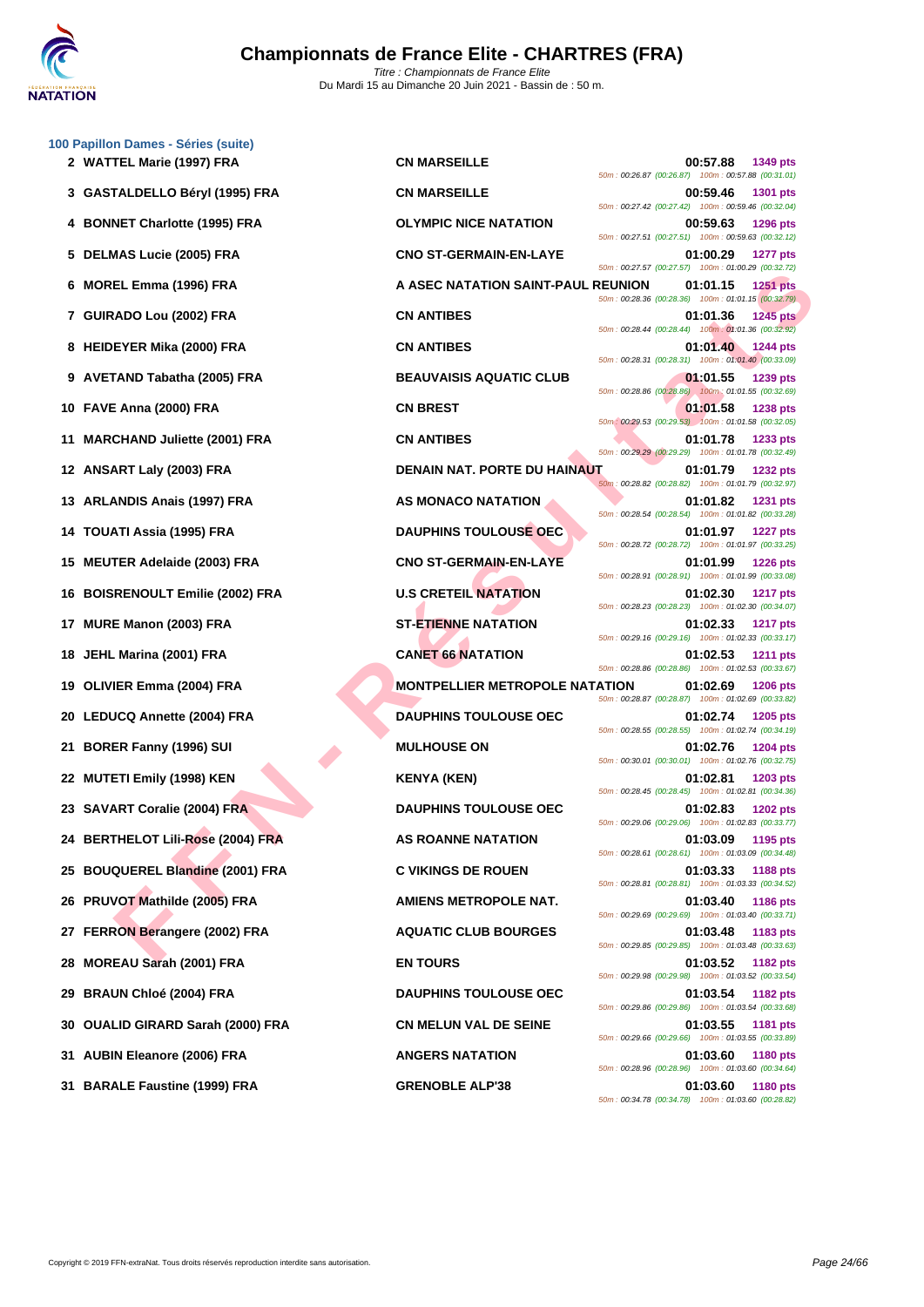|    | 100 Papillon Dames - Séries (suite)                      |                                               |                                                                                                                                |
|----|----------------------------------------------------------|-----------------------------------------------|--------------------------------------------------------------------------------------------------------------------------------|
|    | 33 GELFMANN Soizic (2001) FRA                            | <b>CN ANTIBES</b>                             | 01:03.66<br><b>1178 pts</b><br>50m: 00:30.07 (00:30.07) 100m: 01:03.66 (00:33.59)                                              |
| 34 | NAFFAMarie (2000) FRA                                    | <b>SU AGEN</b>                                | 01:03.93<br><b>1170 pts</b><br>50m: 00:29.52 (00:29.52) 100m: 01:03.93 (00:34.41)                                              |
| 35 | PINSOLLE Célia (2003) FRA                                | <b>DAUPHINS TOULOUSE OEC</b>                  | 01:03.94<br><b>1170 pts</b>                                                                                                    |
| 36 | <b>ALLART Lucine (2007) FRA</b>                          | <b>MOREUIL NATATION</b>                       | 50m: 00:29.11 (00:29.11) 100m: 01:03.94 (00:34.83)<br>01:03.97<br>1169 pts                                                     |
| 37 | ANGLADE Raphaëlle (2002) FRA                             | <b>DAUPHINS TOULOUSE OEC</b>                  | 50m: 00:29.29 (00:29.29) 100m: 01:03.97 (00:34.68)<br>01:04.14<br><b>1164 pts</b>                                              |
| 38 | <b>SGARAMELLA Clara (2001) FRA</b>                       | <b>DAUPHINS TOULOUSE OEC</b>                  | 50m: 00:29.82 (00:29.82) 100m: 01:04.14 (00:34.32)<br>01:04.15<br><b>1164 pts</b>                                              |
| 39 | DIOP Oumy (2003) SEN                                     | <b>GRENOBLE ALP'38</b>                        | 50m: 00:29.71 (00:29.71) 100m: 01:04.15 (00:34.44)<br>01:04.20<br>1163 pts                                                     |
| 40 | AUBRY Alice (1997) FRA                                   | <b>SN METZ</b>                                | 50m: 00:30.18 (00:30.18) 100m: 01:04.20 (00:34.02)<br>01:04.32<br>1159 pts                                                     |
| 41 | OKADA Amy (1998) USA                                     | LOUGHBOROUGH UNIVERSITY SWIMMING (GBR01:04.43 | 50m: 00:30.39 (00:30.39) 100m: 01:04.32 (00:33.93)<br><b>1156 pts</b>                                                          |
|    | 42 PELLEAU Ines (2004) FRA                               | <b>CN BREST</b>                               | 50m: 00:29.24 (00:29.24) 100m: 01:04.43 (00:35.19)<br>01:04.57<br>1152 pts                                                     |
|    | 43 HERTHE Alexe (2000) FRA                               | <b>NANTES NATATION</b>                        | 50m: 00:30.13 (00:30.13) 100m: 01:04.57 (00:34.44)<br>01:04.60<br>1151 pts                                                     |
| 44 | <b>HARISBOURE Ambre (2004) FRA</b>                       | <b>CLUB DES NAGEURS DE BRIVE</b>              | 50m: 00:29.75 (00:29.75) 100m: 01:04.60 (00:34.85)<br>01:04.61<br>1151 pts                                                     |
| 45 | CRUZ Alice (1999) FRA                                    | <b>TOULOUSE OLYMPIQUE AERO</b>                | 50m: 00:30.21 (00:30.21) 100m: 01:04.61 (00:34.40)<br>01:05.34<br><b>1131 pts</b>                                              |
|    |                                                          | <b>AC HYÈRES</b>                              | 50m: 00:34.12 (00:34.12) 100m: 01:05.34 (00:31.22)                                                                             |
| 46 | <b>BOUTEILLY Alexia (2001) FRA</b>                       |                                               | 01:05.43<br><b>1128 pts</b><br>50m: 00:31.01 (00:31.01) 100m: 01:05.43 (00:34.42)                                              |
| 47 | <b>SELLIN Margot (2006) FRA</b>                          | <b>C VIKINGS DE ROUEN</b>                     | 01:05.66<br><b>1122 pts</b><br>50m: 00:31.85 (00:31.85) 100m: 01:05.66 (00:33.81)                                              |
| 48 | <b>BOURNONVILLE Laura (2001) FRA</b>                     | <b>CA ORSAY</b>                               | 01:05.92<br><b>1114 pts</b><br>50m: 00:31.02 (00:31.02) 100m: 01:05.92 (00:34.90)                                              |
| 49 | <b>LANGLAIS Lila (2000) FRA</b>                          | <b>DAUPHINS TOULOUSE OEC</b>                  | 01:06.04<br><b>1111 pts</b><br>50m: 00:31.00 (00:31.00) 100m: 01:06.04 (00:35.04)                                              |
| 50 | <b>AMBRASS Lilou (2002) FRA</b>                          | <b>ES MASSY NATATION</b>                      | 01:06.16<br>1108 pts<br>50m : 00:30.31 (00:30.31) 100m : 01:06.16 (00:35.85)                                                   |
| 51 | DONVAL Eléane (2004) FRA                                 | <b>ANGERS NATATION</b>                        | 01:06.26<br>1105 pts<br>50m: 00:30.27 (00:30.27) 100m: 01:06.26 (00:35.99)                                                     |
| 52 | JOLY Morgane (2004) FRA                                  | <b>ES MASSY NATATION</b>                      | 01:06.86<br>1088 pts<br>50m: 00:30.67 (00:30.67) 100m: 01:06.86 (00:36.19)                                                     |
| 53 | <b>COEUR Marion (2004) FRA</b>                           | <b>RC BRON DÉCINES NATATION</b>               | 01:07.10<br><b>1082 pts</b><br>50m: 00:31.02 (00:31.02) 100m: 01:07.10 (00:36.08)                                              |
|    | 54 BOUTIN Julie (1998) FRA                               | <b>CN CHALON-SUR-SAONE</b>                    | 01:07.17<br><b>1080 pts</b>                                                                                                    |
|    | 55 KOENIG Amélie (2002) FRA                              | SN METZ                                       | 50m: 00:29.30 (00:29.30) 100m: 01:07.17 (00:37.87)<br>01:07.44 1072 pts                                                        |
|    | 56 METAILLER Marion (2004) FRA                           | <b>PAYS D'AIX NATATION</b>                    | 50m: 00:30.68 (00:30.68) 100m: 01:07.44 (00:36.76)<br>01:07.80<br>1063 pts                                                     |
|    |                                                          |                                               | 50m: 00:34.95 (00:34.95) 100m: 01:07.80 (00:32.85)                                                                             |
|    | 200 Papillon Dames - Finale A<br>(Vendredi 18 Juin 2021) |                                               |                                                                                                                                |
|    | 1 GRANGEON-DE VILLELE Lara (1991) FRA                    | AAS SARCELLES NATATION 95                     | 02:11.16<br>1289 pts<br>50m: 00:29.94 (00:29.94) 100m: 01:03.68 (00:33.74) 150m: 01:37.89 (00:34.21) 200m: 02:11.16 (00:33.27) |
|    |                                                          |                                               |                                                                                                                                |

### 200 Papillon Dames - Finale A **(Vendredi 18 Juin 2021**)

- **1 GRANGEON-DE VILLELE Lara (1991) FRA AB AB AB**
- **2 DELMAS** Lucie (2005) FRA **CNO CNO** SON:
- **3 [RESSENCOURT Lilou \(2003\) FRA](http://www.ffnatation.fr/webffn/resultats.php?idact=nat&go=epr&idcpt=70185&idepr=33) OL**<br> **00 01:12.46 01:47 02:12.46 01:47 02:12.46 120:47 120:47 120:47 120:47 120:47 120:47 120:47**
- **4 DUHAMEL Cyrielle (2000) FRA ST**<br>  $\frac{50m}{10}$
- **5 BORER Fanny (1996) SUI MULHOUSE ON MULHOUSE ON 1997 1236 1236 1236 1236 1236 1236 1236 1236**
- **6 MARCHAND Juliette (2001) FRA CN CN**

| <b>1289 pts</b> | 02:11.16                | AAS SARCELLES NATATION 95<br>50m: 00:29.94 (00:29.94) 100m: 01:03.68 (00:33.74) 150m: 01:37.89 (00:34.21) 200m: 02:11.16 (00:33.27)         |  |
|-----------------|-------------------------|---------------------------------------------------------------------------------------------------------------------------------------------|--|
|                 | 02:11.57 1283 pts MPF17 | <b>CNO ST-GERMAIN-EN-LAYE</b><br>50m: 00:29.06 (00:29.06) 100m: 01:02.30 (00:33.24) 150m: 01:36.61 (00:34.31) 200m: 02:11.57 (00:34.96)     |  |
|                 | 02:12.46 1269 pts       | <b>OLYMPIC NICE NATATION</b><br>50m: 00:29.65 (00:29.65) 100m: 01:03.24 (00:33.59) 150m: 01:36.55 (00:33.31) 200m: 02:12.46 (00:35.91)      |  |
|                 | 02:14.63 1237 pts       | <b>STADE BÉTHUNE PÉLICAN CLUB</b><br>50m: 00:30.16 (00:30.16) 100m: 01:04.25 (00:34.09) 150m: 01:39.24 (00:34.99) 200m: 02:14.63 (00:35.39) |  |
|                 | 02:14.66 1236 pts       | <b>MULHOUSE ON</b><br>50m: 00:30.83 (00:30.83) 100m: 01:05.06 (00:34.23) 150m: 01:40.22 (00:35.16) 200m: 02:14.66 (00:34.44)                |  |
| 1236 pts        | 02:14.68                | <b>CN ANTIBES</b><br>50m: 00:30.36 (00:30.36) 100m: 01:05.24 (00:34.88) 150m: 01:41.34 (00:36.10) 200m: 02:14.68 (00:33.34)                 |  |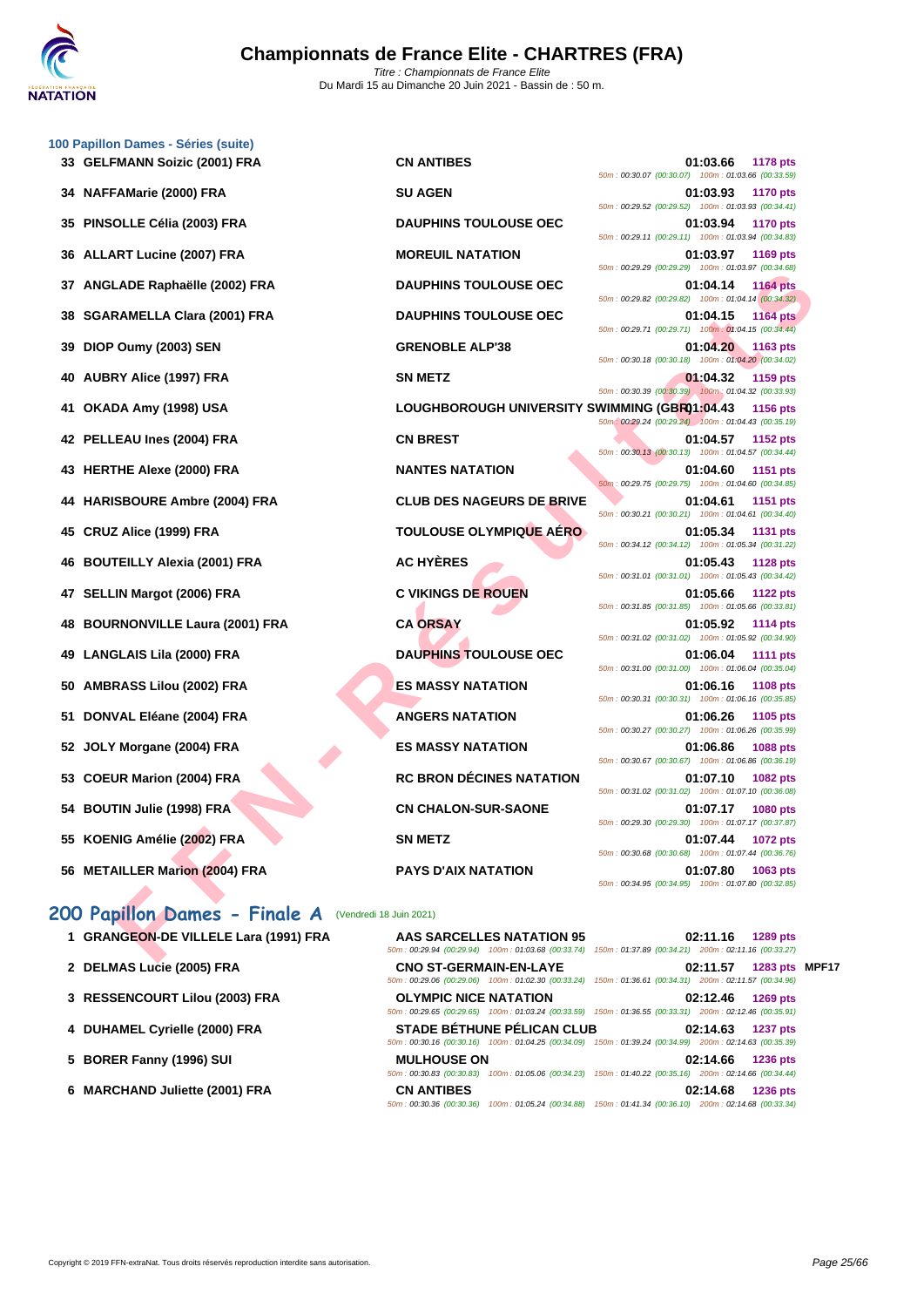### **[200 Papil](http://www.ffnatation.fr/webffn/index.php)lon Dames - Finale A (suite)**

- **7 BARALE Faustine (1999) FRA**
- **8** AVETAND Tabatha (2005) FRA

### **200 Papillon Dames - Finale B (Vendredi**

- 
- 
- 
- 
- 
- 
- 
- 

### **200 Papillon Dames - Finale C** (Vendredi 18 Juin 2021)

- **1** OUALID GIRARD Sarah (2000) FRA
- **2** LANGLAIS Lila (2000) FRA
- **3 BOURNONVILLE Laura (2001) FRA**
- **4 PELLEAU Ines (2004) FRA**
- **5 SELLIN Margot (2006) FRA**
- **6** ANGLADE Raphaëlle (2002) FRA
- **7 ISAERT Louise (2003) FRA**
- **8 COTTIER Camille (2003) FRA**

### **200 Papillon Dames - Séries** (Vendredi 18 Juin 2021)

| <b>I</b> DELIVIAS LUCIO (2003) I IVA  | <u>CNC OF CENTRING CNEATE</u>     | <u>VL.IL.II</u><br>בוע טעבו                                                                            |
|---------------------------------------|-----------------------------------|--------------------------------------------------------------------------------------------------------|
|                                       |                                   | 50m: 00:29.21 (00:29.21) 100m: 01:02.96 (00:33.75) 150m: 01:37.19 (00:34.23) 200m: 02:12.71 (00:35.52) |
| 2 GRANGEON-DE VILLELE Lara (1991) FRA | AAS SARCELLES NATATION 95         | 02:13.21<br>1258 pts                                                                                   |
|                                       |                                   | 50m: 00:30.29 (00:30.29) 100m: 01:04.76 (00:34.47) 150m: 01:38.95 (00:34.19) 200m: 02:13.21 (00:34.26) |
| 3 RESSENCOURT Lilou (2003) FRA        | <b>OLYMPIC NICE NATATION</b>      | 02:14.82<br><b>1234 pts</b>                                                                            |
|                                       |                                   | 50m: 00:29.37 (00:29.37) 100m: 01:03.05 (00:33.68) 150m: 01:38.28 (00:35.23) 200m: 02:14.82 (00:36.54) |
| 4 BORER Fanny (1996) SUI              | <b>MULHOUSE ON</b>                | 02:16.09<br><b>1215 pts</b>                                                                            |
|                                       |                                   | 50m: 00:31.63 (00:31.63) 100m: 01:05.17 (00:33.54) 150m: 01:40.39 (00:35.22) 200m: 02:16.09 (00:35.70) |
| 5 DUHAMEL Cyrielle (2000) FRA         | <b>STADE BÉTHUNE PÉLICAN CLUB</b> | 02:16.13<br><b>1214 pts</b>                                                                            |

- 
- **6 BARALE Faustine (1999) FRA GRENOBLE ALP**
- **7 MARCHAND Juliette (2001) FRA CN ANTIBES**
- 8 **ANDERSON Rachel (2002) GBR** LOUGHBORC
- **9** AVETAND Tabatha (2005) FRA BEAUVAISIS
- 

| <b>GRENOBLE ALP'38</b>         |                                                                                                        |  | 02:16.56 1208 pts |
|--------------------------------|--------------------------------------------------------------------------------------------------------|--|-------------------|
|                                | 50m: 00:30.63 (00:30.63) 100m: 01:05.26 (00:34.63) 150m: 01:41.07 (00:35.81) 200m: 02:16.56 (00:35.49) |  |                   |
| <b>BEAUVAISIS AQUATIC CLUB</b> |                                                                                                        |  | 02:17.14 1200 pts |
|                                | 50m: 00:29.74 (00:29.74) 100m: 01:05.16 (00:35.42) 150m: 01:40.72 (00:35.56) 200m: 02:17.14 (00:36.42) |  |                   |

| 3 BOUTEILLY Alexia (2001) FRA | <b>AC HYÈRES</b>                              | 02:18.15<br><b>1185 pts</b>                                                                            |  |
|-------------------------------|-----------------------------------------------|--------------------------------------------------------------------------------------------------------|--|
|                               |                                               | 50m: 00:30.39 (00:30.39) 100m: 01:04.99 (00:34.60) 150m: 01:40.46 (00:35.47) 200m: 02:16.26 (00:35.80) |  |
| 2 ANDERSON Rachel (2002) GBR  | LOUGHBOROUGH UNIVERSITY SWIMMING (GBR02:16.26 | <b>1213 pts</b>                                                                                        |  |
|                               |                                               | 50m: 00:30.08 (00:30.08) 100m: 01:04.86 (00:34.78) 150m: 01:40.67 (00:35.81) 200m: 02:15.60 (00:34.93) |  |
| 1 FAVE Anna (2000) FRA        | <b>CN BREST</b>                               | 02:15.60<br><b>1222 pts</b>                                                                            |  |
| 00 Papillon Dames - Finale B  | (Vendredi 18 Juin 2021)                       |                                                                                                        |  |
|                               |                                               | 50m: 00:29.74 (00:29.74) 100m: 01:05.16 (00:35.42) 150m: 01:40.72 (00:35.56) 200m: 02:17.14 (00:36.42) |  |

|                              |                              | 50m: 00:31.23 (00:31.23) 100m: 01:06.13 (00:34.90) 150m: 01:41.86 (00:35.73) 200m: 02:18.15 (00:36.29)                                 |
|------------------------------|------------------------------|----------------------------------------------------------------------------------------------------------------------------------------|
| 4 GELFMANN Soizic (2001) FRA | <b>CN ANTIBES</b>            | 02:18.55<br><b>1179 pts</b><br>50m: 00:31.26 (00:31.26) 100m: 01:06.29 (00:35.03) 150m: 01:42.49 (00:36.20) 200m: 02:18.55 (00:36.06)  |
| 5 LEDUCQ Annette (2004) FRA  | <b>DAUPHINS TOULOUSE OEC</b> | 02:19.30<br>1168 pts<br>50m: 00:29.93 (00:29.93) 100m: 01:05.56 (00:35.63) 150m: 01:41.95 (00:36.39) 200m: 02:19.30 (00:37.35)         |
| 6 HANRAS Tiphaine (2000) FRA | AMIENS METROPOLE NAT.        | 02:19.31<br><b>1168 pts</b><br>50m: 00:31.67 (00:31.67) 100m: 01:06.70 (00:35.03) 150m : 01:43.21 (00:36.51) 200m: 02:19.31 (00:36.10) |
| 7 RIVIERE Clara (2003) FRA   | <b>OLYMPIC NICE NATATION</b> | 02:19.82<br><b>1160 pts</b><br>50m: 00:30.21 (00:30.21) 100m: 01:05.48 (00:35.27) 150m: 01:42.39 (00:36.91) 200m: 02:19.82 (00:37.43)  |
| 8 AUBRY Alice (1997) FRA     | <b>SN METZ</b>               | 02:21.62<br><b>1134 pts</b>                                                                                                            |

|                                  |                                                                                    | 50m: 00:30.08 (00:30.08) 100m: 01:04.86 (00:34.78) 150m: 01:40.67 (00:35.81) 200m: 02:15.60 (00:34.93)                                |  |
|----------------------------------|------------------------------------------------------------------------------------|---------------------------------------------------------------------------------------------------------------------------------------|--|
| ERSON Rachel (2002) GBR          | LOUGHBOROUGH UNIVERSITY SWIMMING (GBR02:16.26                                      | $1213$ pts<br>50m : 00:30.39 (00:30.39) 100m : 01:04.99 (00:34.60) 150m : 01:40.46 (00:35.47) 200m : 02:16.26 (00:35.80)              |  |
| TEILLY Alexia (2001) FRA         | <b>AC HYERES</b>                                                                   | 02:18.15<br><b>1185 pts</b><br>50m: 00:31.23 (00:31.23) 100m: 01:06.13 (00:34.90) 150m: 01:41.86 (00:35.73) 200m: 02:18.15 (00:36.29) |  |
| FMANN Soizic (2001) FRA          | <b>CN ANTIBES</b>                                                                  | 02:18.55<br><b>1179 pts</b><br>50m: 00:31.26 (00:31.26) 100m: 01:06.29 (00:35.03) 150m: 01:42.49 (00:36.20) 200m: 02:18.55 (00:36.06) |  |
| JCQ Annette (2004) FRA           | <b>DAUPHINS TOULOUSE OEC</b><br>50m: 00:29.93 (00:29.93) 100m: 01:05.56 (00:35.63) | 02:19.30<br><b>1168 pts</b><br>150m: 01:41.95 (00:36.39) 200m: 02:19.30 (00:37.35)                                                    |  |
| RAS Tiphaine (2000) FRA          | <b>AMIENS METROPOLE NAT.</b><br>50m: 00:31.67 (00:31.67) 100m: 01:06.70 (00:35.03) | 02:19.31<br><b>1168 pts</b><br>150m: 01:43.21 (00:36.51) 200m: 02:19.31 (00:36.10)                                                    |  |
| ERE Clara (2003) FRA             | <b>OLYMPIC NICE NATATION</b><br>50m: 00:30.21 (00:30.21) 100m: 01:05.48 (00:35.27) | 02:19.82<br><b>1160 pts</b><br>150m: 01:42.39 (00:36.91) 200m: 02:19.82 (00:37.43)                                                    |  |
| RY Alice (1997) FRA              | <b>SN METZ</b><br>50m: 00:32.22 (00:32.22) 100m: 01:07.54 (00:35.32)               | 02:21.62<br>1134 pts<br>150m: 01:44.71 (00:37.17) 200m: 02:21.62 (00:36.91)                                                           |  |
| pillon Dames - Finale C          | (Vendredi 18 Juin 2021)                                                            |                                                                                                                                       |  |
| LID GIRARD Sarah (2000) FRA      | <b>CN MELUN VAL DE SEINE</b>                                                       | 02:19.54<br>1164 pts<br>50m: 00:31.29 (00:31.29) 100m: 01:06.97 (00:35.68) 150m: 01:43.30 (00:36.33) 200m: 02:19.54 (00:36.24)        |  |
| <b>GLAIS Lila (2000) FRA</b>     | <b>DAUPHINS TOULOUSE OEC</b>                                                       | 02:19.59<br><b>1164 pts</b><br>50m: 00:32.33 (00:32.33) 100m: 01:07.25 (00:34.92) 150m: 01:43.08 (00:35.83) 200m: 02:19.59 (00:36.51) |  |
| RNONVILLE Laura (2001) FRA       | <b>CA ORSAY</b>                                                                    | 02:20.06<br><b>1157 pts</b><br>50m: 00:31.76 (00:31.76) 100m: 01:07.24 (00:35.48) 150m: 01:43.56 (00:36.32) 200m: 02:20.06 (00:36.50) |  |
| <b>.EAU Ines (2004) FRA</b>      | <b>CN BREST</b>                                                                    | 02:20.62<br>1149 pts<br>50m: 00:31.52 (00:31.52) 100m: 01:07.49 (00:35.97) 150m: 01:44.02 (00:36.53) 200m: 02:20.62 (00:36.60)        |  |
| IN Margot (2006) FRA.            | <b>C VIKINGS DE ROUEN</b>                                                          | 02:20.92<br>1144 pts<br>50m: 00:31.91 (00:31.91) 100m: 01:08.24 (00:36.33) 150m: 01:44.66 (00:36.42) 200m: 02:20.92 (00:36.26)        |  |
| LADE Raphaëlle (2002) FRA        | <b>DAUPHINS TOULOUSE OEC</b>                                                       | 02:23.11<br>1113 pts<br>50m : 00:31.46 (00:31.46) 100m : 01:08.09 (00:36.63) 150m : 01:45.82 (00:37.73) 200m : 02:23.11 (00:37.29)    |  |
| RT Louise (2003) FRA             | <b>DUNKERQUE NATATION</b>                                                          | 02:23.30<br><b>1111 pts</b><br>50m: 00:32.01 (00:32.01) 100m: 01:08.39 (00:36.38) 150m: 01:44.99 (00:36.60) 200m: 02:23.30 (00:38.31) |  |
| TIER Camille (2003) FRA          | <b>CN ANTIBES</b>                                                                  | 02:24.23<br>1097 pts<br>50m: 00:30.82 (00:30.82) 100m: 01:06.37 (00:35.55) 150m: 01:44.71 (00:38.34) 200m: 02:24.23 (00:39.52)        |  |
| pillon Dames - Séries            | (Vendredi 18 Juin 2021)                                                            |                                                                                                                                       |  |
| MAS Lucie (2005) FRA             | <b>CNO ST-GERMAIN-EN-LAYE</b>                                                      | 1266 pts MPF1<br>02:12.71<br>50m: 00:29.21 (00:29.21) 100m: 01:02.96 (00:33.75) 150m: 01:37.19 (00:34.23) 200m: 02:12.71 (00:35.52)   |  |
| NGEON-DE VILLELE Lara (1991) FRA | AAS SARCELLES NATATION 95                                                          | 02:13.21<br>1258 pts<br>50m: 00:30.29 (00:30.29) 100m: 01:04.76 (00:34.47) 150m: 01:38.95 (00:34.19) 200m: 02:13.21 (00:34.26)        |  |
| <b>SENCOURT Lilou (2003) FRA</b> | <b>OLYMPIC NICE NATATION</b>                                                       | 02:14.82<br>1234 pts<br>50m: 00:29.37 (00:29.37) 100m: 01:03.05 (00:33.68) 150m: 01:38.28 (00:35.23) 200m: 02:14.82 (00:36.54)        |  |
| ER Fanny (1996) SUI              | <b>MULHOUSE ON</b>                                                                 | 02:16.09<br><b>1215 pts</b><br>50m: 00:31.63 (00:31.63) 100m: 01:05.17 (00:33.54) 150m: 01:40.39 (00:35.22) 200m: 02:16.09 (00:35.70) |  |
| AMEL Cyrielle (2000) FRA         | <b>STADE BÉTHUNE PÉLICAN CLUB</b>                                                  | 02:16.13<br><b>1214 pts</b><br>50m: 00:30.93 (00:30.93) 100m: 01:05.03 (00:34.10) 150m: 01:40.52 (00:35.49) 200m: 02:16.13 (00:35.61) |  |

| 1 DELMAS Lucie (2005) FRA                    | CNO ST-GERMAIN-EN-LAYE                                                                                 | 02:12.71          | 1266 pts MPF16  |  |
|----------------------------------------------|--------------------------------------------------------------------------------------------------------|-------------------|-----------------|--|
|                                              | 50m: 00:29.21 (00:29.21) 100m: 01:02.96 (00:33.75) 150m: 01:37.19 (00:34.23) 200m: 02:12.71 (00:35.52) |                   |                 |  |
| 2 GRANGEON-DE VILLELE Lara (1991) FRA        | AAS SARCELLES NATATION 95                                                                              | 02:13.21          | 1258 pts        |  |
|                                              | 50m: 00:30.29 (00:30.29) 100m: 01:04.76 (00:34.47) 150m: 01:38.95 (00:34.19) 200m: 02:13.21 (00:34.26) |                   |                 |  |
| 3 RESSENCOURT Lilou (2003) FRA               | <b>OLYMPIC NICE NATATION</b>                                                                           | 02:14.82          | 1234 pts        |  |
|                                              | 50m: 00:29.37 (00:29.37) 100m: 01:03.05 (00:33.68) 150m: 01:38.28 (00:35.23) 200m: 02:14.82 (00:36.54) |                   |                 |  |
| 4 BORER Fanny (1996) SUI                     | <b>MULHOUSE ON</b>                                                                                     | 02:16.09 1215 pts |                 |  |
|                                              | 50m: 00:31.63 (00:31.63) 100m: 01:05.17 (00:33.54) 150m: 01:40.39 (00:35.22) 200m: 02:16.09 (00:35.70) |                   |                 |  |
| 5 DUHAMEL Cyrielle (2000) FRA                | <b>STADE BÉTHUNE PÉLICAN CLUB</b>                                                                      | 02:16.13          | 1214 pts        |  |
|                                              | 50m: 00:30.93 (00:30.93) 100m: 01:05.03 (00:34.10) 150m: 01:40.52 (00:35.49) 200m: 02:16.13 (00:35.61) |                   |                 |  |
| 6 BARALE Faustine (1999) FRA                 | <b>GRENOBLE ALP'38</b>                                                                                 | 02:16.27          | <b>1212 pts</b> |  |
|                                              | 50m: 00:30.95 (00:30.95) 100m: 01:05.34 (00:34.39) 150m: 01:40.64 (00:35.30) 200m: 02:16.27 (00:35.63) |                   |                 |  |
| 7 MARCHAND Juliette (2001) FRA               | <b>CN ANTIBES</b>                                                                                      | 02:17.33          | 1197 pts        |  |
|                                              | 50m: 00:30.32 (00:30.32) 100m: 01:04.49 (00:34.17) 150m: 01:39.96 (00:35.47) 200m: 02:17.33 (00:37.37) |                   |                 |  |
| 8 ANDERSON Rachel (2002) GBR                 | LOUGHBOROUGH UNIVERSITY SWIMMING (GBR02:17.36 1196 pts                                                 |                   |                 |  |
|                                              | 50m: 00:30.69 (00:30.69) 100m: 01:05.17 (00:34.48) 150m: 01:40.45 (00:35.28) 200m: 02:17.36 (00:36.91) |                   |                 |  |
| 9 AVETAND Tabatha (2005) FRA                 | <b>BEAUVAISIS AQUATIC CLUB</b>                                                                         | 02:17.46          | 1195 pts        |  |
|                                              | 50m: 00:29.98 (00:29.98) 100m: 01:04.89 (00:34.91) 150m: 01:40.59 (00:35.70) 200m: 02:17.46 (00:36.87) |                   |                 |  |
| $\Omega$ , $\Gamma$ DUCO, Annatta (2004) EDA | <b>DAUDUBLE TOULOUSE OFC.</b>                                                                          | $0.4771 - 4404$   |                 |  |

**10 LEDUCQ Annette (2004) FRA DAUPHINS TOULOUSE OEC 02:17.74 1191 pts** 50m : 00:30.66 (00:30.66) 100m : 01:06.01 (00:35.35) 150m : 01:41.81 (00:35.80) 200m : 02:17.74 (00:35.93)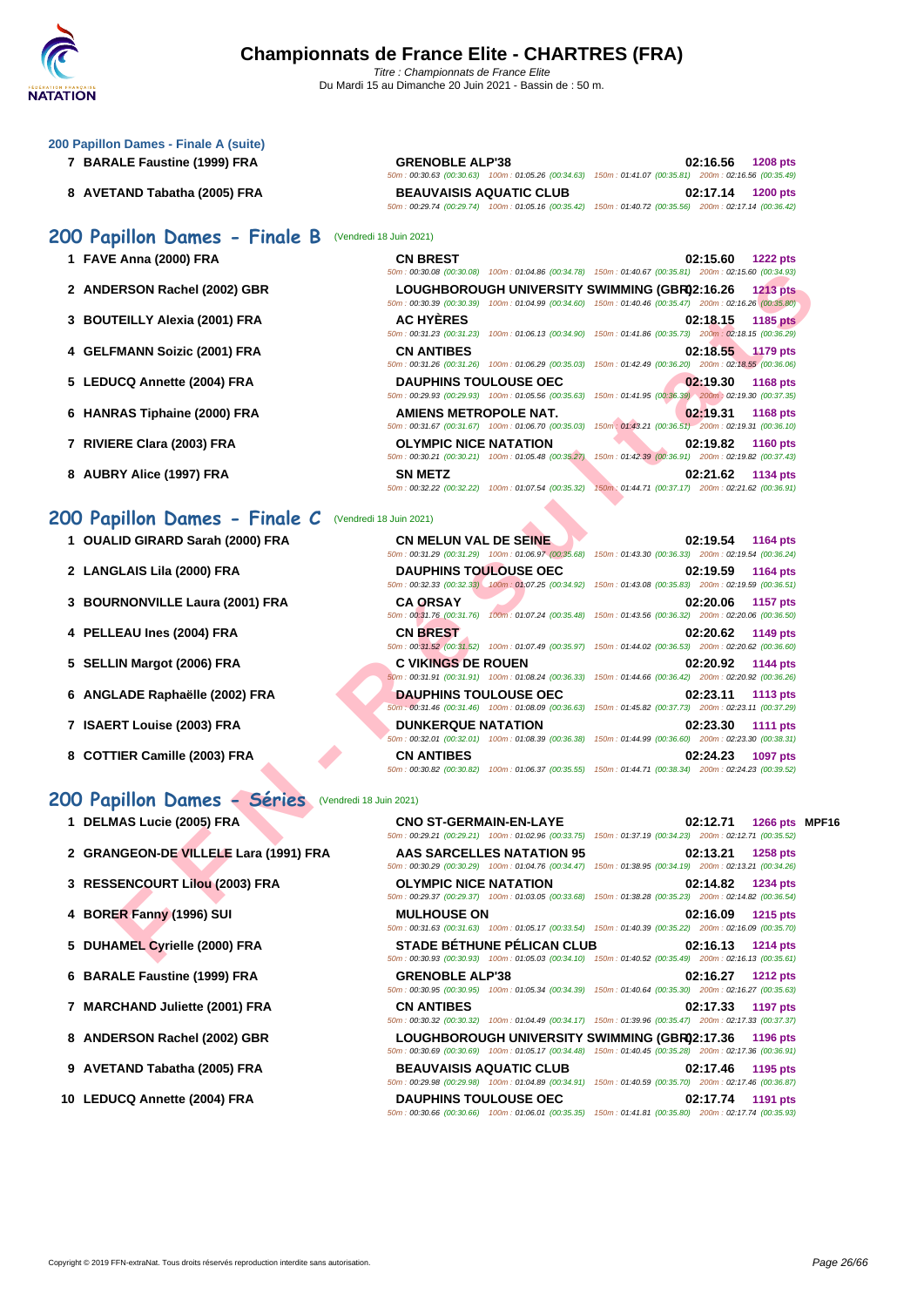#### **[200 Papil](http://www.ffnatation.fr/webffn/index.php)lon Dames - Séries (suite)**

- 
- 
- 
- 
- 
- 
- 
- 
- 
- 
- 
- 
- 
- 
- 
- 
- 
- 
- 
- 
- 
- 
- 
- 
- 
- 
- 
- 
- 

### **200 4 Nages Dames - Finale A** (Mardi 15 Juin 2021)

**FY AICE (1997) FRA**<br> **FRICAING (1997) FRA**<br> **FRICAL CONSUMER ANTATION**<br> **FRICAL CONSUMER ANTATION**<br> **FRICAL CONSUMER ANTELES AND CONSUMER ANTATION**<br> **FRICAL CONSUMER ANTELES AND CONSUMER ANTATION**<br> **FRICAL CONSUMER ANTIS 11 FAVE Anna (2000) FRA CN BREST 02:18.26 1183 pts** 50m : 00:30.82 (00:30.82) 100m : 01:06.01 (00:35.19) 150m : 01:42.11 (00:36.10) 200m : 02:18.26 (00:36.15) **12 GELFMANN Soizic (2001) FRA CN ANTIBES 02:18.79 1175 pts** 50m : 00:31.46 (00:31.46) 100m : 01:06.65 (00:35.19) 150m : 01:42.66 (00:36.01) 200m : 02:18.79 (00:36.13) **13 BOUTEILLY Alexia (2001) FRA AC HYÈRES 02:18.81 1175 pts** 50m : 00:31.36 (00:31.36) 100m : 01:06.99 (00:35.63) 150m : 01:42.72 (00:35.73) 200m : 02:18.81 (00:36.09) **14 HANRAS Tiphaine (2000) FRA AMIENS METROPOLE NAT. 02:19.62 1163 pts** 50m : 00:31.40 (00:31.40) 100m : 01:07.28 (00:35.88) 150m : 01:43.41 (00:36.13) 200m : 02:19.62 (00:36.21) **15 AUBRY Alice (1997) FRA SN METZ 02:20.06 1157 pts** 50m : 00:31.07 (00:31.07) 100m : 01:07.09 (00:36.02) 150m : 01:43.40 (00:36.31) 200m : 02:20.06 (00:36.66) **16 RIVIERE Clara (2003) FRA OLYMPIC NICE NATATION 02:20.16 1155 pts** 50m : 00:31.52 (00:31.52) 100m : 01:07.60 (00:36.08) 150m : 01:44.28 (00:36.68) 200m : 02:20.16 (00:35.88) **17 COTTIER Camille (2003) FRA CN ANTIBES 02:20.59 1149 pts** 50m : 00:30.53 (00:30.53) 100m : 01:06.21 (00:35.68) 150m : 01:43.03 (00:36.82) 200m : 02:20.59 (00:37.56) **18 SELLIN Margot (2006) FRA C VIKINGS DE ROUEN 02:20.79 1146 pts** 50m : 00:31.53 (00:31.53) 100m : 01:07.15 (00:35.62) 150m : 01:43.48 (00:36.33) 200m : 02:20.79 (00:37.31) **19 ISAERT Louise (2003) FRA DUNKERQUE NATATION 02:21.94 1130 pts** 50m : 00:32.00 (00:32.00) 100m : 01:08.20 (00:36.20) 150m : 01:44.54 (00:36.34) 200m : 02:21.94 (00:37.40) **20 PELLEAU Ines (2004) FRA CN BREST 02:21.97 1129 pts** 50m : 00:31.72 (00:31.72) 100m : 01:08.34 (00:36.62) 150m : 01:45.26 (00:36.92) 200m : 02:21.97 (00:36.71) **21 LANGLAIS Lila (2000) FRA DAUPHINS TOULOUSE OEC 02:22.03 1129 pts** 50m : 00:31.69 (00:31.69) 100m : 01:07.46 (00:35.77) 150m : 01:44.59 (00:37.13) 200m : 02:22.03 (00:37.44) **22 OUALID GIRARD Sarah (2000) FRA CN MELUN VAL DE SEINE 02:22.06 1128 pts** 50m : 00:31.57 (00:31.57) 100m : 01:07.21 (00:35.64) 150m : 01:45.24 (00:38.03) 200m : 02:22.06 (00:36.82) **23 BOURNONVILLE Laura (2001) FRA CA ORSAY 02:22.53 1121 pts** 50m : 00:32.27 (00:32.27) 100m : 01:07.10 (00:34.83) 150m : 01:45.49 (00:38.39) 200m : 02:22.53 (00:37.04) **24 ANGLADE Raphaëlle (2002) FRA DAUPHINS TOULOUSE OEC 02:22.71 1119 pts** 50m : 00:30.86 (00:30.86) 100m : 01:07.11 (00:36.25) 150m : 01:44.70 (00:37.59) 200m : 02:22.71 (00:38.01) **25 CRUZ Alice (1999) FRA TOULOUSE OLYMPIQUE AÉRO 02:23.02 1114 pts** 50m : 00:31.08 (00:31.08) 100m : 01:07.10 (00:36.02) 150m : 01:44.62 (00:37.52) 200m : 02:23.02 (00:38.40) **26 LEBRE Emma (2002) FRA CN BREST 02:24.12 1099 pts** 50m : 00:31.48 (00:31.48) 100m : 01:07.32 (00:35.84) 150m : 01:44.96 (00:37.64) 200m : 02:24.12 (00:39.16) **27 MOUGENOT Clara (2004) FRA CO SAINT-DIZIER NATATION 02:24.49 1094 pts** 50m : 00:31.87 (00:31.87) 100m : 01:08.35 (00:36.48) 150m : 01:45.93 (00:37.58) 200m : 02:24.49 (00:38.56) **28** OLIVIER Emma (2004) FRA **MONTPELLIER METROPOLE NATATION 02:24.54 1093 pts** 50m : 00:30.79 (00:30.79) 100m : 01:06.60 (00:35.81) 150m : 01:44.04 (00:37.44) 200m : 02:24.54 (00:40.50) **29 MEUTER Adelaide (2003) FRA CNO ST-GERMAIN-EN-LAYE 02:24.60 1092 pts** 50m : 00:30.73 (00:30.73) 100m : 01:06.39 (00:35.66) 150m : 01:44.47 (00:38.08) 200m : 02:24.60 (00:40.13) **30 ANSART Laly (2003) FRA DENAIN NAT. PORTE DU HAINAUT 02:24.79 1089 pts** 50m : 00:30.41 (00:30.41) 100m : 01:05.73 (00:35.32) 150m : 01:44.26 (00:38.53) 200m : 02:24.79 (00:40.53) **31 BERTHELOT Lili-Rose (2004) FRA AS ROANNE NATATION 02:24.88 1088 pts** 50m : 00:30.06 (00:30.06) 100m : 01:05.27 (00:35.21) 150m : 01:43.35 (00:38.08) 200m : 02:24.88 (00:41.53) **32 MOREAU Sarah (2001) FRA EN TOURS 02:25.04 1086 pts** 50m : 00:31.34 (00:31.34) 100m : 01:07.31 (00:35.97) 150m : 01:45.22 (00:37.91) 200m : 02:25.04 (00:39.82) **33 ZOCCARATO Laura (2002) FRA STADE CLERMONT NATATION 02:25.81 1075 pts** 50m : 00:32.26 (00:32.26) 100m : 01:09.57 (00:37.31) 150m : 01:47.56 (00:37.99) 200m : 02:25.81 (00:38.25) **34 FABRE Manon (2006) FRA NAT VILLEFRANCHE EN BEAUJOLAIS 02:25.99 1073 pts** 50m : 00:32.36 (00:32.36) 100m : 01:10.26 (00:37.90) 150m : 01:48.03 (00:37.77) 200m : 02:25.99 (00:37.96) **35 MAUPOUX Nina (2004) FRA CN VIRY-CHÂTILLON 02:26.91 1060 pts** 50m : 00:31.54 (00:31.54) 100m : 01:08.61 (00:37.07) 150m : 01:47.11 (00:38.50) 200m : 02:26.91 (00:39.80) **36 METAILLER Marion (2004) FRA PAYS D'AIX NATATION 02:27.77 1048 pts** 50m : 00:32.01 (00:32.01) 100m : 01:09.22 (00:37.21) 150m : 01:47.89 (00:38.67) 200m : 02:27.77 (00:39.88) **37 MURE Manon (2003) FRA ST-ETIENNE NATATION 02:29.47 1025 pts** 50m : 00:32.97 (00:32.97) 100m : 01:09.81 (00:36.84) 150m : 01:48.86 (00:39.05) 200m : 02:29.47 (00:40.61) **38 OKADA Amy (1998) USA LOUGHBOROUGH UNIVERSITY SWIMMING (GBR)2:30.85 1006 pts** 50m : 00:30.70 (00:30.70) 100m : 01:05.53 (00:34.83) 150m : 01:43.65 (00:38.12) 200m : 02:30.85 (00:47.20) **39 JOLY Morgane (2004) FRA ES MASSY NATATION 02:30.99 1004 pts** 50m : 00:31.49 (00:31.49) 100m : 01:09.46 (00:37.97) 150m : 01:49.48 (00:40.02) 200m : 02:30.99 (00:41.51)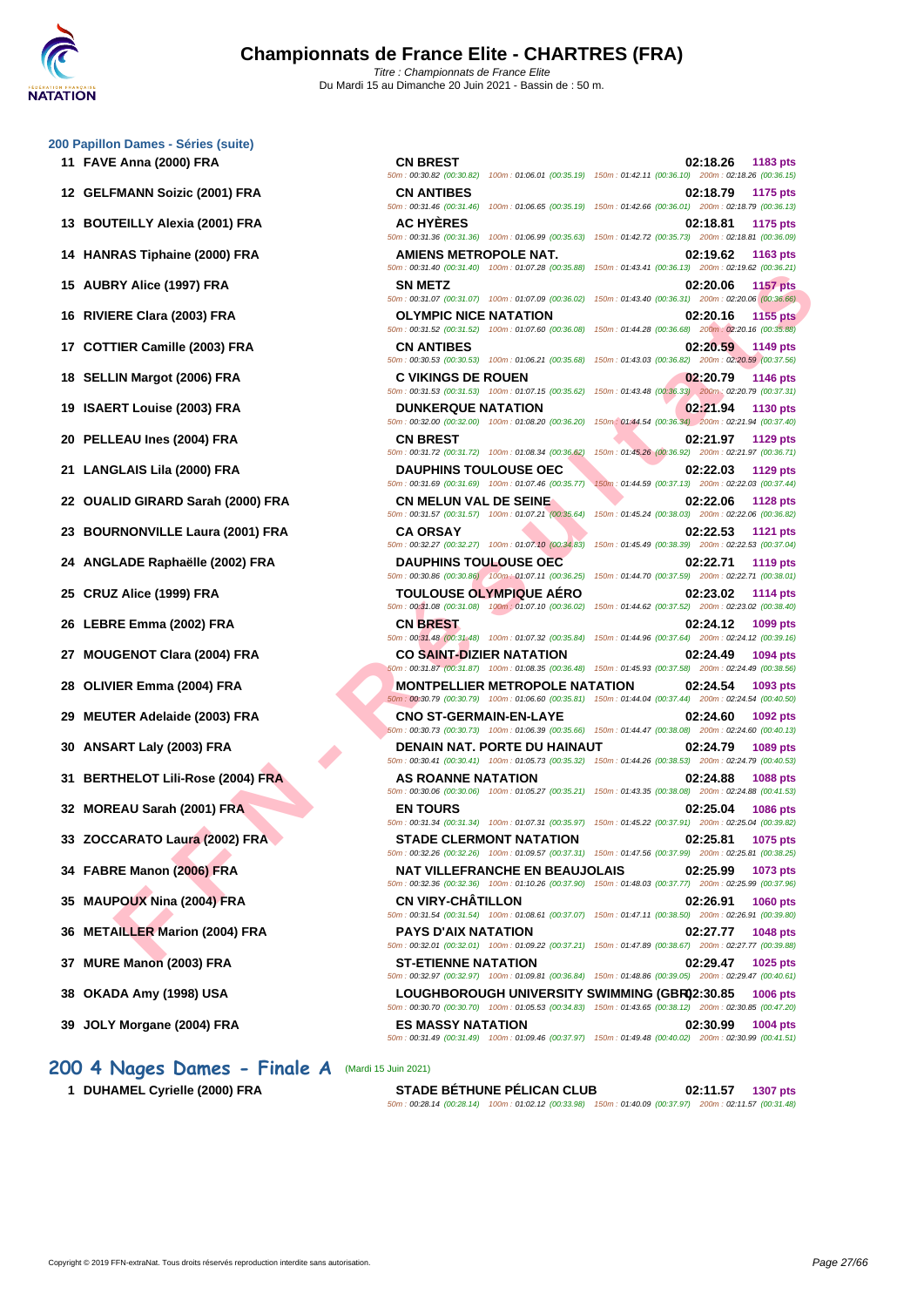#### **[200 4 Nag](http://www.ffnatation.fr/webffn/index.php)es Dames - Finale A (suite)**

- **2** LESAFFRE Fantine (1994) FRA
- **3** DAUBA Camille (1997) FRA
- **4 HALL Candice (1997) GBR**
- **5** COUSSON Bertille (2002) FRA
- **6 CUCUMEL Romy (2001) FRA CLAMART NATATION 92 02:19.28 1193 pts**
- **7 BOURSE Claire (1998) FRA**
- **8 URBANIAK Anastasia (2000) FRA**

### **200 4 Nages Dames - Finale B** (Mardi 15 Juin 2021)

- **1 ANDERSON Rachel (2002) GBR**
- **2 VASQUEZ Lucie (2004) FRA ES MASSY NATATION 02:19.62 1188 pts**
- **3 DOHEN Elise (2003) FRA DUNKERQUE NATATION 02:21.59 1159 pts**
- **4 CARLOS-BROC Zoé (2006) FRA MORSANG ESSONNE NATATION 02:21.66 1158 pts**
- **5** ROVIROLA Manon (1998) FRA
- **6 PEREZ Emma (2003) FRA**
- **7 GUITON Lou-Anne (2003) FRA**
- **8 FROUIN Meghan (2001) FRA**

### **200 4 Nages Dames - Finale C** (Mardi 15 Juin 2021)

- **1 CARA Axelle (1997) FRA**
- **2 TREGOAT Angeline (2002) FRA**
- **3 LOWE Vera (2000) NED LYON NATATION METROPOLE 02:22.66 1144 pts**
- **4 SAXOD Candice (2001) FRA**
- **5 BURGY Manon (2005) FRA**
- **6 SOULARD Louann (2003) FRA**
- **7 MUSSER Lea (2005) FRA**
- **8 MALLET** Lola (2002) FRA

### **200 4 Nages Dames - Séries** (Mardi 15 Juin 2021)

- **1** LESAFFRE Fantine (1994) FRA
- 2 **DUHAMEL Cyrielle (2000) FRA**
- **3 [HALL Candice \(1997\) GBR](http://www.ffnatation.fr/webffn/resultats.php?idact=nat&go=epr&idcpt=70185&idepr=41)**
- **4** DAUBA Camille (1997) FRA
- **5** COUSSON Bertille (2002) FRA

| <b>CN ANTIBES</b>          |                                                                                                        |                                                     |  | 02:12.47 1293 pts |
|----------------------------|--------------------------------------------------------------------------------------------------------|-----------------------------------------------------|--|-------------------|
|                            | 50m: 00:28.60 (00:28.60) 100m: 01:02.21 (00:33.61) 150m: 01:40.56 (00:38.35) 200m: 02:12.47 (00:31.91) |                                                     |  |                   |
| <b>CN SARREGUEMINES</b>    |                                                                                                        |                                                     |  | 02:12.89 1287 pts |
|                            | 50m: 00:28.40 (00:28.40) 100m: 01:02.96 (00:34.56) 150m: 01:40.96 (00:38.00) 200m: 02:12.89 (00:31.93) |                                                     |  |                   |
|                            | LOUGHBOROUGH UNIVERSITY SWIMMING (GBR02:13.22                                                          |                                                     |  | <b>1282 pts</b>   |
|                            | 50m: 00:28.08 (00:28.08) 100m: 01:01.68 (00:33.60) 150m: 01:40.85 (00:39.17) 200m: 02:13.22 (00:32.37) |                                                     |  |                   |
|                            | <b>STADE BÉTHUNE PÉLICAN CLUB</b>                                                                      |                                                     |  | 02:18.89 1198 pts |
|                            | 50m: 00:29.31 (00:29.31) 100m: 01:04.19 (00:34.88) 150m: 01:45.95 (00:41.76) 200m: 02:18.89 (00:32.94) |                                                     |  |                   |
| <b>CLAMART NATATION 92</b> |                                                                                                        |                                                     |  | 02:19.28 1193 pts |
|                            | 50m: 00:29.41 (00:29.41) 100m: 01:06.02 (00:36.61)                                                     | 150m: 01:46.72 (00:40.70) 200m: 02:19.28 (00:32.56) |  |                   |
| <b>CN BREST</b>            |                                                                                                        |                                                     |  | 02:19.32 1192 pts |
|                            | 50m: 00:29.86 (00:29.86) 100m: 01:04.69 (00:34.83)                                                     | 150m: 01:45.15 (00:40.46) 200m: 02:19.32 (00:34.17) |  |                   |
| <b>CN CHALON-SUR-SAONE</b> |                                                                                                        |                                                     |  | 02:21.13 1166 pts |
|                            | 50m: 00:29.06 (00:29.06) 100m: 01:04.72 (00:35.66)                                                     | 150m: 01:46.92 (00:42.20) 200m: 02:21.13 (00:34.21) |  |                   |

|                                 | $0011.0023.31$ $0023.31$ $10011.091.0913$ $00.39.00$ $10011.0193.33$ $0039.100$                                                                                            |
|---------------------------------|----------------------------------------------------------------------------------------------------------------------------------------------------------------------------|
| UMEL Romy (2001) FRA            | <b>CLAMART NATATION 92</b><br>02:19.28<br><b>1193 pts</b><br>50m : 00:29.41 (00:29.41) 100m : 01:06.02 (00:36.61) 150m : 01:46.72 (00:40.70) 200m : 02:19.28 (00:32.56)    |
| RSE Claire (1998) FRA           | <b>CN BREST</b><br>02:19.32<br><b>1192 pts</b><br>50m : 00:29.86 (00:29.86) 100m : 01:04.69 (00:34.83) 150m : 01:45.15 (00:40.46) 200m : 02:19.32 (00:34.17)               |
| ANIAK Anastasia (2000) FRA      | <b>CN CHALON-SUR-SAONE</b><br>02:21.13<br><b>1166 pts</b><br>50m : 00:29.06 (00:29.06) 100m : 01:04.72 (00:35.66) 150m : 01:46.92 (00:42.20) 200m : 02:21.13 (00:34.21)    |
| Nages Dames - Finale B          | (Mardi 15 Juin 2021)                                                                                                                                                       |
| ERSON Rachel (2002) GBR         | LOUGHBOROUGH UNIVERSITY SWIMMING (GBR02:18.32<br><b>1206 pts</b><br>50m: 00:29.62 (00:29.62) 100m: 01:03.92 (00:34.30) 150m: 01:46.42 (00:42.50) 200m: 02:18.32 (00:31.90) |
| <b>QUEZ Lucie (2004) FRA</b>    | <b>ES MASSY NATATION</b><br>02:19.62<br>1188 pts<br>50m : 00:28.90 (00:28.90) 100m : 01:06.41 (00:37.51) 150m : 01:46.79 (00:40.38) 200m : 02:19.62 (00:32.83)             |
| <b>EN Elise (2003) FRA</b>      | <b>DUNKERQUE NATATION</b><br>02:21.59<br>1159 pts<br>50m: 00:30.40 (00:30.40) 100m: 01:08.27 (00:37.87) 150m: 01:49.42 (00:41.15) 200m: 02:21.59 (00:32.17)                |
| <b>LOS-BROC Zoé (2006) FRA</b>  | <b>MORSANG ESSONNE NATATION</b><br>02:21.66<br>1158 pts<br>50m: 00:30.21 (00:30.21) 100m: 01:05.53 (00:35.32) 150m: 01:47.77 (00:42.24) 200m: 02:21.66 (00:33.89)          |
| IROLA Manon (1998) FRA          | <b>ROGNAC NATATION</b><br>02:22.49<br><b>1146 pts</b><br>50m: 00:31.62 (00:31.62) 100m: 01:08.08 (00:36.46) 150m: 01:48.25 (00:40.17) 200m: 02:22.49 (00:34.24)            |
| EZ Emma (2003) FRA              | <b>DAUPHINS TOULOUSE OEC</b><br>02:22.88<br>1141 pts<br>50m: 00:30.86 (00:30.86) 100m: 01:10.37 (00:39.51) 150m: 01:49.36 (00:38.99) 200m: 02:22.88 (00:33.52)             |
| ON Lou-Anne (2003) FRA          | <b>ALLIANCE DIJON NATATION</b><br>02:23.20<br>1136 pts<br>50m: 00:30.41 (00:30.41) 100m: 01:06.15 (00:35.74) 150m: 01:50.50 (00:44.35) 200m: 02:23.20 (00:32.70)           |
| UIN Meghan (2001) FRA           | <b>STADE FRANÇAIS O COURBEVOIE</b><br>02:23.48<br>1132 pts<br>50m: 00:30.00 (00:30.00) 100m: 01:08.61 (00:38.61) 150m: 01:49.88 (00:41.27) 200m: 02:23.48 (00:33.60)       |
| Nages Dames - Finale C          | (Mardi 15 Juin 2021)                                                                                                                                                       |
| A Axelle (1997) FRA             | <b>CN CANNES</b><br>02:21.96<br>1154 pts<br>50m; 00:29.52 (00:29.52) 100m: 01:05.22 (00:35.70) 150m: 01:48.79 (00:43.57) 200m: 02:21.96 (00:33.17)                         |
| <b>GOAT Angeline (2002) FRA</b> | <b>C PAUL-BERT RENNES</b><br>02:22.64<br>1144 pts<br>50m: 00:31.22 (00:31.22) 100m: 01:07.54 (00:36.32) 150m: 01:49.04 (00:41.50) 200m: 02:22.64 (00:33.60)                |
| E Vera (2000) NED               | <b>LYON NATATION METROPOLE</b><br>02:22.66<br>1144 pts<br>50m : 00:30.26 (00:30.26) 100m : 01:07.32 (00:37.06) 150m : 01:50.29 (00:42.97) 200m : 02:22.66 (00:32.37)       |
| <b>OD Candice (2001) FRA</b>    | <b>DAUPHINS D'ANNECY</b><br>02:22.78<br><b>1142 pts</b><br>50m: 00:31.10 (00:31.10) 100m: 01:09.15 (00:38.05) 150m: 01:50.21 (00:41.06) 200m: 02:22.78 (00:32.57)          |
| GY Manon (2005) FRA             | <b>MULHOUSE ON</b><br>02:22.99<br>1139 pts<br>50m : 00:30.35 (00:30.35) 100m : 01:09.95 (00:39.60) 150m : 01:50.56 (00:40.61) 200m : 02:22.99 (00:32.43)                   |
|                                 | <b>CN BREST</b><br>02:23.34<br>1134 pts                                                                                                                                    |
| LARD Louann (2003) FRA          | 50m: 00:30.85 (00:30.85) 100m: 01:08.82 (00:37.97) 150m: 01:49.25 (00:40.43) 200m: 02:23.34 (00:34.09)                                                                     |
| SER Lea (2005) FRA              | <b>AC MOLSHEIM MUTZIG</b><br>02:24.63<br><b>1116 pts</b><br>50m: 00:30.33 (00:30.33) 100m: 01:08.52 (00:38.19) 150m: 01:50.79 (00:42.27) 200m: 02:24.63 (00:33.84)         |

| <b>CN CANNES</b>          |                                                                                                        | 02:21.96 1154 pts |  |
|---------------------------|--------------------------------------------------------------------------------------------------------|-------------------|--|
|                           | 50m: 00:29.52 (00:29.52) 100m: 01:05.22 (00:35.70) 150m: 01:48.79 (00:43.57) 200m: 02:21.96 (00:33.17) |                   |  |
| <b>C PAUL-BERT RENNES</b> |                                                                                                        | 02:22.64 1144 pts |  |
|                           | 50m: 00:31.22 (00:31.22) 100m: 01:07.54 (00:36.32) 150m: 01:49.04 (00:41.50) 200m: 02:22.64 (00:33.60) |                   |  |
|                           | <b>LYON NATATION METROPOLE</b>                                                                         | 02:22.66 1144 pts |  |
|                           | 50m: 00:30.26 (00:30.26) 100m: 01:07.32 (00:37.06) 150m: 01:50.29 (00:42.97) 200m: 02:22.66 (00:32.37) |                   |  |
| <b>DAUPHINS D'ANNECY</b>  |                                                                                                        | 02:22.78 1142 pts |  |
|                           | 50m: 00:31.10 (00:31.10) 100m: 01:09.15 (00:38.05) 150m: 01:50.21 (00:41.06) 200m: 02:22.78 (00:32.57) |                   |  |
| <b>MULHOUSE ON</b>        |                                                                                                        | 02:22.99 1139 pts |  |
|                           | 50m: 00:30.35 (00:30.35) 100m: 01:09.95 (00:39.60) 150m: 01:50.56 (00:40.61) 200m: 02:22.99 (00:32.43) |                   |  |
| <b>CN BREST</b>           |                                                                                                        | 02:23.34 1134 pts |  |
|                           | 50m: 00:30.85 (00:30.85) 100m: 01:08.82 (00:37.97) 150m: 01:49.25 (00:40.43) 200m: 02:23.34 (00:34.09) |                   |  |
| <b>AC MOLSHEIM MUTZIG</b> |                                                                                                        | 02:24.63 1116 pts |  |
|                           | 50m: 00:30.33 (00:30.33) 100m: 01:08.52 (00:38.19) 150m: 01:50.79 (00:42.27) 200m: 02:24.63 (00:33.84) |                   |  |
|                           | <b>ASM CHAMALIERES NATATION</b>                                                                        | 02:27.80 1072 pts |  |
|                           | 50m; 00:30.89 (00:30.89) 100m; 01:09.41 (00:38.52) 150m; 01:51.69 (00:42.28) 200m; 02:27.80 (00:36.11) |                   |  |

| <b>CN ANTIBES</b>        |                                                                                                        |                                                     |          | 02:13.80 1273 pts |
|--------------------------|--------------------------------------------------------------------------------------------------------|-----------------------------------------------------|----------|-------------------|
|                          | 50m; 00:28.89 (00:28.89) 100m; 01:03.00 (00:34.11) 150m; 01:41.22 (00:38.22) 200m; 02:13.80 (00:32.58) |                                                     |          |                   |
|                          | STADE BÉTHUNE PÉLICAN CLUB                                                                             |                                                     | 02:13.85 | <b>1272 pts</b>   |
| 50m: 00:28.90 (00:28.90) | 100m: 01:03.44 (00:34.54) 150m: 01:41.72 (00:38.28) 200m: 02:13.85 (00:32.13)                          |                                                     |          |                   |
|                          | LOUGHBOROUGH UNIVERSITY SWIMMING (GBR02:15.24                                                          |                                                     |          | $1252$ pts        |
|                          | 50m: 00:28.63 (00:28.63) 100m: 01:02.85 (00:34.22) 150m: 01:42.29 (00:39.44) 200m: 02:15.24 (00:32.95) |                                                     |          |                   |
| <b>CN SARREGUEMINES</b>  |                                                                                                        |                                                     |          | 02:15.97 1241 pts |
|                          | 50m: 00:28.74 (00:28.74) 100m: 01:04.45 (00:35.71)                                                     | 150m: 01:43.26 (00:38.81) 200m: 02:15.97 (00:32.71) |          |                   |
|                          | STADE BÉTHUNE PÉLICAN CLUB                                                                             |                                                     | 02:19.37 | 1191 pts          |
|                          | 50m: 00:29.38 (00:29.38) 100m: 01:04.36 (00:34.98) 150m: 01:46.34 (00:41.98) 200m: 02:19.37 (00:33.03) |                                                     |          |                   |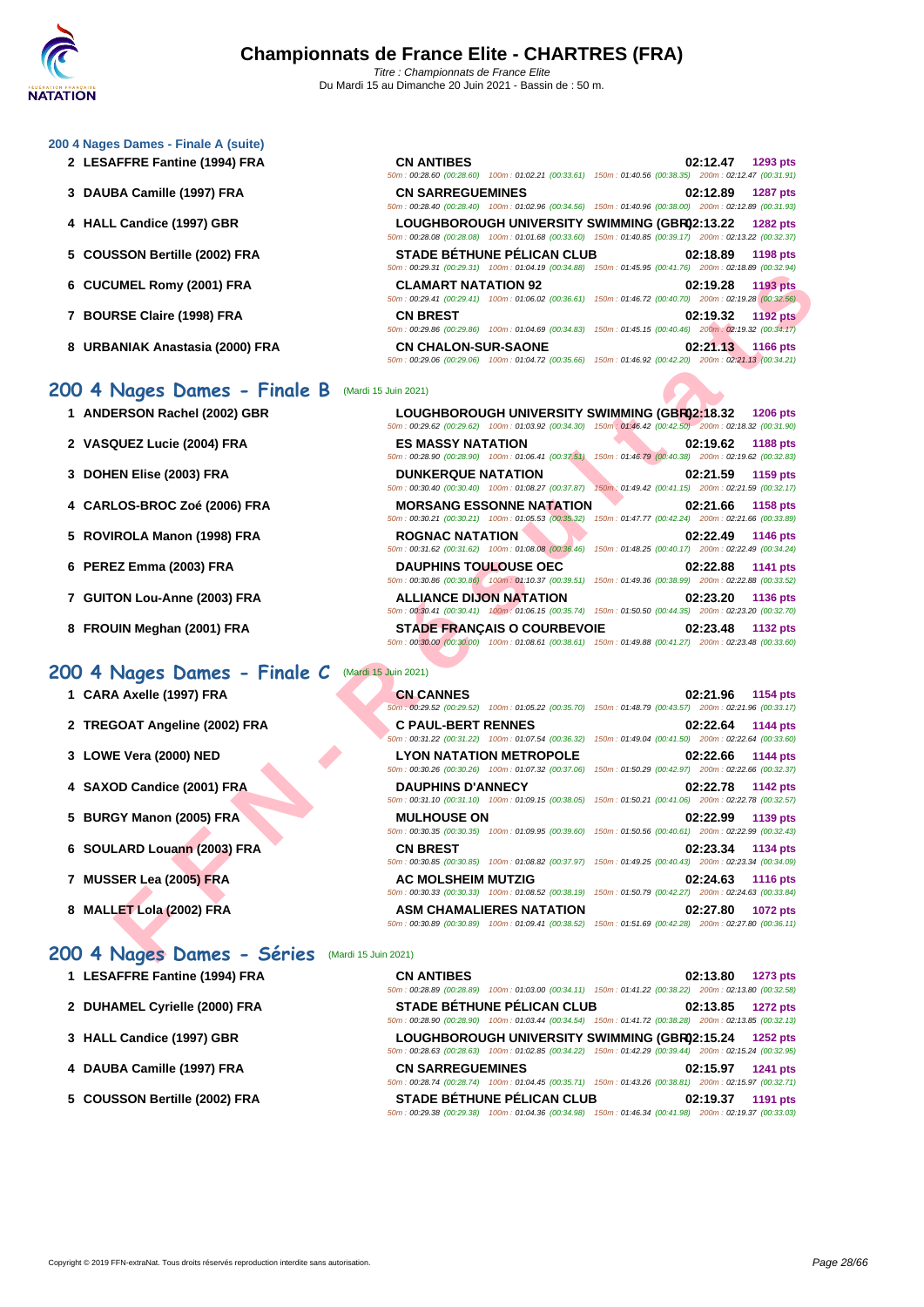**[200 4 Nag](http://www.ffnatation.fr/webffn/index.php)es Dames - Séries (suite)**

**FROM Recher (3002) FRA**<br> **FROM A Mannon (1998) FRA**<br> **FROM A Mannon (1998) FRA**<br> **FROM A Mannon (1998) FRA**<br> **FROM A Mannon (1998) FRA**<br> **FROM A MANNINON MEXITY (2002) FRA**<br> **FROM A MANNINON MEXITY (2002) FRA**<br> **FROM A M 6 URBANIAK Anastasia (2000) FRA CN CHALON-SUR-SAONE 02:20.38 1177 pts** 50m : 00:29.51 (00:29.51) 100m : 01:05.54 (00:36.03) 150m : 01:47.30 (00:41.76) 200m : 02:20.38 (00:33.08) **7 CUCUMEL Romy (2001) FRA CLAMART NATATION 92 02:20.49 1175 pts** 50m : 00:29.46 (00:29.46) 100m : 01:06.00 (00:36.54) 150m : 01:45.40 (00:39.40) 200m : 02:20.49 (00:35.09) **8 BOURSE Claire (1998) FRA CN BREST 02:20.87 1170 pts** 50m : 00:30.14 (00:30.14) 100m : 01:04.40 (00:34.26) 150m : 01:45.97 (00:41.57) 200m : 02:20.87 (00:34.90) **9 VASQUEZ Lucie (2004) FRA ES MASSY NATATION 02:21.18 1165 pts** 50m : 00:29.10 (00:29.10) 100m : 01:06.34 (00:37.24) 150m : 01:47.53 (00:41.19) 200m : 02:21.18 (00:33.65) **10 ANDERSON Rachel (2002) GBR LOUGHBOROUGH UNIVERSITY SWIMMING (GBR)02:22.01 1153 pts** 50m : 00:30.00 (00:30.00) 100m : 01:06.24 (00:36.24) 150m : 01:49.29 (00:43.05) 200m : 02:22.01 (00:32.72) **11 ROVIROLA Manon (1998) FRA ROGNAC NATATION 02:22.07 1152 pts** 50m : 00:31.52 (00:31.52) 100m : 01:07.43 (00:35.91) 150m : 01:48.31 (00:40.88) 200m : 02:22.07 (00:33.76) **12 DOHEN Elise (2003) FRA DUNKERQUE NATATION 02:22.18 1151 pts** 50m : 00:30.50 (00:30.50) 100m : 01:07.95 (00:37.45) 150m : 01:49.47 (00:41.52) 200m : 02:22.18 (00:32.71) **13 LOWE Vera (2000) NED LYON NATATION METROPOLE 02:22.50 1146 pts** 50m : 00:29.88 (00:29.88) 100m : 01:07.38 (00:37.50) 150m : 01:50.30 (00:42.92) 200m : 02:22.50 (00:32.20) **14 FROUIN Meghan (2001) FRA STADE FRANÇAIS O COURBEVOIE 02:22.60 1145 pts** 50m : 00:29.59 (00:29.59) 100m : 01:07.54 (00:37.95) 150m : 01:49.01 (00:41.47) 200m : 02:22.60 (00:33.59) **15 CARLOS-BROC Zoé (2006) FRA MORSANG ESSONNE NATATION 02:22.62 1145 pts** 50m : 00:29.86 (00:29.86) 100m : 01:05.26 (00:35.40) 150m : 01:47.45 (00:42.19) 200m : 02:22.62 (00:35.17) **16 GUITON Lou-Anne (2003) FRA ALLIANCE DIJON NATATION 02:23.09 1138 pts** 50m : 00:30.70 (00:30.70) 100m : 01:06.81 (00:36.11) 150m : 01:48.93 (00:42.12) 200m : 02:23.09 (00:34.16) **17 PEREZ Emma (2003) FRA DAUPHINS TOULOUSE OEC 02:23.29 1135 pts** 50m : 00:31.50 (00:31.50) 100m : 01:09.67 (00:38.17) 150m : 01:49.06 (00:39.39) 200m : 02:23.29 (00:34.23) **18 SOULARD Louann (2003) FRA CN BREST 02:23.39 1134 pts** 50m : 00:30.11 (00:30.11) 100m : 01:07.20 (00:37.09) 150m : 01:48.95 (00:41.75) 200m : 02:23.39 (00:34.44) **19 SAXOD Candice (2001) FRA DAUPHINS D'ANNECY 02:23.67 1130 pts** 50m : 00:31.33 (00:31.33) 100m : 01:09.29 (00:37.96) 150m : 01:51.19 (00:41.90) 200m : 02:23.67 (00:32.48) **20 TREGOAT Angeline (2002) FRA C PAUL-BERT RENNES 02:23.92 1126 pts** 50m : 00:31.38 (00:31.38) 100m : 01:07.22 (00:35.84) 150m : 01:49.12 (00:41.90) 200m : 02:23.92 (00:34.80) **21 BURGY Manon (2005) FRA MULHOUSE ON 02:24.02 1125 pts** 50m : 00:30.27 (00:30.27) 100m : 01:10.16 (00:39.89) 150m : 01:50.32 (00:40.16) 200m : 02:24.02 (00:33.70) **22 CARA Axelle (1997) FRA CN CANNES 02:24.11 1124 pts** 50m : 00:30.70 (00:30.70) 100m : 01:06.80 (00:36.10) 150m : 01:50.59 (00:43.79) 200m : 02:24.11 (00:33.52) **23 MUSSER Lea (2005) FRA AC MOLSHEIM MUTZIG 02:24.60 1117 pts** 50m : 00:29.87 (00:29.87) 100m : 01:08.17 (00:38.30) 150m : 01:50.25 (00:42.08) 200m : 02:24.60 (00:34.35) **24 MALLET Lola (2002) FRA ASM CHAMALIERES NATATION 02:24.64 1116 pts** 50m : 00:30.53 (00:30.53) 100m : 01:07.84 (00:37.31) 150m : 01:49.85 (00:42.01) 200m : 02:24.64 (00:34.79) **25 DEAGE Albane (2001) FRA DAUPHINS TOULOUSE OEC 02:24.71 1115 pts** 50m : 00:30.82 (00:30.82) 100m : 01:08.55 (00:37.73) 150m : 01:50.20 (00:41.65) 200m : 02:24.71 (00:34.51) **26 MEGHEZ Mathilde (2003) FRA SN METZ 02:24.95 1112 pts** 50m : 00:31.52 (00:31.52) 100m : 01:09.04 (00:37.52) 150m : 01:50.29 (00:41.25) 200m : 02:24.95 (00:34.66) **27 LENOIR Melanie (2006) FRA CN MELUN VAL DE SEINE 02:25.34 1106 pts** 50m : 00:31.94 (00:31.94) 100m : 01:10.37 (00:38.43) 150m : 01:51.18 (00:40.81) 200m : 02:25.34 (00:34.16) **28 LINDAUER Emma (2003) FRA ERSTEIN AQUATIC CLUB 02:25.44 1105 pts** 50m : 00:31.70 (00:31.70) 100m : 01:10.27 (00:38.57) 150m : 01:51.48 (00:41.21) 200m : 02:25.44 (00:33.96) **29 HERMEL Lou (2005) FRA AMIENS METROPOLE NAT. 02:25.74 1101 pts** 50m : 00:30.61 (00:30.61) 100m : 01:08.03 (00:37.42) 150m : 01:51.10 (00:43.07) 200m : 02:25.74 (00:34.64) **30 MOREAU Kaxandra (2006) FRA STADE BÉTHUNE PÉLICAN CLUB 02:25.87 1099 pts** 50m : 00:30.45 (00:30.45) 100m : 01:07.66 (00:37.21) 150m : 01:51.65 (00:43.99) 200m : 02:25.87 (00:34.22) **31 BONDOUY Noah (2004) FRA ES MASSY NATATION 02:26.48 1091 pts** 50m : 00:31.25 (00:31.25) 100m : 01:07.46 (00:36.21) 150m : 01:52.05 (00:44.59) 200m : 02:26.48 (00:34.43) **32 LEBRE Emma (2002) FRA CN BREST 02:26.59 1089 pts** 50m : 00:30.71 (00:30.71) 100m : 01:09.74 (00:39.03) 150m : 01:51.85 (00:42.11) 200m : 02:26.59 (00:34.74) **33 MICHELIS Eloïse (2002) FRA CN CÉVENNES ALÈS 02:26.97 1084 pts** 50m : 00:30.54 (00:30.54) 100m : 01:09.58 (00:39.04) 150m : 01:51.14 (00:41.56) 200m : 02:26.97 (00:35.83) **34 PEDERGNANA Estelle (2001) FRA GRENOBLE ALP'38 02:27.10 1082 pts** 50m : 00:31.01 (00:31.01) 100m : 01:10.22 (00:39.21) 150m : 01:50.90 (00:40.68) 200m : 02:27.10 (00:36.20) **35 MAUPOUX Nina (2004) FRA CN VIRY-CHÂTILLON 02:27.24 1080 pts** 50m : 00:30.70 (00:30.70) 100m : 01:09.22 (00:38.52) 150m : 01:52.54 (00:43.32) 200m : 02:27.24 (00:34.70) **36 DUPONT Zia (2002) FRA CHOLET NATATION 02:28.42 1064 pts** 50m : 00:30.78 (00:30.78) 100m : 01:12.46 (00:41.68) 150m : 01:52.80 (00:40.34) 200m : 02:28.42 (00:35.62)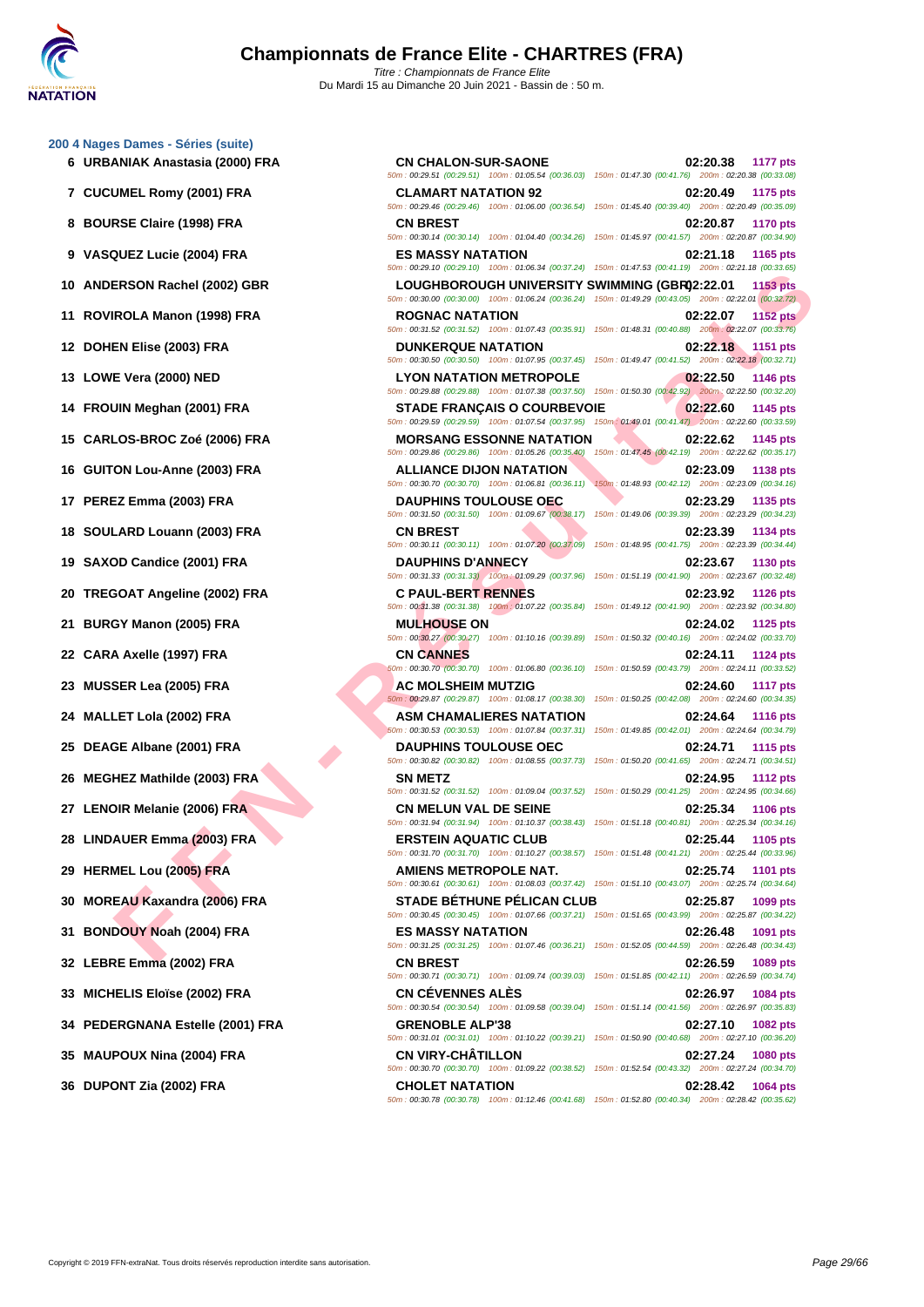

| 200 4 Nages Dames - Séries (suite)                                  |                                                                                                                                                                                            |                                                                                                                                                                                                                                                                                                                                                                                                                    |
|---------------------------------------------------------------------|--------------------------------------------------------------------------------------------------------------------------------------------------------------------------------------------|--------------------------------------------------------------------------------------------------------------------------------------------------------------------------------------------------------------------------------------------------------------------------------------------------------------------------------------------------------------------------------------------------------------------|
| 37 JENVRIN Malia (2004) FRA                                         | <b>CSN GUYANCOURT</b>                                                                                                                                                                      | 02:29.38<br>1051 pts<br>50m: 00:32.38 (00:32.38) 100m: 01:11.19 (00:38.81) 150m: 01:53.39 (00:42.20) 200m: 02:29.38 (00:35.99)                                                                                                                                                                                                                                                                                     |
| 400 4 Nages Dames - Finale A                                        | (Jeudi 17 Juin 2021)                                                                                                                                                                       |                                                                                                                                                                                                                                                                                                                                                                                                                    |
| 1 LESAFFRE Fantine (1994) FRA                                       | <b>CN ANTIBES</b><br>250m: 02:56.33 (00:39.56) 300m: 03:36.32 (00:39.99)                                                                                                                   | 04:41.97<br>1274 pts<br>50m: 00:29.86 (00:29.86) 100m: 01:04.73 (00:34.87) 150m: 01:41.49 (00:36.76) 200m: 02:16.77 (00:35.28)<br>350m: 04:09.44 (00:33.12) 400m: 04:41.97 (00:32.53)                                                                                                                                                                                                                              |
| 2 GRANGEON-DE VILLELE Lara (1991) FRA                               | AAS SARCELLES NATATION 95<br>50m: 00:30.49 (00:30.49) 100m: 01:04.37 (00:33.88)<br>250m: 02:58.44 (00:40.40) 300m: 03:39.01 (00:40.57)                                                     | 04:43.00<br><b>1266 pts</b><br>150m: 01:41.50 (00:37.13) 200m: 02:18.04 (00:36.54)<br>350m: 04:12.11 (00:33.10) 400m: 04:43.00 (00:30.89)                                                                                                                                                                                                                                                                          |
| 3 MUSSER Lea (2005) FRA                                             | <b>AC MOLSHEIM MUTZIG</b><br>50m: 00:30.47 (00:30.47) 100m: 01:07.22 (00:36.75)<br>250m: 03:08.04 (00:42.99) 300m: 03:50.42 (00:42.38)                                                     | 04:57.42<br><b>1161 pts</b><br>150m: 01:46.62 (00:39.40) 200m: 02:25.05 (00:38.43)<br>350m: 04:24.22 (00:33.80) 400m: 04:57.42 (00:33.20)                                                                                                                                                                                                                                                                          |
| 4 LEBRE Emma (2002) FRA                                             | <b>CN BREST</b><br>50m: 00:30.84 (00:30.84) 100m: 01:05.87 (00:35.03)<br>250m: 03:08.14 (00:42.30) 300m: 03:50.96 (00:42.82)                                                               | 04:59.12 1149 pts<br>150m: 01:45.74 (00:39.87) 200m: 02:25.84 (00:40.10)<br>350m: 04:25.64 (00:34.68) 400m: 04:59.12 (00:33.48)                                                                                                                                                                                                                                                                                    |
| 5 PEREZ Emma (2003) FRA                                             | <b>DAUPHINS TOULOUSE OEC</b><br>50m: 00:33.19 (00:33.19) 100m: 01:09.48 (00:36.29)<br>250m: 03:11.16 (00:40.87) 300m: 03:53.33 (00:42.17)                                                  | 05:04.16<br>1114 pts<br>150m: 01:50.36 (00:40.88) 200m: 02:30.29 (00:39.93)<br>350m: 04:30.00 (00:36.67) 400m: 05:04.16 (00:34.16)                                                                                                                                                                                                                                                                                 |
| 6 DOMINGEON Manon (2005) FRA                                        | NAT VILLEFRANCHE EN BEAUJOLAIS.<br>50m: 00:31.45 (00:31.45) 100m: 01:07.75 (00:36.30)                                                                                                      | 05:05.31<br><b>1106 pts</b><br>150m : 01:46.11 (00:38.36) 200m : 02:23.94 (00:37.83)                                                                                                                                                                                                                                                                                                                               |
| 7 SOULARD Louann (2003) FRA                                         | 250m: 03:09.95 (00:46.01) 300m: 03:56.24 (00:46.29)<br><b>CN BREST</b><br>50m: 00:31.02 (00:31.02) 100m: 01:07.22 (00:36.20)                                                               | 350m: 04:30.92 (00:34.68) 400m: 05:05.31 (00:34.39)<br>05:06.71<br><b>1096 pts</b><br>150m: 01:48.03 (00:40.81) 200m: 02:27.67 (00:39.64)                                                                                                                                                                                                                                                                          |
| 8 ROVIROLA Manon (1998) FRA                                         | 250m: 03:11.44 (00:43.77) 300m: 03:55.18 (00:43.74)<br><b>ROGNAC NATATION</b><br>50m: 00:32.76 (00:32.76) 100m: 01:11.48 (00:38.72)<br>250m: 03:13.19 (00:43.78) 300m: 03:56.26 (00:43.07) | 350m; 04:31.50 (00:36.32) 400m: 05:06.71 (00:35.21)<br>05:07.90<br><b>1088 pts</b><br>150m: 01:50.71 (00:39.23) 200m: 02:29.41 (00:38.70)<br>350m: 04:32.52 (00:36.26) 400m: 05:07.90 (00:35.38)                                                                                                                                                                                                                   |
| 400 4 Nages Dames - Finale B                                        | (Jeudi 17 Juin 2021)                                                                                                                                                                       |                                                                                                                                                                                                                                                                                                                                                                                                                    |
| 1 MEGHEZ Mathilde (2003) FRA                                        | <b>SN METZ</b>                                                                                                                                                                             | 05:02.09<br><b>1128 pts</b><br>50m : 00:32.12 (00:32.12) 100m : 01:08.96 (00:36.84) 150m : 01:49.71 (00:40.75) 200m : 02:28.67 (00:38.96)<br>250m: 03:10.48 (00:41.81) 300m: 03:52.33 (00:41.85) 350m: 04:27.94 (00:35.61) 400m: 05:02.09 (00:34.15)                                                                                                                                                               |
| 2 REYNA Alexa (2005) FRA                                            | <b>ES MASSY NATATION</b><br>50m: 00:32.19 (00:32.19) 100m: 01:09.03 (00:36.84)<br>250m: 03:10.53 (00:43.82) 300m: 03:56.65 (00:46.12)                                                      | 05:03.38<br>1119 pts<br>150m: 01:48.37 (00:39.34) 200m: 02:26.71 (00:38.34)<br>350m: 04:30.59 (00:33.94) 400m: 05:03.38 (00:32.79)                                                                                                                                                                                                                                                                                 |
| 3 LENOIR Melanie (2006) FRA                                         | <b>CN MELUN VAL DE SEINE</b><br>50m: 00:32.38 (00:32.38) 100m: 01:09.86 (00:37.48)<br>250m: 03:11.20 (00:41.96) 300m: 03:53.39 (00:42.19)                                                  | 05:03.75<br><b>1117 pts</b><br>150m: 01:50.13 (00:40.27) 200m: 02:29.24 (00:39.11)<br>350m: 04:29.57 (00:36.18) 400m: 05:03.75 (00:34.18)                                                                                                                                                                                                                                                                          |
| 4 BARNIET Lou-Anne (2002) FRA                                       | <b>SAINT-RAPHAEL NATATION</b><br>50m: 00:32.56 (00:32.56) 100m: 01:10.46 (00:37.90)                                                                                                        | 05:04.45<br>1112 pts<br>150m: 01:50.37 (00:39.91) 200m: 02:28.84 (00:38.47)                                                                                                                                                                                                                                                                                                                                        |
| 5 HERMEL Lou (2005) FRA                                             | 250m: 03:13.29 (00:44.45) 300m: 03:58.03 (00:44.74)<br>AMIENS METROPOLE NAT.<br>50m: 00:31.58 (00:31.58) 100m: 01:06.70 (00:35.12)                                                         | 350m: 04:31.99 (00:33.96) 400m: 05:04.45 (00:32.46)<br>05:05.93<br><b>1101 pts</b><br>150m: 01:47.34 (00:40.64) 200m: 02:27.39 (00:40.05)                                                                                                                                                                                                                                                                          |
| 6 DEAGE Albane (2001) FRA                                           | 250m: 03:10.80 (00:43.41) 300m: 03:55.40 (00:44.60)<br><b>DAUPHINS TOULOUSE OEC</b><br>50m: 00:31.99 (00:31.99) 100m: 01:09.17 (00:37.18)                                                  | 350m: 04:31.18 (00:35.78) 400m: 05:05.93 (00:34.75)<br>05:08.32<br>1085 pts<br>150m: 01:49.77 (00:40.60) 200m: 02:30.22 (00:40.45)                                                                                                                                                                                                                                                                                 |
| 7 AMBRASS Lilou (2002) FRA                                          | 250m: 03:13.25 (00:43.03) 300m: 03:57.55 (00:44.30)<br><b>ES MASSY NATATION</b>                                                                                                            | 350m: 04:33.01 (00:35.46) 400m: 05:08.32 (00:35.31)<br>05:09.86<br><b>1074 pts</b><br>.50m; 00:31.73 (00:31.73) 100m; 01:08.50 (00:36.77) 150m; 01:49.76 (00:41.26) 200m; 02:30.46 (00:40.70                                                                                                                                                                                                                       |
| 8 DORNIC Morgane (1998) FRA                                         | <b>CN BREST</b>                                                                                                                                                                            | 250m: 03:14.72 (00:44.26) 300m: 04:00.33 (00:45.61) 350m: 04:35.91 (00:35.58) 400m: 05:09.86 (00:33.95)<br>05:09.90<br><b>1074 pts</b><br>50m: 00:33.23 (00:33.23) 100m: 01:11.02 (00:37.79) 150m: 01:53.43 (00:42.41) 200m: 02:33.49 (00:40.06)                                                                                                                                                                   |
| 9 FABRE Manon (2006) FRA                                            | <b>NAT VILLEFRANCHE EN BEAUJOLAIS</b>                                                                                                                                                      | 250m: 03:18.29 (00:44.80) 300m: 04:02.85 (00:44.56) 350m: 04:37.58 (00:34.73) 400m: 05:09.90 (00:32.32)<br>05:17.61<br>1022 pts<br>50m: 00:31.42 (00:31.42) 100m: 01:09.34 (00:37.92) 150m: 01:51.51 (00:42.17) 200m: 02:32.01 (00:40.50)                                                                                                                                                                          |
| 10 PRUNGNAUD Sara (2006) FRA                                        | <b>C VIKINGS DE ROUEN</b>                                                                                                                                                                  | 250m: 03:17.96 (00:45.95) 300m: 04:05.12 (00:47.16) 350m: 04:41.52 (00:36.40) 400m: 05:17.61 (00:36.09)<br>05:18.98<br>1013 pts<br>50m: 00:34.06 (00:34.06) 100m: 01:14.37 (00:40.31) 150m: 01:57.10 (00:42.73) 200m: 02:38.30 (00:41.20)                                                                                                                                                                          |
|                                                                     |                                                                                                                                                                                            | 250m: 03:22.54 (00:44.24) 300m: 04:07.14 (00:44.60) 350m: 04:44.40 (00:37.26) 400m: 05:18.98 (00:34.58)                                                                                                                                                                                                                                                                                                            |
| 400 4 Nages Dames - Séries<br>1 GRANGEON-DE VILLELE Lara (1991) FRA | (Jeudi 17 Juin 2021)<br>AAS SARCELLES NATATION 95<br>50m: 00:30.93 (00:30.93) 100m: 01:05.52 (00:34.59)                                                                                    | 04:45.69<br><b>1246 pts</b>                                                                                                                                                                                                                                                                                                                                                                                        |
| 2 LESAFFRE Fantine (1994) FRA                                       | <b>CN ANTIBES</b>                                                                                                                                                                          | 150m: 01:42.98 (00:37.46) 200m: 02:19.36 (00:36.38)<br>250m: 02:59.91 (00:40.55) 300m: 03:40.31 (00:40.40) 350m: 04:13.59 (00:33.28) 400m: 04:45.69 (00:32.10)<br>04:45.75<br><b>1246 pts</b><br>50m: 00:30.07 (00:30.07) 100m: 01:05.34 (00:35.27) 150m: 01:42.07 (00:36.73) 200m: 02:18.08 (00:36.01)<br>250m: 02:58.13 (00:40.05) 300m: 03:38.82 (00:40.69) 350m: 04:13.18 (00:34.36) 400m: 04:45.75 (00:32.57) |

3 LEBRE Emma (2002) FRA  $\text{C}\text{N} \text{ BREST}$ <br>  $\text{C}\text{N} \text{ BREST}$   $\text{C}\text{N} \text{ BREST}$   $\text{C}\text{N} \text{ BEST}$   $\text{C}\text{N} \text{ BEST}$   $\text{C}\text{N} \text{ BIST}$   $\text{C}\text{N} \text{ BIST}$   $\text{C}\text{N} \text{ BIST}$   $\text{C}\text{N} \text{ BIST}$   $\text{C}\text{N} \text{ BIST}$   $\text{C}\text{N} \text{ BIST}$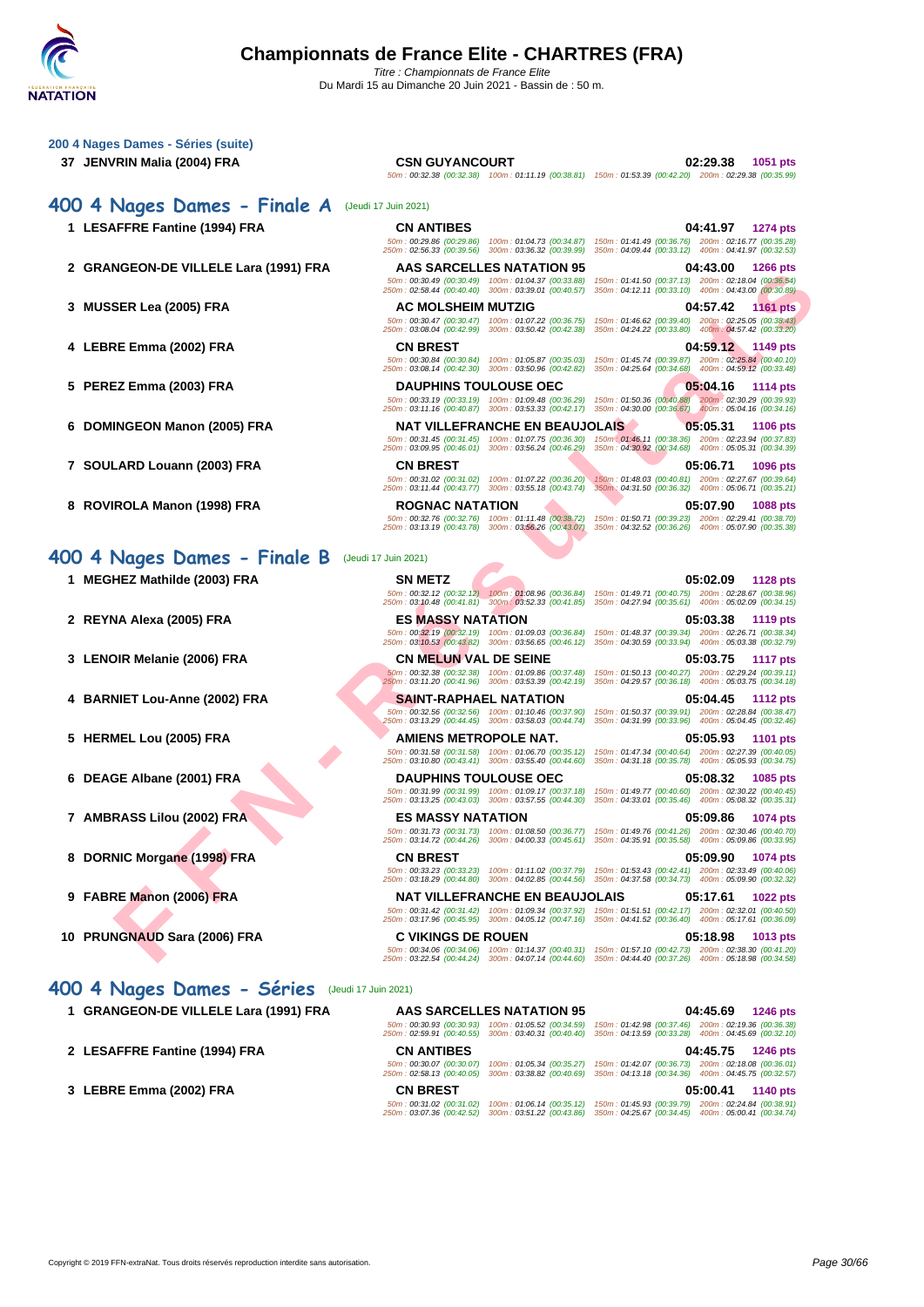#### **[400 4 Nag](http://www.ffnatation.fr/webffn/index.php)es Dames - Séries (suite)**

- 
- 
- 
- 
- 
- 
- 
- 
- 
- 
- 
- 
- 
- 
- 
- 
- 
- 

### **50 Nage Libre Messieurs - Finale A** (Dimanche 20 Juin 2021)

- 
- 
- 
- 
- 
- 
- 
- 

### **50 Nage Libre Messieurs - Finale B** (Dimanche 20 Juin 2021)

- 
- 
- 
- 

**FROLAMELO (300) FRA**<br> **FROLAME (300) FRA**<br> **FROLAME (300) FRA**<br> **EARD LOUGING PROPER CONTRACT CONTRACT CONTRACT CONTRACT CONTRACT CONTRACT CONTRACT CONTRACT CONTRACT CONTRACT CONTRACT CONTRACT CONTRACT CONTRACT CONTRACT C 4 MUSSER Lea (2005) FRA AC MOLSHEIM MUTZIG 05:01.09 1135 pts** 50m : 00:30.47 (00:30.47) 100m : 01:06.77 (00:36.30) 150m : 01:46.67 (00:39.90) 200m : 02:25.48 (00:38.81) 250m : 03:08.47 (00:42.99) 300m : 03:51.95 (00:43.48) 350m : 04:27.05 (00:35.10) 400m : 05:01.09 (00:34.04) **5 PEREZ Emma (2003) FRA DAUPHINS TOULOUSE OEC 05:03.53 1118 pts** 50m : 00:32.77 (00:32.77) 100m : 01:10.47 (00:37.70) 150m : 01:51.34 (00:40.87) 200m : 02:31.19 (00:39.85) 250m : 03:11.97 (00:40.78) 300m : 03:53.35 (00:41.38) 350m : 04:29.65 (00:36.30) 400m : 05:03.53 (00:33.88) **6 DOMINGEON Manon (2005) FRA NAT VILLEFRANCHE EN BEAUJOLAIS 05:05.69 1103 pts** 50m : 00:32.07 (00:32.07) 100m : 01:08.89 (00:36.82) 150m : 01:47.10 (00:38.21) 200m : 02:24.81 (00:37.71) 250m : 03:11.14 (00:46.33) 300m : 03:57.64 (00:46.50) 350m : 04:32.30 (00:34.66) 400m : 05:05.69 (00:33.39) **7 ROVIROLA Manon (1998) FRA ROGNAC NATATION 05:05.74 1103 pts** 50m : 00:32.91 (00:32.91) 100m : 01:11.93 (00:39.02) 150m : 01:50.21 (00:38.28) 200m : 02:28.87 (00:38.66) 250m : 03:11.52 (00:42.65) 300m : 03:54.94 (00:43.42) 350m : 04:30.73 (00:35.79) 400m : 05:05.74 (00:35.01) **8 SOULARD Louann (2003) FRA CN BREST 05:05.92 1101 pts** 50m : 00:30.98 (00:30.98) 100m : 01:07.02 (00:36.04) 150m : 01:47.71 (00:40.69) 200m : 02:27.93 (00:40.22) 250m : 03:10.02 (00:42.09) 300m : 03:54.02 (00:44.00) 350m : 04:30.49 (00:36.47) 400m : 05:05.92 (00:35.43) **9 BARNIET Lou-Anne (2002) FRA SAINT-RAPHAEL NATATION 05:07.16 1093 pts** 50m : 00:33.13 (00:33.13) 100m : 01:12.79 (00:39.66) 150m : 01:52.60 (00:39.81) 200m : 02:31.69 (00:39.09) 250m : 03:16.49 (00:44.80) 300m : 04:00.90 (00:44.41) 350m : 04:34.92 (00:34.02) 400m : 05:07.16 (00:32.24) **10 REYNA Alexa (2005) FRA ES MASSY NATATION 05:07.87 1088 pts** 50m : 00:32.62 (00:32.62) 100m : 01:10.17 (00:37.55) 150m : 01:49.95 (00:39.78) 200m : 02:29.35 (00:39.40) 250m : 03:13.74 (00:44.39) 300m : 03:59.96 (00:46.22) 350m : 04:35.31 (00:35.35) 400m : 05:07.87 (00:32.56) **11 MEGHEZ Mathilde (2003) FRA SN METZ 05:08.20 1086 pts** 50m : 00:32.83 (00:32.83) 100m : 01:11.81 (00:38.98) 150m : 01:51.88 (00:40.07) 200m : 02:30.44 (00:38.56) 250m : 03:12.85 (00:42.41) 300m : 03:56.24 (00:43.39) 350m : 04:33.00 (00:36.76) 400m : 05:08.20 (00:35.20) **12 LENOIR Melanie (2006) FRA CN MELUN VAL DE SEINE 05:09.47 1077 pts** 50m : 00:31.83 (00:31.83) 100m : 01:09.22 (00:37.39) 150m : 01:50.69 (00:41.47) 200m : 02:30.62 (00:39.93) 250m : 03:13.36 (00:42.74) 300m : 03:55.75 (00:42.39) 350m : 04:33.26 (00:37.51) 400m : 05:09.47 (00:36.21) **13 HERMEL Lou (2005) FRA AMIENS METROPOLE NAT. 05:09.69 1075 pts** 50m : 00:31.77 (00:31.77) 100m : 01:08.40 (00:36.63) 150m : 01:49.57 (00:41.17) 200m : 02:29.98 (00:40.41) 250m : 03:14.47 (00:44.49) 300m : 03:59.68 (00:45.21) 350m : 04:34.95 (00:35.27) 400m : 05:09.69 (00:34.74) **14 DEAGE Albane (2001) FRA DAUPHINS TOULOUSE OEC 05:09.98 1074 pts** 50m : 00:32.10 (00:32.10) 100m : 01:09.39 (00:37.29) 150m : 01:50.49 (00:41.10) 200m : 02:30.31 (00:39.82) 250m : 03:13.07 (00:42.76) 300m : 03:57.34 (00:44.27) 350m : 04:33.56 (00:36.22) 400m : 05:09.98 (00:36.42) **15 DORNIC Morgane (1998) FRA CN BREST 05:11.45 1063 pts** 50m : 00:33.57 (00:33.57) 100m : 01:12.00 (00:38.43) 150m : 01:54.66 (00:42.66) 200m : 02:34.24 (00:39.58) 250m : 03:18.82 (00:44.58) 300m : 04:03.62 (00:44.80) 350m : 04:38.69 (00:35.07) 400m : 05:11.45 (00:32.76)

**17 PRUNGNAUD Sara (2006) FRA C VIKINGS DE ROUEN 05:17.31 1024 pts** 50m : 00:33.98 (00:33.98) 100m : 01:15.35 (00:41.37) 150m : 01:56.93 (00:41.58) 200m : 02:37.49 (00:40.56) 250m : 03:21.32 (00:43.83) 300m : 04:05.39 (00:44.07) 350m : 04:42.77 (00:37.38) 400m : 05:17.31 (00:34.54)

**--- MALLET Lola (2002) FRA ASM CHAMALIERES NATATION DNS dec --- BONDOUY Noah (2004) FRA ES MASSY NATATION DNS dec --- ANDERSON Rachel (2002) GBR LOUGHBOROUGH UNIVERSITY SWIMMING (GBR)DNS dec**

**1 GROUSSET Maxime (1999) FRA AMIENS METROPOLE NAT. 00:21.74 1339 pts**

**16 AMBRASS Lilou (2002) FRA ES MASSY NATATION 05:13.55 1049 pts** 50m : 00:31.58 (00:31.58) 100m : 01:07.75 (00:36.17) 150m : 01:49.75 (00:42.00) 200m : 02:31.00 (00:41.25) 250m : 03:15.21 (00:44.21) 300m : 04:01.54 (00:46.33) 350m : 04:37.77 (00:36.23) 400m : 05:13.55 (00:35.78)

**18 FABRE Manon (2006) FRA NAT VILLEFRANCHE EN BEAUJOLAIS 05:18.90 1013 pts** 50m : 00:32.44 (00:32.44) 100m : 01:11.30 (00:38.86) 150m : 01:52.92 (00:41.62) 200m : 02:32.85 (00:39.93) 250m : 03:18.96 (00:46.11) 300m : 04:05.97 (00:47.01) 350m : 04:42.90 (00:36.93) 400m : 05:18.90 (00:36.00)

 **MANAUDOU Florent (1990) FRA CN MARSEILLE 00:21.84 1331 pts MIGNON Clément (1993) FRA CN MARSEILLE 00:22.38 1291 pts RIHOUX Charles (1998) FRA OLYMPIC NICE NATATION 00:22.45 1285 pts BAEZ Nikita (2000) FRA LYON NATATION METROPOLE 00:22.52 1280 pts AERENTS Jasper (1992) BEL BELGIQUE (BEL) 00:22.53 1280 pts GUTGuillaume (2000) FRA DAUPHINS TOULOUSE OEC 00:22.80 1260 pts SETIM Quentin (2000) FRA ETOILES 92 00:22.86 1255 pts PIRON Thomas (2000) FRA LYON NATATION METROPOLE 00:22.69 1268 pts**

| 1 PIRON Thomas (2000) FRA   | <b>LYON NATATION METROPOLE</b> | 00:22.69 | <b>1268 pts</b> |
|-----------------------------|--------------------------------|----------|-----------------|
| 2 LEBOIS Pierre (2000) FRA  | <b>ANGERS NATATION</b>         | 00:22.76 | 1263 pts        |
| 3 TURPIN Fabrice (1995) FRA | <b>CLAMART NATATION 92</b>     | 00:23.01 | 1244 pts        |
| 4 GROSJEAN Hugo (1999) FRA  | <b>MULHOUSE ON</b>             | 00:23.03 | 1243 pts        |
|                             |                                |          |                 |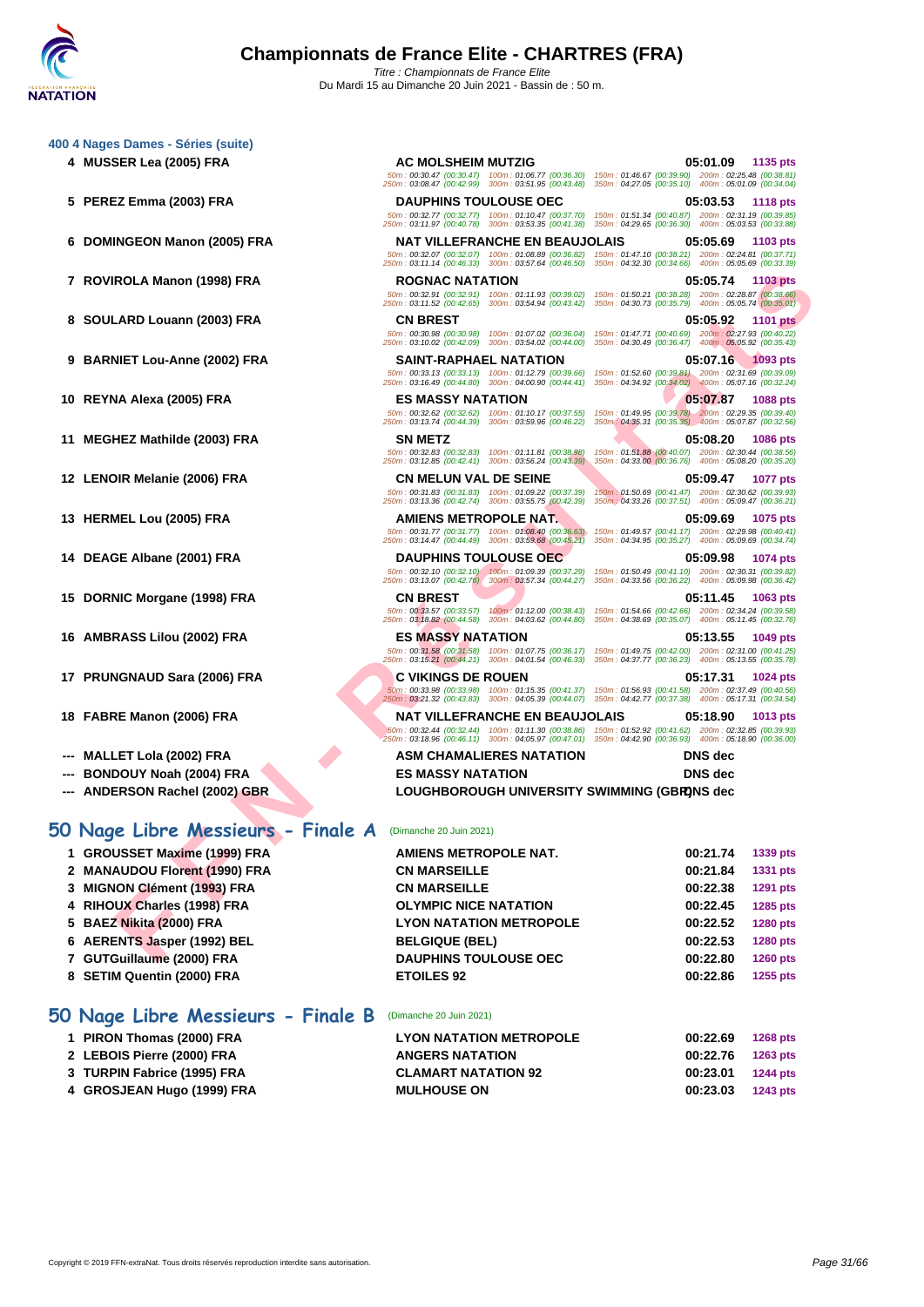

#### **[50 Nage L](http://www.ffnatation.fr/webffn/index.php)ibre Messieurs - Finale B (suite)**

| 5 HAMOUCHANE Souhail (1997) MAR | AAS SARCELLES NATATION 95      | 00:23.07          | <b>1240 pts</b> |
|---------------------------------|--------------------------------|-------------------|-----------------|
| 6 DINE-MOREIRA Orhan (1998) FRA | <b>EN TOURS</b>                | 00:23.15 1234 pts |                 |
| 6 CARDOT Pierre (2000) FRA      | <b>ALLIANCE DIJON NATATION</b> | 00:23.15 1234 pts |                 |
| 8 GODEFROID Louis (2001) FRA    | <b>DAUPHINS TOULOUSE OEC</b>   | 00:23.26 1226 pts |                 |
| 9 JANIN Florent (1999) FRA      | <b>CN CALÉDONIENS</b>          | 00:23.46 1211 pts |                 |

# **50 Nage Libre Messieurs - Finale C** (Dimanche 20 Juin 2021)

| 1 KOINDREDI Goroco (1999) FRA | <b>DAUPHINS TOULOUSE OEC</b>       | 00:22.91 | $1252$ pts      |
|-------------------------------|------------------------------------|----------|-----------------|
| 2 PICOCHE Louis (2002) FRA    | <b>CN BREST</b>                    | 00:22.97 | 1247 pts        |
| 3 HARDY Samuel (2002) FRA     | <b>NAUTIC CLUB NÎMES</b>           | 00:23.14 | <b>1235 pts</b> |
| 4 IVIC Yoni (2001) FRA        | <b>CN MARSEILLE</b>                | 00:23.18 | <b>1232 pts</b> |
| 5 EVEN Mathias (2000) FRA     | <b>C PAUL-BERT RENNES</b>          | 00:23.20 | <b>1230 pts</b> |
| 6 DUTEL Yanis (2000) FRA      | <b>SC THIONVILLE</b>               | 00:23.34 | <b>1220 pts</b> |
| 7 HENX Julien (1995) LUX      | <b>ETOILES 92</b>                  | 00:23.38 | <b>1217 pts</b> |
| 8 BENBARA Nazim (1998) ALG    | <b>MOUETTES DE PARIS</b>           | 00:23.45 | <b>1212 pts</b> |
| 9 MAZELLIER Nans (2004) FRA   | A ASEC NATATION SAINT-PAUL REUNION | 00:23.53 | <b>1206 pts</b> |
| 10 LUONG Jeremie (2000) FRA   | <b>C PAUL-BERT RENNES</b>          | 00:23.59 | <b>1202 pts</b> |

# **50 Nage Libre Messieurs - Séries** (Dimanche 20 Juin 2021)

| <b>DU Nage Libre Messieurs - Finale C</b> (Dimanche 20 Juin 2021) |                                       |          |                 |
|-------------------------------------------------------------------|---------------------------------------|----------|-----------------|
| 1 KOINDREDI Goroco (1999) FRA                                     | <b>DAUPHINS TOULOUSE OEC</b>          | 00:22.91 | <b>1252 pts</b> |
| 2 PICOCHE Louis (2002) FRA                                        | <b>CN BREST</b>                       | 00:22.97 | <b>1247 pts</b> |
| 3 HARDY Samuel (2002) FRA                                         | <b>NAUTIC CLUB NIMES</b>              | 00:23.14 | 1235 pts        |
| 4 IVIC Yoni (2001) FRA                                            | <b>CN MARSEILLE</b>                   | 00:23.18 | 1232 pts        |
| 5 EVEN Mathias (2000) FRA                                         | <b>C PAUL-BERT RENNES</b>             | 00:23.20 | <b>1230 pts</b> |
| 6 DUTEL Yanis (2000) FRA                                          | <b>SC THIONVILLE</b>                  | 00:23.34 | <b>1220 pts</b> |
| 7 HENX Julien (1995) LUX                                          | <b>ETOILES 92</b>                     | 00:23.38 | <b>1217 pts</b> |
| 8 BENBARA Nazim (1998) ALG                                        | <b>MOUETTES DE PARIS</b>              | 00:23.45 | <b>1212 pts</b> |
| 9 MAZELLIER Nans (2004) FRA                                       | A ASEC NATATION SAINT-PAUL REUNION    | 00:23.53 | <b>1206 pts</b> |
| 10 LUONG Jeremie (2000) FRA                                       | <b>C PAUL-BERT RENNES</b>             | 00:23.59 | <b>1202 pts</b> |
|                                                                   |                                       |          |                 |
| 50 Nage Libre Messieurs - Séries (Dimanche 20 Juin 2021)          |                                       |          |                 |
| 1 GROUSSET Maxime (1999) FRA                                      | <b>AMIENS METROPOLE NAT.</b>          | 00:21.94 | 1324 pts        |
| 2 MANAUDOU Florent (1990) FRA                                     | <b>CN MARSEILLE</b>                   | 00:22.20 | 1304 pts        |
| 3 RIHOUX Charles (1998) FRA                                       | <b>OLYMPIC NICE NATATION</b>          | 00:22.36 | <b>1292 pts</b> |
| 4 MIGNON Clément (1993) FRA                                       | <b>CN MARSEILLE</b>                   | 00:22.37 | <b>1291 pts</b> |
| 5 AERENTS Jasper (1992) BEL                                       | <b>BELGIQUE (BEL)</b>                 | 00:22.51 | 1281 pts        |
| 6 GUTGuillaume (2000) FRA                                         | <b>DAUPHINS TOULOUSE OEC</b>          | 00:22.69 | <b>1268 pts</b> |
| 7 BEROL Julien (2001) FRA                                         | <b>CN MARSEILLE</b>                   | 00:22.78 | 1261 pts        |
| 8 MITYUKOV Roman (2000) SUI                                       | <b>GENÈVE NATATION 1885 (SUI)</b>     | 00:22.82 | 1258 pts        |
| 9 BAEZ Nikita (2000) FRA                                          | <b>LYON NATATION METROPOLE</b>        | 00:22.85 | 1256 pts        |
| 10 SETIM Quentin (2000) FRA                                       | <b>ETOILES 92</b>                     | 00:22.89 | 1253 pts        |
| 11 LEBOIS Pierre (2000) FRA                                       | <b>ANGERS NATATION</b>                | 00:22.90 | 1252 pts        |
| 11 BERG Max (2002) FRA                                            | <b>MONTPELLIER METROPOLE NATATION</b> | 00:22.90 | 1252 pts        |
| 13 TURPIN Fabrice (1995) FRA                                      | <b>CLAMART NATATION 92</b>            | 00:22.97 | <b>1247 pts</b> |
| 14 PIRON Thomas (2000) FRA                                        | <b>LYON NATATION METROPOLE</b>        | 00:23.00 | <b>1245 pts</b> |
| 15 CARDOT Pierre (2000) FRA                                       | <b>ALLIANCE DIJON NATATION</b>        | 00:23.01 | <b>1244 pts</b> |
| 16 DINE-MOREIRA Orhan (1998) FRA                                  | <b>EN TOURS</b>                       | 00:23.06 | <b>1241 pts</b> |
| 50m : 00:23.06 (00:23.06)<br>- 17   HAMOUCHANE Souhail (1997) MAR | <b>AAS SARCELLES NATATION 95</b>      | 00:23.11 | <b>1237 pts</b> |
| 18 HENX Julien (1995) LUX                                         | <b>ETOILES 92</b>                     | 00:23.16 | 1233 pts        |
| 19 JANIN Florent (1999) FRA                                       | <b>CN CALÉDONIENS</b>                 | 00:23.19 | <b>1231 pts</b> |
| 20 GODEFROID Louis (2001) FRA                                     | <b>DAUPHINS TOULOUSE OEC</b>          | 00:23.21 | 1230 pts        |
| 20 GROSJEAN Hugo (1999) FRA                                       | <b>MULHOUSE ON</b>                    | 00:23.21 | 1230 pts        |
| 22 SALVAN Hadrien (1997) FRA                                      | <b>STADE DE VANVES</b>                | 00:23.23 | <b>1228 pts</b> |
| 23 HARDY Samuel (2002) FRA                                        | <b>NAUTIC CLUB NÎMES</b>              | 00:23.24 | <b>1227 pts</b> |
| 23 EVEN Mathias (2000) FRA                                        | <b>C PAUL-BERT RENNES</b>             | 00:23.24 | <b>1227 pts</b> |
| 25 BOUTOUIL Samy (2000) MAR                                       | <b>U.S CRETEIL NATATION</b>           | 00:23.27 | <b>1225 pts</b> |
| 25 PICOCHE Louis (2002) FRA                                       | <b>CN BREST</b>                       | 00:23.27 | 1225 pts        |
| 27 KOINDREDI Goroco (1999) FRA                                    | <b>DAUPHINS TOULOUSE OEC</b>          | 00:23.28 | <b>1224 pts</b> |
| 28 IVIC Yoni (2001) FRA                                           | <b>CN MARSEILLE</b>                   | 00:23.30 | 1223 pts        |
| 29 BENBARA Nazim (1998) ALG                                       | <b>MOUETTES DE PARIS</b>              | 00:23.37 | <b>1218 pts</b> |
| 30 DUTEL Yanis (2000) FRA                                         | <b>SC THIONVILLE</b>                  | 00:23.39 | <b>1217 pts</b> |
| 31 LUONG Jeremie (2000) FRA                                       | <b>C PAUL-BERT RENNES</b>             | 00:23.45 | <b>1212 pts</b> |
| 31 MAZELLIER Nans (2004) FRA                                      | A ASEC NATATION SAINT-PAUL REUNION    | 00:23.45 | <b>1212 pts</b> |
| 33 PHANTSULAYA George (2000) FRA                                  | <b>U.S CRETEIL NATATION</b>           | 00:23.47 | <b>1211 pts</b> |
| 34 GOYETCHE Julien-Pierre (1993) FRA                              | <b>CN ANTIBES</b>                     | 00:23.52 | <b>1207 pts</b> |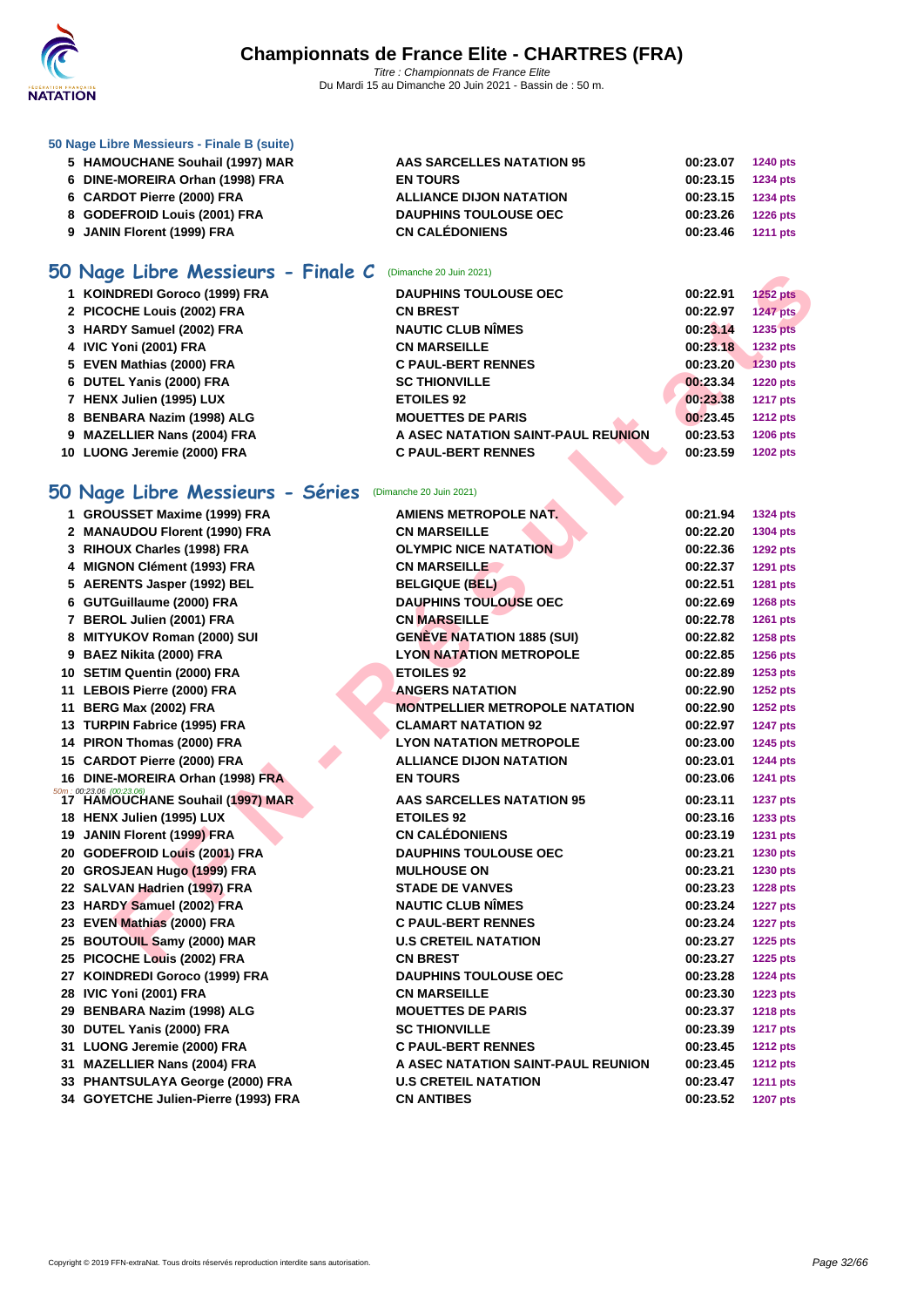|  | 50 Nage Libre Messieurs - Séries (suite) |  |
|--|------------------------------------------|--|
|  |                                          |  |

| 35 LAMBERT Hugo (1993) FRA           | <b>A.S.M BELFORT NATATION</b>         | 00:23.54       | <b>1206 pts</b> |
|--------------------------------------|---------------------------------------|----------------|-----------------|
| 35 MALLET Grégory (1984) FRA         | <b>ETOILES 92</b>                     | 00:23.54       | <b>1206 pts</b> |
| 37 HUG-DREYFUS Tom (2002) FRA        | <b>MULHOUSE ON</b>                    | 00:23.55       | 1205 pts        |
| 38 BOLIVARD Guillaume (1997) FRA     | <b>LONGVILLIERS CLUB</b>              | 00:23.58       | <b>1203 pts</b> |
| 39 GERAN Youris (2003) FRA           | <b>AMIENS METROPOLE NAT.</b>          | 00:23.63       | <b>1199 pts</b> |
| 40 DELALLEAU Lucas (2002) FRA        | <b>STADE BÉTHUNE PÉLICAN CLUB</b>     | 00:23.66       | <b>1197 pts</b> |
| 40 CAYOT Alexandre (1996) FRA        | <b>CN CANNES</b>                      | 00:23.66       | <b>1197 pts</b> |
| 42 DELICES Jean-Guy (1997) FRA       | <b>CLAMART NATATION 92</b>            | 00:23.67       | <b>1196 pts</b> |
| 42 FUCHS Roman (1998) FRA            | <b>AMIENS METROPOLE NAT.</b>          | 00:23.67       | <b>1196 pts</b> |
| 44 GIRARDET Mateo (2001) FRA         | <b>CN MARSEILLE</b>                   | 00:23.69       | <b>1195 pts</b> |
| 45 FRANCHINI Laurent (2000) FRA      | <b>CARROS NATATION</b>                | 00:23.70       | <b>1194 pts</b> |
| 46 HUGEL Joakim (2001) FRA           | <b>DAUPHINS D'ANNECY</b>              | 00:23.77       | <b>1189 pts</b> |
| 47 EL BECHARI Nader (1995) FRA       | <b>CN CARCASSONNE</b>                 | 00:23.81       | 1186 pts        |
| 48 VIQUERAT Antoine (1998) FRA       | <b>DAUPHINS TOULOUSE OEC</b>          | 00:23.82       | <b>1186 pts</b> |
| 49 DELCROIX Guillaume (1998) FRA     | <b>SNS EPERNAY</b>                    | 00:23.87       | <b>1182 pts</b> |
| 50 JUNKER Jonathan (2000) FRA        | <b>TEAM STRASBOURG SNS-ASPTT-PCS</b>  | 00:24.14       | 1163 pts        |
| 51 REGENT Vince (1993) FRA           | <b>DAUPHINS TOULOUSE OEC</b>          | 00:24.18       | <b>1160 pts</b> |
| 52 BAILLE Nicolas (2002) FRA         | AS MONACO NATATION                    | 00:24.24       | <b>1156 pts</b> |
| 53 ZEPHIR Jean-Luc (1993) LCA        | <b>AS MONACO NATATION</b>             | 00:24.27       | 1154 pts        |
| 54 CELESTE Mathéo (2004) FRA         | <b>BLANC-MESNIL S.N</b>               | 00:24.31       | 1151 pts        |
| 55 MOBAILLY Alexis (1987) FRA        | <b>CN DECIZE</b>                      | 00:24.32       | <b>1150 pts</b> |
| 56 DELBOIS Jérémie (2001) FRA        | <b>CN ANTIBES</b>                     | 00:24.33       | <b>1149 pts</b> |
| 57 LAMORISSE Jean (2000) FRA         | <b>DENAIN NAT. PORTE DU HAINAUT</b>   | 00:24.41       | <b>1144 pts</b> |
| 58 MAILLOT Melvin (1992) FRA         | <b>STADE FRANÇAIS O COURBEVOIE</b>    | 00:24.42       | 1143 pts        |
| 58 DELECLUSE Theo (1997) FRA         | <b>AUXERRE AQUATIC CLUB</b>           | 00:24.42       | <b>1143 pts</b> |
| 60 BEDEL Paul-Gabriel (1994) FRA     | <b>CN MARSEILLE</b>                   | 00:24.61       | <b>1130 pts</b> |
| 61 PERRILLON Mathieu (1998) FRA      | <b>ASPTT MONTPELLIER</b>              | 00:24.69       | <b>1124 pts</b> |
| 62 BOUHAMIDI Mohamed-Ryad (2002) FRA | <b>CN ANTIBES</b>                     | 00:24.96       | <b>1106 pts</b> |
| 63 VIANO Lubin (2005) FRA            | <b>NAT VILLEFRANCHE EN BEAUJOLAIS</b> | 00:25.02       | <b>1101 pts</b> |
| --- LAHRICHI Driss (1997) MAR        | <b>GRENOBLE ALP'38</b>                | <b>DNS</b> dec |                 |

### **100 Nage Libre Messieurs - Finale A** (Vendredi 18 Juin 2021)

| <b>TO CATO I AIGAGHUIG (1990) I INA</b> |                                      |                                                    | 00.ZJ.VV       | $1131$ pls      |
|-----------------------------------------|--------------------------------------|----------------------------------------------------|----------------|-----------------|
| 42 DELICES Jean-Guy (1997) FRA          | <b>CLAMART NATATION 92</b>           |                                                    | 00:23.67       | <b>1196 pts</b> |
| 42 FUCHS Roman (1998) FRA               | <b>AMIENS METROPOLE NAT.</b>         |                                                    | 00:23.67       | <b>1196 pts</b> |
| 44 GIRARDET Mateo (2001) FRA            | <b>CN MARSEILLE</b>                  |                                                    | 00:23.69       | <b>1195 pts</b> |
| 45 FRANCHINI Laurent (2000) FRA         | <b>CARROS NATATION</b>               |                                                    | 00:23.70       | <b>1194 pts</b> |
| 46 HUGEL Joakim (2001) FRA              | <b>DAUPHINS D'ANNECY</b>             |                                                    | 00:23.77       | <b>1189 pts</b> |
| 47 EL BECHARI Nader (1995) FRA          | <b>CN CARCASSONNE</b>                |                                                    | 00:23.81       | <b>1186 pts</b> |
| 48 VIQUERAT Antoine (1998) FRA          | <b>DAUPHINS TOULOUSE OEC</b>         |                                                    | 00:23.82       | 1186 pts        |
| 49 DELCROIX Guillaume (1998) FRA        | <b>SNS EPERNAY</b>                   |                                                    | 00:23.87       | <b>1182 pts</b> |
| 50 JUNKER Jonathan (2000) FRA           | <b>TEAM STRASBOURG SNS-ASPTT-PCS</b> |                                                    | 00:24.14       | 1163 pts        |
| 51 REGENT Vince (1993) FRA              | <b>DAUPHINS TOULOUSE OEC</b>         |                                                    | 00:24.18       | <b>1160 pts</b> |
| 52 BAILLE Nicolas (2002) FRA            | <b>AS MONACO NATATION</b>            |                                                    | 00:24.24       | 1156 pts        |
| 53 ZEPHIR Jean-Luc (1993) LCA           | <b>AS MONACO NATATION</b>            |                                                    | 00:24.27       | 1154 pts        |
| 54 CELESTE Mathéo (2004) FRA            | <b>BLANC-MESNIL S.N</b>              |                                                    | 00:24.31       | <b>1151 pts</b> |
| 55 MOBAILLY Alexis (1987) FRA           | <b>CN DECIZE</b>                     |                                                    | 00:24.32       | 1150 pts        |
| 56 DELBOIS Jérémie (2001) FRA           | <b>CN ANTIBES</b>                    |                                                    | 00:24.33       | 1149 pts        |
| 57 LAMORISSE Jean (2000) FRA            | <b>DENAIN NAT. PORTE DU HAINAUT</b>  |                                                    | 00:24.41       | <b>1144 pts</b> |
| 58 MAILLOT Melvin (1992) FRA            | <b>STADE FRANÇAIS O COURBEVOIE</b>   |                                                    | 00:24.42       | 1143 pts        |
| 58 DELECLUSE Theo (1997) FRA            | <b>AUXERRE AQUATIC CLUB</b>          |                                                    | 00:24.42       | 1143 pts        |
| 60 BEDEL Paul-Gabriel (1994) FRA        | <b>CN MARSEILLE</b>                  |                                                    | 00:24.61       | 1130 pts        |
| 61 PERRILLON Mathieu (1998) FRA         | <b>ASPTT MONTPELLIER</b>             |                                                    | 00:24.69       | <b>1124 pts</b> |
| 62 BOUHAMIDI Mohamed-Ryad (2002) FRA    | <b>CN ANTIBES</b>                    |                                                    | 00:24.96       | 1106 pts        |
| 63 VIANO Lubin (2005) FRA               | NAT VILLEFRANCHE EN BEAUJOLAIS       |                                                    | 00:25.02       | 1101 pts        |
| --- LAHRICHI Driss (1997) MAR           | <b>GRENOBLE ALP'38</b>               |                                                    | <b>DNS</b> dec |                 |
| 100 Nage Libre Messieurs - Finale A     | (Vendredi 18 Juin 2021)              |                                                    |                |                 |
| 1 GROUSSET Maxime (1999) FRA            | <b>AMIENS METROPOLE NAT.</b>         |                                                    | 00:47.89       | 1335 pts        |
|                                         |                                      | 50m: 00:23.14 (00:23.14) 100m: 00:47.89 (00:24.75) |                |                 |
| 2 RIHOUX Charles (1998) FRA             | <b>OLYMPIC NICE NATATION</b>         |                                                    | 00:48.81       | <b>1302 pts</b> |
|                                         |                                      | 50m: 00:23.61 (00:23.61) 100m: 00:48.81 (00:25.20) |                |                 |
| 3 MIGNON Clément (1993) FRA             | <b>CN MARSEILLE</b>                  | 50m: 00:23.60 (00:23.60) 100m: 00:48.89 (00:25.29) | 00:48.89       | 1299 pts        |
| 4 METELLA Mehdy (1992) FRA              | <b>CN MARSEILLE</b>                  |                                                    | 00:48.93       | <b>1298 pts</b> |
|                                         |                                      | 50m: 00:23.33 (00:23.33) 100m: 00:48.93 (00:25.60) |                |                 |
| 5 BEROL Julien (2001) FRA               | <b>CN MARSEILLE</b>                  |                                                    | 00:48.94       | <b>1297 pts</b> |
|                                         |                                      | 50m: 00:23.58 (00:23.58) 100m: 00:48.94 (00:25.36) |                |                 |
| 6 PIRON Thomas (2000) FRA               | <b>LYON NATATION METROPOLE</b>       |                                                    | 00:49.40       | <b>1281 pts</b> |
|                                         |                                      | 50m: 00:23.65 (00:23.65) 100m: 00:49.40 (00:25.75) |                |                 |
| 7 POTHAIN Jordan (1994) FRA             | <b>OLYMPIC NICE NATATION</b>         | 50m: 00:23.73 (00:23.73) 100m: 00:49.46 (00:25.73) | 00:49.46       | <b>1279 pts</b> |
| 8 GUTGuillaume (2000) FRA               | <b>DAUPHINS TOULOUSE OEC</b>         |                                                    | 00:49.67       | <b>1271 pts</b> |
|                                         |                                      | 50m: 00:23.51 (00:23.51) 100m: 00:49.67 (00:26.16) |                |                 |
|                                         |                                      |                                                    |                |                 |
| 100 Nage Libre Messieurs - Finale B     | (Vendredi 18 Juin 2021)              |                                                    |                |                 |

| 1 SALVAN Hadrien (1997) FRA | <b>STADE DE VANVES</b>                             | 00:49.77 | <b>1268 pts</b> |
|-----------------------------|----------------------------------------------------|----------|-----------------|
|                             | 50m: 00:24.29 (00:24.29) 100m: 00:49.77 (00:25.48) |          |                 |
| 2 TESIC Enzo (2000) FRA     | AMIENS METROPOLE NAT.                              | 00:50.07 | 1257 pts        |
|                             | 50m: 00:24.61 (00:24.61) 100m: 00:50.07 (00:25.46) |          |                 |
| 3 BERG Max (2002) FRA       | <b>MONTPELLIER METROPOLE NATATION</b>              | 00:50.13 | 1255 pts        |
|                             | 50m: 00:23.97 (00:23.97) 100m: 00:50.13 (00:26.16) |          |                 |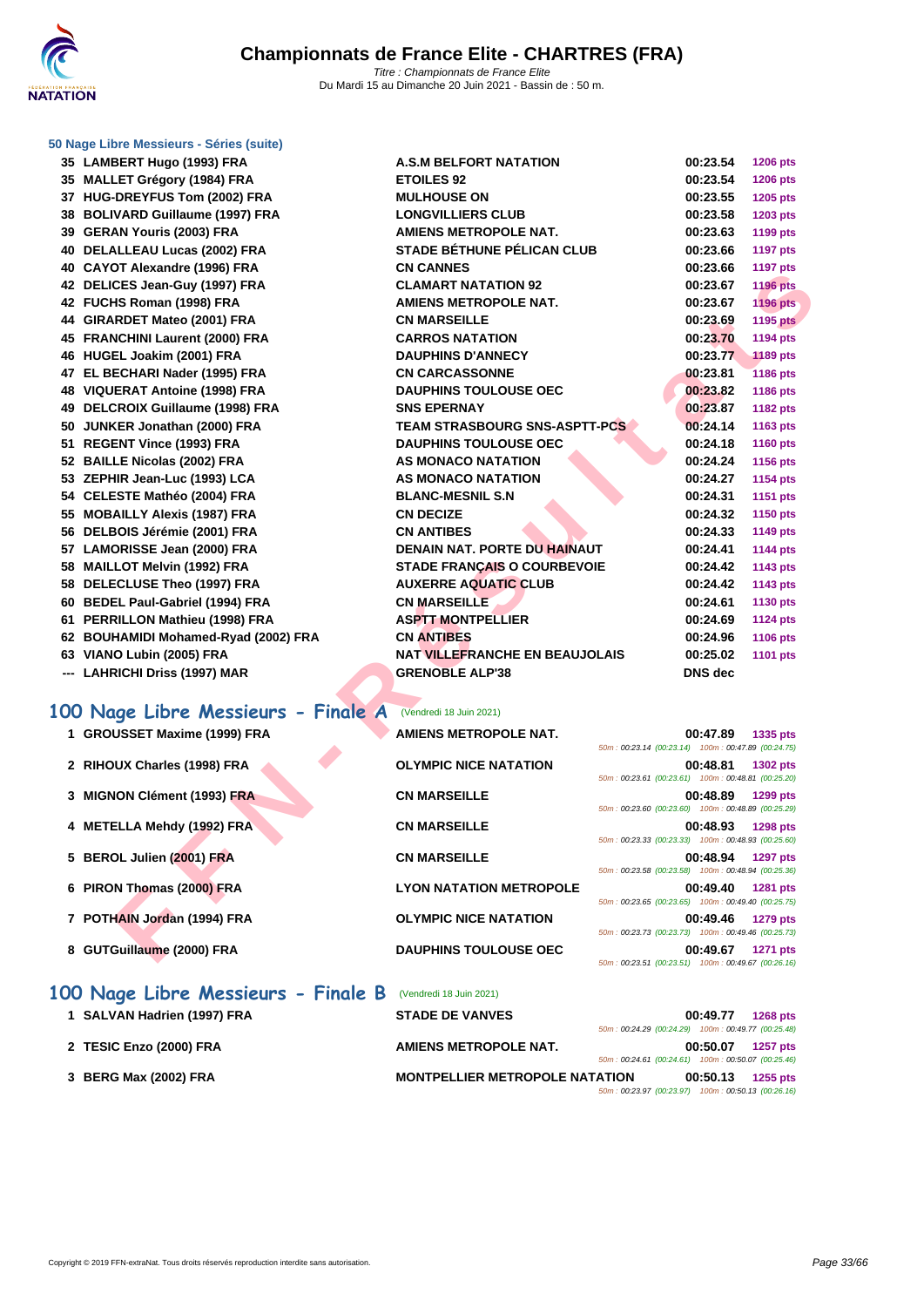

| 100 Nage Libre Messieurs - Finale B (suite) |                        |                                                    |
|---------------------------------------------|------------------------|----------------------------------------------------|
| 4 GROSJEAN Hugo (1999) FRA                  | <b>MULHOUSE ON</b>     | 00:50.17<br>1253 pts                               |
|                                             |                        | 50m: 00:23.82 (00:23.82) 100m: 00:50.17 (00:26.35) |
| 5 LEBOIS Pierre (2000) FRA                  | <b>ANGERS NATATION</b> | 00:50.18<br>1253 pts                               |
|                                             |                        | 50m: 00:23.99 (00:23.99) 100m: 00:50.18 (00:26.19) |
| 6 HUG-DREYFUS Tom (2002) FRA                | <b>MULHOUSE ON</b>     | 00:50.22<br>1252 pts                               |
|                                             |                        | 50m: 00:24.19 (00:24.19) 100m: 00:50.22 (00:26.03) |
| 7 AERENTS Jasper (1992) BEL                 | <b>BELGIQUE (BEL)</b>  | 00:50.33<br><b>1248 pts</b>                        |
|                                             |                        | 50m: 00:24.32 (00:24.32) 100m: 00:50.33 (00:26.01) |
| <b>VERMOREL Nicolas (1999) FRA</b>          | <b>CN MARSEILLE</b>    | 00:50.42<br><b>1245 pts</b>                        |

### **100 Nage Libre Messieurs - Finale C** (Vendredi 18 Juin 2021)

- **1 BOUTOUIL Samy (2000) MAR U.S CRETEIL NATATION 00:50.21 1252 pts**
- **2 IVIC Yoni (2001) FRA CN MARSEILLE 00:50.63 1237 pts**
- **2 LIMOZIN Emmanuel (1996) FRA CN MARSEILLE 00:50.63 1237 pts**
- **4 JANIN Florent (1999) FRA CN CALÉDONIENS 00:50.70 1235 pts**
- **5** LUONG Jeremie (2000) FRA **C PAUL-BERT RENNES**
- **6 FUCHS Roman (1998) FRA AMIENS METROPOLE NAT.**
- **7 YEBBA Wissam-Amazigh (2000) FRA DAUPHINS TOULOUSE OEC**
- **8 BAEZ Nikita (2000) FRA LYON NATATION METROPOLE 00:50.98 1225 pts**

### **100 Nage Libre Messieurs - Finale D** (Vendredi 18 Juin 2021)

- **1 PERESSE Justin (2003) FRA**
- **2 CHATEIGNER Benjamin (2004) FRA**
- 
- 
- **5 DESCAMPS Aurelien (2003) FRA MOREUIL NATATION**

#### **100 Nage Libre Messieurs - Séries** (Vendredi 18 Juin 2021) **1 GROUSSET Maxime (1999) FRA**

|                                |                                   | 50m: 00:23.09 (00:23.09) 100m: 00:47.99 (00:24.90) |                       |                 |
|--------------------------------|-----------------------------------|----------------------------------------------------|-----------------------|-----------------|
| 2 MANAUDOU Florent (1990) FRA  | <b>CN MARSEILLE</b>               |                                                    | 00:48.58 1310 pts     |                 |
|                                |                                   | 50m: 00:23.07 (00:23.07) 100m: 00:48.58 (00:25.51) |                       |                 |
| 3 METELLA Mehdy (1992) FRA     | <b>CN MARSEILLE</b>               | 50m: 00:23.01 (00:23.01) 100m: 00:48.78 (00:25.77) | 00:48.78 1303 pts     |                 |
| 4 RIHOUX Charles (1998) FRA    | <b>OLYMPIC NICE NATATION</b>      | 50m: 00:23.65 (00:23.65) 100m: 00:48.93 (00:25.28) | 00:48.93              | <b>1298 pts</b> |
| 5 BEROL Julien (2001) FRA      | <b>CN MARSEILLE</b>               |                                                    | 00:49.05              | 1293 pts        |
| 6 POTHAIN Jordan (1994) FRA    | <b>OLYMPIC NICE NATATION</b>      | 50m: 00:23.95 (00:23.95) 100m: 00:49.05 (00:25.10) | 00:49.09              | 1292 pts        |
| 7 PIRON Thomas (2000) FRA      | <b>LYON NATATION METROPOLE</b>    | 50m: 00:23.66 (00:23.66) 100m: 00:49.09 (00:25.43) | 00:49.21              | <b>1288 pts</b> |
| 8 MITYUKOV Roman (2000) SUI    | <b>GENÈVE NATATION 1885 (SUI)</b> | 50m: 00:23.57 (00:23.57) 100m: 00:49.21 (00:25.64) | 00:49.42              | <b>1280 pts</b> |
|                                |                                   | 50m: 00:23.98 (00:23.98) 100m: 00:49.42 (00:25.44) |                       |                 |
| 9 MIGNON Clément (1993) FRA    | <b>CN MARSEILLE</b>               | 50m: 00:23.86 (00:23.86) 100m: 00:49.43 (00:25.57) | 00:49.43              | <b>1280 pts</b> |
| 10. $CUTC$ willowno (2000) EDA | <b>DAIIDUING TOULOUGE OEC</b>     |                                                    | $00.40.50 - 4274$ nto |                 |

| 1 PERESSE Justin (2003) FRA       | <b>CN BREST</b>              |
|-----------------------------------|------------------------------|
| 2 CHATEIGNER Benjamin (2004) FRA  | <b>CN MARSEILLE</b>          |
| 3 GERAN Youris (2003) FRA         | <b>AMIENS METROPOLE NAT.</b> |
| 4 MAZELLIER Nans (2004) FRA       | A ASEC NATATION SAINT-PAU    |
| E. BECOAMBO A.I.L.I.L. (0000) EDA | MARELIII MATATIAM            |

| 1 GROUSSET Maxime (1999) FRA  | <b>AMIENS METROPOLE NAT.</b>    |
|-------------------------------|---------------------------------|
| 2 MANAUDOU Florent (1990) FRA | <b>CN MARSEILLE</b>             |
| 3 METELLA Mehdy (1992) FRA    | <b>CN MARSEILLE</b>             |
| 4 RIHOUX Charles (1998) FRA   | <b>OLYMPIC NICE NATATION</b>    |
| 5 BEROL Julien (2001) FRA     | <b>CN MARSEILLE</b>             |
| 6 POTHAIN Jordan (1994) FRA   | <b>OLYMPIC NICE NATATION</b>    |
| 7 PIRON Thomas (2000) FRA     | <b>LYON NATATION METROPOL</b>   |
| 8 MITYUKOV Roman (2000) SUI   | <b>GENÈVE NATATION 1885 (SU</b> |
| 9 MIGNON Clément (1993) FRA   | <b>CN MARSEILLE</b>             |
| 10 GUTGuillaume (2000) FRA    | <b>DAUPHINS TOULOUSE OEC</b>    |

|                                                    | 00:50.17 1253 pts |
|----------------------------------------------------|-------------------|
| 50m: 00:23.82 (00:23.82) 100m: 00:50.17 (00:26.35) |                   |
|                                                    | 00:50.18 1253 pts |
| 50m: 00:23.99 (00:23.99) 100m: 00:50.18 (00:26.19) |                   |
|                                                    | 00:50.22 1252 pts |
| 50m: 00:24.19 (00:24.19) 100m: 00:50.22 (00:26.03) |                   |
|                                                    | 00:50.33 1248 pts |
| 50m: 00:24.32 (00:24.32) 100m: 00:50.33 (00:26.01) |                   |
|                                                    | 00:50.42 1245 pts |
| 50m: 00:24.40 (00:24.40) 100m: 00:50.42 (00:26.02) |                   |
|                                                    |                   |
|                                                    |                   |
|                                                    |                   |

| <b>MOREL Nicolas (1999) FRA</b>                        | <b>CN MARSEILLE</b>                | 00:50.42<br><b>1245 pts</b><br>50m: 00:24.40 (00:24.40) 100m: 00:50.42 (00:26.02)   |
|--------------------------------------------------------|------------------------------------|-------------------------------------------------------------------------------------|
| age Libre Messieurs - Finale C (Vendredi 18 Juin 2021) |                                    |                                                                                     |
| TOUIL Samy (2000) MAR                                  | <b>U.S CRETEIL NATATION</b>        | 00:50.21 1252 pts<br>50m: 00:23.91 (00:23.91) 100m: 00:50.21 (00:26.30)             |
| Yoni (2001) FRA                                        | <b>CN MARSEILLE</b>                | 00:50.63<br><b>1237 pts</b><br>50m: 00:24.45 (00:24.45) 100m: 00:50.63 (00:26.18)   |
| <b>ZIN Emmanuel (1996) FRA</b>                         | <b>CN MARSEILLE</b>                | 00:50.63<br><b>1237 pts</b><br>50m : 00:24.75 (00:24.75) 100m : 00:50.63 (00:25.88) |
| N Florent (1999) FRA                                   | <b>CN CALÉDONIENS</b>              | 00:50.70<br>1235 pts<br>50m: 00:24.61 (00:24.61) 100m: 00:50.70 (00:26.09)          |
| NG Jeremie (2000) FRA                                  | <b>C PAUL-BERT RENNES</b>          | 00:50.77<br><b>1232 pts</b><br>50m: 00:24.64 (00:24.64) 100m: 00:50.77 (00:26.13)   |
| HS Roman (1998) FRA                                    | AMIENS METROPOLE NAT.              | 00:50.85<br>1229 pts<br>50m: 00:24.33 (00:24.33) 100m: 00:50.85 (00:26.52)          |
| BA Wissam-Amazigh (2000) FRA                           | <b>DAUPHINS TOULOUSE OEC</b>       | 00:50.86<br>1229 pts<br>50m: 00:24.65 (00:24.65) 100m: 00:50.86 (00:26.21)          |
| Z Nikita (2000) FRA                                    | <b>LYON NATATION METROPOLE</b>     | 00:50.98<br>1225 pts<br>50m: 00:23.99 (00:23.99) 100m: 00:50.98 (00:26.99)          |
| ige Libre Messieurs - Finale D                         | (Vendredi 18 Juin 2021)            |                                                                                     |
| ESSE Justin (2003) FRA                                 | <b>CN BREST</b>                    | 00:50.92<br><b>1227 pts</b><br>50m: 00:24.39 (00:24.39) 100m: 00:50.92 (00:26.53)   |
| TEIGNER Benjamin (2004) FRA                            | <b>CN MARSEILLE</b>                | 00:50.94<br><b>1226 pts</b><br>50m: 00:24.30 (00:24.30) 100m: 00:50.94 (00:26.64)   |
| AN Youris (2003) FRA                                   | <b>AMIENS METROPOLE NAT.</b>       | 00:51.02<br>1224 pts<br>50m: 00:24.50 (00:24.50) 100m: 00:51.02 (00:26.52)          |
| ELLIER Nans (2004) FRA                                 | A ASEC NATATION SAINT-PAUL REUNION | 00:51.24<br><b>1216 pts</b><br>50m: 00:24.76 (00:24.76) 100m: 00:51.24 (00:26.48)   |
| CAMPS Aurelien (2003) FRA                              | <b>MOREUIL NATATION</b>            | 00:51.30<br><b>1214 pts</b><br>50m: 00:24.83 (00:24.83) 100m: 00:51.30 (00:26.47)   |
| ige Libre Messieurs - Séries                           | (Vendredi 18 Juin 2021)            |                                                                                     |
| USSET Maxime (1999) FRA                                | AMIENS METROPOLE NAT.              | 00:47.99<br>1332 pts<br>50m: 00:23.09 (00:23.09) 100m: 00:47.99 (00:24.90)          |
| <b>AUDOU Florent (1990) FRA</b>                        | <b>CN MARSEILLE</b>                | 00:48.58<br>1310 pts<br>50m: 00:23.07 (00:23.07) 100m: 00:48.58 (00:25.51)          |
| ELLA Mehdy (1992) FRA                                  | <b>CN MARSEILLE</b>                | 00:48.78<br>1303 pts<br>50m: 00:23.01 (00:23.01) 100m: 00:48.78 (00:25.77)          |
| UX Charles (1998) FRA                                  | <b>OLYMPIC NICE NATATION</b>       | 00:48.93<br><b>1298 pts</b><br>50m: 00:23.65 (00:23.65) 100m: 00:48.93 (00:25.28)   |
| OL Julien (2001) FRA                                   | <b>CN MARSEILLE</b>                | 00:49.05<br>1293 pts<br>50m: 00:23.95 (00:23.95) 100m: 00:49.05 (00:25.10)          |

| 50m: 00:24.39 (00:24.39) 100m: 00:50.92 (00:26.53) |  | 00:50.92 1227 pts |
|----------------------------------------------------|--|-------------------|
| 50m: 00:24.30 (00:24.30) 100m: 00:50.94 (00:26.64) |  | 00:50.94 1226 pts |
| 50m: 00:24.50 (00:24.50) 100m: 00:51.02 (00:26.52) |  | 00:51.02 1224 pts |
| <b>IL REUNION</b>                                  |  | 00:51.24 1216 pts |
| 50m: 00:24.76 (00:24.76) 100m: 00:51.24 (00:26.48) |  | 00:51.30 1214 pts |
| 50m: 00:24.83 (00:24.83) 100m: 00:51.30 (00:26.47) |  |                   |

|                                                    | 00:47.99 1332 pts |  |
|----------------------------------------------------|-------------------|--|
| 50m: 00:23.09 (00:23.09) 100m: 00:47.99 (00:24.90) |                   |  |
|                                                    | 00:48.58 1310 pts |  |
| 50m: 00:23.07 (00:23.07) 100m: 00:48.58 (00:25.51) |                   |  |
|                                                    | 00:48.78 1303 pts |  |
| 50m: 00:23.01 (00:23.01) 100m: 00:48.78 (00:25.77) |                   |  |
|                                                    |                   |  |
|                                                    | 00:48.93 1298 pts |  |
| 50m: 00:23.65 (00:23.65) 100m: 00:48.93 (00:25.28) |                   |  |
|                                                    | 00:49.05 1293 pts |  |
| 50m: 00:23.95 (00:23.95) 100m: 00:49.05 (00:25.10) |                   |  |
|                                                    | 00:49.09 1292 pts |  |
| 50m: 00:23.66 (00:23.66) 100m: 00:49.09 (00:25.43) |                   |  |
|                                                    | 00:49.21 1288 pts |  |
| 50m: 00:23.57 (00:23.57) 100m: 00:49.21 (00:25.64) |                   |  |
|                                                    | 00:49.42 1280 pts |  |
| 50m: 00:23.98 (00:23.98) 100m: 00:49.42 (00:25.44) |                   |  |
|                                                    |                   |  |
|                                                    | 00:49.43 1280 pts |  |
| 50m: 00:23.86 (00:23.86) 100m: 00:49.43 (00:25.57) |                   |  |
|                                                    | 00:49.59 1274 pts |  |
| 50m: 00:23.85 (00:23.85) 100m: 00:49.59 (00:25.74) |                   |  |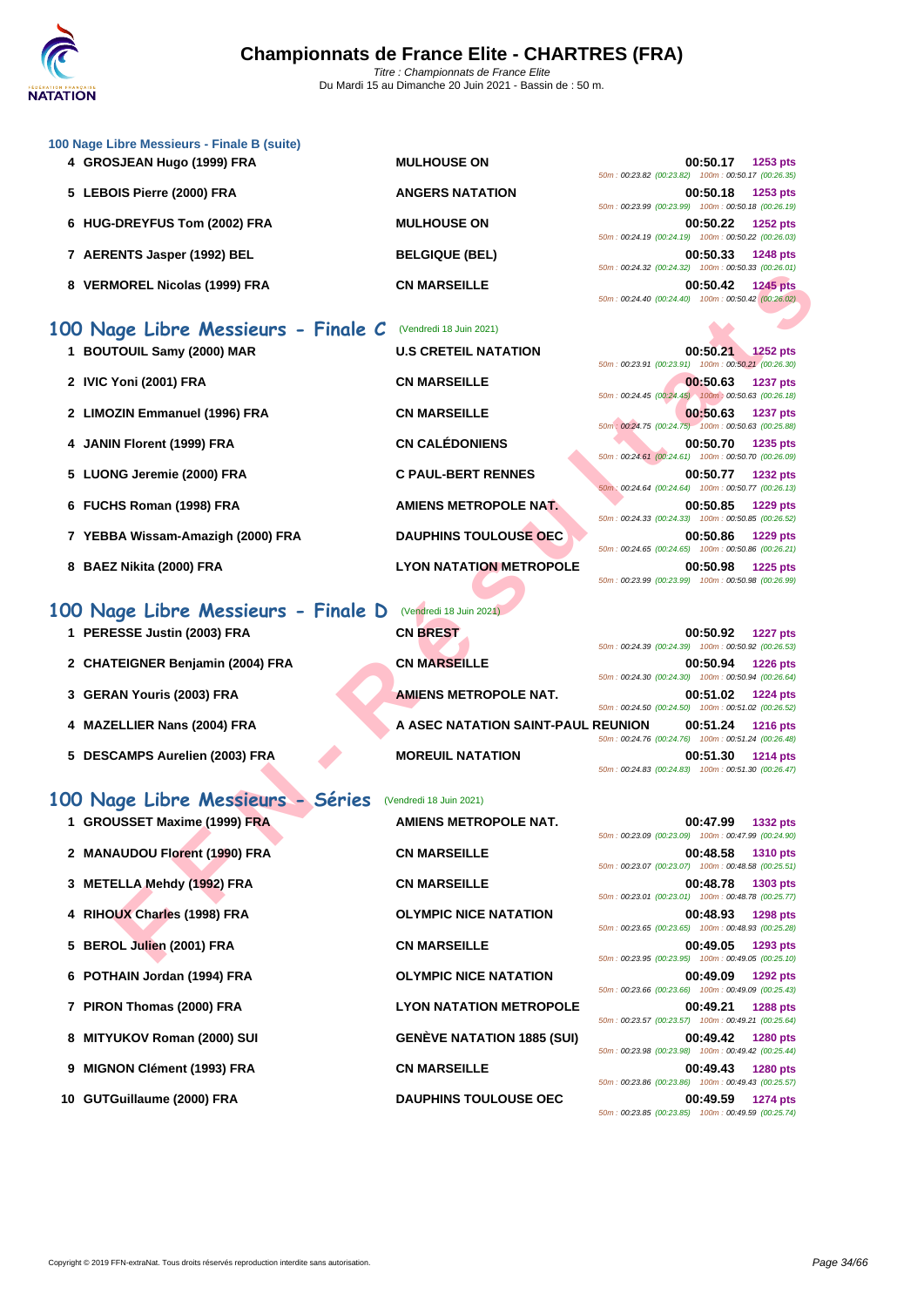|    | 100 Nage Libre Messieurs - Séries (suite)<br>11 ATSU Jonathan (1996) FRA | <b>DAUPHINS TOULOUSE OEC</b>          | 00:49.60<br><b>1274 pts</b>                                                         |
|----|--------------------------------------------------------------------------|---------------------------------------|-------------------------------------------------------------------------------------|
|    |                                                                          |                                       | 50m: 00:23.98 (00:23.98) 100m: 00:49.60 (00:25.62)                                  |
|    | 12 SALVAN Hadrien (1997) FRA                                             | <b>STADE DE VANVES</b>                | 00:49.66<br><b>1272 pts</b><br>50m: 00:24.33 (00:24.33) 100m: 00:49.66 (00:25.33)   |
|    | 13 STRAVIUS Jérémy (1988) FRA                                            | <b>ETOILES 92</b>                     | 00:49.83<br><b>1265 pts</b><br>50m: 00:23.92 (00:23.92) 100m: 00:49.83 (00:25.91)   |
| 14 | GROSJEAN Hugo (1999) FRA                                                 | <b>MULHOUSE ON</b>                    | 00:49.88<br><b>1264 pts</b><br>50m: 00:23.42 (00:23.42) 100m: 00:49.88 (00:26.46)   |
|    | 15 AERENTS Jasper (1992) BEL                                             | <b>BELGIQUE (BEL)</b>                 | 00:49.95<br><b>1261 pts</b><br>50m: 00:24.40 (00:24.40) 100m: 00:49.95 (00:25.55)   |
|    | 16 BERG Max (2002) FRA                                                   | <b>MONTPELLIER METROPOLE NATATION</b> | 00:49.96<br><b>1261 pts</b><br>50m: 00:24.15 (00:24.15) 100m: 00:49.96 (00:25.81)   |
|    | 17 TESIC Enzo (2000) FRA                                                 | <b>AMIENS METROPOLE NAT.</b>          | 00:49.97<br><b>1260 pts</b>                                                         |
| 18 | <b>VERMOREL Nicolas (1999) FRA</b>                                       | <b>CN MARSEILLE</b>                   | 50m: 00:24.27 (00:24.27) 100m: 00:49.97 (00:25.70)<br>00:50.07<br><b>1257 pts</b>   |
| 19 | <b>MALLET Grégory (1984) FRA</b>                                         | <b>ETOILES 92</b>                     | 50m: 00:23.95 (00:23.95) 100m: 00:50.07 (00:26.12)<br>00:50.10<br><b>1256 pts</b>   |
| 20 | HUG-DREYFUS Tom (2002) FRA                                               | <b>MULHOUSE ON</b>                    | 50m : 00:24.00 (00:24.00) 100m : 00:50.10 (00:26.10)<br>00:50.14<br><b>1254 pts</b> |
| 21 | <b>LEBOIS Pierre (2000) FRA</b>                                          | <b>ANGERS NATATION</b>                | 50m: 00:24.21 (00:24.21) 100m: 00:50.14 (00:25.93)<br>00:50.20<br><b>1252 pts</b>   |
| 22 | <b>BOUTOUIL Samy (2000) MAR</b>                                          | <b>U.S CRETEIL NATATION</b>           | 50m: 00:24.15 (00:24.15) 100m: 00:50.20 (00:26.05)<br>00:50.39<br><b>1246 pts</b>   |
|    | 23 FUCHS Roman (1998) FRA                                                | <b>AMIENS METROPOLE NAT.</b>          | 50m: 00:24.06 (00:24.06) 100m: 00:50.39 (00:26.33)<br>00:50.42<br>1245 pts          |
|    | 24 IVIC Yoni (2001) FRA                                                  | <b>CN MARSEILLE</b>                   | 50m: 00:24.26 (00:24.26) 100m: 00:50.42 (00:26.16)<br>00:50.43<br><b>1244 pts</b>   |
|    |                                                                          |                                       | 50m: 00:24.69 (00:24.69) 100m: 00:50.43 (00:25.74)                                  |
|    | YEBBA Wissam-Amazigh (2000) FRA                                          | <b>DAUPHINS TOULOUSE OEC</b>          | 00:50.48<br><b>1242 pts</b><br>50m: 00:23.94 (00:23.94) 100m: 00:50.48 (00:26.54)   |
| 26 | JANIN Florent (1999) FRA                                                 | <b>CN CALÉDONIENS</b>                 | 00:50.51<br>1241 pts<br>50m: 00:24.01 (00:24.01) 100m: 00:50.51 (00:26.50)          |
| 27 | NDOYE-BROUARD Yohann (2000) FRA                                          | <b>DAUPHINS D'ANNECY</b>              | 00:50.58<br>1239 pts<br>50m: 00:24.39 (00:24.39) 100m: 00:50.58 (00:26.19)          |
| 28 | <b>LIMOZIN Emmanuel (1996) FRA</b>                                       | <b>CN MARSEILLE</b>                   | 00:50.64<br><b>1237 pts</b><br>50m: 00:24.49 (00:24.49) 100m: 00:50.64 (00:26.15)   |
| 29 | LUONG Jeremie (2000) FRA                                                 | <b>C PAUL-BERT RENNES</b>             | 00:50.75<br>1233 pts<br>50m: 00:24.51 (00:24.51) 100m: 00:50.75 (00:26.24)          |
| 30 | <b>CHATEIGNER Benjamin (2004) FRA</b>                                    | <b>CN MARSEILLE</b>                   | 00:50.84<br>1230 pts<br>50m: 00:24.39 (00:24.39) 100m: 00:50.84 (00:26.45)          |
| 31 | <b>CARDOT Pierre (2000) FRA</b>                                          | <b>ALLIANCE DIJON NATATION</b>        | 00:50.87<br><b>1229 pts</b>                                                         |
|    | 31 BAEZ Nikita (2000) FRA                                                | <b>LYON NATATION METROPOLE</b>        | 50m: 00:24.59 (00:24.59) 100m: 00:50.87 (00:26.28)<br>00:50.87<br><b>1229 pts</b>   |
|    | 33 PERESSE Justin (2003) FRA                                             | <b>CN BREST</b>                       | 50m: 00:24.07 (00:24.07) 100m: 00:50.87 (00:26.80)<br>00:50.88<br><b>1228 pts</b>   |
|    | 34 BOILEAU Roméo (2002) FRA                                              | <b>CN ANTIBES</b>                     | 50m: 00:24.55 (00:24.55) 100m: 00:50.88 (00:26.33)<br>00:50.92<br><b>1227 pts</b>   |
| 35 | <b>KOINDREDI Goroco (1999) FRA</b>                                       | <b>DAUPHINS TOULOUSE OEC</b>          | 50m: 00:24.73 (00:24.73) 100m: 00:50.92 (00:26.19)<br>00:50.93<br><b>1227 pts</b>   |
|    |                                                                          |                                       | 50m: 00:24.92 (00:24.92) 100m: 00:50.93 (00:26.01)                                  |
| 35 | <b>DESPLANCHES Jeremy (1994) SUI</b>                                     | <b>OLYMPIC NICE NATATION</b>          | 00:50.93<br><b>1227 pts</b><br>50m: 00:24.47 (00:24.47) 100m: 00:50.93 (00:26.46)   |
| 35 | <b>GODEFROID Louis (2001) FRA</b>                                        | <b>DAUPHINS TOULOUSE OEC</b>          | 00:50.93<br><b>1227 pts</b><br>50m: 00:24.30 (00:24.30) 100m: 00:50.93 (00:26.63)   |
| 38 | <b>MERESSE Remi (1998) FRA</b>                                           | <b>DAUPHINS TOULOUSE OEC</b>          | 00:50.94<br><b>1226 pts</b><br>50m: 00:24.51 (00:24.51) 100m: 00:50.94 (00:26.43)   |
| 39 | <b>CAVAILLE Alexandre (2000) FRA</b>                                     | <b>CN CÉVENNES ALÈS</b>               | 00:51.10<br><b>1221 pts</b><br>50m: 00:24.78 (00:24.78) 100m: 00:51.10 (00:26.32)   |
|    | 40 CHAOUACHI Mohamed-Ali (1995) TUN                                      | <b>LYON NATATION METROPOLE</b>        | 00:51.16<br><b>1219 pts</b><br>50m: 00:24.70 (00:24.70) 100m: 00:51.16 (00:26.46)   |
|    | 41 HUGEL Joakim (2001) FRA                                               | <b>DAUPHINS D'ANNECY</b>              | $00:51.23$ 1216 pts                                                                 |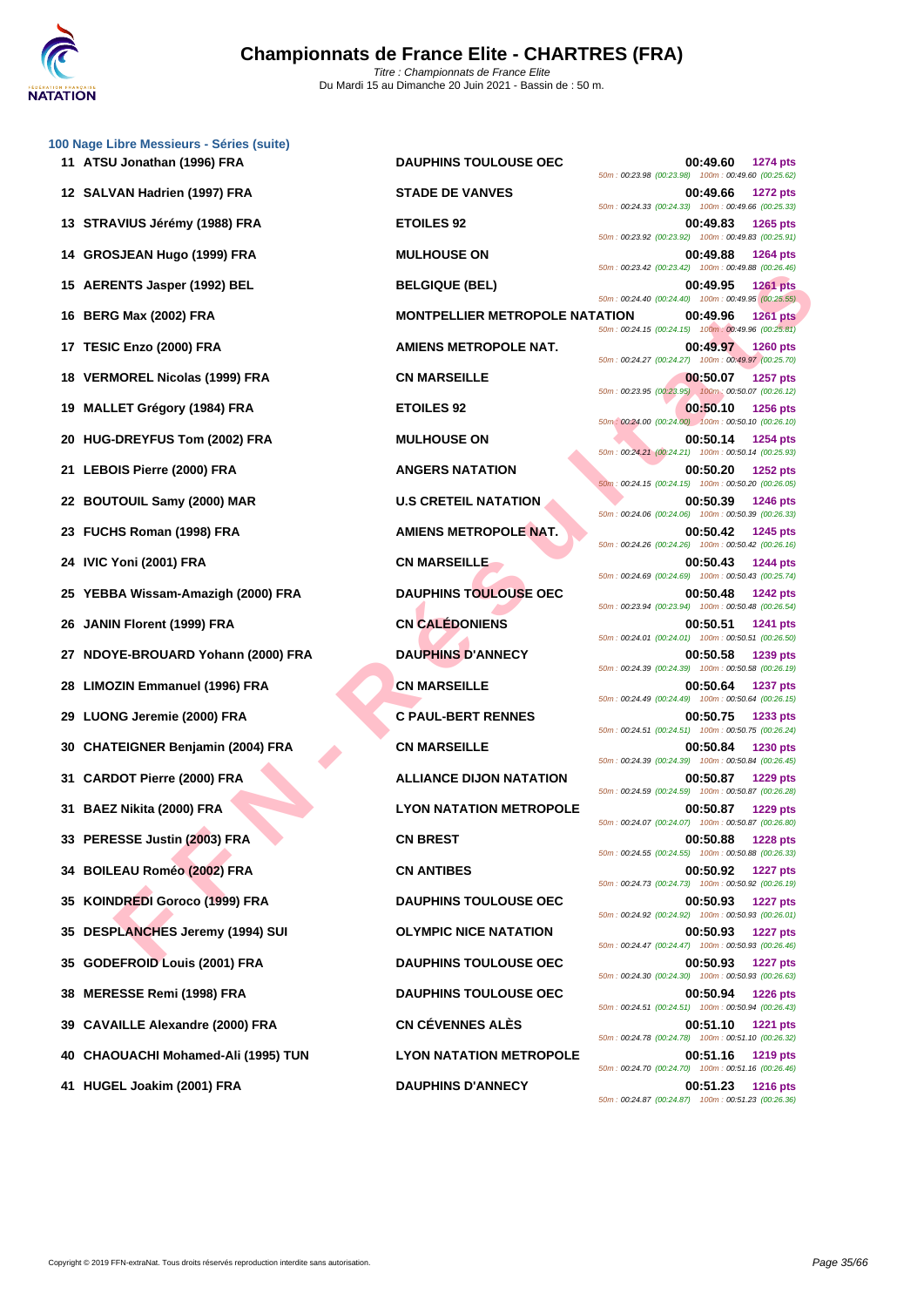| 100 Nage Libre Messieurs - Séries (suite)  |                                               |                                                                                                                                  |
|--------------------------------------------|-----------------------------------------------|----------------------------------------------------------------------------------------------------------------------------------|
| 42 GRANDJEAN Meven (2000) FRA              | <b>OLYMPIC NICE NATATION</b>                  | 00:51.25<br><b>1215 pts</b><br>50m: 00:24.40 (00:24.40) 100m: 00:51.25 (00:26.85)                                                |
| 43 GERAN Youris (2003) FRA                 | AMIENS METROPOLE NAT.                         | 00:51.32<br><b>1213 pts</b><br>50m: 00:24.30 (00:24.30) 100m: 00:51.32 (00:27.02)                                                |
| 44 REGENT Vince (1993) FRA                 | <b>DAUPHINS TOULOUSE OEC</b>                  | 00:51.33<br><b>1213 pts</b><br>50m: 00:24.78 (00:24.78) 100m: 00:51.33 (00:26.55)                                                |
| <b>SETIM Quentin (2000) FRA</b><br>45      | <b>ETOILES 92</b>                             | 00:51.36<br><b>1212 pts</b><br>50m: 00:24.37 (00:24.37) 100m: 00:51.36 (00:26.99)                                                |
| CARA Adrien (2000) FRA<br>46               | <b>CN CANNES</b>                              | 00:51.39<br><b>1211 pts</b><br>50m: 00:24.73 (00:24.73) 100m: 00:51.39 (00:26.66)                                                |
| <b>COMTE Sergueï (2000) FRA</b><br>47      | <b>RC BRON DÉCINES NATATION</b>               | 00:51.44<br><b>1209 pts</b><br>50m: 00:24.65 (00:24.65) 100m: 00:51.44 (00:26.79)                                                |
| <b>MAZELLIER Nans (2004) FRA</b><br>48     | A ASEC NATATION SAINT-PAUL REUNION            | 00:51.47<br><b>1208 pts</b><br>50m: 00:24.26 (00:24.26) 100m: 00:51.47 (00:27.21)                                                |
| <b>CAYOT Alexandre (1996) FRA</b><br>49    | <b>CN CANNES</b>                              | 00:51.51<br><b>1206 pts</b><br>50m: 00:24.90 (00:24.90) 100m: 00:51.51 (00:26.61)                                                |
| <b>PHANTSULAYA George (2000) FRA</b><br>50 | <b>U.S CRETEIL NATATION</b>                   | 00:51.56<br><b>1205 pts</b><br>50m: 00:24.36 (00:24.36) 100m: 00:51.56 (00:27.20)                                                |
| SCHUG Lilian (2002) FRA<br>51              | <b>SN METZ</b>                                | 00:51.66<br><b>1201 pts</b><br>50m: 00:24.60 (00:24.60) 100m: 00:51.66 (00:27.06)                                                |
| DINE-MOREIRA Orhan (1998) FRA<br>51        | <b>EN TOURS</b>                               | 00:51.66<br><b>1201 pts</b><br>50m: 00:24.11 (00:24.11) 100m: 00:51.66 (00:27.55)                                                |
| <b>MALLET Clement (2002) FRA</b><br>53     | AMIENS METROPOLE NAT.                         | 00:51.72<br>1199 pts<br>50m: 00:24.54 (00:24.54) 100m: 00:51.72 (00:27.18)                                                       |
| 54 CAUSSE Vincent (2002) FRA               | <b>CN CÉVENNES ALÈS</b>                       | 00:51.74<br><b>1198 pts</b><br>50m: 00:25.10 (00:25.10) 100m: 00:51.74 (00:26.64)                                                |
| <b>BREFUEL Simon (1997) FRA</b><br>54      | <b>CANET 66 NATATION</b>                      | 00:51.74<br><b>1198 pts</b><br>50m: 00:25.31 (00:25.31) 100m: 00:51.74 (00:26.43)                                                |
| GOYETCHE Julien-Pierre (1993) FRA<br>56    | <b>CN ANTIBES</b>                             | 00:51.76<br>1198 pts<br>50m: 00:24.33 (00:24.33) 100m: 00:51.76 (00:27.43)                                                       |
| DUTEL Yanis (2000) FRA<br>57               | <b>SC THIONVILLE</b>                          | 00:51.88<br>1194 pts                                                                                                             |
| <b>MARSAU Matthias (1997) FRA</b><br>58    | <b>DAUPHINS TOULOUSE OEC</b>                  | 50m: 00:24.96 (00:24.96) 100m: 00:51.88 (00:26.92)<br>00:51.95<br>1191 pts<br>50m: 00:25.33 (00:25.33) 100m: 00:51.95 (00:26.62) |
| PICOCHE Louis (2002) FRA<br>59             | <b>CN BREST</b>                               | 00:52.00<br>1189 pts<br>50m: 00:25.14 (00:25.14) 100m: 00:52.00 (00:26.86)                                                       |
| ZEPHIR Jean-Luc (1993) LCA<br>60           | AS MONACO NATATION                            | 00:52.01<br>1189 pts<br>50m: 00:24.98 (00:24.98) 100m: 00:52.01 (00:27.03)                                                       |
| <b>BREGAZZI Alex (1998) GBR</b><br>61      | LOUGHBOROUGH UNIVERSITY SWIMMING (GBR00:52.03 | <b>1188 pts</b><br>50m: 00:25.26 (00:25.26) 100m: 00:52.03 (00:26.77)                                                            |
| THENU Maxime (2002) FRA<br>62              | <b>ETOILES 92</b>                             | 00:52.06<br><b>1187 pts</b><br>50m: 00:24.86 (00:24.86) 100m: 00:52.06 (00:27.20)                                                |
| 63 LAMBERT Hugo (1993) FRA                 | <b>A.S.M BELFORT NATATION</b>                 | 00:52.07<br><b>1187 pts</b><br>50m: 00:25.22 (00:25.22) 100m: 00:52.07 (00:26.85)                                                |
| 64 DELALLEAU Lucas (2002) FRA              | <b>STADE BÉTHUNE PÉLICAN CLUB</b>             | 00:52.14<br>1185 pts<br>50m: 00:24.88 (00:24.88) 100m: 00:52.14 (00:27.26)                                                       |
| 65 BENBARA Nazim (1998) ALG                | <b>MOUETTES DE PARIS</b>                      | 00:52.18<br>1183 pts<br>50m: 00:24.70 (00:24.70) 100m: 00:52.18 (00:27.48)                                                       |
| <b>DESCAMPS Aurelien (2003) FRA</b><br>66  | <b>MOREUIL NATATION</b>                       | 00:52.19<br>1183 pts<br>50m: 00:25.26 (00:25.26) 100m: 00:52.19 (00:26.93)                                                       |
| 67 FONTAINE Logan (1999) FRA               | <b>C VIKINGS DE ROUEN</b>                     | 00:52.37<br>1177 pts<br>50m: 00:25.65 (00:25.65) 100m: 00:52.37 (00:26.72)                                                       |
| DEBRIL Marin (2002) FRA<br>68              | <b>C VIKINGS DE ROUEN</b>                     | 00:52.38<br><b>1176 pts</b><br>50m: 00:25.25 (00:25.25) 100m: 00:52.38 (00:27.13)                                                |
| <b>HARDY Samuel (2002) FRA</b><br>69       | <b>NAUTIC CLUB NÎMES</b>                      | 00:52.43<br>1175 pts<br>50m: 00:24.94 (00:24.94) 100m: 00:52.43 (00:27.49)                                                       |
| DELICES Jean-Guy (1997) FRA<br>70          | <b>CLAMART NATATION 92</b>                    | 00:52.78<br>1163 pts<br>50m: 00:25.07 (00:25.07) 100m: 00:52.78 (00:27.71)                                                       |
| GIRARDET Mateo (2001) FRA<br>71            | <b>CN MARSEILLE</b>                           | 00:52.83<br><b>1161 pts</b><br>50m: 00:25.23 (00:25.23) 100m: 00:52.83 (00:27.60)                                                |
| 72 REMY Tom (2002) FRA                     | <b>CHARLEVILLE-MÉZIÈRES NATATION</b>          | 00:53.31<br>1145 pts<br>50m: 00:25.50 (00:25.50) 100m: 00:53.31 (00:27.81)                                                       |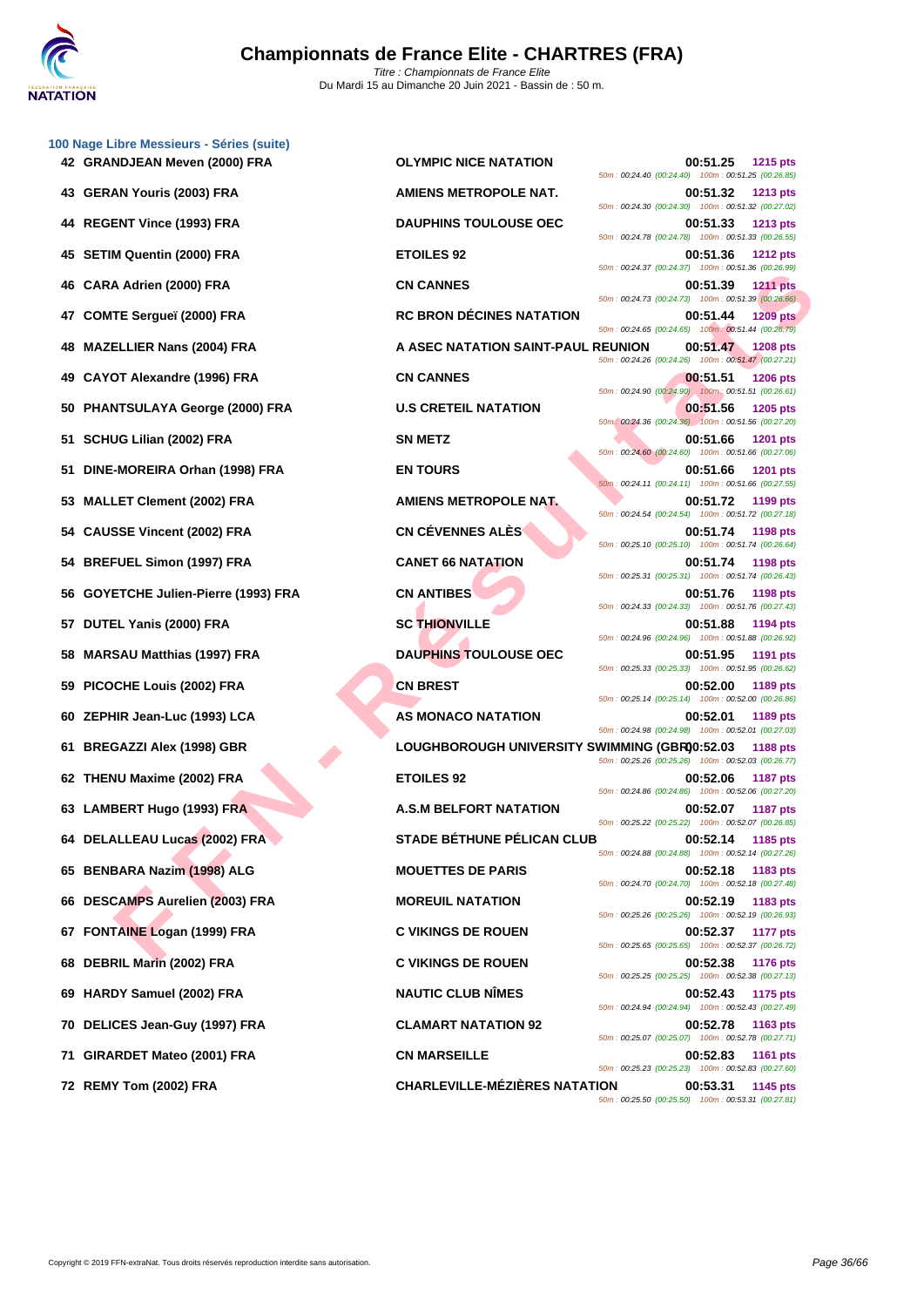

| <b>ATATION</b>                                                           | Du Mardi 15 au Dimanche Zu Juin 2021 - Bassin de : 50 m.                           |                                                                                                                                                                                                                                                 |
|--------------------------------------------------------------------------|------------------------------------------------------------------------------------|-------------------------------------------------------------------------------------------------------------------------------------------------------------------------------------------------------------------------------------------------|
| 100 Nage Libre Messieurs - Séries (suite)<br>73 ZITOUNI Fares (1999) FRA | <b>C VIKINGS DE ROUEN</b>                                                          | 00:53.42<br>1141 pts<br>50m: 00:25.73 (00:25.73) 100m: 00:53.42 (00:27.69)                                                                                                                                                                      |
| 74 MAILLY Noé (2002) FRA                                                 | <b>ANGERS NATATION</b>                                                             | 00:53.59<br>1135 pts<br>50m: 00:26.11 (00:26.11) 100m: 00:53.59 (00:27.48)                                                                                                                                                                      |
| --- LIESSE Niels (1996) SUI<br>--- HENRY Clément (2000) FRA              | <b>GENÈVE NATATION 1885 (SUI)</b><br><b>ES VITRY</b>                               | <b>DNS</b> dec<br><b>DNS</b> dec                                                                                                                                                                                                                |
| --- EVEN Mathias (2000) FRA                                              | <b>C PAUL-BERT RENNES</b>                                                          | <b>DNS</b> dec                                                                                                                                                                                                                                  |
| 200 Nage Libre Messieurs - Finale A                                      | (Jeudi 17 Juin 2021)                                                               |                                                                                                                                                                                                                                                 |
| 1 POTHAIN Jordan (1994) FRA                                              | <b>OLYMPIC NICE NATATION</b>                                                       | 01:46.93<br><b>1313 pts</b><br>50m: 00:24.68 (00:24.68) 100m: 00:51.43 (00:26.75) 150m: 01:18.75 (00:27.32) 200m: 01:46.93 (00:28.18)                                                                                                           |
| 2 ATSU Jonathan (1996) FRA                                               | <b>DAUPHINS TOULOUSE OEC</b><br>50m: 00:25.14 (00:25.14) 100m: 00:52.19 (00:27.05) | 01:46.97<br>1313 pts<br>150m: 01:19.31 (00:27.12) 200m: 01:46.97 (00:27.66)                                                                                                                                                                     |
| 3 SALVAN Hadrien (1997) FRA                                              | <b>STADE DE VANVES</b><br>50m: 00:25.21 (00:25.21) 100m: 00:52.20 (00:26.99)       | 01:47.61<br><b>1301 pts</b><br>150m: 01:20.16 (00:27.96) 200m: 01:47.61 (00:27.45)                                                                                                                                                              |
| 4 TESIC Enzo (2000) FRA                                                  | <b>AMIENS METROPOLE NAT.</b><br>50m: 00:25.51 (00:25.51) 100m: 00:52.57 (00:27.06) | 01:48.04<br>1293 pts<br>150m: 01:20.52 (00:27.95) 200m: 01:48.04 (00:27.52)                                                                                                                                                                     |
| 5 YEBBA Wissam-Amazigh (2000) FRA                                        | <b>DAUPHINS TOULOUSE OEC</b><br>50m: 00:25.25 (00:25.25) 100m: 00:52.78 (00:27.53) | 01:48.27<br>1289 pts<br>150m: 01:20.53 (00:27.75) 200m: 01:48.27 (00:27.74)                                                                                                                                                                     |
| 6 TOMAC Mewen (2001) FRA                                                 | <b>AMIENS METROPOLE NAT.</b><br>50m: 00:25.28 (00:25.28) 100m: 00:52.79 (00:27.51) | 01:48.57<br><b>1284 pts</b><br>150m: 01:20.48 (00:27.69) 200m: 01:48.57 (00:28.09)                                                                                                                                                              |
| 7 LAGILI Mehdi (1997) TUN                                                | <b>CN ANTIBES</b>                                                                  | 01:49.09<br>1274 pts<br>50m: 00:25.63 (00:25.63) 100m: 00:52.83 (00:27.20) 150m: 01:20.92 (00:28.09) 200m: 01:49.09 (00:28.17)                                                                                                                  |
| 8 BERG Max (2002) FRA                                                    | <b>MONTPELLIER METROPOLE NATATION</b>                                              | 01:49.67<br>1264 pts<br>50m: 00:25.07 (00:25.07) 100m: 00:53.18 (00:28.11) 150m: 01:21.38 (00:28.20) 200m: 01:49.67 (00:28.29)                                                                                                                  |
| 200 Nage Libre Messieurs - Finale B                                      | (Jeudi 17 Juin 2021)                                                               |                                                                                                                                                                                                                                                 |
| 1 MITYUKOV Roman (2000) SUI                                              | <b>GENÈVE NATATION 1885 (SUI)</b>                                                  | 01:47.73<br>1299 pts<br>50m: 00:24.93 (00:24.93) 100m: 00:52.15 (00:27.22) 150m: 01:20.13 (00:27.98) 200m: 01:47.73 (00:27.60)                                                                                                                  |
| 2 FUCHS Roman (1998) FRA                                                 | <b>AMIENS METROPOLE NAT.</b>                                                       | 01:49.11<br>1274 pts                                                                                                                                                                                                                            |
| 3 MERESSE Remi (1998) FRA                                                | <b>DAUPHINS TOULOUSE OEC</b>                                                       | 50m : 00:24.79 (00:24.79) 100m : 00:52.39 (00:27.60) 150m : 01:20.35 (00:27.96) 200m : 01:49.11 (00:28.76)<br>01:49.63<br>1265 pts                                                                                                              |
| 4 HUG-DREYFUS Tom (2002) FRA                                             | <b>MULHOUSE ON</b>                                                                 | 50m: 00:25.27 (00:25.27) 100m: 00:52.69 (00:27.42) 150m: 01:21.01 (00:28.32) 200m: 01:49.63 (00:28.62)<br>01:49.73<br>1263 pts                                                                                                                  |
| 5 D'ORIANO Nicolas (1997) FRA                                            | 50m: 00:24.79 (00:24.79) 100m: 00:52.59 (00:27.80)<br><b>CN ANTIBES</b>            | 150m: 01:21.15 (00:28.56) 200m: 01:49.73 (00:28.58)<br>01:50.12<br><b>1256 pts</b>                                                                                                                                                              |
| 6 BOILEAU Roméo (2002) FRA                                               | <b>CN ANTIBES</b>                                                                  | 50m: 00:26.49 (00:26.49) 100m: 00:54.89 (00:28.40) 150m: 01:22.65 (00:27.76) 200m: 01:50.12 (00:27.47)<br>01:50.34<br>1252 pts                                                                                                                  |
| 7 SOULARD Nathanael (2001) FRA                                           | <b>ETOILES 92</b>                                                                  | 50m: 00:25.88 (00:25.88) 100m: 00:53.75 (00:27.87) 150m: 01:21.88 (00:28.13) 200m: 01:50.34 (00:28.46)<br>01:52.40<br><b>1216 pts</b>                                                                                                           |
| 8 GROSJEAN Hugo (1999) FRA                                               | <b>MULHOUSE ON</b>                                                                 | 50m: 00:25.43 (00:25.43) 100m: 00:53.32 (00:27.89) 150m: 01:22.54 (00:29.22) 200m: 01:52.40 (00:29.86)<br>01:52.74<br><b>1210 pts</b><br>50m: 00:26.05 (00:26.05) 100m: 00:54.83 (00:28.78) 150m: 01:23.69 (00:28.86) 200m: 01:52.74 (00:29.05) |
| 200 Nage Libre Messieurs - Finale C                                      | (Jeudi 17 Juin 2021)                                                               |                                                                                                                                                                                                                                                 |
| 1 LIESSE Niels (1996) SUI                                                | <b>GENEVE NATATION 1885 (SUI)</b>                                                  | 01:48.12<br><b>1292 pts</b><br>50m : 00:25.04 (00:25.04) 100m : 00:51.84 (00:26.80) 150m : 01:19.95 (00:28.11) 200m : 01:48.12 (00:28.17)                                                                                                       |
| 2 BARASCUD Paul (1996) FRA                                               | <b>CANET 66 NATATION</b>                                                           | 01:51.50<br><b>1232 pts</b>                                                                                                                                                                                                                     |
| 3 PERESSE Justin (2003) FRA                                              | <b>CN BREST</b>                                                                    | 50m: 00:26.76 (00:26.76) 100m: 00:55.22 (00:28.46) 150m: 01:23.80 (00:28.58) 200m: 01:51.50 (00:27.70)<br>01:51.57<br><b>1231 pts</b>                                                                                                           |
| 4 CAVAILLE Alexandre (2000) FRA                                          | <b>CN CEVENNES ALES</b>                                                            | 50m: 00:26.14 (00:26.14) 100m: 00:54.40 (00:28.26) 150m: 01:22.64 (00:28.24) 200m: 01:51.57 (00:28.93)<br>01:52.49<br><b>1215 pts</b>                                                                                                           |
| 5 SAGNES Hugo (2001) FRA                                                 | AMIENS METROPOLE NAT.                                                              | 50m: 00:26.52 (00:26.52) 100m: 00:55.22 (00:28.70) 150m: 01:24.26 (00:29.04) 200m: 01:52.49 (00:28.23)<br>01:53.19<br><b>1202 pts</b>                                                                                                           |
| 6 SCHUG Lilian (2002) FRA                                                | SN METZ                                                                            | 50m: 00:26.42 (00:26.42) 100m: 00:54.64 (00:28.22) 150m: 01:23.89 (00:29.25) 200m: 01:53.19 (00:29.30)<br>01:53.22<br><b>1202 pts</b>                                                                                                           |

50m : 00:26.25 (00:26.25) 100m : 00:55.05 (00:28.80) 150m : 01:24.38 (00:29.33) 200m : 01:53.22 (00:28.84)

50m : 00:25.62 (00:25.62) 100m : 00:53.77 (00:28.15) 150m : 01:22.69 (00:28.92) 200m : 01:53.38 (00:30.69)

50m : 00:26.42 (00:26.42) 100m : 00:55.55 (00:29.13) 150m : 01:24.90 (00:29.35) 200m : 01:53.92 (00:29.02)

- **7 MALLET Clement (2002) FRA AMIENS METROPOLE NAT. 01:53.38 1199 pts**
- **8 HUGEL Joakim (2001) FRA DAUPHINS D'ANNECY 01:53.92 1190 pts**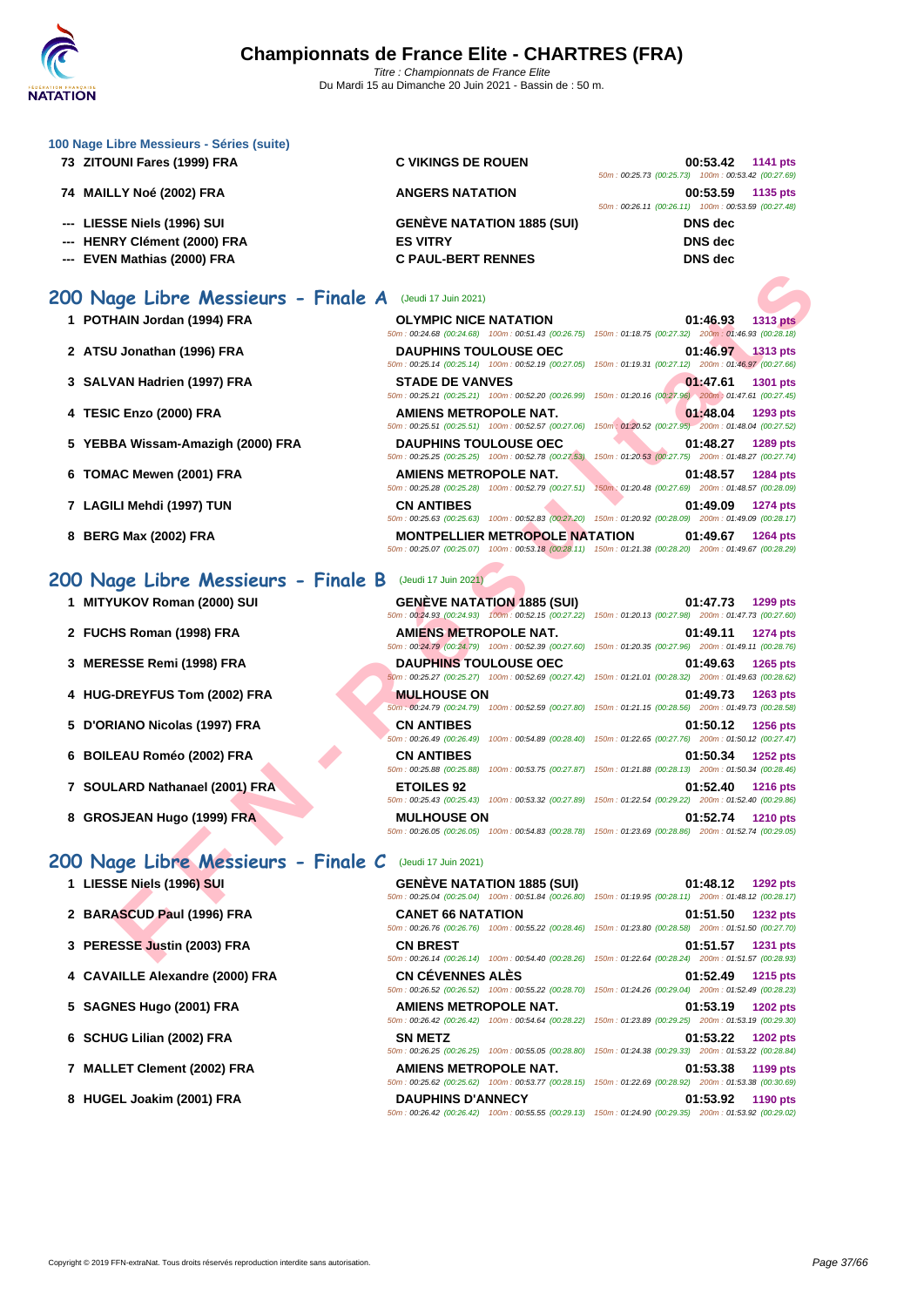|   | 1 POTHAIN Jordan (1994) FRA         | <b>OLYMPIC NICE NATATION</b><br>50m: 00:24.86 (00:24.86) 100m: 00:52.01 (00:27.15) 150m: 01:19.68 (00:27.67) 200m: 01:47.68 (00:28.00)                  | 01:47.68<br>1300 pts                                                                                                                  |
|---|-------------------------------------|---------------------------------------------------------------------------------------------------------------------------------------------------------|---------------------------------------------------------------------------------------------------------------------------------------|
|   | 2 ATSU Jonathan (1996) FRA          | <b>DAUPHINS TOULOUSE OEC</b>                                                                                                                            | 01:47.79<br>1298 pts                                                                                                                  |
|   | 3 SALVAN Hadrien (1997) FRA         | 50m: 00:35.31 (00:35.31) 100m: 01:14.97 (00:39.66) 150m: 01:55.07 (00:40.10) 200m: 01:47.79 (00:0-7.28)<br><b>STADE DE VANVES</b>                       | 01:47.83<br>1297 pts                                                                                                                  |
|   | 4 TOMAC Mewen (2001) FRA            | 50m : 00:25.32 (00:25.32) 100m : 00:52.32 (00:27.00) 150m : 01:20.02 (00:27.70) 200m : 01:47.83 (00:27.81)<br>AMIENS METROPOLE NAT.                     | 01:48.10<br>1292 pts                                                                                                                  |
|   |                                     | 50m : 00:25.34 (00:25.34) 100m : 00:52.40 (00:27.06) 150m : 01:20.06 (00:27.66) 200m : 01:48.10 (00:28.04)                                              |                                                                                                                                       |
|   | 5 TESIC Enzo (2000) FRA             | AMIENS METROPOLE NAT.<br>50m: 00:25.26 (00:25.26) 100m: 00:53.20 (00:27.94) 150m: 01:20.65 (00:27.45) 200m: 01:48.37 (00:27.72)                         | 01:48.37<br><b>1287 pts</b>                                                                                                           |
|   | 6 LAGILI Mehdi (1997) TUN           | <b>CN ANTIBES</b><br>50m: 00:25.71 (00:25.71) 100m: 00:52.93 (00:27.22) 150m: 01:20.82 (00:27.89) 200m: 01:48.55 (00:27.73)                             | 01:48.55<br><b>1284 pts</b>                                                                                                           |
|   | 7 MITYUKOV Roman (2000) SUI         | <b>GENEVE NATATION 1885 (SUI)</b><br>50m: 00:25.15 (00:25.15) 100m: 00:53.36 (00:28.21) 150m: 01:20.48 (00:27.12) 200m: 01:48.65 (00:28.17)             | 01:48.65<br><b>1282 pts</b>                                                                                                           |
|   | 8 YEBBA Wissam-Amazigh (2000) FRA   | <b>DAUPHINS TOULOUSE OEC</b>                                                                                                                            | 01:49.06<br><b>1275 pts</b>                                                                                                           |
|   | <b>BERG Max (2002) FRA</b>          | 50m : 00:25.02 (00:25.02) 100m : 00:52.65 (00:27.63) 150m : 01:20.62 (00:27.97) 200m : 01:49.06 (00:28.44)<br><b>MONTPELLIER METROPOLE NATATION</b>     | 01:49.10                                                                                                                              |
| 9 |                                     | 50m: 00:25.27 (00:25.27) 100m: 00:53.36 (00:28.09) 150m: 01:21.19 (00:27.83) 200m: 01:49.10 (00:27.91)                                                  | 1274 pts                                                                                                                              |
|   | 10 HUG-DREYFUS Tom (2002) FRA       | <b>MULHOUSE ON</b><br>50m: 00:25.23 (00:25.23) 100m: 00:53.29 (00:28.06)                                                                                | 01:49.42<br>1269 pts<br>150m: 01:21.34 (00:28.05) 200m: 01:49.42 (00:28.08)                                                           |
|   | 11 LIESSE Niels (1996) SUI          | <b>GENEVE NATATION 1885 (SUI)</b>                                                                                                                       | 01:49.53<br><b>1267 pts</b>                                                                                                           |
|   | 12 MERESSE Remi (1998) FRA          | 50m: 00:25.13 (00:25.13) 100m: 00:52.76 (00:27.63) 150m: 01:21.17 (00:28.41) 200m: 01:49.53 (00:28.36)<br><b>DAUPHINS TOULOUSE OEC</b>                  | 01:49.54<br><b>1266 pts</b>                                                                                                           |
|   |                                     | 50m: 00:25.24 (00:25.24) 100m: 00:52.79 (00:27.55)                                                                                                      | 150m: 01:21.01 (00:28.22) 200m: 01:49.54 (00:28.53)                                                                                   |
|   | 13 FUCHS Roman (1998) FRA           | <b>AMIENS METROPOLE NAT.</b><br>50m: 00:25.35 (00:25.35) 100m: 00:52.75 (00:27.40) 150m: 01:20.95 (00:28.20) 200m: 01:49.62 (00:28.67)                  | 01:49.62<br>1265 pts                                                                                                                  |
|   | 14 DESPLANCHES Jeremy (1994) SUI    | <b>OLYMPIC NICE NATATION</b>                                                                                                                            | 01:49.78<br><b>1262 pts</b>                                                                                                           |
|   | 15 FONTAINE Logan (1999) FRA        | 50m : 00:26.07 (00:26.07) 100m : 00:53.82 (00:27.75) 150m : 01:22.35 (00:28.53) 200m : 01:49.78 (00:27.43)<br><b>C VIKINGS DE ROUEN</b>                 | 01:49.97<br>1259 pts                                                                                                                  |
|   |                                     | 50m: 00:26.04 (00:26.04) 100m: 00:53.87 (00:27.83) 150m: 01:22.17 (00:28.30) 200m: 01:49.97 (00:27.80)                                                  |                                                                                                                                       |
|   | 16 GROSJEAN Hugo (1999) FRA         | <b>MULHOUSE ON</b><br>50m : 00:25.24 (00:25.24) 100m : 00:53.20 (00:27.96) 150m : 01:21.23 (00:28.03) 200m : 01:49.98 (00:28.75)                        | 01:49.98<br>1259 pts                                                                                                                  |
|   | 17 BOILEAU Roméo (2002) FRA         | <b>CN ANTIBES</b>                                                                                                                                       | 01:50.37<br>1252 pts                                                                                                                  |
|   | 18 RIHOUX Charles (1998) FRA        | 50m: 00:25.76 (00:25.76) 100m: 00:53.76 (00:28.00) 150m: 01:22.21 (00:28.45) 200m: 01:50.37 (00:28.16)<br><b>OLYMPIC NICE NATATION</b>                  | 01:50.38<br>1252 pts                                                                                                                  |
|   |                                     | 50m : 00:25.97 (00:25.97) 100m : 00:54.18 (00:28.21) 150m : 01:22.79 (00:28.61) 200m : 01:50.38 (00:27.59)                                              |                                                                                                                                       |
|   | 19 D'ORIANO Nicolas (1997) FRA      | <b>CN ANTIBES</b><br>50m: 00:25.74 (00:25.74) 100m: 00:53.08 (00:27.34) 150m: 01:21.55 (00:28.47) 200m: 01:50.65 (00:29.10)                             | 01:50.65<br><b>1247 pts</b>                                                                                                           |
|   | 20 BEROL Julien (2001) FRA          | <b>CN MARSEILLE</b><br>50m : 00:26.04 (00:26.04) 100m : 00:55.78 (00:29.74) 150m : 01:22.70 (00:26.92) 200m : 01:50.75 (00:28.05)                       | 01:50.75<br>1245 pts                                                                                                                  |
|   | 21 SOULARD Nathanael (2001) FRA     | <b>ETOILES 92</b>                                                                                                                                       | 01:51.16<br><b>1238 pts</b>                                                                                                           |
|   | 22 NDOYE-BROUARD Yohann (2000) FRA  | 50m: 00:25.99 (00:25.99) 100m: 00:54.06 (00:28.07) 150m: 01:22.54 (00:28.48) 200m: 01:51.16 (00:28.62)<br><b>DAUPHINS D'ANNECY</b>                      | 01:51.29<br>1236 pts                                                                                                                  |
|   |                                     | 50m : 00:25.82 (00:25.82) 100m : 00:53.49 (00:27.67) 150m : 01:22.16 (00:28.67) 200m : 01:51.29 (00:29.13)                                              |                                                                                                                                       |
|   | 23 BREGAZZI Alex (1998) GBR         | LOUGHBOROUGH UNIVERSITY SWIMMING (GBR01:51.91<br>50m: 00:25.92 (00:25.92) 100m: 00:54.11 (00:28.19) 150m: 01:23.08 (00:28.97) 200m: 01:51.91 (00:28.83) | 1225 pts                                                                                                                              |
|   | 24 CHAOUACHI Mohamed-Ali (1995) TUN | <b>LYON NATATION METROPOLE</b><br>50m: 00:26.15 (00:26.15) 100m: 00:54.25 (00:28.10) 150m: 01:23.29 (00:29.04) 200m: 01:51.92 (00:28.63)                | 01:51.92<br><b>1224 pts</b>                                                                                                           |
|   | 25 PERESSE Justin (2003) FRA        | <b>CN BREST</b>                                                                                                                                         | 01:51.94<br><b>1224 pts</b>                                                                                                           |
|   |                                     | 50m: 00:26.02 (00:26.02) 100m: 00:54.95 (00:28.93) 150m: 01:23.36 (00:28.41) 200m: 01:51.94 (00:28.58)                                                  |                                                                                                                                       |
|   | 26 SAGNES Hugo (2001) FRA           | AMIENS METROPOLE NAT.                                                                                                                                   | 01:52.35<br><b>1217 pts</b><br>50m: 00:26.17 (00:26.17) 100m: 00:53.87 (00:27.70) 150m: 01:22.86 (00:28.99) 200m: 01:52.35 (00:29.49) |

**27 HUGEL Joakim (2001) FRA DAUPHINS D'ANNECY 01:52.78 1209 pts**

**28 CAVAILLE Alexandre (2000) FRA CN CÉVENNES ALÈS 01:52.90 1207 pts**

**29 SCHUG Lilian (2002) FRA SN METZ 01:52.96 1206 pts**

**30 BARASCUD Paul (1996) FRA CANET 66 NATATION 01:53.14 1203 pts**

**31 MALLET Clement (2002) FRA AMIENS METROPOLE NAT. 01:53.25 1201 pts**

50m : 00:26.02 (00:26.02) 100m : 00:53.98 (00:27.96) 150m : 01:23.41 (00:29.43) 200m : 01:52.78 (00:29.37)

50m : 00:25.89 (00:25.89) 100m : 00:54.03 (00:28.14) 150m : 01:23.36 (00:29.33) 200m : 01:52.90 (00:29.54)

50m : 00:25.96 (00:25.96) 100m : 00:54.16 (00:28.20) 150m : 01:22.87 (00:28.71) 200m : 01:52.96 (00:30.09)

50m : 00:26.65 (00:26.65) 100m : 00:55.05 (00:28.40) 150m : 01:24.24 (00:29.19) 200m : 01:53.14 (00:28.90)

50m : 00:26.24 (00:26.24) 100m : 00:55.39 (00:29.15) 150m : 01:24.29 (00:28.90) 200m : 01:53.25 (00:28.96)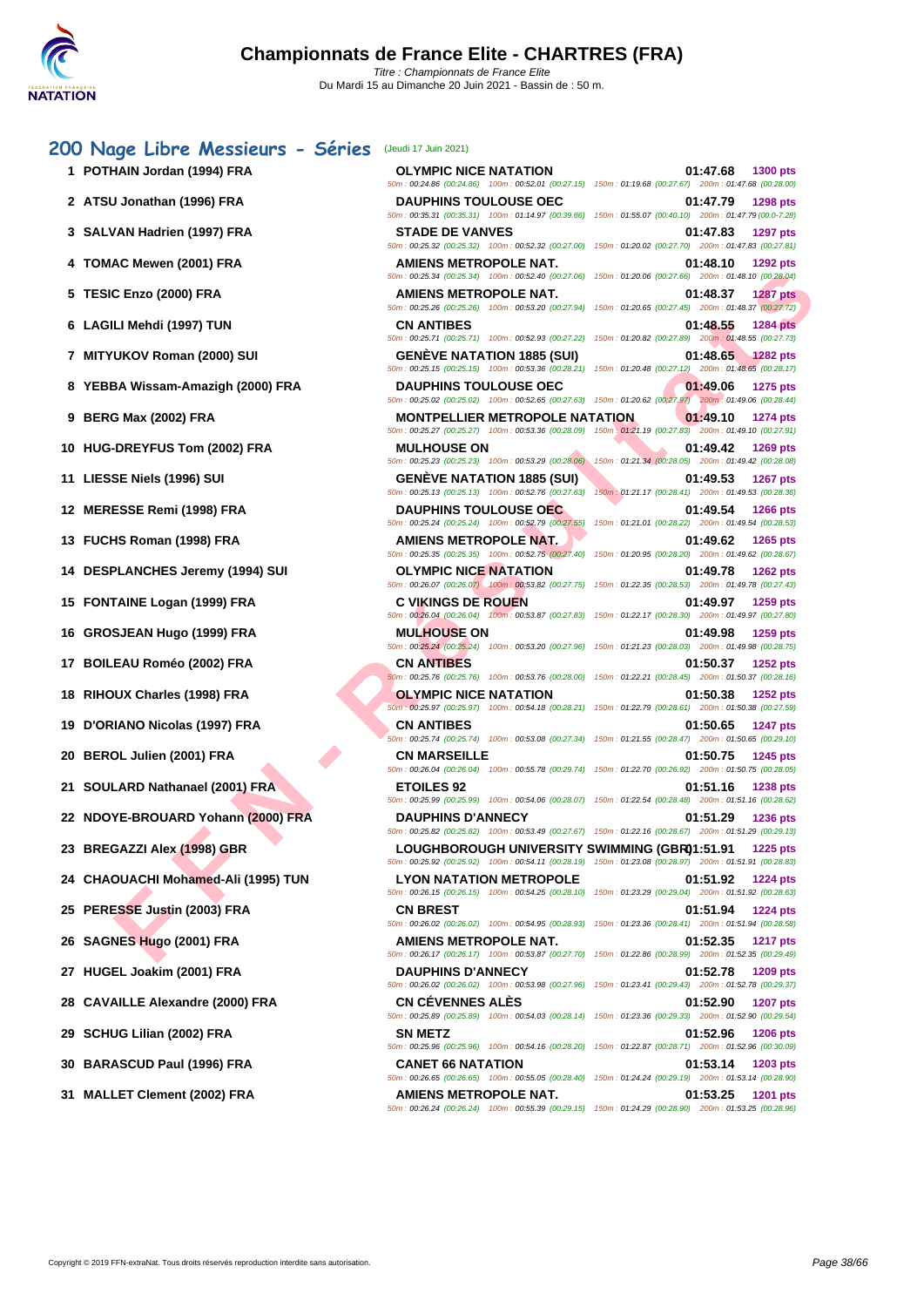#### **[200 Nage](http://www.ffnatation.fr/webffn/index.php) Libre Messieurs - Séries (suite)**

- 
- 
- 
- 
- 
- 
- 
- 
- 
- 
- 

- **--- SECCHI Clement (2000) FRA**
- **--- PASTULA Kacper (2001) FRA**
- **--- CLUSMAN Jean-baptiste (2001) FRA**
- **--- VANDEVELDE Alexis (2001) FRA**
- --- **GROUSSET Maxime (1999) FRA**
- **---** MARC Antoine (2000) FRA
- **--- ZITOUNI Fares (1999) FRA**
- **--- CARA Adrien (2000) FRA**
- **--- PORTAL Alex (2002) FRA CNO ST-GERMAIN-EN-LAYE**

#### **400 Nage Libre Messieurs - Finale A** (Mardi 15 Juin 2021)

- **1 HAFNAOUI Ayoub (2002) TUN TUNISIE (TUN) 03:46.16 1326 pts**
- **2 BOUCHAUT Joris (1995) FRA**
- **3 FONTAINE Logan (1999) FRA**
- **4 OLIVIER Marc-Antoine (1996) FRA**
- **5** CAMBLONG Tommy-Lee (2001) FRA
- **6 AUBRY David (1996) FRA**
- **7 TAYLAN Noyan (2002) FRA CLAMART NATATION 92 03:53.34 1262 pts**
- 
- **400 Nage Libre Messieurs Finale B** (Mardi 15 Juin 2021)
	-

| <b>CN MARSEILLE</b>                                                                                                                                                                                                   | 01:53.99<br>1189 pts                                                                                                                                                                                                                                                                                                                                                                                                                                                                                                                                                                                                                                                                                                                                                                                                                         |
|-----------------------------------------------------------------------------------------------------------------------------------------------------------------------------------------------------------------------|----------------------------------------------------------------------------------------------------------------------------------------------------------------------------------------------------------------------------------------------------------------------------------------------------------------------------------------------------------------------------------------------------------------------------------------------------------------------------------------------------------------------------------------------------------------------------------------------------------------------------------------------------------------------------------------------------------------------------------------------------------------------------------------------------------------------------------------------|
|                                                                                                                                                                                                                       |                                                                                                                                                                                                                                                                                                                                                                                                                                                                                                                                                                                                                                                                                                                                                                                                                                              |
|                                                                                                                                                                                                                       | 01:54.01<br>1188 pts                                                                                                                                                                                                                                                                                                                                                                                                                                                                                                                                                                                                                                                                                                                                                                                                                         |
|                                                                                                                                                                                                                       |                                                                                                                                                                                                                                                                                                                                                                                                                                                                                                                                                                                                                                                                                                                                                                                                                                              |
| 50m: 00:26.77 (00:26.77) 100m: 00:55.79 (00:29.02) 150m: 01:24.64 (00:28.85) 200m: 01:54.07 (00:29.43)                                                                                                                | 01:54.07<br><b>1187 pts</b>                                                                                                                                                                                                                                                                                                                                                                                                                                                                                                                                                                                                                                                                                                                                                                                                                  |
|                                                                                                                                                                                                                       | 01:54.21<br>1185 pts                                                                                                                                                                                                                                                                                                                                                                                                                                                                                                                                                                                                                                                                                                                                                                                                                         |
| 50m: 00:27.35 (00:27.35) 100m: 00:56.07 (00:28.72) 150m: 01:24.87 (00:28.80) 200m: 01:54.21 (00:29.34)                                                                                                                |                                                                                                                                                                                                                                                                                                                                                                                                                                                                                                                                                                                                                                                                                                                                                                                                                                              |
| <b>ANGERS NATATION</b>                                                                                                                                                                                                | 01:54.37<br><b>1182 pts</b>                                                                                                                                                                                                                                                                                                                                                                                                                                                                                                                                                                                                                                                                                                                                                                                                                  |
| 50m : 00:26.42 (00:26.42) 100m : 00:55.38 (00:28.96) 150m : 01:24.95 (00:29.57) 200m : 01:54.37 (00:29.42)                                                                                                            |                                                                                                                                                                                                                                                                                                                                                                                                                                                                                                                                                                                                                                                                                                                                                                                                                                              |
| <b>CN MARSEILLE</b>                                                                                                                                                                                                   | 01:54.58<br><b>1178 pts</b>                                                                                                                                                                                                                                                                                                                                                                                                                                                                                                                                                                                                                                                                                                                                                                                                                  |
|                                                                                                                                                                                                                       |                                                                                                                                                                                                                                                                                                                                                                                                                                                                                                                                                                                                                                                                                                                                                                                                                                              |
| <b>CA ORSAY</b>                                                                                                                                                                                                       | 01:55.13<br>1169 pts                                                                                                                                                                                                                                                                                                                                                                                                                                                                                                                                                                                                                                                                                                                                                                                                                         |
|                                                                                                                                                                                                                       |                                                                                                                                                                                                                                                                                                                                                                                                                                                                                                                                                                                                                                                                                                                                                                                                                                              |
|                                                                                                                                                                                                                       | 01:55.85<br>1157 pts                                                                                                                                                                                                                                                                                                                                                                                                                                                                                                                                                                                                                                                                                                                                                                                                                         |
|                                                                                                                                                                                                                       | 01:56.51                                                                                                                                                                                                                                                                                                                                                                                                                                                                                                                                                                                                                                                                                                                                                                                                                                     |
|                                                                                                                                                                                                                       | 1146 pts                                                                                                                                                                                                                                                                                                                                                                                                                                                                                                                                                                                                                                                                                                                                                                                                                                     |
|                                                                                                                                                                                                                       | 01:56.96<br><b>1138 pts</b>                                                                                                                                                                                                                                                                                                                                                                                                                                                                                                                                                                                                                                                                                                                                                                                                                  |
| 50m: 00:26.84 (00:26.84) 100m: 00:57.12 (00:30.28)                                                                                                                                                                    | 150m: 01:27.40 (00:30.28) 200m: 01:56.96 (00:29.56)                                                                                                                                                                                                                                                                                                                                                                                                                                                                                                                                                                                                                                                                                                                                                                                          |
| <b>CN ANTIBES</b>                                                                                                                                                                                                     | 01:58.64<br><b>1110 pts</b>                                                                                                                                                                                                                                                                                                                                                                                                                                                                                                                                                                                                                                                                                                                                                                                                                  |
| 50m: 00:26.65 (00:26.65) 100m: 00:55.90 (00:29.25)                                                                                                                                                                    | 150m: 01:27.08 (00:31.18) 200m: 01:58.64 (00:31.56)                                                                                                                                                                                                                                                                                                                                                                                                                                                                                                                                                                                                                                                                                                                                                                                          |
| <b>LYON NATATION METROPOLE</b>                                                                                                                                                                                        | 02:01.63<br>1061 pts                                                                                                                                                                                                                                                                                                                                                                                                                                                                                                                                                                                                                                                                                                                                                                                                                         |
| 50m: 00:27.37 (00:27.37) 100m: 00:58.31 (00:30.94) 150m: 01:29.94 (00:31.63) 200m: 02:01.63 (00:31.69)                                                                                                                |                                                                                                                                                                                                                                                                                                                                                                                                                                                                                                                                                                                                                                                                                                                                                                                                                                              |
| <b>CN MARSEILLE</b>                                                                                                                                                                                                   | <b>DNS</b> dec                                                                                                                                                                                                                                                                                                                                                                                                                                                                                                                                                                                                                                                                                                                                                                                                                               |
| <b>ES VITRY</b>                                                                                                                                                                                                       | <b>DNS</b> dec                                                                                                                                                                                                                                                                                                                                                                                                                                                                                                                                                                                                                                                                                                                                                                                                                               |
| <b>LILLE MÉTROPOLE NATATION</b>                                                                                                                                                                                       | <b>DNS</b> dec                                                                                                                                                                                                                                                                                                                                                                                                                                                                                                                                                                                                                                                                                                                                                                                                                               |
| <b>SN VERSAILLES</b>                                                                                                                                                                                                  | <b>DNS</b> dec                                                                                                                                                                                                                                                                                                                                                                                                                                                                                                                                                                                                                                                                                                                                                                                                                               |
| <b>AMIENS METROPOLE NAT.</b>                                                                                                                                                                                          | <b>DNS</b> dec                                                                                                                                                                                                                                                                                                                                                                                                                                                                                                                                                                                                                                                                                                                                                                                                                               |
|                                                                                                                                                                                                                       | <b>DNS</b> dec                                                                                                                                                                                                                                                                                                                                                                                                                                                                                                                                                                                                                                                                                                                                                                                                                               |
|                                                                                                                                                                                                                       |                                                                                                                                                                                                                                                                                                                                                                                                                                                                                                                                                                                                                                                                                                                                                                                                                                              |
|                                                                                                                                                                                                                       |                                                                                                                                                                                                                                                                                                                                                                                                                                                                                                                                                                                                                                                                                                                                                                                                                                              |
| <b>C VIKINGS DE ROUEN</b>                                                                                                                                                                                             | <b>DNS</b> dec                                                                                                                                                                                                                                                                                                                                                                                                                                                                                                                                                                                                                                                                                                                                                                                                                               |
| <b>CN CANNES</b>                                                                                                                                                                                                      | <b>DNS</b> dec                                                                                                                                                                                                                                                                                                                                                                                                                                                                                                                                                                                                                                                                                                                                                                                                                               |
| <b>CNO ST-GERMAIN-EN-LAYE</b>                                                                                                                                                                                         | <b>DNS</b>                                                                                                                                                                                                                                                                                                                                                                                                                                                                                                                                                                                                                                                                                                                                                                                                                                   |
|                                                                                                                                                                                                                       |                                                                                                                                                                                                                                                                                                                                                                                                                                                                                                                                                                                                                                                                                                                                                                                                                                              |
| 00 Nage Libre Messieurs - Finale A<br>(Mardi 15 Juin 2021)                                                                                                                                                            |                                                                                                                                                                                                                                                                                                                                                                                                                                                                                                                                                                                                                                                                                                                                                                                                                                              |
| <b>TUNISIE (TUN)</b>                                                                                                                                                                                                  | 03:46.16<br><b>1326 pts</b>                                                                                                                                                                                                                                                                                                                                                                                                                                                                                                                                                                                                                                                                                                                                                                                                                  |
| 50m: 00:26.99 (00:26.99) 100m: 00:55.73 (00:28.74)<br>250m: 02:21.47 (00:28.46) 300m: 02:50.32 (00:28.85)                                                                                                             | 150m: 01:24.30 (00:28.57) 200m: 01:53.01 (00:28.71)<br>350m: 03:18.76 (00:28.44) 400m: 03:46.16 (00:27.40)                                                                                                                                                                                                                                                                                                                                                                                                                                                                                                                                                                                                                                                                                                                                   |
| <b>DAUPHINS TOULOUSE OEC</b>                                                                                                                                                                                          | 03:47.37<br><b>1315 pts</b>                                                                                                                                                                                                                                                                                                                                                                                                                                                                                                                                                                                                                                                                                                                                                                                                                  |
| 50m: 00:26.62 (00:26.62) 100m: 00:55.41 (00:28.79)                                                                                                                                                                    | 150m: 01:23.92 (00:28.51) 200m: 01:52.58 (00:28.66)                                                                                                                                                                                                                                                                                                                                                                                                                                                                                                                                                                                                                                                                                                                                                                                          |
| 250m: 02:21.21 (00:28.63) 300m: 02:50.21 (00:29.00)                                                                                                                                                                   | 350m: 03:18.94 (00:28.73) 400m: 03:47.37 (00:28.43)                                                                                                                                                                                                                                                                                                                                                                                                                                                                                                                                                                                                                                                                                                                                                                                          |
| <b>C VIKINGS DE ROUEN</b><br>50m: 00:27.02 (00:27.02) 100m: 00:55.85 (00:28.83) 150m: 01:24.86 (00:29.01) 200m: 01:53.87 (00:29.01)                                                                                   | 03:48.75<br><b>1302 pts</b>                                                                                                                                                                                                                                                                                                                                                                                                                                                                                                                                                                                                                                                                                                                                                                                                                  |
| 250m: 02:22.60 (00:28.73) 300m: 02:51.91 (00:29.31) 350m: 03:20.67 (00:28.76) 400m: 03:48.75 (00:28.08)                                                                                                               |                                                                                                                                                                                                                                                                                                                                                                                                                                                                                                                                                                                                                                                                                                                                                                                                                                              |
| <b>DUNKERQUE NATATION</b>                                                                                                                                                                                             | 03:49.26<br><b>1298 pts</b>                                                                                                                                                                                                                                                                                                                                                                                                                                                                                                                                                                                                                                                                                                                                                                                                                  |
| 50m : 00:27.31 (00:27.31) 100m : 00:56.46 (00:29.15) 150m : 01:25.45 (00:28.99) 200m : 01:54.22 (00:28.77)<br>250m: 02:23.25 (00:29.03) 300m: 02:52.22 (00:28.97) 350m: 03:20.99 (00:28.77) 400m: 03:49.26 (00:28.27) |                                                                                                                                                                                                                                                                                                                                                                                                                                                                                                                                                                                                                                                                                                                                                                                                                                              |
| <b>CANET 66 NATATION</b>                                                                                                                                                                                              |                                                                                                                                                                                                                                                                                                                                                                                                                                                                                                                                                                                                                                                                                                                                                                                                                                              |
| 50m: 00:27.35 (00:27.35) 100m: 00:56.36 (00:29.01)                                                                                                                                                                    | 03:51.84<br><b>1275 pts</b><br>150m: 01:25.84 (00:29.48) 200m: 01:55.46 (00:29.62)                                                                                                                                                                                                                                                                                                                                                                                                                                                                                                                                                                                                                                                                                                                                                           |
| 250m: 02:24.86 (00:29.40) 300m: 02:53.96 (00:29.10) 350m: 03:23.56 (00:29.60) 400m: 03:51.84 (00:28.28)                                                                                                               |                                                                                                                                                                                                                                                                                                                                                                                                                                                                                                                                                                                                                                                                                                                                                                                                                                              |
| <b>MONTPELLIER METROPOLE NATATION</b><br>50m: 00:27.43 (00:27.43) 100m: 00:56.95 (00:29.52) 150m: 01:26.50 (00:29.55) 200m: 01:56.33 (00:29.83)                                                                       | 03:53.23<br><b>1262 pts</b>                                                                                                                                                                                                                                                                                                                                                                                                                                                                                                                                                                                                                                                                                                                                                                                                                  |
|                                                                                                                                                                                                                       | 50m: 00:26.75 (00:26.75) 100m: 00:55.54 (00:28.79) 150m: 01:24.60 (00:29.06) 200m: 01:53.99 (00:29.39)<br><b>MOREUIL NATATION</b><br>50m: 00:26.13 (00:26.13) 100m: 00:55.19 (00:29.06) 150m: 01:24.48 (00:29.29) 200m: 01:54.01 (00:29.53)<br><b>CN FOUGERES</b><br><b>GRENOBLE ALP'38</b><br>50m: 00:26.53 (00:26.53) 100m: 00:55.69 (00:29.16) 150m: 01:25.22 (00:29.53) 200m: 01:54.58 (00:29.36)<br>50m: 00:26.34 (00:26.34) 100m: 00:55.36 (00:29.02) 150m: 01:24.78 (00:29.42) 200m: 01:55.13 (00:30.35)<br><b>CN ANTIBES</b><br>50m: 00:26.63 (00:26.63) 100m: 00:55.98 (00:29.35) 150m: 01:25.30 (00:29.32) 200m: 01:55.85 (00:30.55)<br><b>MONTPELLIER METROPOLE NATATION</b><br>50m: 00:26.31 (00:26.31) 100m: 00:55.20 (00:28.89) 150m: 01:25.65 (00:30.45) 200m: 01:56.51 (00:30.86)<br><b>CN ANTIBES</b><br><b>MULHOUSE ON</b> |

| <b>TUNISIE (TUN)</b>                                  |                                                        |                                                                                                            | 03:46.16 1326 pts         |                                                        |
|-------------------------------------------------------|--------------------------------------------------------|------------------------------------------------------------------------------------------------------------|---------------------------|--------------------------------------------------------|
| 50m: 00:26.99 (00:26.99)<br>250m: 02:21.47 (00:28.46) | 100m: 00:55.73 (00:28.74)<br>300m: 02:50.32 (00:28.85) | 150m: 01:24.30 (00:28.57) 200m: 01:53.01 (00:28.71)<br>350m: 03:18.76 (00:28.44) 400m: 03:46.16 (00:27.40) |                           |                                                        |
| <b>DAUPHINS TOULOUSE OEC</b>                          |                                                        |                                                                                                            | 03:47.37 1315 pts         |                                                        |
| 50m: 00:26.62 (00:26.62)<br>250m: 02:21.21 (00:28.63) | 100m: 00:55.41 (00:28.79)<br>300m: 02:50.21 (00:29.00) | 150m: 01:23.92 (00:28.51) 200m: 01:52.58 (00:28.66)<br>350m: 03:18.94 (00:28.73) 400m: 03:47.37 (00:28.43) |                           |                                                        |
| C VIKINGS DE ROUEN                                    |                                                        |                                                                                                            | 03:48.75 1302 pts         |                                                        |
| 50m: 00:27.02 (00:27.02)<br>250m: 02:22.60 (00:28.73) | 100m: 00:55.85 (00:28.83)<br>300m: 02:51.91 (00:29.31) | 150m: 01:24.86 (00:29.01) 200m: 01:53.87 (00:29.01)<br>350m: 03:20.67 (00:28.76) 400m: 03:48.75 (00:28.08) |                           |                                                        |
| <b>DUNKERQUE NATATION</b>                             |                                                        |                                                                                                            | 03:49.26 1298 pts         |                                                        |
| 50m: 00:27.31 (00:27.31)<br>250m: 02:23.25 (00:29.03) | 100m: 00:56.46 (00:29.15)<br>300m: 02:52.22 (00:28.97) | 150m: 01:25.45 (00:28.99) 200m: 01:54.22 (00:28.77)<br>350m: 03:20.99 (00:28.77) 400m: 03:49.26 (00:28.27) |                           |                                                        |
| <b>CANET 66 NATATION</b>                              |                                                        |                                                                                                            | 03:51.84 1275 pts         |                                                        |
| 50m: 00:27.35 (00:27.35)<br>250m: 02:24.86 (00:29.40) | 100m: 00:56.36 (00:29.01)<br>300m: 02:53.96 (00:29.10) | 150m: 01:25.84 (00:29.48)<br>350m: 03:23.56 (00:29.60) 400m: 03:51.84 (00:28.28)                           | 200m: 01:55.46 (00:29.62) |                                                        |
|                                                       | MONTPELLIER METROPOLE NATATION                         |                                                                                                            | 03:53.23 1262 pts         |                                                        |
| 50m: 00:27.43 (00:27.43)<br>250m: 02:25.94 (00:29.61) | 100m: 00:56.95 (00:29.52)<br>300m: 02:55.77 (00:29.83) | 150m: 01:26.50 (00:29.55) 200m: 01:56.33 (00:29.83)<br>350m: 03:24.93 (00:29.16) 400m: 03:53.23 (00:28.30) |                           |                                                        |
| <b>CLAMART NATATION 92</b>                            |                                                        |                                                                                                            | 03:53.34 1262 pts         |                                                        |
| 50m: 00:25.92 (00:25.92)<br>250m: 02:25.37 (00:29.66) | 100m: 00:55.47 (00:29.55)<br>300m: 02:55.70 (00:30.33) | 150m: 01:25.31 (00:29.84)<br>350m: 03:25.31 (00:29.61)                                                     |                           | 200m: 01:55.71 (00:30.40)<br>400m: 03:53.34 (00:28.03) |

**8 D'ORIANO Nicolas (1997) FRA CN ANTIBES 03:54.02 1256 pts** 50m : 00:26.80 (00:26.80) 100m : 00:56.00 (00:29.20) 150m : 01:25.79 (00:29.79) 200m : 01:55.77 (00:29.98) 250m : 02:25.34 (00:29.57) 300m : 02:55.25 (00:29.91) 350m : 03:24.72 (00:29.47) 400m : 03:54.02 (00:29.30)

**1 DESPLANCHES Jeremy (1994) SUI OLYMPIC NICE NATATION 03:53.05 1264 pts** 50m : 00:26.87 (00:26.87) 100m : 00:55.77 (00:28.90) 150m : 01:25.12 (00:29.35) 200m : 01:54.81 (00:29.69) 250m : 02:24.62 (00:29.81) 300m : 02:54.33 (00:29.71) 350m : 03:24.61 (00:30.28) 400m : 03:53.05 (00:28.44)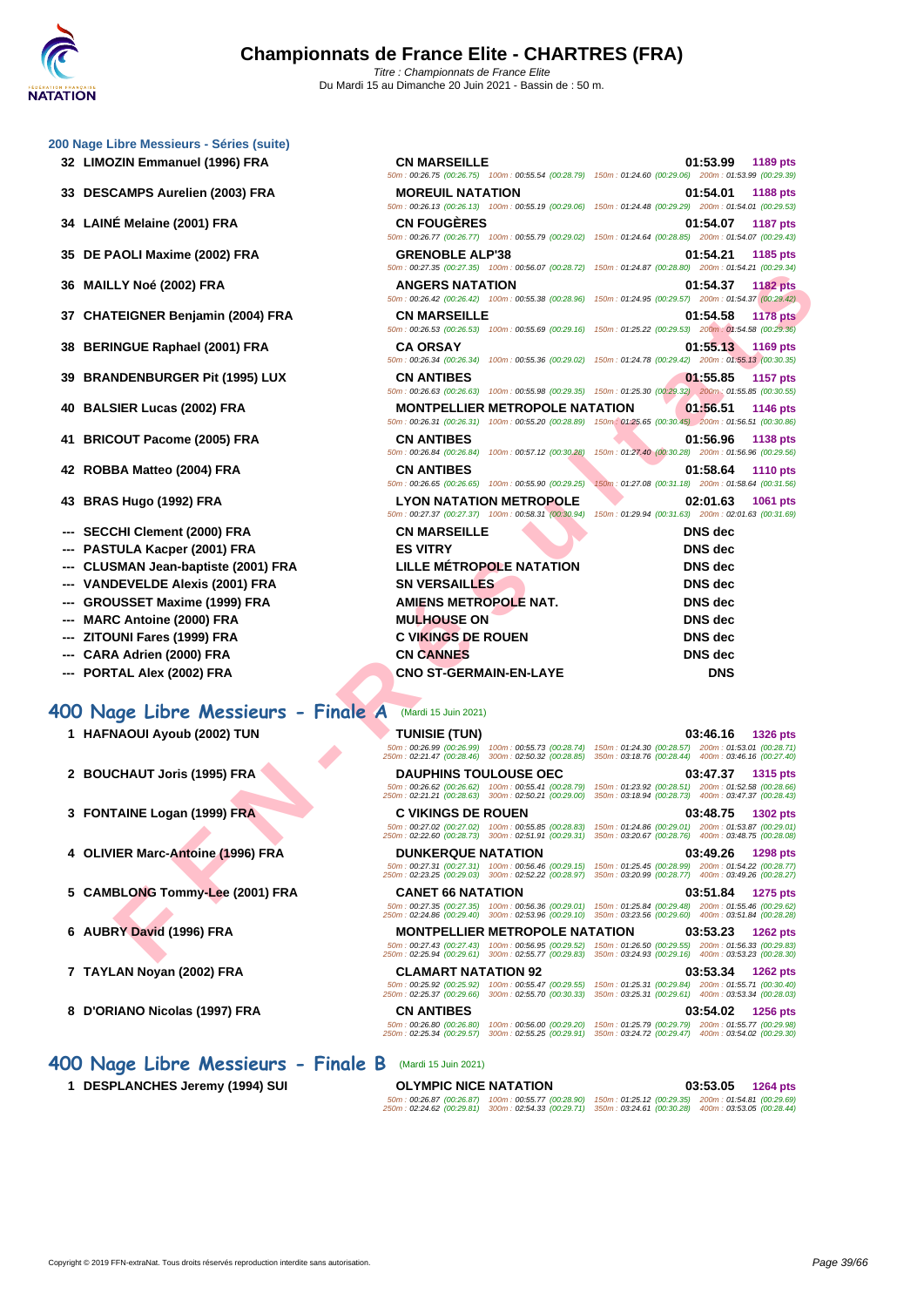#### **[400 Nage](http://www.ffnatation.fr/webffn/index.php) Libre Messieurs - Finale B (suite)**

- 
- 
- 
- 
- 
- 
- 

### **400 Nage Libre Messieurs - Finale C** (Mardi 15 Juin 2021)

- 
- 
- 
- 
- **5 DEBRIL Marin (2002) FRA C VIKINGS DE ROUEN 03:59.73 1206 pts**
- **6 DE PAOLI Maxime (2002) FRA GRENOBLE ALP'38 04:00.72 1197 pts**
- 
- 

### **400 Nage Libre Messieurs - Séries** (Mardi 15 Juin 2021)

- 
- 
- 
- **4 HAFNAOUI Ayoub (2002) TUN TUNISIE (TUN) 03:52.04 1273 pts**
- **5 D'ORIANO Nicolas (1997) FRA CN ANTIBES 03:52.42 1270 pts**
- 
- **7 DESPLANCHES Jeremy (1994) SUI OLYMPIC NICE NATATION 03:53.22 1263 pts**
- **8 LAGILI Mehdi (1997) TUN CN ANTIBES 03:53.52 1260 pts**

**2 BEAUGRAND Paul (2000) FRA CN ANTIBES 03:56.72 1232 pts** 50m : 00:27.19 (00:27.19) 100m : 00:56.89 (00:29.70) 150m : 01:27.05 (00:30.16) 200m : 01:57.47 (00:30.42) 250m : 02:27.89 (00:30.42) 300m : 02:58.52 (00:30.63) 350m : 03:28.82 (00:30.30) 400m : 03:56.72 (00:27.90) **3 PLAZA Swann (2001) FRA DAUPHINS AIXE-SUR-VIENNE 03:58.13 1220 pts** 50m : 00:28.37 (00:28.37) 100m : 00:58.23 (00:29.86) 150m : 01:28.23 (00:30.00) 200m : 01:58.43 (00:30.20) 250m : 02:28.49 (00:30.06) 300m : 02:59.10 (00:30.61) 350m : 03:29.52 (00:30.42) 400m : 03:58.13 (00:28.61) **4 VANDEVELDE Alexis (2001) FRA SN VERSAILLES 03:58.36 1218 pts** 50m : 00:28.12 (00:28.12) 100m : 00:58.30 (00:30.18) 150m : 01:28.39 (00:30.09) 200m : 01:59.38 (00:30.99) 250m : 02:29.85 (00:30.47) 300m : 03:00.05 (00:30.20) 350m : 03:30.21 (00:30.16) 400m : 03:58.36 (00:28.15) **5 BARASCUD Paul (1996) FRA CANET 66 NATATION 03:58.49 1217 pts** 50m : 00:28.23 (00:28.23) 100m : 00:58.27 (00:30.04) 150m : 01:28.72 (00:30.45) 200m : 01:58.93 (00:30.21) 250m : 02:29.06 (00:30.13) 300m : 02:59.23 (00:30.17) 350m : 03:29.33 (00:30.10) 400m : 03:58.49 (00:29.16) **6 BALSIER Lucas (2002) FRA MONTPELLIER METROPOLE NATATION 04:01.03 1195 pts**

50m : 00:27.58 (00:27.58) 100m : 00:57.19 (00:29.61) 150m : 01:27.16 (00:29.97) 200m : 01:57.41 (00:30.25) 250m : 02:28.14 (00:30.73) 300m : 02:59.59 (00:31.45) 350m : 03:31.38 (00:31.79) 400m : 04:01.03 (00:29.65) **7 SAGNES Hugo (2001) FRA AMIENS METROPOLE NAT. 04:02.17 1185 pts** 50m : 00:27.70 (00:27.70) 100m : 00:57.69 (00:29.99) 150m : 01:27.62 (00:29.93) 200m : 01:58.11 (00:30.49) 250m : 02:28.65 (00:30.54) 300m : 02:59.73 (00:31.08) 350m : 03:31.19 (00:31.46) 400m : 04:02.17 (00:30.98) **8 FARGEOT Thomas (2001) FRA DAUPHINS TOULOUSE OEC 04:05.04 1161 pts**

50m : 00:27.73 (00:27.73) 100m : 00:57.94 (00:30.21) 150m : 01:29.01 (00:31.07) 200m : 02:00.81 (00:31.80) 250m : 02:31.98 (00:31.17) 300m : 03:03.36 (00:31.38) 350m : 03:34.49 (00:31.13) 400m : 04:05.04 (00:30.55)

50m : 00:26.66 (00:26.66) 100m : 00:55.81 (00:29.15) 150m : 01:25.40 (00:29.59) 200m : 01:56.19 (00:30.79) 250m : 02:26.49 (00:30.30) 300m : 02:57.57 (00:31.08) 350m : 03:28.40 (00:30.83) 400m : 03:58.43 (00:30.03) **3 MAILLY Noé (2002) FRA ANGERS NATATION 03:58.84 1214 pts** 50m : 00:27.21 (00:27.21) 100m : 00:56.41 (00:29.20) 150m : 01:26.41 (00:30.00) 200m : 01:56.82 (00:30.41) 250m : 02:27.34 (00:30.52) 300m : 02:58.20 (00:30.86) 350m : 03:28.94 (00:30.74) 400m : 03:58.84 (00:29.90)

50m : 00:27.37 (00:27.37) 100m : 00:58.24 (00:30.87) 150m : 01:28.90 (00:30.66) 200m : 01:59.94 (00:31.04) 250m : 02:30.77 (00:30.83) 300m : 03:00.59 (00:29.82) 350m : 03:30.56 (00:29.97) 400m : 03:59.11 (00:28.55)

**7 HOUOT Jeremy (1999) FRA NANTES NATATION 04:02.19 1185 pts**

50m : 00:28.83 (00:28.83) 100m : 00:59.52 (00:30.69) 150m : 01:30.42 (00:30.90) 200m : 02:01.26 (00:30.84) 250m : 02:32.14 (00:30.88) 300m : 03:03.03 (00:30.89) 350m : 03:33.80 (00:30.77) 400m : 04:03.56 (00:29.76)

**[F](http://www.ffnatation.fr/webffn/resultats.php?idact=nat&go=epr&idcpt=70185&idepr=54) F EXAMPLE SIGNATION CONTRANT CONTRANT CONTRANT CONTRANT CONTRANT CONTRANT CONTRANT CONTRANT CONTRANT CONTRANT CONTRANT CONTRANT CONTRANT CONTRANT CONTRANT CONTRANT CONTRANT CONTRANT CONTRANT CONTRANT CONTRANT CONTRA** 50m : 00:26.69 (00:26.69) 100m : 00:54.89 (00:28.20) 150m : 01:23.10 (00:28.21) 200m : 01:51.74 (00:28.64) 250m : 02:20.84 (00:29.10) 300m : 02:50.61 (00:29.77) 350m : 03:20.94 (00:30.33) 400m : 03:50.84 (00:29.90) **2 CAMBLONG Tommy-Lee (2001) FRA CANET 66 NATATION 03:51.59 1277 pts** 50m : 00:27.20 (00:27.20) 100m : 00:56.43 (00:29.23) 150m : 01:25.81 (00:29.38) 200m : 01:55.32 (00:29.51) 250m : 02:24.42 (00:29.10) 300m : 02:53.98 (00:29.56) 350m : 03:22.94 (00:28.96) 400m : 03:51.59 (00:28.65) **3 OLIVIER Marc-Antoine (1996) FRA DUNKERQUE NATATION 03:51.64 1277 pts**

**6 FONTAINE Logan (1999) FRA C VIKINGS DE ROUEN 03:53.16 1263 pts**

50m : 00:26.94 (00:26.94) 100m : 00:55.74 (00:28.80) 150m : 01:24.80 (00:29.06) 200m : 01:54.46 (00:29.66) 250m : 02:24.07 (00:29.61) 300m : 02:54.10 (00:30.03) 350m : 03:23.76 (00:29.66) 400m : 03:53.16 (00:29.40)

**1 LAGILI Mehdi (1997) TUN CN ANTIBES 03:53.95 1256 pts** 50m : 00:27.47 (00:27.47) 100m : 00:56.84 (00:29.37) 150m : 01:26.29 (00:29.45) 200m : 01:56.38 (00:30.09) 250m : 02:26.27 (00:29.89) 300m : 02:56.46 (00:30.19) 350m : 03:25.58 (00:29.12) 400m : 03:53.95 (00:28.37) **2 SOULARD Nathanael (2001) FRA ETOILES 92 03:58.43 1217 pts**

**4 BOILEAU Roméo (2002) FRA CN ANTIBES 03:59.11 1211 pts**

50m : 00:28.17 (00:28.17) 100m : 00:58.74 (00:30.57) 150m : 01:29.19 (00:30.45) 200m : 01:59.45 (00:30.26) 250m : 02:29.54 (00:30.09) 300m : 03:00.46 (00:30.92) 350m : 03:30.59 (00:30.13) 400m : 03:59.73 (00:29.14)

50m : 00:28.16 (00:28.16) 100m : 00:58.37 (00:30.21) 150m : 01:28.83 (00:30.46) 200m : 01:59.64 (00:30.81) 250m : 02:30.52 (00:30.88) 300m : 03:01.42 (00:30.90) 350m : 03:31.71 (00:30.29) 400m : 04:00.72 (00:29.01)

50m : 00:28.82 (00:28.82) 100m : 00:59.05 (00:30.23) 150m : 01:29.70 (00:30.65) 200m : 02:00.41 (00:30.71) 250m : 02:31.41 (00:31.00) 300m : 03:01.88 (00:30.47) 350m : 03:32.51 (00:30.63) 400m : 04:02.19 (00:29.68)

**8 REYMOND Axel (1994) FRA AAS SARCELLES NATATION 95 04:03.56 1173 pts**

**1 BOUCHAUT Joris (1995) FRA DAUPHINS TOULOUSE OEC 03:50.84 1284 pts**

50m : 00:27.44 (00:27.44) 100m : 00:56.41 (00:28.97) 150m : 01:25.39 (00:28.98) 200m : 01:54.43 (00:29.04) 250m : 02:23.82 (00:29.39) 300m : 02:53.17 (00:29.35) 350m : 03:22.43 (00:29.26) 400m : 03:51.64 (00:29.21)

50m : 00:27.40 (00:27.40) 100m : 00:56.74 (00:29.34) 150m : 01:26.34 (00:29.60) 200m : 01:56.13 (00:29.79) 250m : 02:25.65 (00:29.52) 300m : 02:55.25 (00:29.60) 350m : 03:23.80 (00:28.55) 400m : 03:52.04 (00:28.24)

50m : 00:26.83 (00:26.83) 100m : 00:55.74 (00:28.91) 150m : 01:25.11 (00:29.37) 200m : 01:54.91 (00:29.80) 250m : 02:24.14 (00:29.23) 300m : 02:53.63 (00:29.49) 350m : 03:23.14 (00:29.51) 400m : 03:52.42 (00:29.28)

50m : 00:26.61 (00:26.61) 100m : 00:55.68 (00:29.07) 150m : 01:24.78 (00:29.10) 200m : 01:54.35 (00:29.57) 250m : 02:23.86 (00:29.51) 300m : 02:54.11 (00:30.25) 350m : 03:24.50 (00:30.39) 400m : 03:53.22 (00:28.72)

50m : 00:26.24 (00:26.24) 100m : 00:54.29 (00:28.05) 150m : 01:23.95 (00:29.66) 200m : 01:53.96 (00:30.01) 250m : 02:24.13 (00:30.17) 300m : 02:54.84 (00:30.71) 350m : 03:24.28 (00:29.44) 400m : 03:53.52 (00:29.24)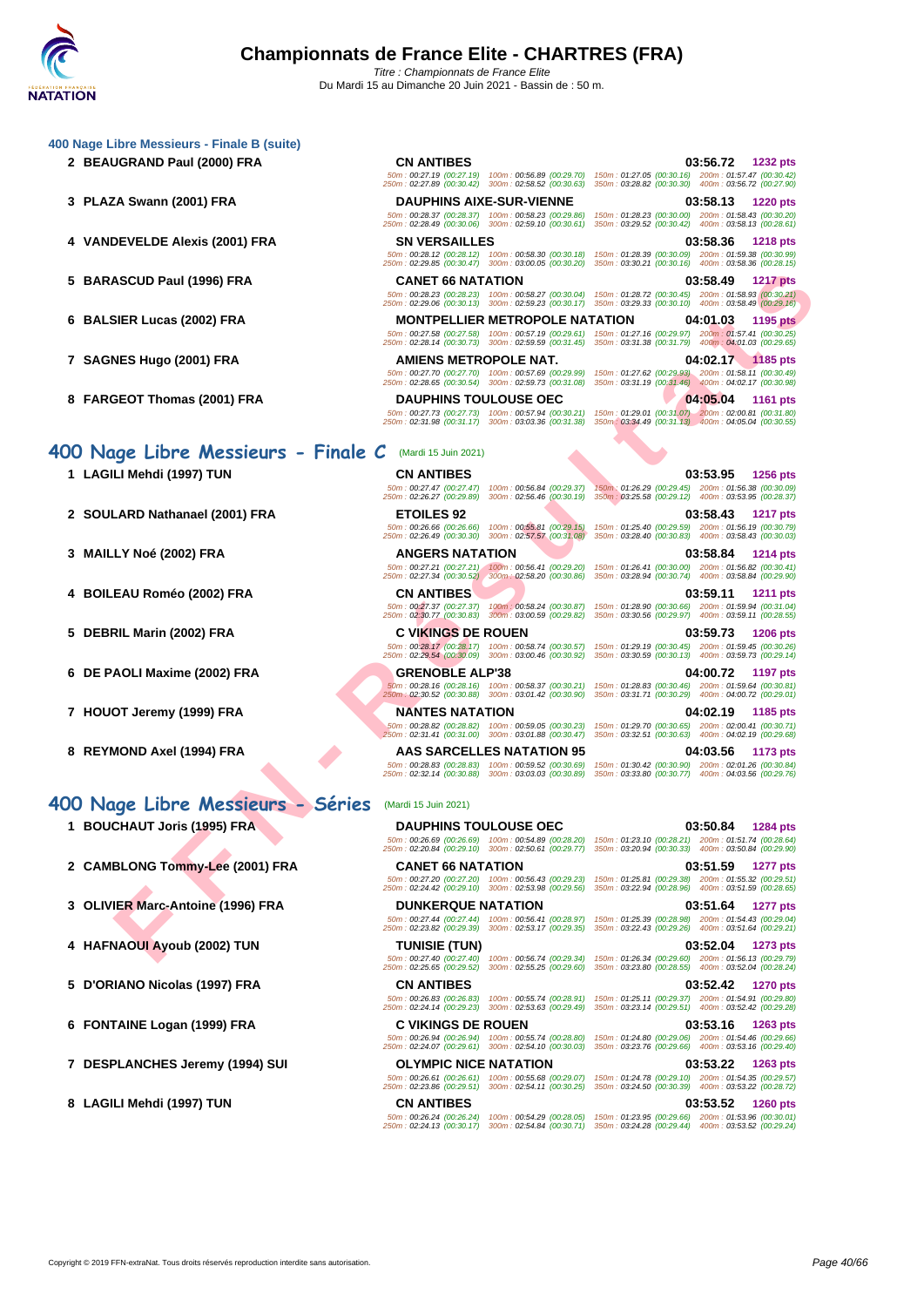|    | 9 TAYLAN Noyan (2002) FRA               | <b>CLAMART NATATION 92</b>                                                                                                                                                                                        |                                                                                                              | 03:53.67                  | <b>1259 pts</b> |
|----|-----------------------------------------|-------------------------------------------------------------------------------------------------------------------------------------------------------------------------------------------------------------------|--------------------------------------------------------------------------------------------------------------|---------------------------|-----------------|
|    | $250m: -$                               | 50m: 00:35.21 (00:35.21) 100m: 01:15.10 (00:39.89) 150m: 01:56048 : (00:41.38)<br>$300m: -$<br>$350m: -$                                                                                                          |                                                                                                              | 400m: 03:53.67 (01:57.19) |                 |
|    | 10 AUBRY David (1996) FRA               | <b>MONTPELLIER METROPOLE NATATION</b>                                                                                                                                                                             |                                                                                                              | 03:55.13                  | <b>1246 pts</b> |
|    |                                         | 50m: 00:27.66 (00:27.66) 100m: 00:57.22 (00:29.56) 150m: 01:26.95 (00:29.73) 200m: 01:56.47 (00:29.52)                                                                                                            |                                                                                                              |                           |                 |
|    |                                         | 250m: 02:26.13 (00:29.66) 300m: 02:55.82 (00:29.69) 350m: 03:25.78 (00:29.96) 400m: 03:55.13 (00:29.35)                                                                                                           |                                                                                                              |                           |                 |
|    | 11 FARGEOT Thomas (2001) FRA            | <b>DAUPHINS TOULOUSE OEC</b><br>50m: 00:28.04 (00:28.04) 100m: 00:57.69 (00:29.65) 150m: 01:27.18 (00:29.49) 200m: 01:56.90 (00:29.72)                                                                            |                                                                                                              | 03:57.15                  | <b>1228 pts</b> |
|    |                                         | 250m: 02:26.50 (00:29.60) 300m: 02:56.45 (00:29.95)                                                                                                                                                               | 350m: 03:26.93 (00:30.48) 400m: 03:57.15 (00:30.22)                                                          |                           |                 |
|    | 12 BALSIER Lucas (2002) FRA             | <b>MONTPELLIER METROPOLE NATATION</b>                                                                                                                                                                             |                                                                                                              | 03:57.88                  | <b>1222 pts</b> |
|    |                                         | 50m: 00:26.37 (00:26.37) 100m: 00:55.56 (00:29.19) 150m: 01:26.09 (00:30.53) 200m: 01:56.88 (00:30.79)<br>250m: 02:27.99 (00:31.11) 300m: 02:58.80 (00:30.81) 350m: 03:29.29 (00:30.49) 400m: 03:57.88 (00:28.59) |                                                                                                              |                           |                 |
| 13 | <b>DALDOGIANNIS Asterios (1997) GRE</b> | LOUGHBOROUGH UNIVERSITY SWIMMING (GBR03:58.22                                                                                                                                                                     |                                                                                                              |                           | <b>1219 pts</b> |
|    | $250m: -$                               | 50m: 00:37.11 (00:37.11) 100m: 01:17.76 (00:40.65) 150m: 01:58068 :(00:40.87)<br>$300m: -$<br>$350m: -$                                                                                                           |                                                                                                              | 400m: 03:58.22 (01:59.59) |                 |
|    | <b>BEAUGRAND Paul (2000) FRA</b>        | <b>CN ANTIBES</b>                                                                                                                                                                                                 |                                                                                                              | 03:58.91 1213 pts         |                 |
|    |                                         | 50m: 00:27.62 (00:27.62) 100m: 00:57.39 (00:29.77) 150m: 01:27.53 (00:30.14) 200m: 01:58.26 (00:30.73)                                                                                                            |                                                                                                              |                           |                 |
|    |                                         | 250m: 02:28.97 (00:30.71) 300m: 02:59.78 (00:30.81) 350m: 03:30.43 (00:30.65) 400m: 03:58.91 (00:28.48)                                                                                                           |                                                                                                              |                           |                 |
|    | 15 BARASCUD Paul (1996) FRA             | <b>CANET 66 NATATION</b><br>50m: 00:28.31 (00:28.31) 100m: 00:58.33 (00:30.02)                                                                                                                                    | 150m; 01:27.92 (00:29.59) 200m: 01:58.10 (00:30.18)                                                          | 03:59.50                  | <b>1208 pts</b> |
|    |                                         | 250m: 02:27.96 (00:29.86) 300m: 02:58.68 (00:30.72)                                                                                                                                                               | 350m: 03:29.47 (00:30.79) 400m: 03:59.50 (00:30.03)                                                          |                           |                 |
|    | 16 VANDEVELDE Alexis (2001) FRA         | <b>SN VERSAILLES</b>                                                                                                                                                                                              |                                                                                                              | 03:59.85                  | <b>1205 pts</b> |
|    |                                         | 50m: 00:28.36 (00:28.36) 100m: 00:58.70 (00:30.34)<br>250m: 02:29.71 (00:30.04) 300m: 03:00.64 (00:30.93)                                                                                                         | 150m: 01:29.02 (00:30.32) 200m: 01:59.67 (00:30.65)<br>350m: 03:30.76 (00:30.12) 400m: 03:59.85 (00:29.09)   |                           |                 |
|    | 17 SAGNES Hugo (2001) FRA               | AMIENS METROPOLE NAT.                                                                                                                                                                                             |                                                                                                              | 04:00.04                  | <b>1203 pts</b> |
|    |                                         | 50m: 00:27.32 (00:27.32) 100m: 00:57.13 (00:29.81)<br>250m: 02:28.69 (00:30.63) 300m: 02:59.74 (00:31.05)                                                                                                         | 150m: 01:27.46 (00:30.33) 200m: 01:58.06 (00:30.60)<br>350m : 03:30.88 (00:31.14) 400m : 04:00.04 (00:29.16) |                           |                 |
|    | 18 PLAZA Swann (2001) FRA               | <b>DAUPHINS AIXE-SUR-VIENNE</b>                                                                                                                                                                                   |                                                                                                              | 04:00.11                  | <b>1203 pts</b> |
|    |                                         | 50m: 00:28.03 (00:28.03) 100m: 00:58.01 (00:29.98)                                                                                                                                                                | 150m: 01:28.07 (00:30.06) 200m: 01:58.40 (00:30.33)                                                          |                           |                 |
|    |                                         | 250m: 02:29.19 (00:30.79) 300m: 03:00.01 (00:30.82)                                                                                                                                                               | 350m: 03:30.85 (00:30.84) 400m: 04:00.11 (00:29.26)                                                          |                           |                 |
| 19 | BOILEAU Roméo (2002) FRA                | <b>CN ANTIBES</b><br>50m: 00:26.80 (00:26.80) 100m: 00:57.00 (00:30.20)                                                                                                                                           | 150m: 01:27.90 (00:30.90) 200m: 01:59.22 (00:31.32)                                                          | 04:00.46                  | <b>1200 pts</b> |
|    |                                         | 250m: 02:30.40 (00:31.18) 300m: 03:00.93 (00:30.53)                                                                                                                                                               | 350m: 03:31.90 (00:30.97) 400m: 04:00.46 (00:28.56)                                                          |                           |                 |
| 20 | DE PAOLI Maxime (2002) FRA              | <b>GRENOBLE ALP'38</b>                                                                                                                                                                                            |                                                                                                              | 04:00.53                  | 1199 pts        |
|    |                                         | 50m: 00:27.66 (00:27.66) 100m: 00:57.46 (00:29.80)<br>250m: 02:28.89 (00:30.58) 300m: 02:59.87 (00:30.98)                                                                                                         | 150m: 01:27.58 (00:30.12) 200m: 01:58.31 (00:30.73)<br>350m: 03:30.34 (00:30.47) 400m: 04:00.53 (00:30.19)   |                           |                 |
| 21 | <b>DEBRIL Marin (2002) FRA</b>          | <b>C VIKINGS DE ROUEN</b>                                                                                                                                                                                         |                                                                                                              | 04:00.64                  | 1198 pts        |
|    |                                         | 50m: 00:27.69 (00:27.69) 100m: 00:57.64 (00:29.95)<br>250m: 02:28.48 (00:30.29) 300m: 02:59.50 (00:31.02)                                                                                                         | 150m: 01:27.63 (00:29.99) 200m: 01:58.19 (00:30.56)<br>350m: 03:30.77 (00:31.27) 400m: 04:00.64 (00:29.87)   |                           |                 |
|    | 22 MAILLY Noé (2002) FRA                | <b>ANGERS NATATION</b>                                                                                                                                                                                            |                                                                                                              | 04:00.66                  | <b>1198 pts</b> |
|    |                                         | 50m: 00:27.83 (00:27.83) 100m: 00:58.13 (00:30.30)                                                                                                                                                                | 150m: 01:28.52 (00:30.39) 200m: 01:59.31 (00:30.79)                                                          |                           |                 |
|    |                                         | 250m: 02:29.74 (00:30.43) 300m: 03:00.53 (00:30.79)                                                                                                                                                               | 350m: 03:31.06 (00:30.53) 400m: 04:00.66 (00:29.60)                                                          |                           |                 |
|    | 23 SOULARD Nathanael (2001) FRA         | <b>ETOILES 92</b><br>50m: 00:27.33 (00:27.33) 100m: 00:57.65 (00:30.32)                                                                                                                                           | 150m: 01:28.40 (00:30.75) 200m: 01:59.71 (00:31.31)                                                          | 04:01.45                  | 1191 pts        |
|    |                                         | 250m: 02:30.38 (00:30.67) 300m: 03:01.14 (00:30.76)                                                                                                                                                               | 350m: 03:31.65 (00:30.51) 400m: 04:01.45 (00:29.80)                                                          |                           |                 |
|    | 24 HOUOT Jeremy (1999) FRA              | <b>NANTES NATATION</b>                                                                                                                                                                                            | 150m: 01:29.75 (00:30.68) 200m: 02:00.89 (00:31.14)                                                          | 04:02.26                  | 1184 pts        |
|    |                                         | 50m: 00:28.91 (00:28.91) 100m: 00:59.07 (00:30.16)<br>250m: 02:31.23 (00:30.34) 300m: 03:02.54 (00:31.31)                                                                                                         | 350m: 03:32.86 (00:30.32) 400m: 04:02.26 (00:29.40)                                                          |                           |                 |
| 25 | REYMOND Axel (1994) FRA                 | AAS SARCELLES NATATION 95                                                                                                                                                                                         |                                                                                                              | 04:02.37                  | 1183 pts        |
|    |                                         | 50m: 00:28.92 (00:28.92) 100m: 00:59.24 (00:30.32)<br>250m: 02:31.17 (00:30.58) 300m: 03:01.73 (00:30.56)                                                                                                         | 150m: 01:29.88 (00:30.64) 200m: 02:00.59 (00:30.71)<br>350m: 03:32.40 (00:30.67) 400m: 04:02.37 (00:29.97)   |                           |                 |
|    | 26 CLUSMAN Jean-baptiste (2001) FRA     | <b>LILLE METROPOLE NATATION</b>                                                                                                                                                                                   |                                                                                                              | 04:02.73                  | <b>1180 pts</b> |
|    |                                         | 50m: 00:28.42 (00:28.42) 100m: 00:58.44 (00:30.02)                                                                                                                                                                | 150m: 01:29.05 (00:30.61) 200m: 01:59.62 (00:30.57)                                                          |                           |                 |
|    |                                         | 250m: 02:29.66 (00:30.04) 300m: 03:00.44 (00:30.78)                                                                                                                                                               | 350m: 03:31.80 (00:31.36) 400m: 04:02.73 (00:30.93)                                                          |                           |                 |
|    | 27 KHALIL Adib (2002) LBN               | AS MONACO NATATION<br>50m: 00:27.73 (00:27.73) 100m: 00:58.07 (00:30.34)                                                                                                                                          | 150m: 01:28.53 (00:30.46) 200m: 01:59.10 (00:30.57)                                                          | 04:02.90                  | 1179 pts        |
|    |                                         | 250m: 02:29.78 (00:30.68) 300m: 03:01.42 (00:31.64)                                                                                                                                                               | 350m: 03:32.64 (00:31.22) 400m: 04:02.90 (00:30.26)                                                          |                           |                 |
|    | 27 TEULE Enzo (2004) FRA                | <b>CNO ST-GERMAIN-EN-LAYE</b>                                                                                                                                                                                     |                                                                                                              | 04:02.90                  | 1179 pts        |
|    |                                         | 50m: 00:28.27 (00:28.27) 100m: 00:58.98 (00:30.71)<br>250m: 02:30.95 (00:30.39) 300m: 03:02.54 (00:31.59)                                                                                                         | 150m: 01:29.54 (00:30.56) 200m: 02:00.56 (00:31.02)<br>350m: 03:33.59 (00:31.05) 400m: 04:02.90 (00:29.31)   |                           |                 |
|    | 29 PORTAL Alex (2002) FRA               | <b>CNO ST-GERMAIN-EN-LAYE</b>                                                                                                                                                                                     |                                                                                                              | 04:03.16                  | 1177 pts        |
|    |                                         | 50m; 00:28.66 (00:28.66) 100m; 00:59.95 (00:31.29) 150m; 01:30.85 (00:30.90) 200m; 02:01.93 (00:31.08)                                                                                                            |                                                                                                              |                           |                 |

400m : 03:58.22 (01:59.59) 50m : 00:28.66 (00:28.66) 100m : 00:59.95 (00:31.29) 150m : 01:30.85 (00:30.90) 200m : 02:01.93 (00:31.08) 250m : 02:32.90 (00:30.97) 300m : 03:04.07 (00:31.17) 350m : 03:34.46 (00:30.39) 400m : 04:03.16 (00:28.70) **30 BARADAT Mats (2003) FRA DAUPHINS TOULOUSE OEC 04:03.50 1174 pts** 50m : 00:28.22 (00:28.22) 100m : 00:59.14 (00:30.92) 150m : 01:30.10 (00:30.96) 200m : 02:01.03 (00:30.93) 250m : 02:31.78 (00:30.75) 300m : 03:03.18 (00:31.40) 350m : 03:34.20 (00:31.02) 400m : 04:03.50 (00:29.30) **31 BRICOUT Pacome (2005) FRA CN ANTIBES 04:03.80 1171 pts** 50m : 00:27.84 (00:27.84) 100m : 00:58.54 (00:30.70) 150m : 01:29.15 (00:30.61) 200m : 02:00.39 (00:31.24) 250m : 02:31.37 (00:30.98) 300m : 03:02.75 (00:31.38) 350m : 03:33.71 (00:30.96) 400m : 04:03.80 (00:30.09) 32 BOUCHON Pierre (1999) FRA C PAUL-BERT RENNES<br>
5001 : 03:30.80 (00:30.82 (00:30.82 (00:30.82 (00:30.82) 150m : 01:29.80 (00:30.30) 00:30.98 1170 pts<br>
250m : 02:31.62 (00:30.71) 300m : 03:03.15 (00:31.53) 350m : 03:33.99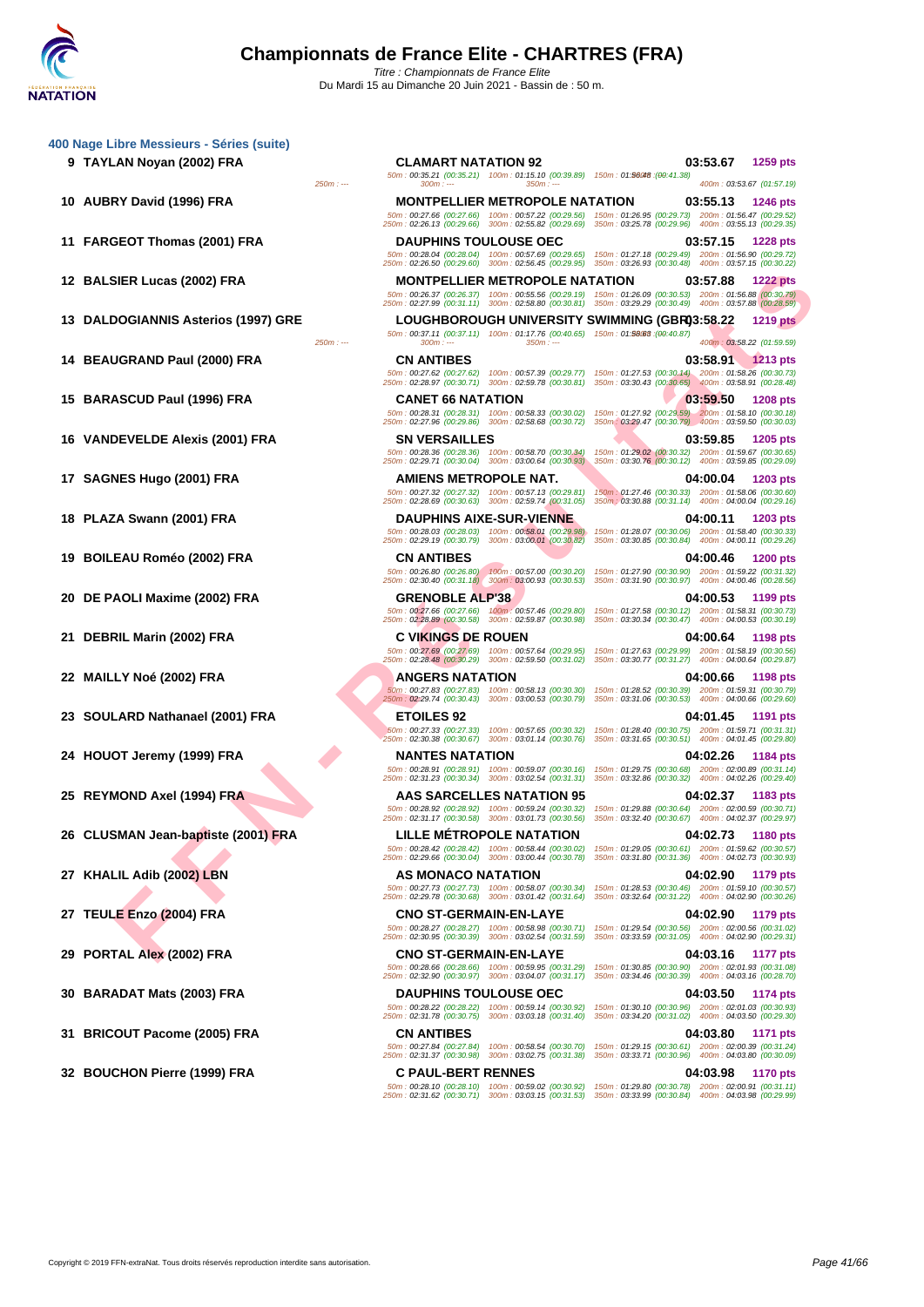| 400 Nage Libre Messieurs - Séries (suite)                                                                                                                                                                                                                                                                                                                                                                                                 |                                                                               |                                                                                                                                                                                                                                                                                                                                                       |                                                        |
|-------------------------------------------------------------------------------------------------------------------------------------------------------------------------------------------------------------------------------------------------------------------------------------------------------------------------------------------------------------------------------------------------------------------------------------------|-------------------------------------------------------------------------------|-------------------------------------------------------------------------------------------------------------------------------------------------------------------------------------------------------------------------------------------------------------------------------------------------------------------------------------------------------|--------------------------------------------------------|
| 33 CAVAILLE Alexandre (2000) FRA                                                                                                                                                                                                                                                                                                                                                                                                          | <b>CN CÉVENNES ALÈS</b>                                                       | 04:04.54<br>1165 pts<br>50m: 00:27.73 (00:27.73) 100m: 00:58.06 (00:30.33) 150m: 01:28.62 (00:30.56) 200m: 01:59.42 (00:30.80)<br>250m: 02:30.80 (00:31.38) 300m: 03:02.32 (00:31.52) 350m: 03:33.79 (00:31.47) 400m: 04:04.54 (00:30.75)                                                                                                             |                                                        |
| 34 SCHOUTEN Marcel (1993) NED                                                                                                                                                                                                                                                                                                                                                                                                             | <b>AQUATIC CLUB BOURGES</b>                                                   | 04:04.64 1164 pts<br>50m : 00:29.36 (00:29.36) 100m : 01:00.29 (00:30.93) 150m : 01:31.25 (00:30.96) 200m : 02:02.12 (00:30.87)<br>250m: 02:33.18 (00:31.06) 300m: 03:04.19 (00:31.01) 350m: 03:34.67 (00:30.48) 400m: 04:04.64 (00:29.97)                                                                                                            |                                                        |
| 35 BERINGUE Raphael (2001) FRA                                                                                                                                                                                                                                                                                                                                                                                                            | <b>CA ORSAY</b>                                                               | 04:06.11<br>1152 pts<br>50m: 00:27.78 (00:27.78) 100m: 00:58.10 (00:30.32) 150m: 01:28.73 (00:30.63) 200m: 01:59.89 (00:31.16)                                                                                                                                                                                                                        |                                                        |
| 36 ZITOUNI Fares (1999) FRA                                                                                                                                                                                                                                                                                                                                                                                                               | <b>C VIKINGS DE ROUEN</b>                                                     | 250m: 02:30.46 (00:30.57) 300m: 03:02.65 (00:32.19) 350m: 03:34.52 (00:31.87) 400m: 04:06.11 (00:31.59)<br>04:06.16<br>1151 pts<br>50m: 00:28.50 (00:28.50) 100m: 00:59.43 (00:30.93) 150m: 01:30.66 (00:31.23) 200m: 02:02.11 (00:31.45)                                                                                                             |                                                        |
| 37 SOULAS Alexis (2000) FRA                                                                                                                                                                                                                                                                                                                                                                                                               | 250m: 02:32.88 (00:30.77) 300m: 03:04.16 (00:31.28)<br><b>NANTES NATATION</b> | 350m: 03:35.60 (00:31.44) 400m: 04:06.16 (00:30.56)<br>04:07.69<br>1138 pts<br>50m: 00:28.12 (00:28.12) 100m: 00:58.91 (00:30.79) 150m: 01:30.34 (00:31.43) 200m: 02:01.92 (00:31.58)                                                                                                                                                                 |                                                        |
| 38 SAILLARD Hugo (2001) FRA                                                                                                                                                                                                                                                                                                                                                                                                               | <b>C VIKINGS DE ROUEN</b>                                                     | 250m: 02:33.53 (00:31.61) 300m: 03:04.88 (00:31.35) 350m: 03:36.57 (00:31.69) 400m: 04:07.69 (00:31.12)<br>04:09.11 1127 pts<br>50m : 00:28.76 (00:28.76) 100m : 00:59.96 (00:31.20) 150m : 01:31.33 (00:31.37) 200m : 02:02.70 (00:31.37)<br>250m: 02:34.27 (00:31.57) 300m: 03:06.25 (00:31.98) 350m: 03:37.77 (00:31.52) 400m: 04:09.11 (00:31.34) |                                                        |
| 39 SECCHI Clement (2000) FRA                                                                                                                                                                                                                                                                                                                                                                                                              | <b>CN MARSEILLE</b><br>250m: 02:31.70 (00:40.18) 300m: 03:07.97 (00:36.27)    | 04:19.56<br>1041 pts<br>50m: 00:25.03 (00:25.03) 100m: 00:52.61 (00:27.58) 150m: 01:21.68 (00:29.07) 200m: 01:51.52 (00:29.84)                                                                                                                                                                                                                        |                                                        |
|                                                                                                                                                                                                                                                                                                                                                                                                                                           |                                                                               | 350m 03:44.60 (00:36.63) 400m : 04:19.56 (00:34.96)                                                                                                                                                                                                                                                                                                   |                                                        |
| --- KUKLA Clément (2002) FRA                                                                                                                                                                                                                                                                                                                                                                                                              | AAS SARCELLES NATATION 95                                                     | <b>DNS</b> dec                                                                                                                                                                                                                                                                                                                                        |                                                        |
| ---   OUABDESSELAM Leo (2003) FRA                                                                                                                                                                                                                                                                                                                                                                                                         | <b>AAS SARCELLES NATATION 95</b>                                              | <b>DNS</b>                                                                                                                                                                                                                                                                                                                                            |                                                        |
| --- JOLY Damien (1992) FRA                                                                                                                                                                                                                                                                                                                                                                                                                | <b>MONTPELLIER METROPOLE NATATION</b>                                         | DSQ                                                                                                                                                                                                                                                                                                                                                   |                                                        |
|                                                                                                                                                                                                                                                                                                                                                                                                                                           |                                                                               |                                                                                                                                                                                                                                                                                                                                                       |                                                        |
| 800 Nage Libre Messieurs - Finale A (Jeudi 17 Juin 2021)                                                                                                                                                                                                                                                                                                                                                                                  |                                                                               |                                                                                                                                                                                                                                                                                                                                                       |                                                        |
|                                                                                                                                                                                                                                                                                                                                                                                                                                           |                                                                               |                                                                                                                                                                                                                                                                                                                                                       |                                                        |
| 1 HAFNAOUI Ayoub (2002) TUN<br>50m: 00:27.76 (00:27.76) 100m: 00:57.19 (00:29.43) 150m: 01:26.66 (00:29.47) 200m: 01:56.38 (00:29.72) 250m: 02:26.38 (00:30.00) 300m: 02:56.26 (00:29.88) 350m: 03:25.83 (00:29.89) 350m: 03:25.83 (00:29.89) 400m: 03:55.32                                                                                                                                                                              | <b>TUNISIE (TUN)</b>                                                          | 07:45.54<br><b>1369 pts</b>                                                                                                                                                                                                                                                                                                                           |                                                        |
| 450m: 04:24.06 (00:28.74) 500m: 04:52.94 (00:28.88)                                                                                                                                                                                                                                                                                                                                                                                       |                                                                               | 550m : 05:22.40 (00:29.46) 600m : 05:51.65 (00:29.25) 650m : 06:20.96 (00:29.31) 700m : 06:49.90 (00:28.94) 750m : 07:18.28 (00:28.38) 800m : 07:45.54 (00:27.26)                                                                                                                                                                                     |                                                        |
| 2 FONTAINE Logan (1999) FRA                                                                                                                                                                                                                                                                                                                                                                                                               | <b>C VIKINGS DE ROUEN</b>                                                     | 07:52.31<br>1339 pts                                                                                                                                                                                                                                                                                                                                  |                                                        |
| 50m: 00:27.51 (00:27.51) 100m: 00:56.47 (00:28.96) 150m: 01:26.29 (00:29.82) 200m: 01:56.24 (00:29.95) 250m: 02:26.12 (00:29.88) 300m: 02:55.83 (00:29.71) 350m: 03:25.88 (00:30.05) 400m: 03:55.84 (00:29.96)<br>450m : 04:25.84 (00:30.00) 500m : 04:55.84 (00:30.00) 550m : 05:25.79 (00:29.95) 600m : 05:55.38 (00:29.89) 650m : 06:25.22 (00:29.84) 700m : 06:54.62 (00:29.40) 750m : 07:23.88 (00:29.66) 800m : 07:23.31 (00:28.43) |                                                                               |                                                                                                                                                                                                                                                                                                                                                       |                                                        |
|                                                                                                                                                                                                                                                                                                                                                                                                                                           | <b>DAUPHINS TOULOUSE OEC</b>                                                  | 07:54.67                                                                                                                                                                                                                                                                                                                                              |                                                        |
| 3 BOUCHAUT Joris (1995) FRA<br>50m: 00:27.61 (00:27.61) 100m: 00:57.60 (00:29.99) 150m: 01:27.11 (00:29.51) 200m: 01:56.78 (00:29.67) 250m: 02:26.08 (00:29.30)                                                                                                                                                                                                                                                                           |                                                                               | 1328 pts<br>300m: 02:55.79 (00:29.71) 350m: 03:25.41 (00:29.62)                                                                                                                                                                                                                                                                                       | 400m: 03:55.06 (00:29.65)                              |
| 450m: 04:24.70 (00:29.64) 500m: 04:54.63 (00:29.93) 550m: 05:24.42 (00:29.79) 600m: 05:54.34 (00:29.92) 650m: 06:24.47 (00:30.13)                                                                                                                                                                                                                                                                                                         |                                                                               | 700m: 06:55.21 (00:30.74) 750m: 07:25.46 (00:30.25)                                                                                                                                                                                                                                                                                                   | 800m: 07:54.67 (00:29.21)                              |
| 4 OLIVIER Marc-Antoine (1996) FRA                                                                                                                                                                                                                                                                                                                                                                                                         | <b>DUNKERQUE NATATION</b>                                                     | 07:59.18<br>1308 pts                                                                                                                                                                                                                                                                                                                                  |                                                        |
| 50m: 00:28.14 (00:28.14) 100m: 00:58.07 (00:29.93) 150m: 01:27.80 (00:29.73) 200m: 01:57.53 (00:29.73) 250m: 02:27.30 (00:29.77)<br>450m: 04:26.65 (00:29.85) 500m: 04:56.85 (00:30.20) 550m: 05:27.38 (00:30.53) 600m: 05:57.50 (00:30.12) 650m: 06:26.49 (00:28.99)                                                                                                                                                                     |                                                                               | 300m: 02:57.18 (00:29.88) 350m: 03:26.99 (00:29.81)<br>700m: 06:57.55 (00:31.06) 750m: 07:28.90 (00:31.35)                                                                                                                                                                                                                                            | 400m: 03:56.80 (00:29.81)<br>800m: 07:59.18 (00:30.28) |
| 5 CAMBLONG Tommy-Lee (2001) FRA                                                                                                                                                                                                                                                                                                                                                                                                           | <b>CANET 66 NATATION</b>                                                      | 07:59.80<br>1305 pts                                                                                                                                                                                                                                                                                                                                  |                                                        |
| 50m: 00:27.81 (00:27.81) 100m: 00:57.81 (00:30.00) 150m: 01:27.71 (00:29.90) 200m: 01:58.07 (00:30.36) 250m: 02:28.42 (00:30.35)                                                                                                                                                                                                                                                                                                          |                                                                               | 300m: 02:58.86 (00:30.44) 350m: 03:29.56 (00:30.70) 400m: 04:00.13 (00:30.57)                                                                                                                                                                                                                                                                         |                                                        |
| 450m: 04:30.39 (00:30.26) 500m: 05:00.86 (00:30.47) 550m: 05:31.19 (00:30.33) 600m: 06:01.65 (00:30.46) 650m: 06:31.64 (00:29.99)                                                                                                                                                                                                                                                                                                         |                                                                               | 700m: 07:01.85 (00:30.21) 750m: 07:31.36 (00:29.51) 800m: 07:59.80 (00:28.44)                                                                                                                                                                                                                                                                         |                                                        |
| 6 VANDEVELDE Alexis (2001) FRA<br>50m : 00:28.12 (00:28.12) 100m : 00:58.48 (00:30.36) 150m : 01:28.90 (00:30.42) 200m : 01:59.46 (00:30.56) 250m : 02:29.96 (00:30.50) 300m : 03:00.74 (00:30.78) 350m : 03:31.46 (00:30.72) 400m : 04:02.27 (00:30.81)                                                                                                                                                                                  | <b>SN VERSAILLES</b>                                                          | 08:06.27<br>1277 pts                                                                                                                                                                                                                                                                                                                                  |                                                        |
| 450m : 04:33.03 (00:30.76) 500m : 05:03.75 (00:30.72) 550m : 05:34.37 (00:30.62) 600m : 06:05.07 (00:30.70) 650m : 06:35.76 (00:30.69) 700m : 07:06.56 (00:30.80) 750m : 07:37.36 (00:30.80) 800m : 08:05.27 (00:28.91)                                                                                                                                                                                                                   |                                                                               |                                                                                                                                                                                                                                                                                                                                                       |                                                        |
| 7 BEAUGRAND Paul (2000) FRA                                                                                                                                                                                                                                                                                                                                                                                                               | <b>CN ANTIBES</b>                                                             | 08:08.07<br>1269 pts                                                                                                                                                                                                                                                                                                                                  |                                                        |
| 50m: 00:27.91 (00:27.91) 100m: 00:58.26 (00:30.35) 150m: 01:29.39 (00:31.13) 200m: 02:00.16 (00:30.77) 250m: 02:31.21 (00:31.05) 300m: 03:02.31 (00:31.10) 350m: 03:33.53 (00:31.22) 400m: 04:04.54 (00:31.01)<br>450m : 04:35.23 (00:30.69) 500m : 05:05.80 (00:30.57) 550m : 05:36.83 (00:31.03) 600m : 06:07.80 (00:30.97) 650m : 06:38.47 (00:30.87) 700m : 07:09.27 (00:30.80) 750m : 07:39.68 (00:30.41) 800m : 08:08.07 (00:28.39) |                                                                               |                                                                                                                                                                                                                                                                                                                                                       |                                                        |
| 8 KUKLA Clément (2002) FRA                                                                                                                                                                                                                                                                                                                                                                                                                | <b>AAS SARCELLES NATATION 95</b>                                              | 08:13.49<br>1246 pts                                                                                                                                                                                                                                                                                                                                  |                                                        |
| 50m: 00:28.49 (00:28.49) 100m: 00:59.11 (00:30.62) 150m: 01:30.34 (00:31.23) 200m: 02:01.35 (00:31.01) 250m: 02:32.22 (00:30.87) 300m: 03:03.29 (00:31.07) 350m: 03:34.25 (00:30.96) 400m: 04:05.41 (00:31.16)                                                                                                                                                                                                                            |                                                                               |                                                                                                                                                                                                                                                                                                                                                       |                                                        |
| 450m : 04:36.33 (00:30.92) 500m : 05:07.69 (00:31.36) 550m : 05:38.57 (00:30.88) 600m : 06:09.95 (00:31.38) 650m : 06:40.90 (00:30.95) 700m : 07:12.15 (00:31.25) 750m : 07:43.01 (00:30.86) 800m : 08:13.49 (00:30.49)                                                                                                                                                                                                                   |                                                                               |                                                                                                                                                                                                                                                                                                                                                       |                                                        |
| 800 Nage Libre Messieurs - Séries (Mercredi 16 Juin 2021)                                                                                                                                                                                                                                                                                                                                                                                 |                                                                               |                                                                                                                                                                                                                                                                                                                                                       |                                                        |
|                                                                                                                                                                                                                                                                                                                                                                                                                                           |                                                                               |                                                                                                                                                                                                                                                                                                                                                       |                                                        |
| 1 OLIVIER Marc-Antoine (1996) FRA<br>50m: 00:28.24 (00:28.24) 100m: 00:58.35 (00:30.11) 150m: 01:27.92 (00:29.57) 200m: 01:57.65 (00:29.73) 250m: 02:27.10 (00:29.45) 300m: 02:56.93 (00:29.83) 350m: 03:26.34 (00:29.41) 400m: 03:56.11 (00:29.77)                                                                                                                                                                                       | <b>DUNKERQUE NATATION</b>                                                     | 07:54.80<br><b>1327 pts</b>                                                                                                                                                                                                                                                                                                                           |                                                        |
| 450m: 04:25.77 (00:29.66) 500m: 04:55.62 (00:29.85) 550m: 05:25.29 (00:29.67) 600m: 05:55.26 (00:29.97) 650m: 06:25.04 (00:29.78)                                                                                                                                                                                                                                                                                                         |                                                                               | 700m: 06:55.27 (00:30.23) 750m: 07:25.33 (00:30.06) 800m: 07:54.80 (00:29.47)                                                                                                                                                                                                                                                                         |                                                        |
| 2 BOUCHAUT Joris (1995) FRA                                                                                                                                                                                                                                                                                                                                                                                                               | <b>DAUPHINS TOULOUSE OEC</b>                                                  | 07:56.82<br>1319 pts                                                                                                                                                                                                                                                                                                                                  |                                                        |
| 50m: 00:27.83 (00:27.83) 100m: 00:58.25 (00:30.42) 150m: 01:28.26 (00:30.01) 200m: 01:58.41 (00:30.15) 250m: 02:28.43 (00:30.02) 300m: 02:58.36 (00:29.93) 350m: 03:28.65 (00:30.29) 400m: 03:59.02 (00:30.37)<br>450m: 04:29.42 (00:30.40) 500m: 04:59.59 (00:30.17) 550m: 05:29.50 (00:29.91) 600m: 05:59.62 (00:30.12) 650m: 06:29.79 (00:30.17)                                                                                       |                                                                               | 700m: 06:59.76 (00:29.97) 750m: 07:29.22 (00:29.46) 800m: 07:56.82 (00:27.60)                                                                                                                                                                                                                                                                         |                                                        |
| 3 HAFNAOUI Ayoub (2002) TUN                                                                                                                                                                                                                                                                                                                                                                                                               | <b>TUNISIE (TUN)</b>                                                          | 07:56.96<br>1318 pts                                                                                                                                                                                                                                                                                                                                  |                                                        |
| 50m: 00:27.87 (00:27.87) 100m: 00:57.50 (00:29.63) 150m: 01:27.19 (00:29.69) 200m: 01:57.17 (00:29.98) 250m: 02:27.44 (00:30.27)                                                                                                                                                                                                                                                                                                          |                                                                               | 300m: 02:57.98 (00:30.54) 350m: 03:28.48 (00:30.50) 400m: 03:58.93 (00:30.45)                                                                                                                                                                                                                                                                         |                                                        |
| 450m: 04:29.18 (00:30.25) 500m: 04:59.61 (00:30.43) 550m: 05:30.01 (00:30.40) 600m: 05:59.77 (00:29.76) 650m: 06:29.74 (00:29.97) 700m: 06:59.99 (00:30.25) 750m: 07:29.60 (00:29.61) 800m: 07:256.96 (00:27.36)                                                                                                                                                                                                                          | <b>CANET 66 NATATION</b>                                                      |                                                                                                                                                                                                                                                                                                                                                       |                                                        |
| 4 CAMBLONG Tommy-Lee (2001) FRA<br>50m: 00:28.29 (00:28.29) 100m: 00:58.56 (00:30.27) 150m: 01:28.91 (00:30.35) 200m: 01:59.46 (00:30.55) 250m: 02:30.36 (00:30.90) 300m: 03:01.02 (00:30.66) 350m: 03:31.73 (00:30.71) 400m: 04:02.78 (00:31.05)                                                                                                                                                                                         |                                                                               | 08:03.42<br>1289 pts                                                                                                                                                                                                                                                                                                                                  |                                                        |
| 450m: 04:33.15 (00:30.37) 500m: 05:03.41 (00:30.26) 550m: 05:33.89 (00:30.48) 600m: 06:04.27 (00:30.38) 650m: 06:34.33 (00:30.06)                                                                                                                                                                                                                                                                                                         |                                                                               | 700m: 07:04.57 (00:30.24) 750m: 07:34.46 (00:29.89) 800m: 08:03.42 (00:28.96)                                                                                                                                                                                                                                                                         |                                                        |
| 5 FONTAINE Logan (1999) FRA                                                                                                                                                                                                                                                                                                                                                                                                               | <b>C VIKINGS DE ROUEN</b>                                                     | 08:05.73<br>1279 pts                                                                                                                                                                                                                                                                                                                                  |                                                        |
| 50m: 00:27.89 (00:27.89) 100m: 00:57.87 (00:29.98) 150m: 01:28.44 (00:30.57) 200m: 01:58.68 (00:30.24) 250m: 02:29.03 (00:30.35) 300m: 02:59.76 (00:30.73) 350m: 03:30.05 (00:30.29) 400m: 04:00.78 (00:30.73)<br>450m: 04:31.29 (00:30.51) 500m: 05:02.03 (00:30.74) 550m: 05:32.66 (00:30.63) 600m: 06:03.63 (00:30.97) 650m: 06:33.92 (00:30.29) 700m: 07:05.18 (00:31.26) 750m: 07:35.60 (00:30.42) 800m: 08:05.73 (00:30.13)         |                                                                               |                                                                                                                                                                                                                                                                                                                                                       |                                                        |
| 6 BEAUGRAND Paul (2000) FRA                                                                                                                                                                                                                                                                                                                                                                                                               | <b>CN ANTIBES</b>                                                             | 08:10.11<br><b>1260 pts</b>                                                                                                                                                                                                                                                                                                                           |                                                        |
| 50m: 00:28.22 (00:28.22) 100m: 00:58.09 (00:29.87) 150m: 01:28.71 (00:30.62) 200m: 01:59.39 (00:30.68) 250m: 02:30.46 (00:31.07) 300m: 03:01.19 (00:30.73) 350m: 03:32.45 (00:31.26) 400m: 04:03.17 (00:30.72)                                                                                                                                                                                                                            |                                                                               |                                                                                                                                                                                                                                                                                                                                                       |                                                        |
| 450m: 04:34.20 (00:31.03) 500m: 05:05.02 (00:30.82) 550m: 05:36.33 (00:31.31) 600m: 06:07.51 (00:31.18) 650m: 06:39.33 (00:31.82) 700m: 07:10.15 (00:30.82) 750m: 07:41.56 (00:31.41) 800m: 08:10.11 (00:28.55)                                                                                                                                                                                                                           |                                                                               |                                                                                                                                                                                                                                                                                                                                                       |                                                        |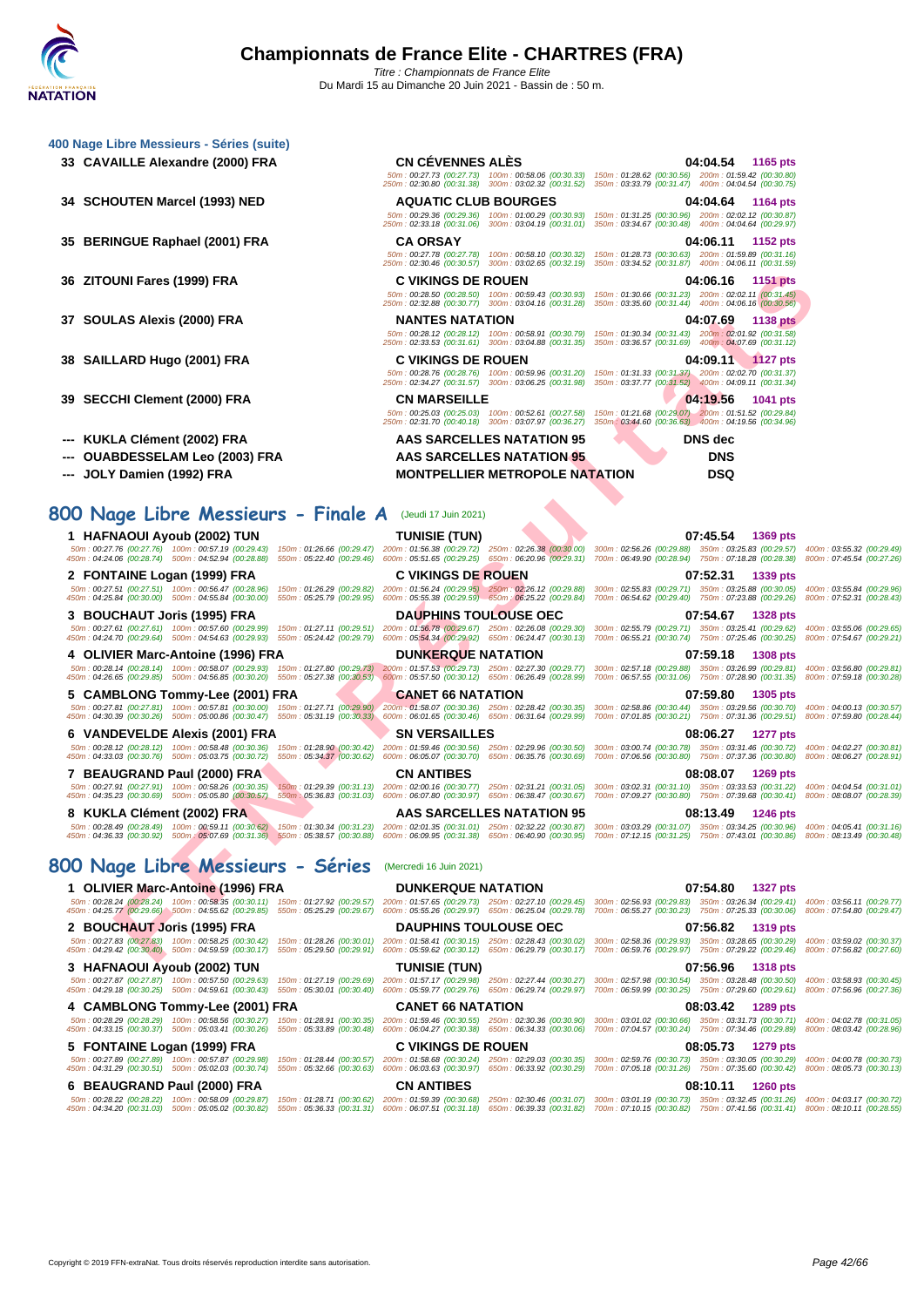

| 800 Nage Libre Messieurs - Séries (suite)                                                                                                                     |                                                                                                                                                                                                                                                                       |                                                                                                                                                                                                                                                                                                                                                                                                                                           |
|---------------------------------------------------------------------------------------------------------------------------------------------------------------|-----------------------------------------------------------------------------------------------------------------------------------------------------------------------------------------------------------------------------------------------------------------------|-------------------------------------------------------------------------------------------------------------------------------------------------------------------------------------------------------------------------------------------------------------------------------------------------------------------------------------------------------------------------------------------------------------------------------------------|
| 7 GYURTA Gergely (1991) HUN                                                                                                                                   | <b>MONTPELLIER METROPOLE NATATION</b><br>50m: 00:27.78 (00:27.78) 100m: 00:58.15 (00:30.37) 150m: 01:28.54 (00:30.39) 200m: 01:59.00 (00:30.46) 250m: 02:29.29 (00:30.29) 300m: 03:00.13 (00:30.84) 350m: 03:30.81 (00:30.86)                                         | 08:10.68<br>1258 pts<br>400m: 04:02.05 (00:31.24)                                                                                                                                                                                                                                                                                                                                                                                         |
|                                                                                                                                                               | 450m : 04:32.93 (00:30.88) 500m : 05:04.14 (00:31.21) 550m : 05:34.98 (00:30.84) 600m : 06:06.46 (00:31.48) 650m : 06:37.52 (00:31.06)                                                                                                                                | 700m: 07:09.04 (00:31.52) 750m: 07:40.19 (00:31.15) 800m: 08:10.68 (00:30.49)                                                                                                                                                                                                                                                                                                                                                             |
| 8 KUKLA Clément (2002) FRA<br>50m: 00:28.18 (00:28.18) 100m: 00:58.91 (00:30.73) 150m: 01:29.39 (00:30.48)                                                    | <b>AAS SARCELLES NATATION 95</b><br>200m: 02:00.21 (00:30.82) 250m: 02:30.86 (00:30.65)                                                                                                                                                                               | 08:11.44<br>1255 pts<br>300m: 03:01.69 (00:30.83) 350m: 03:32.56 (00:30.87)<br>400m: 04:03.52 (00:30.96)                                                                                                                                                                                                                                                                                                                                  |
| 450m: 04:34.58 (00:31.06) 500m: 05:05.60 (00:31.02) 550m: 05:36.69 (00:31.09)<br>9 VANDEVELDE Alexis (2001) FRA                                               | 600m: 06:07.89 (00:31.20) 650m: 06:38.88 (00:30.99)<br><b>SN VERSAILLES</b>                                                                                                                                                                                           | 700m: 07:10.01 (00:31.13) 750m: 07:41.11 (00:31.10)<br>800m: 08:11.44 (00:30.33)<br>08:11.54<br>1254 pts                                                                                                                                                                                                                                                                                                                                  |
| 50m: 00:28.33 (00:28.33) 100m: 00:58.66 (00:30.33) 150m: 01:29.41 (00:30.75)<br>450m: 04:35.64 (00:30.98) 500m: 05:07.26 (00:31.62) 550m: 05:38.21 (00:30.95) | 200m: 02:00.48 (00:31.07) 250m: 02:31.55 (00:31.07)                                                                                                                                                                                                                   | 300m: 03:02.52 (00:30.97) 350m: 03:33.57 (00:31.05) 400m: 04:04.66 (00:31.09)<br>600m: 06:09.22 (00:31.01) 650m: 06:40.70 (00:31.48) 700m: 07:11.71 (00:31.01) 750m: 07:42.35 (00:30.64) 800m: 08:11.54 (00:29.19)                                                                                                                                                                                                                        |
| 10 DALDOGIANNIS Asterios (1997) GRE                                                                                                                           | LOUGHBOROUGH UNIVERSITY SWIMMING (GBR08:12.99                                                                                                                                                                                                                         | 1248 pts                                                                                                                                                                                                                                                                                                                                                                                                                                  |
| 50m: 00:28.92 (00:28.92) 100m: 00:59.73 (00:30.81) 150m: 01:30.07 (00:30.34)<br>450m: 04:35.59 (00:30.72) 500m: 05:06.57 (00:30.98) 550m: 05:37.74 (00:31.17) | 200m: 02:00.85 (00:30.78) 250m: 02:31.51 (00:30.66)<br>600m: 06:09.26 (00:31.52) 650m: 06:40.56 (00:31.30)                                                                                                                                                            | 300m: 03:02.58 (00:31.07) 350m: 03:33.55 (00:30.97) 400m: 04:04.87 (00:31.32)<br>700m: 07:11.96 (00:31.40) 750m: 07:42.81 (00:30.85) 800m: 08:12.99 (00:30.18)                                                                                                                                                                                                                                                                            |
| 11 HENDRICKX Lander (1994) BEL                                                                                                                                | <b>BELGIQUE (BEL)</b>                                                                                                                                                                                                                                                 | 08:13.80<br><b>1244 pts</b>                                                                                                                                                                                                                                                                                                                                                                                                               |
| 50m: 00:28.28 (00:28.28) 100m: 00:58.63 (00:30.35) 150m: 01:29.26 (00:30.63)<br>450m: 04:34.54 (00:31.07) 500m: 05:05.84 (00:31.30) 550m: 05:37.32 (00:31.48) | 200m: 01:59.94 (00:30.68) 250m: 02:30.77 (00:30.83)<br>600m: 06:08.77 (00:31.45) 650m: 06:40.32 (00:31.55)                                                                                                                                                            | 300m: 03:01.64 (00:30.87) 350m: 03:32.46 (00:30.82) 400m: 04:03.47 (00:31.01)<br>700m: 07:11.86 (00:31.54) 750m: 07:43.46 (00:31.60) 800m: 08:13.80 (00:30.34)                                                                                                                                                                                                                                                                            |
| 12 OUABDESSELAM Leo (2003) FRA                                                                                                                                | <b>AAS SARCELLES NATATION 95</b>                                                                                                                                                                                                                                      | 08:13.98<br>1244 pts                                                                                                                                                                                                                                                                                                                                                                                                                      |
| 50m: 00:28.80 (00:28.80) 100m: 00:59.59 (00:30.79) 150m: 01:30.61 (00:31.02)<br>450m: 04:37.12 (00:30.84) 500m: 05:08.20 (00:31.08) 550m: 05:39.29 (00:31.09) | 200m: 02:01.62 (00:31.01) 250m: 02:32.70 (00:31.08)<br>600m: 06:10.49 (00:31.20) 650m: 06:41.59 (00:31.10)                                                                                                                                                            | 300m: 03:03.86 (00:31.16) 350m: 03:35.04 (00:31.18) 400m: 04:06.28 (00:31.24)<br>700m: 07:12.97 (00:31.38) 750m: 07:44.37 (00:31.40) 800m: 08:13.98 (00:29.61                                                                                                                                                                                                                                                                             |
| 13 PLAZA Swann (2001) FRA                                                                                                                                     | <b>DAUPHINS AIXE-SUR-VIENNE</b>                                                                                                                                                                                                                                       | 08:15.06<br>1239 pts                                                                                                                                                                                                                                                                                                                                                                                                                      |
|                                                                                                                                                               | 50m: 00:28.82 (00:28.82) 100m: 00:59.65 (00:30.83) 150m: 01:29.91 (00:30.26) 200m: 02:01.01 (00:31.10) 250m: 02:31.94 (00:30.93)<br>450m: 04:36.53 (00:31.17) 500m: 05:08.14 (00:31.61) 550m: 05:39.38 (00:31.24) 600m: 06:10.98 (00:31.60) 650m: 06:42.42 (00:31.44) | 300m; 03:02.98 (00:31.04) 350m: 03:34.21 (00:31.23) 400m: 04:05.36 (00:31.15)<br>700m: 07:14.08 (00:31.66) 750m: 07:45.28 (00:31.20) 800m: 08:15.06 (00:29.78)                                                                                                                                                                                                                                                                            |
| 14 KHALIL Adib (2002) LBN<br>50m: 00:29.04 (00:29.04) 100m: 00:59.88 (00:30.84) 150m: 01:31.11 (00:31.23)                                                     | AS MONACO NATATION<br>200m: 02:02.25 (00:31.14) 250m: 02:33.36 (00:31.11)                                                                                                                                                                                             | 08:15.24<br>1238 pts<br>300m: 03:04.42 (00:31.06) 350m: 03:35.71 (00:31.29)<br>400m: 04:06.72 (00:31.01)                                                                                                                                                                                                                                                                                                                                  |
| 450m: 04:37.87 (00:31.15) 500m: 05:08.91 (00:31.04)                                                                                                           | 550m: 05:40.27 (00:31.36)<br>600m: 06:11.46 (00:31.19) 650m: 06:42.85 (00:31.39)                                                                                                                                                                                      | 700m: 07:14.23 (00:31.38) 750m: 07:45.59 (00:31.36)<br>800m: 08:15.24 (00:29.65)                                                                                                                                                                                                                                                                                                                                                          |
| 15 JEAN Hugo (1997) FRA<br>50m: 00:27.89 (00:27.89) 100m: 00:57.93 (00:30.04)                                                                                 | <b>LYON NATATION METROPOLE</b><br>150m: 01:28.70 (00:30.77) 200m: 01:59.48 (00:30.78) 250m: 02:30.84 (00:31.36)                                                                                                                                                       | 08:17.38<br>1229 pts<br>300m: 03:02.45 (00:31.61) 350m: 03:34.09 (00:31.64) 400m: 04:06.09 (00:32.00)                                                                                                                                                                                                                                                                                                                                     |
| 450m: 04:37.36 (00:31.27) 500m: 05:09.30 (00:31.94)                                                                                                           | 550m: 05:41.03 (00:31.73)<br>600m: 06:13.05 (00:32.02) 650m: 06:44.52 (00:31.47)                                                                                                                                                                                      | 700m : 07:15.93 (00:31.41) 750m : 07:47.20 (00:31.27) 800m : 08:17.38 (00:30.18)                                                                                                                                                                                                                                                                                                                                                          |
| 16 DE PAOLI Maxime (2002) FRA<br>50m: 00:29.33 (00:29.33) 100m: 01:00.75 (00:31.42)                                                                           | <b>GRENOBLE ALP'38</b><br>200m: 02:04.52 (00:31.88) 250m: 02:35.59 (00:31.07)<br>150m: 01:32.64 (00:31.89)                                                                                                                                                            | 08:17.87<br><b>1227 pts</b><br>300m: 03:07.07 (00:31.48) 350m: 03:38.33 (00:31.26)<br>400m: 04:09.75 (00:31.42)                                                                                                                                                                                                                                                                                                                           |
| 450m: 04:40.87 (00:31.12) 500m: 05:12.08 (00:31.21)<br>17 CHOUCHAR Ramzi (1997) ALG                                                                           | 600m: 06:14.58 (00:31.29) 650m: 06:45.87 (00:31.29)<br>550m: 05:43.29 (00:31.21)<br><b>SAINT-RAPHAEL NATATION</b>                                                                                                                                                     | 700m: 07:17.22 (00:31.35) 750m: 07:48.03 (00:30.81)<br>800m: 08:17.87 (00:29.84)<br>08:18.63<br><b>1224 pts</b>                                                                                                                                                                                                                                                                                                                           |
| 50m: 00:27.76 (00:27.76) 100m: 00:57.92 (00:30.16)<br>450m: 04:37.00 (00:31.31) 500m: 05:08.60 (00:31.60)                                                     | 150m: 01:28.82 (00:30.90) 200m: 01:59.73 (00:30.91) 250m: 02:31.08 (00:31.35)<br>550m: 05:40.58 (00:31.98) 600m: 06:12.49 (00:31.91) 650m: 06:44.54 (00:32.05)                                                                                                        | 300m: 03:02.54 (00:31.46) 350m: 03:34.15 (00:31.61) 400m: 04:05.69 (00:31.54<br>700m: 07:16.62 (00:32.08) 750m: 07:47.95 (00:31.33) 800m: 08:18.63 (00:30.68)                                                                                                                                                                                                                                                                             |
| 18 MAILLY Noé (2002) FRA                                                                                                                                      | <b>ANGERS NATATION</b>                                                                                                                                                                                                                                                | 08:20.13<br>1217 pts                                                                                                                                                                                                                                                                                                                                                                                                                      |
| 450m: 04:39.25 (00:31.36) 500m: 05:11.35 (00:32.10)                                                                                                           | 50m: 00:28.03 (00:28.03) 100m: 00:58.66 (00:30.63) 150m: 01:29.86 (00:31.20) 200m: 02:01.51 (00:31.65) 250m: 02:32.76 (00:31.25)<br>550m: 05:42.87 (00:31.52) 600m: 06:14.93 (00:32.06) 650m: 06:46.49 (00:31.56)                                                     | 300m: 03:04.48 (00:31.72) 350m: 03:35.91 (00:31.43) 400m: 04:07.89 (00:31.98)<br>700m: 07:18.34 (00:31.85) 750m: 07:49.60 (00:31.26) 800m: 08:20.13 (00:30.53)                                                                                                                                                                                                                                                                            |
| 19 REYMOND Axel (1994) FRA                                                                                                                                    | <b>AAS SARCELLES NATATION 95</b>                                                                                                                                                                                                                                      | 08:21.44<br><b>1212 pts</b>                                                                                                                                                                                                                                                                                                                                                                                                               |
| 50m: 00:29.76 (00:29.76) 100m: 01:01.31 (00:31.55) 150m: 01:32.70 (00:31.39)<br>450m: 04:41.79 (00:31.46) 500m: 05:13.14 (00:31.35)                           | 200m: 02:04.26 (00:31.56) 250m: 02:35.74 (00:31.48)<br>600m: 06:16.26 (00:31.59) 650m: 06:47.81 (00:31.55)<br>550m: 05:44.67 (00:31.53)                                                                                                                               | 300m: 03:07.34 (00:31.60) 350m: 03:38.87 (00:31.53) 400m: 04:10.33 (00:31.46)<br>700m: 07:19.29 (00:31.48) 750m: 07:50.51 (00:31.22) 800m: 08:21.44 (00:30.93)                                                                                                                                                                                                                                                                            |
| 20 BARASCUD Paul (1996) FRA                                                                                                                                   | <b>CANET 66 NATATION</b>                                                                                                                                                                                                                                              | 08:21.71<br><b>1211 pts</b>                                                                                                                                                                                                                                                                                                                                                                                                               |
| 450m: 04:41.52 (00:31.96) 500m: 05:13.08 (00:31.56)                                                                                                           | 50m: 00:29.10 (00:29.10) 100m: 01:00.39 (00:31.29) 150m: 01:31.64 (00:31.25) 200m: 02:03.16 (00:31.52) 250m: 02:34.76 (00:31.60)<br>550m: 05:44.55 (00:31.47)<br>600m: 06:16.35 (00:31.80) 650m: 06:47.84 (00:31.49)                                                  | 300m: 03:06.49 (00:31.73) 350m: 03:37.88 (00:31.39) 400m: 04:09.56 (00:31.68)<br>700m: 07:19.96 (00:32.12) 750m: 07:51.39 (00:31.43) 800m: 08:21.71 (00:30.32)                                                                                                                                                                                                                                                                            |
| 21 SAILLARD Hugo (2001) FRA                                                                                                                                   | <b>C VIKINGS DE ROUEN</b><br>50m: 00:29.49 (00:29.49) 100m: 01:00.61 (00:31.12) 150m: 01:32.15 (00:31.54) 200m: 02:03.57 (00:31.42) 250m: 02:35.34 (00:31.77)                                                                                                         | 08:22.33<br><b>1208 pts</b><br>300m: 03:06.85 (00:31.51) 350m: 03:38.60 (00:31.75) 400m: 04:10.29 (00:31.69)                                                                                                                                                                                                                                                                                                                              |
| 450m: 04:42.22 (00:31.93) 500m: 05:13.91 (00:31.69)                                                                                                           | 550m: 05:45.84 (00:31.93) 600m: 06:17.48 (00:31.64) 650m: 06:49.46 (00:31.98)                                                                                                                                                                                         | 700m: 07:20.97 (00:31.51) 750m: 07:52.81 (00:31.84) 800m: 08:22.33 (00:29.52)                                                                                                                                                                                                                                                                                                                                                             |
| 22 BRICOUT Pacome (2005) FRA<br>50m: 00:28.06 (00:28.06) 100m: 00:58.93 (00:30.87) 150m: 01:30.38 (00:31.45)                                                  | <b>CN ANTIBES</b><br>200m: 02:01.78 (00:31.40) 250m: 02:32.95 (00:31.17)                                                                                                                                                                                              | 08:22.39<br><b>1208 pts</b><br>300m: 03:04.38 (00:31.43) 350m: 03:35.97 (00:31.59)<br>400m: 04:07.78 (00:31.81)                                                                                                                                                                                                                                                                                                                           |
| 450m: 04:39.60 (00:31.82) 500m: 05:11.69 (00:32.09) 550m: 05:43.22 (00:31.53)                                                                                 | 600m: 06:15.70 (00:32.48) 650m: 06:47.77 (00:32.07)                                                                                                                                                                                                                   | 700m: 07:20.23 (00:32.46) 750m: 07:52.14 (00:31.91) 800m: 08:22.39 (00:30.25)                                                                                                                                                                                                                                                                                                                                                             |
| 23 SCHOUTEN Marcel (1993) NED                                                                                                                                 | <b>AQUATIC CLUB BOURGES</b>                                                                                                                                                                                                                                           | 08:22.49<br><b>1207 pts</b><br>50m: 00:29.39 (00:29.39) 100m: 01:00.58 (00:31.19) 150m: 01:32.06 (00:31.48) 200m: 02:03.80 (00:31.74) 250m: 02:35.57 (00:31.77) 300m: 03:06.98 (00:31.41) 350m: 03:39.02 (00:32.04) 400m: 04:10.47 (00:31.45)                                                                                                                                                                                             |
| 24 SCHAPMAN Fabien (2000) FRA                                                                                                                                 | <b>C VIKINGS DE ROUEN</b>                                                                                                                                                                                                                                             | 450m : 04:42.60 (00:32.13) 500m : 05:14.23 (00:31.63) 550m : 05:45.94 (00:31.71) 600m : 06:17.78 (00:31.84) 650m : 06:49.84 (00:32.06) 700m : 07:21.40 (00:31.56) 750m : 07:53.11 (00:31.71) 800m : 08:22.49 (00:23.38)<br>08:26.56<br>1190 pts                                                                                                                                                                                           |
|                                                                                                                                                               |                                                                                                                                                                                                                                                                       | 50m: 00:29.62 (00:29.62) 100m: 01:01:39 (00:31.77) 150m: 01:32.77 (00:31.38) 200m: 02:04.23 (00:31.46) 250m: 02:35.80 (00:31.57) 300m: 03:07.28 (00:31.48) 350m: 03:39.17 (00:31.59) 400m: 04:11.32 (00:32.15)<br>450m : 04:43.34 (00:32.02) 600m : 05:15.74 (00:32.40) 550m : 05:47.93 (00:32.19) 600m : 06:20.11 (00:32.18) 650m : 06:52.47 (00:32.36) 700m : 07:24.48 (00:32.01) 750m : 07:56.33 (00:31.85) 800m : 08:26.56 (00:30.23) |
| 25 ZITOUNI Fares (1999) FRA                                                                                                                                   | <b>C VIKINGS DE ROUEN</b>                                                                                                                                                                                                                                             | 08:27.47<br>1186 pts                                                                                                                                                                                                                                                                                                                                                                                                                      |
| 450m: 04:41.74 (00:32.35) 500m: 05:14.12 (00:32.38) 550m: 05:47.11 (00:32.99)                                                                                 | 50m : 00:28.01 (00:28.01) 100m : 00:58.65 (00:30.64) 150m : 01:29.29 (00:30.64) 200m : 02:00.42 (00:31.13) 250m : 02:32.35 (00:31.93)<br>600m: 06:19.24 (00:32.13) 650m: 06:51.52 (00:32.28)                                                                          | 300m: 03:04.69 (00:32.34) 350m: 03:37.05 (00:32.36) 400m: 04:09.39 (00:32.34)<br>700m: 07:23.54 (00:32.02) 750m: 07:56.24 (00:32.70)<br>800m: 08:27.47 (00:31.23)                                                                                                                                                                                                                                                                         |
| 26 VERPLAETSE Alexandre (2000) FRA                                                                                                                            | AAS SARCELLES NATATION 95                                                                                                                                                                                                                                             | 08:27.79<br>1185 pts                                                                                                                                                                                                                                                                                                                                                                                                                      |
|                                                                                                                                                               | 50m: 00:30.03 (00:30.03) 100m: 01:01.93 (00:31.90) 150m: 01:34.01 (00:32.08) 200m: 02:05.84 (00:31.83) 250m: 02:37.89 (00:32.05)<br>450m: 04:46.41 (00:31.77) 500m: 05:18.43 (00:32.02) 550m: 05:50.24 (00:31.81) 600m: 06:22.43 (00:32.19) 650m: 06:54.31 (00:31.88) | 300m: 03:10.03 (00:32.14) 350m: 03:42.11 (00:32.08)<br>400m: 04:14.64 (00:32.53)<br>700m: 07:26.88 (00:32.57) 750m: 07:57.93 (00:31.05)<br>800m: 08:27.79 (00:29.86)                                                                                                                                                                                                                                                                      |
| 27 TEULE Enzo (2004) FRA                                                                                                                                      | <b>CNO ST-GERMAIN-EN-LAYE</b>                                                                                                                                                                                                                                         | 08:29.38<br>1178 pts                                                                                                                                                                                                                                                                                                                                                                                                                      |
|                                                                                                                                                               | 50m: 00:28.91 (00:28.91) 100m: 01:00.22 (00:31.31) 150m: 01:31.49 (00:31.27) 200m: 02:02.88 (00:31.39) 250m: 02:34.27 (00:31.39)<br>450m: 04:41.77 (00:32.27) 500m: 05:14.29 (00:32.52) 550m: 05:46.58 (00:32.29) 600m: 06:19.52 (00:32.94) 650m: 06:52.16 (00:32.64) | 300m: 03:05.93 (00:31.66) 350m: 03:37.53 (00:31.60)<br>400m: 04:09.50 (00:31.97)<br>700m: 07:25.29 (00:33.13) 750m: 07:57.95 (00:32.66)<br>800m: 08:29.38 (00:31.43)                                                                                                                                                                                                                                                                      |
| 28 PORTAL Alex (2002) FRA<br>50m: 00:28.41 (00:28.41) 100m: 00:58.89 (00:30.48) 150m: 01:30.01 (00:31.12)                                                     | <b>CNO ST-GERMAIN-EN-LAYE</b><br>200m: 02:01.46 (00:31.45) 250m: 02:33.34 (00:31.88)                                                                                                                                                                                  | 08:34.74<br>1156 pts<br>300m: 03:05.49 (00:32.15) 350m: 03:37.89 (00:32.40)<br>400m: 04:10.38 (00:32.49)                                                                                                                                                                                                                                                                                                                                  |
| 450m: 04:43.07 (00:32.69) 500m: 05:15.97 (00:32.90) 550m: 05:49.21 (00:33.24)                                                                                 | 600m: 06:22.41 (00:33.20) 650m: 06:56.06 (00:33.65)                                                                                                                                                                                                                   | 700m: 07:29.26 (00:33.20) 750m: 08:02.55 (00:33.29) 800m: 08:34.74 (00:32.19)                                                                                                                                                                                                                                                                                                                                                             |
| CLUSMAN Jean-baptiste (2001) FRA                                                                                                                              | <b>LILLE METROPOLE NATATION</b>                                                                                                                                                                                                                                       | <b>DNS</b> dec                                                                                                                                                                                                                                                                                                                                                                                                                            |
| AUBRY David (1996) FRA<br><b>MATTENET Emilien (2000) FRA</b>                                                                                                  | <b>MONTPELLIER METROPOLE NATATION</b><br><b>CHARLEVILLE-MEZIERES NATATION</b>                                                                                                                                                                                         | <b>DNS</b> dec<br><b>DNS</b> dec                                                                                                                                                                                                                                                                                                                                                                                                          |
| JOLY Damien (1992) FRA                                                                                                                                        | <b>MONTPELLIER METROPOLE NATATION</b>                                                                                                                                                                                                                                 | <b>DNS</b>                                                                                                                                                                                                                                                                                                                                                                                                                                |
| --- LAGILI Mehdi (1997) TUN                                                                                                                                   | <b>CN ANTIBES</b>                                                                                                                                                                                                                                                     | <b>DNS</b>                                                                                                                                                                                                                                                                                                                                                                                                                                |
|                                                                                                                                                               |                                                                                                                                                                                                                                                                       |                                                                                                                                                                                                                                                                                                                                                                                                                                           |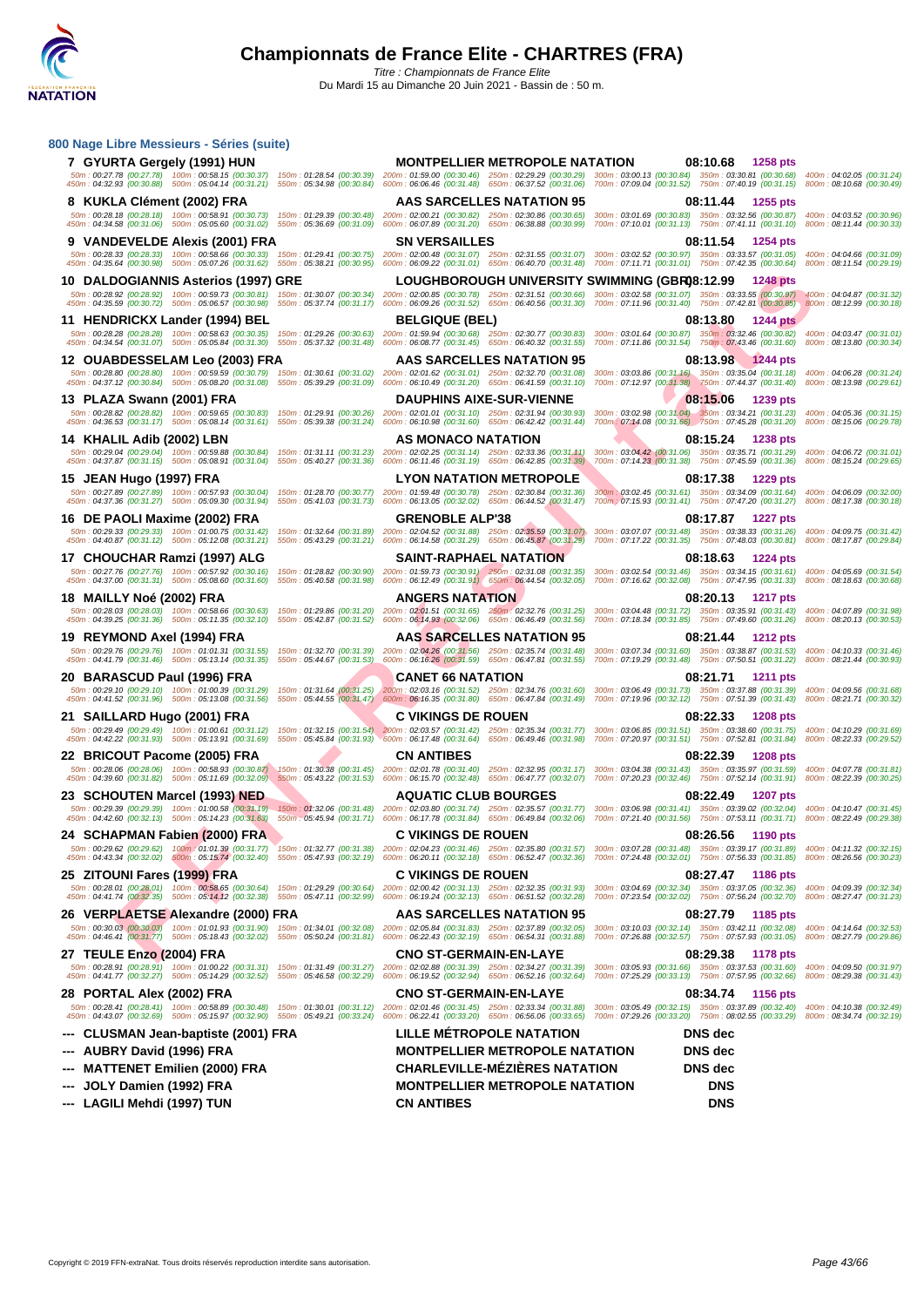|                                        | 1500 Nage Libre Messieurs - Séries (Dimanche 20 Juin 2021)                                                                                                                                                                                                                                                                                                                                                                                                                                                                                                                                                           |                                                                                                                                                                                                                                                                                                                                                                                                                                                   |                                                    |                                                        |                                                                     |                                       |  |
|----------------------------------------|----------------------------------------------------------------------------------------------------------------------------------------------------------------------------------------------------------------------------------------------------------------------------------------------------------------------------------------------------------------------------------------------------------------------------------------------------------------------------------------------------------------------------------------------------------------------------------------------------------------------|---------------------------------------------------------------------------------------------------------------------------------------------------------------------------------------------------------------------------------------------------------------------------------------------------------------------------------------------------------------------------------------------------------------------------------------------------|----------------------------------------------------|--------------------------------------------------------|---------------------------------------------------------------------|---------------------------------------|--|
|                                        | 1 JOLY Damien (1992) FRA                                                                                                                                                                                                                                                                                                                                                                                                                                                                                                                                                                                             |                                                                                                                                                                                                                                                                                                                                                                                                                                                   |                                                    | <b>MONTPELLIER METROPOLE NATATION</b>                  | 14:59.96                                                            | 1334 pts                              |  |
|                                        | 850m: 08:27.09 (00:30.28) 900m: 08:57.14 (00:30.05) 950m: 09:27.32 (00:30.18) 1000m: 09:57.48 (00:30.16) 1050m: 10:27.71 (00:30.23) 1100m: 10:58.03 (00:30.32) 1150m: 11:28.27 (00:30.24) 1200m: 11:58.61 (00:30.34)<br>1250m: 12:29.10 (00:30.49) 1300m: 12:59.55 (00:30.45) 1350m: 13:30.03 (00:30.48) 1400m: 14:00.43 (00:30.40) 1450m: 14:30.44 (00:30.01) 1500m: 14:59.96 (00:29.52)                                                                                                                                                                                                                            | 50m; 00:27.80 (00:27.80) 100m; 00:57.38 (00:29.58) 150m; 01:27.06 (00:29.68) 200m; 01:56.82 (00:29.76) 250m; 02:26.77 (00:29.95) 300m; 02:56.57 (00:29.80) 350m; 03:26.56 (00:29.99) 400m; 03:56.75 (00:30.19)<br>450m: 04:26.85 (00:30.10) 500m: 04:56.71 (00:29.86) 550m: 05:26.68 (00:29.97) 600m: 05:56.72 (00:30.04) 650m: 06:26.60 (00:29.88) 700m: 06:56.60 (00:30.00) 750m: 07:56 (00:30.01) 600m: 07:56.81 (00:30.05)                    |                                                    |                                                        |                                                                     |                                       |  |
|                                        | 2 BOUCHAUT Joris (1995) FRA                                                                                                                                                                                                                                                                                                                                                                                                                                                                                                                                                                                          |                                                                                                                                                                                                                                                                                                                                                                                                                                                   | <b>DAUPHINS TOULOUSE OEC</b>                       |                                                        |                                                                     | 15:08.10 1316 pts                     |  |
|                                        | 850m: 08:28.17 (00:30.28) 900m: 08:59.06 (00:30.89) 950m: 09:29.85 (00:30.79) 1000m: 10:01.27 (00:31.42) 1050m: 10:32.01 (00:30.74) 1100m: 11:03.12 (00:31.11) 1150m: 11:33.93 (00:30.81) 1200m: 12:05.05 (00:31.12)<br>1250m: 12:36.21 (00:31.16) 1300m: 13:07.28 (00:31.07) 1350m: 13:38.63 (00:31.35) 1400m: 14:09.98 (00:31.35) 1450m: 14:39.75 (00:29.77) 1500m: 15:08.10 (00:28.35)                                                                                                                                                                                                                            | 50m: 00:28.20 (00:28.20) 100m: 00:58.20 (00:30.00) 150m: 01:27.80 (00:29.60) 200m: 01:57.60 (00:29.80) 250m: 02:27.27 (00:29.67) 300m: 02:57.08 (00:29.81) 350m: 03:526.95 (00:29.87) 400m: 03:57.16 (00:30.21)<br>450m : 04:27.06 (00:29.90) 500m : 04:57.31 (00:30.25) 550m : 05:27.22 (00:29.91) 600m : 05:57.39 (00:30.17) 650m : 06:27.22 (00:29.83) 700m : 06:57.51 (00:30.29) 760m : 07:27.45 (00:29.94) 800m : 07:57.89 (00:30.44)        |                                                    |                                                        |                                                                     |                                       |  |
|                                        | 3 CAMBLONG Tommy-Lee (2001) FRA                                                                                                                                                                                                                                                                                                                                                                                                                                                                                                                                                                                      |                                                                                                                                                                                                                                                                                                                                                                                                                                                   | <b>CANET 66 NATATION</b>                           |                                                        |                                                                     | 15:19.00 1291 pts                     |  |
|                                        | 850m : 08:35.27 (00:30.93) 900m : 09:06.03 (00:30.76) 950m : 09:37.07 (00:31.04) 1000m : 10:07.86 (00:30.79) 1050m : 10:38.80 (00:30.94) 11:09.74 (00:30.94) 1150m : 11:40.99 (00:31.25) 1200m : 12:12.16 (00:31.17)<br>1250m: 12:43.46 (00:31.30) 1300m: 13:14.57 (00:31.11) 1350m: 13:46.17 (00:31.60) 1400m: 14:17.55 (00:31.38) 1450m: 14:49.03 (00:31.48) 1500m: 15:19.00 (00:29.97)                                                                                                                                                                                                                            | 50m : 00:27.98 (00:27.98) 100m : 00:57.64 (00:29.66) 150m : 01:27.70 (00:30.06) 200m : 01:57.65 (00:29.95) 250m : 02:27.84 (00:30.19) 300m : 02:58.20 (00:30.36) 350m : 03:28.85 (00:30.65) 400m : 03:59.53 (00:30.68)<br>450m : 04:30.10 (00:30.57) 500m : 05:00.69 (00:30.59) 550m : 05:31.38 (00:30.69) 600m : 06:01.84 (00:30.46) 650m : 06:32.46 (00:30.62) 700m : 07:02.98 (00:30.52) 750m : 07:33.83 (00:30.65) 800m : 08:04.34 (00:30.51) |                                                    |                                                        |                                                                     |                                       |  |
|                                        | 4 HAFNAOUI Ayoub (2002) TUN                                                                                                                                                                                                                                                                                                                                                                                                                                                                                                                                                                                          |                                                                                                                                                                                                                                                                                                                                                                                                                                                   | <b>TUNISIE (TUN)</b>                               |                                                        | 15:20.28                                                            | 1288 pts                              |  |
|                                        | 850m:08:40.63 (00:30.74) 900m:09:11.44 (00:30.81) 950m:09:42.55 (00:31.11) 1000m:10:13.83 (00:31.28) 1050m:10:44.54 (00:30.71) 1100m:11:15.58 (00:31.04) 1150m:11:46.45 (00:30.87) 1200m:12:17.36 (00:30.91)<br>1250m: 12:48.74 (00:31.38) 1300m: 13:19.67 (00:30.93) 1350m: 13:50.51 (00:30.84) 1400m: 14:21.69 (00:31.18) 1450m: 14:51.09 (00:29.40) 1500m: 15:20.28 (00:29.19)                                                                                                                                                                                                                                    | 50m: 00:28.63 (00:28.63) 100m: 00:59.60 (00:30.97) 150m: 01:30.18 (00:30.58) 200m: 02:01.14 (00:30.96) 250m: 02:31.67 (00:30.53) 300m: 03:02.55 (00:30.88) 350m: 03:33.38 (00:30.83) 400m: 04:04.13 (00:30.75)<br>450m : 04:35.43 (00:31.30) 500m : 05:05.73 (00:30.30) 550m : 05:36.57 (00:30.84) 600m : 06:07.03 (00:30.46) 650m : 06:37.39 (00:30.36) 700m : 07:08.14 (00:30.75) 750m : 07:39.34 (00:31.20) 800m : 08:09.89 (00:30.55)         |                                                    |                                                        |                                                                     |                                       |  |
|                                        | 5 VELLY Sacha (2005) FRA                                                                                                                                                                                                                                                                                                                                                                                                                                                                                                                                                                                             |                                                                                                                                                                                                                                                                                                                                                                                                                                                   | <b>FC LAON</b>                                     |                                                        |                                                                     | 15:24.78 1278 pts                     |  |
| 450m : ---<br>850m : ---<br>250m : --- | $500m: -$<br>$900m: -$<br>$1300m: -$                                                                                                                                                                                                                                                                                                                                                                                                                                                                                                                                                                                 | 50m: 00:36.15 (00:36.15) 100m: 01:17.28 (00:41.13) 150m: 01:59038 (00:42.10)<br>550m : ---<br>600m : ---<br>$950m: -$<br>$1000m: -$<br>$1350m: -$<br>1400m : ---                                                                                                                                                                                                                                                                                  | $250m: -$<br>$650m: -$<br>$1050m: -$<br>$1450m: -$ | $300m: -$<br>700m : ---<br>$1100m: -$                  | $350m: --$<br>$750m: -$<br>$1150m: -$<br>1500m: 15:24.78 (13:25.40) | $400m: -$<br>800m : ---<br>$1200m: -$ |  |
|                                        | 6 GYURTA Gergely (1991) HUN                                                                                                                                                                                                                                                                                                                                                                                                                                                                                                                                                                                          |                                                                                                                                                                                                                                                                                                                                                                                                                                                   |                                                    | <b>MONTPELLIER METROPOLE NATATION</b>                  |                                                                     | 15:26.16 1275 pts                     |  |
|                                        | 450m : 04:35.39 (00:30.90) =50m : 05:06.45 (00:31.06) =50m : 05:37.21 (00:30.76) =60m : 06:08.25 (00:31.04) =60m : 06:30.05 (00:30.06) =700m : 07:10.11 (00:31.06) =750m : 07:40.79 (00:30.66) =800m : 08:11.83 (00:31.04)<br>850<br>1250m: 12:51.33 (00:31.12) 1300m: 13:22.62 (00:31.29) 1350m: 13:53.75 (00:31.13) 1400m: 14:24.95 (00:31.20) 1450m: 14:55.81 (00:30.86) 1500m: 15:26.16 (00:30.35)                                                                                                                                                                                                               | 50m: 00:28.01 (00:28.01) 100m: 00:58.92 (00:30.91) 150m: 01:29.33 (00:30.41) 200m: 02:00.27 (00:30.94) 250m: 02:30.99 (00:30.72) 300m: 03:02.46 (00:31.47) 350m: 03:33.31 (00:30.85) 400m: 04:04.49 (00:31.18)                                                                                                                                                                                                                                    |                                                    |                                                        |                                                                     |                                       |  |
|                                        | 7 FARGEOT Thomas (2001) FRA                                                                                                                                                                                                                                                                                                                                                                                                                                                                                                                                                                                          |                                                                                                                                                                                                                                                                                                                                                                                                                                                   | DAUPHINS TOULOUSE OEC                              |                                                        | 15:31.47                                                            | 1263 pts                              |  |
|                                        | $\frac{50m}{450m}:0028.68\, \frac{(0028.68)}{100m}:0030.81\, \frac{(0030.51)}{100m}:0030.81\, \frac{(0030.61)}{100m}:0030.82\, \frac{(0030.62)}{100m}:0030.83\, \frac{(0030.62)}{100m}:0030.85\, \frac{(0030.66)}{100m}:0030.88\, \frac{(0030.86)}{100m}:0030.88\, \frac{(0030.86)}{100m}:$<br>850m : 08:43.14 (00:31.35) 900m : 09:14.74 (00:31.60) 950m : 09:45.96 (00:31.22) 1000m : 10:17.43 (00:31.47) 1050m : 10:48.74 (00:31.37) 1100m : 11:20.09 (00:31.35) 1150m : 11:51.60 (00:31.51) 1200m : 12:23.00 (00:31.40)<br>1                                                                                     |                                                                                                                                                                                                                                                                                                                                                                                                                                                   |                                                    |                                                        |                                                                     |                                       |  |
|                                        | 8 VANDEVELDE Alexis (2001) FRA                                                                                                                                                                                                                                                                                                                                                                                                                                                                                                                                                                                       |                                                                                                                                                                                                                                                                                                                                                                                                                                                   | <b>SN VERSAILLES</b>                               |                                                        | 15:34.06                                                            | 1258 pts                              |  |
|                                        | 850m: 08:46.78 (00:31.44) 900m: 09:18.25 (00:31.47) 950m: 09:49.48 (00:31.23) 1000m: 10:21.01 (00:31.53) 1050m: 10:52.29 (00:31.28) 1100m: 11:23.86 (00:31.57) 1150m: 11:55.00 (00:31.44) 900m: 12:26.73 (00:31.73)<br>1250m: 12:57.92 (00:31.19) 1300m: 13:29.44 (00:31.52) 1350m: 14:00.72 (00:31.28) 1400m: 14:32.59 (00:31.87) 1450m: 15:03.81 (00:31.22) 1500m: 15:034.06 (00:30.25)                                                                                                                                                                                                                            | 50m: 00:28.27 (00:28.27) 100m: 00:58.96 (00:30.69) 150m: 01:29.84 (00:30.88) 200m: 02:00.79 (00:30.95) 250m: 02:31.69 (00:30.90) 300m: 03:02.76 (00:31.07) 350m: 03:33.66 (00:30.90) 400m: 04:05.01 (00:31.35)<br>450m: 04:35.81 (00:30.80) 500m: 05:07.20 (00:31.39) 550m: 05:38.03 (00:30.83) 600m: 06:09.34 (00:31.31) 650m: 06:40.32 (00:30.98) 700m: 07:12.07 (00:31.75) 750m: 07:43.75 (00:31.68) 800m: 08:15.34 (00:31.59)                 |                                                    |                                                        |                                                                     |                                       |  |
|                                        | 9 OUABDESSELAM Leo (2003) FRA                                                                                                                                                                                                                                                                                                                                                                                                                                                                                                                                                                                        |                                                                                                                                                                                                                                                                                                                                                                                                                                                   | AAS SARCELLES NATATION 95                          |                                                        |                                                                     | 15:34.64 1256 pts                     |  |
|                                        | 850m : 08:48.00 (00:31.28) 900m : 09:19.23 (00:31.23) 950m : 09:50.88 (00:31.65) 1000m : 10:22.11 (00:31.23) 1050m : 10:53.57 (00:31.46) 1100m : 11:24.90 (00:31.33) 1150m : 11:56.39 (00:31.49) 1200m : 12:27.85 (00:31.46)<br>1250m: 12:59.28 (00:31.43) 1300m: 13:30.70 (00:31.42) 1350m: 14:02.06 (00:31.36) 1400m: 14:33.56 (00:31.50) 1450m: 15:04.64 (00:31.08) 1500m: 15:34.64 (00:30.00)                                                                                                                                                                                                                    | 50m: 00:29.00 (00:29.00) 100m: 00:59.85 (00:30.85) 150m: 01:31.03 (00:31.18) 200m: 02:02.12 (00:31.09) 250m: 02:33.14 (00:31.02) 300m: 03:04.13 (00:30.99) 350m: 03:35.30 (00:31.17) 400m: 04:06.60 (00:31.30)<br>450m : 04:38.20 (00:31.60) 500m : 05:09.50 (00:31.30) 550m : 05:40.79 (00:31.29) 600m : 06:11.78 (00:30.99) 650m : 06:42.59 (00:30.81) 700m : 07:13.79 (00:31.20) 750m : 07:45.19 (00:31.40) 800m : 08:16.72 (00:31.53)         |                                                    |                                                        |                                                                     |                                       |  |
|                                        | 10 KUKLA Clément (2002) FRA                                                                                                                                                                                                                                                                                                                                                                                                                                                                                                                                                                                          |                                                                                                                                                                                                                                                                                                                                                                                                                                                   | AAS SARCELLES NATATION 95                          |                                                        |                                                                     | 15:35.61 1254 pts                     |  |
|                                        | 850m: 08:46.65 (00:31.36) 900m: 09:18.12 (00:31.47) 950m: 09:49.45 (00:31.33) 1000m: 10:21.00 (00:31.55) 1050m: 10:52.38 (00:31.38) 1100m: 11:24.19 (00:31.81) 1150m: 11:55.66 (00:31.47) 1200m: 12:27.40 (00:31.74)<br>1250m: 12:58.68 (00:31.28) 1300m: 13:30.41 (00:31.73) 1350m: 14:02.08 (00:31.67) 1400m: 14:34.08 (00:32.00) 1450m: 15:05.40 (00:31.32) 1500m: 15:35.61 (00:30:1)                                                                                                                                                                                                                             | 50m: 00:29.19 (00:29.19) 100m: 01:00.02 (00:30.83) 150m: 01:30.93 (00:30.91) 200m: 02:01.95 (00:31.02) 250m: 02:32.84 (00:30.89) 300m: 03:03.83 (00:30.99) 350m: 03:34.80 (00:30.97) 400m: 04:05.80 (00:31.00)<br>450m : 04:36.81 (00:31.01) 500m : 05:07.83 (00:31.02) 550m : 05:38.86 (00:31.03) 600m : 06:09.96 (00:31.10) 650m : 06:41.29 (00:31.33) 700m : 07:12.54 (00:31.25) 750m : 07:43.82 (00:31.28) 800m : 08:15.29 (00:31.47)         |                                                    |                                                        |                                                                     |                                       |  |
|                                        | 11 DALDOGIANNIS Asterios (1997) GRE                                                                                                                                                                                                                                                                                                                                                                                                                                                                                                                                                                                  |                                                                                                                                                                                                                                                                                                                                                                                                                                                   |                                                    | LOUGHBOROUGH UNIVERSITY SWIMMING (GBR)5:42.08 1240 pts |                                                                     |                                       |  |
|                                        | 450m : 04:38.13 (00:31.54) 500m : 05:09.69 (00:31.56) 550m : 05:40.83 (00:31.14) 600m : 06:12.49 (00:31.66) 650m : 06:44.15 (00:31.66) 700m : 07:16.16 (00:32.01) 750m : 07:17.84 (00:31.68) 800m : 08:19.72 (00:31.88)<br>850m: 08:51.58 (00:31.86) 900m: 09:23.54 (00:31.96) 950m: 09:55.24 (00:31.70) 1000m: 10:27.37 (00:32.13) 1050m: 10:58.98 (00:31.61) 1100m: 11:30.37 (00:31.39) 1150m: 12:01.58 (00:31.21) 1200m: 12:33.89 (00:32.31)<br>1250m: 13:05.57 (00:31.68) 1300m: 13:37.51 (00:31.94) 1350m: 14:09.23 (00:31.72) 1400m: 14:40.45 (00:31.22) 1450m: 15:11.85 (00:31.40) 1500m: 15:42.08 (00:30.23) | 50m: 00:28.82 (00:28.82) 100m: 00:59.96 (00:31.14) 150m: 01:30.72 (00:30.76) 200m: 02:01.98 (00:31.26) 250m: 02:32.74 (00:30.76) 300m: 03:04.00 (00:31.26) 350m: 03:35.04 (00:31.04) 400m: 04:06.59 (00:31.55)                                                                                                                                                                                                                                    |                                                    |                                                        |                                                                     |                                       |  |
|                                        | 12 REYMOND Axel (1994) FRA                                                                                                                                                                                                                                                                                                                                                                                                                                                                                                                                                                                           | 50m: 00:29.76 (00:29.76) 100m: 01:00.78 (00:31.02) 150m: 01:32.22 (00:31.44) 200m: 02:03.92 (00:31.70) 250m: 02:35.40 (00:31.48) 300m: 03:07.03 (00:31.63) 350m: 03:38.70 (00:31.67) 400m: 04:10.48 (00:31.78)                                                                                                                                                                                                                                    | AAS SARCELLES NATATION 95                          |                                                        |                                                                     | 15:44.76 1234 pts                     |  |
|                                        | 450m : 04:42.23 (00:31.75) 500m : 05:14.17 (00:31.94) 550m : 05:45.92 (00:31.75) 600m : 06:17.52 (00:31.60) 650m : 06:49.07 (00:31.55) 700m : 07:20.57 (00:31.50) 750m : 07:52.01 (00:31.44) 800m : 08:23.56 (00:31.55)<br>1250m: 13:07.91 (00:31.62) 1300m: 13:39.64 (00:31.73) 1350m: 14:11.23 (00:31.59) 1400m: 14:42.96 (00:31.73) 1450m: 15:14.28 (00:31.32) 1500m: 15:44.76 (00:30.48)                                                                                                                                                                                                                         | 850m; 08:55.05 (00:31.49) 900m; 09:26.80 (00:31.75) 950m; 09:58.47 (00:31.67) 1000m; 10:30.01 (00:31.54) 1050m; 11:01.55 (00:31.54) 1100m; 11:33.00 (00:31.45) 1150m; 12:04.62 (00:31.62) 1200m; 12:36.29 (00:31.67)                                                                                                                                                                                                                              |                                                    |                                                        |                                                                     |                                       |  |
|                                        | 13 CLUSMAN Jean-baptiste (2001) FRA                                                                                                                                                                                                                                                                                                                                                                                                                                                                                                                                                                                  |                                                                                                                                                                                                                                                                                                                                                                                                                                                   | LILLE MÉTROPOLE NATATION                           |                                                        |                                                                     | 15:45.55 1232 pts                     |  |
|                                        | 850m: 08:50.98 (00:31.13) 900m: 09:22:54 (00:31.56) 950m: 09:53.95 (00:31.41) 1000m: 10:25.52 (00:31.57) 1050m: 10:57.20 (00:31.68) 1100m: 11:29.06 (00:31.66) 1150m: 12:01.10 (00:32.04) 1200m: 12:33.29 (00:32.19)<br>1250m: 13:05.33 (00:32.04) 1300m: 13:37.54 (00:32.21) 1350m: 14:09.83 (00:32.29) 1400m: 14:42.22 (00:32.39) 1450m: 15:14.58 (00:32.36) 1500m: 15:45.55 (00:30.37)                                                                                                                                                                                                                            | 50m: 00:29.12 (00:29.12) 100m: 01:00.19 (00:31.07) 150m: 01:31.41 (00:31.22) 200m: 02:02.77 (00:31.36) 250m: 02:34.11 (00:31.34) 300m: 03:05.67 (00:31.56) 350m: 03:37.17 (00:31.50) 400m: 04:08.54 (00:31.37)<br>450m : 04:40.04 (00:31.50) 500m : 05:11.41 (00:31.37) 550m : 05:42.85 (00:31.44) 600m : 06:14.20 (00:31.35) 650m : 06:45.47 (00:31.47) 700m : 07:16.99 (00:31.52) 750m : 07:48.46 (00:31.47) 800m : 08:19.85 (00:31.39)         |                                                    |                                                        |                                                                     |                                       |  |
|                                        | 14 DE PAOLI Maxime (2002) FRA                                                                                                                                                                                                                                                                                                                                                                                                                                                                                                                                                                                        | 50m: 00:29.00 (00:29.00) 100m: 01:00.62 (00:31.62) 150m: 01:32.57 (00:31.95) 200m: 02:04.44 (00:31.87) 250m: 02:35.70 (00:31.61) 300m: 03:07.26 (00:31.55) 350m: 03:38.79 (00:31.54) 400m: 04:10.58 (00:31.79)                                                                                                                                                                                                                                    | <b>GRENOBLE ALP'38</b>                             |                                                        | 15:55.79                                                            | 1210 pts                              |  |
|                                        | 850m: 08:56.48 (00:31.82) 900m: 09:28.64 (00:32.16) 950m: 10:00.64 (00:32.00) 1000m: 10:32.84 (00:32.20) 1050m: 11:05.06 (00:32.22) 1100m: 11:37.41 (00:32.35) 1150m: 12:09.82 (00:32.41) 1200m: 12:42.44 (00:32.62)<br>1250m: 13:14.99 (00:32.55) 1300m: 13:47.69 (00:32.70) 1350m: 14:20.05 (00:32.36) 1400m: 14:52.48 (00:32.43) 1450m: 15:24.72 (00:32.24) 1500m: 15:55.79 (00:31.07)                                                                                                                                                                                                                            | 450m : 04:42.48 (00:31.90) 500m : 05:14.07 (00:31.59) 550m : 05:45.91 (00:31.84) 600m : 06:17.63 (00:31.72) 650m : 06:49.23 (00:31.60) 700m : 07:21.05 (00:31.82) 750m : 07:52.59 (00:31.54) 800m : 08:24.66 (00:32.07)                                                                                                                                                                                                                           |                                                    |                                                        |                                                                     |                                       |  |
|                                        | 15 PLAZA Swann (2001) FRA                                                                                                                                                                                                                                                                                                                                                                                                                                                                                                                                                                                            | 50m: 00:36.50 (00:36.50) 100m: 01:16.77 (00:40.27) 150m: 01:56087 :(00:40.10)                                                                                                                                                                                                                                                                                                                                                                     | <b>DAUPHINS AIXE-SUR-VIENNE</b><br>$250m: -$       | $300m: -$                                              | $350m: -$                                                           | 15:57.95 1206 pts<br>$400m: -$        |  |
| 450m : ---<br>850m : ---<br>250m : --- | $500m: --$<br>$900m: --$<br>$1300m: -$                                                                                                                                                                                                                                                                                                                                                                                                                                                                                                                                                                               | $550m: --$<br>$600m: -$<br>$950m: --$<br>$1000m: --$<br>$1350m: -$<br>$1400m: --$                                                                                                                                                                                                                                                                                                                                                                 | $650m: -$<br>$1050m: --$<br>$1450m: -$             | $700m: -$<br>$1100m: -$                                | 750m : ---<br>$1150m: -$<br>1500m: 15:57.95 (14:01.08)              | $800m: -$<br>$1200m: -$               |  |
|                                        | 16 KHALIL Adib (2002) LBN                                                                                                                                                                                                                                                                                                                                                                                                                                                                                                                                                                                            |                                                                                                                                                                                                                                                                                                                                                                                                                                                   | AS MONACO NATATION                                 |                                                        |                                                                     | 16:01.87 1197 pts                     |  |
|                                        | 850m: 08:59.12 (00:31.76) 900m: 09:31.21 (00:32.09) 950m: 10:03.16 (00:31.95) 1000m: 10:35.65 (00:32.49) 1050m: 11:07.93 (00:32.28) 1100m: 11:40.50 (00:32.57) 1150m: 12:13.10 (00:32.60) 1200m: 12:45.97 (00:32.87)<br>1250m: 13:18.57 (00:32.60) 1300m: 13:51.21 (00:32.64) 1350m: 14:24.19 (00:32.88) 1400m: 14:56.90 (00:32.71) 1450m: 15:29.44 (00:32.54) 1500m: 16:01.87 (00:32.43)                                                                                                                                                                                                                            | 50m: 00:29.44 (00:29.44) 100m: 01:01.44 (00:32.00) 150m: 01:32.97 (00:31.53) 200m: 02:04.70 (00:31.73) 250m: 02:36.51 (00:31.81) 300m: 03:08.38 (00:31.87) 350m: 03:40.19 (00:31.81) 400m: 04:11.93 (00:31.74)<br>450m : 04:43.90 (00:31.97) 500m : 05:15.49 (00:31.59) 550m : 05:47.27 (00:31.78) 600m : 06:19.25 (00:31.98) 650m : 06:51.23 (00:31.98) 700m : 07:23.52 (00:32.29) 750m : 07:55.31 (00:31.79) 800m : 08:27.36 (00:32.05)         |                                                    |                                                        |                                                                     |                                       |  |
|                                        | 17 TAYLAN Noyan (2002) FRA                                                                                                                                                                                                                                                                                                                                                                                                                                                                                                                                                                                           |                                                                                                                                                                                                                                                                                                                                                                                                                                                   | <b>CLAMART NATATION 92</b>                         |                                                        |                                                                     | 16:03.46 1194 pts                     |  |
|                                        | 850m: 08:56.99 (00:32.95) 900m: 09:29.47 (00:32.48) 950m: 10:02.69 (00:33.22) 1000m: 10:35.35 (00:32.66) 1050m: 11:08.47 (00:33.12) 1100m: 11:41.47 (00:33.00) 1150m: 12:14.64 (00:33.17) 1200m: 12:48.13 (00:33.49)<br>1250m: 13:21.00 (00:32.87) 1300m: 13:54.15 (00:33.15) 1350m: 14:27.62 (00:33.47) 1400m: 15:00.49 (00:32.87) 1450m: 15:32.62 (00:32.13) 1500m: 16:03.46 (00:30.84)                                                                                                                                                                                                                            | 50m: 00:28.19 (00:28.19) 100m: 00:59.34 (00:31.15) 150m: 01:30.50 (00:31.16) 200m: 02:01.46 (00:30.96) 250m: 02:32.81 (00:31.35) 300m: 03:04.00 (00:31.19) 350m: 03:35.49 (00:31.49) 400m: 04:06.96 (00:31.47)<br>450m : 04:38.71 (00:31.75) 500m : 05:10.84 (00:32.13) 550m : 05:42.71 (00:31.87) 600m : 06:14.64 (00:31.93) 650m : 06:46.79 (00:32.15) 700m : 07:19.30 (00:32.51) 750m : 07:51.12 (00:31.82) 800m : 08:24.04 (00:32.92)         |                                                    |                                                        |                                                                     |                                       |  |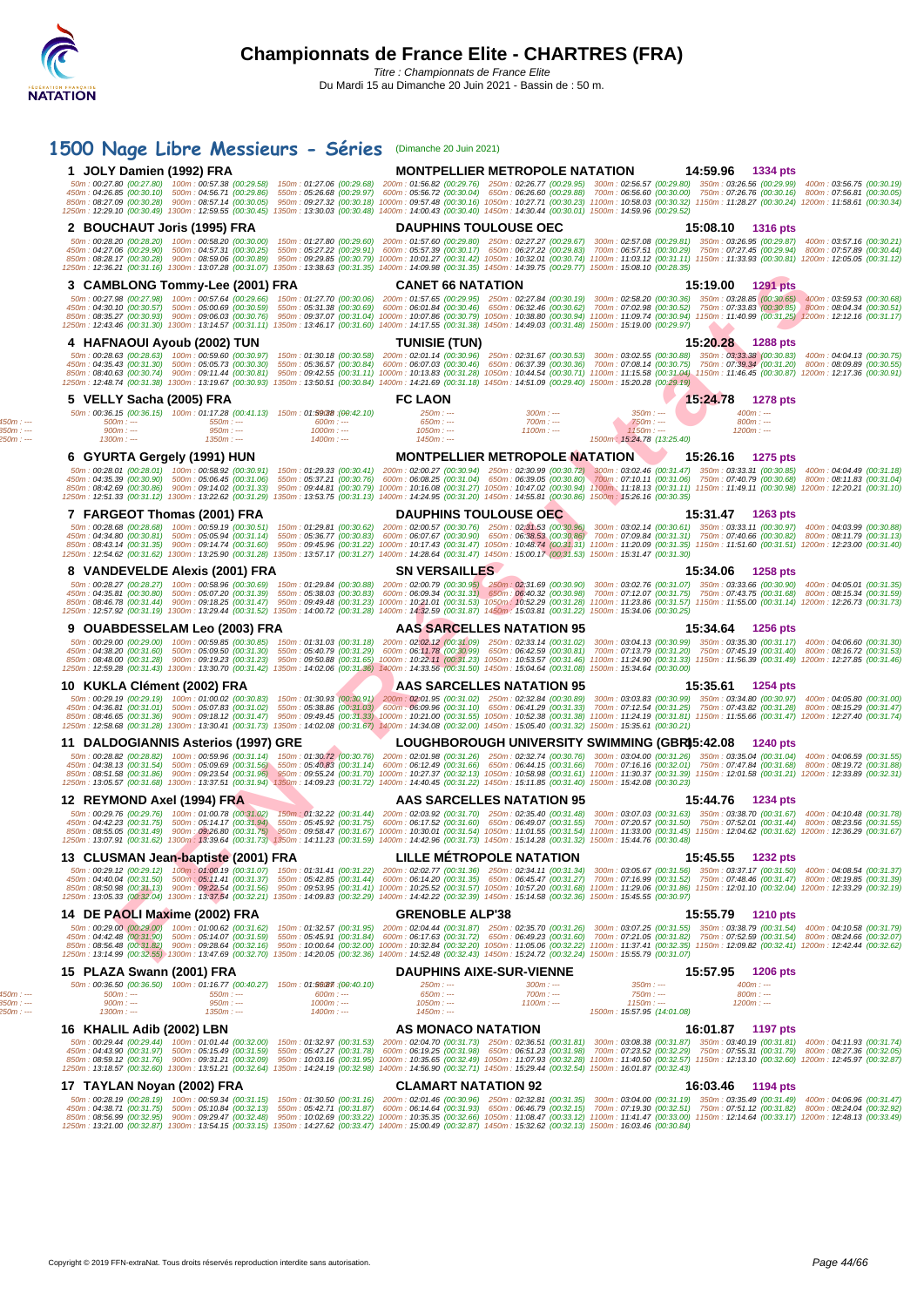#### **[1500 Nag](http://www.ffnatation.fr/webffn/index.php)e Libre Messieurs - Séries (suite)**

| 18 TEULE Enzo (2004) FRA                                                                                                                                                                                                                                                                                                                                                                        | <b>CNO ST-GERMAIN-EN-LAYE</b>                                                                                                                                                                                                                                                                                                                                                                                           | 16:03.70                                                                                                                                                       | 1193 pts                                                                         |
|-------------------------------------------------------------------------------------------------------------------------------------------------------------------------------------------------------------------------------------------------------------------------------------------------------------------------------------------------------------------------------------------------|-------------------------------------------------------------------------------------------------------------------------------------------------------------------------------------------------------------------------------------------------------------------------------------------------------------------------------------------------------------------------------------------------------------------------|----------------------------------------------------------------------------------------------------------------------------------------------------------------|----------------------------------------------------------------------------------|
| 50m: 00:29.22 (00:29.22) 100m: 01:00.68 (00:31.46)<br>450m: 04:43.63 (00:32.26) 500m: 05:15.56 (00:31.93)<br>550m: 05:47.63 (00:32.07)                                                                                                                                                                                                                                                          | 150m: 01:32.15 (00:31.47) 200m: 02:03.79 (00:31.64) 250m: 02:35.98 (00:32.19) 300m: 03:07.68 (00:31.70) 350m: 03:39.97 (00:32.29) 400m: 04:11.37 (00:31.40)<br>600m: 06:19.50 (00:31.87) 650m: 06:51.32 (00:31.82)                                                                                                                                                                                                      | 700m: 07:23.61 (00:32.29) 750m: 07:55.61 (00:32.00) 800m: 08:28.03 (00:32.42)                                                                                  |                                                                                  |
| 850m: 09:00.04 (00:32.01) 900m: 09:32.80 (00:32.76)<br>1250m: 13:20.73 (00:32.22) 1300m: 13:54.05 (00:33.32) 1350m: 14:27.07 (00:33.02) 1400m: 15:00.82 (00:33.75) 1450m: 15:32.35 (00:31.53) 1500m: 16:03.70 (00:31.35)                                                                                                                                                                        | 950m: 10:04.92 (00:32.12) 1000m: 10:37.69 (00:32.77) 1050m: 11:09.90 (00:32.21) 1100m: 11:42.99 (00:33.09) 1150m: 12:15.33 (00:32.34) 1200m: 12:48.51 (00:33.18)                                                                                                                                                                                                                                                        |                                                                                                                                                                |                                                                                  |
| 19 MAILLY Noé (2002) FRA                                                                                                                                                                                                                                                                                                                                                                        | <b>ANGERS NATATION</b>                                                                                                                                                                                                                                                                                                                                                                                                  | 16:10.67                                                                                                                                                       | <b>1178 pts</b>                                                                  |
| 50m: 00:28.97 (00:28.97) 100m: 01:00.40 (00:31.43)<br>450m: 04:42.06 (00:31.79) 500m: 05:14.46 (00:32.40)<br>550m: 05:46.92 (00:32.46)<br>850m: 09:02.41 (00:32.59) 900m: 09:35.09 (00:32.68)<br>1250m: 13:25.91 (00:33.34) 1300m: 13:59.75 (00:33.84)                                                                                                                                          | 150m: 01:32.17 (00:31.77) 200m: 02:03.33 (00:31.16) 250m: 02:35.02 (00:31.69)<br>600m: 06:19.77 (00:32.85) 650m: 06:52.46 (00:32.69)<br>950m: 10:07.64 (00:32.55) 1000m: 10:40.43 (00:32.79) 1050m: 11:13.01 (00:32.58) 1100m: 11:46.04 (00:33.03) 1150m: 12:19.18 (00:33.14) 1200m: 12:52.57 (00:33.39)<br>1350m: 14:33.22 (00:33.47) 1400m: 15:06.55 (00:33.33) 1450m: 15:38.80 (00:32.25) 1500m: 16:10.67 (00:31.87) | 300m: 03:06.59 (00:31.57) 350m: 03:38.50 (00:31.91) 400m: 04:10.27 (00:31.77)<br>700m: 07:25.06 (00:32.60) 750m: 07:57.41 (00:32.35) 800m: 08:29.82 (00:32.41) |                                                                                  |
| 20 CHEDRU Sébastien (1999) FRA                                                                                                                                                                                                                                                                                                                                                                  | <b>ANGERS NATATION</b>                                                                                                                                                                                                                                                                                                                                                                                                  | 16:10.88                                                                                                                                                       | <b>1178 pts</b>                                                                  |
| 50m: 00:28.64 (00:28.64) 100m: 00:59.15 (00:30.51)<br>450m: 04:41.15 (00:32.39)<br>500m: 05:13.50 (00:32.35)<br>550m: 05:46.25 (00:32.75)<br>850m: 09:02.78 (00:32.88) 900m: 09:35.83 (00:33.05)<br>1250m: 13:27.30 (00:33.03) 1300m: 14:00.48 (00:33.18) 1350m: 14:33.46 (00:32.98) 1400m: 15:06.59 (00:33.13) 1450m: 15:39.51 (00:32.92) 1500m: 16:10.88 (00:31.37)                           | 150m: 01:30.07 (00:30.92) 200m: 02:01.32 (00:31.25) 250m: 02:32.87 (00:31.55)<br>600m: 06:18.80 (00:32.55) 650m: 06:51.27 (00:32.47) 700m: 07:24.12 (00:32.85) 750m: 07:56.95 (00:32.83) 800m: 08:29.90 (00:32.95)<br>950m: 10:09.08 (00:33.25) 1000m: 10:42.19 (00:33.11) 1050m: 11:15.05 (00:32.86) 1100m: 11:47.94 (00:32.89) 1150m: 12:20.93 (00:32.99) 1200m: 12:54.27 (00:33.34)                                  | 300m: 03:04.71 (00:31.84) 350m: 03:36.63 (00:31.92) 400m: 04:08.76 (00:32.13)                                                                                  |                                                                                  |
| 21 SAILLARD Hugo (2001) FRA                                                                                                                                                                                                                                                                                                                                                                     | <b>C VIKINGS DE ROUEN</b>                                                                                                                                                                                                                                                                                                                                                                                               | 16:10.96                                                                                                                                                       | 1178 pts                                                                         |
| 50m: 00:29.07 (00:29.07) 100m: 01:00.29 (00:31.22)<br>150m: 01:31.65 (00:31.36)<br>450m: 04:41.43 (00:32.01) 500m: 05:13.44 (00:32.01)<br>550m: 05:45.91 (00:32.47)<br>850m: 09:02.87 (00:33.27) 900m: 09:35.67 (00:32.80)<br>1250m: 13:27.31 (00:33.06) 1300m: 14:00.02 (00:32.71) 1350m: 14:33.29 (00:33.27) 1400m: 15:06.06 (00:32.77) 1450m: 15:39.10 (00:33.04) 1500m: 16:10.96 (00:31.86) | 200m: 02:03.00 (00:31.35) 250m: 02:34.48 (00:31.48) 300m: 03:05.97 (00:31.49) 350m: 03:37.63 (00:31.66)<br>600m: 06:18.43 (00:32.52)<br>950m: 10:08.92 (00:33.25) 1000m: 10:41.89 (00:32.97) 1050m: 11:15.01 (00:33.12) 1100m: 11:47.83 (00:32.82) 1150m: 12:21.25 (00:33.42) 1200m: 12:54.25 (00:33.00)                                                                                                                | 650m: 06:51.00 (00:32.57) 700m: 07:23.72 (00:32.72)                                                                                                            | 400m: 04:09.42 (00:31.79)<br>750m: 07:56.91 (00:33.19) 800m: 08:29.60 (00:32.69) |
| 22 BARADAT Mats (2003) FRA                                                                                                                                                                                                                                                                                                                                                                      | <b>DAUPHINS TOULOUSE OEC</b>                                                                                                                                                                                                                                                                                                                                                                                            | 16:20.28                                                                                                                                                       | <b>1158 pts</b>                                                                  |
| 50m: 00:29.51 (00:29.51) 100m: 01:01.43 (00:31.92)<br>450m: 04:48.98 (00:32.43) 500m: 05:21.52 (00:32.54)<br>850m: 09:10.62 (00:33.05) 900m: 09:43.30 (00:32.68)<br>1250m: 13:36.25 (00:33.51) 1300m: 14:09.90 (00:33.65) 1350m: 14:43.52 (00:33.62) 1400m: 15:16.57 (00:33.05) 1450m: 15:49.29 (00:32.72) 1500m: 16:20.28 (00:30.99)                                                           | 150m: 01:33.95 (00:32.52) 200m: 02:06.48 (00:32.53) 250m: 02:38.95 (00:32.47) 300m: 03:11.40 (00:32,45) 350m: 03:43.88 (00:32.48) 400m: 04:16.55 (00:32.67)<br>550m: 05:53.79 (00:32.27) 600m: 06:26.29 (00:32.50) 650m: 06:58.94 (00:32.65)<br>950m: 10:16.52 (00:33.22) 1000m: 10:49.49 (00:32.97) 1050m: 11:22.73 (00:33.24) 1100m: 11:56.00 (00:33.27) 1150m: 12:29.07 (00:33.07) 1200m: 13:02.74 (00:33.67)        | 700m; 07:31.79 (00:32.85) 750m: 08:04.59 (00:32.80) 800m: 08:37.57 (00:32.98)                                                                                  |                                                                                  |
| --- VERPLAETSE Alexandre (2000) FRA                                                                                                                                                                                                                                                                                                                                                             | AAS SARCELLES NATATION 95                                                                                                                                                                                                                                                                                                                                                                                               | <b>DNS</b> dec                                                                                                                                                 |                                                                                  |
|                                                                                                                                                                                                                                                                                                                                                                                                 |                                                                                                                                                                                                                                                                                                                                                                                                                         |                                                                                                                                                                |                                                                                  |
| 50 Dos Messieurs - Finale A (Vendredi 18 Juin 2021)                                                                                                                                                                                                                                                                                                                                             |                                                                                                                                                                                                                                                                                                                                                                                                                         |                                                                                                                                                                |                                                                                  |
| 1 TOMAC Mewen (2001) FRA                                                                                                                                                                                                                                                                                                                                                                        | AMIENS METROPOLE NAT.                                                                                                                                                                                                                                                                                                                                                                                                   | 00:24.87                                                                                                                                                       | 1299 pts                                                                         |
| 2 NDOYE-BROUARD Yohann (2000) FRA                                                                                                                                                                                                                                                                                                                                                               | <b>DAUPHINS D'ANNECY</b>                                                                                                                                                                                                                                                                                                                                                                                                | 00:25.10                                                                                                                                                       | 1285 pts                                                                         |
| STRAVIUS Jérémy (1988) FRA                                                                                                                                                                                                                                                                                                                                                                      | <b>ETOILES 92</b>                                                                                                                                                                                                                                                                                                                                                                                                       | 00:25.11                                                                                                                                                       | 1284 pts                                                                         |
| <b>HUILLE Stanislas (1999) FRA</b><br>4                                                                                                                                                                                                                                                                                                                                                         | <b>SN VERSAILLES</b>                                                                                                                                                                                                                                                                                                                                                                                                    | 00:25.56                                                                                                                                                       | 1256 pts                                                                         |
| <b>MITYUKOV Roman (2000) SUI</b><br>5                                                                                                                                                                                                                                                                                                                                                           | <b>GENÈVE NATATION 1885 (SUI)</b>                                                                                                                                                                                                                                                                                                                                                                                       | 00:25.63                                                                                                                                                       | 1252 pts                                                                         |
| <b>ORANGE Maxence (1998) FRA</b><br>6                                                                                                                                                                                                                                                                                                                                                           | <b>NANTES NATATION</b>                                                                                                                                                                                                                                                                                                                                                                                                  | 00:25.65                                                                                                                                                       | <b>1250 pts</b>                                                                  |
| 7 MATHIEU Geoffroy (1997) FRA                                                                                                                                                                                                                                                                                                                                                                   | <b>STADE CLERMONT NATATION</b>                                                                                                                                                                                                                                                                                                                                                                                          | 00:25.75                                                                                                                                                       | <b>1244 pts</b>                                                                  |
| 8 LOTMatthias (1994) FRA                                                                                                                                                                                                                                                                                                                                                                        | <b>CN MARSEILLE</b>                                                                                                                                                                                                                                                                                                                                                                                                     | 00:25.88                                                                                                                                                       | <b>1236 pts</b>                                                                  |
|                                                                                                                                                                                                                                                                                                                                                                                                 |                                                                                                                                                                                                                                                                                                                                                                                                                         |                                                                                                                                                                |                                                                                  |
| 50 Dos Messieurs - Finale B (Vendredi 18 Juin 2021)                                                                                                                                                                                                                                                                                                                                             |                                                                                                                                                                                                                                                                                                                                                                                                                         |                                                                                                                                                                |                                                                                  |
| 1 FRIZZAS Ewan (2001) FRA                                                                                                                                                                                                                                                                                                                                                                       | <b>MARTIGUES NATATION</b>                                                                                                                                                                                                                                                                                                                                                                                               | 00:25.86                                                                                                                                                       | <b>1237 pts</b>                                                                  |
| 2 HUGOT Maximilien (2003) FRA                                                                                                                                                                                                                                                                                                                                                                   | <b>AMIENS METROPOLE NAT.</b>                                                                                                                                                                                                                                                                                                                                                                                            | 00:25.99                                                                                                                                                       | 1229 pts                                                                         |
| 2 LEBLANC Arthur (1999) FRA                                                                                                                                                                                                                                                                                                                                                                     | <b>C PAUL-BERT RENNES</b>                                                                                                                                                                                                                                                                                                                                                                                               | 00:25.99                                                                                                                                                       | 1229 pts                                                                         |
| <b>MILLET Arthur (2000) FRA</b><br>2                                                                                                                                                                                                                                                                                                                                                            | <b>CN CHALON-SUR-SAONE</b>                                                                                                                                                                                                                                                                                                                                                                                              | 00:25.99                                                                                                                                                       | 1229 pts                                                                         |
| PASTULA Kacper (2001) FRA<br>5                                                                                                                                                                                                                                                                                                                                                                  | <b>ES VITRY</b>                                                                                                                                                                                                                                                                                                                                                                                                         | 00:26.04                                                                                                                                                       | <b>1226 pts</b>                                                                  |
| <b>SALCZER Ladislas (2000) FRA</b><br>6                                                                                                                                                                                                                                                                                                                                                         | <b>OLYMPIC NICE NATATION</b>                                                                                                                                                                                                                                                                                                                                                                                            | 00:26.12                                                                                                                                                       | <b>1221 pts</b>                                                                  |
| 7 BEDEL Paul-Gabriel (1994) FRA                                                                                                                                                                                                                                                                                                                                                                 | <b>CN MARSEILLE</b>                                                                                                                                                                                                                                                                                                                                                                                                     | 00:26.27                                                                                                                                                       | <b>1212 pts</b>                                                                  |
| 8 CELESTE Mathéo (2004) FRA                                                                                                                                                                                                                                                                                                                                                                     | <b>BLANC-MESNIL S.N</b>                                                                                                                                                                                                                                                                                                                                                                                                 | 00:26.42                                                                                                                                                       | 1203 pts                                                                         |
| 50 Dos Messieurs - Finale C (Vendredi 18 Juin 2021)                                                                                                                                                                                                                                                                                                                                             |                                                                                                                                                                                                                                                                                                                                                                                                                         |                                                                                                                                                                |                                                                                  |
| 1 BREFUEL Simon (1997) FRA                                                                                                                                                                                                                                                                                                                                                                      | <b>CANET 66 NATATION</b>                                                                                                                                                                                                                                                                                                                                                                                                | 00:26.23                                                                                                                                                       | <b>1215 pts</b>                                                                  |
| 2 ALVES TORRES Paul (2003) FRA                                                                                                                                                                                                                                                                                                                                                                  | <b>CN MARSEILLE</b>                                                                                                                                                                                                                                                                                                                                                                                                     | 00:26.40                                                                                                                                                       | <b>1204 pts</b>                                                                  |
| 3 ANDRE Jules (2004) FRA                                                                                                                                                                                                                                                                                                                                                                        | <b>CN MARSEILLE</b>                                                                                                                                                                                                                                                                                                                                                                                                     | 00:26.41                                                                                                                                                       | <b>1204 pts</b>                                                                  |
| 4 AIRAUD Yohan (2004) FRA                                                                                                                                                                                                                                                                                                                                                                       | <b>OLYMPIC NICE NATATION</b>                                                                                                                                                                                                                                                                                                                                                                                            | 00:26.49                                                                                                                                                       | 1199 pts                                                                         |
| 5 DESPREZ Pierre-Yves (1996) FRA                                                                                                                                                                                                                                                                                                                                                                | <b>ETOILES 92</b>                                                                                                                                                                                                                                                                                                                                                                                                       | 00:26.58                                                                                                                                                       | 1193 pts                                                                         |
| 6 BRIESCLouis (2003) FRA                                                                                                                                                                                                                                                                                                                                                                        | <b>DAUPHINS OBERNAI</b>                                                                                                                                                                                                                                                                                                                                                                                                 | 00:26.66                                                                                                                                                       | 1189 pts                                                                         |

- **7 LAMORISSE Jean (2000) FRA DENAIN NAT. PORTE DU HAINAUT 00:26.85 1177 pts**
- **--- SOMERSET Sebastian (2001) GBR LOUGHBOROUGH UNIVERSITY SWIMMING (GBR) DNS**

### **50 Dos Messieurs - Séries** (Vendredi 18 Juin 2021)

| 1 STRAVIUS Jérémy (1988) FRA      | <b>ETOILES 92</b>        | 00:25.34 1270 pts |                 |
|-----------------------------------|--------------------------|-------------------|-----------------|
| 2 NDOYE-BROUARD Yohann (2000) FRA | <b>DAUPHINS D'ANNECY</b> | 00:25.36          | 1268 pts        |
| 3 HUILLE Stanislas (1999) FRA     | <b>SN VERSAILLES</b>     | 00:25.46          | <b>1262 pts</b> |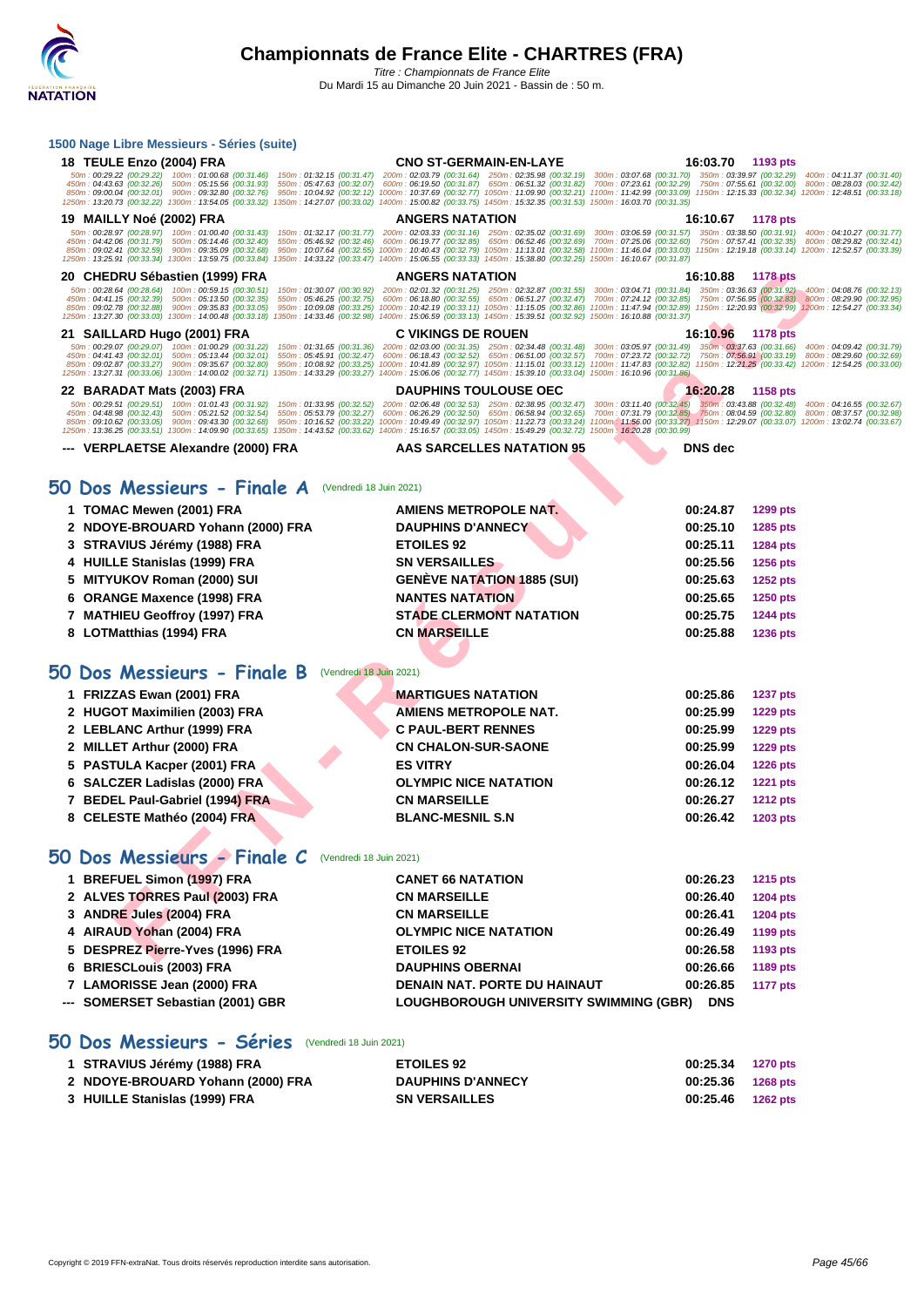

|    | 50 Dos Messieurs - Séries (suite)                                    |                                               |                |                 |
|----|----------------------------------------------------------------------|-----------------------------------------------|----------------|-----------------|
|    | 4 TOMAC Mewen (2001) FRA                                             | <b>AMIENS METROPOLE NAT.</b>                  | 00:25.47       | <b>1262 pts</b> |
|    | 5 MITYUKOV Roman (2000) SUI                                          | <b>GENÈVE NATATION 1885 (SUI)</b>             | 00:25.69       | <b>1248 pts</b> |
|    | 6 ORANGE Maxence (1998) FRA                                          | <b>NANTES NATATION</b>                        | 00:25.79       | <b>1242 pts</b> |
|    | 7 MATHIEU Geoffroy (1997) FRA                                        | <b>STADE CLERMONT NATATION</b>                | 00:25.83       | 1239 pts        |
|    | 8 LOTMatthias (1994) FRA                                             | <b>CN MARSEILLE</b>                           | 00:25.91       | <b>1234 pts</b> |
|    | 9 SALCZER Ladislas (2000) FRA                                        | <b>OLYMPIC NICE NATATION</b>                  | 00:25.97       | <b>1231 pts</b> |
|    | $\frac{50m}{10}$ : 00:25.97 (00:25.97)<br>10 FRIZZAS Ewan (2001) FRA | <b>MARTIGUES NATATION</b>                     | 00:26.03       | <b>1227 pts</b> |
|    | 11 HUGOT Maximilien (2003) FRA                                       | <b>AMIENS METROPOLE NAT.</b>                  | 00:26.07       | <b>1225 pts</b> |
|    | 11 BEDEL Paul-Gabriel (1994) FRA                                     | <b>CN MARSEILLE</b>                           | 00:26.07       | <b>1225 pts</b> |
|    | 13 HERLEM Antoine (1999) FRA                                         | <b>DAUPHINS TOULOUSE OEC</b>                  | 00:26.08       | <b>1224 pts</b> |
|    | 14 LEBLANC Arthur (1999) FRA                                         | <b>C PAUL-BERT RENNES</b>                     | 00:26.09       | <b>1223 pts</b> |
|    | 50m : 00:26.09 (00:26.09)<br>15 PASTULA Kacper (2001) FRA            | <b>ES VITRY</b>                               | 00:26.14       | <b>1220 pts</b> |
|    | 16 MILLET Arthur (2000) FRA                                          | <b>CN CHALON-SUR-SAONE</b>                    | 00:26.18       | <b>1218 pts</b> |
|    | 17 LAHRICHI Driss (1997) MAR                                         | <b>GRENOBLE ALP'38</b>                        | 00:26.21       | <b>1216 pts</b> |
|    | 18 SECCHI Clement (2000) FRA                                         | <b>CN MARSEILLE</b>                           | 00:26.37       | <b>1206 pts</b> |
|    | 19 SOMERSET Sebastian (2001) GBR                                     | LOUGHBOROUGH UNIVERSITY SWIMMING (GBR00:26.39 |                | 1205 pts        |
|    | 20 BENBARA Nazim (1998) ALG                                          | <b>MOUETTES DE PARIS</b>                      | 00:26.45       | 1201 pts        |
|    | 21 CELESTE Mathéo (2004) FRA                                         | <b>BLANC-MESNIL S.N</b>                       | 00:26.48       | <b>1200 pts</b> |
|    | 22 BREFUEL Simon (1997) FRA                                          | <b>CANET 66 NATATION</b>                      | 00:26.57       | <b>1194 pts</b> |
|    | 23 ANDRE Jules (2004) FRA                                            | <b>CN MARSEILLE</b>                           | 00:26.62       | <b>1191 pts</b> |
|    | 24 MCFAZDEN James (1999) GBR                                         | LOUGHBOROUGH UNIVERSITY SWIMMING (GBR00:26.64 |                | <b>1190 pts</b> |
|    | 25 ALVES TORRES Paul (2003) FRA                                      | <b>CN MARSEILLE</b>                           | 00:26.66       | 1189 pts        |
|    | 26 LAMORISSE Jean (2000) FRA                                         | DENAIN NAT. PORTE DU HAINAUT                  | 00:26.67       | <b>1188 pts</b> |
|    | 27 AIRAUD Yohan (2004) FRA                                           | <b>OLYMPIC NICE NATATION</b>                  | 00:26.74       | 1184 pts        |
|    | 28 DESPREZ Pierre-Yves (1996) FRA                                    | <b>ETOILES 92</b>                             | 00:26.77       | <b>1182 pts</b> |
|    | 28 BRIESCLouis (2003) FRA                                            | <b>DAUPHINS OBERNAI</b>                       | 00:26.77       | <b>1182 pts</b> |
|    | 30 BOURDIER Julien (2001) FRA                                        | <b>ST-ETIENNE NATATION</b>                    | 00:26.78       | <b>1181 pts</b> |
|    | 30 CHOUCHAOUI Mathys (2003) FRA                                      | <b>CN CHALON-SUR-SAONE</b>                    | 00:26.78       | 1181 pts        |
|    | 32 BRUN Christophe (1998) FRA                                        | <b>CN ANTIBES</b>                             | 00:26.85       | <b>1177 pts</b> |
|    | 33 ARKHANGELSKY Michel (2005) RUS                                    | <b>OLYMPIC NICE NATATION</b>                  | 00:26.86       | <b>1177 pts</b> |
|    | 34 CAUSSE Vincent (2002) FRA                                         | <b>CN CÉVENNES ALÈS</b>                       | 00:26.88       | <b>1175 pts</b> |
|    | 35 CLUSMAN Simon (2004) FRA                                          | LILLE MÉTROPOLE NATATION                      | 00:26.97       | <b>1170 pts</b> |
|    | 36 BASTIEN Thibault (2001) FRA                                       | <b>ALLIANCE DIJON NATATION</b>                | 00:26.98       | <b>1169 pts</b> |
|    | 37 RAKOTONDRAMANGA Eliot-Tahina (2002) FRA                           | <b>ES MASSY NATATION</b>                      | 00:27.01       | <b>1168 pts</b> |
|    | 38 SENTENAC Charlie (1999) FRA                                       | <b>SC THIONVILLE</b>                          | 00:27.18       | <b>1157 pts</b> |
|    | 39 BOUHAMIDI Mohamed-Ryad (2002) FRA                                 | <b>CN ANTIBES</b>                             | 00:27.19       | <b>1157 pts</b> |
|    | 40 AUGER Thibault (2002) FRA                                         | <b>OLYMPIC NICE NATATION</b>                  | 00:27.21       | <b>1156 pts</b> |
| 41 | DELECLUSE Theo (1997) FRA                                            | <b>AUXERRE AQUATIC CLUB</b>                   | 00:27.23       | 1154 pts        |
|    | 50m: 00:27.23 (00:27.23)<br>42 KYAL Wahib (2003) FRA                 | <b>CN MARSEILLE</b>                           | 00:27.45       | 1141 pts        |
|    | 43 BOLIVARD Guillaume (1997) FRA                                     | <b>LONGVILLIERS CLUB</b>                      | 00:27.58       | <b>1134 pts</b> |
|    | 44 JODIN Matéo (2001) FRA                                            | <b>NANTES NATATION</b>                        | 00:27.64       | 1130 pts        |
|    | 45 MATOKHNIUK Danylo (1999) UKR                                      | <b>ALLIANCE DIJON NATATION</b>                | 00:27.71       | <b>1126 pts</b> |
|    | <b>BIDARD Clément (2001) FRA</b>                                     | <b>MULHOUSE ON</b>                            | <b>DNS</b> dec |                 |
|    | EL GHAZIRI Ramy (2003) LBN                                           | <b>LIBAN (LBN)</b>                            | <b>DNS</b>     |                 |
|    |                                                                      |                                               |                |                 |

## 100 Dos Messieurs - Finale A (Mercredi 16 Juin 2021)

| 1 TOMAC Mewen (2001) FRA          | AMIENS METROPOLE NAT.          | 00:53.13<br><b>1306 pts</b>                           |
|-----------------------------------|--------------------------------|-------------------------------------------------------|
|                                   |                                | 50m: 00:25.48 (00:25.48) 100m: 00:53.13 (00:27.65)    |
| 2 NDOYE-BROUARD Yohann (2000) FRA | <b>DAUPHINS D'ANNECY</b>       | 00:53.47<br><b>1296 pts</b>                           |
|                                   |                                | 50m: 00:25.97 (00:25.97) 100m: 00:53.47 (00:27.50)    |
| 3 MATHIEU Geoffroy (1997) FRA     | <b>STADE CLERMONT NATATION</b> | 00:54.44<br><b>1266 pts</b>                           |
|                                   |                                | 100m: 00:54.44 (00:27.87)<br>50m: 00:26.57 (00:26.57) |
| 4 HUILLE Stanislas (1999) FRA     | <b>SN VERSAILLES</b>           | 00:54.57<br><b>1263 pts</b>                           |
|                                   |                                | 50m: 00:26.17 (00:26.17) 100m: 00:54.57 (00:28.40)    |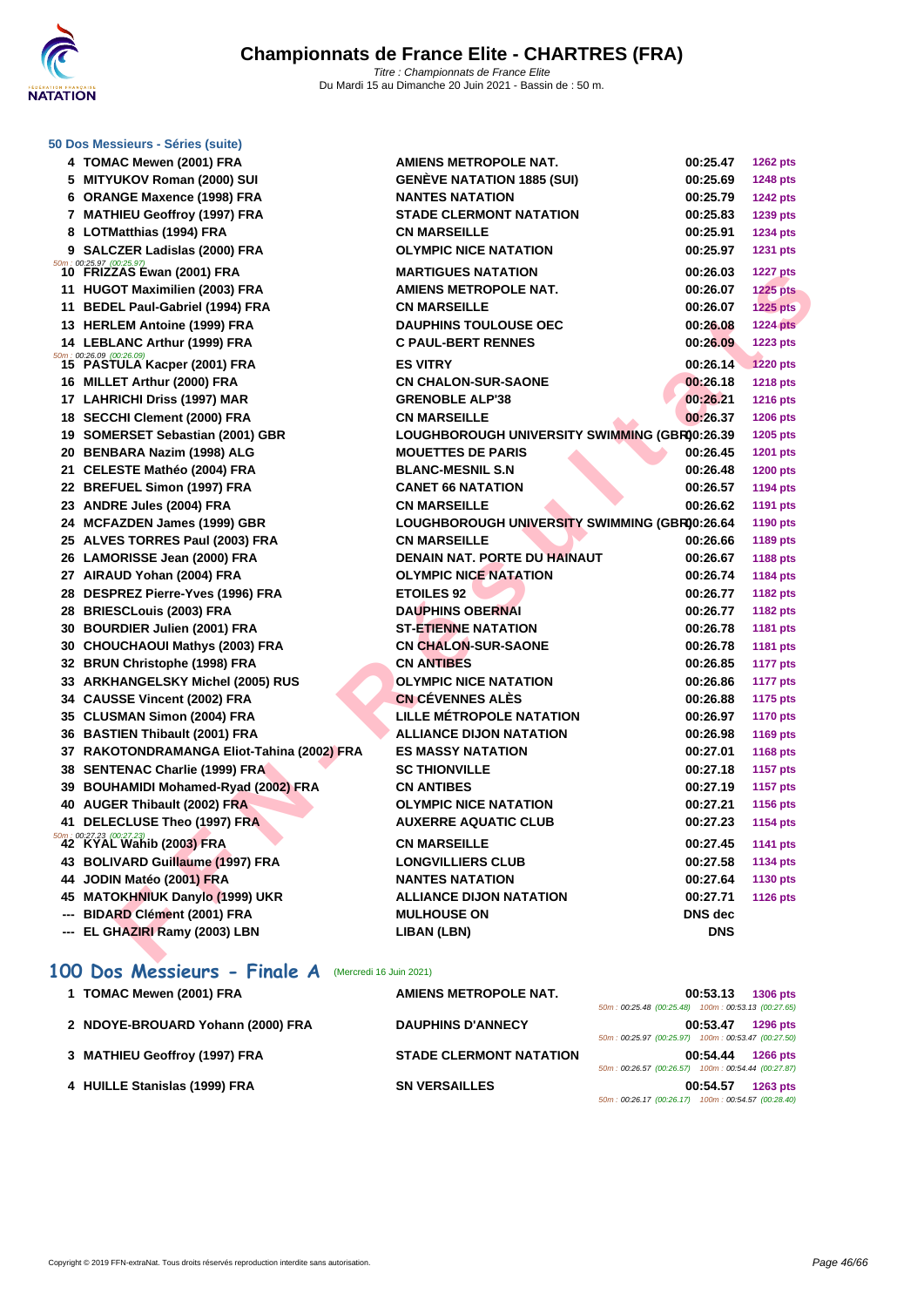

- **[100 Dos M](http://www.ffnatation.fr/webffn/index.php)essieurs Finale A (suite)**
	-
	-
	-

### **100 Dos Messieurs - Finale B** (Mercredi 16 Juin 2021)

- **1 SALCZER Ladislas (2000) FRA OLYMPIC** 2 LEBLANC Arthur (1999) FRA **C PAUL-BERT REN 3 BRUN Christophe (1998) FRA CN ANTIBE** 4 **DESPLANCHES** Jeremy (1994) SUI **OLYMPIC 4** BREFUEL Simon (1997) FRA **CANET 66 6** CHOUCHAOUI Mathys (2003) FRA **CN CHALC**
- **7 HUGOT Maximilien (2003) FRA AMIENS M**
- 

### **100 Dos Messieurs - Finale C** (Mercredi 16 Juin 2021)

- **1 SOMERSET Sebastian (2001) GBR LOUGHBOROUGH UNIVERSITY SWIMMING (GBR)00:56.07 1218 pts**
- **2 BOURDIER Julien (2001) FRA ST-ETIENNE NATATION**
- **3 BASTIEN Thibault (2001) FRA ALLIANCE DIJON NATATION**
- **4 BRIESCLouis (2003) FRA DAUPHINS OBERNAI**
- **5** LAMORISSE Jean (2000) FRA **DENAIN NAT. PORTE DU HA**
- **6** AUGER Thibault (2002) FRA **DELYMPIC NICE NATATION**
- **7 MILLET Arthur (2000) FRA CN CHALON-SUR-SAONE**
- **8** ALVES TORRES Paul (2003) FRA **CN MARSEILLE**

#### **100 Dos Messieurs - Séries** (Mercredi 16 Juin 2021)

|                                   |                         |                                               | $0.20011$ . 00.20.00 $(0.20000)$ $0.0011$ . 00.00.01 $(0.20000)$                                                                        |
|-----------------------------------|-------------------------|-----------------------------------------------|-----------------------------------------------------------------------------------------------------------------------------------------|
| 00 Dos Messieurs - Finale B       | (Mercredi 16 Juin 2021) |                                               |                                                                                                                                         |
| 1 SALCZER Ladislas (2000) FRA     |                         | <b>OLYMPIC NICE NATATION</b>                  | 00:55.63<br><b>1231 pts</b><br>50m: 00:26.96 (00:26.96) 100m: 00:55.63 (00:28.67)                                                       |
| 2 LEBLANC Arthur (1999) FRA       |                         | <b>C PAUL-BERT RENNES</b>                     | 00:55.77<br><b>1227 pts</b><br>50m: 00:26.99 (00:26.99) 100m: 00:55.77 (00:28.78)                                                       |
| 3 BRUN Christophe (1998) FRA      |                         | <b>CN ANTIBES</b>                             | 00:55.85<br>1225 pts<br>50m: 00:27.15 (00:27.15) 100m: 00:55.85 (00:28.70)                                                              |
| 4 DESPLANCHES Jeremy (1994) SUI   |                         | <b>OLYMPIC NICE NATATION</b>                  | 00:55.91<br>1223 pts                                                                                                                    |
| 4 BREFUEL Simon (1997) FRA        |                         | <b>CANET 66 NATATION</b>                      | 50m: 00:27.37 (00:27.37) 100m: 00:55.91 (00:28.54)<br>00:55.91<br>1223 pts                                                              |
| 6 CHOUCHAOUI Mathys (2003) FRA    |                         | <b>CN CHALON-SUR-SAONE</b>                    | 50m: 00:27.24 (00:27.24) 100m: 00:55.91 (00:28.67)<br>00:56.01<br><b>1220 pts</b>                                                       |
| 7 HUGOT Maximilien (2003) FRA     |                         | <b>AMIENS METROPOLE NAT.</b>                  | 50m: 00:27.57 (00:27.57) 100m: 00:56.01 (00:28.44)<br>00:56.10<br>1217 pts                                                              |
| 8 FRIZZAS Ewan (2001) FRA         |                         | <b>MARTIGUES NATATION</b>                     | 50m: 00:27.56 (00:27.56) 100m: 00:56.10 (00:28.54)<br>00:56.14<br><b>1216 pts</b><br>50m: 00:26.99 (00:26.99) 100m: 00:56.14 (00:29.15) |
| 00 Dos Messieurs - Finale C       |                         |                                               |                                                                                                                                         |
| 1 SOMERSET Sebastian (2001) GBR   | (Mercredi 16 Juin 2021) | LOUGHBOROUGH UNIVERSITY SWIMMING (GBR00:56.07 | <b>1218 pts</b>                                                                                                                         |
|                                   |                         |                                               | 50m: 00:27.27 (00:27.27) 100m: 00:56.07 (00:28.80)                                                                                      |
| 2 BOURDIER Julien (2001) FRA      |                         | <b>ST-ETIENNE NATATION</b>                    | 00:56.20<br>1214 pts<br>50m: 00:26.99 (00:26.99) 100m: 00:56.20 (00:29.21)                                                              |
| 3 BASTIEN Thibault (2001) FRA     |                         | <b>ALLIANCE DIJON NATATION</b>                | 00:57.07<br>1189 pts<br>50m: 00:28.06 (00:28.06) 100m: 00:57.07 (00:29.01)                                                              |
| 4 BRIESCLouis (2003) FRA          |                         | <b>DAUPHINS OBERNAI</b>                       | 00:57.29<br>1182 pts<br>50m: 00:27.93 (00:27.93) 100m: 00:57.29 (00:29.36)                                                              |
| 5 LAMORISSE Jean (2000) FRA       |                         | DENAIN NAT. PORTE DU HAINAUT                  | 00:57.30<br>1182 pts<br>50m: 00:27.24 (00:27.24) 100m: 00:57.30 (00:30.06)                                                              |
| 6 AUGER Thibault (2002) FRA       |                         | <b>OLYMPIC NICE NATATION</b>                  | 00:57.38<br>1180 pts                                                                                                                    |
| 7 MILLET Arthur (2000) FRA        |                         | <b>CN CHALON-SUR-SAONE</b>                    | 50m: 00:27.70 (00:27.70) 100m: 00:57.38 (00:29.68)<br>00:57.49<br><b>1177 pts</b>                                                       |
| 8 ALVES TORRES Paul (2003) FRA    |                         | <b>CN MARSEILLE</b>                           | 50m: 00:27.19 (00:27.19) 100m: 00:57.49 (00:30.30)<br>00:57.54<br>1175 pts<br>50m: 00:27.79 (00:27.79) 100m: 00:57.54 (00:29.75)        |
| 00 Dos Messieurs - Séries         | (Mercredi 16 Juin 2021) |                                               |                                                                                                                                         |
| 1 NDOYE-BROUARD Yohann (2000) FRA |                         | <b>DAUPHINS D'ANNECY</b>                      | 00:53.68<br>1289 pts                                                                                                                    |
| 2 TOMAC Mewen (2001) FRA          |                         | AMIENS METROPOLE NAT.                         | 50m: 00:26.52 (00:26.52) 100m: 00:53.68 (00:27.16)<br>00:53.76<br>1287 pts                                                              |
| 3 HUILLE Stanislas (1999) FRA     |                         | <b>SN VERSAILLES</b>                          | 50m: 00:25.77 (00:25.77) 100m: 00:53.76 (00:27.99)<br>00:54.58<br><b>1262 pts</b>                                                       |
| 4 MATHIEU Geoffroy (1997) FRA     |                         | <b>STADE CLERMONT NATATION</b>                | 50m: 00:26.54 (00:26.54) 100m: 00:54.58 (00:28.04)<br>00:54.90<br>1253 pts                                                              |
| 5 ORANGE Maxence (1998) FRA       |                         | <b>NANTES NATATION</b>                        | 50m: 00:26.92 (00:26.92) 100m: 00:54.90 (00:27.98)<br>00:55.38<br>1238 pts                                                              |
| 6 BEDEL Paul-Gabriel (1994) FRA   |                         | <b>CN MARSEILLE</b>                           | 50m: 00:26.75 (00:26.75) 100m: 00:55.38 (00:28.63)<br>00:55.41<br>1238 pts                                                              |
| 7 HERLEM Antoine (1999) FRA       |                         | <b>DAUPHINS TOULOUSE OEC</b>                  | 50m: 00:26.85 (00:26.85) 100m: 00:55.41 (00:28.56)<br>00:55.53<br>1234 pts                                                              |
|                                   |                         |                                               | 50m: 00:26.87 (00:26.87) 100m: 00:55.53 (00:28.66)                                                                                      |
| 8 BIDARD Clément (2001) FRA       |                         | <b>MULHOUSE ON</b>                            | 00:55.80<br><b>1226 pts</b>                                                                                                             |

50m : 00:27.63 (00:27.63) 100m : 00:55.80 (00:28.17)

| 5 BIDARD Clément (2001) FRA     | <b>MULHOUSE ON</b>           |                                                    | 00:54.67 | <b>1260 pts</b> |
|---------------------------------|------------------------------|----------------------------------------------------|----------|-----------------|
|                                 |                              | 50m: 00:26.79 (00:26.79) 100m: 00:54.67 (00:27.88) |          |                 |
| 6 HERLEM Antoine (1999) FRA     | <b>DAUPHINS TOULOUSE OEC</b> |                                                    | 00:54.88 | 1253 pts        |
|                                 |                              | 50m: 00:26.85 (00:26.85) 100m: 00:54.88 (00:28.03) |          |                 |
| 7 ORANGE Maxence (1998) FRA     | <b>NANTES NATATION</b>       |                                                    | 00:54.99 | <b>1250 pts</b> |
|                                 |                              | 50m: 00:26.75 (00:26.75) 100m: 00:54.99 (00:28.24) |          |                 |
| 8 BEDEL Paul-Gabriel (1994) FRA | <b>CN MARSEILLE</b>          |                                                    | 00:55.51 | <b>1235 pts</b> |

| 1 SALCZER Ladislas (2000) FRA<br><b>OLYMPIC NICE NATATION</b><br>00:55.63                                                         | <b>1231 pts</b>   |
|-----------------------------------------------------------------------------------------------------------------------------------|-------------------|
| 50m: 00:26.96 (00:26.96) 100m: 00:55.63 (00:28.67                                                                                 |                   |
| 2 LEBLANC Arthur (1999) FRA<br><b>C PAUL-BERT RENNES</b>                                                                          | 00:55.77 1227 pts |
| 50m: 00:26.99 (00:26.99) 100m: 00:55.77 (00:28.78)<br><b>CN ANTIBES</b><br>3 BRUN Christophe (1998) FRA<br>00:55.85               | <b>1225 pts</b>   |
| 50m: 00:27.15 (00:27.15) 100m: 00:55.85 (00:28.70)<br>4 DESPLANCHES Jeremy (1994) SUI<br><b>OLYMPIC NICE NATATION</b><br>00:55.91 | <b>1223 pts</b>   |
| 50m : 00:27.37 (00:27.37) 100m : 00:55.91 (00:28.54)<br>4 BREFUEL Simon (1997) FRA<br><b>CANET 66 NATATION</b><br>00:55.91        | <b>1223 pts</b>   |
| 50m: 00:27.24 (00:27.24) 100m: 00:55.91 (00:28.67)<br>6 CHOUCHAOUI Mathys (2003) FRA<br><b>CN CHALON-SUR-SAONE</b>                |                   |
| 00:56.01<br>50m; 00:27.57 (00:27.57) 100m: 00:56.01 (00:28.44)                                                                    | <b>1220 pts</b>   |
| AMIENS METROPOLE NAT.<br>7 HUGOT Maximilien (2003) FRA<br>00:56.10<br>50m: 00:27.56 (00:27.56) 100m: 00:56.10 (00:28.54)          | <b>1217 pts</b>   |
| <b>MARTIGUES NATATION</b><br>8 FRIZZAS Ewan (2001) FRA<br>00:56.14<br>50m : 00:26.99 (00:26.99) 100m : 00:56.14 (00:29.15)        | <b>1216 pts</b>   |

|                                                    | 00:55.63 1231 pts |
|----------------------------------------------------|-------------------|
| 50m: 00:26.96 (00:26.96) 100m: 00:55.63 (00:28.67) |                   |
|                                                    | 00:55.77 1227 pts |
| 50m: 00:26.99 (00:26.99) 100m: 00:55.77 (00:28.78) |                   |
|                                                    | 00:55.85 1225 pts |
| 50m: 00:27.15 (00:27.15) 100m: 00:55.85 (00:28.70) |                   |
|                                                    | 00:55.91 1223 pts |
| 50m: 00:27.37 (00:27.37) 100m: 00:55.91 (00:28.54) |                   |
|                                                    | 00:55.91 1223 pts |
| 50m: 00:27.24 (00:27.24) 100m: 00:55.91 (00:28.67) |                   |
|                                                    | 00:56.01 1220 pts |
| 50m: 00:27.57 (00:27.57) 100m: 00:56.01 (00:28.44) |                   |
|                                                    | 00:56.10 1217 pts |
| 50m: 00:27.56 (00:27.56) 100m: 00:56.10 (00:28.54) |                   |
|                                                    | 00.56.11 1916 nto |

50m : 00:26.86 (00:26.86) 100m : 00:55.51 (00:28.65)

|              |  | 50m: 00:27.27 (00:27.27) 100m: 00:56.07 (00:28.80)                      |  |
|--------------|--|-------------------------------------------------------------------------|--|
|              |  | 00:56.20 1214 pts<br>50m: 00:26.99 (00:26.99) 100m: 00:56.20 (00:29.21) |  |
| J            |  | 00:57.07 1189 pts<br>50m: 00:28.06 (00:28.06) 100m: 00:57.07 (00:29.01) |  |
|              |  | 00:57.29 1182 pts<br>50m: 00:27.93 (00:27.93) 100m: 00:57.29 (00:29.36) |  |
| <b>INAUT</b> |  | 00:57.30 1182 pts<br>50m: 00:27.24 (00:27.24) 100m: 00:57.30 (00:30.06) |  |
|              |  | 00:57.38 1180 pts<br>50m: 00:27.70 (00:27.70) 100m: 00:57.38 (00:29.68) |  |
|              |  | 00:57.49 1177 pts<br>50m: 00:27.19 (00:27.19) 100m: 00:57.49 (00:30.30) |  |
|              |  | 00:57.54 1175 pts<br>50m: 00:27.79 (00:27.79) 100m: 00:57.54 (00:29.75) |  |
|              |  |                                                                         |  |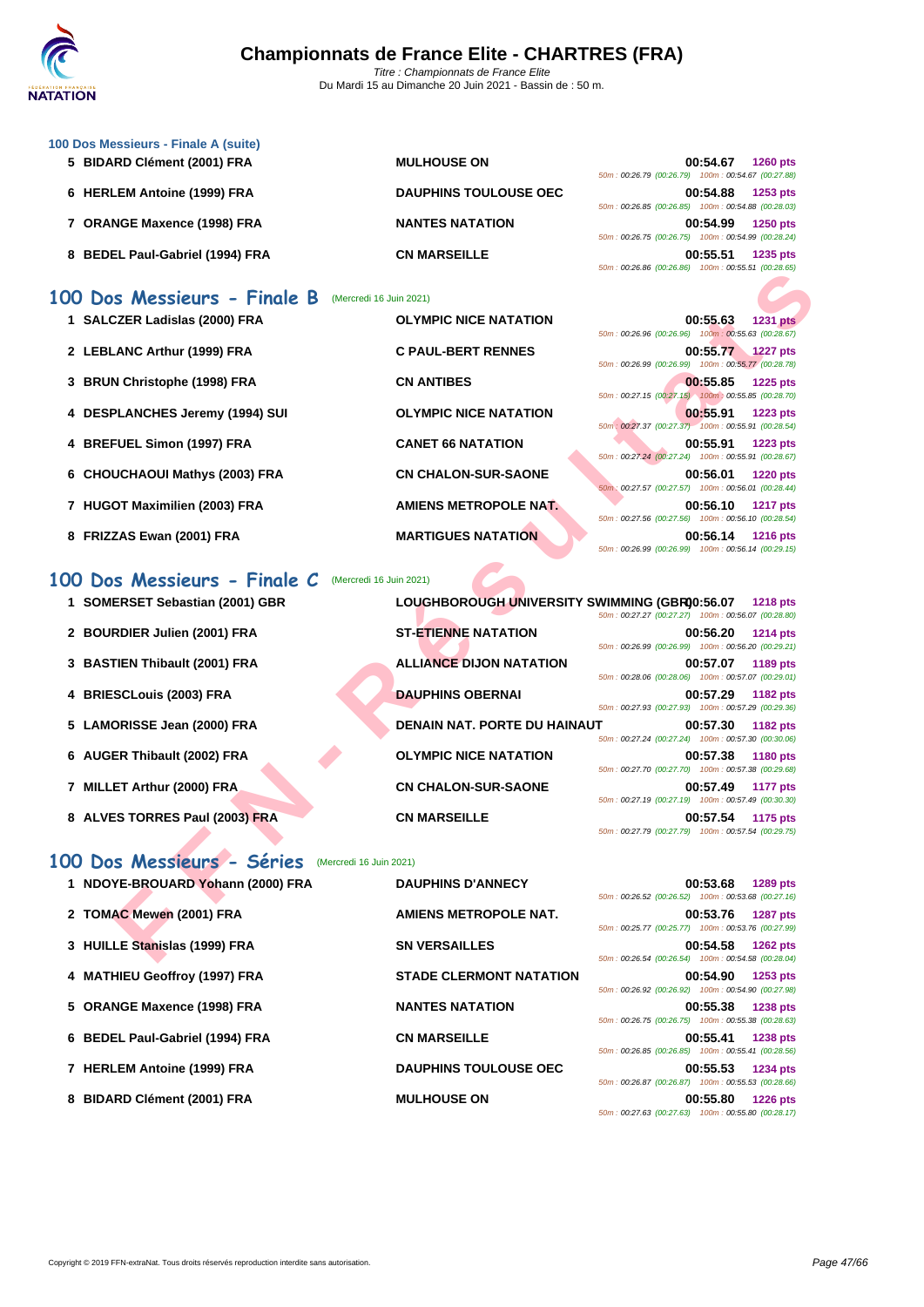

**[100 Dos M](http://www.ffnatation.fr/webffn/index.php)essieurs - Séries (suite)**

|     |                                   |                                               | 50m: 00:27.49 (00:27.49) 100m: 00:55.86 (00:28.37)                                                                   |                 |
|-----|-----------------------------------|-----------------------------------------------|----------------------------------------------------------------------------------------------------------------------|-----------------|
|     | 10 SALCZER Ladislas (2000) FRA    | <b>OLYMPIC NICE NATATION</b>                  | 00:56.01<br>50m: 00:26.83 (00:26.83) 100m: 00:56.01 (00:29.18)                                                       | <b>1220 pts</b> |
|     | 11 LEBLANC Arthur (1999) FRA      | <b>C PAUL-BERT RENNES</b>                     | 00:56.08                                                                                                             | <b>1218 pts</b> |
|     | 12 BREFUEL Simon (1997) FRA       | <b>CANET 66 NATATION</b>                      | 50m: 00:27.25 (00:27.25) 100m: 00:56.08 (00:28.83)<br>00:56.23<br>50m: 00:27.27 (00:27.27) 100m: 00:56.23 (00:28.96) | <b>1213 pts</b> |
|     | 12 SOMERSET Sebastian (2001) GBR  | LOUGHBOROUGH UNIVERSITY SWIMMING (GBR00:56.23 |                                                                                                                      | <b>1213 pts</b> |
|     | 14 CHOUCHAOUI Mathys (2003) FRA   | <b>CN CHALON-SUR-SAONE</b>                    | 50m: 00:40.36 (00:40.36) 100m: 00:56.23 (00:15.87)<br>00:56.27                                                       | <b>1212 pts</b> |
|     | 15 BRUN Christophe (1998) FRA     | <b>CN ANTIBES</b>                             | 50m: 00:28.01 (00:28.01) 100m: 00:56.27 (00:28.26)<br>00:56.31<br>50m: 00:27.41 (00:27.41) 100m: 00:56.31 (00:28.90) | <b>1211 pts</b> |
|     | 16 FRIZZAS Ewan (2001) FRA        | <b>MARTIGUES NATATION</b>                     | 00:56.36                                                                                                             | <b>1210 pts</b> |
| 17  | <b>MCFAZDEN James (1999) GBR</b>  | LOUGHBOROUGH UNIVERSITY SWIMMING (GBR00:56.63 | 50m: 00:27.13 (00:27.13) 100m: 00:56.36 (00:29.23)                                                                   | <b>1202 pts</b> |
|     | 18 HUGOT Maximilien (2003) FRA    | <b>AMIENS METROPOLE NAT.</b>                  | 50m: 00:27.63 (00:27.63) 100m: 00:56.63 (00:29.00)<br>00:56.85                                                       | 1195 pts        |
|     | 19 BASTIEN Thibault (2001) FRA    | <b>ALLIANCE DIJON NATATION</b>                | 50m: 00:27.49 (00:27.49) 100m: 00:56.85 (00:29.36)<br>00:56.99                                                       | <b>1191 pts</b> |
|     | 20 LAHRICHI Driss (1997) MAR      | <b>GRENOBLE ALP'38</b>                        | 50m: 00:33.95 (00:33.95) 100m: 00:56.99 (00:23.04)<br>00:57.03                                                       | <b>1190 pts</b> |
| 21. | MILLET Arthur (2000) FRA          | <b>CN CHALON-SUR-SAONE</b>                    | 50m: 00:27.13 (00:27.13) 100m: 00:57.03 (00:29.90)<br>00:57.26                                                       | 1183 pts        |
|     | 22 BRIESCLouis (2003) FRA         | <b>DAUPHINS OBERNAI</b>                       | 50m: 00:27.18 (00:27.18) 100m: 00:57.26 (00:30.08)<br>00:57.30                                                       | <b>1182 pts</b> |
|     | 23 AUGER Thibault (2002) FRA      | <b>OLYMPIC NICE NATATION</b>                  | 50m: 00:27.75 (00:27.75) 100m: 00:57.30 (00:29.55)<br>00:57.36                                                       | <b>1180 pts</b> |
|     | 24 ALVES TORRES Paul (2003) FRA   | <b>CN MARSEILLE</b>                           | 50m: 00:27.94 (00:27.94) 100m: 00:57.36 (00:29.42)<br>00:57.42                                                       | 1179 pts        |
|     | 24 BOURDIER Julien (2001) FRA     | <b>ST-ETIENNE NATATION</b>                    | 50m: 00:27.59 (00:27.59) 100m: 00:57.42 (00:29.83)<br>00:57.42                                                       | <b>1179 pts</b> |
|     | 26 LAMORISSE Jean (2000) FRA      | <b>DENAIN NAT. PORTE DU HAINAUT</b>           | 50m: 00:27.20 (00:27.20) 100m: 00:57.42 (00:30.22)<br>00:57.46                                                       | <b>1178 pts</b> |
| 27  | HUG-DREYFUS Tom (2002) FRA        | <b>MULHOUSE ON</b>                            | 50m: 00:27.50 (00:27.50) 100m: 00:57.46 (00:29.96)<br>00:57.50                                                       | <b>1176 pts</b> |
| 28  | <b>GROSJEAN Hugo (1999) FRA</b>   | <b>MULHOUSE ON</b>                            | 50m: 00:27.73 (00:27.73) 100m: 00:57.50 (00:29.77)<br>00:57.59                                                       | <b>1174 pts</b> |
|     | 29 ARKHANGELSKY Michel (2005) RUS | <b>OLYMPIC NICE NATATION</b>                  | 50m: 00:27.61 (00:27.61) 100m: 00:57.59 (00:29.98)<br>00:57.61                                                       | 1173 pts        |
|     | 30 CELESTE Mathéo (2004) FRA      | <b>BLANC-MESNIL S.N</b>                       | 50m: 00:27.62 (00:27.62) 100m: 00:57.61 (00:29.99)<br>00:57.82                                                       | <b>1167 pts</b> |
|     | 31 EL GHAZIRI Ramy (2003) LBN     | LIBAN (LBN)                                   | 50m: 00:27.28 (00:27.28) 100m: 00:57.82 (00:30.54)<br>00:57.84                                                       | <b>1167 pts</b> |
|     | 32 HUVET-PANSARD Paul (2005) FRA  | <b>EN TOURS</b>                               | 50m: 00:27.92 (00:27.92) 100m: 00:57.84 (00:29.92)<br>00:58.11                                                       | 1159 pts        |
|     | 33 CAUSSE Vincent (2002) FRA      | <b>CN CÉVENNES ALÈS</b>                       | 50m: 00:28.04 (00:28.04) 100m: 00:58.11 (00:30.07)<br>00:58.21                                                       | <b>1156 pts</b> |
|     | 34 ANDRE Jules (2004) FRA         | <b>CN MARSEILLE</b>                           | 50m: 00:27.86 (00:27.86) 100m: 00:58.21 (00:30.35)<br>00:58.24                                                       | 1155 pts        |
|     | 34 CARDOT Pierre (2000) FRA       | <b>ALLIANCE DIJON NATATION</b>                | 50m: 00:27.61 (00:27.61) 100m: 00:58.24 (00:30.63)<br>00:58.24                                                       | 1155 pts        |
| 36  | KOINDREDI Goroco (1999) FRA       | <b>DAUPHINS TOULOUSE OEC</b>                  | 50m: 00:27.34 (00:27.34) 100m: 00:58.24 (00:30.90)<br>00:58.40                                                       | <b>1151 pts</b> |
| 37  | BENBARA Nazim (1998) ALG          | <b>MOUETTES DE PARIS</b>                      | 50m: 00:28.22 (00:28.22) 100m: 00:58.40 (00:30.18)<br>00:58.46                                                       | 1149 pts        |
|     | 38 DESPREZ Pierre-Yves (1996) FRA | <b>ETOILES 92</b>                             | 50m: 00:27.62 (00:27.62) 100m: 00:58.46 (00:30.84)<br>00:58.49                                                       | <b>1148 pts</b> |
|     | 39 CARA Adrien (2000) FRA         | <b>CN CANNES</b>                              | 50m: 00:28.14 (00:28.14) 100m: 00:58.49 (00:30.35)<br>00:58.62                                                       | <b>1144 pts</b> |
|     |                                   |                                               | 50m : 00:28.22 (00:28.22) 100m : 00:58.62 (00:30.40)                                                                 |                 |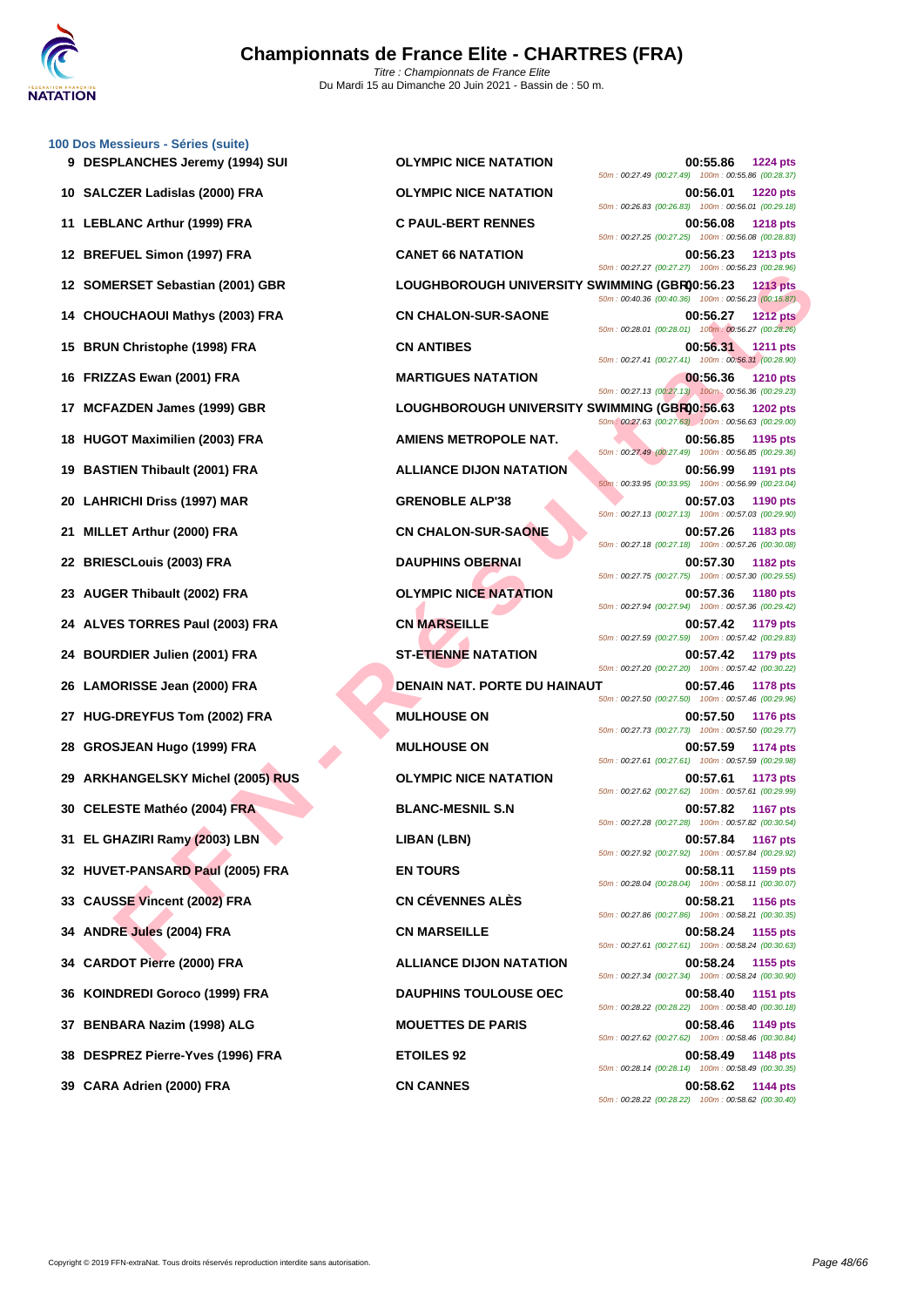| 100 Dos Messieurs - Séries (suite) |
|------------------------------------|
|------------------------------------|

| <b>00 Dos Messieurs - Séries (suite)</b>                       |                                                                                                                                                                                                                                                                   |                                                                                    |
|----------------------------------------------------------------|-------------------------------------------------------------------------------------------------------------------------------------------------------------------------------------------------------------------------------------------------------------------|------------------------------------------------------------------------------------|
| 40 BOUHAMIDI Mohamed-Ryad (2002) FRA                           | <b>CN ANTIBES</b>                                                                                                                                                                                                                                                 | 00:58.71<br>1142 pts<br>50m: 00:28.15 (00:28.15) 100m: 00:58.71 (00:30.56)         |
| 41 DE GROOT Samuel (1999) FRA                                  | <b>NANTES NATATION</b>                                                                                                                                                                                                                                            | 00:58.86<br><b>1137 pts</b><br>50m: 00:28.32 (00:28.32) 100m: 00:58.86 (00:30.54)  |
| 42 KYAL Wahib (2003) FRA                                       | <b>CN MARSEILLE</b>                                                                                                                                                                                                                                               | 00:59.06<br>1132 pts<br>50m: 00:28.32 (00:28.32) 100m: 00:59.06 (00:30.74)         |
| 43 HUET-LEBERRUYER Titouan (2003) FRA                          | <b>CS CLICHY 92</b>                                                                                                                                                                                                                                               | 00:59.36<br>1123 pts<br>50m: 00:28.89 (00:28.89) 100m: 00:59.36 (00:30.47)         |
| 44 VANMOEN Romain (2002) FRA                                   | <b>AS MONACO NATATION</b>                                                                                                                                                                                                                                         | 00:59.39<br><b>1122 pts</b><br>50m: 00:28.78 (00:28.78) 100m: 00:59.39 (00:30.61)  |
| 45 JODIN Matéo (2001) FRA                                      | <b>NANTES NATATION</b>                                                                                                                                                                                                                                            | 00:59.40<br><b>1122 pts</b><br>50m: 00:28.54 (00:28.54) 100m: 00:59.40 (00:30.86)  |
| 46 BENEZIT Corentin (2001) FRA                                 | <b>ASM CHAMALIERES NATATION</b>                                                                                                                                                                                                                                   | 00:59.42<br>1122 pts<br>50m: 00:27.94 (00:27.94) 100m: 00:59.42 (00:31.48)         |
| 47 BOUCHON Pierre (1999) FRA                                   | <b>C PAUL-BERT RENNES</b>                                                                                                                                                                                                                                         | 00:59.69<br>1114 pts                                                               |
| 48 SENTENAC Charlie (1999) FRA                                 | <b>SC THIONVILLE</b>                                                                                                                                                                                                                                              | 50m: 00:28.61 (00:28.61) 100m: 00:59.69 (00:31.08)<br>00:59.97<br>1106 pts         |
| 49 BONEL Antonyn (2001) FRA                                    | <b>CA ORSAY</b>                                                                                                                                                                                                                                                   | 50m: 00:28.35 (00:28.35) 100m: 00:59.97 (00:31.62)<br>01:00.80<br>1083 pts         |
| 50 RIGUIDEL Leo (2001) FRA                                     | <b>ES MASSY NATATION</b>                                                                                                                                                                                                                                          | 50m: 00:28.86 (00:28.86) 100m: 01:00.80 (00:31.94)<br>01:01.23<br>1071 pts         |
| --- MITYUKOV Roman (2000) SUI                                  | <b>GENEVE NATATION 1885 (SUI)</b>                                                                                                                                                                                                                                 | 50m: 00:33.78 (00:33.78) 100m: 01:01.23 (00:27.45)<br><b>DNS</b> dec               |
| ---   LIESSE Niels (1996) SUI                                  | <b>GENÈVE NATATION 1885 (SUI)</b>                                                                                                                                                                                                                                 | <b>DNS</b> dec                                                                     |
| --- PASTULA Kacper (2001) FRA                                  | <b>ES VITRY</b>                                                                                                                                                                                                                                                   | <b>DNS</b> dec                                                                     |
|                                                                |                                                                                                                                                                                                                                                                   |                                                                                    |
| 00 Dos Messieurs - Séries                                      | (Samedi 19 Juin 2021)                                                                                                                                                                                                                                             |                                                                                    |
| 1 TOMAC Mewen (2001) FRA                                       | AMIENS METROPOLE NAT.<br>50m: 00:26.77 (00:26.77) 100m: 00:55.64 (00:28.87) 150m: 01:25.47 (00:29.83) 200m: 01:56.82 (00:31.35)                                                                                                                                   | 01:56.82<br><b>1286 pts</b>                                                        |
| 2 MITYUKOV Roman (2000) SUI                                    | <b>GENEVE NATATION 1885 (SUI)</b><br>50m: 00:27.83 (00:27.83) 100m: 00:58.58 (00:30.75)                                                                                                                                                                           | 01:58.15<br><b>1266 pts</b><br>150m: 01:28.19 (00:29.61) 200m: 01:58.15 (00:29.96) |
| 3 MATHIEU Geoffroy (1997) FRA                                  | <b>STADE CLERMONT NATATION</b><br>50m: 00:27.65 (00:27.65) 100m: 00:57.98 (00:30.33)                                                                                                                                                                              | 01:58.25<br>1264 pts<br>150m: 01:27.99 (00:30.01) 200m: 01:58.25 (00:30.26)        |
| 4 NDOYE-BROUARD Yohann (2000) FRA                              | <b>DAUPHINS D'ANNECY</b><br>50m: 00:28.42 (00:28.42) 100m: 00:59.08 (00:30.66)                                                                                                                                                                                    | 01:58.52<br>1260 pts<br>150m: 01:29.74 (00:30.66) 200m: 01:58.52 (00:28.78)        |
| 5 HERLEM Antoine (1999) FRA                                    | <b>DAUPHINS TOULOUSE OEC</b><br>50m: 00:27.76 (00:27.76) 100m: 00:57.69 (00:29.93) 150m: 01:27.90 (00:30.21) 200m: 01:58.68 (00:30.78)                                                                                                                            | 01:58.68<br><b>1258 pts</b>                                                        |
| 6 BRUN Christophe (1998) FRA                                   | <b>CN ANTIBES</b><br>50m: 00:27.78 (00:27.78) 100m: 00:58.04 (00:30.26)                                                                                                                                                                                           | 01:59.66<br>1243 pts<br>150m: 01:28.87 (00:30.83) 200m: 01:59.66 (00:30.79)        |
| 7 DESPLANCHES Jeremy (1994) SUI                                | <b>OLYMPIC NICE NATATION</b><br>50m : 00:28.30 (00:28.30) 100m : 00:58.43 (00:30.13) 150m : 01:29.71 (00:31.28) 200m : 02:01.06 (00:31.35)                                                                                                                        | 02:01.06<br>1223 pts                                                               |
| 8 ORANGE Maxence (1998) FRA                                    | <b>NANTES NATATION</b><br>50m: 00:27.94 (00:27.94) 100m: 00:58.78 (00:30.84) 150m: 01:29.35 (00:30.57) 200m: 02:01.12 (00:31.77)                                                                                                                                  | 02:01.12<br><b>1222 pts</b>                                                        |
| 9 CHOUCHAOUI Mathys (2003) FRA                                 | <b>CN CHALON-SUR-SAONE</b><br>50m: 00:28.78 (00:28.78) 100m: 00:59.80 (00:31.02) 150m: 01:31.04 (00:31.24) 200m: 02:01.52 (00:30.48)                                                                                                                              | 02:01.52<br><b>1216 pts</b>                                                        |
| 10 SALCZER Ladislas (2000) FRA                                 |                                                                                                                                                                                                                                                                   | 02:01.81<br><b>1212 pts</b>                                                        |
|                                                                | <b>OLYMPIC NICE NATATION</b>                                                                                                                                                                                                                                      |                                                                                    |
|                                                                | 50m: 00:28.43 (00:28.43) 100m: 00:59.47 (00:31.04) 150m: 01:30.53 (00:31.06) 200m: 02:01.81 (00:31.28)<br><b>CHARLEVILLE-MÉZIÈRES NATATION</b>                                                                                                                    | 02:02.21<br><b>1206 pts</b>                                                        |
| 11 MATTENET Emilien (2000) FRA<br>12 MCFAZDEN James (1999) GBR | 50m: 00:28.39 (00:28.39) 100m: 00:59.18 (00:30.79) 150m: 01:30.89 (00:31.71) 200m: 02:02.21 (00:31.32)<br>LOUGHBOROUGH UNIVERSITY SWIMMING (GBR02:02.30<br>50m: 00:28.12 (00:28.12) 100m: 00:58.76 (00:30.64) 150m: 01:29.98 (00:31.22) 200m: 02:02.30 (00:32.32) | <b>1205 pts</b>                                                                    |

- **--- LIESSE Niels (1996) SUI GENÈVE NATATION 1885 (SUI) DNS dec**
- **--- PASTULA Kacper (2001) FRA ES VITRY DNS dec**

### **200 Dos Messieurs - Séries** (Samedi 19 Juin 2021)

- 
- 
- 
- 
- 
- 
- 
- 
- 
- 
- 
- 
- 
- 
- 
- 
- 

**1 TOMAC Mewen (2001) FRA AMIENS METROPOLE NAT. 01:56.82 1286 pts** 50m : 00:26.77 (00:26.77) 100m : 00:55.64 (00:28.87) 150m : 01:25.47 (00:29.83) 200m : 01:56.82 (00:31.35) **2 MITYUKOV Roman (2000) SUI GENÈVE NATATION 1885 (SUI) 01:58.15 1266 pts** 50m : 00:27.83 (00:27.83) 100m : 00:58.58 (00:30.75) 150m : 01:28.19 (00:29.61) 200m : 01:58.15 (00:29.96) **3 MATHIEU Geoffroy (1997) FRA STADE CLERMONT NATATION 01:58.25 1264 pts** 50m : 00:27.65 (00:27.65) 100m : 00:57.98 (00:30.33) 150m : 01:27.99 (00:30.01) 200m : 01:58.25 (00:30.26) **4 NDOYE-BROUARD Yohann (2000) FRA DAUPHINS D'ANNECY 01:58.52 1260 pts** 50m : 00:28.42 (00:28.42) 100m : 00:59.08 (00:30.66) 150m : 01:29.74 (00:30.66) 200m : 01:58.52 (00:28.78) **5 HERLEM Antoine (1999) FRA DAUPHINS TOULOUSE OEC 01:58.68 1258 pts** 50m : 00:27.76 (00:27.76) 100m : 00:57.69 (00:29.93) 150m : 01:27.90 (00:30.21) 200m : 01:58.68 (00:30.78) **6 BRUN Christophe (1998) FRA CN ANTIBES 01:59.66 1243 pts** 50m : 00:27.78 (00:27.78) 100m : 00:58.04 (00:30.26) 150m : 01:28.87 (00:30.83) 200m : 01:59.66 (00:30.79) **7 DESPLANCHES Jeremy (1994) SUI OLYMPIC NICE NATATION 02:01.06 1223 pts** 50m : 00:28.30 (00:28.30) 100m : 00:58.43 (00:30.13) 150m : 01:29.71 (00:31.28) 200m : 02:01.06 (00:31.35) **8 ORANGE Maxence (1998) FRA NANTES NATATION 02:01.12 1222 pts** 50m : 00:27.94 (00:27.94) 100m : 00:58.78 (00:30.84) 150m : 01:29.35 (00:30.57) 200m : 02:01.12 (00:31.77) **9 CHOUCHAOUI Mathys (2003) FRA CN CHALON-SUR-SAONE 02:01.52 1216 pts** 50m : 00:28.78 (00:28.78) 100m : 00:59.80 (00:31.02) 150m : 01:31.04 (00:31.24) 200m : 02:01.52 (00:30.48) **10 SALCZER Ladislas (2000) FRA OLYMPIC NICE NATATION 02:01.81 1212 pts** 50m : 00:28.43 (00:28.43) 100m : 00:59.47 (00:31.04) 150m : 01:30.53 (00:31.06) 200m : 02:01.81 (00:31.28) **11 MATTENET Emilien (2000) FRA CHARLEVILLE-MÉZIÈRES NATATION 02:02.21 1206 pts** 50m : 00:28.39 (00:28.39) 100m : 00:59.18 (00:30.79) 150m : 01:30.89 (00:31.71) 200m : 02:02.21 (00:31.32) **12 MCFAZDEN James (1999) GBR <b>LOUGHBOROUGH UNIVERSITY SWIMMING (GBR)2:02.30 1205 pts** 50m : 00:28.12 (00:28.12) 100m : 00:58.76 (00:30.64) 150m : 01:29.98 (00:31.22) 200m : 02:02.30 (00:32.32) **13** SOMERSET Sebastian (2001) GBR **LOUGHBOROUGH UNIVERSITY SWIMMING (GBR)2:02.39 1203** pts 50m : 00:27.98 (00:27.98) 100m : 00:58.65 (00:30.67) 150m : 01:30.06 (00:31.41) 200m : 02:02.39 (00:32.33) **14 BREFUEL Simon (1997) FRA CANET 66 NATATION 02:03.00 1195 pts** 50m : 00:28.60 (00:28.60) 100m : 00:59.49 (00:30.89) 150m : 01:31.01 (00:31.52) 200m : 02:03.00 (00:31.99) **15 CLUSMAN Simon (2004) FRA LILLE MÉTROPOLE NATATION 02:03.02 1194 pts** 50m : 00:28.63 (00:28.63) 100m : 01:00.28 (00:31.65) 150m : 01:32.02 (00:31.74) 200m : 02:03.02 (00:31.00) **16 BOURDIER Julien (2001) FRA ST-ETIENNE NATATION 02:03.89 1182 pts**

#### **40 BOUHAMIDI Mohamed-Ryad (2002) FRA CN ANTIBES 00:58.71 1142 pts** 0.28.15 (00.28.15) 100m : 00:58.71 (00:30.56) **41 DE GROOT Samuel (1999) FRA NANTES NATATION 00:58.86 1137 pts** 0:28.32 (00:28.32) 100m : 00:58.86 (00:30.54) **42 KYAL Wahib (2003) FRA CN MARSEILLE 00:59.06 1132 pts** 50m : 00:28.32 (00:28.32) 100m : 00:59.06 (00:30.74) **43 HUET-LEBERRUYER Titouan (2003) FRA CS CLICHY 92 00:59.36 1123 pts** 0:28.89 (00:28.89) 100m : 00:59.36 (00:30.47) **44 VANMOEN Romain (2002) FRA AS MONACO NATATION 00:59.39 1122 pts** 50m : 00:28.78 (00:28.78) 100m : 00:59.39 (00:30.61) **45 JODIN Matéo (2001) FRA NANTES NATATION 00:59.40 1122 pts** 0:28.54 (00:28.54) 100m : 00:59.40 (00:30.86) **46 BENEZIT Corentin (2001) FRA ASM CHAMALIERES NATATION 00:59.42 1122 pts** 50m : 00:27.94 (00:27.94) 100m : 00:59.42 (00:31.48) **47 BOUCHON Pierre (1999) FRA C PAUL-BERT RENNES 00:59.69 1114 pts** 0:28.61 (00:28.61) 100m : 00:59.69 (00:31.08) **48 SENTENAC Charlie (1999) FRA SC THIONVILLE 00:59.97 1106 pts** 50m : 00:28.35 (00:28.35) 100m : 00:59.97 (00:31.62)

50m : 00:28.01 (00:28.01) 100m : 00:58.90 (00:30.89) 150m : 01:30.96 (00:32.06) 200m : 02:03.89 (00:32.93) **17 LEBLANC Arthur (1999) FRA C PAUL-BERT RENNES 02:03.91 1181 pts** 50m : 00:28.22 (00:28.22) 100m : 00:58.83 (00:30.61) 150m : 01:31.06 (00:32.23) 200m : 02:03.91 (00:32.85)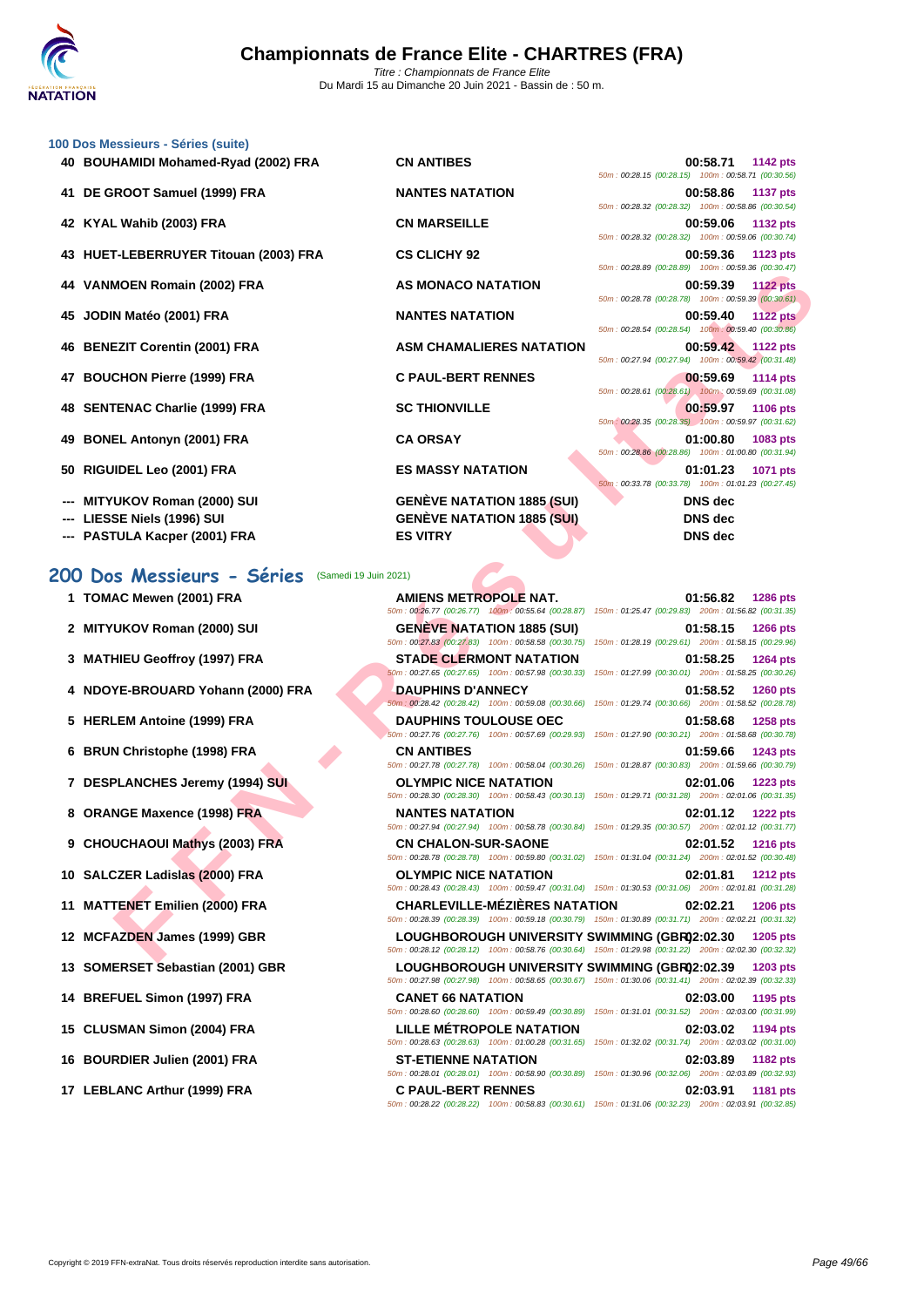**[200 Dos M](http://www.ffnatation.fr/webffn/index.php)essieurs - Séries (suite)**

| 18 HUGOT Maximilien (2003) FRA                                                                                                                                                                                                                                                                                                                                                 | <b>AMIENS METROPOLE NAT.</b>                                                         | 02:03.97<br><b>1181 pts</b><br>50m : 00:28.42 (00:28.42) 100m : 00:59.56 (00:31.14) 150m : 01:31.85 (00:32.29) 200m : 02:03.97 (00:32.12) |
|--------------------------------------------------------------------------------------------------------------------------------------------------------------------------------------------------------------------------------------------------------------------------------------------------------------------------------------------------------------------------------|--------------------------------------------------------------------------------------|-------------------------------------------------------------------------------------------------------------------------------------------|
| 19 ARKHANGELSKY Michel (2005) RUS                                                                                                                                                                                                                                                                                                                                              | <b>OLYMPIC NICE NATATION</b>                                                         | 02:04.03<br>1180 pts<br>50m: 00:28.65 (00:28.65) 100m: 01:00.17 (00:31.52) 150m: 01:31.69 (00:31.52) 200m: 02:04.03 (00:32.34)            |
| 20 FRIZZAS Ewan (2001) FRA                                                                                                                                                                                                                                                                                                                                                     | <b>MARTIGUES NATATION</b><br>50m: 00:28.60 (00:28.60) 100m: 00:59.55 (00:30.95)      | <b>1178 pts</b><br>02:04.12<br>150m: 01:31.45 (00:31.90) 200m: 02:04.12 (00:32.67)                                                        |
| 21 COLOMAS Baptiste (2000) FRA                                                                                                                                                                                                                                                                                                                                                 | <b>STADE CLERMONT NATATION</b><br>50m: 00:29.07 (00:29.07) 100m: 01:00.92 (00:31.85) | 02:04.78<br>1169 pts<br>150m: 01:33.10 (00:32.18) 200m: 02:04.78 (00:31.68)                                                               |
| 22 AUGER Thibault (2002) FRA                                                                                                                                                                                                                                                                                                                                                   | <b>OLYMPIC NICE NATATION</b>                                                         | 02:05.90<br><b>1153 pts</b><br>50m : 00:36.62 (00:36.62) 100m : 01:17.72 (00:41.10) 150m : 02:00.03 (00:42.31) 200m : 02:05.90 (00:5.87)  |
| 22 ANDRE Jules (2004) FRA                                                                                                                                                                                                                                                                                                                                                      | <b>CN MARSEILLE</b>                                                                  | 02:05.90<br>1153 pts<br>50m : 00:28.95 (00:28.95) 100m : 01:00.34 (00:31.39) 150m : 01:32.93 (00:32.59) 200m : 02:05.90 (00:32.97)        |
| 24 DE GROOT Samuel (1999) FRA                                                                                                                                                                                                                                                                                                                                                  | <b>NANTES NATATION</b>                                                               | 02:06.24<br>1148 pts<br>50m: 00:29.37 (00:29.37) 100m: 01:01.14 (00:31.77) 150m: 01:33.41 (00:32.27) 200m: 02:06.24 (00:32.83)            |
| 25 CAUSSE Vincent (2002) FRA                                                                                                                                                                                                                                                                                                                                                   | <b>CN CEVENNES ALES</b>                                                              | 02:06.37<br>1146 pts<br>50m: 00:29.64 (00:29.64) 100m: 01:01.32 (00:31.68) 150m: 01:33.73 (00:32.41) 200m: 02:06.37 (00:32.64)            |
| 26 ALVES TORRES Paul (2003) FRA                                                                                                                                                                                                                                                                                                                                                | <b>CN MARSEILLE</b>                                                                  | 02:06.91<br>1139 pts<br>50m: 00:29.58 (00:29.58) 100m: 01:01.90 (00:32.32) 150m: 01:34.45 (00:32.55) 200m: 02:06.91 (00:32.46)            |
| 27 FICHER Merlin (2005) FRA                                                                                                                                                                                                                                                                                                                                                    | <b>CN VOUZIERS</b><br>50m: 00:29.84 (00:29.84) 100m: 01:01.66 (00:31.82)             | 02:07.48<br><b>1131 pts</b><br>150m: 01:35.12 (00:33.46) 200m: 02:07.48 (00:32.36)                                                        |
| 28 BOUHAMIDI Mohamed-Ryad (2002) FRA                                                                                                                                                                                                                                                                                                                                           | <b>CN ANTIBES</b><br>50m: 00:28.80 (00:28.80) 100m: 01:01.15 (00:32.35)              | 02:07.86<br>1125 pts<br>150m: 01:34.42 (00:33.27) 200m: 02:07.86 (00:33.44)                                                               |
| 29 JEAN Hugo (1997) FRA                                                                                                                                                                                                                                                                                                                                                        | <b>LYON NATATION METROPOLE</b><br>50m: 00:29.74 (00:29.74) 100m: 01:02.18 (00:32.44) | 02:08.09<br><b>1122 pts</b><br>150m: 01:35.35 (00:33.17) 200m: 02:08.09 (00:32.74)                                                        |
| 29 HUVET-PANSARD Paul (2005) FRA                                                                                                                                                                                                                                                                                                                                               | <b>EN TOURS</b>                                                                      | 02:08.09<br><b>1122 pts</b><br>50m: 00:28.90 (00:28.90) 100m: 01:01.03 (00:32.13) 150m: 01:34.28 (00:33.25) 200m: 02:08.09 (00:33.81)     |
| 31 VANMOEN Romain (2002) FRA                                                                                                                                                                                                                                                                                                                                                   | AS MONACO NATATION                                                                   | 02:08.22<br><b>1120 pts</b><br>50m: 00:30.15 (00:30.15) 100m: 01:02.36 (00:32.21) 150m: 01:35.26 (00:32.90) 200m: 02:08.22 (00:32.96)     |
| 32 BOUCHON Pierre (1999) FRA                                                                                                                                                                                                                                                                                                                                                   | <b>C PAUL-BERT RENNES</b>                                                            | 02:08.37<br><b>1118 pts</b><br>50m: 00:29.30 (00:29.30) 100m: 01:01.85 (00:32.55) 150m: 01:35.31 (00:33.46) 200m: 02:08.37 (00:33.06)     |
| 33 HUET-LEBERRUYER Titouan (2003) FRA                                                                                                                                                                                                                                                                                                                                          | <b>CS CLICHY 92</b>                                                                  | 02:10.45<br>1089 pts<br>50m: 00:29.89 (00:29.89) 100m: 01:02.25 (00:32.36) 150m: 01:36.20 (00:33.95) 200m: 02:10.45 (00:34.25)            |
| 34 BASTIEN Thibault (2001) FRA                                                                                                                                                                                                                                                                                                                                                 | <b>ALLIANCE DIJON NATATION</b>                                                       | 02:10.85<br>1084 pts<br>50m: 00:29.00 (00:29.00) 100m: 01:00.97 (00:31.97) 150m: 01:34.46 (00:33.49) 200m: 02:10.85 (00:36.39)            |
| 35 BONEL Antonyn (2001) FRA                                                                                                                                                                                                                                                                                                                                                    | <b>CA ORSAY</b>                                                                      | 02:10.86<br>1084 pts<br>50m : 00:29.41 (00:29.41) 100m : 01:02.06 (00:32.65) 150m : 01:35.93 (00:33.87) 200m : 02:10.86 (00:34.93)        |
| --- BIDARD Clément (2001) FRA                                                                                                                                                                                                                                                                                                                                                  | <b>MULHOUSE ON</b>                                                                   | <b>DNS</b> dec                                                                                                                            |
| O Brasse Messieurs - Finale A                                                                                                                                                                                                                                                                                                                                                  | (Mercredi 16 Juin 2021)                                                              |                                                                                                                                           |
| 1 VIQUERAT Antoine (1998) FRA                                                                                                                                                                                                                                                                                                                                                  | <b>DAUPHINS TOULOUSE OEC</b>                                                         | 00:27.77<br>1267 pts                                                                                                                      |
| 2 BUSSIERE Theo (1995) FRA                                                                                                                                                                                                                                                                                                                                                     | <b>CN MARSEILLE</b>                                                                  | 00:27.89<br>1261 pts                                                                                                                      |
| 3 AITKACI Carl (2001) FRA                                                                                                                                                                                                                                                                                                                                                      | <b>ETOILES 92</b>                                                                    | 00:27.93<br>1258 pts                                                                                                                      |
| 4 VALOUR Julien (2001) FRA                                                                                                                                                                                                                                                                                                                                                     | <b>CN MARSEILLE</b>                                                                  | 00:28.08<br>1250 pts                                                                                                                      |
| 5 DESPLANCHES Jeremy (1994) SUI                                                                                                                                                                                                                                                                                                                                                | <b>OLYMPIC NICE NATATION</b>                                                         | 00:28.23<br><b>1242 pts</b>                                                                                                               |
| 6 MIGNON Clément (1993) FRA                                                                                                                                                                                                                                                                                                                                                    | <b>CN MARSEILLE</b>                                                                  | 00:28.36<br>1235 pts                                                                                                                      |
| 7 BOURSAC CERVERA LORTET Thomas (1999) FRA                                                                                                                                                                                                                                                                                                                                     | <b>DAUPHINS TOULOUSE OEC</b>                                                         | 00:28.52<br><b>1226 pts</b>                                                                                                               |
| 8 CAPITAINE Thibaut (1993) FRA                                                                                                                                                                                                                                                                                                                                                 | <b>CERGY PONTOISE NATATION</b>                                                       | 00:28.60<br><b>1221 pts</b>                                                                                                               |
| O Brasse Messieurs - Finale B                                                                                                                                                                                                                                                                                                                                                  | (Mercredi 16 Juin 2021)                                                              |                                                                                                                                           |
| $\overline{1}$ DACTLE A $\overline{1}$ $\overline{2}$ $\overline{2}$ $\overline{2}$ $\overline{2}$ $\overline{2}$ $\overline{2}$ $\overline{2}$ $\overline{2}$ $\overline{2}$ $\overline{2}$ $\overline{2}$ $\overline{2}$ $\overline{2}$ $\overline{2}$ $\overline{2}$ $\overline{2}$ $\overline{2}$ $\overline{2}$ $\overline{2}$ $\overline{2}$ $\overline{2}$ $\overline{$ | <b>COMTOV</b>                                                                        | 00.0007<br>$A$ of $A$ $\rightarrow$ $A$ $\rightarrow$                                                                                     |

- **34 BASTIEN Thibault (2001) FRA ALLIANCE DIJON NATATION 02:10.85 1084 pts**
- **35 BONEL Antonyn (2001) FRA CA ORSAY 02:10.86 1084 pts**
- **--- BIDARD Clément (2001) FRA MULHOUSE ON DNS dec**

### **50 Brasse Messieurs - Finale A** (Mercredi 16 Juin 2021)

| 1 VIQUERAT Antoine (1998) FRA              | <b>DAUPHINS TOULOUSE OEC</b>   | 00:27.77 | <b>1267 pts</b> |
|--------------------------------------------|--------------------------------|----------|-----------------|
| 2 BUSSIERE Theo (1995) FRA                 | <b>CN MARSEILLE</b>            | 00:27.89 | <b>1261 pts</b> |
| 3 AITKACI Carl (2001) FRA                  | <b>ETOILES 92</b>              | 00:27.93 | 1258 pts        |
| 4 VALOUR Julien (2001) FRA                 | <b>CN MARSEILLE</b>            | 00:28.08 | <b>1250 pts</b> |
| 5 DESPLANCHES Jeremy (1994) SUI            | <b>OLYMPIC NICE NATATION</b>   | 00:28.23 | <b>1242 pts</b> |
| 6 MIGNON Clément (1993) FRA                | <b>CN MARSEILLE</b>            | 00:28.36 | 1235 pts        |
| 7 BOURSAC CERVERA LORTET Thomas (1999) FRA | <b>DAUPHINS TOULOUSE OEC</b>   | 00:28.52 | <b>1226 pts</b> |
| 8 CAPITAINE Thibaut (1993) FRA             | <b>CERGY PONTOISE NATATION</b> | 00:28.60 | <b>1221 pts</b> |
|                                            |                                |          |                 |

### **50 Brasse Messieurs - Finale B** (Mercredi 16 Juin 2021)

| 1 PASTULA Kacper (2001) FRA      | <b>ES VITRY</b>                       | 00:28.07 | 1251 pts        |
|----------------------------------|---------------------------------------|----------|-----------------|
| 2 MAILLOT Melvin (1992) FRA      | <b>STADE FRANCAIS O COURBEVOIE</b>    | 00:28.37 | 1234 pts        |
| 3 DELBOIS Jérémie (2001) FRA     | <b>CN ANTIBES</b>                     | 00:28.80 | <b>1210 pts</b> |
| 4 GOUDENECHE Pierre (1998) FRA   | <b>GIRONDINS BORDEAUX</b>             | 00:28.81 | <b>1210 pts</b> |
| 4 FITZPATRICK Brendan (2003) FRA | <b>CN AVIGNON</b>                     | 00:28.81 | <b>1210 pts</b> |
| 6 VIANO Lubin (2005) FRA         | <b>NAT VILLEFRANCHE EN BEAUJOLAIS</b> | 00:28.83 | <b>1209 pts</b> |
| 7 DUTEL Yanis (2000) FRA         | <b>SC THIONVILLE</b>                  | 00:28.90 | 1205 pts        |
| 8 LEMESLE Hugo (2002) FRA        | <b>OLYMPIC NICE NATATION</b>          | 00:29.19 | 1189 pts        |
|                                  |                                       |          |                 |

#### **50 Brasse Messieurs - Finale C** (Mercredi 16 Juin 2021)

| 1 BEJI Adnane (1999) TUN | <b>TUNISIE (TUN)</b> | 00:28.25 1241 pts |  |
|--------------------------|----------------------|-------------------|--|
|                          |                      |                   |  |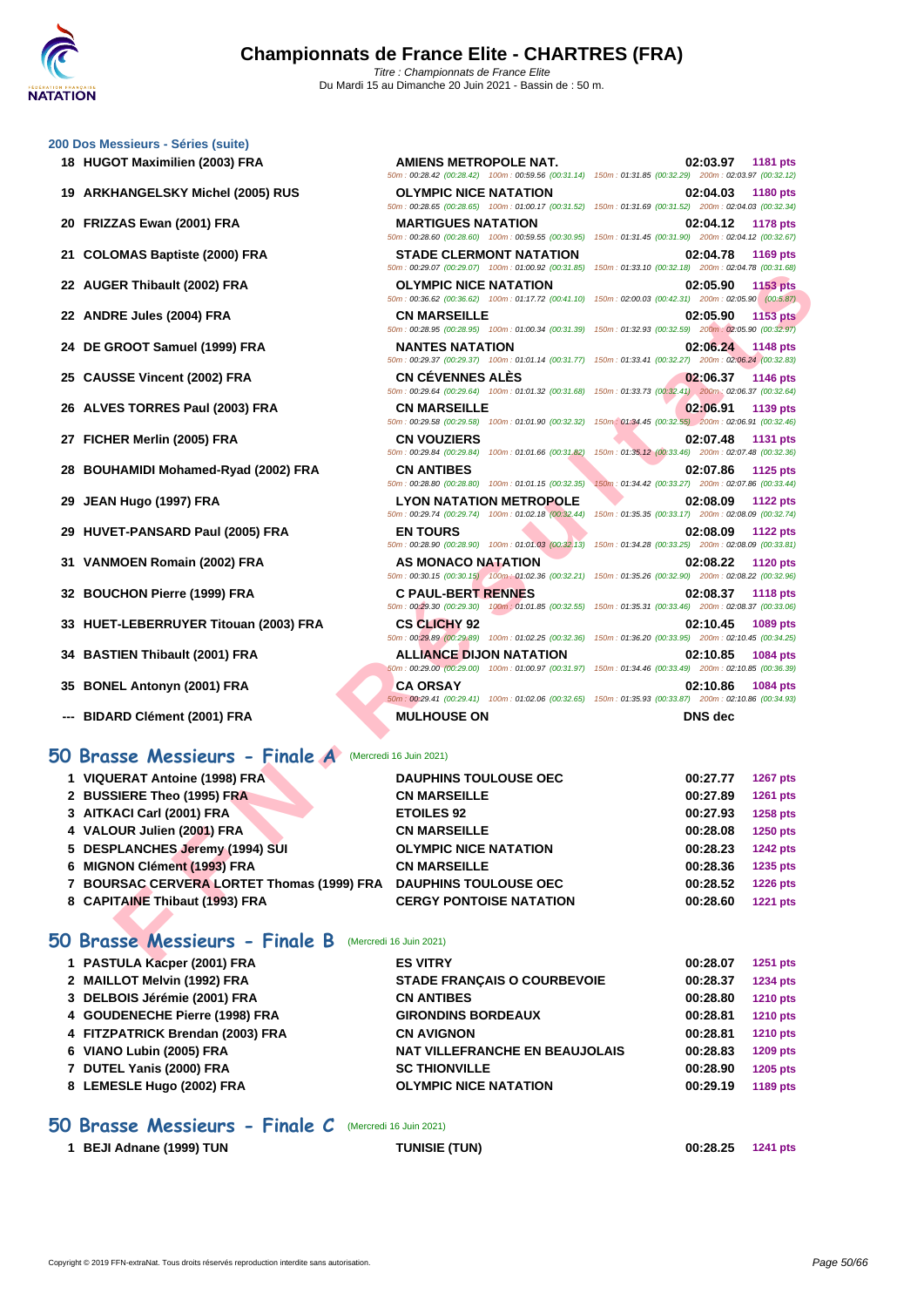

|  |  | 50 Brasse Messieurs - Finale C (suite) |  |  |  |  |
|--|--|----------------------------------------|--|--|--|--|
|--|--|----------------------------------------|--|--|--|--|

|    | 2 MARC Antoine (2000) FRA                               | <b>MULHOUSE ON</b>                    | 00:28.87 | <b>1207 pts</b> |  |
|----|---------------------------------------------------------|---------------------------------------|----------|-----------------|--|
|    | 3 PLATAUX Robin (1997) FRA                              | <b>U.S CRETEIL NATATION</b>           | 00:28.95 | <b>1202 pts</b> |  |
|    | 4 SAINTON Marcus (2002) FRA                             | <b>AS MONACO NATATION</b>             | 00:29.23 | <b>1187 pts</b> |  |
|    | 5 MAR Adrien (2000) FRA                                 | <b>RC BRON DÉCINES NATATION</b>       | 00:29.33 | 1182 pts        |  |
|    | 6 BAEZ Nikita (2000) FRA                                | <b>LYON NATATION METROPOLE</b>        | 00:29.38 | <b>1179 pts</b> |  |
|    | 7 LOTMatthias (1994) FRA                                | <b>CN MARSEILLE</b>                   | 00:29.56 | <b>1169 pts</b> |  |
|    | 8 MELIN Tobias (2003) FRA                               | <b>STADE FRANÇAIS O COURBEVOIE</b>    | 00:29.61 | 1166 pts        |  |
|    |                                                         |                                       |          |                 |  |
|    | 50 Brasse Messieurs - Séries<br>(Mercredi 16 Juin 2021) |                                       |          |                 |  |
|    | 1 DESPLANCHES Jeremy (1994) SUI                         | <b>OLYMPIC NICE NATATION</b>          | 00:28.12 | <b>1248 pts</b> |  |
|    | 2 PASTULA Kacper (2001) FRA                             | <b>ES VITRY</b>                       | 00:28.17 | 1245 pts        |  |
|    | 50m; 00:28.17 (00:28.17)<br>3 AITKACI Carl (2001) FRA   | <b>ETOILES 92</b>                     | 00:28.19 | <b>1244 pts</b> |  |
|    | 4 VIQUERAT Antoine (1998) FRA                           | <b>DAUPHINS TOULOUSE OEC</b>          | 00:28.21 | 1243 pts        |  |
|    | 5 BUSSIERE Theo (1995) FRA                              | <b>CN MARSEILLE</b>                   | 00:28.23 | <b>1242 pts</b> |  |
|    | 6 BEJI Adnane (1999) TUN                                | <b>TUNISIE (TUN)</b>                  | 00:28.46 | <b>1229 pts</b> |  |
|    | 7 VALOUR Julien (2001) FRA                              | <b>CN MARSEILLE</b>                   | 00:28.47 | <b>1229 pts</b> |  |
|    | 8 CAPITAINE Thibaut (1993) FRA                          | <b>CERGY PONTOISE NATATION</b>        | 00:28.49 | <b>1227 pts</b> |  |
|    |                                                         |                                       |          |                 |  |
|    | 9 MIGNON Clément (1993) FRA                             | <b>CN MARSEILLE</b>                   | 00:28.51 | <b>1226 pts</b> |  |
|    | 9 BOUTOUIL Samy (2000) MAR                              | <b>U.S CRETEIL NATATION</b>           | 00:28.51 | <b>1226 pts</b> |  |
| 11 | <b>BOURSAC CERVERA LORTET Thomas (1999) FRA</b>         | <b>DAUPHINS TOULOUSE OEC</b>          | 00:28.57 | <b>1223 pts</b> |  |
|    | 12 MAILLOT Melvin (1992) FRA                            | <b>STADE FRANÇAIS O COURBEVOIE</b>    | 00:28.58 | <b>1222 pts</b> |  |
|    | 13 DELBOIS Jérémie (2001) FRA                           | <b>CN ANTIBES</b>                     | 00:28.60 | <b>1221 pts</b> |  |
|    | 14 DUTEL Yanis (2000) FRA                               | <b>SC THIONVILLE</b>                  | 00:28.76 | <b>1213 pts</b> |  |
|    | 14 VIANO Lubin (2005) FRA                               | <b>NAT VILLEFRANCHE EN BEAUJOLAIS</b> | 00:28.76 | 1213 pts MPF16  |  |
|    | 16 GOUDENECHE Pierre (1998) FRA                         | <b>GIRONDINS BORDEAUX</b>             | 00:28.85 | <b>1208 pts</b> |  |
|    | 17 KOUMA Sébastien (1997) MLI                           | <b>ALLIANCE DIJON NATATION</b>        | 00:28.86 | <b>1207 pts</b> |  |
|    | 18 LEMESLE Hugo (2002) FRA                              | <b>OLYMPIC NICE NATATION</b>          | 00:28.87 | <b>1207 pts</b> |  |
|    | 19 FITZPATRICK Brendan (2003) FRA                       | <b>CN AVIGNON</b>                     | 00:28.95 | <b>1202 pts</b> |  |
|    | 20 MARC Antoine (2000) FRA                              | <b>MULHOUSE ON</b>                    | 00:28.96 | <b>1202 pts</b> |  |
|    | 21 SAINTON Marcus (2002) FRA                            | <b>AS MONACO NATATION</b>             | 00:28.97 | <b>1201 pts</b> |  |
|    | 22 PLATAUX Robin (1997) FRA                             | <b>U.S CRETEIL NATATION</b>           | 00:29.06 | <b>1196 pts</b> |  |
|    | 23 SIAR ELHADJ Abderezak (1999) ALG                     | <b>MOUETTES DE PARIS</b>              | 00:29.11 | 1193 pts        |  |
|    | 24 MAR Adrien (2000) FRA                                | <b>RC BRON DÉCINES NATATION</b>       | 00:29.17 | <b>1190 pts</b> |  |
|    | 25 BAEZ Nikita (2000) FRA                               | <b>LYON NATATION METROPOLE</b>        | 00:29.18 | <b>1190 pts</b> |  |
|    | 26 MALLET Grégory (1984) FRA                            | <b>ETOILES 92</b>                     | 00:29.19 | 1189 pts        |  |
|    | 27 MELIN Tobias (2003) FRA                              | <b>STADE FRANÇAIS O COURBEVOIE</b>    | 00:29.22 | <b>1187 pts</b> |  |
|    | 28 LOTMatthias (1994) FRA                               | <b>CN MARSEILLE</b>                   | 00:29.30 | 1183 pts        |  |
|    | 29 PIEKARZ Baptiste (1995) FRA                          | ST-ETIENNE NATATION                   | 00:29.39 | <b>1178 pts</b> |  |
|    | 30 LE GOFYann (2003) FRA                                | UNION QUIMPER NATATION                | 00:29.42 | <b>1177 pts</b> |  |
|    | 31 CONTRINO Gianni (1998) FRA                           | <b>ST-ETIENNE NATATION</b>            | 00:29.55 | <b>1170 pts</b> |  |
|    | 32 VAHE Guillaume (2001) FRA                            | <b>NANTES NATATION</b>                | 00:29.56 | <b>1169 pts</b> |  |
|    | 33 GIRARDET Mateo (2001) FRA                            | <b>CN MARSEILLE</b>                   | 00:29.74 | 1159 pts        |  |
|    | 34 CASASREALES Tom (2001) FRA                           | <b>DAUPHINS TOULOUSE OEC</b>          | 00:29.75 | 1159 pts        |  |
|    | 35 AZRA Alexandre (2000) FRA                            | <b>ES VITRY</b>                       | 00:29.77 | 1158 pts        |  |
|    | 36 FRECHET Alexis (2001) FRA                            | <b>ASPTT MONTPELLIER</b>              | 00:29.78 | <b>1157 pts</b> |  |
|    | 37 SCHAEFER Clément (1998) FRA                          | <b>SC THIONVILLE</b>                  | 00:29.84 | <b>1154 pts</b> |  |
|    | 38 BUMSEL Maxence (2002) FRA                            | <b>CN MARSEILLE</b>                   | 00:29.85 | <b>1154 pts</b> |  |
|    | 39 BOUCHER Millian (2002) FRA                           | <b>DAUPHINS TOULOUSE OEC</b>          | 00:29.86 | 1153 pts        |  |
|    | 40 GOUREAU Terry (2000) FRA                             | <b>ALLIANCE ORLEANS NATATION</b>      | 00:29.87 | <b>1152 pts</b> |  |
|    | 41 DA SILVA Florian (2001) FRA                          | SAINT-RAPHAEL NATATION                | 00:29.93 | <b>1149 pts</b> |  |
|    | 42 MAZELLIER Nans (2004) FRA                            | A ASEC NATATION SAINT-PAUL REUNION    | 00:29.97 | <b>1147 pts</b> |  |
|    | 43 RENARD Remi (1999) FRA                               | <b>DAUPHINS TOULOUSE OEC</b>          | 00:30.04 | 1143 pts        |  |
|    | 44 DINE-MOREIRA Orhan (1998) FRA                        | <b>EN TOURS</b>                       | 00:30.08 | 1141 pts        |  |
|    |                                                         |                                       |          |                 |  |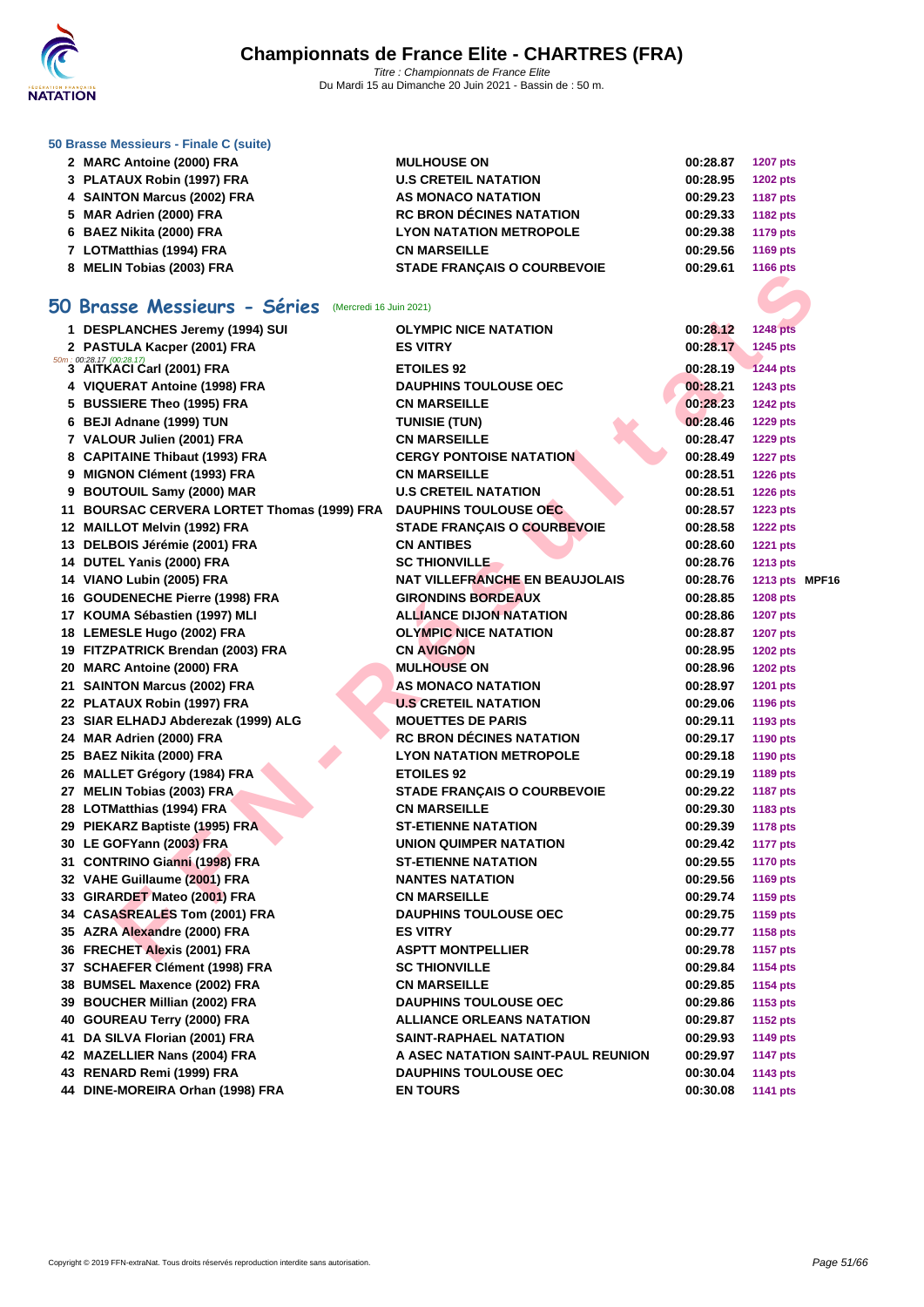

#### **[50 Brasse](http://www.ffnatation.fr/webffn/index.php) Messieurs - Séries (suite)**

| 45 VIDAL Samuel (2003) FRA       | <b>MONTPELLIER PAILLADE NATATION</b>  | 00:30.10 | 1140 pts |
|----------------------------------|---------------------------------------|----------|----------|
| 46 BERG Max (2002) FRA           | <b>MONTPELLIER METROPOLE NATATION</b> | 00:30.13 | 1139 pts |
| 47 PALFRAY Léo (2001) FRA        | <b>AC MOLSHEIM MUTZIG</b>             | 00:30.15 | 1138 pts |
| 48 DUARTE Louis (2004) FRA       | <b>SN OYONNAX</b>                     | 00:30.20 | 1135 pts |
| 49 GUEGNARD Paul-Hugo (2005) FRA | <b>C PAUL-BERT RENNES</b>             | 00:30.72 | 1108 pts |

#### **100 Brasse Messieurs - Finale A** (Mardi 15 Juin 2021)

| Brasse Messieurs - Finale A                | (Mardi 15 Juin 2021)                  |                                                                                                                                         |
|--------------------------------------------|---------------------------------------|-----------------------------------------------------------------------------------------------------------------------------------------|
| 1 BUSSIERE Theo (1995) FRA                 | <b>CN MARSEILLE</b>                   | 01:00.25<br><b>1319 pts</b><br>50m: 00:28.15 (00:28.15) 100m: 01:00.25 (00:32.10)                                                       |
| 2 VIQUERAT Antoine (1998) FRA              | <b>DAUPHINS TOULOUSE OEC</b>          | 01:00.49<br><b>1312 pts</b>                                                                                                             |
| 3 AITKACI Carl (2001) FRA                  | <b>ETOILES 92</b>                     | 50m: 00:28.77 (00:28.77) 100m: 01:00.49 (00:31.72)<br>01:01.13<br><b>1294 pts</b>                                                       |
| 4 DESPLANCHES Jeremy (1994) SUI            | <b>OLYMPIC NICE NATATION</b>          | 50m: 00:28.41 (00:28.41) 100m: 01:01.13 (00:32.72)<br>01:01.50<br>1283 pts                                                              |
| 5 MARC Antoine (2000) FRA                  | <b>MULHOUSE ON</b>                    | 50m: 00:29.15 (00:29.15) 100m: 01:01.50 (00:32.35)<br>01:01.88<br><b>1273 pts</b>                                                       |
| 6 BOURSAC CERVERA LORTET Thomas (1999) FRA | <b>DAUPHINS TOULOUSE OEC</b>          | 50m: 00:28.96 (00:28.96) 100m: 01:01.88 (00:32.92)<br>01:02.21<br>1264 pts                                                              |
| 7 FITZPATRICK Brendan (2003) FRA           | <b>CN AVIGNON</b>                     | 50m: 00:29.03 (00:29.03) 100m: 01:02.21 (00:33.18)<br>01:02.32<br><b>1260 pts</b><br>50m: 00:28.95 (00:28.95) 100m: 01:02.32 (00:33.37) |
| 8 VALOUR Julien (2001) FRA                 | <b>CN MARSEILLE</b>                   | 01:02.51<br>1255 pts<br>50m: 00:28.53 (00:28.53) 100m: 01:02.51 (00:33.98)                                                              |
| 00 Brasse Messieurs - Finale B             | (Mardi 15 Juin 2021)                  |                                                                                                                                         |
| 1 PASTULA Kacper (2001) FRA                | <b>ES VITRY</b>                       | 01:01.96<br><b>1270 pts</b><br>50m: 00:28.78 (00:28.78) 100m: 01:01.96 (00:33.18)                                                       |
| 2 CAPITAINE Thibaut (1993) FRA             | <b>CERGY PONTOISE NATATION</b>        | 01:02.33<br><b>1260 pts</b>                                                                                                             |
| 3 CASASREALES Tom (2001) FRA               | <b>DAUPHINS TOULOUSE OEC</b>          | 50m: 00:29.64 (00:29.64) 100m: 01:02.33 (00:32.69)<br>01:02.91<br><b>1244 pts</b>                                                       |
| 4 DELBOIS Jérémie (2001) FRA               | <b>CN ANTIBES</b>                     | 50m: 00:29.19 (00:29.19) 100m: 01:02.91 (00:33.72)<br>01:02.97<br><b>1242 pts</b>                                                       |
| 5 SAINTON Marcus (2002) FRA                | <b>AS MONACO NATATION</b>             | 50m: 00:30.23 (00:30.23) 100m: 01:02.97 (00:32.74)<br>01:02.98<br>1242 pts                                                              |
| 6 PIEKARZ Baptiste (1995) FRA              | <b>ST-ETIENNE NATATION</b>            | 50m: 00:29.56 (00:29.56) 100m: 01:02.98 (00:33.42)<br>01:03.29<br>1234 pts                                                              |
| 7 PALFRAY Léo (2001) FRA                   | <b>AC MOLSHEIM MUTZIG</b>             | 50m: 00:29.65 (00:29.65) 100m: 01:03.29 (00:33.64)<br>01:03.78<br><b>1220 pts</b>                                                       |
|                                            |                                       | 50m: 00:30.27 (00:30.27) 100m: 01:03.78 (00:33.51)                                                                                      |
| 8 LE GOFYann (2003) FRA                    | UNION QUIMPER NATATION                | 01:04.42<br>1203 pts<br>50m: 00:30.17 (00:30.17) 100m: 01:04.42 (00:34.25)                                                              |
| 00 Brasse Messieurs - Finale C             | (Mardi 15 Juin 2021)                  |                                                                                                                                         |
| 1 BEJI Adnane (1999) TUN                   | <b>TUNISIE (TUN)</b>                  | 01:02.25<br>1262 pts<br>50m: 00:29.03 (00:29.03) 100m: 01:02.25 (00:33.22)                                                              |
| 2 LIMOZIN Emmanuel (1996) FRA              | <b>CN MARSEILLE</b>                   | 01:02.33<br><b>1260 pts</b><br>50m: 00:29.12 (00:29.12) 100m: 01:02.33 (00:33.21)                                                       |
| 3 CONTRINO Gianni (1998) FRA               | <b>ST-ETIENNE NATATION</b>            | 01:03.66<br>1223 pts                                                                                                                    |
| 4 VIANO Lubin (2005) FRA                   | <b>NAT VILLEFRANCHE EN BEAUJOLAIS</b> | 50m: 00:29.68 (00:29.68) 100m: 01:03.66 (00:33.98)<br>01:03.93<br><b>1216 pts</b>                                                       |
|                                            |                                       | 0.204100.204                                                                                                                            |

#### **100 Brasse Messieurs - Finale B** (Mardi 15 Juin 2021)

| 1 PASTULA Kacper (2001) FRA    | <b>ES VITRY</b>                | 01:01.96<br><b>1270 pts</b><br>50m: 00:28.78 (00:28.78) 100m: 01:01.96 (00:33.18) |
|--------------------------------|--------------------------------|-----------------------------------------------------------------------------------|
| 2 CAPITAINE Thibaut (1993) FRA | <b>CERGY PONTOISE NATATION</b> | 01:02.33<br><b>1260 pts</b><br>50m: 00:29.64 (00:29.64) 100m: 01:02.33 (00:32.69) |
| 3 CASASREALES Tom (2001) FRA   | <b>DAUPHINS TOULOUSE OEC</b>   | 01:02.91<br><b>1244 pts</b>                                                       |
| 4 DELBOIS Jérémie (2001) FRA   | <b>CN ANTIBES</b>              | 50m: 00:29.19 (00:29.19) 100m: 01:02.91 (00:33.72)<br>01:02.97<br><b>1242 pts</b> |
| 5 SAINTON Marcus (2002) FRA    | <b>AS MONACO NATATION</b>      | 50m: 00:30.23 (00:30.23) 100m: 01:02.97 (00:32.74)<br>01:02.98<br><b>1242 pts</b> |
| 6 PIEKARZ Baptiste (1995) FRA  | <b>ST-ETIENNE NATATION</b>     | 50m: 00:29.56 (00:29.56) 100m: 01:02.98 (00:33.42)<br>01:03.29<br><b>1234 pts</b> |
| 7 PALFRAY Léo (2001) FRA       | <b>AC MOLSHEIM MUTZIG</b>      | 50m: 00:29.65 (00:29.65) 100m: 01:03.29 (00:33.64)<br>01:03.78<br><b>1220 pts</b> |
| 8 LE GOFYann (2003) FRA        | UNION QUIMPER NATATION         | 50m: 00:30.27 (00:30.27) 100m: 01:03.78 (00:33.51)<br>01:04.42<br><b>1203 pts</b> |
|                                |                                | 50m: 00:30.17 (00:30.17) 100m: 01:04.42 (00:34.25)                                |

### **100 Brasse Messieurs - Finale C** (Mardi 15 Juin 2021)

| 1 BEJI Adnane (1999) TUN      | <b>TUNISIE (TUN)</b>                  |                                                    | 01:02.25 | <b>1262 pts</b> |
|-------------------------------|---------------------------------------|----------------------------------------------------|----------|-----------------|
|                               |                                       | 50m: 00:29.03 (00:29.03) 100m: 01:02.25 (00:33.22) |          |                 |
| 2 LIMOZIN Emmanuel (1996) FRA | <b>CN MARSEILLE</b>                   |                                                    | 01:02.33 | <b>1260 pts</b> |
|                               |                                       | 50m: 00:29.12 (00:29.12) 100m: 01:02.33 (00:33.21) |          |                 |
| 3 CONTRINO Gianni (1998) FRA  | <b>ST-ETIENNE NATATION</b>            |                                                    | 01:03.66 | <b>1223 pts</b> |
|                               |                                       | 50m: 00:29.68 (00:29.68) 100m: 01:03.66 (00:33.98) |          |                 |
| 4 VIANO Lubin (2005) FRA      | <b>NAT VILLEFRANCHE EN BEAUJOLAIS</b> |                                                    | 01:03.93 | <b>1216 pts</b> |
|                               |                                       | 50m: 00:30.14 (00:30.14) 100m: 01:03.93 (00:33.79) |          |                 |
| 5 VAHE Guillaume (2001) FRA   | <b>NANTES NATATION</b>                |                                                    | 01:04.26 | <b>1207 pts</b> |
|                               |                                       | 50m: 00:29.91 (00:29.91) 100m: 01:04.26 (00:34.35) |          |                 |
| 6 LEMESLE Hugo (2002) FRA     | <b>OLYMPIC NICE NATATION</b>          |                                                    | 01:04.39 | <b>1204 pts</b> |
|                               |                                       | 50m: 00:30.13 (00:30.13) 100m: 01:04.39 (00:34.26) |          |                 |
| 7 AZRA Alexandre (2000) FRA   | <b>ES VITRY</b>                       |                                                    | 01:04.52 | <b>1200 pts</b> |
|                               |                                       | 50m: 00:30.12 (00:30.12) 100m: 01:04.52 (00:34.40) |          |                 |
| 8 BUMSEL Maxence (2002) FRA   | <b>CN MARSEILLE</b>                   |                                                    | 01:04.69 | 1195 pts        |
|                               |                                       | 50m: 00:30.05 (00:30.05) 100m: 01:04.69 (00:34.64) |          |                 |

#### **100 Brasse Messieurs - Séries** (Mardi 15 Juin 2021)

**1 VIQUERAT Antoine (1998) FRA DAUPHINS TOULOUSE OEC 01:00.65 1307 pts**

50m : 00:28.89 (00:28.89) 100m : 01:00.65 (00:31.76)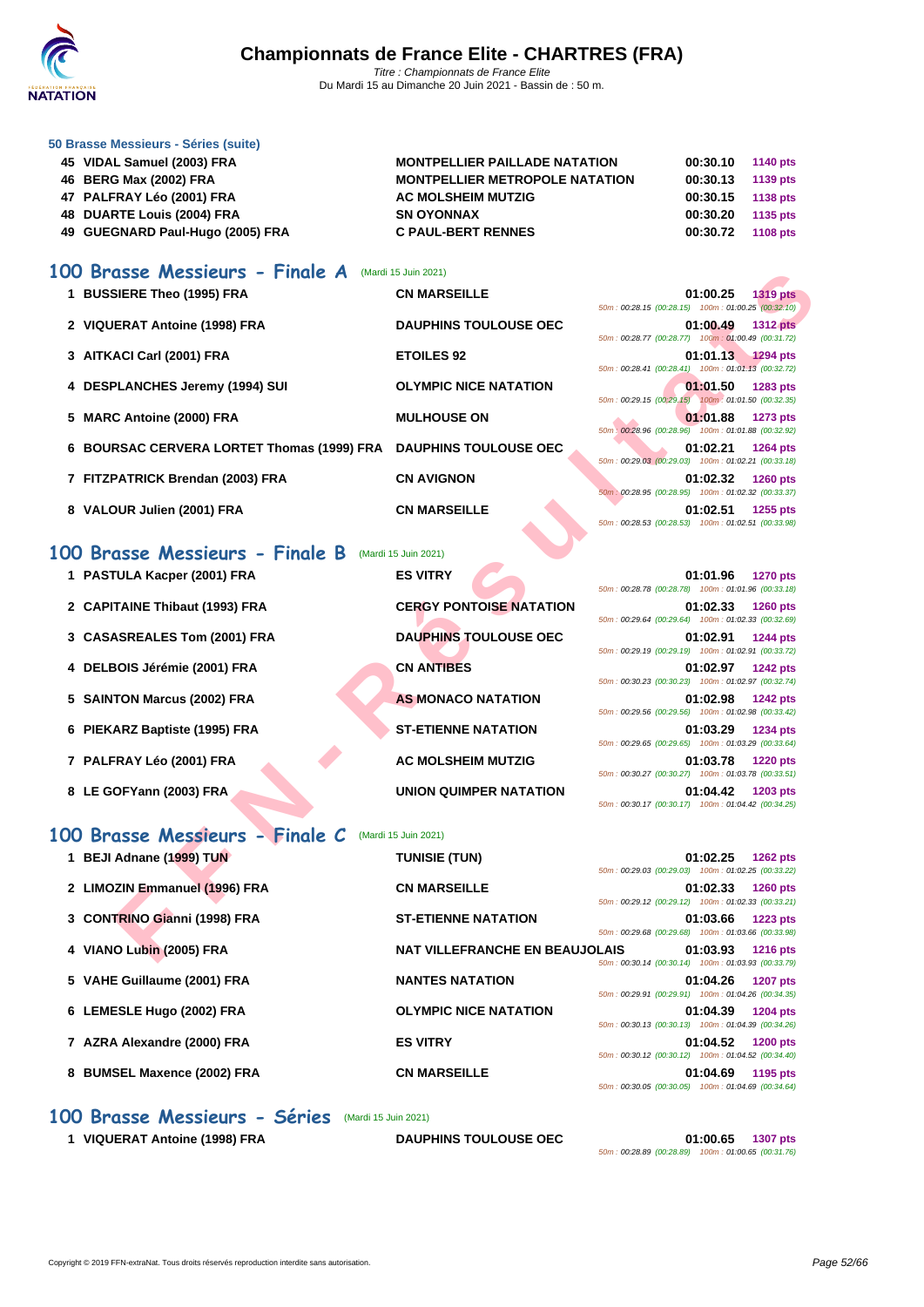

|    | 100 Brasse Messieurs - Séries (suite)      |                                               |                                                                                                                                         |
|----|--------------------------------------------|-----------------------------------------------|-----------------------------------------------------------------------------------------------------------------------------------------|
|    | 2 BUSSIERE Theo (1995) FRA                 | <b>CN MARSEILLE</b>                           | 01:01.28<br>1290 pts<br>50m: 00:28.88 (00:28.88) 100m: 01:01.28 (00:32.40)                                                              |
|    | 3 DESPLANCHES Jeremy (1994) SUI            | <b>OLYMPIC NICE NATATION</b>                  | 01:01.52<br>1283 pts<br>50m: 00:29.20 (00:29.20) 100m: 01:01.52 (00:32.32)                                                              |
|    | 4 PASTULA Kacper (2001) FRA                | <b>ES VITRY</b>                               | 01:01.89<br><b>1272 pts</b><br>50m: 00:28.75 (00:28.75) 100m: 01:01.89 (00:33.14)                                                       |
|    | 5 AITKACI Carl (2001) FRA                  | <b>ETOILES 92</b>                             | 01:02.09<br>1267 pts<br>50m: 00:28.78 (00:28.78) 100m: 01:02.09 (00:33.31)                                                              |
| 6  | <b>MARC Antoine (2000) FRA</b>             | <b>MULHOUSE ON</b>                            | 01:02.56<br><b>1254 pts</b><br>50m: 00:29.50 (00:29.50) 100m: 01:02.56 (00:33.06)                                                       |
|    | 7 BOURSAC CERVERA LORTET Thomas (1999) FRA | <b>DAUPHINS TOULOUSE OEC</b>                  | 01:02.72<br><b>1249 pts</b><br>50m: 00:29.53 (00:29.53) 100m: 01:02.72 (00:33.19)                                                       |
|    | 8 VALOUR Julien (2001) FRA                 | <b>CN MARSEILLE</b>                           | 01:02.81<br>1247 pts<br>50m: 00:28.92 (00:28.92) 100m: 01:02.81 (00:33.89)                                                              |
|    | 9 FITZPATRICK Brendan (2003) FRA           | <b>CN AVIGNON</b>                             | 01:02.89<br><b>1245 pts</b><br>50m: 00:29.48 (00:29.48) 100m: 01:02.89 (00:33.41)                                                       |
|    | 10 BEJI Adnane (1999) TUN                  | <b>TUNISIE (TUN)</b>                          | 01:02.93<br><b>1244 pts</b><br>50m: 00:29.53 (00:29.53) 100m: 01:02.93 (00:33.40)                                                       |
| 11 | <b>CAPITAINE Thibaut (1993) FRA</b>        | <b>CERGY PONTOISE NATATION</b>                | 01:02.96<br>1243 pts<br>50m: 00:29.22 (00:29.22) 100m: 01:02.96 (00:33.74)                                                              |
|    | 12 CASASREALES Tom (2001) FRA              | <b>DAUPHINS TOULOUSE OEC</b>                  | 01:02.97<br><b>1242 pts</b><br>50m: 00:29.59 (00:29.59) 100m: 01:02.97 (00:33.38)                                                       |
|    | 13 PIEKARZ Baptiste (1995) FRA             | <b>ST-ETIENNE NATATION</b>                    | 01:03.34<br><b>1232 pts</b><br>50m: 00:29.60 (00:29.60) 100m: 01:03.34 (00:33.74)                                                       |
|    | 14 KOUMA Sébastien (1997) MLI              | <b>ALLIANCE DIJON NATATION</b>                | 01:03.44<br>1230 pts                                                                                                                    |
|    | DELBOIS Jérémie (2001) FRA                 | <b>CN ANTIBES</b>                             | 50m: 00:29.10 (00:29.10) 100m: 01:03.44 (00:34.34)<br>01:03.57<br><b>1226 pts</b>                                                       |
|    | 16 MCFAZDEN James (1999) GBR               | LOUGHBOROUGH UNIVERSITY SWIMMING (GBR01:03.88 | 50m: 00:29.75 (00:29.75) 100m: 01:03.57 (00:33.82)<br><b>1217 pts</b>                                                                   |
|    | 17 PALFRAY Léo (2001) FRA                  | <b>AC MOLSHEIM MUTZIG</b>                     | 50m: 00:29.94 (00:29.94) 100m: 01:03.88 (00:33.94)<br>01:03.90<br><b>1217 pts</b>                                                       |
|    | 18 LE GOFYann (2003) FRA                   | UNION QUIMPER NATATION                        | 50m: 00:30.31 (00:30.31) 100m: 01:03.90 (00:33.59)<br>01:04.10<br><b>1211 pts</b><br>50m: 00:29.91 (00:29.91) 100m: 01:04.10 (00:34.19) |
|    | 19 SAINTON Marcus (2002) FRA               | AS MONACO NATATION                            | 01:04.23<br>1208 pts                                                                                                                    |
|    | 20 VAHE Guillaume (2001) FRA               | <b>NANTES NATATION</b>                        | 50m: 00:29.05 (00:29.05) 100m: 01:04.23 (00:35.18)<br>01:04.31<br><b>1206 pts</b>                                                       |
|    | 21 LEMESLE Hugo (2002) FRA                 | <b>OLYMPIC NICE NATATION</b>                  | 50m: 00:29.79 (00:29.79) 100m: 01:04.31 (00:34.52)<br>01:04.32<br>1205 pts                                                              |
|    | 22 LIMOZIN Emmanuel (1996) FRA             | <b>CN MARSEILLE</b>                           | 50m: 00:30.03 (00:30.03) 100m: 01:04.32 (00:34.29)<br>01:04.46<br>1202 pts                                                              |
|    | 23 VIANO Lubin (2005) FRA                  | <b>NAT VILLEFRANCHE EN BEAUJOLAIS</b>         | 50m: 00:30.34 (00:30.34) 100m: 01:04.46 (00:34.12)<br>01:04.51<br>1200 pts                                                              |
|    | 24 AZRA Alexandre (2000) FRA               | <b>ES VITRY</b>                               | 50m: 00:30.94 (00:30.94) 100m: 01:04.51 (00:33.57)<br>01:04.62<br>1197 pts                                                              |
|    | 25 BUMSEL Maxence (2002) FRA               | <b>CN MARSEILLE</b>                           | 50m: 00:30.29 (00:30.29) 100m: 01:04.62 (00:34.33)<br>01:04.74<br>1194 pts                                                              |
|    | 26 CONTRINO Gianni (1998) FRA              | <b>ST-ETIENNE NATATION</b>                    | 50m: 00:30.54 (00:30.54) 100m: 01:04.74 (00:34.20)<br>01:04.82<br>1192 pts                                                              |
| 27 | <b>BOUCHER Millian (2002) FRA</b>          | <b>DAUPHINS TOULOUSE OEC</b>                  | 50m: 00:30.22 (00:30.22) 100m: 01:04.82 (00:34.60)<br>01:04.91<br>1189 pts                                                              |
| 28 | <b>GOUREAU Terry (2000) FRA</b>            | <b>ALLIANCE ORLEANS NATATION</b>              | 50m: 00:30.61 (00:30.61) 100m: 01:04.91 (00:34.30)<br>01:05.02<br>1187 pts                                                              |
|    | 29 RENARD Remi (1999) FRA                  | <b>DAUPHINS TOULOUSE OEC</b>                  | 50m: 00:30.43 (00:30.43) 100m: 01:05.02 (00:34.59)<br>01:05.04<br><b>1186 pts</b>                                                       |
|    | 30 GUEGNARD Paul-Hugo (2005) FRA           | <b>C PAUL-BERT RENNES</b>                     | 50m: 00:30.63 (00:30.63) 100m: 01:05.04 (00:34.41)<br>01:05.07<br>1185 pts                                                              |
|    | 31 FRECHET Alexis (2001) FRA               | <b>ASPTT MONTPELLIER</b>                      | 50m: 00:31.08 (00:31.08) 100m: 01:05.07 (00:33.99)<br>01:05.15<br>1183 pts                                                              |
|    | 32 SIAR ELHADJ Abderezak (1999) ALG        | <b>MOUETTES DE PARIS</b>                      | 50m: 00:30.84 (00:30.84) 100m: 01:05.15 (00:34.31)<br>01:05.39<br><b>1177 pts</b>                                                       |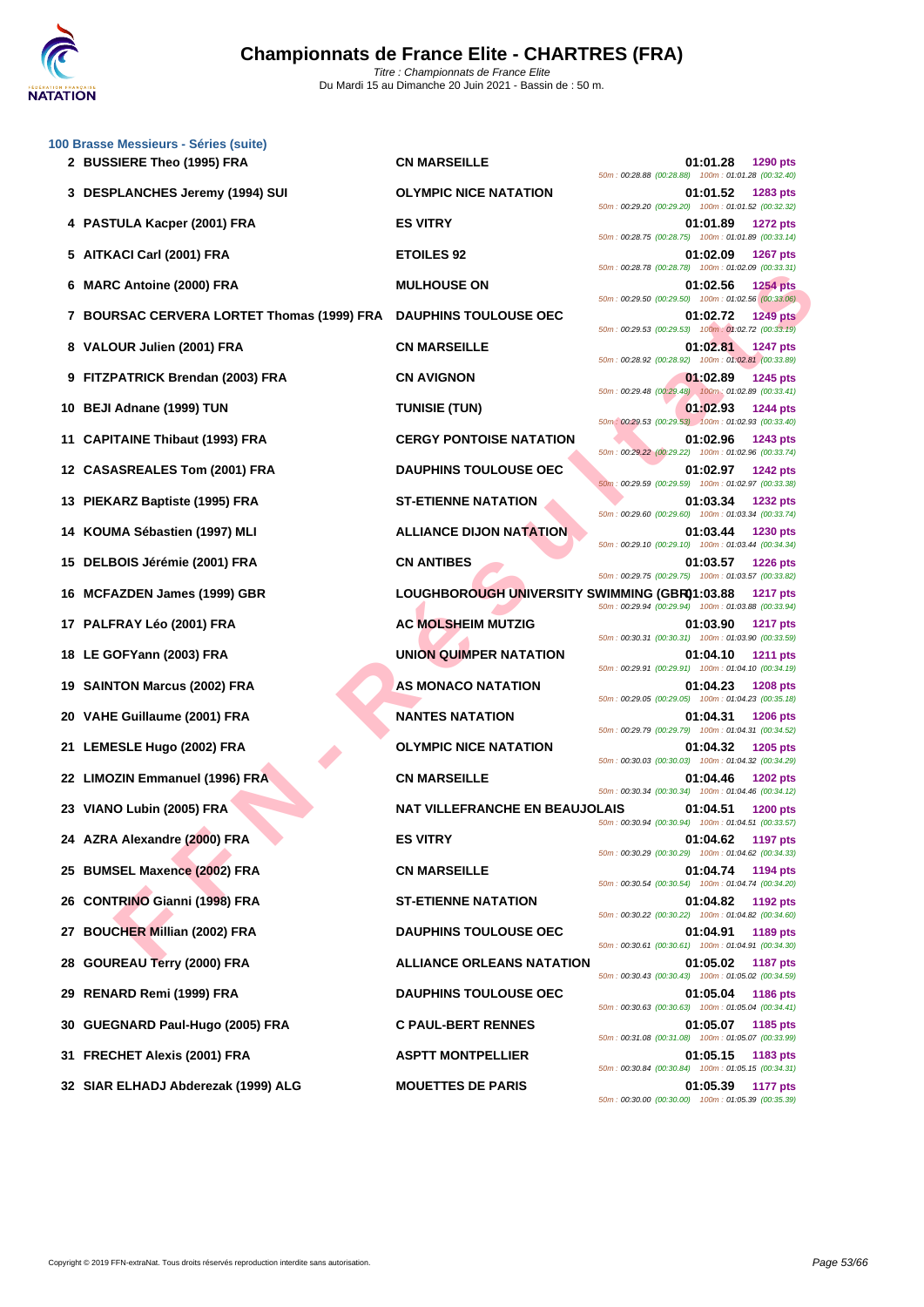

| 100 Brasse Messieurs - Séries (suite) | <b>SAINT-RAPHAEL NATATION</b>                                                                                                                                                                                                                                                                                                                                                                                                                                                                                                                                                                                                                                                              | 01:05.47<br>1174 pts                                                                                                                                                                                                                                                                                                                                                                                                                                                                                                                                                                                                                                                                                                                                                                                                                                                                                                                                                                                                                                                                                                                                                                                                                                 |
|---------------------------------------|--------------------------------------------------------------------------------------------------------------------------------------------------------------------------------------------------------------------------------------------------------------------------------------------------------------------------------------------------------------------------------------------------------------------------------------------------------------------------------------------------------------------------------------------------------------------------------------------------------------------------------------------------------------------------------------------|------------------------------------------------------------------------------------------------------------------------------------------------------------------------------------------------------------------------------------------------------------------------------------------------------------------------------------------------------------------------------------------------------------------------------------------------------------------------------------------------------------------------------------------------------------------------------------------------------------------------------------------------------------------------------------------------------------------------------------------------------------------------------------------------------------------------------------------------------------------------------------------------------------------------------------------------------------------------------------------------------------------------------------------------------------------------------------------------------------------------------------------------------------------------------------------------------------------------------------------------------|
|                                       | <b>SN OYONNAX</b>                                                                                                                                                                                                                                                                                                                                                                                                                                                                                                                                                                                                                                                                          | 50m: 00:30.71 (00:30.71) 100m: 01:05.47 (00:34.76)<br>01:05.48<br>1174 pts                                                                                                                                                                                                                                                                                                                                                                                                                                                                                                                                                                                                                                                                                                                                                                                                                                                                                                                                                                                                                                                                                                                                                                           |
| <b>GOUDENECHE Pierre (1998) FRA</b>   | <b>GIRONDINS BORDEAUX</b>                                                                                                                                                                                                                                                                                                                                                                                                                                                                                                                                                                                                                                                                  | 50m: 00:31.01 (00:31.01) 100m: 01:05.48 (00:34.47)<br>01:05.51<br>1173 pts                                                                                                                                                                                                                                                                                                                                                                                                                                                                                                                                                                                                                                                                                                                                                                                                                                                                                                                                                                                                                                                                                                                                                                           |
|                                       | <b>U.S CRETEIL NATATION</b>                                                                                                                                                                                                                                                                                                                                                                                                                                                                                                                                                                                                                                                                | 50m: 00:30.24 (00:30.24) 100m: 01:05.51 (00:35.27)<br>01:05.74<br><b>1167 pts</b><br>50m: 00:30.19 (00:30.19) 100m: 01:05.74 (00:35.55)                                                                                                                                                                                                                                                                                                                                                                                                                                                                                                                                                                                                                                                                                                                                                                                                                                                                                                                                                                                                                                                                                                              |
| <b>MELIN Tobias (2003) FRA</b>        | <b>STADE FRANÇAIS O COURBEVOIE</b>                                                                                                                                                                                                                                                                                                                                                                                                                                                                                                                                                                                                                                                         | 01:06.11<br><b>1157 pts</b>                                                                                                                                                                                                                                                                                                                                                                                                                                                                                                                                                                                                                                                                                                                                                                                                                                                                                                                                                                                                                                                                                                                                                                                                                          |
| <b>MICHEL Victor (1995) FRA</b>       | <b>C PAUL-BERT RENNES</b>                                                                                                                                                                                                                                                                                                                                                                                                                                                                                                                                                                                                                                                                  | 50m: 00:30.60 (00:30.60) 100m: 01:06.11 (00:35.51)<br>01:06.15<br><b>1156 pts</b><br>50m: 00:31.19 (00:31.19) 100m: 01:06.15 (00:34.96)                                                                                                                                                                                                                                                                                                                                                                                                                                                                                                                                                                                                                                                                                                                                                                                                                                                                                                                                                                                                                                                                                                              |
| VIDAL Samuel (2003) FRA               | <b>MONTPELLIER PAILLADE NATATION</b>                                                                                                                                                                                                                                                                                                                                                                                                                                                                                                                                                                                                                                                       | 01:06.19<br>1155 pts                                                                                                                                                                                                                                                                                                                                                                                                                                                                                                                                                                                                                                                                                                                                                                                                                                                                                                                                                                                                                                                                                                                                                                                                                                 |
| MAR Adrien (2000) FRA                 | <b>RC BRON DÉCINES NATATION</b>                                                                                                                                                                                                                                                                                                                                                                                                                                                                                                                                                                                                                                                            | 50m: 00:30.71 (00:30.71) 100m: 01:06.19 (00:35.48)<br>01:06.25<br>1154 pts                                                                                                                                                                                                                                                                                                                                                                                                                                                                                                                                                                                                                                                                                                                                                                                                                                                                                                                                                                                                                                                                                                                                                                           |
| <b>ANDRE Jules (2004) FRA</b>         | <b>CN MARSEILLE</b>                                                                                                                                                                                                                                                                                                                                                                                                                                                                                                                                                                                                                                                                        | 50m: 00:30.45 (00:30.45) 100m: 01:06.25 (00:35.80)<br>01:06.86<br><b>1137 pts</b><br>50m: 00:31.16 (00:31.16) 100m: 01:06.86 (00:35.70)                                                                                                                                                                                                                                                                                                                                                                                                                                                                                                                                                                                                                                                                                                                                                                                                                                                                                                                                                                                                                                                                                                              |
| <b>BONDUELLE Bastien (2004) FRA</b>   | <b>DUNKERQUE NATATION</b>                                                                                                                                                                                                                                                                                                                                                                                                                                                                                                                                                                                                                                                                  | 01:07.03<br>1133 pts<br>50m: 00:31.40 (00:31.40) 100m: 01:07.03 (00:35.63)                                                                                                                                                                                                                                                                                                                                                                                                                                                                                                                                                                                                                                                                                                                                                                                                                                                                                                                                                                                                                                                                                                                                                                           |
|                                       | <b>STADE OLYMPIQUE CHAMBERY</b>                                                                                                                                                                                                                                                                                                                                                                                                                                                                                                                                                                                                                                                            | 01:07.35<br>1125 pts                                                                                                                                                                                                                                                                                                                                                                                                                                                                                                                                                                                                                                                                                                                                                                                                                                                                                                                                                                                                                                                                                                                                                                                                                                 |
|                                       | <b>CN MARSEILLE</b>                                                                                                                                                                                                                                                                                                                                                                                                                                                                                                                                                                                                                                                                        | 50m: 00:31.26 (00:31.26) 100m: 01:07.35 (00:36.09)<br>01:16.93<br>887 pts<br>50m: 00:29.39 (00:29.39) 100m: 01:16.93 (00:47.54)                                                                                                                                                                                                                                                                                                                                                                                                                                                                                                                                                                                                                                                                                                                                                                                                                                                                                                                                                                                                                                                                                                                      |
|                                       |                                                                                                                                                                                                                                                                                                                                                                                                                                                                                                                                                                                                                                                                                            |                                                                                                                                                                                                                                                                                                                                                                                                                                                                                                                                                                                                                                                                                                                                                                                                                                                                                                                                                                                                                                                                                                                                                                                                                                                      |
|                                       | <b>DAUPHINS TOULOUSE OEC</b>                                                                                                                                                                                                                                                                                                                                                                                                                                                                                                                                                                                                                                                               | 02:10.21<br><b>1307 pts</b>                                                                                                                                                                                                                                                                                                                                                                                                                                                                                                                                                                                                                                                                                                                                                                                                                                                                                                                                                                                                                                                                                                                                                                                                                          |
|                                       | <b>OLYMPIC NICE NATATION</b>                                                                                                                                                                                                                                                                                                                                                                                                                                                                                                                                                                                                                                                               | 150m: 01:36.11 (00:32.82) 200m: 02:10.21 (00:34.10)<br>02:13.07<br><b>1267 pts</b>                                                                                                                                                                                                                                                                                                                                                                                                                                                                                                                                                                                                                                                                                                                                                                                                                                                                                                                                                                                                                                                                                                                                                                   |
|                                       | <b>MULHOUSE ON</b>                                                                                                                                                                                                                                                                                                                                                                                                                                                                                                                                                                                                                                                                         | 150m: 01:38.66 (00:34.60) 200m: 02:13.07 (00:34.41)<br>02:13.51<br><b>1261 pts</b>                                                                                                                                                                                                                                                                                                                                                                                                                                                                                                                                                                                                                                                                                                                                                                                                                                                                                                                                                                                                                                                                                                                                                                   |
|                                       | <b>DAUPHINS TOULOUSE OEC</b>                                                                                                                                                                                                                                                                                                                                                                                                                                                                                                                                                                                                                                                               | 02:13.68<br>1259 pts                                                                                                                                                                                                                                                                                                                                                                                                                                                                                                                                                                                                                                                                                                                                                                                                                                                                                                                                                                                                                                                                                                                                                                                                                                 |
|                                       | <b>MULHOUSE ON</b>                                                                                                                                                                                                                                                                                                                                                                                                                                                                                                                                                                                                                                                                         | 150m: 01:38.85 (00:34.44) 200m: 02:13.68 (00:34.83)<br>02:13.82<br>1257 pts                                                                                                                                                                                                                                                                                                                                                                                                                                                                                                                                                                                                                                                                                                                                                                                                                                                                                                                                                                                                                                                                                                                                                                          |
|                                       | <b>CERGY PONTOISE NATATION</b>                                                                                                                                                                                                                                                                                                                                                                                                                                                                                                                                                                                                                                                             | 02:15.34<br><b>1236 pts</b>                                                                                                                                                                                                                                                                                                                                                                                                                                                                                                                                                                                                                                                                                                                                                                                                                                                                                                                                                                                                                                                                                                                                                                                                                          |
|                                       | <b>CN FOUGERES</b>                                                                                                                                                                                                                                                                                                                                                                                                                                                                                                                                                                                                                                                                         | 150m: 01:40.10 (00:35.07) 200m: 02:15.34 (00:35.24)<br>02:17.03<br><b>1213 pts</b>                                                                                                                                                                                                                                                                                                                                                                                                                                                                                                                                                                                                                                                                                                                                                                                                                                                                                                                                                                                                                                                                                                                                                                   |
|                                       | <b>DAUPHINS TOULOUSE OEC</b>                                                                                                                                                                                                                                                                                                                                                                                                                                                                                                                                                                                                                                                               | 150m: 01:39.98 (00:34.91) 200m: 02:17.03 (00:37.05)<br>02:17.60<br>1205 pts<br>50m : 00:32.65 (00:32.65) 100m : 01:07.71 (00:35.06) 150m : 01:41.90 (00:34.19) 200m : 02:17.60 (00:35.70)                                                                                                                                                                                                                                                                                                                                                                                                                                                                                                                                                                                                                                                                                                                                                                                                                                                                                                                                                                                                                                                            |
|                                       |                                                                                                                                                                                                                                                                                                                                                                                                                                                                                                                                                                                                                                                                                            |                                                                                                                                                                                                                                                                                                                                                                                                                                                                                                                                                                                                                                                                                                                                                                                                                                                                                                                                                                                                                                                                                                                                                                                                                                                      |
|                                       | <b>OLYMPIC NICE NATATION</b>                                                                                                                                                                                                                                                                                                                                                                                                                                                                                                                                                                                                                                                               | 02:15.42 1235 pts                                                                                                                                                                                                                                                                                                                                                                                                                                                                                                                                                                                                                                                                                                                                                                                                                                                                                                                                                                                                                                                                                                                                                                                                                                    |
|                                       | <b>ETOILES 92</b>                                                                                                                                                                                                                                                                                                                                                                                                                                                                                                                                                                                                                                                                          | 02:16.15<br><b>1225 pts</b>                                                                                                                                                                                                                                                                                                                                                                                                                                                                                                                                                                                                                                                                                                                                                                                                                                                                                                                                                                                                                                                                                                                                                                                                                          |
|                                       | <b>CHARLEVILLE-MEZIERES NATATION</b>                                                                                                                                                                                                                                                                                                                                                                                                                                                                                                                                                                                                                                                       | 02:16.22<br><b>1224 pts</b>                                                                                                                                                                                                                                                                                                                                                                                                                                                                                                                                                                                                                                                                                                                                                                                                                                                                                                                                                                                                                                                                                                                                                                                                                          |
|                                       | AMIENS METROPOLE NAT.                                                                                                                                                                                                                                                                                                                                                                                                                                                                                                                                                                                                                                                                      | 02:17.83<br><b>1202 pts</b>                                                                                                                                                                                                                                                                                                                                                                                                                                                                                                                                                                                                                                                                                                                                                                                                                                                                                                                                                                                                                                                                                                                                                                                                                          |
|                                       | OLYMPIC NICE NATATION                                                                                                                                                                                                                                                                                                                                                                                                                                                                                                                                                                                                                                                                      | 02:18.54<br>1193 pts                                                                                                                                                                                                                                                                                                                                                                                                                                                                                                                                                                                                                                                                                                                                                                                                                                                                                                                                                                                                                                                                                                                                                                                                                                 |
|                                       | <b>DAUPHINS TOULOUSE OEC</b>                                                                                                                                                                                                                                                                                                                                                                                                                                                                                                                                                                                                                                                               | 02:19.18<br>1184 pts                                                                                                                                                                                                                                                                                                                                                                                                                                                                                                                                                                                                                                                                                                                                                                                                                                                                                                                                                                                                                                                                                                                                                                                                                                 |
| 7 CONTRINO Gianni (1998) FRA          | ST-ETIENNE NATATION                                                                                                                                                                                                                                                                                                                                                                                                                                                                                                                                                                                                                                                                        | 02:19.25<br>1183 pts                                                                                                                                                                                                                                                                                                                                                                                                                                                                                                                                                                                                                                                                                                                                                                                                                                                                                                                                                                                                                                                                                                                                                                                                                                 |
|                                       |                                                                                                                                                                                                                                                                                                                                                                                                                                                                                                                                                                                                                                                                                            | 50m: 00:31.51 (00:31.51) 100m: 01:06.78 (00:35.27) 150m: 01:42.99 (00:36.21) 200m: 02:19.25 (00:36.26)                                                                                                                                                                                                                                                                                                                                                                                                                                                                                                                                                                                                                                                                                                                                                                                                                                                                                                                                                                                                                                                                                                                                               |
| 38<br>40<br>41                        | 33 DA SILVA Florian (2001) FRA<br>34 DUARTE Louis (2004) FRA<br>35<br>36 PLATAUX Robin (1997) FRA<br>37<br>39<br>42<br>43 SCIUTO-BRUNEL Miki (2004) FRA<br>44 GIRARDET Mateo (2001) FRA<br>200 Brasse Messieurs - Finale A<br>1 VIQUERAT Antoine (1998) FRA<br>2 DESPLANCHES Jeremy (1994) SUI<br>3 MARC Antoine (2000) FRA<br>4 BOURSAC CERVERA LORTET Thomas (1999) FRA<br>5 BIDARD Clément (2001) FRA<br>6 CAPITAINE Thibaut (1993) FRA<br>7 LAINÉ Melaine (2001) FRA<br>8 FARGEOT Thomas (2001) FRA<br>1 SYOUD Jaouad (1999) ALG<br>2 AITKACI Carl (2001) FRA<br>3 MATTENET Emilien (2000) FRA<br>4 LE PAPE Thomas (2003) FRA<br>5 LEMESLE Hugo (2002) FRA<br>6 RENARD Remi (1999) FRA | (Vendredi 18 Juin 2021)<br>50m: 00:29.84 (00:29.84) 100m: 01:03.29 (00:33.45)<br>50m: 00:29.98 (00:29.98) 100m: 01:04.06 (00:34.08)<br>50m: 00:30.26 (00:30.26) 100m: 01:04.73 (00:34.47) 150m: 01:39.19 (00:34.46) 200m: 02:13.51 (00:34.32)<br>50m: 00:30.44 (00:30.44) 100m: 01:04.41 (00:33.97)<br>50m: 00:30.02 (00:30.02) 100m: 01:04.33 (00:34.31) 150m: 01:39.10 (00:34.77) 200m: 02:13.82 (00:34.72)<br>50m: 00:30.66 (00:30.66) 100m: 01:05.03 (00:34.37)<br>50m: 00:30.86 (00:30.86) 100m: 01:05.07 (00:34.21)<br>200 Brasse Messieurs - Finale B (Vendredi 18 Juin 2021)<br>50m : 00:30.28 (00:30.28) 100m : 01:04.30 (00:34.02) 150m : 01:39.13 (00:34.83) 200m : 02:15.42 (00:36.29)<br>50m: 00:30.34 (00:30.34) 100m: 01:05.03 (00:34.69) 150m: 01:40.18 (00:35.15) 200m: 02:16.15 (00:35.97)<br>50m: 00:31.47 (00:31.47) 100m: 01:06.50 (00:35.03) 150m: 01:41.53 (00:35.03) 200m: 02:16.22 (00:34.69)<br>50m: 00:31.46 (00:31.46) 100m: 01:07.21 (00:35.75) 150m: 01:42.53 (00:35.32) 200m: 02:17.83 (00:35.30)<br>50m: 00:31.06 (00:31.06) 100m: 01:06.33 (00:35.27) 150m: 01:42.29 (00:35.96) 200m: 02:18.54 (00:36.25)<br>50m: 00:31.29 (00:31.29) 100m: 01:06.84 (00:35.55) 150m: 01:42.63 (00:35.79) 200m: 02:19.18 (00:36.55) |

**1 PALFRAY Léo (2001) FRA AC MOLSHEIM MUTZIG 02:17.81 1203 pts** 50m : 00:31.52 (00:31.52) 100m : 01:06.80 (00:35.28) 150m : 01:42.07 (00:35.27) 200m : 02:17.81 (00:35.74)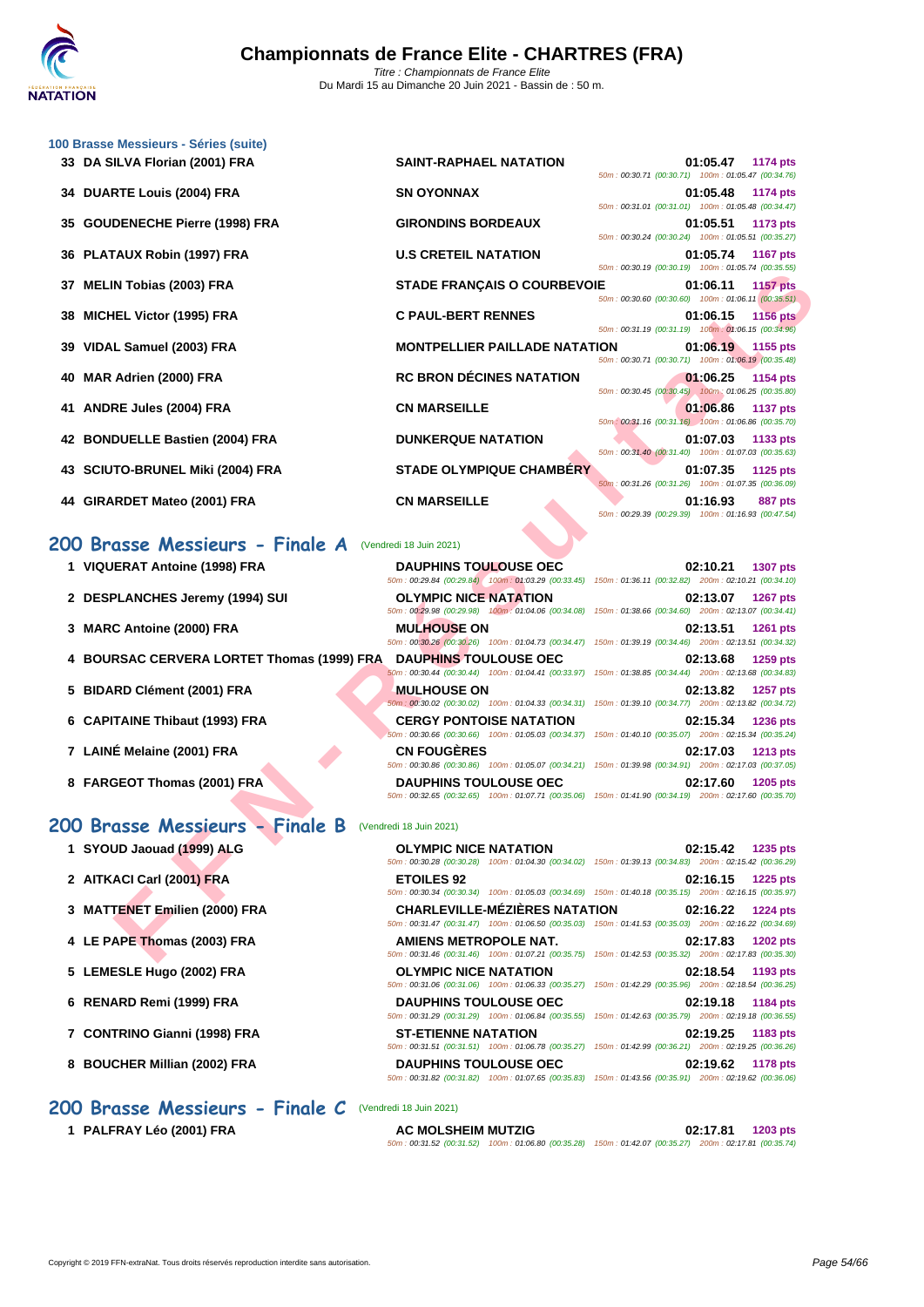50m : 00:30.88 (00:30.88) 100m : 01:06.45 (00:35.57) 150m : 01:42.98 (00:36.53) 200m : 02:19.21 (00:36.23)

50m : 00:30.73 (00:30.73) 100m : 01:06.99 (00:36.26) 150m : 01:44.79 (00:37.80) 200m : 02:20.46 (00:35.67)

50m : 00:31.82 (00:31.82) 100m : 01:07.59 (00:35.77) 150m : 01:44.06 (00:36.47) 200m : 02:20.48 (00:36.42)

50m : 00:32.04 (00:32.04) 100m : 01:06.92 (00:34.88) 150m : 01:43.86 (00:36.94) 200m : 02:20.79 (00:36.93)

50m : 00:33.10 (00:33.10) 100m : 01:08.26 (00:35.16) 150m : 01:44.70 (00:36.44) 200m : 02:21.62 (00:36.92)

50m : 00:31.64 (00:31.64) 100m : 01:07.80 (00:36.16) 150m : 01:44.94 (00:37.14) 200m : 02:21.67 (00:36.73)

#### **[200 Brass](http://www.ffnatation.fr/webffn/index.php)e Messieurs - Finale C (suite)**

- **2 CASASREALES Tom (2001) FRA DAUPHINS TOULOUSE OEC 02:19.21 1184 pts**
- **3 BEJI Adnane (1999) TUN TUNISIE (TUN) 02:20.46 1167 pts**
- **4 FITZPATRICK Brendan (2003) FRA CN AVIGNON 02:20.48 1167 pts**
- **5 GUEGNARD Paul-Hugo (2005) FRA C PAUL-BERT RENNES 02:20.79 1163 pts**
- **6 VILPOUX Valentin (2001) FRA ALLIANCE ORLEANS NATATION 02:21.62 1152 pts**
- **7 AZRA Alexandre (2000) FRA ES VITRY 02:21.67 1151 pts**
- **8 VALOUR Julien (2001) FRA CN MARSEILLE 02:24.19 1118 pts**

#### **200 Brasse Messieurs - Séries** (Vendredi 18 Juin 2021)

- 
- 
- 
- 
- **5 BOURSAC CERVERA LORTET Thomas (1999) FRA DAUPHINS TOULOUSE OEC 02:15.10 1239 pts**
- 
- 
- 
- 
- 
- 
- 
- 
- 
- 
- 
- 
- 
- 
- 
- **21 FITZPATRICK Brendan (2003) FRA CN AVIGNON 02:21.16 1158 pts**
- 
- 

OUT Valentin (2001) FRA - REAL LANCE ORIGINAL ENDERGAL SIMITELY INTERES INTERNATION<br>
THE SAULT CONTRA - REAL LANCE CONTRA - REAL LANCE CONTRA - REAL LANCE CONTRA - REAL LANCE CONTRA - REAL LANCE CONTRA - REAL LANCE CONTRA 50m : 00:30.61 (00:30.61) 100m : 01:06.47 (00:35.86) 150m : 01:43.25 (00:36.78) 200m : 02:24.19 (00:40.94)

**1 DESPLANCHES Jeremy (1994) SUI OLYMPIC NICE NATATION 02:13.49 1262 pts** 50m : 00:30.33 (00:30.33) 100m : 01:04.70 (00:34.37) 150m : 01:39.24 (00:34.54) 200m : 02:13.49 (00:34.25) **2 VIQUERAT Antoine (1998) FRA DAUPHINS TOULOUSE OEC 02:13.69 1259 pts** 50m : 00:29.87 (00:29.87) 100m : 01:03.94 (00:34.07) 150m : 01:38.62 (00:34.68) 200m : 02:13.69 (00:35.07) **3 BIDARD Clément (2001) FRA MULHOUSE ON 02:14.27 1251 pts** 50m : 00:29.94 (00:29.94) 100m : 01:04.09 (00:34.15) 150m : 01:38.73 (00:34.64) 200m : 02:14.27 (00:35.54) **4 SYOUD Jaouad (1999) ALG OLYMPIC NICE NATATION 02:14.92 1242 pts** 50m : 00:31.06 (00:31.06) 100m : 01:04.42 (00:33.36) 150m : 01:39.20 (00:34.78) 200m : 02:14.92 (00:35.72) 50m : 00:36.94 (00:36.94) 100m : 01:18.32 (00:41.38) 150m : 02:00.67 (00:42.35) 200m : 02:15.10 (00:14.43) **6 MARC Antoine (2000) FRA MULHOUSE ON 02:15.54 1233 pts** 50m : 00:30.46 (00:30.46) 100m : 01:05.25 (00:34.79) 150m : 01:40.86 (00:35.61) 200m : 02:15.54 (00:34.68) **7 CAPITAINE Thibaut (1993) FRA CERGY PONTOISE NATATION 02:15.61 1232 pts** 50m : 00:30.62 (00:30.62) 100m : 01:05.10 (00:34.48) 150m : 01:39.97 (00:34.87) 200m : 02:15.61 (00:35.64) **8 FARGEOT Thomas (2001) FRA DAUPHINS TOULOUSE OEC 02:16.65 1218 pts** 50m : 00:31.19 (00:31.19) 100m : 01:05.60 (00:34.41) 150m : 01:40.41 (00:34.81) 200m : 02:16.65 (00:36.24) **9 LAINÉ Melaine (2001) FRA CN FOUGÈRES 02:17.04 1213 pts** 50m : 00:31.87 (00:31.87) 100m : 01:06.83 (00:34.96) 150m : 01:41.76 (00:34.93) 200m : 02:17.04 (00:35.28) **10 BEJI Adnane (1999) TUN TUNISIE (TUN) 02:17.10 1212 pts** 50m : 00:30.99 (00:30.99) 100m : 01:05.83 (00:34.84) 150m : 01:41.27 (00:35.44) 200m : 02:17.10 (00:35.83) **11 MATTENET Emilien (2000) FRA CHARLEVILLE-MÉZIÈRES NATATION 02:17.44 1208 pts** 50m : 00:36.90 (00:36.90) 100m : 01:18.58 (00:41.68) 150m : 01:59.98 (00:41.40) 200m : 02:17.44 (00:17.46) **12 AITKACI Carl (2001) FRA ETOILES 92 02:18.52 1193 pts** 50m : 00:30.66 (00:30.66) 100m : 01:05.31 (00:34.65) 150m : 01:40.99 (00:35.68) 200m : 02:18.52 (00:37.53) **13 RENARD Remi (1999) FRA DAUPHINS TOULOUSE OEC 02:18.95 1187 pts** 50m : 00:31.23 (00:31.23) 100m : 01:06.49 (00:35.26) 150m : 01:42.02 (00:35.53) 200m : 02:18.95 (00:36.93) **14 LEMESLE Hugo (2002) FRA OLYMPIC NICE NATATION 02:19.01 1186 pts** 50m : 00:30.96 (00:30.96) 100m : 01:06.22 (00:35.26) 150m : 01:42.36 (00:36.14) 200m : 02:19.01 (00:36.65) **15 LE PAPE Thomas (2003) FRA AMIENS METROPOLE NAT. 02:19.18 1184 pts** 50m : 00:31.68 (00:31.68) 100m : 01:07.26 (00:35.58) 150m : 01:42.89 (00:35.63) 200m : 02:19.18 (00:36.29) **16 CHOUCHAR Ramzi (1997) ALG SAINT-RAPHAEL NATATION 02:19.22 1184 pts** 50m : 00:31.26 (00:31.26) 100m : 01:05.98 (00:34.72) 150m : 01:41.93 (00:35.95) 200m : 02:19.22 (00:37.29) **17 CONTRINO Gianni (1998) FRA ST-ETIENNE NATATION 02:19.31 1182 pts** 50m : 00:34.95 (00:34.95) 100m : 01:14.29 (00:39.34) 150m : 01:54.68 (00:40.39) 200m : 02:19.31 (00:24.63) **18 BOUCHER Millian (2002) FRA DAUPHINS TOULOUSE OEC 02:20.39 1168 pts** 50m : 00:31.62 (00:31.62) 100m : 01:07.06 (00:35.44) 150m : 01:43.00 (00:35.94) 200m : 02:20.39 (00:37.39) **19 CASASREALES Tom (2001) FRA DAUPHINS TOULOUSE OEC 02:20.61 1165 pts** 50m : 00:31.96 (00:31.96) 100m : 01:07.30 (00:35.34) 150m : 01:43.93 (00:36.63) 200m : 02:20.61 (00:36.68) **20 VALOUR Julien (2001) FRA CN MARSEILLE 02:20.98 1160 pts** 50m : 00:30.89 (00:30.89) 100m : 01:05.63 (00:34.74) 150m : 01:42.20 (00:36.57) 200m : 02:20.98 (00:38.78) 50m : 00:30.48 (00:30.48) 100m : 01:05.58 (00:35.10) 150m : 01:42.01 (00:36.43) 200m : 02:21.16 (00:39.15) **22 GUEGNARD Paul-Hugo (2005) FRA C PAUL-BERT RENNES 02:21.20 1157 pts** 50m : 00:31.83 (00:31.83) 100m : 01:06.97 (00:35.14) 150m : 01:43.62 (00:36.65) 200m : 02:21.20 (00:37.58) **23 PALFRAY Léo (2001) FRA AC MOLSHEIM MUTZIG 02:21.33 1155 pts** 50m : 00:32.01 (00:32.01) 100m : 01:07.68 (00:35.67) 150m : 01:43.61 (00:35.93) 200m : 02:21.33 (00:37.72)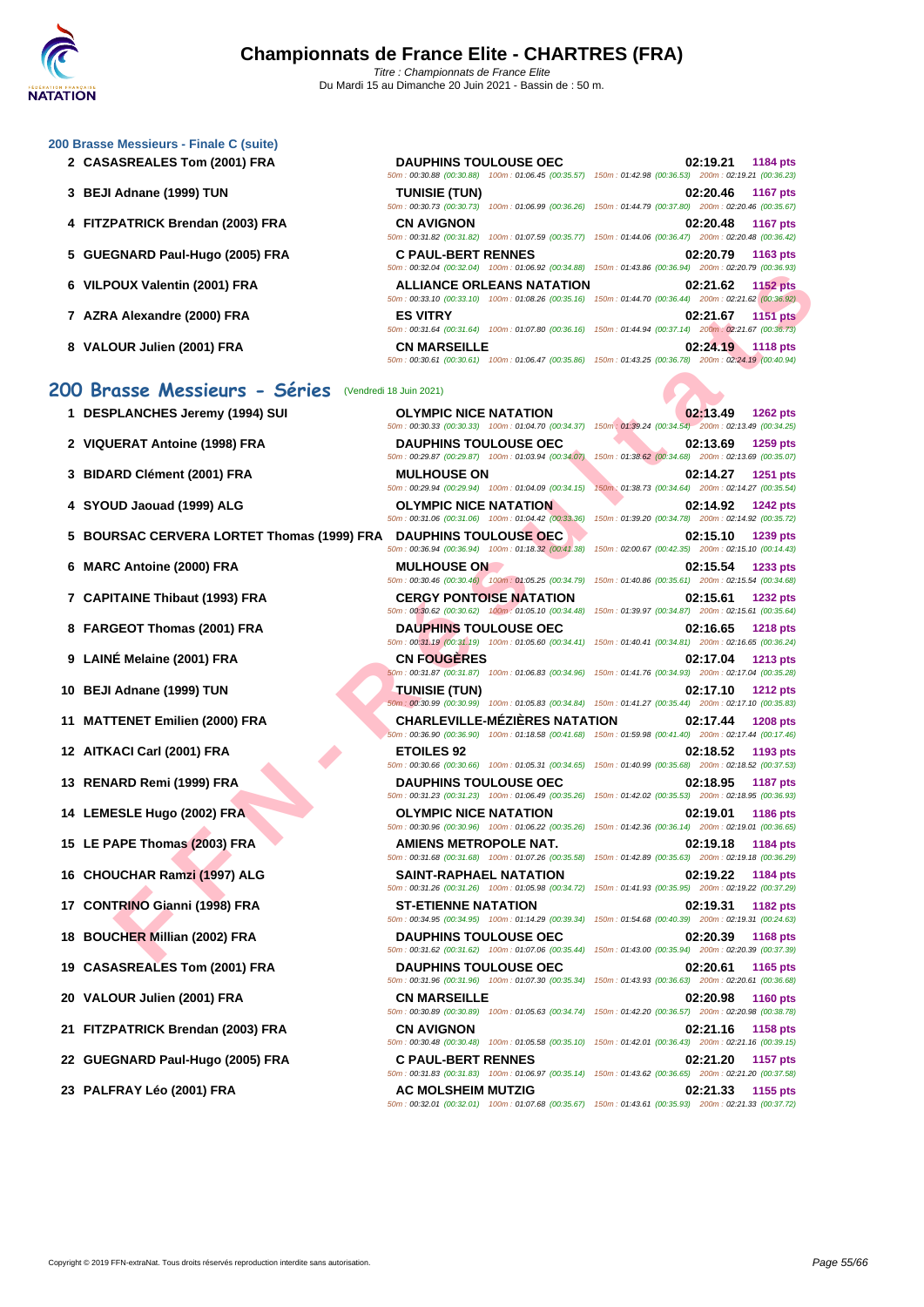|  | 200 Brasse Messieurs - Séries (suite) |  |  |
|--|---------------------------------------|--|--|
|  |                                       |  |  |

- **VILPOUX Valentin (2001) FRA ALLIANCE ORLEANS NATATION 02:22.05 1146 pts**
- **AZRA Alexandre (2000) FRA ES VITRY 02:22.14 1145 pts**
- **MICHEL Victor (1995) FRA C PAUL-BERT RENNES 02:23.31 1129 pts**
- 
- 
- 
- 
- 
- 
- 
- 
- 
- 
- **--- BUSSIERE Theo (1995) FRA CN MARSEILLE DNS dec**

#### **50 Papillon Messieurs - Finale A** (Samedi 19 Juin 2021)

| 1 PIRON Thomas (2000) FRA |
|---------------------------|
|                           |

- **BEROL Julien (2001) FRA CN MARSEILLE 00:23.88 1300 pts**
- **DUTEL Yanis (2000) FRA SC THIONVILLE 00:23.90 1299 pts**
- **VERMOREL Nicolas (1999) FRA CN MARSEILLE 00:23.91 1298 pts**
- **GUTGuillaume (2000) FRA DAUPHINS TOULOUSE OEC 00:23.97 1294 pts**
- **BAEZ Nikita (2000) FRA LYON NATATION METROPOLE 00:24.20 1278 pts**
- **SECCHI Clement (2000) FRA CN MARSEILLE 00:24.30 1270 pts**
- **COMTE Sergueï (2000) FRA RC BRON DÉCINES NATATION 00:24.38 1265 pts**

### **50 Papillon Messieurs - Finale B** (Samedi 19 Juin 2021)

| 1 STRAVIUS Jérémy (1988) FRA    | <b>ETOILES 92</b>               | 00:24.21 | <b>1277 pts</b> |
|---------------------------------|---------------------------------|----------|-----------------|
| 2 IVIC Yoni (2001) FRA          | <b>CN MARSEILLE</b>             | 00:24.32 | <b>1269 pts</b> |
| 3 BENEZIT Corentin (2001) FRA   | <b>ASM CHAMALIERES NATATION</b> | 00:24.33 | <b>1268 pts</b> |
| 3 HUILLE Stanislas (1999) FRA   | <b>SN VERSAILLES</b>            | 00:24.33 | <b>1268 pts</b> |
| 5 DESPLANCHES Jeremy (1994) SUI | <b>OLYMPIC NICE NATATION</b>    | 00:24.37 | 1265 pts        |
| 6 GRANDJEAN Meven (2000) FRA    | <b>OLYMPIC NICE NATATION</b>    | 00:24.40 | 1263 pts        |
| 7 BAILLE Nicolas (2002) FRA     | AS MONACO NATATION              | 00:24.67 | <b>1244 pts</b> |
| 8 BRIESCLouis (2003) FRA        | <b>DAUPHINS OBERNAI</b>         | 00:24.71 | <b>1242 pts</b> |
|                                 |                                 |          |                 |

### **50 Papillon Messieurs - Finale C** (Samedi 19 Juin 2021)

| 1 MATOKHNIUK Danylo (1999) UKR            | <b>ALLIANCE DIJON NATATION</b> | 00:24.46 | 1259 pts        |
|-------------------------------------------|--------------------------------|----------|-----------------|
| 2 RAKOTONDRAMANGA Eliot-Tahina (2002) FRA | <b>ES MASSY NATATION</b>       | 00:24.62 | <b>1248 pts</b> |
| 3 LUONG Jeremie (2000) FRA                | <b>C PAUL-BERT RENNES</b>      | 00:24.64 | <b>1246 pts</b> |
| 4 PECKillian (2002) FRA                   | <b>CN BREST</b>                | 00:24.66 | 1245 pts        |
| 5 HUG-DREYFUS Tom (2002) FRA              | <b>MULHOUSE ON</b>             | 00:24.69 | 1243 pts        |
| 6 PEDRO-LEAL Dorian (1996) FRA            | <b>CANET 66 NATATION</b>       | 00:24.73 | <b>1240 pts</b> |
| 7 LAMBERT Hugo (1993) FRA                 | <b>A.S.M BELFORT NATATION</b>  | 00:24.85 | <b>1232 pts</b> |
|                                           |                                |          |                 |

| 27 DA SILVA Florian (2001) FRA   | <b>SAINT-RAPHAEL NATATION</b><br>50m: 00:31.93 (00:31.93) 100m: 01:07.71 (00:35.78) 150m: 01:45.07 (00:37.36) 200m: 02:23.46 (00:38.39)    | 02:23.46       | <b>1127 pts</b> |
|----------------------------------|--------------------------------------------------------------------------------------------------------------------------------------------|----------------|-----------------|
| 28 FRECHET Alexis (2001) FRA     | <b>ASPTT MONTPELLIER</b>                                                                                                                   | 02:23.70       | <b>1124 pts</b> |
| 29 SAINTON Marcus (2002) FRA     | 50m : 00:32.23 (00:32.23) 100m : 01:09.52 (00:37.29) 150m : 01:46.40 (00:36.88) 200m : 02:23.70 (00:37.30)<br>AS MONACO NATATION           | 02:24.54       | <b>1113 pts</b> |
|                                  | 50m: 00:32.51 (00:32.51) 100m: 01:09.41 (00:36.90) 150m: 01:46.76 (00:37.35) 200m: 02:24.54 (00:37.78)                                     |                |                 |
| 30 SOULARD Nathanael (2001) FRA  | <b>ETOILES 92</b><br>50m: 00:31.80 (00:31.80) 100m: 01:08.29 (00:36.49) 150m: 01:46.03 (00:37.74) 200m: 02:24.73 (00:38.70)                | 02:24.73       | <b>1111 pts</b> |
| 31 SCIUTO-BRUNEL Miki (2004) FRA | <b>STADE OLYMPIQUE CHAMBERY</b>                                                                                                            | 02:24.78       | <b>1110 pts</b> |
|                                  | 50m : 00:32.40 (00:32.40) 100m : 01:08.66 (00:36.26) 150m : 01:45.78 (00:37.12) 200m : 02:24.78 (00:39.00)                                 |                |                 |
| 32 WERHANN Zachary (2002) FRA    | <b>SN METZ</b>                                                                                                                             | 02:26.17       | 1092 pts        |
|                                  | 50m : 00:33.07 (00:33.07) 100m : 01:10.11 (00:37.04) 150m : 01:47.69 (00:37.58) 200m : 02:26.17 (00:38.48)                                 |                |                 |
| 33 GOYEAUD Théo (2000) FRA       | <b>SN METZ</b>                                                                                                                             | 02:26.49       | 1088 pts        |
|                                  | 50m: 00:33.08 (00:33.08) 100m: 01:10.80 (00:37.72)<br>150m: 01:48.51 (00:37.71) 200m: 02:26.49 (00:37.98)                                  |                |                 |
| 34 BONDUELLE Bastien (2004) FRA  | <b>DUNKERQUE NATATION</b><br>50m: 00:32.39 (00:32.39) 100m: 01:09.56 (00:37.17) 150m: 01:47.96 (00:38.40) 200m: 02:27.13 (00:39.17)        | 02:27.13       | <b>1080 pts</b> |
|                                  |                                                                                                                                            |                |                 |
| 35 GOUREAU Terry (2000) FRA      | <b>ALLIANCE ORLEANS NATATION</b><br>50m: 00:33.79 (00:33.79) 100m: 01:11.87 (00:38.08) 150m: 01:50.84 (00:38.97) 200m: 02:29.83 (00:38.99) | 02:29.83       | <b>1046 pts</b> |
| 36 BUMSEL Maxence (2002) FRA     | <b>CN MARSEILLE</b>                                                                                                                        | 02:30.15       | <b>1042 pts</b> |
|                                  | 50m : 00:30.37 (00:30.37) 100m : 01:05.52 (00:35.15) 150m : 01:48.99 (00:43.47) 200m : 02:30.15 (00:41.16)                                 |                |                 |
| --- BUSSIERE Theo (1995) FRA     | <b>CN MARSEILLE</b>                                                                                                                        | <b>DNS</b> dec |                 |
|                                  |                                                                                                                                            |                |                 |
| 'O Papillon Messieurs - Finale A | (Samedi 19 Juin 2021)                                                                                                                      |                |                 |
| 1 PIRON Thomas (2000) FRA        | <b>LYON NATATION METROPOLE</b>                                                                                                             | 00:23.55       | 1324 pts        |
| 2 BEROL Julien (2001) FRA        | <b>CN MARSEILLE</b>                                                                                                                        | 00:23.88       | 1300 pts        |
| 3 DUTEL Yanis (2000) FRA         | <b>SC THIONVILLE</b>                                                                                                                       | 00:23.90       | 1299 pts        |
| 4 VERMOREL Nicolas (1999) FRA    | <b>CN MARSEILLE</b>                                                                                                                        | 00:23.91       | <b>1298 pts</b> |
| 5 GUTGuillaume (2000) FRA        | <b>DAUPHINS TOULOUSE OEC</b>                                                                                                               | 00:23.97       | <b>1294 pts</b> |
| 6 BAEZ Nikita (2000) FRA         | <b>LYON NATATION METROPOLE</b>                                                                                                             | 00:24.20       | <b>1278 pts</b> |
| 7 SECCHI Clement (2000) FRA      | <b>CN MARSEILLE</b>                                                                                                                        | 00:24.30       | <b>1270 pts</b> |
| 8 COMTE Sergueï (2000) FRA       | <b>RC BRON DÉCINES NATATION</b>                                                                                                            | 00:24.38       | 1265 pts        |
|                                  |                                                                                                                                            |                |                 |
| O Papillon Messieurs - Finale B  | (Samedi 19 Juin 2021)                                                                                                                      |                |                 |
| 1 STRAVIUS Jérémy (1988) FRA     | <b>ETOILES 92</b>                                                                                                                          | 00:24.21       | <b>1277 pts</b> |
| 2 IVIC Yoni (2001) FRA           | <b>CN MARSEILLE</b>                                                                                                                        | 00:24.32       | 1269 pts        |
| 3 BENEZIT Corentin (2001) FRA    | <b>ASM CHAMALIERES NATATION</b>                                                                                                            | 00:24.33       | <b>1268 pts</b> |
| 3 HUILLE Stanislas (1999) FRA    | <b>SN VERSAILLES</b>                                                                                                                       | 00:24.33       | 1268 pts        |
| 5 DESPLANCHES Jeremy (1994) SUI  | <b>OLYMPIC NICE NATATION</b>                                                                                                               | 00:24.37       | 1265 pts        |
| 6 GRANDJEAN Meven (2000) FRA     | <b>OLYMPIC NICE NATATION</b>                                                                                                               | 00:24.40       | 1263 pts        |
| 7 BAILLE Nicolas (2002) FRA      | <b>AS MONACO NATATION</b>                                                                                                                  | 00:24.67       | <b>1244 pts</b> |
| 8 BRIESCLouis (2003) FRA         | <b>DAUPHINS OBERNAI</b>                                                                                                                    | 00:24.71       | <b>1242 pts</b> |
|                                  |                                                                                                                                            |                |                 |
|                                  |                                                                                                                                            |                |                 |

50m : 00:32.50 (00:32.50) 100m : 01:08.18 (00:35.68) 150m : 01:44.72 (00:36.54) 200m : 02:22.05 (00:37.33)

50m : 00:31.93 (00:31.93) 100m : 01:08.16 (00:36.23) 150m : 01:44.91 (00:36.75) 200m : 02:22.14 (00:37.23)

50m : 00:33.75 (00:33.75) 100m : 01:10.51 (00:36.76) 150m : 01:47.39 (00:36.88) 200m : 02:23.31 (00:35.92)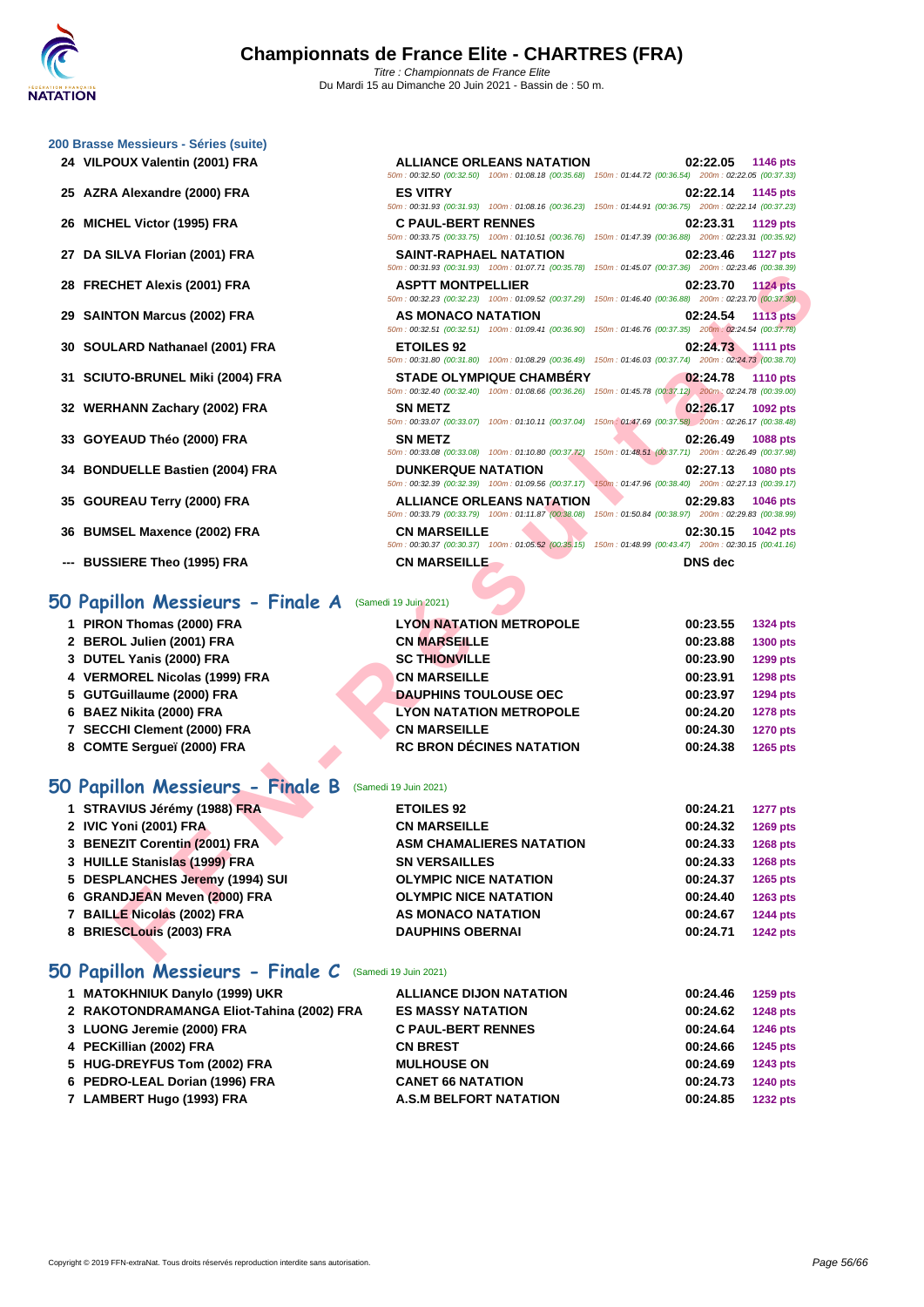| 50 Papillon Messieurs - Finale C (suite)<br>8 MARY Thibaut (1998) FRA | <b>CN ANTIBES</b>                 | 00:24.87<br><b>1230 pts</b>                                                                                                             |
|-----------------------------------------------------------------------|-----------------------------------|-----------------------------------------------------------------------------------------------------------------------------------------|
| 100 Papillon Messieurs - Finale A                                     | (Dimanche 20 Juin 2021)           |                                                                                                                                         |
| 1 METELLA Mehdy (1992) FRA                                            | <b>CN MARSEILLE</b>               | 00:50.87<br><b>1372 pts</b><br>50m: 00:23.88 (00:23.88) 100m: 00:50.87 (00:26.99)                                                       |
| 2 VERMOREL Nicolas (1999) FRA                                         | <b>CN MARSEILLE</b>               | 00:52.52<br><b>1320 pts</b><br>50m: 00:24.57 (00:24.57) 100m: 00:52.52 (00:27.95)                                                       |
| 3 HUILLE Stanislas (1999) FRA                                         | <b>SN VERSAILLES</b>              | 00:52.86<br><b>1309 pts</b>                                                                                                             |
| 4 RIHOUX Charles (1998) FRA                                           | <b>OLYMPIC NICE NATATION</b>      | 50m: 00:24.60 (00:24.60) 100m: 00:52.86 (00:28.26)<br>00:52.95<br><b>1306 pts</b>                                                       |
| 5 BEROL Julien (2001) FRA                                             | <b>CN MARSEILLE</b>               | 50m: 00:25.69 (00:25.69) 100m: 00:52.95 (00:27.26)<br>00:53.04<br>1304 pts                                                              |
| 6 SECCHI Clement (2000) FRA                                           | <b>CN MARSEILLE</b>               | 50m: 00:24.57 (00:24.57) 100m: 00:53.04 (00:28.47)<br>00:53.47<br>1290 pts                                                              |
| 7 DESPLANCHES Jeremy (1994) SUI                                       | <b>OLYMPIC NICE NATATION</b>      | 50m: 00:25.21 (00:25.21) 100m: 00:53.47 (00:28.26)<br>00:53.48<br><b>1290 pts</b>                                                       |
| 8 GRANDJEAN Meven (2000) FRA                                          | <b>OLYMPIC NICE NATATION</b>      | 50m: 00:25.24 (00:25.24) 100m: 00:53.48 (00:28.24)<br>00:53.50<br>1289 pts<br>50m: 00:24.74 (00:24.74) 100m: 00:53.50 (00:28.76)        |
| 100 Papillon Messieurs - Finale B                                     | (Dimanche 20 Juin 2021)           |                                                                                                                                         |
| 1 PLEWINSKI Sam (2001) FRA                                            | <b>CN ANTIBES</b>                 | 00:54.07<br><b>1272 pts</b><br>50m: 00:25.58 (00:25.58) 100m: 00:54.07 (00:28.49)                                                       |
| 2 MARY Thibaut (1998) FRA                                             | <b>CN ANTIBES</b>                 | 00:54.09<br><b>1271 pts</b><br>50m: 00:25.49 (00:25.49) 100m: 00:54.09 (00:28.60)                                                       |
| 3 RAKOTONDRAMANGA Eliot-Tahina (2002) FRA                             | <b>ES MASSY NATATION</b>          | 00:54.33<br><b>1264 pts</b>                                                                                                             |
| 4 PEDRO-LEAL Dorian (1996) FRA                                        | <b>CANET 66 NATATION</b>          | 50m: 00:25.43 (00:25.43) 100m: 00:54.33 (00:28.90)<br>00:54.49<br>1259 pts                                                              |
| 5 HENRY Clément (2000) FRA                                            | <b>ES VITRY</b>                   | 50m: 00:25.04 (00:25.04) 100m: 00:54.49 (00:29.45)<br>00:54.52<br><b>1258 pts</b>                                                       |
| 6 RIVIÈRE Clément (2003) FRA                                          | <b>CN CHALON-SUR-SAONE</b>        | 50m: 00:25.03 (00:25.03) 100m: 00:54.52 (00:29.49)<br>00:54.56<br><b>1257 pts</b>                                                       |
| 7 MATOKHNIUK Danylo (1999) UKR                                        | <b>ALLIANCE DIJON NATATION</b>    | 50m: 00:25.85 (00:25.85) 100m: 00:54.56 (00:28.71)<br>00:54.88<br><b>1247 pts</b>                                                       |
| 8 BRIESCLouis (2003) FRA                                              | <b>DAUPHINS OBERNAI</b>           | 50m: 00:24.70 (00:24.70) 100m: 00:54.88 (00:30.18)<br>00:55.13<br><b>1240 pts</b><br>50m: 00:25.13 (00:25.13) 100m: 00:55.13 (00:30.00) |
| 100 Papillon Messieurs - Finale C                                     | (Dimanche 20 Juin 2021)           |                                                                                                                                         |
| 1 HUG-DREYFUS Tom (2002) FRA                                          | <b>MULHOUSE ON</b>                | 00:54.76<br>1251 pts<br>50m: 00:25.44 (00:25.44) 100m: 00:54.76 (00:29.32)                                                              |
| 2 BENEZIT Corentin (2001) FRA                                         | <b>ASM CHAMALIERES NATATION</b>   | 00:54.80<br><b>1250 pts</b>                                                                                                             |
| 3 BOURGEOIS Mathieu (2001) FRA                                        | <b>STADE BÉTHUNE PÉLICAN CLUB</b> | 50m: 00:25.18 (00:25.18) 100m: 00:54.80 (00:29.62)<br>00:55.01<br>1243 pts                                                              |
| 4 MARSAU Matthias (1997) FRA                                          | <b>DAUPHINS TOULOUSE OEC</b>      | 50m: 00:25.64 (00:25.64) 100m: 00:55.01 (00:29.37)<br>00:55.25<br><b>1236 pts</b>                                                       |
| 5 PECKillian (2002) FRA                                               | <b>CN BREST</b>                   | 50m: 00:26.21 (00:26.21) 100m: 00:55.25 (00:29.04)<br>00:55.35<br>1233 pts                                                              |
| 6 AIRAUD Yohan (2004) FRA                                             | <b>OLYMPIC NICE NATATION</b>      | 50m: 00:26.17 (00:26.17) 100m: 00:55.35 (00:29.18)<br>00:56.92<br><b>1186 pts</b><br>50m: 00:25.88 (00:25.88) 100m: 00:56.92 (00:31.04) |

| 100 Papillon Messieurs - Finale B (Dimanche 20 Juin 2021) |  |  |
|-----------------------------------------------------------|--|--|
|-----------------------------------------------------------|--|--|

| 1 PLEWINSKI Sam (2001) FRA                | <b>CN ANTIBES</b>          | 00:54.07<br><b>1272 pts</b><br>50m: 00:25.58 (00:25.58) 100m: 00:54.07 (00:28.49) |
|-------------------------------------------|----------------------------|-----------------------------------------------------------------------------------|
| 2 MARY Thibaut (1998) FRA                 | <b>CN ANTIBES</b>          | 00:54.09<br>1271 pts<br>50m: 00:25.49 (00:25.49) 100m: 00:54.09 (00:28.60)        |
| 3 RAKOTONDRAMANGA Eliot-Tahina (2002) FRA | <b>ES MASSY NATATION</b>   | 00:54.33<br><b>1264 pts</b><br>50m: 00:25.43 (00:25.43) 100m: 00:54.33 (00:28.90) |
| 4 PEDRO-LEAL Dorian (1996) FRA            | <b>CANET 66 NATATION</b>   | 00:54.49<br>1259 pts<br>50m: 00:25.04 (00:25.04) 100m: 00:54.49 (00:29.45)        |
| 5 HENRY Clément (2000) FRA                | <b>ES VITRY</b>            | 00:54.52<br><b>1258 pts</b><br>50m: 00:25.03 (00:25.03) 100m: 00:54.52 (00:29.49) |
| 6 RIVIÈRE Clément (2003) FRA              | <b>CN CHALON-SUR-SAONE</b> | 00:54.56<br><b>1257 pts</b><br>50m: 00:25.85 (00:25.85) 100m: 00:54.56 (00:28.71) |

- **7 MATOKHNIUK Danylo (1999) UKR ALLIANCE DIJON NATATION 00:54.88 1247 pts**
- **8 BRIESCLouis (2003) FRA DAUPHINS OBERNAI 00:55.13 1240 pts**

# **100 Papillon Messieurs - Finale C** (Dimanche 20 Juin 2021)

| (Dimanche 20 Juin 2021) |  |
|-------------------------|--|
|                         |  |

| 1 HUG-DREYFUS Tom (2002) FRA   | <b>MULHOUSE ON</b>                |                                                    | 00:54.76   | <b>1251 pts</b> |
|--------------------------------|-----------------------------------|----------------------------------------------------|------------|-----------------|
|                                |                                   | 50m: 00:25.44 (00:25.44) 100m: 00:54.76 (00:29.32) |            |                 |
| 2 BENEZIT Corentin (2001) FRA  | <b>ASM CHAMALIERES NATATION</b>   |                                                    | 00:54.80   | <b>1250 pts</b> |
|                                | <b>STADE BÉTHUNE PÉLICAN CLUB</b> | 50m: 00:25.18 (00:25.18) 100m: 00:54.80 (00:29.62) |            |                 |
| 3 BOURGEOIS Mathieu (2001) FRA |                                   | 50m: 00:25.64 (00:25.64) 100m: 00:55.01 (00:29.37) | 00:55.01   | 1243 pts        |
| 4 MARSAU Matthias (1997) FRA   | <b>DAUPHINS TOULOUSE OEC</b>      |                                                    | 00:55.25   | <b>1236 pts</b> |
|                                |                                   | 50m: 00:26.21 (00:26.21) 100m: 00:55.25 (00:29.04) |            |                 |
| 5 PECKillian (2002) FRA        | <b>CN BREST</b>                   |                                                    | 00:55.35   | 1233 pts        |
|                                |                                   | 50m: 00:26.17 (00:26.17) 100m: 00:55.35 (00:29.18) |            |                 |
| 6 AIRAUD Yohan (2004) FRA      | <b>OLYMPIC NICE NATATION</b>      |                                                    | 00:56.92   | 1186 pts        |
|                                |                                   | 50m: 00:25.88 (00:25.88) 100m: 00:56.92 (00:31.04) |            |                 |
| 7 LUONG Jeremie (2000) FRA     | <b>C PAUL-BERT RENNES</b>         | 50m: 00:26.61 (00:26.61) 100m: 00:57.20 (00:30.59) | 00:57.20   | 1178 pts        |
| --- FOURNEAU Liam (2000) BEL   | <b>DUNKERQUE NATATION</b>         |                                                    | <b>DNS</b> |                 |
|                                |                                   |                                                    |            |                 |

### **100 Papillon Messieurs - Séries** (Dimanche 20 Juin 2021)

| 1 METELLA Mehdy (1992) FRA    | <b>CN MARSEILLE</b> | 00:51.18<br>1362 pts                               |
|-------------------------------|---------------------|----------------------------------------------------|
|                               |                     | 50m: 00:23.90 (00:23.90) 100m: 00:51.18 (00:27.28) |
| 2 VERMOREL Nicolas (1999) FRA | <b>CN MARSEILLE</b> | 00:52.60 1317 pts                                  |
|                               |                     | 50m: 00:24.55 (00:24.55) 100m: 00:52.60 (00:28.05) |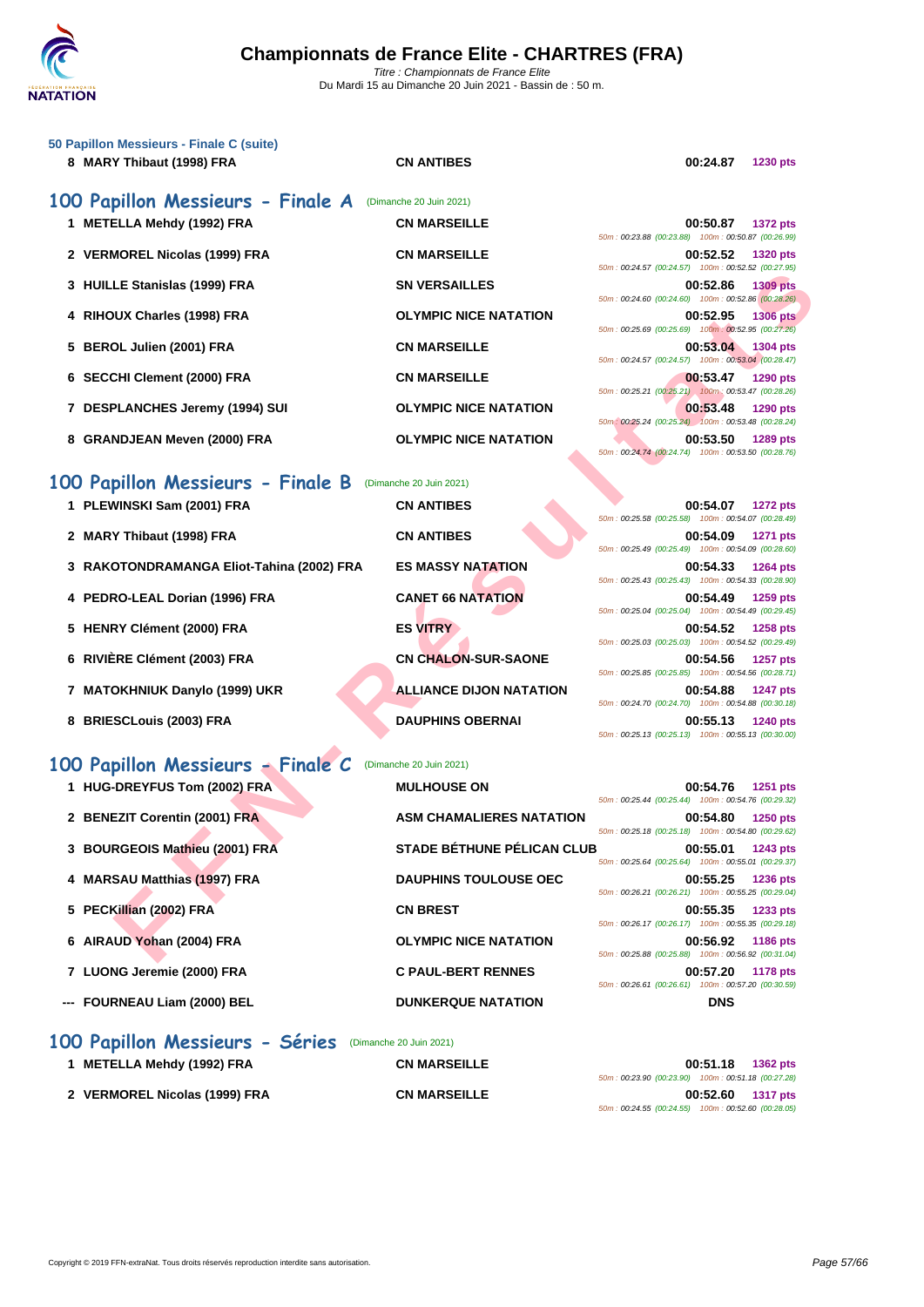

UKOY Romann (2000) SU<br> **FRANCISE DE SURVEY BATATION 1885 (SUI)**<br>
SEN MARSEILLE<br>
NO JUMIER (2000) FRANCISE SURVEY BATATION<br>
NO JUMIER (2000) FRANCISE SURVEY BATATION<br>
THINGHE (2000) FRANCISE SURVEY AND TRANCISE SURVEY AND **[100 Papil](http://www.ffnatation.fr/webffn/index.php)lon Messieurs - Séries (suite) HUILLE Stanislas (1999) FRA SN VERSAILLES 00:52.79 1311 pts SECCHI Clement (2000) FRA CN MARSEILLE 00:53.40 1293 pts RIHOUX Charles (1998) FRA OLYMPIC NICE NATATION 00:53.43 1292 pts DESPLANCHES Jeremy (1994) SUI OLYMPIC NICE NATATION 00:53.48 1290 pts MITYUKOV Roman (2000) SUI GENÈVE NATATION 1885 (SUI) 00:53.59 1287 pts BEROL Julien (2001) FRA CN MARSEILLE 00:53.71 1283 pts GRANDJEAN Meven (2000) FRA OLYMPIC NICE NATATION 00:53.79 1281 pts HENRY Clément (2000) FRA ES VITRY 00:53.80 1280 pts PEDRO-LEAL Dorian (1996) FRA CANET 66 NATATION 00:54.39 1262 pts ATSU Jonathan (1996) FRA DAUPHINS TOULOUSE OEC 00:54.40 1262 pts MARY Thibaut (1998) FRA CN ANTIBES 00:54.40 1262 pts MATOKHNIUK Danylo (1999) UKR ALLIANCE DIJON NATATION 00:54.43 1261 pts PLEWINSKI Sam (2001) FRA CN ANTIBES 00:54.56 1257 pts RAKOTONDRAMANGA Eliot-Tahina (2002) FRA ES MASSY NATATION 00:54.59 1256 pts COMTE Sergueï (2000) FRA RC BRON DÉCINES NATATION 00:54.67 1254 pts RIVIÈRE Clément (2003) FRA CN CHALON-SUR-SAONE 00:54.69 1253 pts BRIESCLouis (2003) FRA DAUPHINS OBERNAI 00:54.82 1249 pts AIRAUD Yohan (2004) FRA OLYMPIC NICE NATATION 00:54.91 1246 pts MARSAU Matthias (1997) FRA DAUPHINS TOULOUSE OEC 00:54.92 1246 pts BENEZIT Corentin (2001) FRA ASM CHAMALIERES NATATION 00:54.95 1245 pts HUG-DREYFUS Tom (2002) FRA MULHOUSE ON 00:54.97 1244 pts BOURGEOIS Mathieu (2001) FRA STADE BÉTHUNE PÉLICAN CLUB 00:55.14 1239 pts FOURNEAU Liam (2000) BEL DUNKERQUE NATATION 00:55.16 1239 pts PECKillian (2002) FRA CN BREST 00:55.39 1232 pts LUONG Jeremie (2000) FRA C PAUL-BERT RENNES 00:55.45 1230 pts DUTEL Yanis (2000) FRA SC THIONVILLE 00:55.58 1226 pts BRAS Hugo (1992) FRA LYON NATATION METROPOLE 00:55.58 1226 pts MALLET Clement (2002) FRA AMIENS METROPOLE NAT. 00:55.62 1225 pts RAPEAU Tom (2001) FRA CN ANTIBES 00:55.66 1224 pts CARA Adrien (2000) FRA CN CANNES 00:55.76 1221 pts**

50m : 00:24.57 (00:24.57) 100m : 00:52.79 (00:28.22) 50m : 00:24.86 (00:24.86) 100m : 00:53.40 (00:28.54) 50m : 00:25.44 (00:25.44) 100m : 00:53.43 (00:27.99) 50m : 00:25.51 (00:25.51) 100m : 00:53.48 (00:27.97) 50m : 00:24.73 (00:24.73) 100m : 00:53.59 (00:28.86) 50m : 00:25.37 (00:25.37) 100m : 00:53.71 (00:28.34) 50m : 00:25.06 (00:25.06) 100m : 00:53.79 (00:28.73) 50m : 00:25.83 (00:25.83) 100m : 00:53.80 (00:27.97) 50m : 00:25.12 (00:25.12) 100m : 00:54.39 (00:29.27) 50m : 00:25.27 (00:25.27) 100m : 00:54.40 (00:29.13) 50m : 00:26.07 (00:26.07) 100m : 00:54.40 (00:28.33) 50m : 00:24.87 (00:24.87) 100m : 00:54.43 (00:29.56) 50m : 00:25.27 (00:25.27) 100m : 00:54.56 (00:29.29) 50m : 00:25.02 (00:25.02) 100m : 00:54.59 (00:29.57) 50m : 00:24.88 (00:24.88) 100m : 00:54.67 (00:29.79) 50m : 00:25.93 (00:25.93) 100m : 00:54.69 (00:28.76) 50m : 00:25.87 (00:25.87) 100m : 00:54.82 (00:28.95) 50m : 00:25.86 (00:25.86) 100m : 00:54.91 (00:29.05) 50m : 00:25.60 (00:25.60) 100m : 00:54.92 (00:29.32) 50m : 00:25.37 (00:25.37) 100m : 00:54.95 (00:29.58) 50m : 00:25.41 (00:25.41) 100m : 00:54.97 (00:29.56) 50m : 00:25.25 (00:25.25) 100m : 00:55.14 (00:29.89) 50m : 00:25.53 (00:25.53) 100m : 00:55.16 (00:29.63) 50m : 00:25.65 (00:25.65) 100m : 00:55.39 (00:29.74) 50m : 00:25.75 (00:25.75) 100m : 00:55.45 (00:29.70) 50m : 00:25.91 (00:25.91) 100m : 00:55.58 (00:29.67) 50m : 00:26.08 (00:26.08) 100m : 00:55.58 (00:29.50) 50m : 00:26.00 (00:26.00) 100m : 00:55.62 (00:29.62) 50m : 00:25.90 (00:25.90) 100m : 00:55.66 (00:29.76) 50m : 00:26.56 (00:26.56) 100m : 00:55.76 (00:29.20) **33 MARLIERE Maxime (2001) FRA STADE BÉTHUNE PÉLICAN CLUB 00:55.81 1219 pts** 50m : 00:26.04 (00:26.04) 100m : 00:55.81 (00:29.77)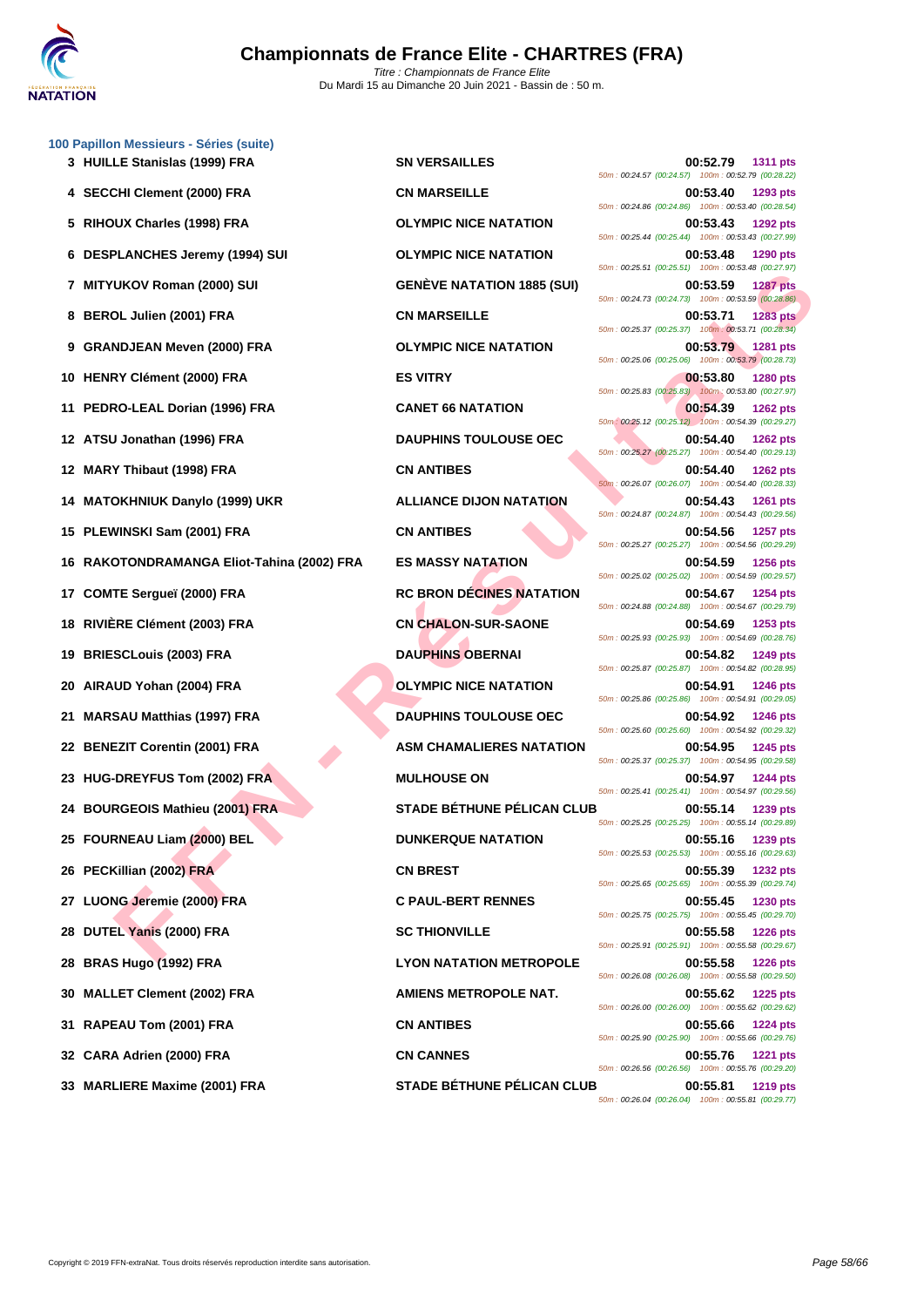

|     | 100 Papillon Messieurs - Séries (suite)   |                                      |                                                                                                                                       |
|-----|-------------------------------------------|--------------------------------------|---------------------------------------------------------------------------------------------------------------------------------------|
|     | 34 D'AGATA Alexandre (2004) FRA           | <b>DAUPHINS TOULOUSE OEC</b>         | 00:55.84<br><b>1218 pts</b><br>50m: 00:25.65 (00:25.65) 100m: 00:55.84 (00:30.19)                                                     |
| 34  | HOUOT Jeremy (1999) FRA                   | <b>NANTES NATATION</b>               | 00:55.84<br><b>1218 pts</b>                                                                                                           |
|     |                                           |                                      | 50m: 00:26.12 (00:26.12) 100m: 00:55.84 (00:29.72)                                                                                    |
| 36  | <b>ANNOCQUE Paul (2003) FRA</b>           | <b>CN CHALON-SUR-SAONE</b>           | 00:55.95<br><b>1215 pts</b>                                                                                                           |
|     |                                           |                                      | 50m: 00:26.50 (00:26.50) 100m: 00:55.95 (00:29.45)                                                                                    |
|     | 37 YEBBA Wissam-Amazigh (2000) FRA        | <b>DAUPHINS TOULOUSE OEC</b>         | 00:56.02<br><b>1213 pts</b><br>50m: 00:25.77 (00:25.77) 100m: 00:56.02 (00:30.25)                                                     |
| 38  | <b>BERNABE Clarence (2005) FRA</b>        | <b>CANET 66 NATATION</b>             | 00:56.11<br><b>1210 pts</b>                                                                                                           |
|     |                                           |                                      | 50m: 00:25.60 (00:25.60) 100m: 00:56.11 (00:30.51)                                                                                    |
| 39  | <b>ARKHANGELSKY Michel (2005) RUS</b>     | <b>OLYMPIC NICE NATATION</b>         | 00:56.26<br><b>1206 pts</b>                                                                                                           |
|     |                                           |                                      | 50m: 00:25.90 (00:25.90) 100m: 00:56.26 (00:30.36)                                                                                    |
| 40  | THENU Maxime (2002) FRA                   | <b>ETOILES 92</b>                    | 00:56.28<br>1205 pts                                                                                                                  |
|     |                                           |                                      | 50m: 00:25.71 (00:25.71) 100m: 00:56.28 (00:30.57)                                                                                    |
|     | 41 LAMBERT Hugo (1993) FRA                | <b>A.S.M BELFORT NATATION</b>        | 00:56.49<br>1199 pts<br>50m: 00:26.44 (00:26.44) 100m: 00:56.49 (00:30.05)                                                            |
|     | 42 MAZELLIER Nans (2004) FRA              | A ASEC NATATION SAINT-PAUL REUNION   | 00:56.95<br>1185 pts                                                                                                                  |
|     |                                           |                                      | 50m: 00:26.73 (00:26.73) 100m: 00:56.95 (00:30.22)                                                                                    |
|     | 43 SOULAS Alexis (2000) FRA               | <b>NANTES NATATION</b>               | 00:57.02<br>1183 pts                                                                                                                  |
|     |                                           |                                      | 50m: 00:35.14 (00:35.14) 100m: 00:57.02 (00:21.88)                                                                                    |
|     | 44 PERESSE Justin (2003) FRA              | <b>CN BREST</b>                      | 00:57.15<br>1179 pts                                                                                                                  |
|     |                                           | <b>CN ANTIBES</b>                    | 50m: 00:26.47 (00:26.47) 100m: 00:57.15 (00:30.68)                                                                                    |
| 45  | LOUIS Matheo (2003) FRA                   |                                      | 00:57.20<br><b>1178 pts</b><br>50m: 00:26.68 (00:26.68) 100m: 00:57.20 (00:30.52)                                                     |
|     | 46 CLUSMAN Simon (2004) FRA               | <b>LILLE MÉTROPOLE NATATION</b>      | 00:57.78<br><b>1161 pts</b>                                                                                                           |
|     |                                           |                                      | 50m: 00:26.69 (00:26.69) 100m: 00:57.78 (00:31.09)                                                                                    |
| 47  | EVEN Mathias (2000) FRA                   | <b>C PAUL-BERT RENNES</b>            | 00:58.52<br>1139 pts                                                                                                                  |
|     |                                           |                                      | 50m: 00:25.64 (00:25.64) 100m: 00:58.52 (00:32.88)                                                                                    |
| 48  | <b>BONEL Antonyn (2001) FRA</b>           | <b>CA ORSAY</b>                      | 00:58.92<br><b>1128 pts</b><br>50m: 00:26.97 (00:26.97) 100m: 00:58.92 (00:31.95)                                                     |
| 49  | DANDELEUX Lucas (2001) FRA                | <b>OLYMPIQUE LA GARENNE-COLOMBES</b> | 00:59.63<br><b>1107 pts</b>                                                                                                           |
|     |                                           |                                      | 50m: 00:27.58 (00:27.58) 100m: 00:59.63 (00:32.05)                                                                                    |
|     | <b>LEBLANC Arthur (1999) FRA</b>          | <b>C PAUL-BERT RENNES</b>            | <b>DNS</b> dec                                                                                                                        |
|     | COSTE Camille (1989) FRA                  | <b>TOULOUSE OLYMPIQUE AÉRO</b>       | <b>DNS</b> dec                                                                                                                        |
| --- | REMY Tom (2002) FRA                       | <b>CHARLEVILLE-MÉZIÈRES NATATION</b> | <b>DNS</b> dec                                                                                                                        |
|     | STRAVIUS Jérémy (1988) FRA                | <b>ETOILES 92</b>                    | <b>DNS</b> dec                                                                                                                        |
|     | EL GHAZIRI Ramy (2003) LBN                | LIBAN (LBN)                          | <b>DNS</b>                                                                                                                            |
| --- | DENHAM Michael (2001) FRA                 | <b>ANGERS NATATION</b>               | <b>DSQ</b>                                                                                                                            |
|     |                                           |                                      |                                                                                                                                       |
|     | 200 Papillon Messieurs - Finale A         | (Jeudi 17 Juin 2021)                 |                                                                                                                                       |
|     |                                           |                                      |                                                                                                                                       |
|     | 1 MARCHAND Léon (2002) FRA                | <b>DAUPHINS TOULOUSE OEC</b>         | 01:55.40<br>1333 pts<br>50m: 00:26.07 (00:26.07) 100m: 00:55.24 (00:29.17) 150m: 01:24.99 (00:29.75) 200m: 01:55.40 (00:30.41)        |
|     | 2 DESPLANCHES Jeremy (1994) SUI           | <b>OLYMPIC NICE NATATION</b>         | 01:58.20<br>1289 pts                                                                                                                  |
|     |                                           |                                      | 50m: 00:26.05 (00:26.05) 100m: 00:55.98 (00:29.93) 150m: 01:26.71 (00:30.73) 200m: 01:58.20 (00:31.49)                                |
|     | 3 MARSAU Matthias (1997) FRA              | <b>DAUPHINS TOULOUSE OEC</b>         | 01:58.25<br><b>1288 pts</b>                                                                                                           |
|     |                                           |                                      | 50m: 00:26.74 (00:26.74) 100m: 00:56.92 (00:30.18) 150m: 01:27.34 (00:30.42) 200m: 01:58.25 (00:30.91)                                |
|     | 4 TAYLAN Noyan (2002) FRA                 | <b>CLAMART NATATION 92</b>           | 01:58.64<br><b>1282 pts</b>                                                                                                           |
|     |                                           |                                      | 50m : 00:26.48 (00:26.48) 100m : 00:56.82 (00:30.34) 150m : 01:28.01 (00:31.19) 200m : 01:58.64 (00:30.63)                            |
|     | 5 REMY Tom (2002) FRA                     | <b>CHARLEVILLE-MÉZIÈRES NATATION</b> | 02:01.33<br><b>1241 pts</b><br>50m: 00:26.98 (00:26.98) 100m: 00:57.53 (00:30.55) 150m: 01:29.26 (00:31.73) 200m: 02:01.33 (00:32.07) |
|     | 6 RAKOTONDRAMANGA Eliot-Tahina (2002) FRA | <b>ES MASSY NATATION</b>             | 02:01.72 1235 pts                                                                                                                     |
|     |                                           |                                      |                                                                                                                                       |

### **200 Papillon Messieurs - Finale A** (Jeudi 17 Juin 2021)

| 1 MARCHAND Léon (2002) FRA                | <b>DAUPHINS TOULOUSE OEC</b>                    | 50m: 00:26.07 (00:26.07) 100m: 00:55.24 (00:29.17) 150m: 01:24.99 (00:29.75) 200m: 01:55.40 (00:30.41)                                         | 01:55.40 | 1333 pts        |
|-------------------------------------------|-------------------------------------------------|------------------------------------------------------------------------------------------------------------------------------------------------|----------|-----------------|
| 2 DESPLANCHES Jeremy (1994) SUI           | <b>OLYMPIC NICE NATATION</b>                    | 50m: 00:26.05 (00:26.05) 100m: 00:55.98 (00:29.93) 150m: 01:26.71 (00:30.73) 200m: 01:58.20 (00:31.49)                                         | 01:58.20 | 1289 pts        |
| 3 MARSAU Matthias (1997) FRA              | <b>DAUPHINS TOULOUSE OEC</b>                    | 50m: 00:26.74 (00:26.74) 100m: 00:56.92 (00:30.18) 150m: 01:27.34 (00:30.42) 200m: 01:58.25 (00:30.91)                                         | 01:58.25 | <b>1288 pts</b> |
| 4 TAYLAN Noyan (2002) FRA                 | <b>CLAMART NATATION 92</b>                      | 50m: 00:26.48 (00:26.48) 100m: 00:56.82 (00:30.34) 150m: 01:28.01 (00:31.19) 200m: 01:58.64 (00:30.63)                                         | 01:58.64 | <b>1282 pts</b> |
| 5 REMY Tom (2002) FRA                     |                                                 | <b>CHARLEVILLE-MÉZIÈRES NATATION</b><br>50m: 00:26.98 (00:26.98) 100m: 00:57.53 (00:30.55) 150m: 01:29.26 (00:31.73) 200m: 02:01.33 (00:32.07) | 02:01.33 | <b>1241 pts</b> |
| 6 RAKOTONDRAMANGA Eliot-Tahina (2002) FRA | <b>ES MASSY NATATION</b>                        | 50m: 00:26.85 (00:26.85) 100m: 00:57.64 (00:30.79) 150m: 01:29.74 (00:32.10) 200m: 02:01.72 (00:31.98)                                         | 02:01.72 | 1235 pts        |
| 7 SECCHI Clement (2000) FRA               | <b>CN MARSEILLE</b><br>50m: 00:26.68 (00:26.68) | 100m: 00:58.15 (00:31.47) 150m: 01:29.68 (00:31.53) 200m: 02:01.74 (00:32.06)                                                                  | 02:01.74 | 1235 pts        |
| 8 PLEWINSKI Sam (2001) FRA                | <b>CN ANTIBES</b>                               | 50m: 00:28.09 (00:28.09) 100m: 00:59.18 (00:31.09) 150m: 01:31.96 (00:32.78) 200m: 02:02.29 (00:30.33)                                         | 02:02.29 | <b>1226 pts</b> |

## **200 Papillon Messieurs - Finale B** (Jeudi 17 Juin 2021)

**1 SYOUD Jaouad (1999) ALG OLYMPIC NICE NATATION 01:59.34 1272 pts**

50m : 00:26.68 (00:26.68) 100m : 00:57.12 (00:30.44) 150m : 01:28.27 (00:31.15) 200m : 01:59.34 (00:31.07)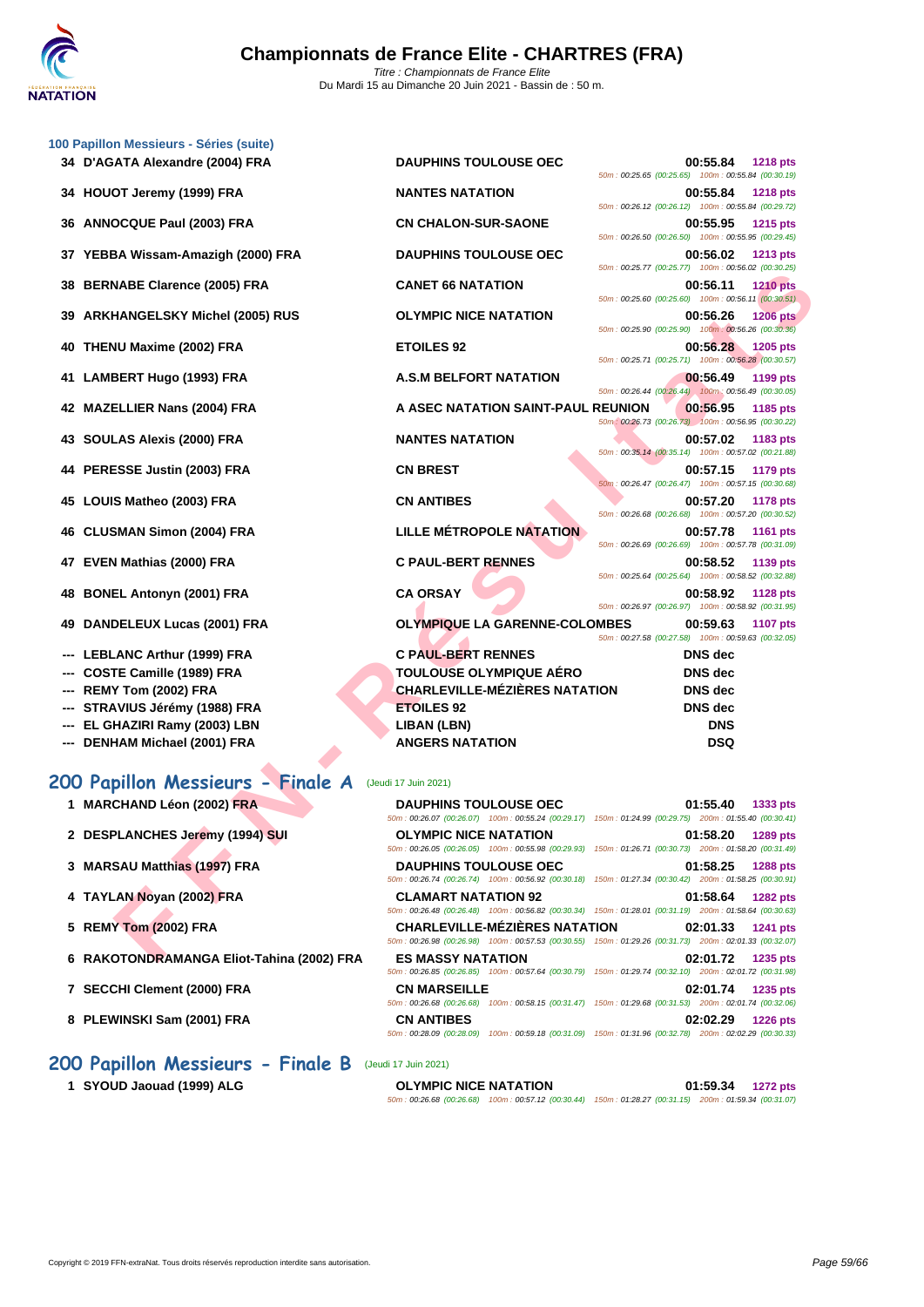#### **[200 Papil](http://www.ffnatation.fr/webffn/index.php)lon Messieurs - Finale B (suite)**

- **2 PETIT Ambroise (1995) FRA**
- **3** RAPEAU Tom (2001) FRA
- **4 MARY Thibaut (1998) FRA**
- **5 HENRY Clément (2000) FRA**
- **6** COLOMAS Baptiste (2000) FRA
- **7** ANNOCQUE Paul (2003) FRA
- **8 DENHAM Michael (2001) FRA**

### **200 Papillon Messieurs - Finale C** (Jeudi 17 Juin 2021)

- 
- **2 CARA Adrien (2000) FRA**
- **3** CARMONA Elian (2002) FRA
- **4 BERNABE Clarence (2005) FRA**
- **5 PEDRO-LEAL Dorian (1996) FRA**
- **6 DELAIE Yanis (2004) FRA**
- **7 SOULAS Alexis (2000) FRA**
- **8 GRUART Leo (2002) FRA**

### **200 Papillon Messieurs - Barrage Finales** (Jeudi 17 Juin 2021)

### **200 Papillon Messieurs - Séries** (Jeudi 17 Juin 2021)

- 
- **2 SYOUD Jaouad (1999) ALG**
- **3 MARSAU Matthias (1997) FRA**
- **4 MARCHAND Léon (2002) FRA**
- **5 SECCHI Clement (2000) FRA**
- **6 REMY Tom (2002) FRA**
- **7 TAYLAN Noyan (2002) FRA CLAMART NATATION 92 02:01.77 1234 pts**
- **8 PLEWINSKI Sam (2001) FRA**
- **9 FERRé Ryan (2003) FRA DAUPHINS D'ANNECY 02:02.16 1228 pts**
- **10** RAKOTONDRAMANGA Eliot-Tahina (2002) FRA
- **11 RAPEAU Tom (2001) FRA**

| AS MONACO NATATION         |                                                                                                        |                                                     | 02:02.24 1227 pts |  |
|----------------------------|--------------------------------------------------------------------------------------------------------|-----------------------------------------------------|-------------------|--|
|                            | 50m: 00:27.25 (00:27.25) 100m: 00:58.32 (00:31.07) 150m: 01:30.01 (00:31.69) 200m: 02:02.24 (00:32.23) |                                                     |                   |  |
| <b>CN ANTIBES</b>          |                                                                                                        |                                                     | 02:02.46 1224 pts |  |
|                            | 50m: 00:27.39 (00:27.39) 100m: 00:58.40 (00:31.01) 150m: 01:29.94 (00:31.54) 200m: 02:02.46 (00:32.52) |                                                     |                   |  |
| <b>CN ANTIBES</b>          |                                                                                                        |                                                     | 02:02.70 1220 pts |  |
|                            | 50m: 00:26.72 (00:26.72) 100m: 00:57.80 (00:31.08) 150m: 01:31.21 (00:33.41) 200m: 02:02.70 (00:31.49) |                                                     |                   |  |
| <b>ES VITRY</b>            |                                                                                                        |                                                     | 02:02.83 1218 pts |  |
|                            | 50m: 00:26.96 (00:26.96) 100m: 00:57.84 (00:30.88)                                                     | 150m: 01:29.57 (00:31.73) 200m: 02:02.83 (00:33.26) |                   |  |
|                            | <b>STADE CLERMONT NATATION</b>                                                                         |                                                     | 02:03.19 1213 pts |  |
|                            | 50m: 00:27.33 (00:27.33) 100m: 00:58.64 (00:31.31)                                                     | 150m: 01:30.64 (00:32.00) 200m: 02:03.19 (00:32.55) |                   |  |
| <b>CN CHALON-SUR-SAONE</b> |                                                                                                        |                                                     | 02:03.56 1207 pts |  |
|                            | 50m: 00:27.66 (00:27.66) 100m: 00:59.00 (00:31.34) 150m: 01:30.58 (00:31.58) 200m: 02:03.56 (00:32.98) |                                                     |                   |  |
| <b>ANGERS NATATION</b>     |                                                                                                        |                                                     | 02:04.62 1191 pts |  |
|                            | 50m: 00:27.52 (00:27.52) 100m: 00:59.23 (00:31.71) 150m: 01:31.32 (00:32.09) 200m: 02:04.62 (00:33.30) |                                                     |                   |  |

|                                                              | JUINT DULLO.30 (00.20.30) TOURT DULUTURE (00.30.00) TJUINT UTLES.JT (00.31.13) ZUUINT UZ.02.03 (00.33.20)                                          |                                                                                    |
|--------------------------------------------------------------|----------------------------------------------------------------------------------------------------------------------------------------------------|------------------------------------------------------------------------------------|
| 6 COLOMAS Baptiste (2000) FRA                                | <b>STADE CLERMONT NATATION</b><br>50m: 00:27.33 (00:27.33) 100m: 00:58.64 (00:31.31) 150m: 01:30.64 (00:32.00) 200m: 02:03.19 (00:32.55)           | 02:03.19<br><b>1213 pts</b>                                                        |
| 7 ANNOCQUE Paul (2003) FRA                                   | <b>CN CHALON-SUR-SAONE</b><br>50m : 00:27.66 (00:27.66) 100m : 00:59.00 (00:31.34) 150m : 01:30.58 (00:31.58) 200m : 02:03.56 (00:32.98)           | 02:03.56<br><b>1207 pts</b>                                                        |
| 8 DENHAM Michael (2001) FRA                                  | <b>ANGERS NATATION</b><br>50m : 00:27.52 (00:27.52) 100m : 00:59.23 (00:31.71) 150m : 01:31.32 (00:32.09) 200m : 02:04.62 (00:33.30)               | 02:04.62<br>1191 pts                                                               |
| 00 Papillon Messieurs - Finale C                             | (Jeudi 17 Juin 2021)                                                                                                                               |                                                                                    |
| 1 FOURNEAU Liam (2000) BEL                                   | <b>DUNKERQUE NATATION</b><br>50m: 00:26.26 (00:26.26) 100m: 00:57.10 (00:30.84) 150m: 01:29.39 (00:32.29) 200m: 02:02.40 (00:33.01)                | 02:02.40<br><b>1225 pts</b>                                                        |
| 2 CARA Adrien (2000) FRA                                     | <b>CN CANNES</b><br>50m: 00:27.39 (00:27.39) 100m: 00:58.56 (00:31.17) 150m: 01:30.68 (00:32.12) 200m: 02:03.61 (00:32.93)                         | 02:03.61<br>1206 pts                                                               |
| 3 CARMONA Elian (2002) FRA                                   | <b>DAUPHINS TOULOUSE OEC</b><br>50m: 00:27.47 (00:27.47) 100m: 00:58.76 (00:31.29)                                                                 | 02:03.80<br><b>1204 pts</b><br>150m: 01:30.81 (00:32.05) 200m: 02:03.80 (00:32.99) |
| 4 BERNABE Clarence (2005) FRA                                | <b>CANET 66 NATATION</b><br>50m: 00:26.95 (00:26.95) 100m: 00:58.36 (00:31.41) 150m: 01:31.70 (00:33.34) 200m: 02:04.04 (00:32.34)                 | 02:04.04<br>1200 pts                                                               |
| 5 PEDRO-LEAL Dorian (1996) FRA                               | <b>CANET 66 NATATION</b><br>50m: 00:27.77 (00:27.77) 100m: 01:00.22 (00:32.45) 150m: 01:31.88 (00:31.66) 200m: 02:04.51 (00:32.63)                 | 02:04.51<br>1193 pts                                                               |
| 6 DELAIE Yanis (2004) FRA                                    | <b>CHARLEVILLE-MEZIERES NATATION</b><br>50m : 00:28.12 (00:28.12) 100m : 01:00.36 (00:32.24) 150m : 01:32.85 (00:32.49) 200m : 02:05.00 (00:32.15) | 02:05.00<br>1186 pts                                                               |
| 7 SOULAS Alexis (2000) FRA                                   | <b>NANTES NATATION</b><br>50m: 00:27.88 (00:27.88) 100m: 00:59.82 (00:31.94) 150m: 01:32.85 (00:33.03) 200m: 02:05.41 (00:32.56)                   | 02:05.41<br><b>1180 pts</b>                                                        |
| 8 GRUART Leo (2002) FRA                                      | <b>DAUPHINS D'ANNECY</b><br>50m: 00:28.37 (00:28.37) 100m: 01:00.61 (00:32.24) 150m: 01:33.20 (00:32.59) 200m: 02:06.69 (00:33.49)                 | 02:06.69<br><b>1161 pts</b>                                                        |
| 00 Papillon Messieurs - Barrage Finales (Jeudi 17 Juin 2021) |                                                                                                                                                    |                                                                                    |
| 1 HOUOT Jeremy (1999) FRA                                    | <b>NANTES NATATION</b><br>50m : 00:27.38 (00:27.38) 100m : 00:59.06 (00:31.68) 150m : 01:31.83 (00:32.77) 200m : 02:04.44 (00:32.61)               | 02:04.44<br>1194 pts                                                               |
| 2 BARRY Lucas (2003) FRA                                     | <b>ASM CHAMALIERES NATATION</b><br>50m: 00:27.86 (00:27.86) 100m: 00:59.29 (00:31.43) 150m: 01:32.15 (00:32.86) 200m: 02:05.44 (00:33.29)          | 02:05.44<br>1179 pts                                                               |
| <b>00 Papillon Messieurs - Séries</b> (Jeudi 17 Juin 2021)   |                                                                                                                                                    |                                                                                    |
| 1 DESPLANCHES Jeremy (1994) SUI                              | <b>OLYMPIC NICE NATATION</b><br>50m: 00:26.60 (00:26.60) 100m: 00:57.13 (00:30.53) 150m: 01:28.11 (00:30.98) 200m: 01:58.89 (00:30.78)             | 01:58.89<br><b>1279 pts</b>                                                        |
| 2 SYOUD Jaouad (1999) ALG                                    | <b>OLYMPIC NICE NATATION</b><br>50m : 00:26.49 (00:26.49) 100m : 00:56.80 (00:30.31) 150m : 01:27.96 (00:31.16) 200m : 01:59.42 (00:31.46)         | 01:59.42<br><b>1270 pts</b>                                                        |
| 3 MARSAU Matthias (1997) FRA                                 | <b>DAUPHINS TOULOUSE OEC</b><br>50m: 00:26.83 (00:26.83) 100m: 00:57.04 (00:30.21) 150m: 01:28.23 (00:31.19) 200m: 02:00.02 (00:31.79)             | 02:00.02<br>1261 pts                                                               |
| 4 MARCHAND Léon (2002) FRA                                   | <b>DAUPHINS TOULOUSE OEC</b><br>50m: 00:26.53 (00:26.53) 100m: 00:57.14 (00:30.61) 150m: 01:27.80 (00:30.66) 200m: 02:00.51 (00:32.71)             | 02:00.51<br><b>1254 pts</b>                                                        |
| 5 SECCHI Clement (2000) FRA                                  | <b>CN MARSEILLE</b><br>50m : 00:26.70 (00:26.70) 100m : 00:57.80 (00:31.10) 150m : 01:29.17 (00:31.37) 200m : 02:00.86 (00:31.69)                  | 02:00.86<br><b>1248 pts</b>                                                        |
| 6 REMY Tom (2002) FRA                                        | <b>CHARLEVILLE-MÉZIÈRES NATATION</b><br>50m: 00:27.40 (00:27.40) 100m: 00:58.56 (00:31.16) 150m: 01:30.38 (00:31.82) 200m: 02:01.72 (00:31.34)     | 02:01.72<br>1235 pts                                                               |

| 1 HOUOT Jeremy (1999) FRA | <b>NANTES NATATION</b>          | 02:04.44 1194 pts                                                                                                           |
|---------------------------|---------------------------------|-----------------------------------------------------------------------------------------------------------------------------|
| 2 BARRY Lucas (2003) FRA  | <b>ASM CHAMALIERES NATATION</b> | 50m: 00:27.38 (00:27.38) 100m: 00:59.06 (00:31.68) 150m: 01:31.83 (00:32.77) 200m: 02:04.44 (00:32.61)<br>02:05.44 1179 pts |
|                           |                                 | 50m: 00:27.86 (00:27.86) 100m: 00:59.29 (00:31.43) 150m: 01:32.15 (00:32.86) 200m: 02:05.44 (00:33.29)                      |

| 1 DESPLANCHES Jeremy (1994) SUI           | <b>OLYMPIC NICE NATATION</b> | 50m: 00:26.60 (00:26.60) 100m: 00:57.13 (00:30.53) 150m: 01:28.11 (00:30.98) 200m: 01:58.89 (00:30.78)                                         | 01:58.89 | <b>1279 pts</b> |
|-------------------------------------------|------------------------------|------------------------------------------------------------------------------------------------------------------------------------------------|----------|-----------------|
| 2 SYOUD Jaouad (1999) ALG                 |                              | OLYMPIC NICE NATATION<br>50m: 00:26.49 (00:26.49) 100m: 00:56.80 (00:30.31) 150m: 01:27.96 (00:31.16) 200m: 01:59.42 (00:31.46)                | 01:59.42 | <b>1270 pts</b> |
| 3 MARSAU Matthias (1997) FRA              | <b>DAUPHINS TOULOUSE OEC</b> | 50m: 00:26.83 (00:26.83) 100m: 00:57.04 (00:30.21) 150m: 01:28.23 (00:31.19) 200m: 02:00.02 (00:31.79)                                         | 02:00.02 | <b>1261 pts</b> |
| 4 MARCHAND Léon (2002) FRA                |                              | <b>DAUPHINS TOULOUSE OEC</b><br>50m: 00:26.53 (00:26.53) 100m: 00:57.14 (00:30.61) 150m: 01:27.80 (00:30.66) 200m: 02:00.51 (00:32.71)         | 02:00.51 | <b>1254 pts</b> |
| 5 SECCHI Clement (2000) FRA               | <b>CN MARSEILLE</b>          | 50m: 00:26.70 (00:26.70) 100m: 00:57.80 (00:31.10) 150m: 01:29.17 (00:31.37) 200m: 02:00.86 (00:31.69)                                         | 02:00.86 | <b>1248 pts</b> |
| 6 REMY Tom (2002) FRA                     |                              | <b>CHARLEVILLE-MÉZIÈRES NATATION</b><br>50m: 00:27.40 (00:27.40) 100m: 00:58.56 (00:31.16) 150m: 01:30.38 (00:31.82) 200m: 02:01.72 (00:31.34) | 02:01.72 | <b>1235 pts</b> |
| 7 TAYLAN Noyan (2002) FRA                 | <b>CLAMART NATATION 92</b>   | 50m: 00:26.62 (00:26.62) 100m: 00:56.89 (00:30.27) 150m: 01:28.66 (00:31.77) 200m: 02:01.77 (00:33.11)                                         | 02:01.77 | <b>1234 pts</b> |
| 8 PLEWINSKI Sam (2001) FRA                | <b>CN ANTIBES</b>            | 50m : 00:27.45 (00:27.45) 100m : 00:58.57 (00:31.12) 150m : 01:29.02 (00:30.45) 200m : 02:02.06 (00:33.04)                                     | 02:02.06 | <b>1230 pts</b> |
| 9 FERRé Ryan (2003) FRA                   | <b>DAUPHINS D'ANNECY</b>     | 50m: 00:27.07 (00:27.07) 100m: 00:57.64 (00:30.57) 150m: 01:29.31 (00:31.67) 200m: 02:02.16 (00:32.85)                                         | 02:02.16 | <b>1228 pts</b> |
| 0 RAKOTONDRAMANGA Eliot-Tahina (2002) FRA | <b>ES MASSY NATATION</b>     | 50m: 00:27.03 (00:27.03) 100m: 00:58.19 (00:31.16) 150m: 01:30.41 (00:32.22) 200m: 02:02.43 (00:32.02)                                         | 02:02.43 | <b>1224 pts</b> |
| 1 RAPEAU Tom (2001) FRA                   | <b>CN ANTIBES</b>            | 50m: 00:27.54 (00:27.54) 100m: 00:58.22 (00:30.68) 150m: 01:29.47 (00:31.25) 200m: 02:02.47 (00:33.00)                                         | 02:02.47 | <b>1224 pts</b> |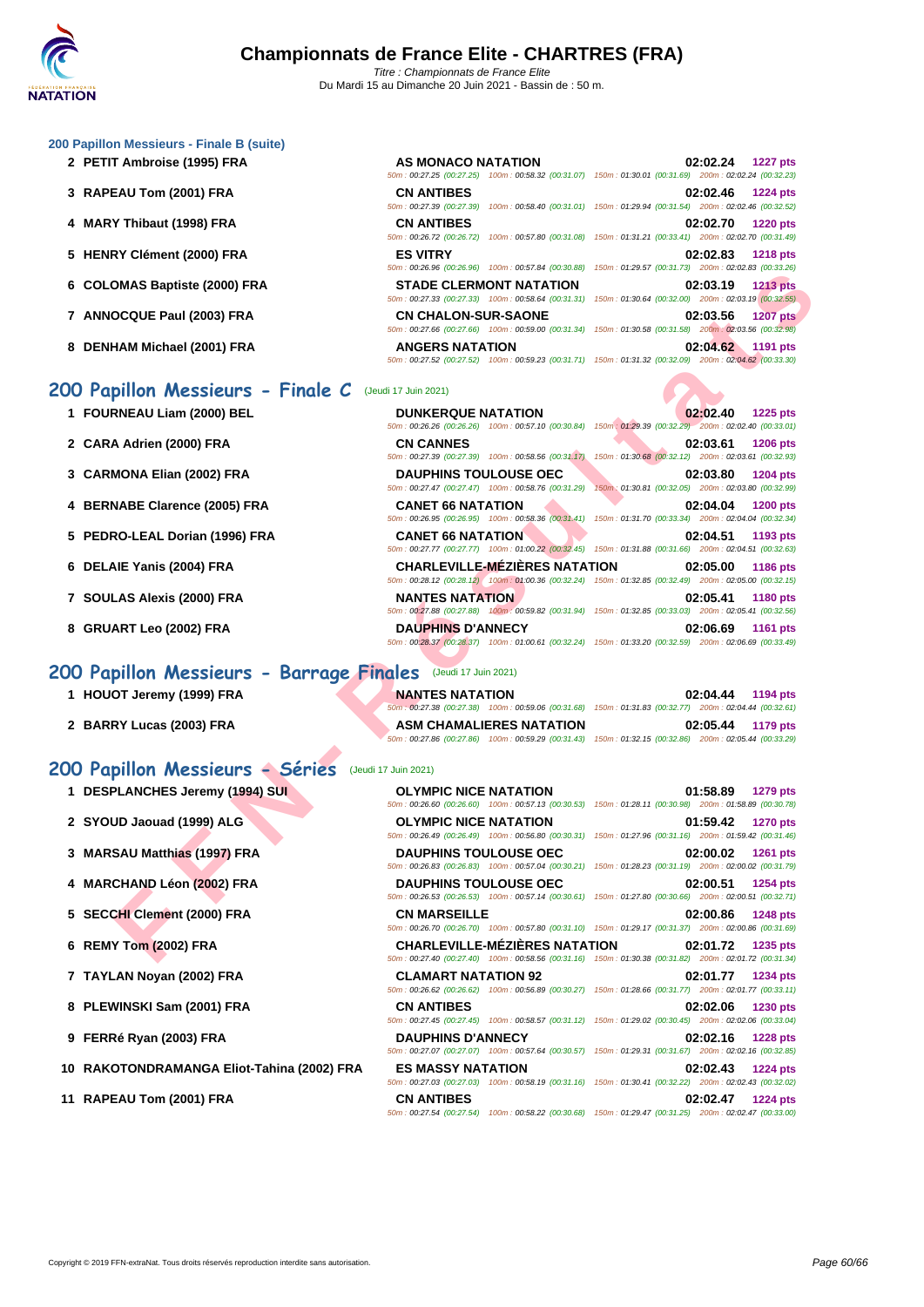**[200 Papil](http://www.ffnatation.fr/webffn/index.php)lon Messieurs** 

| 00 Papillon Messieurs - Séries (suite) |                                                                                                                                                 |                             |
|----------------------------------------|-------------------------------------------------------------------------------------------------------------------------------------------------|-----------------------------|
| 12 DENHAM Michael (2001) FRA           | <b>ANGERS NATATION</b>                                                                                                                          | 02:02.69<br><b>1220 pts</b> |
| 13 HENRY Clément (2000) FRA            | 50m: 00:27.63 (00:27.63) 100m: 00:58.88 (00:31.25) 150m: 01:30.75 (00:31.87) 200m: 02:02.69 (00:31.94)<br><b>ES VITRY</b>                       | 02:02.85                    |
|                                        | 50m: 00:26.80 (00:26.80) 100m: 00:57.56 (00:30.76) 150m: 01:29.35 (00:31.79) 200m: 02:02.85 (00:33.50)                                          | <b>1218 pts</b>             |
| 14 ANNOCQUE Paul (2003) FRA            | <b>CN CHALON-SUR-SAONE</b>                                                                                                                      | 02:03.30<br>1211 pts        |
|                                        | 50m : 00:27.25 (00:27.25) 100m : 00:58.07 (00:30.82) 150m : 01:30.19 (00:32.12) 200m : 02:03.30 (00:33.11)                                      |                             |
| 15 FOURNEAU Liam (2000) BEL            | <b>DUNKERQUE NATATION</b><br>50m : 00:26.59 (00:26.59) 100m : 00:56.92 (00:30.33) 150m : 01:29.53 (00:32.61) 200m : 02:03.34 (00:33.81)         | 02:03.34<br>1211 pts        |
| 16 PETIT Ambroise (1995) FRA           | AS MONACO NATATION                                                                                                                              | 02:03.36<br><b>1210 pts</b> |
| 17 COLOMAS Baptiste (2000) FRA         | 50m : 00:27.48 (00:27.48) 100m : 00:58.54 (00:31.06) 150m : 01:30.21 (00:31.67) 200m : 02:03.36 (00:33.15)<br><b>STADE CLERMONT NATATION</b>    | 02:03.58<br><b>1207 pts</b> |
|                                        | 50m: 00:27.26 (00:27.26) 100m: 00:58.17 (00:30.91) 150m: 01:30.41 (00:32.24) 200m: 02:03.58 (00:33.17)                                          |                             |
| 18 GYURTA Gergely (1991) HUN           | <b>MONTPELLIER METROPOLE NATATION</b><br>50m: 00:27.53 (00:27.53) 100m: 00:58.96 (00:31.43) 150m: 01:31.69 (00:32.73) 200m: 02:03.68 (00:31.99) | 02:03.68<br>1205 pts        |
| 19 MARY Thibaut (1998) FRA             | <b>CN ANTIBES</b>                                                                                                                               | 02:03.71<br>1205 pts        |
|                                        | 50m : 00:26.41 (00:26.41) 100m : 00:57.40 (00:30.99) 150m : 01:30.13 (00:32.73) 200m : 02:03.71 (00:33.58)                                      |                             |
| 20 CARA Adrien (2000) FRA              | <b>CN CANNES</b><br>50m: 00:28.17 (00:28.17) 100m: 00:59.46 (00:31.29) 150m: 01:31.58 (00:32.12) 200m: 02:04.03 (00:32.45)                      | 02:04.03<br><b>1200 pts</b> |
| 21 CARMONA Elian (2002) FRA            | <b>DAUPHINS TOULOUSE OEC</b>                                                                                                                    | 02:04.57<br>1192 pts        |
|                                        | 50m : 00:27.51 (00:27.51) 100m : 00:58.92 (00:31.41) 150m : 01:30.99 (00:32.07) 200m : 02:04.57 (00:33.58)                                      |                             |
| 22 PEDRO-LEAL Dorian (1996) FRA        | <b>CANET 66 NATATION</b><br>50m : 00:26.18 (00:26.18) 100m : 00:57.10 (00:30.92) 150m : 01:29.62 (00:32.52) 200m : 02:04.62 (00:35.00)          | 02:04.62<br>1191 pts        |
| 23 BACHMANN Simon (1999) SEY           | AS MONACO NATATION                                                                                                                              | 02:04.70<br>1190 pts        |
|                                        | 50m : 00:27.90 (00:27.90) 100m : 00:58.86 (00:30.96) 150m : 01:31.90 (00:33.04) 200m : 02:04.70 (00:32.80)                                      |                             |
| 24 SOULAS Alexis (2000) FRA            | <b>NANTES NATATION</b><br>50m : 00:28.53 (00:28.53) 100m : 01:00.69 (00:32.16) 150m : 01:33.09 (00:32.40) 200m : 02:05.58 (00:32.49)            | 02:05.58<br>1177 pts        |
| 25 DELAIE Yanis (2004) FRA             | <b>CHARLEVILLE-MEZIERES NATATION</b><br>50m: 00:28.35 (00:28.35) 100m: 01:00.50 (00:32.15) 150m: 01:33.04 (00:32.54) 200m: 02:05.61 (00:32.57)  | 02:05.61<br>1177 pts        |
| 26 BERNABE Clarence (2005) FRA         | <b>CANET 66 NATATION</b>                                                                                                                        | 02:05.63<br><b>1176 pts</b> |
|                                        | 50m : 00:36.80 (00:36.80) 100m : 01:17.29 (00:40.49) 150m : 01:59.03 (00:41.74) 200m : 02:05.63 (00:6.60)                                       |                             |
| 27 GRUART Leo (2002) FRA               | <b>DAUPHINS D'ANNECY</b><br>50m : 00:27.95 (00:27.95) 100m : 00:59.34 (00:31.39) 150m : 01:31.77 (00:32.43) 200m : 02:05.93 (00:34.16)          | 02:05.93<br>1172 pts        |
| 28 RIVIÈRE Clément (2003) FRA          | <b>CN CHALON-SUR-SAONE</b>                                                                                                                      | 02:06.01<br>1171 pts        |
|                                        | 50m: 00:27.31 (00:27.31) 100m: 00:58.93 (00:31.62) 150m: 01:31.58 (00:32.65) 200m: 02:06.01 (00:34.43)                                          |                             |
| 29 HOUOT Jeremy (1999) FRA             | <b>NANTES NATATION</b><br>50m: 00:27.88 (00:27.88) 100m: 00:59.45 (00:31.57) 150m: 01:32.08 (00:32.63) 200m: 02:06.41 (00:34.33)                | 02:06.41<br>1165 pts        |
| 29 BARRY Lucas (2003) FRA              | <b>ASM CHAMALIERES NATATION</b>                                                                                                                 | 02:06.41<br>1165 pts        |
|                                        | 60m : 00:28.24 (00:28.24) 100m : 01:01.16 (00:32.92) 150m : 01:33.88 (00:32.72) 200m : 02:06.41 (00:32.53)                                      |                             |
| 31 ROQUES Martin (2002) FRA            | <b>MONTPELLIER PAILLADE NATATION</b><br>50m: 00:27.86 (00:27.86) 100m: 00:59.21 (00:31.35) 150m: 01:31.88 (00:32.67) 200m: 02:06.94 (00:35.06)  | 02:06.94<br><b>1157 pts</b> |
| 32 EDDAHDOUHI Fahmi (2000) FRA         | <b>MULHOUSE ON</b>                                                                                                                              | 02:07.06<br>1155 pts        |
| 33 BOURGEOIS Mathieu (2001) FRA        | 50m : 00:28.61 (00:28.61) 100m : 01:00.25 (00:31.64) 150m : 01:32.94 (00:32.69) 200m : 02:07.06 (00:34.12)<br><b>STADE BÉTHUNE PÉLICAN CLUB</b> | 02:07.09<br>1155 pts        |
|                                        | 50m : 00:27.56 (00:27.56) 100m : 00:59.15 (00:31.59) 150m : 01:32.02 (00:32.87) 200m : 02:07.09 (00:35.07)                                      |                             |
| 34 LOUIS Matheo (2003) FRA             | <b>CN ANTIBES</b><br>50m: 00:28.42 (00:28.42) 100m: 01:01.00 (00:32.58) 150m: 01:34.25 (00:33.25) 200m: 02:07.97 (00:33.72)                     | 02:07.97<br>1142 pts        |
| 35 DANDELEUX Lucas (2001) FRA          | <b>OLYMPIQUE LA GARENNE-COLOMBES</b>                                                                                                            | 02:08.76<br><b>1130 pts</b> |
|                                        | 50m : 00:28.32 (00:28.32) 100m : 01:00.65 (00:32.33) 150m : 01:33.80 (00:33.15) 200m : 02:08.76 (00:34.96)                                      |                             |
| 36 PORTAL Alex (2002) FRA              | <b>CNO ST-GERMAIN-EN-LAYE</b><br>50m : 00:28.87 (00:28.87) 100m : 01:02.08 (00:33.21) 150m : 01:35.70 (00:33.62) 200m : 02:10.38 (00:34.68)     | 02:10.38<br><b>1107 pts</b> |
| 37 KHENDRICHE Lounis (1997) ALG        | <b>STADE FRANÇAIS O COURBEVOIE</b>                                                                                                              | 02:11.14<br>1096 pts        |
| <b>DADADAT Meta (2002) FDA</b>         | 50m : 00:27.96 (00:27.96) 100m : 01:00.06 (00:32.10) 150m : 01:34.79 (00:34.73) 200m : 02:11.14 (00:36.35)<br><b>DAUDILING TOUL OUGH OFF.</b>   | DNC Jes                     |

- **33 BOURGEOIS Mathieu (2001) FRA STADE BÉTHUNE PÉLICAN CLUB 02:07.09 1155 pts**
- **34 LOUIS Matheo (2003) FRA CN ANTIBES 02:07.97 1142 pts**
- **35 DANDELEUX Lucas (2001) FRA OLYMPIQUE LA GARENNE-COLOMBES 02:08.76 1130 pts**
- **36 PORTAL Alex (2002) FRA CNO ST-GERMAIN-EN-LAYE 02:10.38 1107 pts**
- **37 KHENDRICHE Lounis (1997) ALG STADE FRANÇAIS O COURBEVOIE 02:11.14 1096 pts**
- **--- BARADAT Mats (2003) FRA DAUPHINS TOULOUSE OEC DNS dec**
- **--- CHOUCHAR Ramzi (1997) ALG SAINT-RAPHAEL NATATION DNS dec**

#### **200 4 Nages Messieurs - Finale A** (Dimanche 20 Juin 2021)

- 
- 
- 

**1 MARCHAND Léon (2002) FRA DAUPHINS TOULOUSE OEC 01:58.03 1321 pts** 50m : 00:25.44 (00:25.44) 100m : 00:56.19 (00:30.75) 150m : 01:29.05 (00:32.86) 200m : 01:58.03 (00:28.98) **2 DESPLANCHES Jeremy (1994) SUI OLYMPIC NICE NATATION 01:59.23 1301 pts** 50m : 00:25.73 (00:25.73) 100m : 00:56.13 (00:30.40) 150m : 01:30.41 (00:34.28) 200m : 01:59.23 (00:28.82)

**3 [TOMAC Mewen \(2001\) FRA](http://www.ffnatation.fr/webffn/resultats.php?idact=nat&go=epr&idcpt=70185&idepr=91) AMIENS METROPOLE NAT. 01:59.75 1293 pts**

50m : 00:25.51 (00:25.51) 100m : 00:55.79 (00:30.28) 150m : 01:30.83 (00:35.04) 200m : 01:59.75 (00:28.92)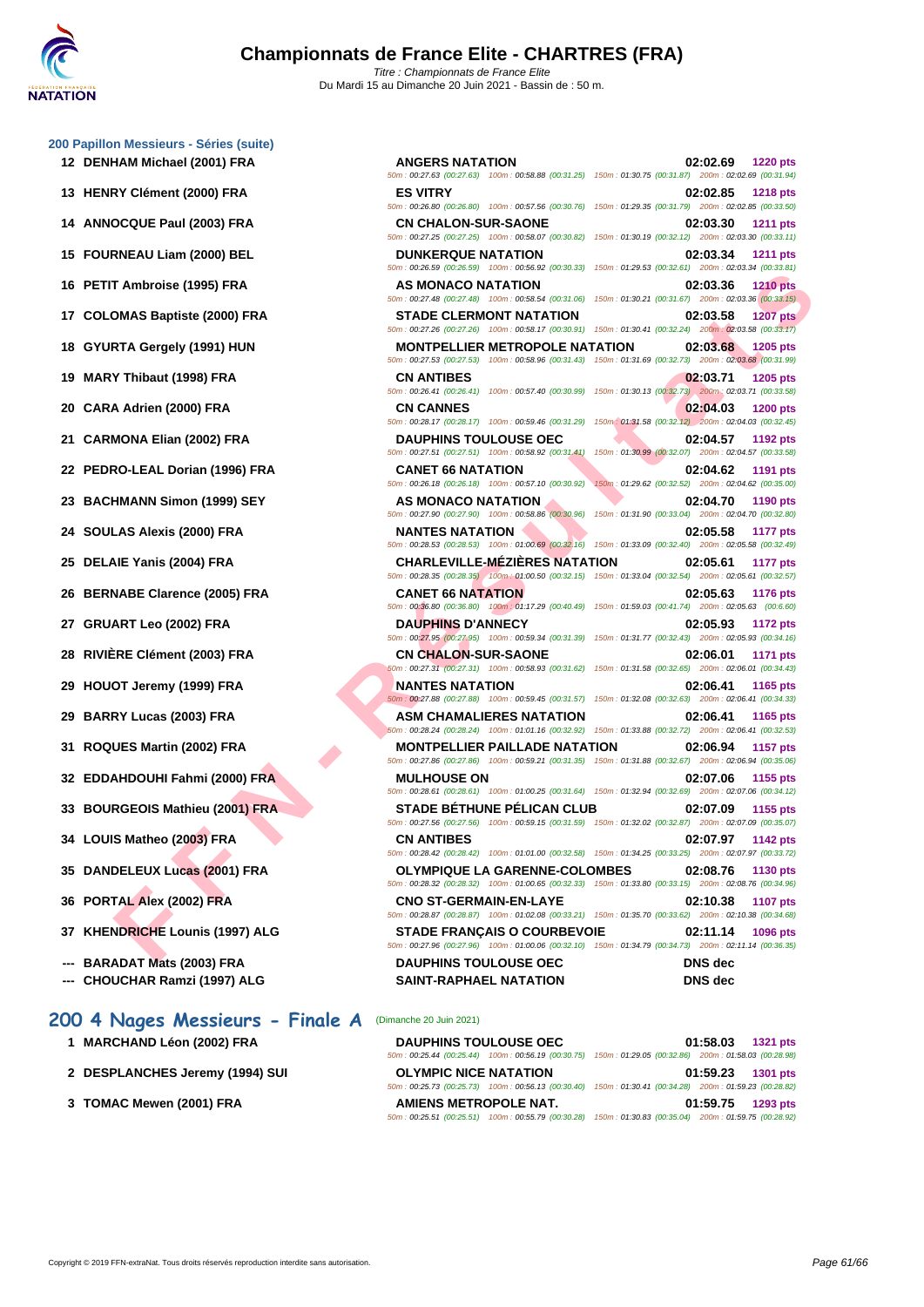#### **[200 4 Nag](http://www.ffnatation.fr/webffn/index.php)es Messieurs - Finale A (suite)**

- **4 TESIC Enzo (2000) FRA AMIENS METROPOLE NAT. 02:00.51 1281 pts**
- **5 NDOYE-BROUARD Yohann (2000) FRA**
- **6 MATTENET Emilien (2000) FRA**
- **7 BERG Max (2002) FRA**
- **8 BIDARD Clément (2001) FRA**
- 

200 4 Nages Messieurs - Finale B

- 
- 
- 
- 
- 
- 
- 

### 200 4 Nages Messieurs - Finale C

- 
- 
- 
- 
- 
- 
- 
- **--- CHOUCHAR Ramzi (1997) ALG SAINT-RAPHAEL NATATION DNS dec**

### **200 4 Nages Messieurs - Séries** (Dimanche 20 Juin 2021)

- **1 DESPLANCHES Jeremy (1994) SUI C**<sub>50m</sub>
- **2 SYOUD Jaouad (1999) ALG C C**  $\frac{60m}{50m}$
- **3 [MARCHAND Léon \(2002\) FRA](http://www.ffnatation.fr/webffn/resultats.php?idact=nat&go=epr&idcpt=70185&idepr=91) D**
- **4 TOMAC Mewen (2001) FRA A**
- **5 TESIC Enzo (2000) FRA A**
- **6 BERG Max (2002) FRA M**  $\frac{1}{500}$
- **7 NDOYE-BROUARD Yohann (2000) FRA** D

| <b>AMIENS METROPOLE NAT.</b> |                                                                                                        |                                                     | 02:00.51 | <b>1281 pts</b>           |
|------------------------------|--------------------------------------------------------------------------------------------------------|-----------------------------------------------------|----------|---------------------------|
|                              | 50m; 00:25.48 (00:25.48) 100m; 00:58.10 (00:32.62) 150m; 01:31.93 (00:33.83) 200m; 02:00.51 (00:28.58) |                                                     |          |                           |
| <b>DAUPHINS D'ANNECY</b>     |                                                                                                        |                                                     | 02:01.61 | 1263 pts                  |
|                              | 50m: 00:25.36 (00:25.36) 100m: 00:55.58 (00:30.22)                                                     | 150m: 01:31.97 (00:36.39) 200m: 02:01.61 (00:29.64) |          |                           |
|                              | <b>CHARLEVILLE-MÉZIÈRES NATATION</b>                                                                   |                                                     | 02:01.82 | <b>1260 pts</b>           |
|                              | 50m: 00:26.61 (00:26.61) 100m: 00:57.98 (00:31.37) 150m: 01:33.02 (00:35.04) 200m: 02:01.82 (00:28.80) |                                                     |          |                           |
|                              | <b>MONTPELLIER METROPOLE NATATION</b>                                                                  |                                                     | 02:02.14 | <b>1255 pts</b>           |
|                              | 50m; 00:26.22 (00:26.22) 100m; 00:57.40 (00:31.18) 150m; 01:33.30 (00:35.90)                           |                                                     |          | 200m: 02:02.14 (00:28.84) |
| <b>MULHOUSE ON</b>           |                                                                                                        |                                                     | 02:04.21 | <b>1223 pts</b>           |
|                              | 50m: 00:26.72 (00:26.72) 100m: 00:57.95 (00:31.23) 150m: 01:35.05 (00:37.10) 200m: 02:04.21 (00:29.16) |                                                     |          |                           |

| JO 4 Nages Messieurs - Finale B | (Dimanche 20 Juin 2021)                                                            |                                                                                                                                       |
|---------------------------------|------------------------------------------------------------------------------------|---------------------------------------------------------------------------------------------------------------------------------------|
| 1 SYOUD Jaouad (1999) ALG       | <b>OLYMPIC NICE NATATION</b>                                                       | 02:00.27<br><b>1285 pts</b><br>50m: 00:25.66 (00:25.66) 100m: 00:56.77 (00:31.11) 150m: 01:30.64 (00:33.87) 200m: 02:00.27 (00:29.63) |
| 2 LIMOZIN Emmanuel (1996) FRA   | <b>CN MARSEILLE</b>                                                                | 02:03.42<br>1235 pts<br>50m: 00:26.79 (00:26.79) 100m: 00:58.54 (00:31.75) 150m: 01:33.92 (00:35.38) 200m: 02:03.42 (00:29.50)        |
| 3 GRUART Leo (2002) FRA         | <b>DAUPHINS D'ANNECY</b>                                                           | 02:03.89<br><b>1228 pts</b><br>50m; 00:27.51 (00:27.51) 100m; 00:59.52 (00:32.01) 150m; 01:34.07 (00:34.55) 200m; 02:03.89 (00:29.82) |
| 4 CASASREALES Tom (2001) FRA    | <b>DAUPHINS TOULOUSE OEC</b><br>50m: 00:27.20 (00:27.20) 100m: 00:59.85 (00:32.65) | 02:04.12<br><b>1224 pts</b><br>150m: 01:33.74 (00:33.89) 200m: 02:04.12 (00:30.38)                                                    |
| 5 COLOMAS Baptiste (2000) FRA   | <b>STADE CLERMONT NATATION</b>                                                     | 02:05.54<br><b>1202 pts</b>                                                                                                           |

| 5 COLOMAS Baptiste (2000) FRA | <b>STADE CLERMONT NATATION</b>       | 02:05.54<br>1202 pts                                                                                   |
|-------------------------------|--------------------------------------|--------------------------------------------------------------------------------------------------------|
|                               |                                      | 50m: 00:26.10 (00:26.10) 100m: 00:58.11 (00:32.01) 150m: 01:35.86 (00:37.75) 200m: 02:05.54 (00:29.68) |
| 6 SALCZER Ladislas (2000) FRA | <b>OLYMPIC NICE NATATION</b>         | 02:05.56<br><b>1202 pts</b>                                                                            |
|                               |                                      | 50m: 00:25.93 (00:25.93) 100m: 00:57.52 (00:31.59) 150m: 01:34.21 (00:36.69) 200m: 02:05.56 (00:31.35) |
| 7 REMY Tom (2002) FRA         | <b>CHARLEVILLE-MÉZIÈRES NATATION</b> | 02:05.58<br><b>1202 pts</b>                                                                            |
|                               |                                      | 50m: 00:26.55 (00:26.55) 100m: 01:00.47 (00:33.92) 150m: 01:35.91 (00:35.44) 200m: 02:05.58 (00:29.67) |
| 8 LE PAPE Thomas (2003) FRA   | AMIENS METROPOLE NAT.                | 02:05.66<br><b>1200 pts</b>                                                                            |
|                               |                                      |                                                                                                        |

| (Dimanche 20 Juin 2021) |  |
|-------------------------|--|
|                         |  |

|                                 | $00.20.20.22$ (00.20.22) T0011. 00.01.40 (00.01.10) T0011. 01.00.00 (00.00.30)       |                                                                                                                                           |
|---------------------------------|--------------------------------------------------------------------------------------|-------------------------------------------------------------------------------------------------------------------------------------------|
| 8 BIDARD Clément (2001) FRA     | <b>MULHOUSE ON</b>                                                                   | 02:04.21<br><b>1223 pts</b><br>50m : 00:26.72 (00:26.72) 100m : 00:57.95 (00:31.23) 150m : 01:35.05 (00:37.10) 200m : 02:04.21 (00:29.16) |
| 00 4 Nages Messieurs - Finale B | (Dimanche 20 Juin 2021)                                                              |                                                                                                                                           |
| 1 SYOUD Jaouad (1999) ALG       | <b>OLYMPIC NICE NATATION</b>                                                         | 02:00.27<br><b>1285 pts</b><br>50m: 00:25.66 (00:25.66) 100m: 00:56.77 (00:31.11) 150m: 01:30.64 (00:33.87) 200m: 02:00.27 (00:29.63)     |
| 2 LIMOZIN Emmanuel (1996) FRA   | <b>CN MARSEILLE</b><br>50m: 00:26.79 (00:26.79) 100m: 00:58.54 (00:31.75)            | 02:03.42<br>1235 pts<br>150m: 01:33.92 (00:35.38) 200m: 02:03.42 (00:29.50)                                                               |
| 3 GRUART Leo (2002) FRA         | <b>DAUPHINS D'ANNECY</b>                                                             | 02:03.89<br><b>1228 pts</b><br>50m: 00:27.51 (00:27.51) 100m: 00:59.52 (00:32.01) 150m: 01:34.07 (00:34.55) 200m: 02:03.89 (00:29.82)     |
| 4 CASASREALES Tom (2001) FRA    | <b>DAUPHINS TOULOUSE OEC</b><br>50m: 00:27.20 (00:27.20) 100m: 00:59.85 (00:32.65)   | 02:04.12<br>1224 pts<br>150m: 01:33.74 (00:33.89) 200m: 02:04.12 (00:30.38)                                                               |
| 5 COLOMAS Baptiste (2000) FRA   | <b>STADE CLERMONT NATATION</b><br>50m: 00:26.10 (00:26.10) 100m: 00:58.11 (00:32.01) | 02:05.54<br><b>1202 pts</b><br>150m: 01:35.86 (00:37.75) 200m: 02:05.54 (00:29.68)                                                        |
| 6 SALCZER Ladislas (2000) FRA   | <b>OLYMPIC NICE NATATION</b>                                                         | 02:05.56<br>1202 pts<br>50m: 00:25.93 (00:25.93) 100m: 00:57.52 (00:31.59) 150m: 01:34.21 (00:36.69) 200m: 02:05.56 (00:31.35)            |
| 7 REMY Tom (2002) FRA           | <b>CHARLEVILLE-MÉZIÈRES NATATION</b>                                                 | 02:05.58<br>1202 pts<br>50m: 00:26.55 (00:26.55) 100m: 01:00.47 (00:33.92) 150m: 01:35.91 (00:35.44) 200m: 02:05.58 (00:29.67)            |
| 8 LE PAPE Thomas (2003) FRA     | AMIENS METROPOLE NAT.                                                                | 02:05.66<br><b>1200 pts</b><br>50m: 00:27.19 (00:27.19) 100m: 01:00.20 (00:33.01) 150m: 01:36.19 (00:35.99) 200m: 02:05.66 (00:29.47)     |
| 00 4 Nages Messieurs - Finale C | (Dimanche 20 Juin 2021)                                                              |                                                                                                                                           |
| 1 MARC Antoine (2000) FRA       | <b>MULHOUSE ON</b>                                                                   | 02:05.48<br>1203 pts<br>50m: 00:27.61 (00:27.61) 100m: 01:01.56 (00:33.95) 150m: 01:36.08 (00:34.52) 200m: 02:05.48 (00:29.40)            |
| 2 LAINÉ Melaine (2001) FRA      | <b>CN FOUGERES</b>                                                                   | 02:06.04<br>1195 pts<br>60m: 00:27.01 (00:27.01) 100m: 01:00.73 (00:33.72) 150m: 01:36.00 (00:35.27) 200m: 02:06.04 (00:30.04)            |
| 3 PETIT Ambroise (1995) FRA     | AS MONACO NATATION                                                                   | 02:06.24<br>1192 pts<br>50m : 00:26.92 (00:26.92) 100m : 01:00.28 (00:33.36) 150m : 01:36.43 (00:36.15) 200m : 02:06.24 (00:29.81)        |
| 4 CHOUCHAOUI Mathys (2003) FRA  | <b>CN CHALON-SUR-SAONE</b>                                                           | 02:06.98<br>1180 pts<br>50m: 00:26.86 (00:26.86) 100m: 00:59.01 (00:32.15) 150m: 01:37.28 (00:38.27) 200m: 02:06.98 (00:29.70)            |
| 5 VANMOEN Romain (2002) FRA     | AS MONACO NATATION                                                                   | 02:07.11<br><b>1178 pts</b><br>50m : 00:28.12 (00:28.12) 100m : 00:59.80 (00:31.68) 150m : 01:38.03 (00:38.23) 200m : 02:07.11 (00:29.08) |
| 6 AIRAUD Yohan (2004) FRA       | <b>OLYMPIC NICE NATATION</b>                                                         | 02:08.04<br><b>1164 pts</b><br>50m : 00:27.02 (00:27.02) 100m : 01:01.18 (00:34.16) 150m : 01:38.06 (00:36.88) 200m : 02:08.04 (00:29.98) |
| 7 SOULARD Nathanael (2001) FRA  | <b>ETOILES 92</b>                                                                    | 02:08.44<br>1158 pts<br>50m: 00:27.29 (00:27.29) 100m: 01:01.61 (00:34.32) 150m: 01:38.95 (00:37.34) 200m: 02:08.44 (00:29.49)            |
| -- CHOUCHAR Ramzi (1997) ALG    | <b>SAINT-RAPHAEL NATATION</b>                                                        | <b>DNS</b> dec                                                                                                                            |
| 00 4 Nages Messieurs - Séries   | (Dimanche 20 Juin 2021)                                                              |                                                                                                                                           |
| 1 DESPLANCHES Jeremy (1994) SUI | <b>OLYMPIC NICE NATATION</b>                                                         | 01:59.61<br>1295 pts<br>50m: 00:26.02 (00:26.02) 100m: 00:56.35 (00:30.33) 150m: 01:30.55 (00:34.20) 200m: 01:59.61 (00:29.06)            |
| 2 SYOUD Jaouad (1999) ALG       | <b>OLYMPIC NICE NATATION</b>                                                         | 02:00.03<br>1289 pts<br>50m: 00:25.42 (00:25.42) 100m: 00:55.37 (00:29.95) 150m: 01:30.02 (00:34.65) 200m: 02:00.03 (00:30.01)            |
|                                 |                                                                                      |                                                                                                                                           |

| <b>OLYMPIC NICE NATATION</b> | 50m: 00:26.02 (00:26.02) 100m: 00:56.35 (00:30.33) 150m: 01:30.55 (00:34.20) 200m: 01:59.61 (00:29.06)                                          | 01:59.61 1295 pts |  |
|------------------------------|-------------------------------------------------------------------------------------------------------------------------------------------------|-------------------|--|
| <b>OLYMPIC NICE NATATION</b> | 50m: 00:25.42 (00:25.42) 100m: 00:55.37 (00:29.95) 150m: 01:30.02 (00:34.65) 200m: 02:00.03 (00:30.01)                                          | 02:00.03 1289 pts |  |
| <b>DAUPHINS TOULOUSE OEC</b> | 50m: 00:25.90 (00:25.90) 100m: 00:56.68 (00:30.78) 150m: 01:30.71 (00:34.03) 200m: 02:00.86 (00:30.15)                                          | 02:00.86 1275 pts |  |
| <b>AMIENS METROPOLE NAT.</b> | 50m: 00:25.82 (00:25.82) 100m: 00:56.07 (00:30.25) 150m: 01:31.61 (00:35.54) 200m: 02:01.01 (00:29.40)                                          | 02:01.01 1273 pts |  |
| <b>AMIENS METROPOLE NAT.</b> | 50m: 00:25.43 (00:25.43) 100m: 00:58.24 (00:32.81) 150m: 01:32.48 (00:34.24) 200m: 02:01.15 (00:28.67)                                          | 02:01.15 1271 pts |  |
|                              | <b>MONTPELLIER METROPOLE NATATION</b><br>50m: 00:25.94 (00:25.94) 100m: 00:58.36 (00:32.42) 150m: 01:33.98 (00:35.62) 200m: 02:02.34 (00:28.36) | 02:02.34 1252 pts |  |
| <b>DAUPHINS D'ANNECY</b>     | 50m: 00:26.25 (00:26.25) 100m: 00:56.62 (00:30.37) 150m: 01:33.58 (00:36.96) 200m: 02:02.39 (00:28.81)                                          | 02:02.39 1251 pts |  |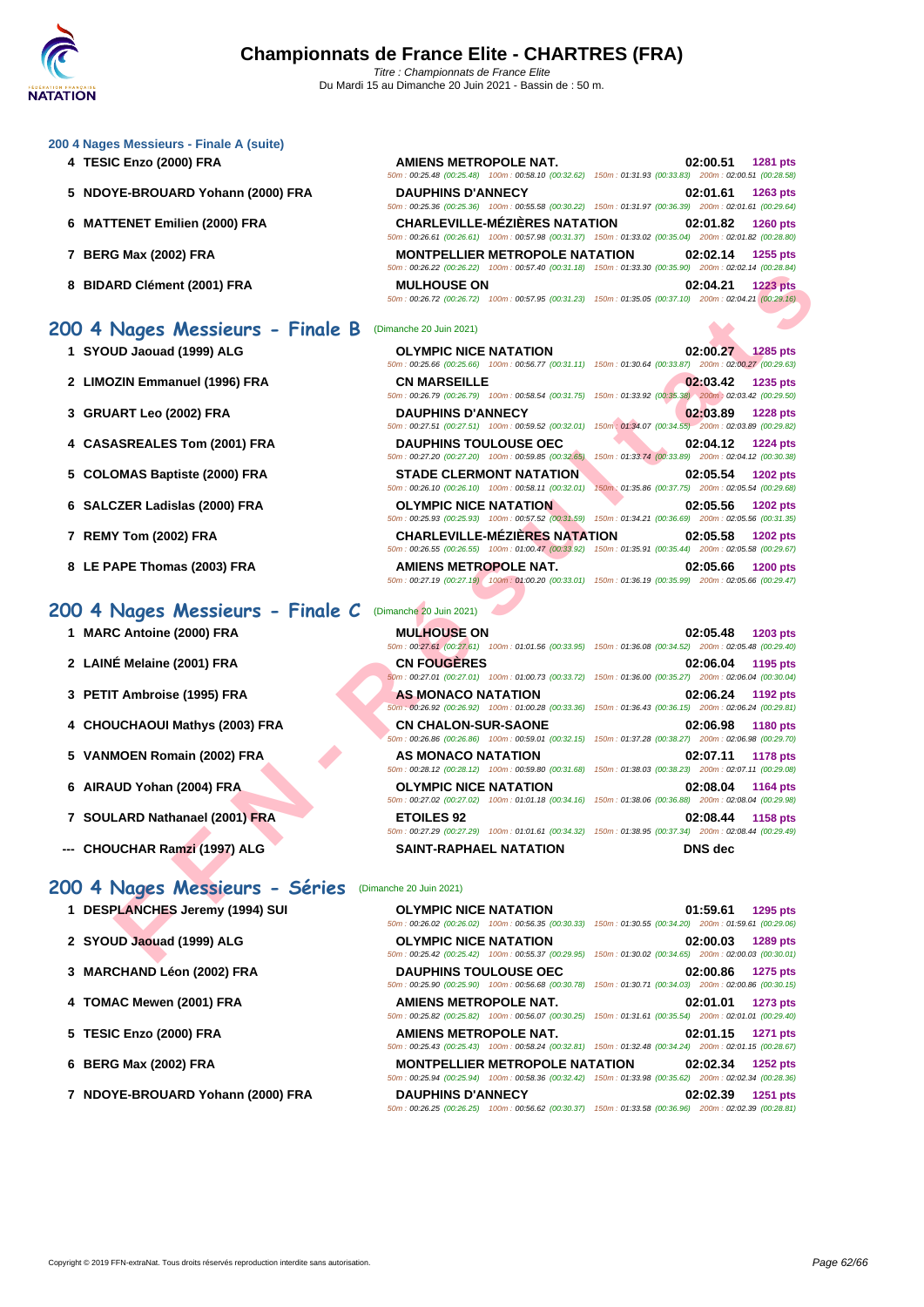# ART Leo (2003) FRA - D. D. MANIFIS DOUGHAIS COMESS ON THE SAME COMESS ON THE SAME COMESS ON THE SAME COMESS ON THE SAME COMESS ON THE SAME COMESS ON THE SAME COMESS ON THE SAME COMESS ON THE SAME COMESS ON THE SAME COMES **[200 4 Nag](http://www.ffnatation.fr/webffn/index.php)es Messieurs - Séries (suite) 8 MCFAZDEN James (1999) GBR LOUGHBOROUGH UNIVERSITY SWIMMING (GBR)02:02.70 1246 pts 9 BIDARD Clément (2001) FRA MULHOUSE ON 02:02.83 1244 pts 10 MATTENET Emilien (2000) FRA CHARLEVILLE-MÉZIÈRES NATATION 02:03.29 1237 pts 11 LIMOZIN Emmanuel (1996) FRA CN MARSEILLE 02:03.55 1233 pts 12 GRUART Leo (2002) FRA DAUPHINS D'ANNECY 02:04.15 1224 pts 13 CASASREALES Tom (2001) FRA DAUPHINS TOULOUSE OEC 02:04.27 1222 pts 14 SALCZER Ladislas (2000) FRA OLYMPIC NICE NATATION 02:04.40 1220 pts 15 MATHIEU Geoffroy (1997) FRA STADE CLERMONT NATATION 02:05.05 1210 pts 16 LE PAPE Thomas (2003) FRA AMIENS METROPOLE NAT. 02:05.86 1197 pts 17 COLOMAS Baptiste (2000) FRA STADE CLERMONT NATATION 02:06.19 1192 pts 18 REMY Tom (2002) FRA CHARLEVILLE-MÉZIÈRES NATATION 02:06.57 1187 pts 19 PETIT Ambroise (1995) FRA AS MONACO NATATION 02:06.64 1185 pts 20 MARC Antoine (2000) FRA MULHOUSE ON 02:06.75 1184 pts 21 CHOUCHAOUI Mathys (2003) FRA CN CHALON-SUR-SAONE 02:06.98 1180 pts 22 AIRAUD Yohan (2004) FRA OLYMPIC NICE NATATION 02:07.03 1180 pts 23 VANMOEN Romain (2002) FRA AS MONACO NATATION 02:07.19 1177 pts 24 SOULARD Nathanael (2001) FRA ETOILES 92 02:07.40 1174 pts 24 CHOUCHAR Ramzi (1997) ALG SAINT-RAPHAEL NATATION 02:07.40 1174 pts 26 PASTULA Kacper (2001) FRA ES VITRY 02:07.42 1174 pts 27 LAINÉ Melaine (2001) FRA CN FOUGÈRES 02:07.78 1168 pts 28 RENARD Geoffrey (1997) FRA DAUPHINS TOULOUSE OEC 02:08.17 1162 pts 29 LEBLANC Arthur (1999) FRA C PAUL-BERT RENNES 02:08.51 1157 pts 30 JEAN Hugo (1997) FRA LYON NATATION METROPOLE 02:08.59 1156 pts 31 BOUCHER Millian (2002) FRA DAUPHINS TOULOUSE OEC 02:08.82 1152 pts**

**38 AZRA Alexandre (2000) FRA ES VITRY 02:10.08 1134 pts**

```
50m : 00:25.70 (00:25.70) 100m : 00:56.69 (00:30.99) 150m : 01:32.35 (00:35.66) 200m : 02:02.70 (00:30.35)
                                                                    50m : 00:26.54 (00:26.54) 100m : 00:57.52 (00:30.98) 150m : 01:32.64 (00:35.12) 200m : 02:02.83 (00:30.19)
                                                                   50m : 00:27.09 (00:27.09) 100m : 00:58.52 (00:31.43) 150m : 01:34.11 (00:35.59) 200m : 02:03.29 (00:29.18)
                                                                    50m : 00:26.26 (00:26.26) 100m : 00:58.99 (00:32.73) 150m : 01:33.71 (00:34.72) 200m : 02:03.55 (00:29.84)
                                                                     50m : 00:27.84 (00:27.84) 100m : 00:59.56 (00:31.72) 150m : 01:34.40 (00:34.84) 200m : 02:04.15 (00:29.75)
                                                                    50m : 00:26.86 (00:26.86) 100m : 00:59.72 (00:32.86) 150m : 01:34.17 (00:34.45) 200m : 02:04.27 (00:30.10)
                                                                    50m : 00:25.92 (00:25.92) 100m : 00:56.91 (00:30.99) 150m : 01:33.71 (00:36.80) 200m : 02:04.40 (00:30.69)
                                                                   50m : 00:26.81 (00:26.81) 100m : 00:57.60 (00:30.79) 150m : 01:34.94 (00:37.34) 200m : 02:05.05 (00:30.11)
                                                                    50m : 00:27.58 (00:27.58) 100m : 01:00.30 (00:32.72) 150m : 01:36.35 (00:36.05) 200m : 02:05.86 (00:29.51)
                                                                    50m : 00:26.23 (00:26.23) 100m : 00:57.88 (00:31.65) 150m : 01:35.70 (00:37.82) 200m : 02:06.19 (00:30.49)
                                                                   50m : 00:26.69 (00:26.69) 100m : 00:59.80 (00:33.11) 150m : 01:36.53 (00:36.73) 200m : 02:06.57 (00:30.04)
                                                                   50m : 00:26.81 (00:26.81) 100m : 00:59.70 (00:32.89) 150m : 01:36.54 (00:36.84) 200m : 02:06.64 (00:30.10)
                                                                     50m : 00:27.31 (00:27.31) 100m : 01:00.67 (00:33.36) 150m : 01:36.11 (00:35.44) 200m : 02:06.75 (00:30.64)
                                                                     50m : 00:26.81 (00:26.81) 100m : 00:59.49 (00:32.68) 150m : 01:37.19 (00:37.70) 200m : 02:06.98 (00:29.79)
                                                                    50m : 00:26.78 (00:26.78) 100m : 01:00.84 (00:34.06) 150m : 01:37.42 (00:36.58) 200m : 02:07.03 (00:29.61)
                                                                    50m : 00:27.70 (00:27.70) 100m : 00:59.96 (00:32.26) 150m : 01:37.18 (00:37.22) 200m : 02:07.19 (00:30.01)
                                                                     50m : 00:27.35 (00:27.35) 100m : 01:00.49 (00:33.14) 150m : 01:37.60 (00:37.11) 200m : 02:07.40 (00:29.80)
                                                                    50m : 00:27.00 (00:27.00) 100m : 01:00.07 (00:33.07) 150m : 01:36.63 (00:36.56) 200m : 02:07.40 (00:30.77)
                                                                   50m : 00:27.06 (00:27.06) 100m : 00:59.16 (00:32.10) 150m : 01:35.69 (00:36.53) 200m : 02:07.42 (00:31.73)
                                                                     50m : 00:27.32 (00:27.32) 100m : 01:01.41 (00:34.09) 150m : 01:37.95 (00:36.54) 200m : 02:07.78 (00:29.83)
                                                                    50m : 00:26.46 (00:26.46) 100m : 00:58.15 (00:31.69) 150m : 01:36.01 (00:37.86) 200m : 02:08.17 (00:32.16)
                                                                     50m : 00:27.31 (00:27.31) 100m : 00:58.75 (00:31.44) 150m : 01:37.11 (00:38.36) 200m : 02:08.51 (00:31.40)
                                                                    50m : 00:27.91 (00:27.91) 100m : 01:00.90 (00:32.99) 150m : 01:38.30 (00:37.40) 200m : 02:08.59 (00:30.29)
                                                                   50m : 00:27.37 (00:27.37) 100m : 01:02.09 (00:34.72) 150m : 01:37.48 (00:35.39) 200m : 02:08.82 (00:31.34)
32 ROBBA Matteo (2004) FRA CN ANTIBES 02:08.85 1152 pts
                                                                   50m : 00:26.88 (00:26.88) 100m : 00:59.85 (00:32.97) 150m : 01:38.76 (00:38.91) 200m : 02:08.85 (00:30.09)
33 BARRY Lucas (2003) FRA ASM CHAMALIERES NATATION 02:08.94 1151 pts
                                                                    50m : 00:27.11 (00:27.11) 100m : 01:00.87 (00:33.76) 150m : 01:38.49 (00:37.62) 200m : 02:08.94 (00:30.45)
34 DE GROOT Samuel (1999) FRA NANTES NATATION 02:09.00 1150 pts
                                                                   50m : 00:27.77 (00:27.77) 100m : 01:00.51 (00:32.74) 150m : 01:38.04 (00:37.53) 200m : 02:09.00 (00:30.96)
35 CARMONA Elian (2002) FRA DAUPHINS TOULOUSE OEC 02:09.30 1145 pts
                                                                   50m : 00:27.47 (00:27.47) 100m : 01:01.87 (00:34.40) 150m : 01:40.12 (00:38.25) 200m : 02:09.30 (00:29.18)
36 RENARD Remi (1999) FRA DAUPHINS TOULOUSE OEC 02:09.88 1137 pts
                                                                    50m : 00:27.33 (00:27.33) 100m : 01:00.69 (00:33.36) 150m : 01:37.98 (00:37.29) 200m : 02:09.88 (00:31.90)
37 BACHMANN Simon (1999) SEY AS MONACO NATATION 02:09.91 1136 pts
                                                                     50m : 00:27.24 (00:27.24) 100m : 01:00.37 (00:33.13) 150m : 01:39.59 (00:39.22) 200m : 02:09.91 (00:30.32)
```
50m : 00:27.79 (00:27.79) 100m : 01:03.67 (00:35.88) 150m : 01:39.25 (00:35.58) 200m : 02:10.08 (00:30.83)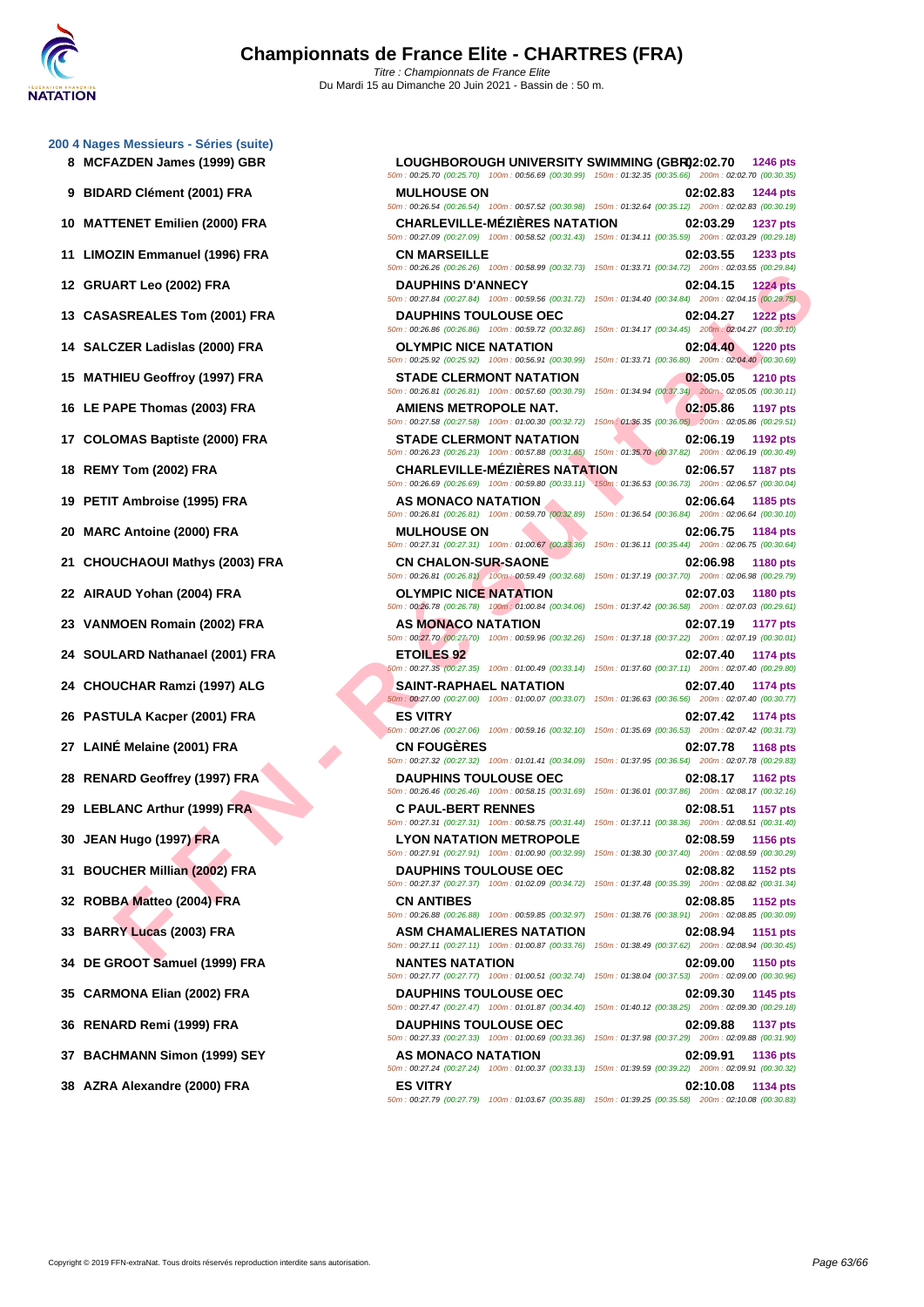#### **[200 4 Nag](http://www.ffnatation.fr/webffn/index.php)es Messieurs - Séries (suite)**

- **39 CONTRINO Gianni (1998) FRA**
- **40 GARGULAK Alois (2002) FRA ERSTEIN AQUATIC CLUB 02:11.14 1118 pts**
- **41 LESERT Vincent (2003) FRA**
- **42 FICHER Merlin (2005) FRA**
- **43 GOYEAUD Théo (2000) FRA**
- **44** ALVES TORRES Paul (2003) FRA
- **45 SAINTON Marcus (2002) FRA**
- **---** LUONG Jeremie (2000) FRA
- **--- FUCHS Roman (1998) FRA**
- **--- MITYUKOV Roman (2000) SUI GENÈVE NATATION 1885 (SUI) DNS dec**

| <b>ST-ETIENNE NATATION</b>   |                                                                                                        |                                                     | 02:11.02 1120 pts |                 |
|------------------------------|--------------------------------------------------------------------------------------------------------|-----------------------------------------------------|-------------------|-----------------|
|                              | 50m: 00:27.81 (00:27.81) 100m: 01:04.18 (00:36.37) 150m: 01:39.62 (00:35.44) 200m: 02:11.02 (00:31.40) |                                                     |                   |                 |
| <b>ERSTEIN AQUATIC CLUB</b>  |                                                                                                        |                                                     | 02:11.14          | <b>1118 pts</b> |
|                              | 50m: 00:28.24 (00:28.24) 100m: 01:01.76 (00:33.52) 150m: 01:39.27 (00:37.51) 200m: 02:11.14 (00:31.87) |                                                     |                   |                 |
|                              | <b>STADE BÉTHUNE PÉLICAN CLUB</b>                                                                      |                                                     | 02:11.18 1117 pts |                 |
|                              | 50m: 00:28.45 (00:28.45) 100m: 01:02.57 (00:34.12) 150m: 01:39.99 (00:37.42) 200m: 02:11.18 (00:31.19) |                                                     |                   |                 |
| <b>CN VOUZIERS</b>           |                                                                                                        |                                                     | 02:11.41          | 1114 pts        |
|                              | 50m: 00:34.90 (00:34.90) 100m: 01:13.70 (00:38.80) 150m: 01:53.10 (00:39.40) 200m: 02:11.41 (00:18.31) |                                                     |                   |                 |
| <b>SN METZ</b>               |                                                                                                        |                                                     | 02:11.46          | <b>1113 pts</b> |
|                              | 50m: 00:28.15 (00:28.15) 100m: 01:02.69 (00:34.54) 150m: 01:40.11 (00:37.42) 200m: 02:11.46 (00:31.35) |                                                     |                   |                 |
| <b>CN MARSEILLE</b>          |                                                                                                        |                                                     | 02:12.35          | <b>1100 pts</b> |
|                              | 50m: 00:27.62 (00:27.62) 100m: 01:00.29 (00:32.67)                                                     | 150m: 01:39.83 (00:39.54) 200m: 02:12.35 (00:32.52) |                   |                 |
| AS MONACO NATATION           |                                                                                                        |                                                     | 02:12.99          | 1091 pts        |
|                              | 50m: 00:27.57 (00:27.57) 100m: 01:03.68 (00:36.11) 150m: 01:41.17 (00:37.49) 200m: 02:12.99 (00:31.82) |                                                     |                   |                 |
| <b>C PAUL-BERT RENNES</b>    |                                                                                                        |                                                     | <b>DNS</b> dec    |                 |
| <b>AMIENS METROPOLE NAT.</b> |                                                                                                        |                                                     | <b>DNS</b> dec    |                 |
|                              |                                                                                                        |                                                     |                   |                 |

#### **400 4 Nages Messieurs - Finale A** (Mardi 15 Juin 2021)

- 
- 
- 
- 
- 
- 
- 
- **8 BIDARD Clément (2001) FRA MULHOUSE ON 04:35.03 1136 pts**

### **400 4 Nages Messieurs - Finale B** (Mardi 15 Juin 2021)

- **1 GYURTA Gergely (1991) HUN**
- **2 GRUART Leo (2002) FRA**
- **3** LE PAPE Thomas (2003) FRA
- **4 JEAN Hugo (1997) FRA LYON NATATION METROPOLE 04:28.92 1181 pts**
- **5 CARMONA Elian (2002) FRA**
- **6 LAINÉ Melaine (2001) FRA CN FOUGÈRES 04:31.44 1162 pts**
- 
- 

**EAU Theo (2003) [F](http://www.ffnatation.fr/webffn/resultats.php?idact=nat&go=epr&idcpt=70185&idepr=92)RA**<br> **FRANCE PROTECTION NATION CONTROLLER METHOD CONTRANT CONTRANT CONTRANT CONTRANT CONTRANT CONTRANT CONTRANT CONTRANT CONTRANT CONTRANT CONTRANT CONTRANT CONTRANT CONTRANT CONTRANT CONTRANT CONTRANT C 1 MARCHAND Léon (2002) FRA DAUPHINS TOULOUSE OEC 04:09.65 1332 pts RF** 50m : 00:26.28 (00:26.28) 100m : 00:56.74 (00:30.46) 150m : 01:29.93 (00:33.19) 200m : 02:02.90 (00:32.97) 250m : 02:37.22 (00:34.32) 300m : 03:11.84 (00:34.62) 350m : 03:41.37 (00:29.53) 400m : 04:09.65 (00:28.28) **2 MATTENET Emilien (2000) FRA CHARLEVILLE-MÉZIÈRES NATATION 04:17.50 1270 pts** 50m : 00:27.10 (00:27.10) 100m : 00:58.46 (00:31.36) 150m : 01:32.12 (00:33.66) 200m : 02:04.03 (00:31.91) 250m : 02:40.85 (00:36.82) 300m : 03:17.91 (00:37.06) 350m : 03:48.44 (00:30.53) 400m : 04:17.50 (00:29.06) **3 SYOUD Jaouad (1999) ALG OLYMPIC NICE NATATION 04:19.02 1258 pts** 50m : 00:26.92 (00:26.92) 100m : 00:57.64 (00:30.72) 150m : 01:31.64 (00:34.00) 200m : 02:04.71 (00:33.07) 250m : 02:40.37 (00:35.66) 300m : 03:17.21 (00:36.84) 350m : 03:49.01 (00:31.80) 400m : 04:19.02 (00:30.01) **4 REMY Tom (2002) FRA CHARLEVILLE-MÉZIÈRES NATATION 04:21.47 1239 pts** 50m : 00:27.78 (00:27.78) 100m : 00:58.09 (00:30.31) 150m : 01:32.72 (00:34.63) 200m : 02:07.46 (00:34.74) 250m : 02:43.82 (00:36.36) 300m : 03:21.10 (00:37.28) 350m : 03:51.68 (00:30.58) 400m : 04:21.47 (00:29.79) **5 NDOYE-BROUARD Yohann (2000) FRA DAUPHINS D'ANNECY 04:22.08 1234 pts** 50m : 00:26.20 (00:26.20) 100m : 00:57.73 (00:31.53) 150m : 01:30.96 (00:33.23) 200m : 02:03.95 (00:32.99) 250m : 02:42.43 (00:38.48) 300m : 03:21.21 (00:38.78) 350m : 03:51.81 (00:30.60) 400m : 04:22.08 (00:30.27) **6 RENARD Geoffrey (1997) FRA DAUPHINS TOULOUSE OEC 04:26.12 1203 pts** 50m : 00:27.86 (00:27.86) 100m : 01:00.16 (00:32.30) 150m : 01:34.17 (00:34.01) 200m : 02:08.00 (00:33.83) 250m : 02:46.16 (00:38.16) 300m : 03:24.39 (00:38.23) 350m : 03:56.04 (00:31.65) 400m : 04:26.12 (00:30.08) **7 COLOMAS Baptiste (2000) FRA STADE CLERMONT NATATION 04:27.78 1190 pts** 50m : 00:27.56 (00:27.56) 100m : 00:59.64 (00:32.08) 150m : 01:34.32 (00:34.68) 200m : 02:08.23 (00:33.91) 250m : 02:47.30 (00:39.07) 300m : 03:26.81 (00:39.51) 350m : 03:57.84 (00:31.03) 400m : 04:27.78 (00:29.94)

50m : 00:26.49 (00:26.49) 100m : 00:57.25 (00:30.76) 150m : 01:29.75 (00:32.50) 200m : 02:02.32 (00:32.57) 250m : 02:43.68 (00:41.36) 300m : 03:24.91 (00:41.23) 350m : 04:00.91 (00:36.00) 400m : 04:35.03 (00:34.12)

|                                                       | <b>MONTPELLIER METROPOLE NATATION</b>                  |                                                        | 04:21.24<br><b>1241 pts</b>                            |
|-------------------------------------------------------|--------------------------------------------------------|--------------------------------------------------------|--------------------------------------------------------|
| 50m: 00:27.57 (00:27.57)<br>250m: 02:42.60 (00:37.24) | 100m: 00:58.86 (00:31.29)<br>300m: 03:20.10 (00:37.50) | 150m: 01:32.33 (00:33.47)<br>350m: 03:51.14 (00:31.04) | 200m: 02:05.36 (00:33.03)<br>400m: 04:21.24 (00:30.10) |
| <b>DAUPHINS D'ANNECY</b>                              |                                                        |                                                        | 04:24.62 1214 pts                                      |
| 50m: 00:28.62 (00:28.62)<br>250m: 02:47.31 (00:36.35) | 100m: 01:01.19 (00:32.57)<br>300m: 03:24.08 (00:36.77) | 150m: 01:36.75 (00:35.56)<br>350m: 03:55.90 (00:31.82) | 200m: 02:10.96 (00:34.21)<br>400m: 04:24.62 (00:28.72) |
| AMIENS METROPOLE NAT.                                 |                                                        |                                                        | 04:28.37 1186 pts                                      |
| 50m: 00:28.32 (00:28.32)<br>250m: 02:49.16 (00:38.18) | 100m: 01:00.90 (00:32.58)<br>300m: 03:27.42 (00:38.26) | 150m: 01:36.09 (00:35.19)<br>350m: 03:58.37 (00:30.95) | 200m: 02:10.98 (00:34.89)<br>400m: 04:28.37 (00:30.00) |
|                                                       | <b>LYON NATATION METROPOLE</b>                         |                                                        | 04:28.92 1181 pts                                      |
| 50m: 00:28.40 (00:28.40)<br>250m: 02:49.31 (00:37.94) | 100m: 01:00.85 (00:32.45)<br>300m: 03:27.59 (00:38.28) | 150m: 01:36.74 (00:35.89)<br>350m: 03:58.66 (00:31.07) | 200m: 02:11.37 (00:34.63)<br>400m: 04:28.92 (00:30.26) |
| <b>DAUPHINS TOULOUSE OEC</b>                          |                                                        |                                                        | 04:30.38<br><b>1170 pts</b>                            |
| 50m: 00:27.78 (00:27.78)<br>250m: 02:48.86 (00:38.39) | 100m: 01:00.22 (00:32.44)<br>300m: 03:27.64 (00:38.78) | 150m: 01:35.55 (00:35.33)<br>350m: 03:59.16 (00:31.52) | 200m: 02:10.47 (00:34.92)<br>400m: 04:30.38 (00:31.22) |
|                                                       |                                                        |                                                        |                                                        |

50m : 00:28.96 (00:28.96) 100m : 01:01.70 (00:32.74) 150m : 01:38.08 (00:36.38) 200m : 02:13.20 (00:35.12) 250m : 02:51.30 (00:38.10) 300m : 03:29.20 (00:37.90) 350m : 04:00.88 (00:31.68) 400m : 04:31.44 (00:30.56)

**7 VANMOEN Romain (2002) FRA AS MONACO NATATION 04:34.98 1136 pts** 50m : 00:29.55 (00:29.55) 100m : 01:03.42 (00:33.87) 150m : 01:38.83 (00:35.41) 200m : 02:13.88 (00:35.05) 250m : 02:52.66 (00:38.78) 300m : 03:33.04 (00:40.38) 350m : 04:04.42 (00:31.38) 400m : 04:34.98 (00:30.56)

### **8 LESERT Vincent (2003) FRA STADE BÉTHUNE PÉLICAN CLUB 04:35.35 1133 pts**

50m : 00:29.26 (00:29.26) 100m : 01:03.38 (00:34.12) 150m : 01:39.91 (00:36.53) 200m : 02:16.29 (00:36.38) 250m : 02:54.48 (00:38.19) 300m : 03:33.16 (00:38.68) 350m : 04:05.13 (00:31.97) 400m : 04:35.35 (00:30.22)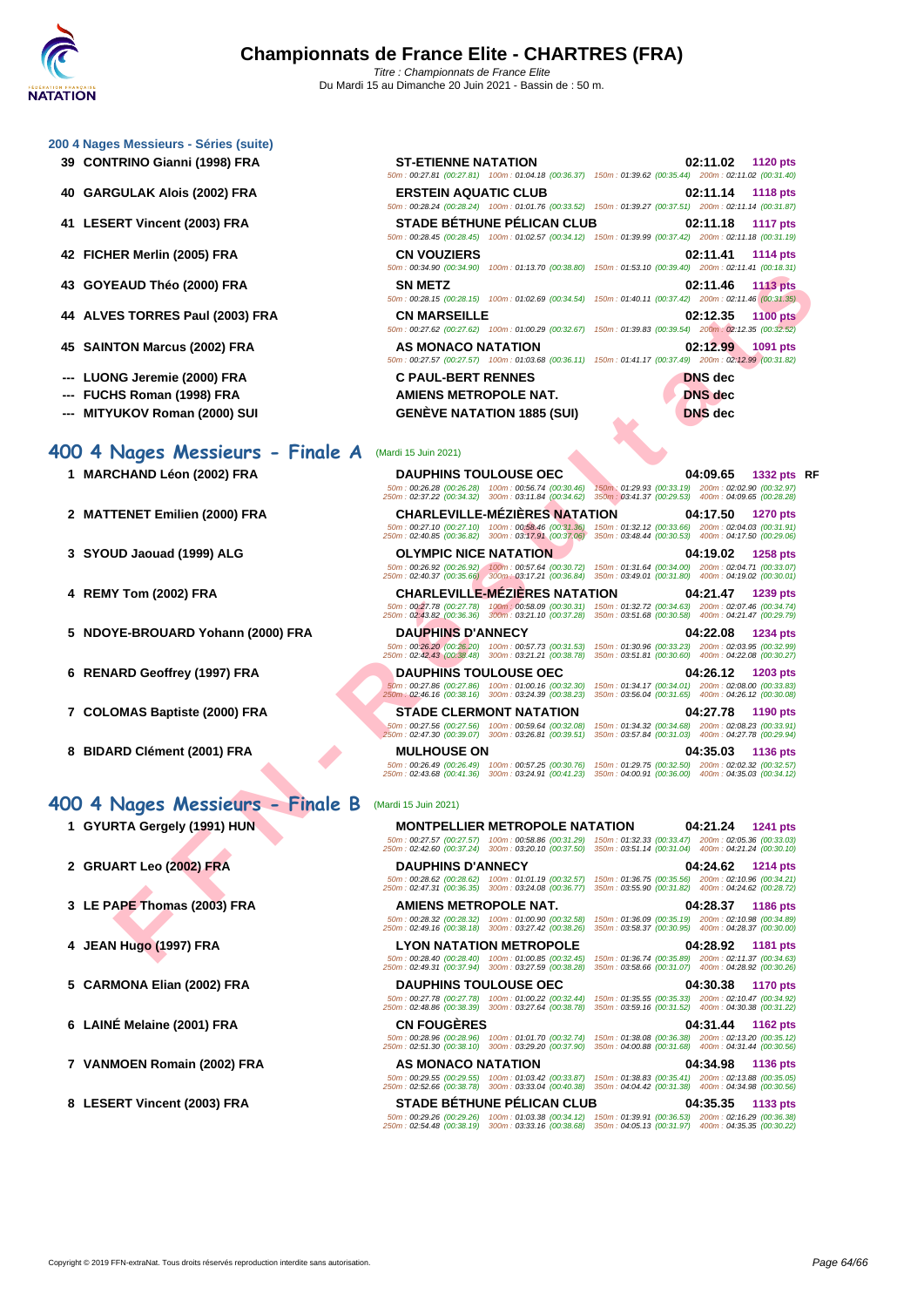| 1 CHOUCHAR Ramzi (1997) ALG       | <b>SAINT-RAPHAEL NATATION</b>                                                                                                                                 | 04:26.47<br><b>1200 pts</b>                                                                                                    |
|-----------------------------------|---------------------------------------------------------------------------------------------------------------------------------------------------------------|--------------------------------------------------------------------------------------------------------------------------------|
|                                   | 50m: 00:27.33 (00:27.33) 100m: 00:58.99 (00:31.66)<br>250m: 02:46.14 (00:36.69) 300m: 03:23.63 (00:37.49)                                                     | 150m: 01:34.31 (00:35.32) 200m: 02:09.45 (00:35.14)<br>350m: 03:55.66 (00:32.03) 400m: 04:26.47 (00:30.81)                     |
| 2 WERHANN Zachary (2002) FRA      | <b>SN METZ</b>                                                                                                                                                | 04:34.37<br>1140 pts                                                                                                           |
|                                   | 50m: 00:29.47 (00:29.47)<br>100m: 01:03.40 (00:33.93)<br>250m: 02:52.58 (00:38.36)<br>300m: 03:32.26 (00:39.68)                                               | 150m: 01:39.21 (00:35.81) 200m: 02:14.22 (00:35.01)<br>350m: 04:04.09 (00:31.83) 400m: 04:34.37 (00:30.28)                     |
| 3 GOYEAUD Théo (2000) FRA         | <b>SN METZ</b>                                                                                                                                                | 04:34.67<br>1138 pts                                                                                                           |
|                                   | 50m: 00:29.10 (00:29.10)<br>100m: 01:03.41 (00:34.31)<br>250m: 02:53.77 (00:38.24) 300m: 03:32.07 (00:38.30)                                                  | 150m: 01:39.64 (00:36.23) 200m: 02:15.53 (00:35.89)<br>350m: 04:04.50 (00:32.43) 400m: 04:34.67 (00:30.17)                     |
| 4 BOURDIER Julien (2001) FRA      | <b>ST-ETIENNE NATATION</b>                                                                                                                                    | 04:35.78<br><b>1130 pts</b>                                                                                                    |
|                                   | 50m: 00:28.28 (00:28.28) 100m: 01:01.71 (00:33.43)<br>250m: 02:49.52 (00:40.89) 300m: 03:31.86 (00:42.34)                                                     | 150m: 01:35.23 (00:33.52) 200m: 02:08.63 (00:33.40)<br>350m: 04:04.20 (00:32.34) 400m: 04:35.78 (00:31.58)                     |
| 5 DELAIE Yanis (2004) FRA         | <b>CHARLEVILLE-MEZIERES NATATION</b>                                                                                                                          | 04:36.80<br><b>1122 pts</b>                                                                                                    |
|                                   | 50m: 00:28.30 (00:28.30) 100m: 01:01.19 (00:32.89)<br>250m: 02:54.27 (00:40.47) 300m: 03:35.39 (00:41.12) 350m: 04:07.27 (00:31.88) 400m: 04:36.80 (00:29.53) | 150m: 01:38.17 (00:36.98) 200m: 02:13.80 (00:35.63)                                                                            |
| 6 VILPOUX Valentin (2001) FRA     | ALLIANCE ORLEANS NATATION                                                                                                                                     | 04:36.97 1121 pts                                                                                                              |
|                                   | 50m: 00:29.59 (00:29.59) 100m: 01:04.05 (00:34.46)<br>250m: 02:57.60 (00:37.36) 300m: 03:35.03 (00:37.43)                                                     | 150m: 01:42.28 (00:38.23) 200m: 02:20.24 (00:37.96)<br>350m: 04:06.46 (00:31.43) 400m: 04:36.97 (00:30.51)                     |
| 7 BARRY Lucas (2003) FRA          | <b>ASM CHAMALIERES NATATION</b>                                                                                                                               | 04:42.52<br><b>1080 pts</b>                                                                                                    |
|                                   | 50m: 00:29.40 (00:29.40) 100m: 01:02.79 (00:33.39)<br>250m: 02:57.44 (00:40.19) 300m: 03:38.42 (00:40.98)                                                     | 150m: 01:40.24 (00:37.45) 200m: 02:17.25 (00:37.01)<br>350m: 04:11.92 (00:33.50) 400m: 04:42.52 (00:30.60)                     |
|                                   |                                                                                                                                                               |                                                                                                                                |
| 400 4 Nages Messieurs - Séries    | (Mardi 15 Juin 2021)                                                                                                                                          |                                                                                                                                |
| 1 MATTENET Emilien (2000) FRA     | <b>CHARLEVILLE-MEZIERES NATATION</b>                                                                                                                          | 04:19.08<br>1257 pts<br>50m: 00:27.34 (00:27.34) 100m: 00:59.07 (00:31.73) 150m: 01:32.44 (00:33.37) 200m: 02:05.18 (00:32.74) |
|                                   | 250m: 02:41.76 (00:36.58) 300m: 03:18.56 (00:36.80) 350m: 03:49.41 (00:30.85) 400m: 04:19.08 (00:29.67)                                                       |                                                                                                                                |
| 2 SYOUD Jaouad (1999) ALG         | <b>OLYMPIC NICE NATATION</b><br>50m: 00:27.66 (00:27.66) 100m: 00:58.86 (00:31.20)                                                                            | 04:20.58<br><b>1246 pts</b><br>150m: 01:32.47 (00:33.61) 200m: 02:05.63 (00:33.16)                                             |
|                                   | 250m: 02:41.30 (00:35.67) 300m: 03:18.03 (00:36.73)                                                                                                           | 350m: 03:50.35 (00:32.32) 400m: 04:20.58 (00:30.23)                                                                            |
| 3 MARCHAND Léon (2002) FRA        | <b>DAUPHINS TOULOUSE OEC</b>                                                                                                                                  | 04:20.70<br>1245 pts<br>150m: 01:31.52 (00:33.66) 200m: 02:03.85 (00:32.33)                                                    |
|                                   | $50m : 00:27.17$ (00:27.17) $100m : 00:57.86$ (00:30.69)<br>250m : 02:40.18 (00:36.33) 300m : 03:17.36 (00:37.18)                                             | 350m: 03:49.14 (00:31.78) 400m: 04:20.70 (00:31.56)                                                                            |
| 4 GYURTA Gergely (1991) HUN       | <b>MONTPELLIER METROPOLE NATATION</b>                                                                                                                         | 04:22.50<br>1231 pts                                                                                                           |
|                                   | 50m: 00:27.32 (00:27.32) 100m: 00:59.04 (00:31.72)<br>250m: 02:43.89 (00:37.58) 300m: 03:21.29 (00:37.40) 350m: 03:52.77 (00:31.48) 400m: 04:22.50 (00:29.73) | 150m: 01:33.00 (00:33.96) 200m: 02:06.31 (00:33.31)                                                                            |
| 5 BIDARD Clément (2001) FRA       | <b>MULHOUSE ON</b>                                                                                                                                            | 04:22.97<br><b>1227 pts</b>                                                                                                    |
| $250m: -$                         | 50m: 00:35.88 (00:35.88) 100m: 01:16.52 (00:40.64) 150m: 01:88067 (00:42.15)<br>$350m: -$<br>$300m: -$                                                        | 400m: 04:22.97 (02:24.30)                                                                                                      |
| 6 REMY Tom (2002) FRA             | <b>CHARLEVILLE-MÉZIERES NATATION</b>                                                                                                                          | 04:23.01<br><b>1227 pts</b>                                                                                                    |
|                                   | 50m: 00:27.37 (00:27.37) 100m: 00:58.52 (00:31.15)<br>250m: 02:44.11 (00:36.54) 300m: 03:21.94 (00:37.83) 350m: 03:53.36 (00:31.42) 400m: 04:23.01 (00:29.65) | 150m: 01:33.00 (00:34.48) 200m: 02:07.57 (00:34.57)                                                                            |
| 7 COLOMAS Baptiste (2000) FRA     | <b>STADE CLERMONT NATATION</b>                                                                                                                                | 04:24.80<br><b>1213 pts</b>                                                                                                    |
|                                   | 50m: 00:27.94 (00:27.94) 100m: 00:59.46 (00:31.52)<br>250m: 02:45.54 (00:37.79) 300m: 03:24.02 (00:38.48)                                                     | 150m: 01:33.79 (00:34.33) 200m: 02:07.75 (00:33.96)<br>350m: 03:55.12 (00:31.10) 400m: 04:24.80 (00:29.68)                     |
| 8 NDOYE-BROUARD Yohann (2000) FRA | <b>DAUPHINS D'ANNECY</b>                                                                                                                                      | 04:25.02<br><b>1211 pts</b>                                                                                                    |
|                                   | 50m: 00:27.12 (00:27.12) 100m: 00:59.52 (00:32.40)<br>250m: 02:46.23 (00:39.44) 300m: 03:24.73 (00:38.50)                                                     | 150m: 01:33.92 (00:34.40) 200m: 02:06.79 (00:32.87)<br>350m: 03:55.60 (00:30.87) 400m: 04:25.02 (00:29.42)                     |
| 9 CHOUCHAR Ramzi (1997) ALG       | <b>SAINT-RAPHAEL NATATION</b>                                                                                                                                 | 04:25.18<br><b>1210 pts</b>                                                                                                    |
|                                   | 250m: 02:44.31 (00:36.49) 300m: 03:21.76 (00:37.45) 350m: 03:53.91 (00:32.15) 400m: 04:25.18 (00:31.27)                                                       | 50m: 00:27.45 (00:27.45) 100m: 00:58.78 (00:31.33) 150m: 01:33.55 (00:34.77) 200m: 02:07.82 (00:34.27)                         |
| 10 RENARD Geoffrey (1997) FRA     | <b>DAUPHINS TOULOUSE OEC</b>                                                                                                                                  | 04:27.29<br>1194 pts                                                                                                           |
|                                   | 250m: 02:45.96 (00:38.54) 300m: 03:24.02 (00:38.06) 350m: 03:55.85 (00:31.83) 400m: 04:27.29 (00:31.44)                                                       | 50m: 00:27.86 (00:27.86) 100m: 00:59.61 (00:31.75) 150m: 01:34.24 (00:34.63) 200m: 02:07.42 (00:33.18)                         |
| 11 GRUART Leo (2002) FRA          | <b>DAUPHINS D'ANNECY</b>                                                                                                                                      | 04:27.41<br>1193 pts                                                                                                           |
|                                   | 250m: 02:47.33 (00:36.36) 300m: 03:24.21 (00:36.88) 350m: 03:56.67 (00:32.46) 400m: 04:27.41 (00:30.74)                                                       | 50m: 00:28.35 (00:28.35) 100m: 01:01.02 (00:32.67) 150m: 01:36.62 (00:35.60) 200m: 02:10.97 (00:34.35)                         |
| 12 MARC Antoine (2000) FRA        | <b>MULHOUSE ON</b>                                                                                                                                            | 04:27.73<br>1191 pts                                                                                                           |
|                                   | 250m: 02:48.42 (00:36.45) 300m: 03:25.40 (00:36.98) 350m: 03:58.31 (00:32.91) 400m: 04:27.73 (00:29.42)                                                       | 50m: 00:27.78 (00:27.78) 100m: 01:00.37 (00:32.59) 150m: 01:36.72 (00:36.35) 200m: 02:11.97 (00:35.25)                         |
| 13 LE PAPE Thomas (2003) FRA      | AMIENS METROPOLE NAT.                                                                                                                                         | 04:28.92<br><b>1181 pts</b>                                                                                                    |
|                                   | 250m: 02:49.77 (00:38.83) 300m: 03:28.56 (00:38.79) 350m: 03:59.40 (00:30.84) 400m: 04:28.92 (00:29.52)                                                       | 50m: 00:28.32 (00:28.32) 100m: 01:01.13 (00:32.81) 150m: 01:36.37 (00:35.24) 200m: 02:10.94 (00:34.57)                         |
| 14 PETIT Ambroise (1995) FRA      | AS MONACO NATATION                                                                                                                                            | 04:29.12<br>1180 pts                                                                                                           |
|                                   | 50m: 00:27.97 (00:27.97) 100m: 00:59.75 (00:31.78)                                                                                                            | 150m: 01:35.70 (00:35.95) 200m: 02:09.88 (00:34.18)                                                                            |
|                                   | 250m: 02:47.44 (00:37.56) 300m: 03:25.98 (00:38.54) 350m: 03:58.28 (00:32.30) 400m: 04:29.12 (00:30.84)<br><b>DAUPHINS TOULOUSE OEC</b>                       |                                                                                                                                |
| 15 CARMONA Elian (2002) FRA       | 50m: 00:27.70 (00:27.70) 100m: 00:59.19 (00:31.49)                                                                                                            | 04:31.01<br><b>1166 pts</b><br>150m: 01:35.02 (00:35.83) 200m: 02:10.73 (00:35.71)                                             |
|                                   | 250m: 02:49.65 (00:38.92) 300m: 03:28.81 (00:39.16)                                                                                                           | 350m: 04:00.35 (00:31.54) 400m: 04:31.01 (00:30.66)                                                                            |
| 16 VANMOEN Romain (2002) FRA      | AS MONACO NATATION<br>50m: 00:29.82 (00:29.82) 100m: 01:03.62 (00:33.80)                                                                                      | 04:32.96<br>1151 pts<br>150m: 01:38.24 (00:34.62) 200m: 02:12.73 (00:34.49)                                                    |
|                                   | 250m: 02:52.11 (00:39.38) 300m: 03:31.35 (00:39.24) 350m: 04:02.38 (00:31.03) 400m: 04:32.96 (00:30.58)                                                       |                                                                                                                                |